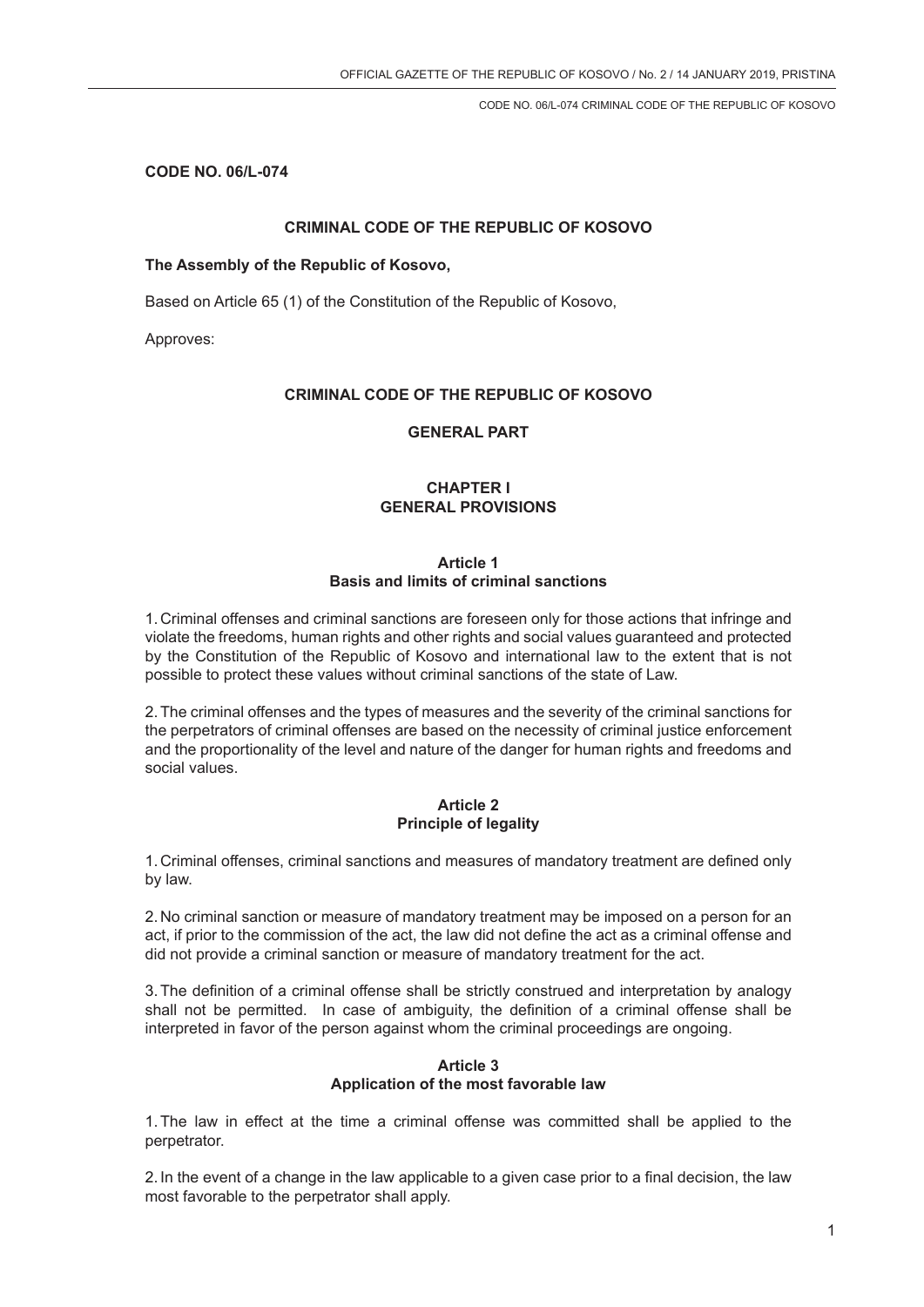3.When a new law no longer criminalizes an act but a perpetrator has been convicted by a final decision in accordance with the prior law, the enforcement of the criminal sanction shall not commence or, if it has commenced, shall cease.

4. A law, which was expressly in force only for a determined time, shall be applicable to criminal offenses committed while it was in force, even if it is no longer in force, unless the law itself expressly provides otherwise.

## **Article 4 Criminal sanctions and measures of mandatory treatment**

1.The criminal sanctions are:

- 1.1. principal punishments;
- 1.2. alternative punishments;
- 1.3. accessory punishments; and
- 1.4. judicial admonition.

2.The measures of mandatory treatments that may be imposed on a perpetrator who is not criminally liable or is addicted to drugs or alcohol are:

- 2.1. mandatory psychiatric treatment and custody in a health care institution;
- 2.2. mandatory psychiatric treatment at liberty; and
- 2.3. mandatory rehabilitation treatment of persons addicted to drugs or alcohol.

#### **Article 5 Limitations on the execution of criminal sanctions and measures of mandatory treatment**

In the execution of a criminal sanction or a measure of mandatory treatment, certain rights of the perpetrator may be restricted only to the extent that is commensurate with the nature or the content of the sanction or measure and only in a manner that provides for the respect of his or her human dignity, and is in compliance with constitution and applicable legislation.

### **Article 6 Application of the general part of this Code**

The provisions of the General Part of this Code apply to all criminal offenses defined in the Laws of the Republic of Kosovo.

# **CHAPTER II CRIMINAL OFFENSES AND CRIMINAL LIABILITY**

# **Article 7 Criminal offense**

A criminal offense is an unlawful act which is defined by law as a criminal offense, the characteristics of which are defined by law and for which a criminal sanction or a measure of mandatory treatment is prescribed by the law.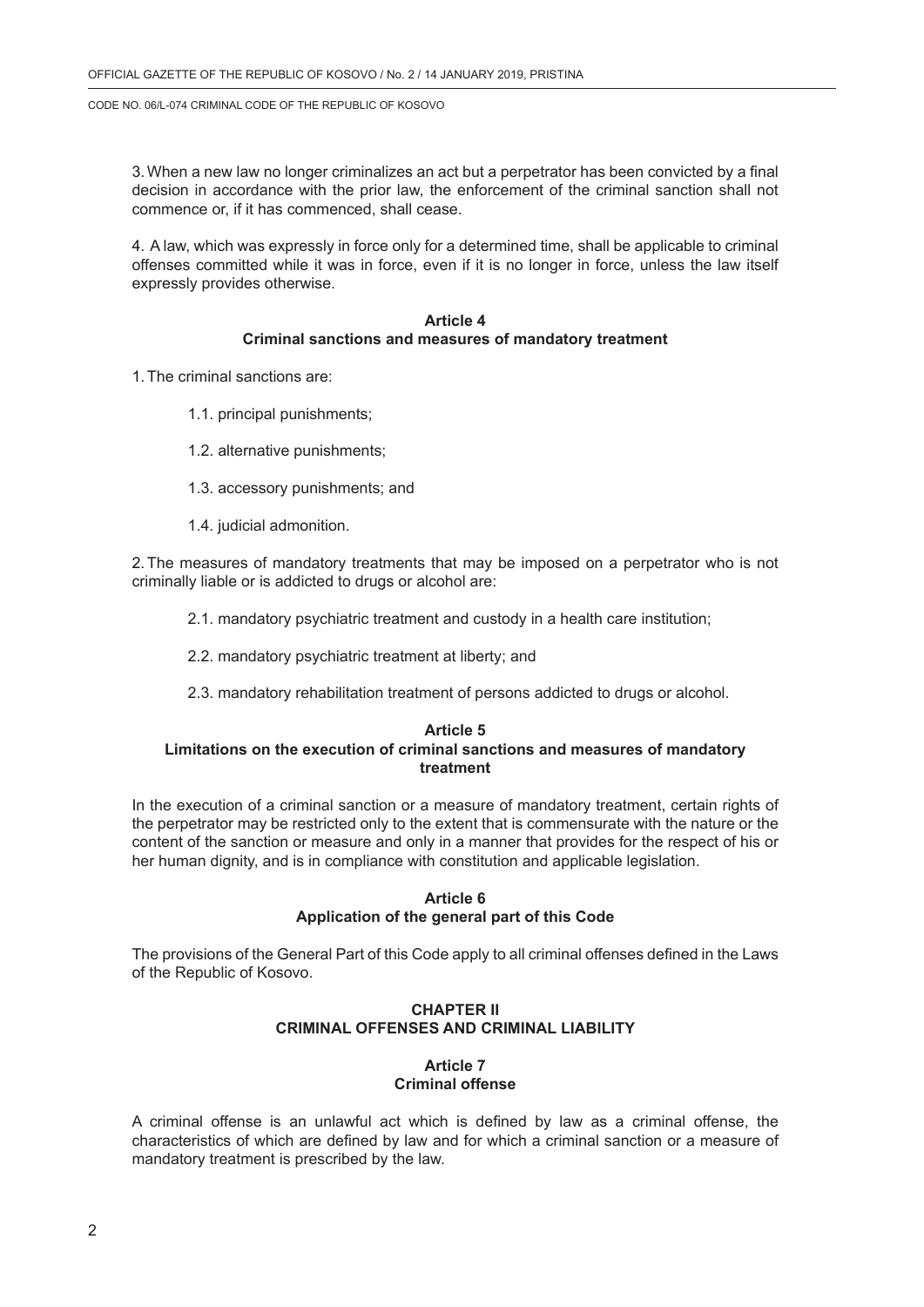## **Article 8 Manner of commission of criminal offenses**

1. A criminal offense may be committed by an act or omission.

2. A criminal offense is committed by omission only when the perpetrator was obliged to undertake an act but fails to do so.

## **Article 9 Time of commission of criminal offenses**

A criminal offense is committed at the time the perpetrator acted or ought to have acted, irrespective of when the consequence occurred.

## **Article 10 Location of commission of criminal offenses**

1.A criminal offense is committed at the location where the perpetrator acted or ought to have acted, as well as at the location where the consequence occurred.

2.A criminal offense is prepared or attempted at the location where the perpetrator acted, as well as at the location where the perpetrator intended the consequence to occur.

**Article 11 Act of minor significance**

An act shall not constitute a criminal offense even though it has the characteristics of a criminal offense as defined by law if it is an act of minor significance. The act shall be deemed to be of minor significance when the danger involved is insignificant due to the nature or gravity of the act; the absence or insignificance of intended consequences; the circumstances in which the act was committed; the low degree of criminal liability of the perpetrator; or, the personal circumstances of the perpetrator.

# **Article 12 Necessary defense**

1.An act committed in necessary defense is not a criminal offense.

2.An act is committed in necessary defense when a person commits the act to avert an unlawful, real and imminent attack against himself, herself or another person and the nature of the act is proportionate to the degree of danger posed by the attack.

3.An act that is disproportionate to the degree of danger posed by an attack exceeds the limits of the necessary defense.

4.When the perpetrator exceeds the limits of necessary defense, the punishment may be reduced. When the perpetrator exceeds the limits by reason of strong trauma or fear caused by the attack, the punishment may be waived.

## **Article 13 Extreme necessity**

1.An act committed in extreme necessity is not a criminal offense.

2.An act is committed in extreme necessity when a person commits the act to avert an imminent and unprovoked danger from himself, herself or another person which could not have otherwise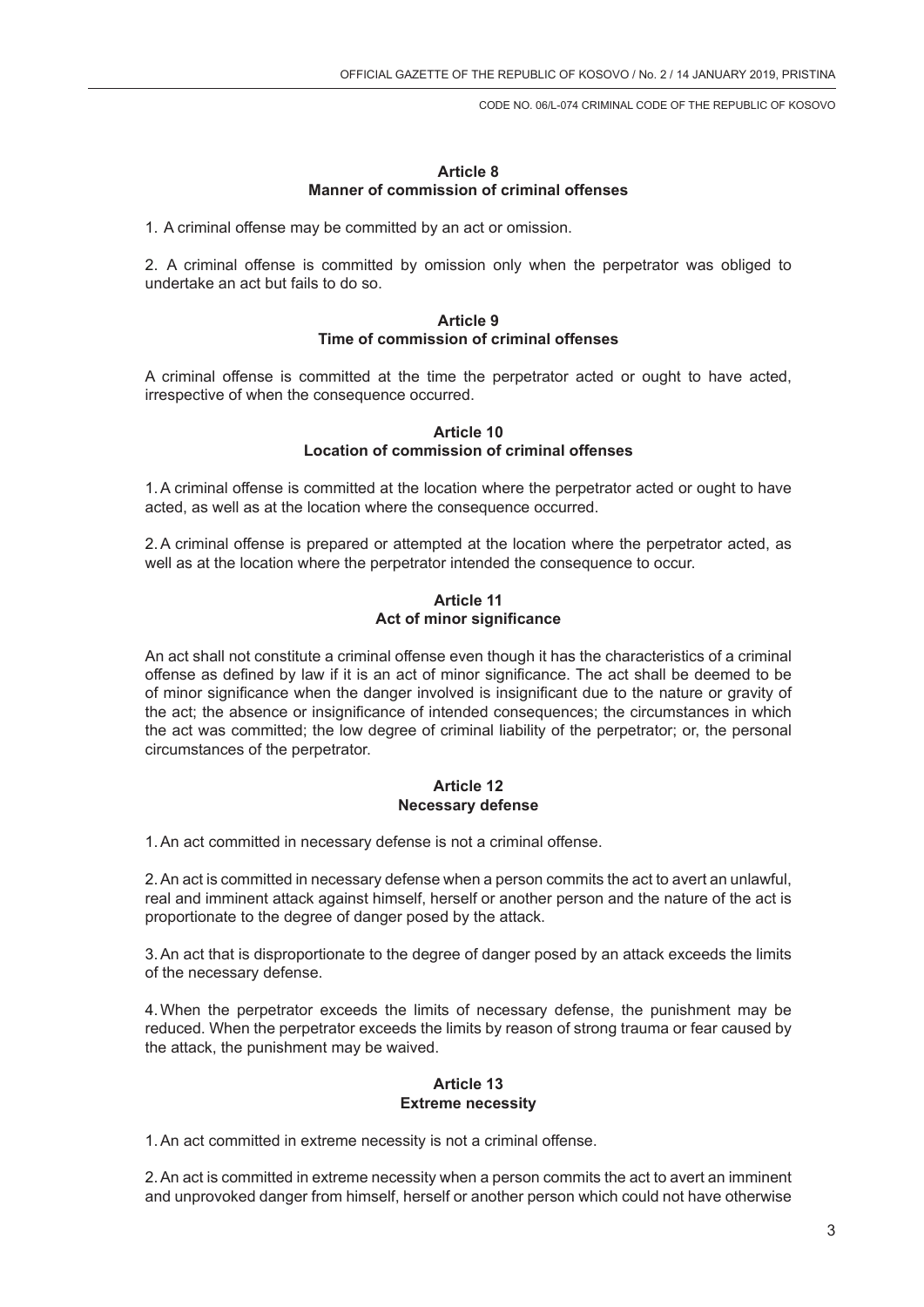been averted, provided that the harm created to avert the danger does not exceed the harm threatened.

3.When the perpetrator caused the danger through negligence, or exceeds the limits of extreme necessity, the punishment may be reduced. When the perpetrator exceeds the limits in exceptionally mitigating circumstances, the punishment may be waived.

4.There is no extreme necessity if the perpetrator was obliged by law to expose himself or herself to the danger.

### **Article 14 Violence or threat**

1.An act committed under the influence of unbearable violence or unbearable threat is not a criminal offense. An act will only be considered to have been committed under influence of unbearable violence or unbearable threat if, when the danger ceases to exist, the person immediately reports the influence of unbearable violence or unbearable threat and the unlawful act to the competent authority.

2. If the criminal offense is committed under the influence of a bearable violence or bearable threat the punishment may be reduced. An act will only be considered to have been committed under influence of bearable violence or bearable threat if, when the danger ceases to exist, the person immediately reports the influence of unbearable violence or unbearable threat and the unlawful act to the competent authority.

3.Whoever uses the violence or threat as provided for in paragraph 1. and 2. of this Article, is considered a perpetrator of a criminal offense.

### **Article 15 Acts committed under coercion**

1.An act committed under coercion is not a criminal offense.

2.An act is committed under coercion when a person, faced with imminent force, or threat of violence endangering life, body or liberty which cannot otherwise be avoided, commits an unlawful act to avert the danger from himself, herself or other person. An act will only be considered to have been committed under coercion if, when the danger ceases to exist, the person immediately reports the coercion and the unlawful act to the competent authority.

3. An act is not committed under coercion if, and to the extent that, the perpetrator could be expected under the circumstances to accept the danger, in particular because he or she caused the danger or because he or she was under a legal obligation to face such imminent force or threat of violence. In such circumstances the punishment may be reduced.

## **Article 16 Superior order**

1.When a criminal offense has been committed by a person pursuant to an order of a government or of a superior, whether military or civilian, the perpetrator shall not be exempt from criminal liability unless:

1.1. the person was under a legal obligation to obey such an order;

- 1.2. the person did not know that the order was unlawful; and
- 1.3. the order was not manifestly unlawful.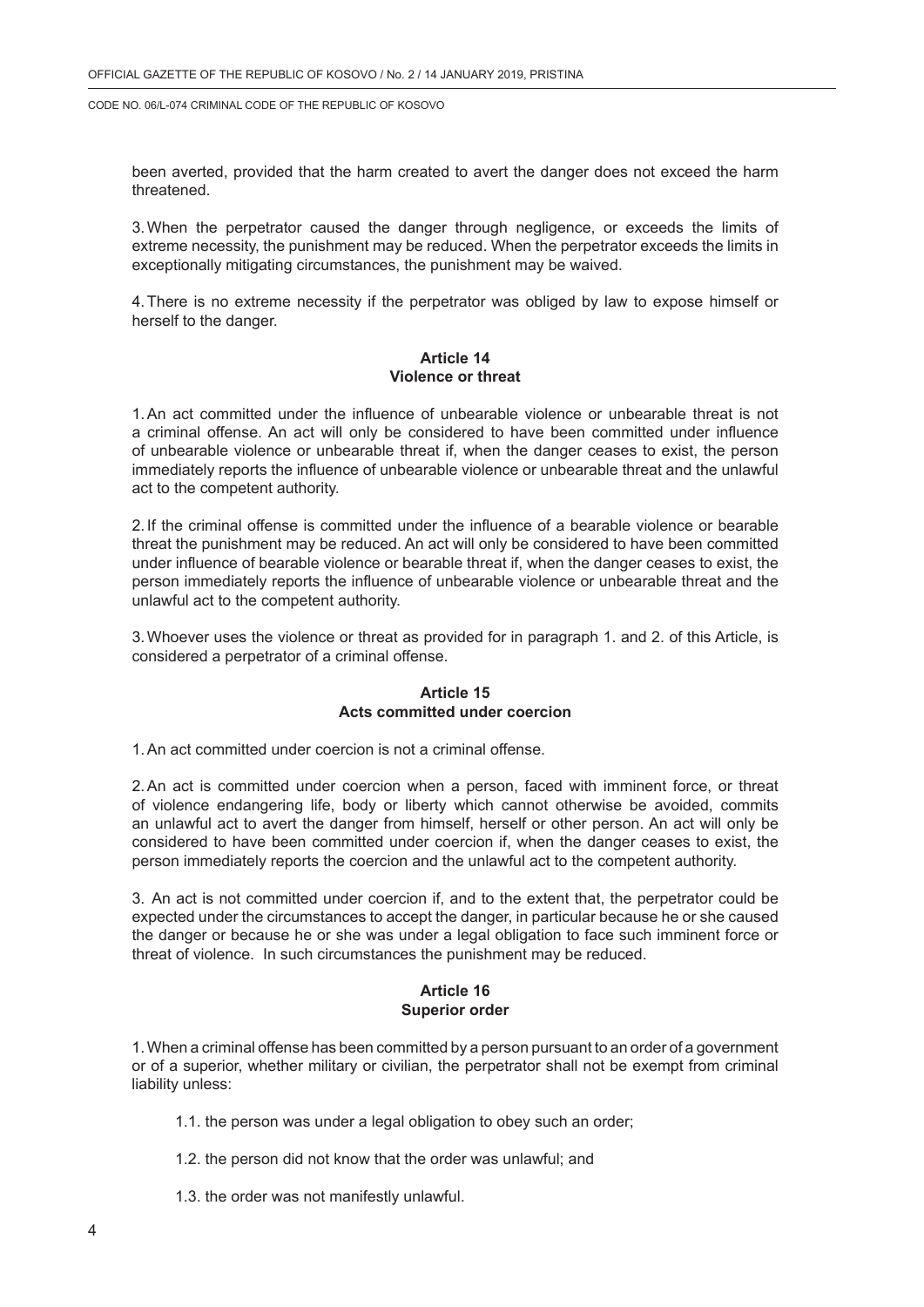2.Orders to commit genocide, war crimes or crimes against humanity are unlawful under all circumstances.

# **Article 17 Criminal liability**

1.A perpetrator of a criminal offense is criminally liable if he or she is mentally competent and has committed the criminal offense intentionally or negligently.

2.A person is criminally liable for the negligent commission of a criminal offense only when this has been explicitly provided for by law.

3.A person is not criminally liable if, at the time of the commission of a criminal offense, he or she is under the age of fourteen (14) years.

### **Article 18 Mental incompetence and diminished mental capacity**

1.A person who commits a criminal offense is considered mentally incompetent if, at the time of the commission of a criminal offense, he or she suffered from a permanent or temporary mental illness, mental disorder or disturbance in mental development that affected his or her mental functioning so that he or she was not able to understand the nature and importance or consequences of his or her actions or omissions or was not able to control his or her actions or omissions or to understand that he or she was committing a criminal offense.

2.A person who commits a criminal offense is considered to have diminished mental capacity if, at the time of the commission of a criminal offense, his or her ability to understand the nature and importance or consequences of his or her actions or omissions was substantially diminished because of the conditions in paragraph 1. of this Article. Such person is criminally liable but the court shall take these conditions into consideration when deciding the duration and the type of sanction or measure of mandatory treatment it imposes.

## **Article 19 Committing criminal offenses in a state of intoxication**

A person is criminally liable if he or she, by use of alcohol, narcotics, or by another method, renders himself or herself in such a state that he or she cannot understand the significance of his or her own actions or omissions or control his or her own behavior, if prior to bringing himself or herself to such a state, such actions or omissions were intended or if he or she is negligent in relation to the criminal offense and the law provides for criminal liability for the negligent commission of this offense.

### **Article 20 Causal link**

A person is not criminally liable if there is no causal connection between the action or omission and the consequences.

# **Article 21 Intent**

1.A criminal offense may be committed with direct or eventual intent.

2.A person acts with direct intent when he or she is aware of his or her act and desires its commission.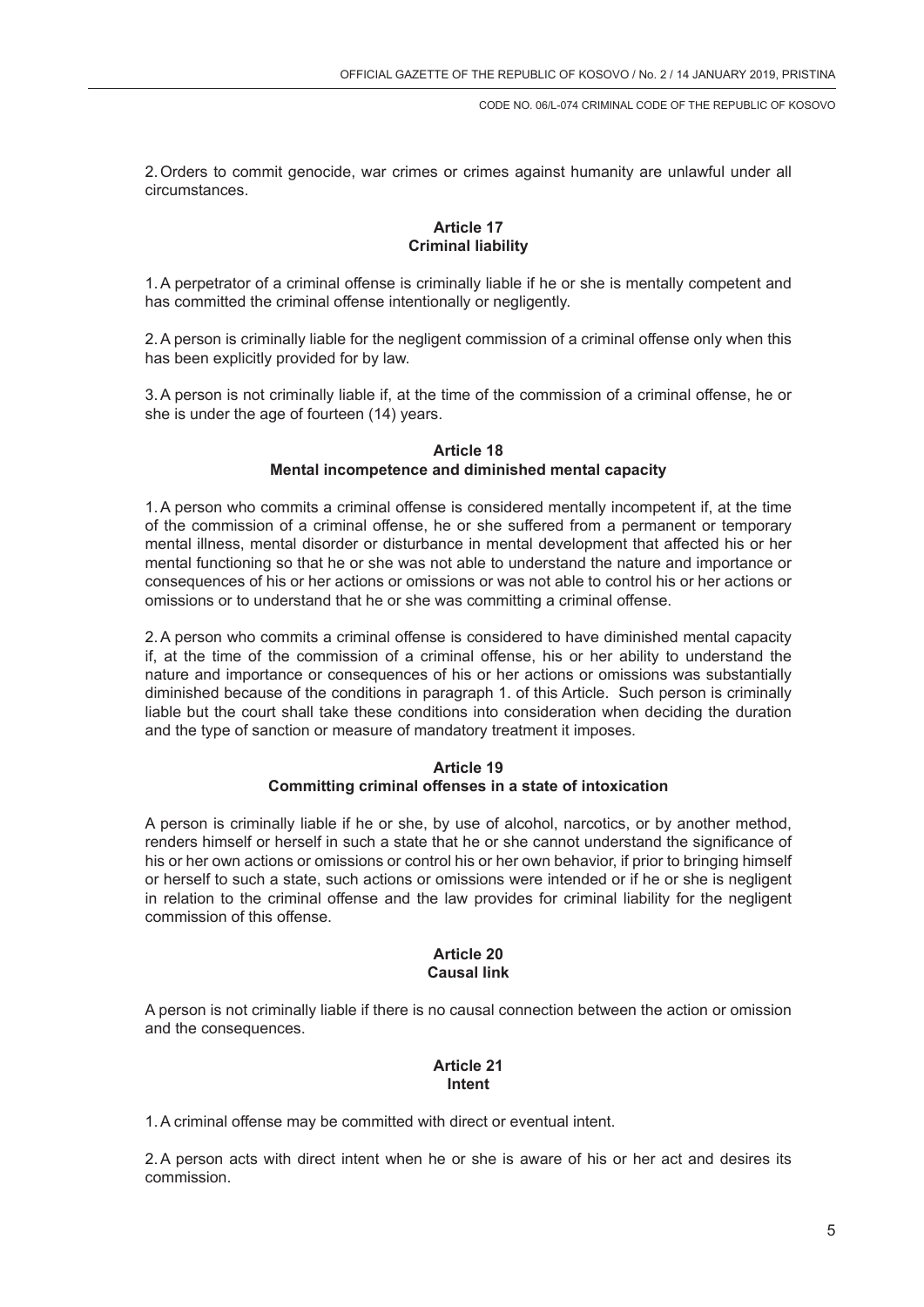3.A person acts with eventual intent when he or she is aware that a prohibited consequence can occur as a result of his or her act or omission and he or she accedes to its occurrence.

### **Article 22 Knowledge, intention, negligence or purpose**

Knowledge, intention, negligence or purpose required as an element of a criminal offense may be inferred from factual circumstances.

## **Article 23 Negligence**

1.A criminal offense may be committed by conscious or unconscious negligence.

2.A person acts with conscious negligence when he or she is aware that a prohibited consequence can occur as a result of his or her act or omission but recklessly thinks that it will not occur or that he or she will be able to prevent it from occurring.

3.A person acts with unconscious negligence when he or she is unaware that a prohibited consequence can occur as a result of his or her act or omission, although under the circumstances and according to his or her personal characteristics he or she should or could have been aware of such a possibility.

### **Article 24 Liability for graver consequences**

When the commission of a criminal offense causes consequences which exceed the intent of the perpetrator and the law has provided for a more severe punishment, the more severe punishment may be imposed if the consequence is attributable to the perpetrator's negligence.

### **Article 25 Mistake of fact**

1. A person is not criminally liable if, at the time of committing a criminal offense, he or she is unaware of a characteristic of that act or he or she mistakenly believed that circumstances existed which, had they in fact existed, would have rendered the act permissible.

2. If a person's mistake is due to negligence, he or she is criminally liable for a criminal offense which has been negligently committed if the law specifically provides for criminal liability for the negligent commission of that offense.

### **Article 26 Mistake of law**

1.A person who, for justifiable reasons, did not know or could not have known that an act was prohibited is not criminally liable.

2. If the mistake was avoidable, the person is criminally liable but the punishment may be reduced.

3.A mistake of law is avoidable if any person could have easily known that the act was unlawful or if the perpetrator, by reason of his or her profession, occupation or service was obliged to know the act was unlawful.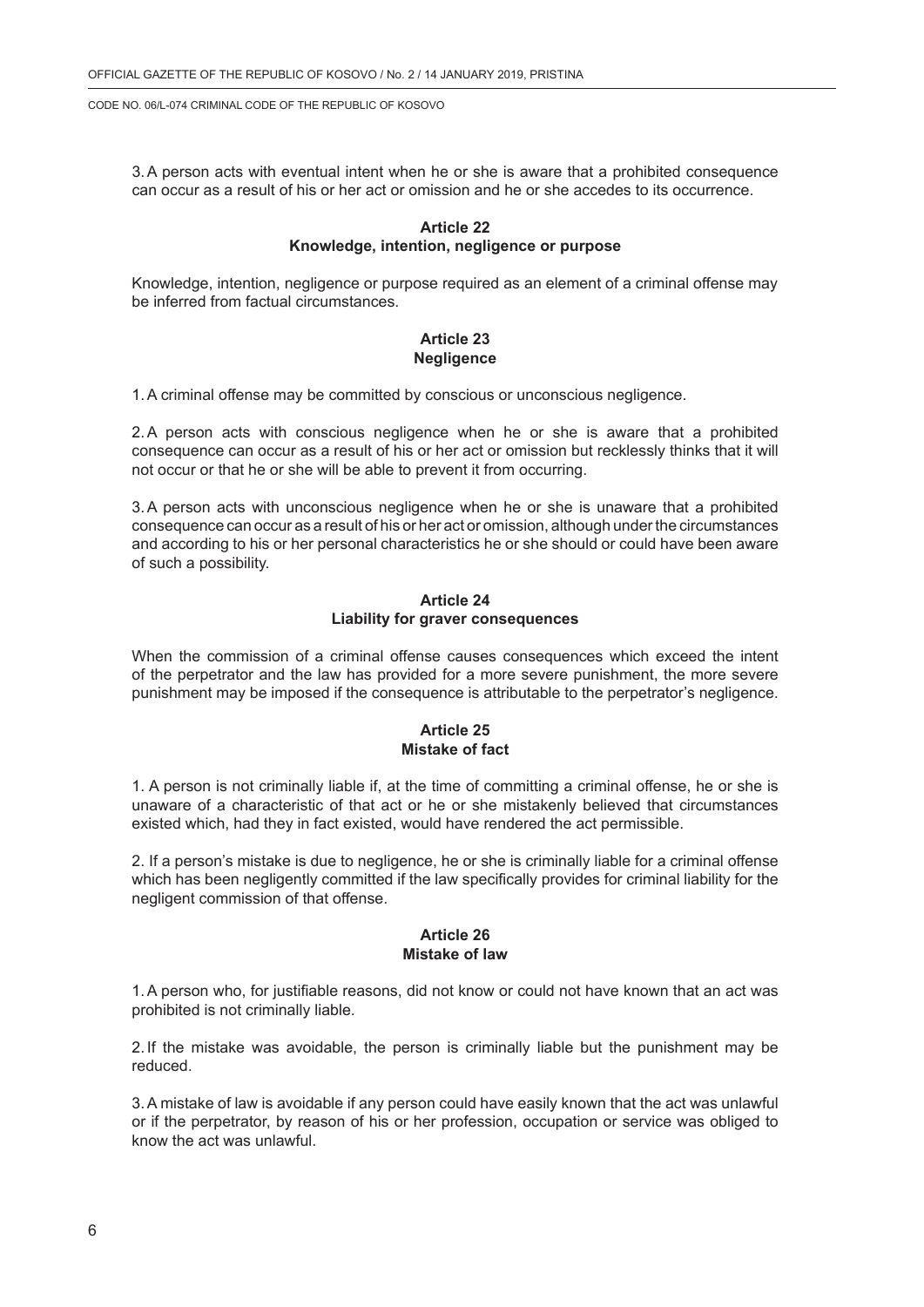## **Article 27 Preparation of a criminal offense**

1.Whoever intentionally prepares a criminal offense shall be punished only if expressly provided for by law.

2. If the law prescribes the punishment for the preparation of a certain criminal offense, the preparation of the criminal offense includes supplying with means or making available the means to commit a criminal offense; removing the impediments to the commission of a criminal offense; agreeing, planning or organizing with another person the commission of a criminal offense; as well as, other activities that create conditions for the direct commission of a criminal offense, but which do not constitute the act itself.

# **Article 28 Attempt**

1.Whoever intentionally takes action toward the commission of an offense but the action is not completed or the elements of the intended offense are not fulfilled, is considered that he or she has attempted to commit a criminal offense.

2.An attempt to commit a criminal offense for which a punishment of three or more years may be imposed shall be punishable. An attempt to commit any other criminal offense shall be punishable only if expressly provided for by law.

3.A person who attempts to commit a criminal offense shall be punished as if he or she committed the criminal offense, however, the punishment may be reduced.

# **Article 29 Inappropriate attempt**

The court may waive the punishment of a person who attempts to commit a criminal offense with inappropriate means or against an inappropriate object.

## **Article 30 Voluntary abandonment of attempt**

1.The court may waive the punishment of a person for a punishable attempt of a criminal offense if such person voluntarily abandons the commission of a criminal offense which he or she has commenced, even though he or she is aware that according to all the circumstances he or she could continue the act or, if after the completion of such an act, he or she prevents the occurrence of the consequences.

2.The perpetrator shall be punished for those acts described in paragraph 1. of this Article which constitute another separate criminal offense.

# **COLLABORATION IN CRIMINAL OFFENSES**

# **Article 31 Co-perpetration**

When two or more persons jointly commit a criminal offense by participating in the commission of a criminal offense or by substantially contributing to its commission in any other way, each of them shall be liable and punished as prescribed for the criminal offense.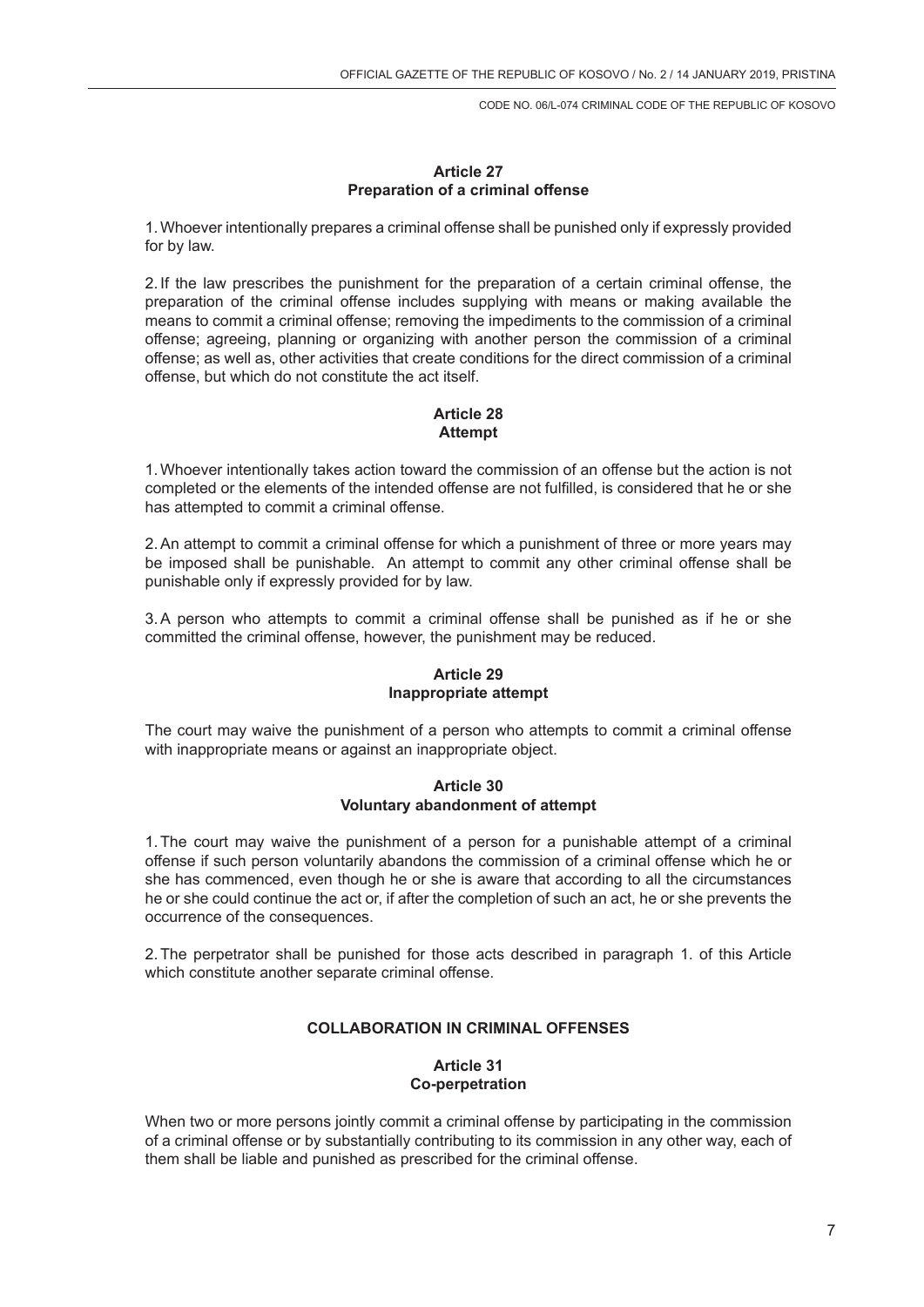#### **Article 32 Incitement**

1.Whoever intentionally incites another person to commit a criminal offense shall be punished as if he or she committed the criminal offense if the criminal offense is committed.

2.Whoever intentionally incites another person to commit a criminal offense shall be punished as if he or she committed the criminal offense if the criminal offense is attempted but not committed.

3.Whoever intentionally incites another person to commit a criminal offense punishable by imprisonment of at least five (5) years and the offense is not even attempted, the inciter shall be punished for attempt.

## **Article 33 Assistance**

1.Whoever intentionally assists another person in the commission of a criminal offense shall be punished more leniently than the perpetrator of the offense*.*

2.Assistance in committing a criminal offense includes, but is not limited to: giving advice or instruction on how to commit a criminal offense; making available the means to commit a criminal offense; creating conditions or removing the impediments to the commission of a criminal offense; or, promising in advance to conceal evidence of the commission of a criminal offense, the perpetrator or identity of the perpetrator, the means used for the commission of a criminal offense, or the profits or gains which result from the commission of a criminal offense.

## **Article 34 Criminal association**

1.Whoever agrees, explicitly or implicitly, with one or more persons to commit or to incite the commission of a criminal offense that is punishable by imprisonment of at least five (5) years, and undertakes preparatory acts for the fulfillment of such agreement, shall be punished as provided for the criminal offense.

2.The court may reduce or waive the punishment of a person who is criminally liable as provided for in paragraph 1. of this Article if such person:

2.1. voluntarily renounces the agreement;

2.2. voluntarily undertakes actions to prevent the continuous existence of the criminal association or the commission of a criminal offense consistent with its goals; or

2.3. voluntarily discloses knowledge of the agreement to the police while the planned criminal offense may still be prevented.

### **Article 35 Agreement to commit criminal offense**

1.Whoever agrees with one or more other persons to commit a criminal offense and one or more of such persons does any substantial act towards the commission of the criminal offense, shall be punished as provided for the criminal offense.

2.For the purposes of this Article, the term "substantial act towards the commission of a crime", need not be a criminal act, but shall be a substantial preparatory step towards the commission of the crime which the persons have agreed to commit.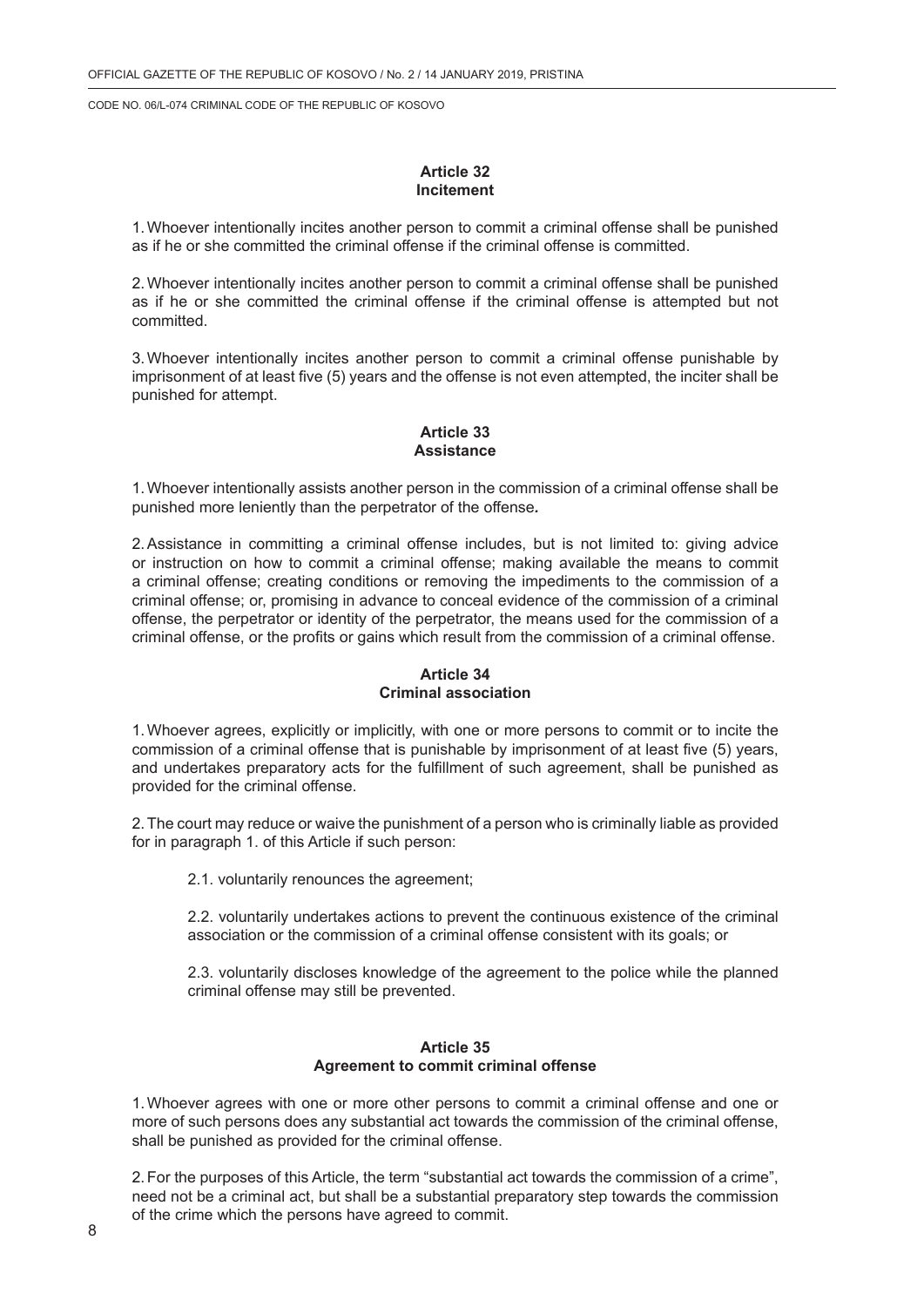# **Article 36 Limits on criminal liability and punishment for collaboration**

1.A co-perpetrator is criminally liable within the limits of his or her intent or negligence.

2.A person who incites or assists in the commission of a criminal offense shall be held criminally liable within the limits of his or her intent.

3. Personal circumstances including relations and capacities which may result in exemption from criminal responsibility, waiver of punishment, the existence of graver or lighter forms of the criminal offense or which have an effect on the determination of the punishment shall only be taken into account with respect to the person to whom they relate. However, if the personal circumstances which relate to the offender have an impact on a more severe or a more lenient punishment, and these circumstances constitute an element of the criminal offense, the coperpetrator, inciter or assistant is liable for the punishment foreseen for the criminal offense when he or she knew about this circumstance, even if it did not relate to him or her.

# **Article 37 Criminal liability of legal persons**

1.A legal person is liable for the criminal offense committed by the responsible person, who committed the offense by acting on behalf of the legal person and for its benefit or interest or to cause damage with that criminal offense.

2.The liability of a legal person under the paragraph 1. of this Article exists if the criminal offense of the responsible person is a result of:

2.1. a power to represent the legal person, an authority to take decisions on behalf of the legal person or an authority to exercise control within the legal person; or

2.2. lack of supervision or control by the person defined in sub-paragraph 2.1. of this paragraph that has made possible the commission of the criminal offence for the benefit of the legal person by a responsible person under its authority.

3.Pursuant to the conditions set out in paragraphs 1. and 2. of this Article, the legal person shall also be liable for criminal offenses in cases of the responsible person, who has committed the criminal offense but who was not sentenced for that criminal offense.

4. The criminal liability of the legal person does not exclude a responsible person from the criminal liability, who has committed, organized, incited or assisted in committing the same criminal offense.

## **CHAPTER III PUNISHMENTS**

# **Article 38 Purpose of punishments**

1.The purposes of punishment are:

1.1. to prevent the perpetrator from committing criminal offenses in the future and to rehabilitate the perpetrator;

1.2. to prevent other persons from committing criminal offenses;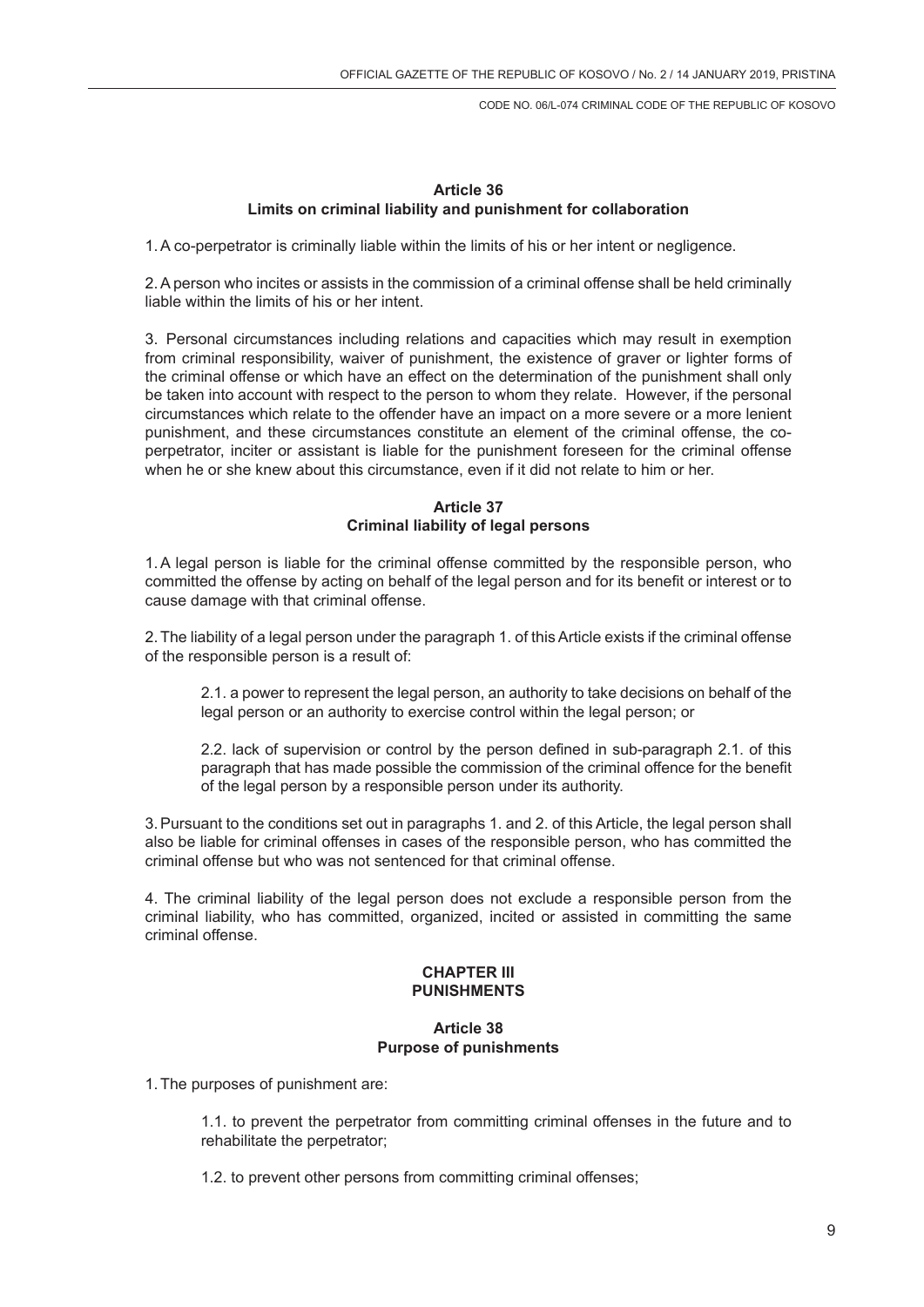1.3. to provide compensation to victims or the community for losses or damages caused by the criminal conduct; and

 1.4. to express the judgment of society for criminal offenses, increase morality and strengthen the obligation to respect the law.

## **Article 39 Types of punishments**

- 1. The types of punishment are:
	- 1.1. principal punishments;
	- 1.2. alternative punishments; and
	- 1.3. accessory punishments.

#### **PRINCIPAL PUNISHMENTS**

### **Article 40 Principal punishments**

1. The principal punishments are:

- 1.1. punishment of life long imprisonment;
- 1.2. punishment of imprisonment;
- 1.3. punishment of a fine.

#### **Article 41 Punishment of life long imprisonment**

1.The law may provide for the punishment of life long imprisonment for the most serious criminal offenses committed under especially aggravating circumstances or criminal offenses that have caused severe consequences.

2. The law shall not prescribe the punishment of life long imprisonment as the only principal punishment for a particular criminal offense.

3. Life long imprisonment cannot be imposed on a person who at the time of committing the criminal offense was under twenty one (21) years of age or on a person who at the time of committing the offense had substantially diminished mental capacity.

### **Article 42 Punishment of imprisonment**

1.The punishment of imprisonment may not be imposed for a term shorter than thirty (30) days or more than twenty five (25) years.

2.For criminal offenses for which the law foresees the punishment of life long imprisonment, the court can impose a punishment of imprisonment up to thirty five (35) years.

3.The punishment of imprisonment is imposed in full years and months and in cases where the term is up to six (6) months, in full days.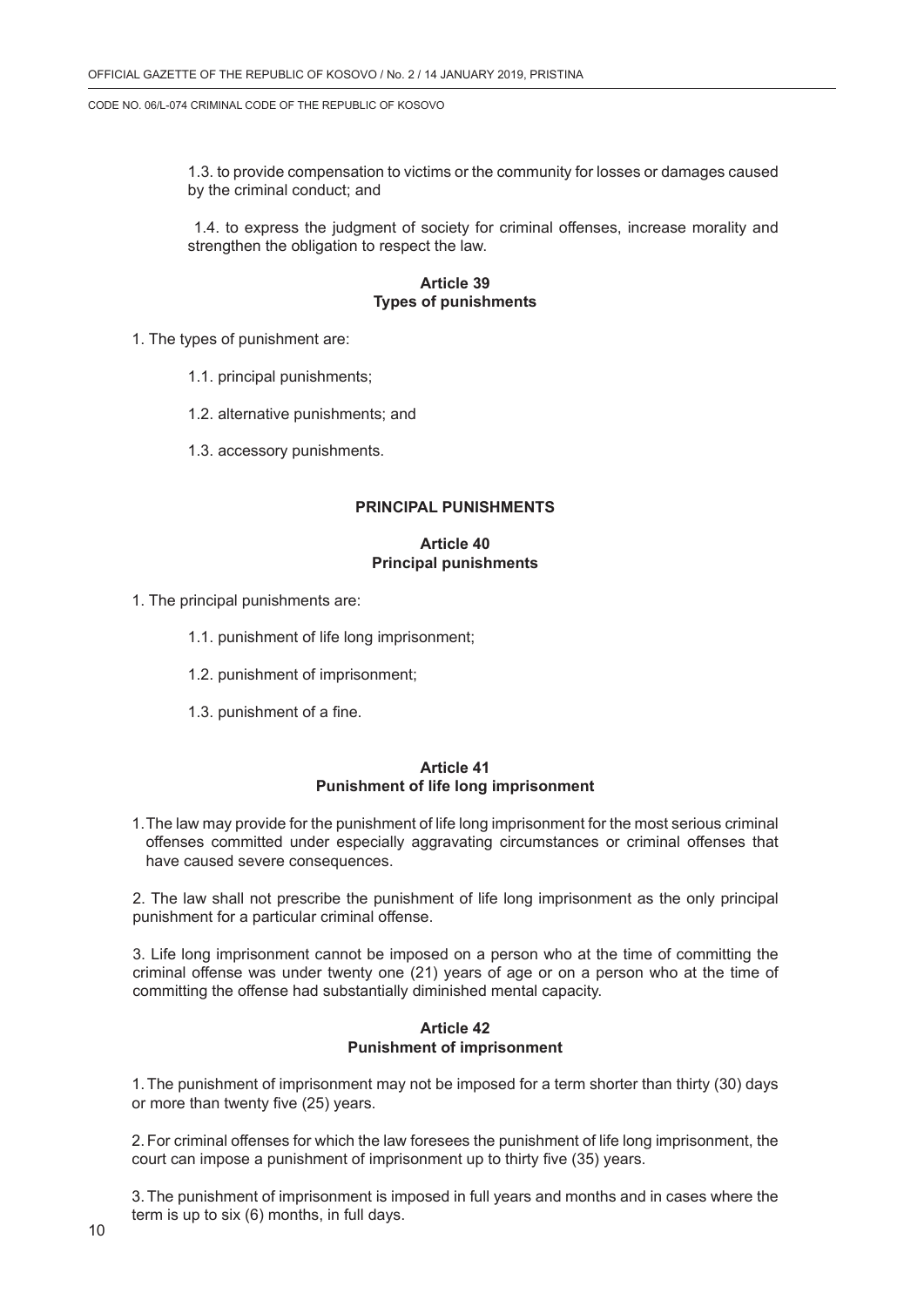# **Article 43 Punishment of fine**

1.The punishment of a fine may not be less than one hundred (100) European Euros (hereinafter "EUR"). The punishment of a fine may not exceed twenty five thousand (25,000) EUR, while in the case of criminal offenses related to terrorism, trafficking in persons, organized crime or criminal offenses committed to obtain a material benefit, it may not exceed five hundred thousand (500,000) Euro.

2.The judgment shall determine the deadline for the payment of a fine. The deadline may not be less than fifteen (15) days or more than three (3) months, but in justifiable circumstances, the court may allow the fine to be paid in installments over a period not exceeding two (2) years. The judgment shall also determine when the installments are to be paid and state that the privilege of paying by installments will be revoked if the convicted person fails to pay an installment on time.

3. If the convicted person remains unwilling or unable to pay the fine, the court may replace the punishment of fine with the punishment of imprisonment. When a punishment of fine is substituted for the punishment of imprisonment, twenty (20) EUR of the fine is calculated to equal one (1) day in prison. However, the punishment of imprisonment shall not exceed three (3) years.

4. If the convicted person is unwilling or unable to pay the full fine, the Court shall replace the balance of the unpaid fine with punishment of imprisonment as provided for in paragraph 3. of this Article. If the convicted person pays the balance of the fine, the execution of his sentence shall be stayed.

5. If the convicted person remains unwilling or unable to pay the fine, instead of imposing a punishment of imprisonment, the court may, with the consent of the convicted person, substitute an order for community service work for the fine. An order for community service work shall calculate eight (8) working hours of community service work for each twenty (20) EUR of the fine. The community service work shall not exceed two hundred forty (240) working hours.

6.A fine shall not be collected after the death of the convicted person.

# **Article 44 Replacement of imprisonment with punishment of fine**

1.The court may, with the consent of the convicted person, replace the punishment of up to six (6) months imprisonment with the punishment of fine.

2.When the punishment of imprisonment is substituted for a fine, the court shall not be limited to the scale of the calculation provided for in Article 43 paragraph 3.

## **Article 45 Replacement of punishment with order for community service work**

1.The court may, with the consent of the convicted person, replace the punishment of up to six (6) months imprisonment with an order for community service work.

2.When imposing an order for community service work, the court shall order the convicted person to perform unpaid community service work for a specified term of thirty (30) to two hundred forty (240) working hours. The probation service will determine the type of community service to be performed by the convicted person, designate the specific organization for which the convicted person will perform the community service, decide on the days of the week when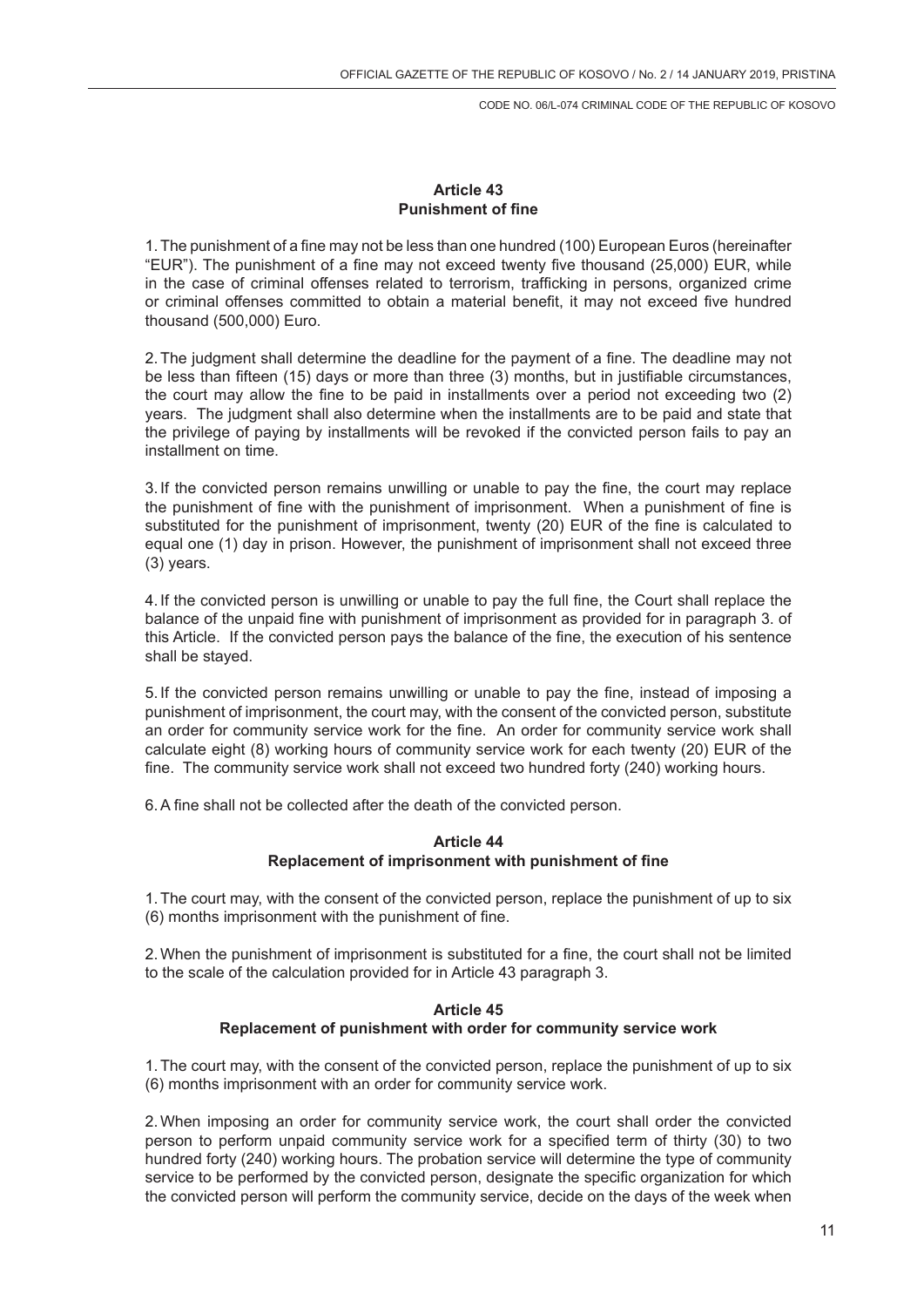the community service work will be performed and supervise the performance of the community service work.

3.The community service work shall be performed within a period specified by the court which shall not exceed one (1) year.

4. If, upon the expiry of the specified period, the convicted person has not performed the community service work or has only partially performed such community service work, the court shall order a term of imprisonment. One (1) day of imprisonment shall be ordered for every eight (8) working hours of community service that was not performed.

### **ALTERNATIVE PUNISHMENTS**

### **Article 46 Alternative punishments**

1.The alternative punishments are:

- 1.1. suspended sentence;
- 1.2. semi-liberty; and
- 1.3. an order for community service work.
- 2.When imposing a suspended sentence, the court may also impose:
	- 2.1. an order for mandatory rehabilitation treatment; and
	- 2.2. an order for supervision by the probation service.

### **Article 47 Purpose of suspended sentences**

The purpose of a suspended sentence is to not impose a punishment for a criminal offense that is not severe when a reprimand with the threat of punishment is sufficient to prevent the perpetrator from committing a criminal offense.

### **Article 48 Suspended sentence**

1.The court may impose a suspended sentence on the perpetrator in accordance with the provisions of this Code.

2. In imposing a suspended sentence, the court shall determine a punishment for the perpetrator of the criminal offense and at the same time order that this punishment shall not be executed if the convicted person does not commit another criminal offense for the verification time determined by the court. The verification period cannot be less than one (1) year or more than five (5) years.

3.Within a suspended sentence the court may order that the punishment be executed if, within a determined time, the convicted person does not return the material benefit acquired from the commission of the criminal offense, does not compensate for the damage caused by the criminal offense or does not perform another obligation provided for by provisions in this Code. The court shall determine a deadline for the performance of these conditions within the verification period.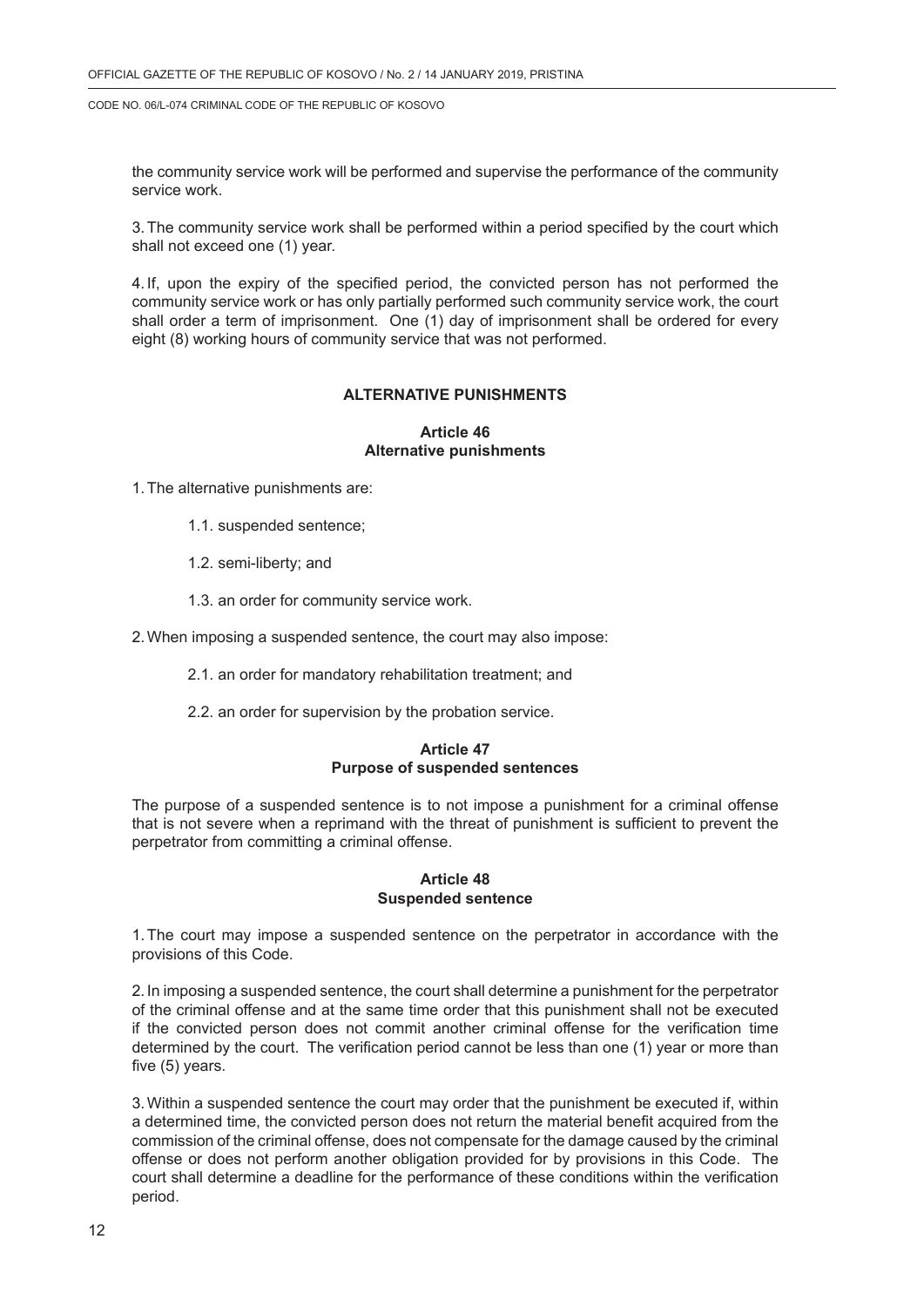4.When the court imposes a punishment of imprisonment or a fine, the court may impose a suspended sentence for both punishments or only for the punishment of imprisonment.

## **Article 49 Conditions for imposing suspended sentence**

1.A suspended sentence may be imposed on a perpetrator of a criminal offense for which the punishment of imprisonment of up to five (5) years is provided for by the law.

2.A suspended sentence may be imposed on a perpetrator of a criminal offense for which the punishment of imprisonment of up to ten (10) years is provided by for the law if the provisions of mitigation of the punishment are applied.

3.A suspended sentence may be imposed on a perpetrator as foreseen in paragraph 1. and 2. of this Article when the court imposes a punishment of a fine or of imprisonment of up to two (2) years, either for a single offense or concurrent offenses.

4.When determining whether to impose a suspended sentence, the court shall consider, in particular, the purpose of a suspended sentence, the past conduct of the perpetrator, his or her behavior after the commission of the criminal offense, the degree of criminal liability and other circumstances under which the criminal offense was committed.

5.When the court imposes a punishment of imprisonment and a fine, the court may impose a suspended sentence for both punishments or for only the punishment of imprisonment.

### **Article 50 Revocation of suspended sentence due to newly committed criminal offense**

1.The court shall revoke a suspended sentence if, during the verification period, the convicted person commits one or more criminal offenses for which a punishment of imprisonment of two (2) or more years has been imposed.

2.The court may revoke a suspended sentence if, during the verification period, the convicted person commits one or more criminal offenses for which a punishment of imprisonment of less than two (2) years or a punishment of a fine has been imposed, after considering all the circumstances related to the committed criminal offenses and the convicted person, and especially the similarity of the committed criminal offenses, their importance and the motives for committing the criminal offenses.

3.When revoking a suspended sentence, the court shall impose a single punishment for the criminal offense committed previously and the new criminal offense, in accordance with Article 76 of this Code and treat the revoked suspended sentence as determined.

4. If the court does not revoke a suspended sentence, it may impose a suspended sentence or a punishment of imprisonment or a punishment of a fine for the newly committed criminal offense. If the court imposes a suspended sentence for the newly-committed criminal offense, the court shall apply the provisions of Article 76 of this Code to impose a compound suspended sentence for both the previously committed and the newly committed criminal offense and it shall also determine a compound verification period which can be no less than one (1) year and no more than five (5) years, commencing on the day the sentencing decision becomes final. If the court imposes a punishment of imprisonment for the newly committed criminal offense, the period of time spent serving such term of imprisonment shall not be deducted from the verification period established by the suspended sentence for the previously committed act.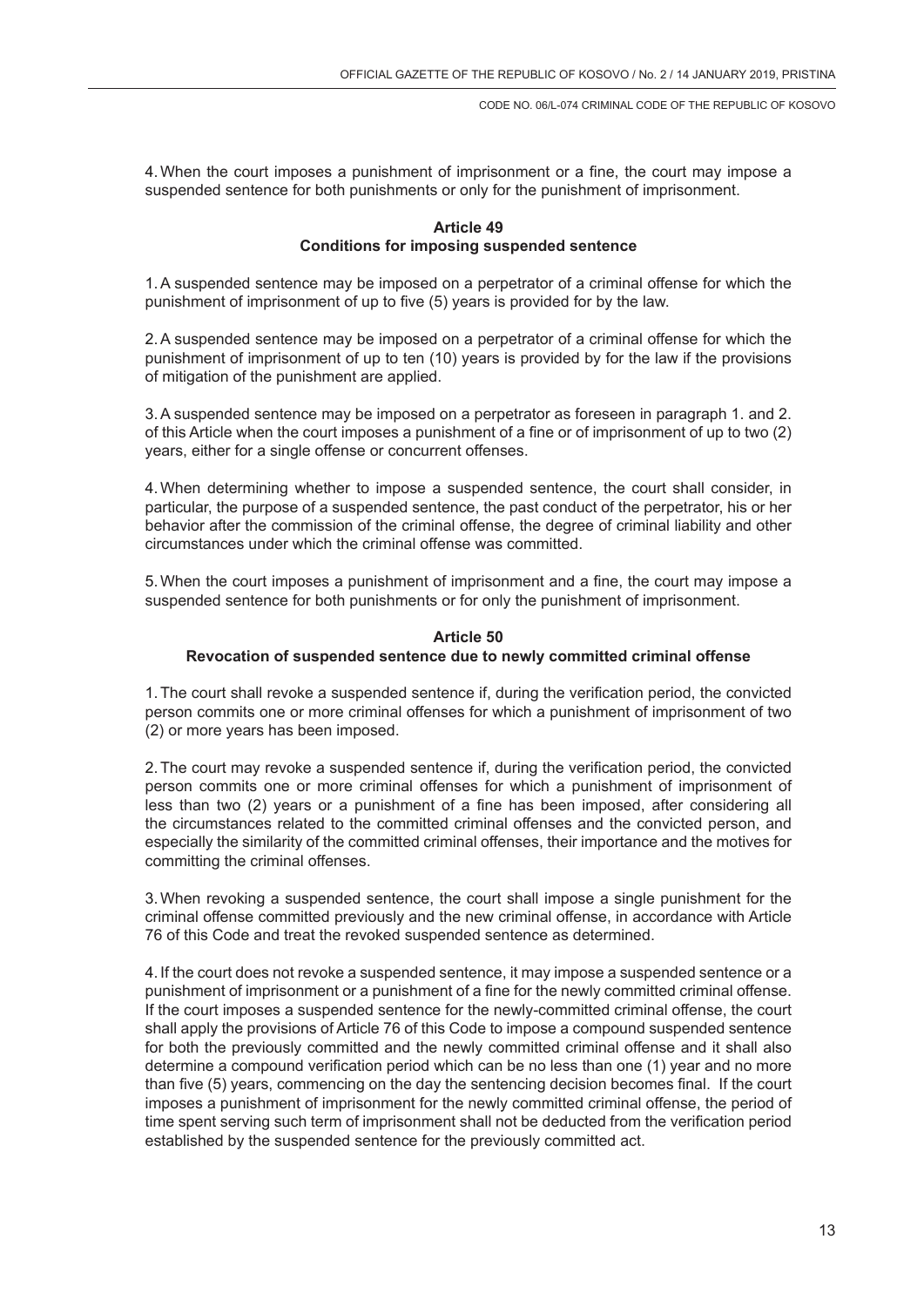## **Article 51**

### **Revocation of suspended sentences due to previously committed criminal offense**

The court shall revoke the suspended sentence if, after imposing the suspended sentence, there is a final judgment establishing that the convicted person committed another criminal offense prior to the imposition of the suspended sentence and if the court determines that the suspended sentence would have not been imposed if that criminal offense had been known. In such a case, the provisions of paragraph 3. Article 50 of this Code shall apply.

# **Article 52**

### **Revocation of suspended sentences due to failure to comply with conditions**

If one or more conditions are imposed with a suspended sentence as provided for in paragraph 3. Article 48 and Article 56 of this Code and the convicted person fails to comply with the condition, or conditions, within the time determined by the court, the court may, within the verification period, extend the term for compliance with the condition or it may revoke the suspended sentence and execute the punishment provided for in the suspended sentence. If the court determines that the convicted person was unable to comply with the condition for justified reasons, the court shall waive the performance of that condition or replace it with another appropriate condition provided for by law.

## **Article 53 Deadlines for revocation of suspended sentences**

1.A suspended sentence may be revoked during the verification period. If a convicted person commits a criminal offense requiring revocation of the suspended sentence during the verification period but it is established by a final judgment only after the expiry of the verification period, the suspended sentence may be revoked no later than one (1) year after the expiry of the verification period.

2. If a convicted person fails to comply with a condition imposed by the court as provided for in paragraph 3. of Article 48 and Article 56 of this Code within the time determined by the court, the court may revoke the suspended sentence no later than one (1) year after the expiry of the performance of obligations.

## **Article 54 Suspended sentence with order for mandatory rehabilitation treatment**

1.The court may impose a suspended sentence with an order for mandatory rehabilitation treatment, in case that the convicted person is a first time offender and a drug addict or alcoholic, if the court, after reviewing the report of the probation service, determines that the primary factor motivating the criminal offense was related to his or her drug or alcohol addiction and that the successful treatment would minimize the risk of the commission of another criminal offense. The court shall state the period during which the mandatory treatment program should commence and when it should be completed. The period of mandatory treatment shall not be less than three (3) months and shall not exceed twelve (12) months.

2.The probation service shall supervise the rehabilitation treatment program.

3.The punishment will be deemed as served upon completion of the rehabilitation treatment program as required by the Probation Service.

4. If the convicted person withdraws from the rehabilitation treatment program, does not maintain contact with the Probation Service or does not perform obligations related to the order for treatment, the court may replace the previous obligation with a different one, extend the duration of the order for treatment or revoke the suspended sentence and order the execution of the punishment provided for in the suspended sentence.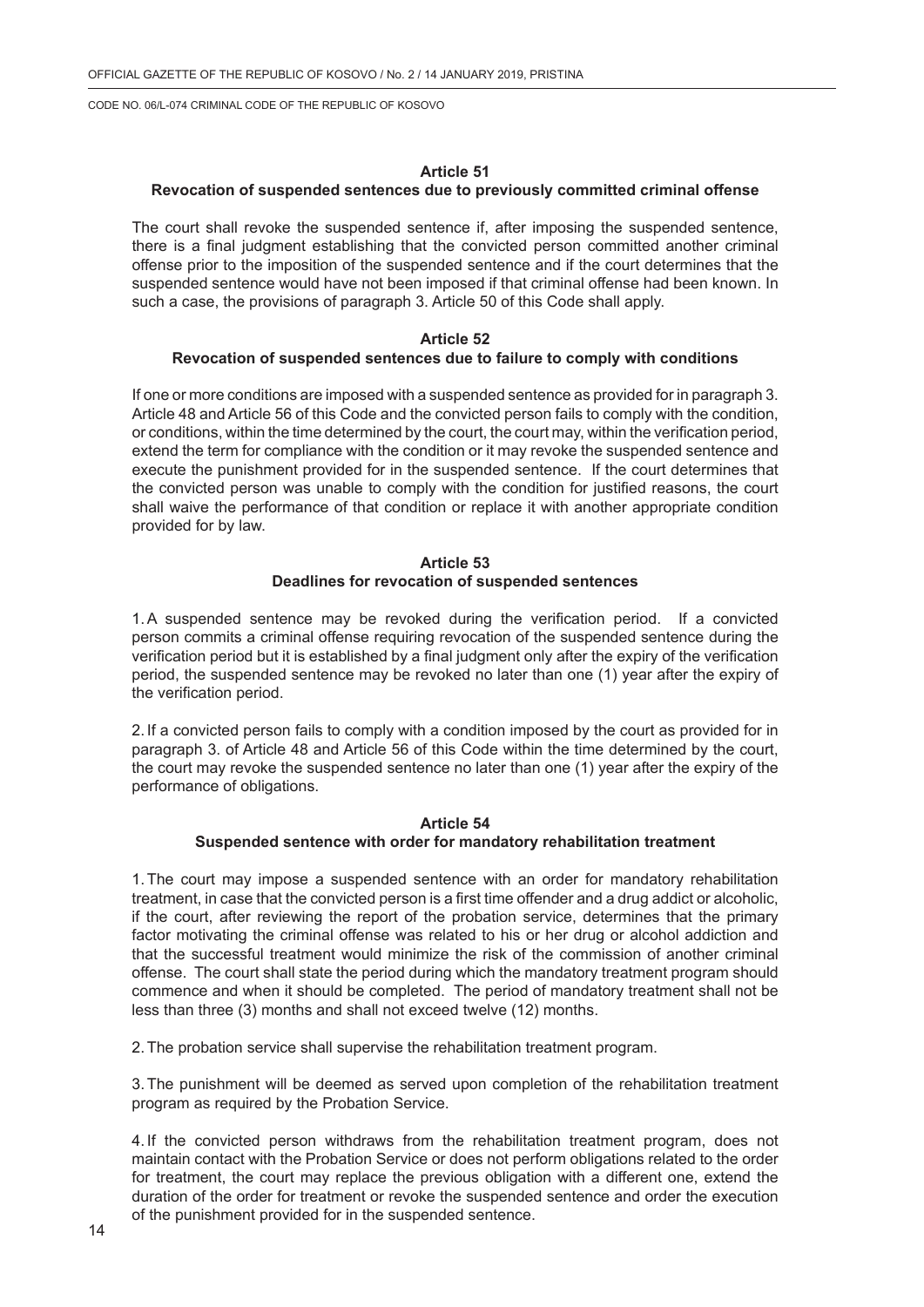# **Article 55 Suspended sentence with order for supervision by the probation service**

1.The court may impose a suspended sentence with an order for supervision by the probation service if the court determines that the integration of the convicted person into society or compliance with any conditions imposed by the court will be better achieved through supervision by the probation service.

2.When imposing a suspended sentence with an order for supervision by the probation service, the court shall order the convicted person to maintain contact with the probation service. The court may also impose one or more of the conditions set out in paragraph 3. of Article 48 or Article 56 of this Code. The duration of a condition imposed shall not be less than six (6) months or more than three (3) years.

3.When imposing the obligations provided for in Article 56 of this Code, the court shall consider, in particular, the age of the convicted person; his or her general health and mental condition; lifestyle and needs, especially those related to family, school and work; the motives for committing the criminal offense; his or her behavior after its commission; his or her past conduct; personal and family-related circumstances; and, other circumstances which are important for the selection of the kind of supervision and its duration.

4. If the convicted person fails to maintain contact with the probation service or to perform an obligation provided for in Article 56 of this Code, as ordered by the court, the court may replace the previous obligation with a different one, extend the duration of the supervision within the verification period, or revoke the suspended sentence.

# **Article 56 Types of obligations set forth in a suspended sentence**

1.A suspended sentence may also include an order to perform one or more of the following obligations:

- 1.1. to receive medical or rehabilitation care in a health care institution;
- 1.2. to undergo a medical or rehabilitation treatment program;

1.3. to visit a psychologist and/or another consultant and act in accordance with their recommendations;

- 1.4. to receive vocational training for a certain profession;
- 1.5. to perform a work activity;
- 1.6. to use wage and other income or property to fulfill a family obligation;
- 1.7. to refrain from changing residence without informing the probation service;
- 1.8. to abstain from the use of alcohol or drugs;
- 1.9. to refrain from frequenting certain places or locales;
- 1.10. to refrain from meeting or contacting certain people;
- 1.11. to refrain from carrying any kind of weapon;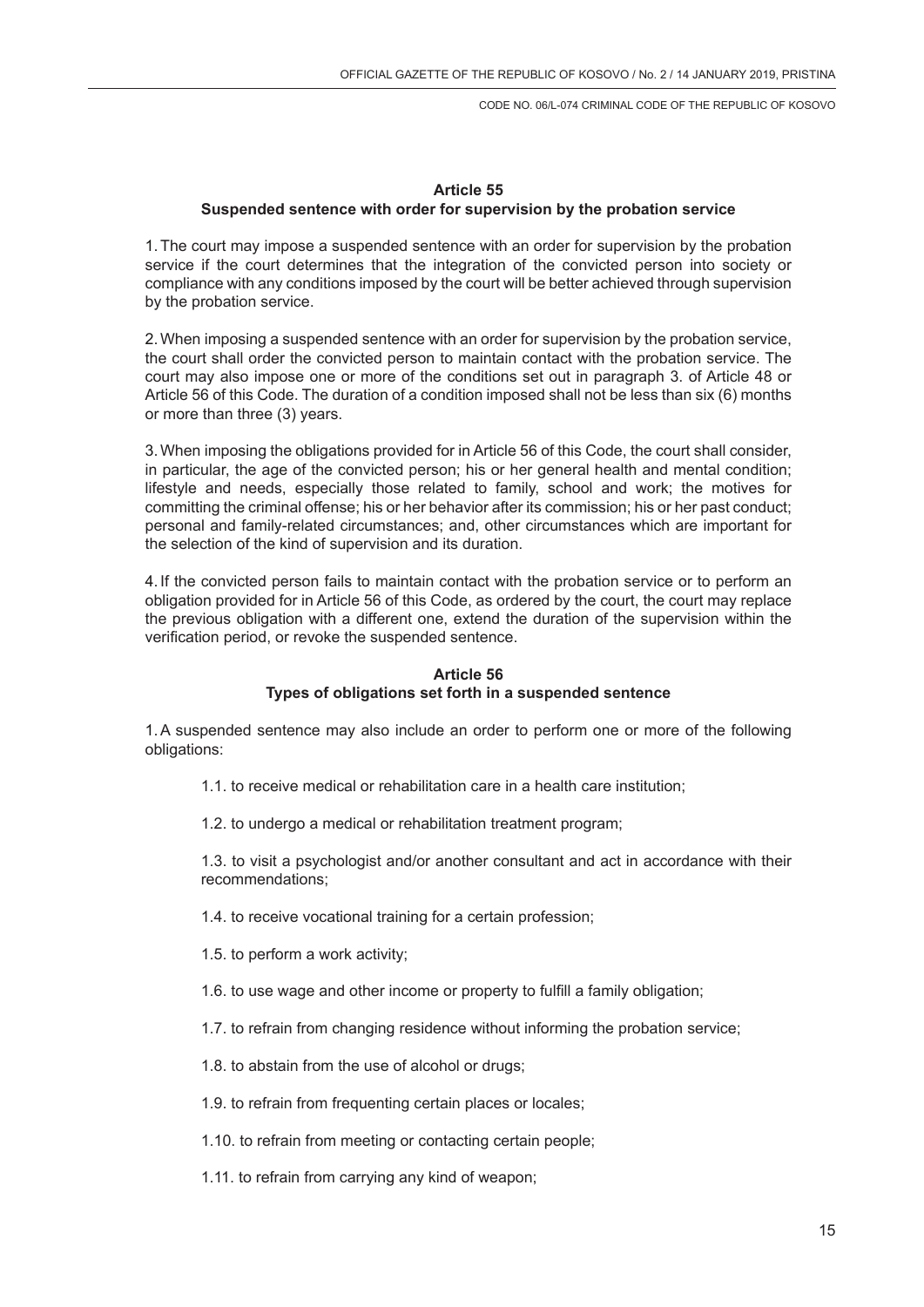1.12. to compensate or restitute the victim of the offense;

1.13. to return the material benefit acquired from the commission of the criminal offense;

1.14. not to possess or use a computer or to access the internet as directed by the court; or,

1.15. to provide financial reports as directed by the court.

### **Article 57 Order for community service work**

1.An order for community service work may be imposed on a convicted person, if the court imposed a punishment of a fine of up to two thousand five hundred (2,500) EUR or a punishment of imprisonment of up to one (1) year. Community service work may only be ordered upon the consent of the convicted person.

2.When imposing an order for community service work, the court shall order the convicted person to perform unpaid community service work for a specified term of thirty (30) to two hundred forty (240) working hours. The probation service will determine the type of community service to be performed by the convicted person, designate the specific organization for which the convicted person will perform the community service, decide on the days of the week when the community service work will be performed and supervise the performance of the community service work.

3.The community service work shall be performed within a period of time determined by the court which shall not exceed one (1) year.

4.When imposing an order for community service work, the court shall also order the convicted person to maintain contact with the probation service and may order the convicted person to perform one or more of the obligations provided for in paragraph 3. of Article 48 or Article 56 of this Code. The duration of an obligation provided for in of Article 56 shall not be less than six (6) months or more than three (3) years. Paragraph 3. of Article 55 of this Code shall apply *mutatis mutandis* to an obligation ordered under this paragraph.

5. If the convicted person fails to perform the community service work the court may extend the duration of the supervision within the verification period or revoke the sentence.

6. If, upon the expiry of the specified period, the convicted person has not performed the community service work or has only partially performed such community service work, the court shall order a term of imprisonment. One (1) day of imprisonment shall be ordered for every eight (8) working hours of community service that was not performed.

### **Article 58 Semi-liberty**

1.When the court imposes a punishment of imprisonment of up to one (1) year, it may order the execution of the punishment in semi-liberty, due to the convicted person's obligations related to work, education or vocational training, essential family responsibilities, or need for medical or rehabilitation treatment.

2.When serving a punishment in semi-liberty, the convicted person is obliged to return to prison after performing his or her obligations outside the prison within the period of time determined by the court.

3.When the convicted person does not perform his or her obligations provided for in paragraph 1. of this Article, the court shall revoke the order for the execution of the punishment in semi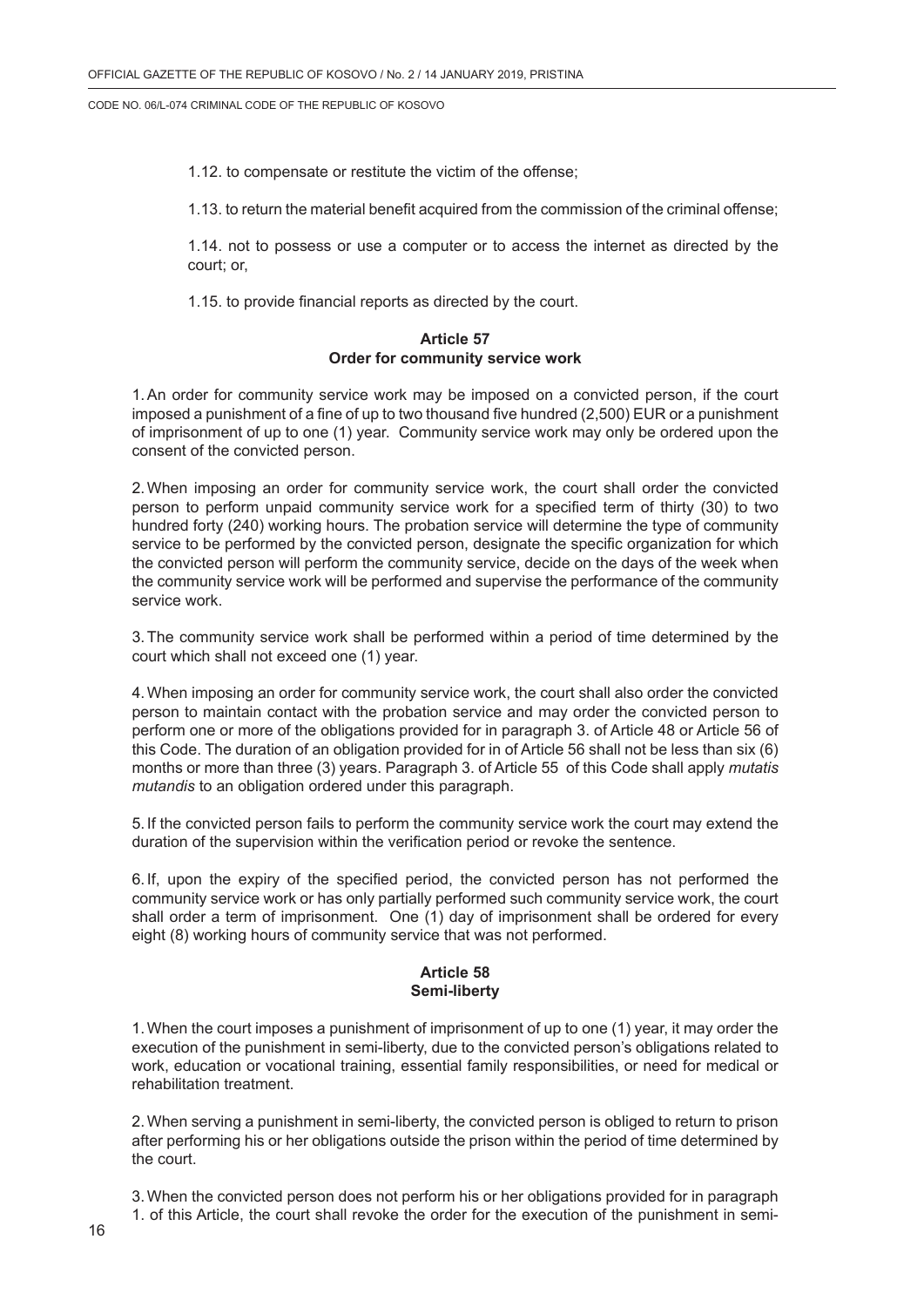liberty and order that the remaining punishment be served in a prison.

4.When the court orders execution of the punishment in semi-liberty, it may also impose one or more of the conditions set out in paragraph 3. of Article 48 or Article 56 of this Code.

# **ACESSORY PUNISHMENTS**

## **Article 59 Accessory punishments**

1.An accessory punishment may be imposed together with a principal or alternative punishment.

2.The accessory punishments are:

- 2.1. deprivation of the right to be elected:
- 2.2. order to pay compensation for loss or damage;
- 2.3. prohibition on exercising public administration or public service functions;
- 2.4. prohibition on exercising a profession, activity or duty;
- 2.5. prohibition on driving a motor vehicle;
- 2.6. confiscation of a driver license;
- 2.7. order to publish a judgment; and
- 2.8. expulsion of a foreigner from the territory of the Republic of Kosovo.

3.The accessory punishment of a prohibition on driving a motor vehicle, may be imposed together with a suspended sentence, a judicial admonition or a waiver of punishment.

### **Article 60 Deprivation of right to be elected**

The court shall deprive a perpetrator of the right to be elected for one (1) to four (4) years, if such person, with the intent of becoming elected, commits a criminal offence against voting rights or any other criminal offence for which a punishment of at least two (2) years imprisonment is provided.

# **Article 61 Order of restitution or compensation**

1.The court, when sentencing a person who has been convicted of any offense involving the theft, loss, damage or destruction of property, shall order that the perpetrator make restitution to the victim of the offense.

2.Restitution includes the costs equal to the value of any property stolen, lost, damaged or destroyed. Restitution shall also b e ordered for any loss of income the victim experiences as a result of the offense and the related investigative and court proceedings.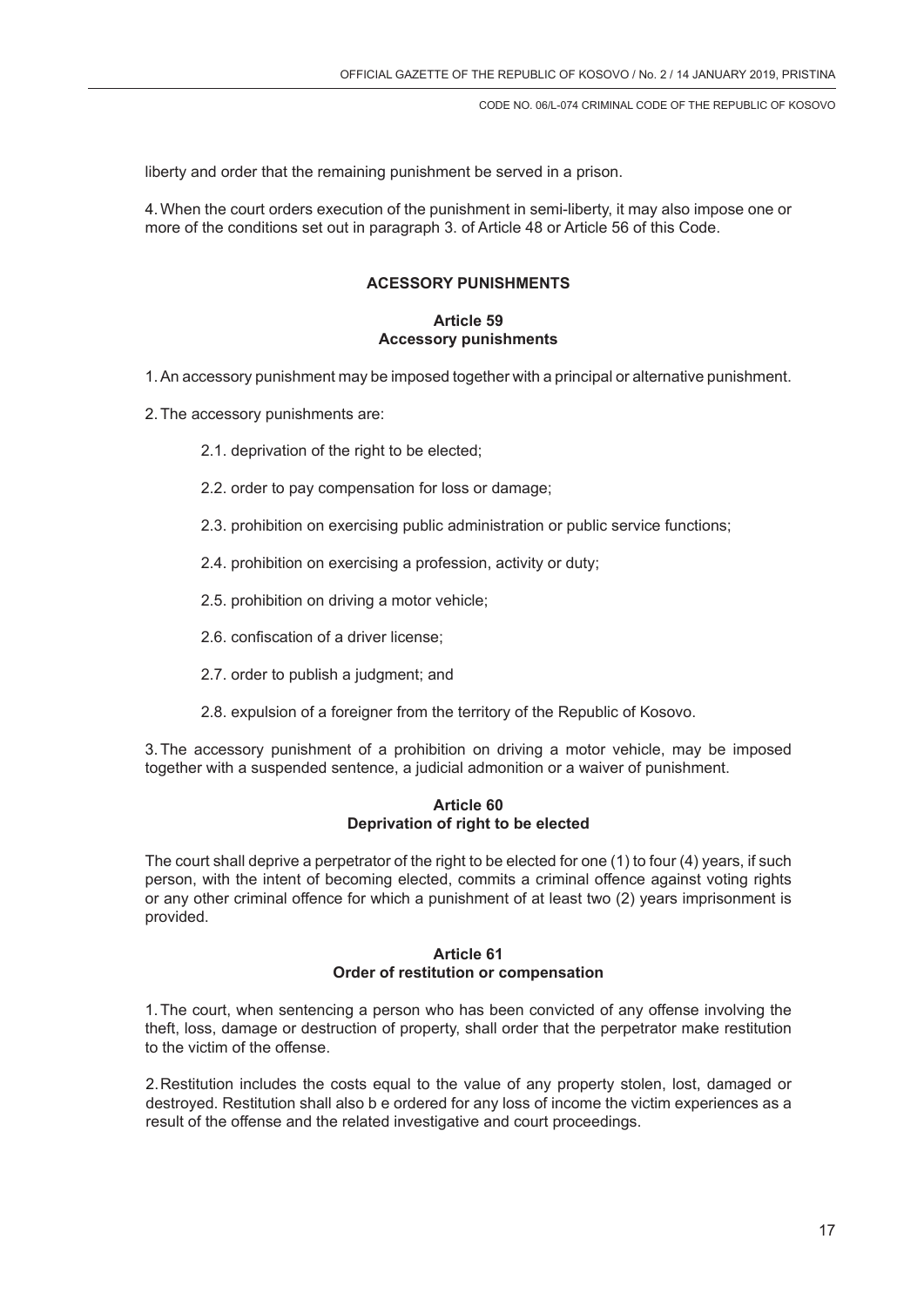### **Article 62**

# **Prohibition on exercising public administration or public service functions**

1.The court shall prohibit a perpetrator from exercising public administration or public service functions for one (1) to five (5) years after the punishment of imprisonment has been served, if such person has abused these functions and has been punished by imprisonment.

2.The court may prohibit a perpetrator from exercising public administration or public service functions for one (1) to three (3) years, if such person has abused these functions and has been punished by fine or suspended sentence.

3.The court shall prohibit an official person from exercising his function in public administration or public service functions for one (1) to ten (10) years after serving the imprisonment, if the person has been convicted of any of the offenses covered in Chapter XXXIII of this Code.

4.The court shall prohibit an official person from exercising his function in public administration or public service for one (1) to five (5) years, if the same person has been convicted for domestic violence, according to Article 248 of this Code.

4.1. when an official person is sentenced to an effective imprisonment, such prohibition shall be executed only after serving the imprisonment. For a suspended sentence or a fine, the prohibition in exercising the function in public administration or public service shall begin to apply at the moment the judgment becomes final.

## **Article 63 Prohibition on exercising a profession, activity or duty**

1.The court may prohibit a perpetrator from exercising a profession, an independent activity, a management or administrative duty or duties related to the disposition, management or use of publicly owned property or the protection of such property, if such person has abused his or her position, activity or duty in order to commit a criminal offense or if there is reason to expect that the exercise of such profession, activity or duty can be misused to commit a criminal offense.

2.The court shall determine the duration of the punishment ordered pursuant to paragraph 1. of this Article, which shall not be less than one (1) year and shall not exceed five (5) years, starting from the day the decision of the court becomes final. The period of time served in a prison or in a health care institution is not included in the duration of this punishment.

3.When imposing a suspended sentence, the court may decide that the suspended sentence will be revoked if the perpetrator does not comply with the prohibition on exercising a profession, activity or duty.

4.The court shall prohibit an official person from exercising a profession, independent activity, managerial or administrative duty of one (1) to ten (10) years, if the person has been convicted of any of the offenses in Chapter XXXIII of this Code.

5. The court shall impose on a perpetrator of a criminal offence from Article 165 or Chapter XX of this Code committed against a child, a prohibition on exercising a profession, activity or duty that involves regular contact with children. The court may impose this punishment for life, subject to periodic judicial review by the court after expiration of ten (10) years from the start of the execution of the measure imposed. The court may stop its execution on a proposal from the convicted person if it has established that the reasons for the prohibition no longer exists. The convicted person may resubmit his or her proposal but no sooner than one (1) year after the previous review.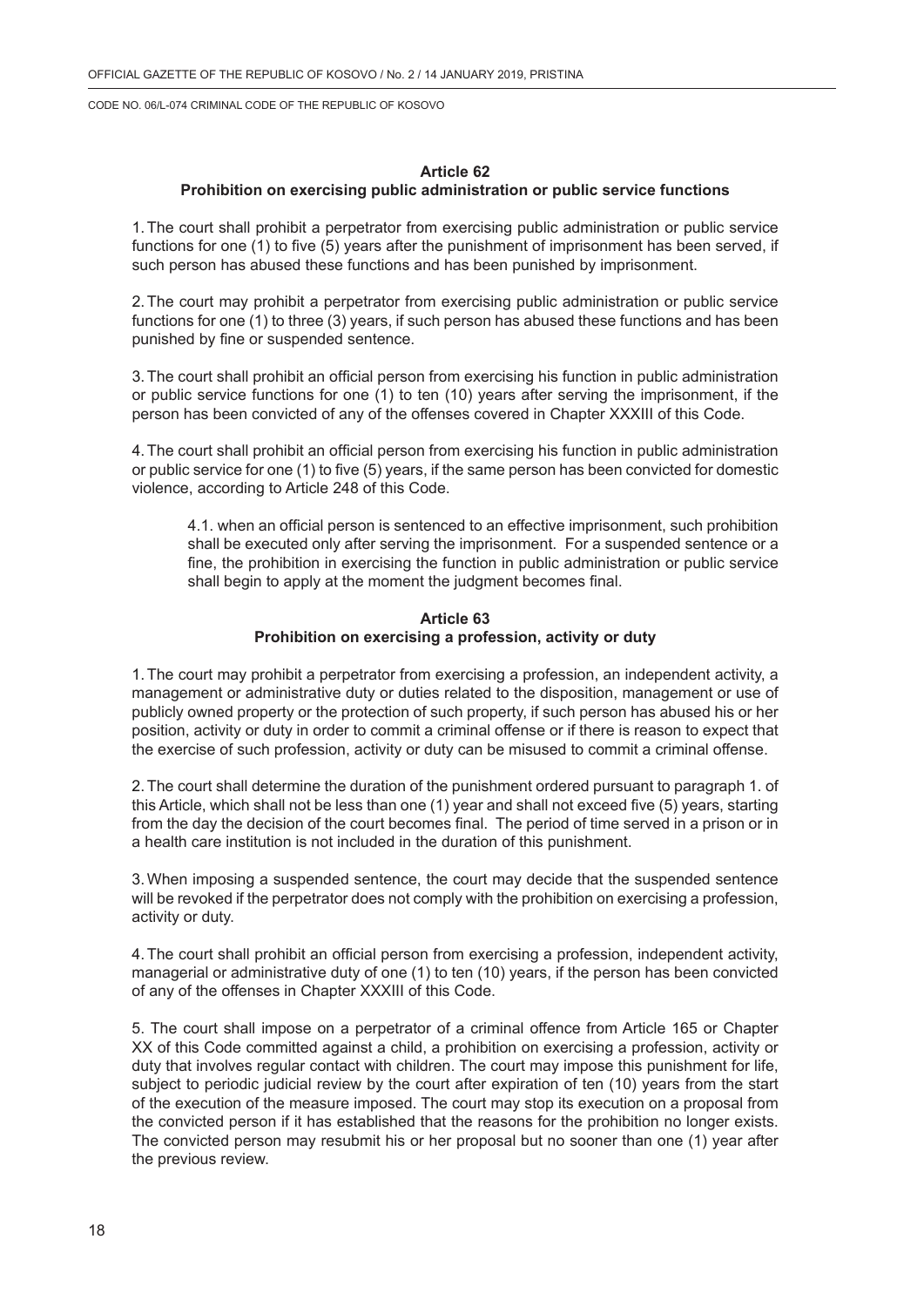# **Article 64 Prohibition on driving motor vehicles**

1. The court may prohibit a perpetrator who jeopardizes the safety of public traffic from driving a motor vehicle of a specific kind and category.

2. The court shall determine the duration of the punishment ordered pursuant to paragraph 1. of this Article, which shall not be less than one (1) year and shall not exceed five (5) years, starting from the day the decision of the court becomes final. The period of time served in a prison or in a health care institution is not included in the duration of this punishment.

3. When imposing a suspended sentence, the court may decide that such a suspended sentence will be revoked if the perpetrator violates the prohibition on driving the motor vehicle. This paragraph shall not apply if there are extraordinary circumstances which require the perpetrator to drive.

4. If the punishment provided for in paragraph 1. of this Article is imposed on a person who has a foreign license for driving a motor vehicle, the punishment shall prohibit the use of the foreign license within the territory of the Republic of Kosovo.

# **Article 65 Confiscation of driver's licenses**

1.The court may confiscate a driver's license for a specific type and category of motor vehicle from a perpetrator who jeopardizes the safety of the public traffic and prohibit the perpetrator from obtaining a new driver's license for a period of one (1) to five (5) years. If the perpetrator does not have a driver's license, the court shall prohibit the perpetrator from obtaining a driver's license for a period of one (1) to five (5) years.

2.The court may impose the punishment provided for in paragraph 1. of this Article if the perpetrator has committed a criminal offense causing grievous bodily injury or death of a person or if the court establishes that driving in public traffic is dangerous to the safety of public traffic because of the perpetrator's inability to drive a motor vehicle safely.

3.The driving license shall be confiscated by a final decision of the court. The period of time served in a prison or in a health care institution shall not be included in the duration of the present punishment.

4.After the expiry of the period determined by the court, the perpetrator may obtain a new driving license according to the general conditions provided for obtaining the relevant driving license.

## **Article 66 Order to publish judgments**

1.The court may order the publication of a judgment, if it determines that publication is in the interests of the public, the injured party or other persons.

2.An order to publish a judgment shall require that a judgment be published, in whole or in part, in a newspaper or a radio broadcast or television broadcast. The publication shall be at the expense of the perpetrator.

3.The date of the publication and its duration shall be determined by the court.

4.A newspaper, radio station or television station shall publish a judgment sent to them by the court.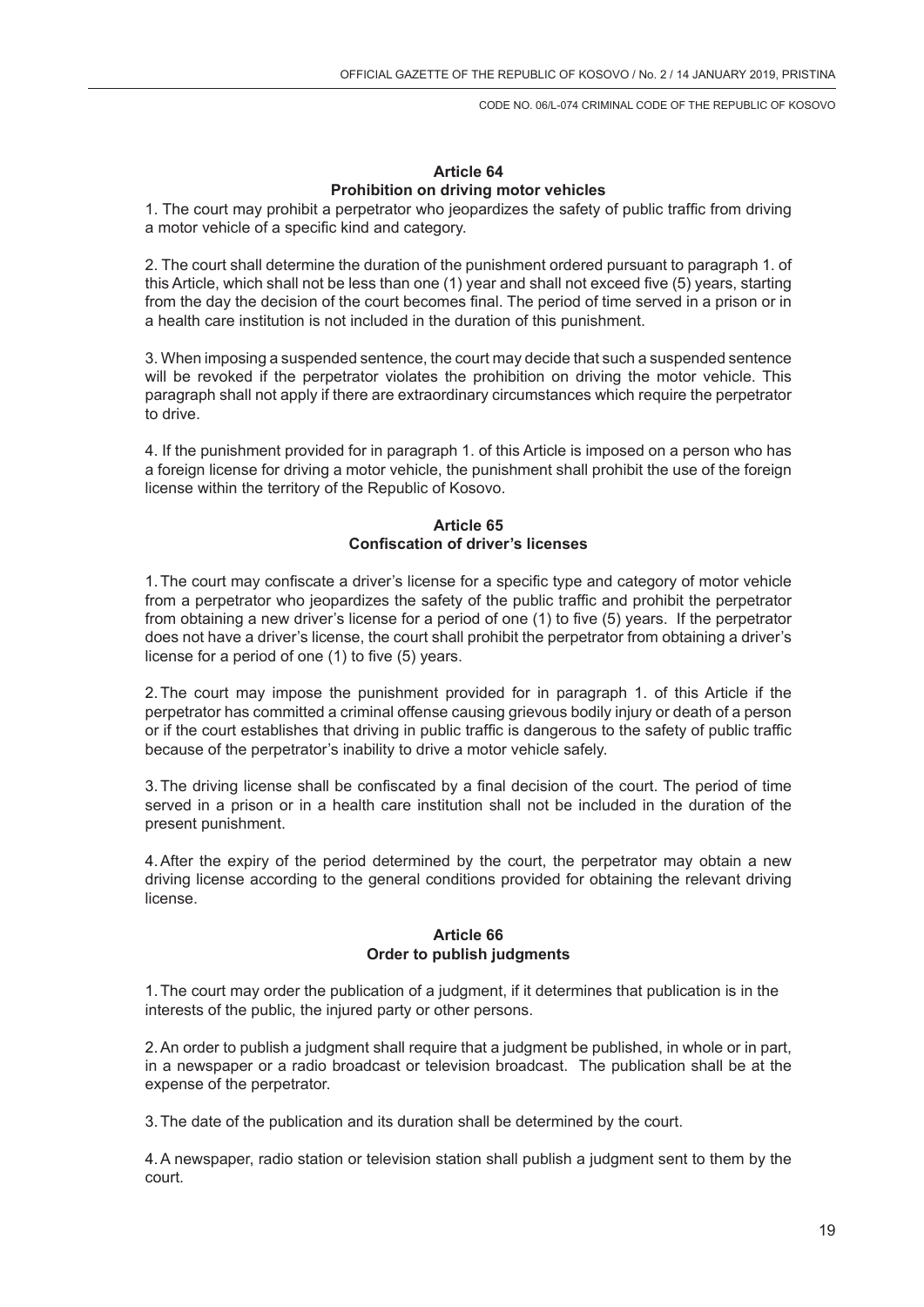5.The publication of the judgment shall not be ordered if such publication would endanger an official secret, the privacy of persons or the morals of society.

### **Article 67**

### **Expulsion of foreigners from the territory of the Republic of Kosovo**

1.The court may order the expulsion of a foreigner from the territory of the Republic of Kosovo for a period of one (1) to ten (10) years.

2. In determining whether to apply the punishment provided for in paragraph 1. of this Article and the duration of such punishment, the court shall take into account the type and the gravity of the criminal offense, the motives for committing the criminal offense and the perpetrator's attachment to the Republic of Kosovo.

3.The punishment provided for in paragraph 1. of this Article shall not be imposed if the execution of the punishment would be contrary to international law.

4.The duration of the expulsion shall start from the day the court decision becomes final. Time served in a prison or in a health care institution is not included in the duration of this punishment.

**Article 68 Execution of accessory punishments**

1.Subject to paragraph 2. of this Article, the execution of the accessory punishments provided for in Article 59 of this Code shall commence with the execution of a principal or alternative punishment.

2.The execution of the accessory punishments provided for in sub-paragraphs 2.1, 2.2, 2.3, 2.4, 2.5 and 2.8 of paragraph 2. of Article 59 of this Code shall commence after the term of imprisonment has been executed. While serving the punishment of imprisonment, the convicted person may not enjoy the rights limited by the accessory punishments.

### **CALCULATION OF PUNISHMENT**

### **Article 69 General rules on calculating punishments**

1.When determining the punishment of a criminal offense, the court must look to any minimum and maximum penalty applicable to the criminal offense. The court must then consider the purposes of punishment, the principles set out in this chapter and the mitigating or aggravating factors relating to the specific offense or punishment.

2.The punishment shall be proportionate to the gravity of the offense and the conduct and circumstances of the offender.

3.When determining the punishment, the court shall consider but not be limited by following factors:

- 3.1. the degree of criminal liability;
- 3.2. the motives for committing the act;
- 3.3. the intensity of danger or injury to the protected value;
- 3.4. the circumstances in which the act was committed;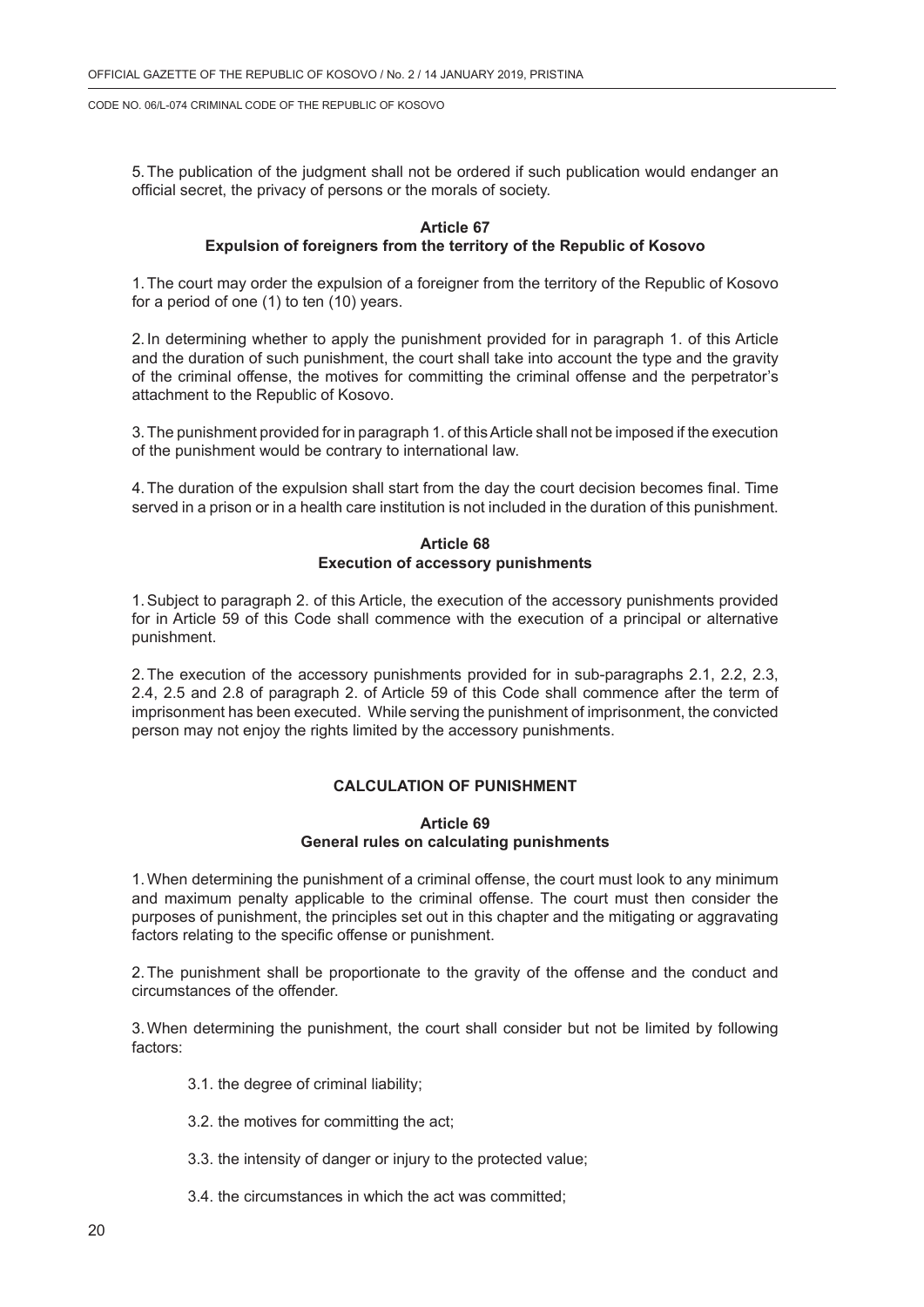- 3.5. the past conduct of the perpetrator;
- 3.6. the entering of a guilty plea; and

3.7. the personal circumstances of the perpetrator and his or her behavior after committing a criminal offense.

4.When determining the punishment for a recidivist, the court shall especially consider whether the perpetrator has previously committed a criminal offense of the same type as the new criminal offense, whether the two (2) acts were committed for the same motives, and the period of time that has elapsed since the previous conviction was pronounced or since the punishment was served or waived.

5.When determining the punishment of a fine, the court shall consider the material situation of the perpetrator, and, in particular, the amount of his or her personal income, other income, assets and obligations. The court shall not set the level of a fine above the means of the perpetrator.

# **Article 70 General rules on mitigation or aggravation of punishment**

1.The punishment imposed on a perpetrator is the punishment prescribed for the criminal offense, while a more lenient or severe punishment may be imposed only in accordance with the conditions provided for by this Code.

2.When determining the punishment the court shall consider, but not be limited by, the following aggravating circumstances:

- 2.1. a high degree of participation of the convicted person in the criminal offense;
- 2.2. a high degree of intention on the part of the convicted person:

2.3. the presence of actual or threatened violence in the commission of the criminal offense;

2.4. whether the criminal offense was committed with particular cruelty;

2.5. whether the criminal offense involved multiple victims;

2.6. whether the victim of the criminal offense was particularly defenseless or vulnerable;

2.7. the age of the victim, whether young or elderly;

2.8. the extent of the damage caused by the convicted person, including death, permanent injury, the transmission of a disease to the victim, and any other harm caused to the victim and his or her family;

2.9. any abuse of power or official capacity by the convicted person in the perpetration of the criminal offense;

2.10. evidence of a breach of trust by the convicted person;

2.11. whether the criminal offense was committed as part of the activities of an organized criminal group; and/or

2.12. if the criminal offense is a hate act, which is any crime committed against a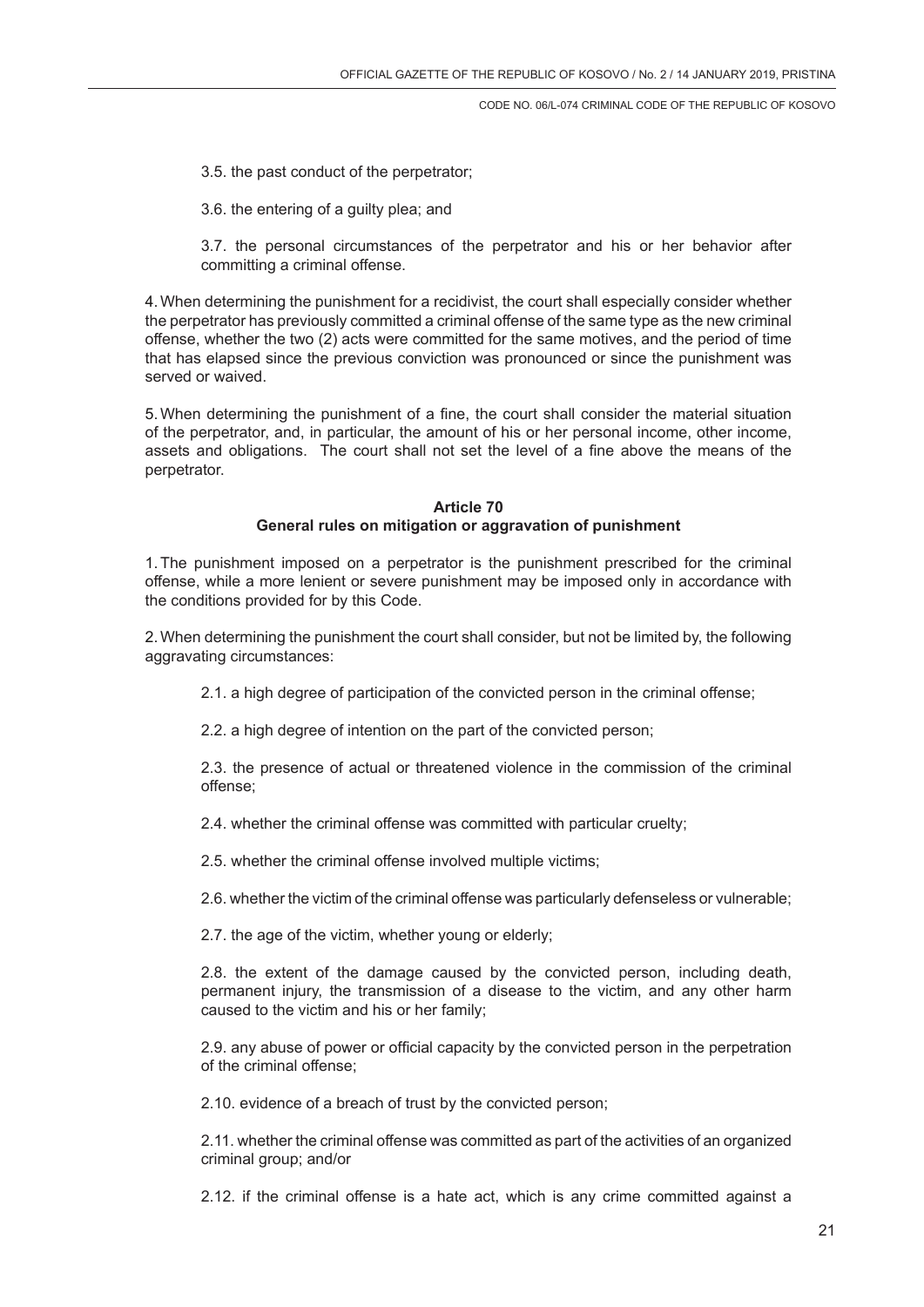person, group of persons, or property, motivated upon the race, color, gender, gender identity, language, religion, national or social origin, relation to any community, property, economic condition, sexual orientation, birth, disability or other personal status, or because of their affinity with persons who have the aforementioned characteristics, except if one of the enumerated characteristics constitutes an element of a criminal offense.

2.13. any relevant prior criminal convictions of the convicted person.

2.14. if the offense is committed within a domestic relationship.

3.When determining the punishment the court shall consider, but not be limited by, the following mitigating circumstances:

3.1. circumstances falling short of grounds for exclusion of criminal responsibility, for example, diminished mental capacity;

3.2. evidence of provocation by the victim;

3.3. the personal circumstances and character of the convicted person;

3.4. evidence that the convicted person played a relatively minor role in the criminal offense;

3.5. the fact that the convicted person participated in the criminal offense not as the principal perpetrator but through aiding, abetting, or otherwise assisting another;

3.6. the age of the convicted person, whether young or elderly;

3.7. evidence that the convicted person made restitution or compensation to the victim;

3.8. general cooperation by the convicted person with the court, including voluntary surrender;

3.9. the voluntary cooperation of the convicted person in a criminal investigation or prosecution;

3.10. the entering of a plea of guilty;

3.11. any remorse shown by the convicted person;

3.12. post conflict conduct of the convicted person;

3.13. in the case of a person convicted of the criminal offense of Hostage Taking, Kidnapping or Unlawful Deprivation of Liberty or as provided for in Article 169, 191 or 193 of this Code, effectively contributing to releasing or bringing the kidnapped, abducted, taken or detained person forward alive or voluntarily providing information that contributes to identifying others responsible for the criminal offense; and/or,

3.14. with regard to terrorism offences laid down in this Code, the fact that the offender renounces terrorist activity before any grave consequences have resulted there from and provides the police, prosecutors, or judicial authorities with information which they would not otherwise have been able to obtain; assists in the prevention or mitigation of the effects of the offence; identifies with sufficient detail to allow the arrest or the prosecution of another terrorist or terrorist group, finds evidence or prevents further terrorist offences.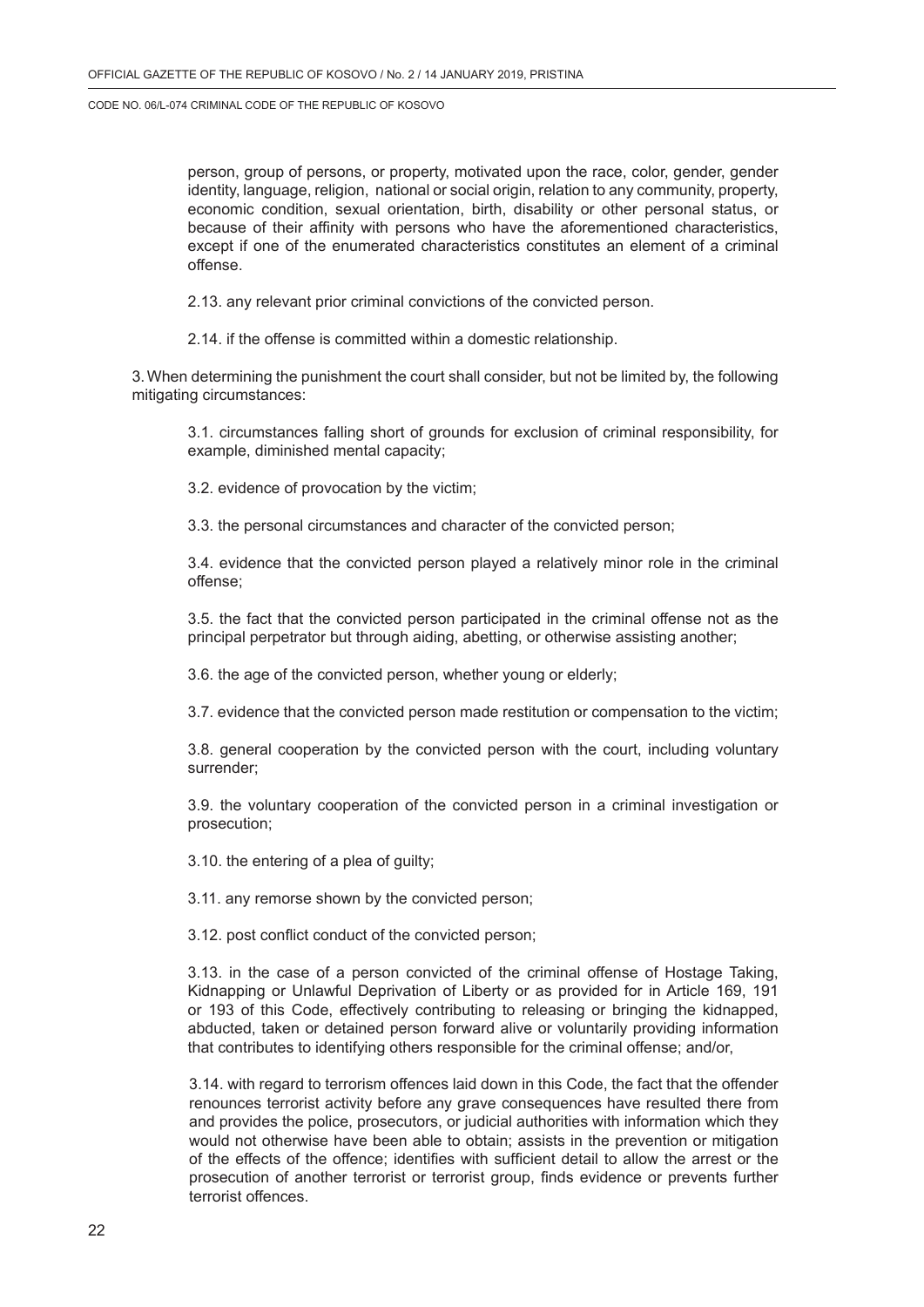### **Article 71 Mitigation of punishments**

1.The court may impose a punishment below the limits provided for by law or impose a lesser type of punishment:

1.1. when the law provides that the punishment of the perpetrator may be mitigated or reduced; or

1.2. when the court finds that there are particularly mitigating circumstances which indicate that the purpose of punishment can be achieved by imposing a lesser punishment; or,

1.3. in cases when the perpetrator pleads guilty or enters into a plea agreement.

### **Article 72 Limits on mitigation of punishments**

1.When the conditions set out in Article 71 of this Code exist, the court may mitigate the punishment within the following limits:

1.1. if a period of at least ten (10) years is provided as the minimum term of imprisonment for a criminal offense, the punishment can be mitigated to imprisonment of up to five (5) years;

1.2. if a period of at least five (5) years is provided as the minimum term of imprisonment for a criminal offense, the punishment can be mitigated to imprisonment of up to three (3) years;

1.3. if a period of at least three (3) years is provided as the minimum term of imprisonment for a criminal offense, the punishment can be mitigated to imprisonment of up to one (1) year;

1.4. if a period of two (2) years is provided as the minimum term of imprisonment for a criminal offense, the punishment can be mitigated to imprisonment of up to six (6) months;

1.5. if a period of one (1) year is provided as the minimum term of imprisonment for a criminal offense, the punishment can be mitigated to imprisonment of up to three (3) months;

1.6. if a period of less than one (1) year is provided as the minimum term of imprisonment for a criminal offense, the punishment can be mitigated to imprisonment of up to thirty (30) days;

1.7. if there is no indication of the minimum term of imprisonment for a criminal offense, a punishment of a fine can be imposed instead of imprisonment;

1.8. if there is no indication of the minimum amount of a fine for a criminal offense, the fine can be mitigated to one hundred (100) EUR.

2. In determining the degree of mitigation of punishment in accordance with paragraph 1. of this Article, the court shall take into special consideration the minimum and maximum term of punishment provided for the criminal offense.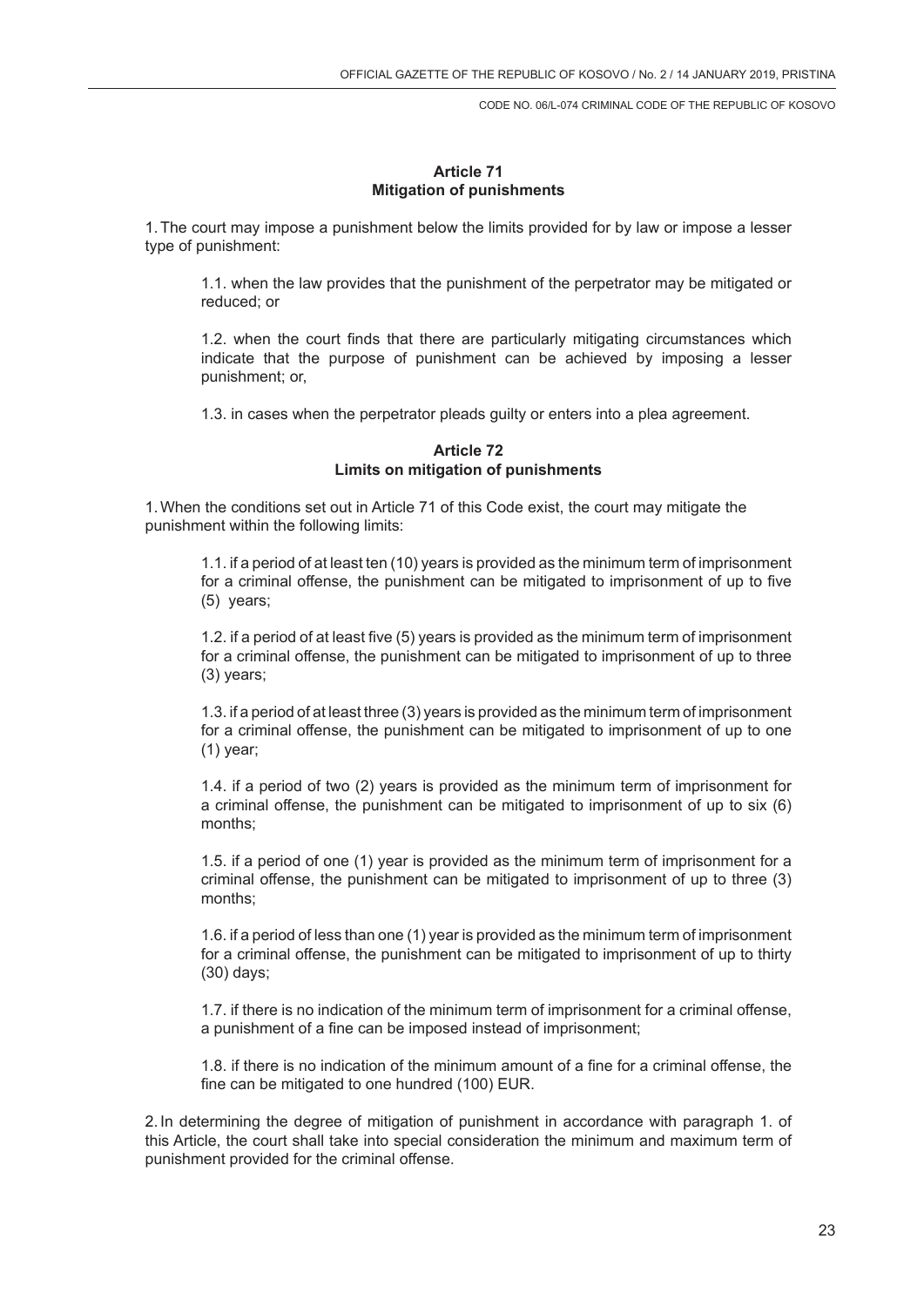### **Article 73 Waiver of punishments**

1.The court may waive the punishment of the perpetrator for a criminal offense only when it is explicitly provided for by law.

2.When the court has been authorized by the law to waive the punishment of a perpetrator for a criminal offense, it may mitigate the punishment regardless of the limits on the mitigation of punishment.

#### **Article 74**

### **Special grounds to waive punishments for criminal offenses committed negligently**

1.The court may waive the punishment of a perpetrator if he or she commits a criminal offense by negligence in the following cases:

1.1. if the consequences of the criminal offense affect the perpetrator so severely that the punishment is unnecessary to achieve its purpose; or

1.2. if immediately after the commission of a criminal offense the perpetrator makes efforts to eliminate or reduce the consequences of the offense and if he or she completely or substantially compensates for the damage caused by the offense.

#### **Article 75 Aggravation of punishments for multiple recidivism**

1.The court may impose a more severe punishment than the one provided for by law for a criminal offense punishable by imprisonment when it is committed intentionally in the following cases:

1.1. if the perpetrator has been previously sentenced two (2) or more times to imprisonment of at least one (1) year for criminal offenses committed intentionally; and,

1.2. if less than five (5) years have elapsed between the date of release or termination of the previous punishment and the commission of the new criminal offense.

2.The court may impose a more severe punishment by adding no more than an additional half of the maximum punishment to the punishment for the recidivist.

3.When determining whether to impose a more severe punishment, the court shall consider, in particular, the entering of a guilty plea, the similarity between the criminal offenses committed the motives for which they were committed, the circumstances in which they were committed and also the need to impose such a punishment to fulfil the purpose of the punishment.

4.This Article shall not apply to the punishment of life long imprisonment.

### **Article 76 Punishment of concurrent criminal offenses**

1. If a perpetrator, by one or more acts, commits several criminal offenses for which he or she is tried at the same time, the court shall first pronounce the punishment for each act and then impose an aggregate punishment for all of these acts.

2.The court shall impose an aggregate punishment in accordance with these rules:

2.1. if the court has imposed a punishment of life long imprisonment for one of the criminal offenses, it shall impose this punishment only;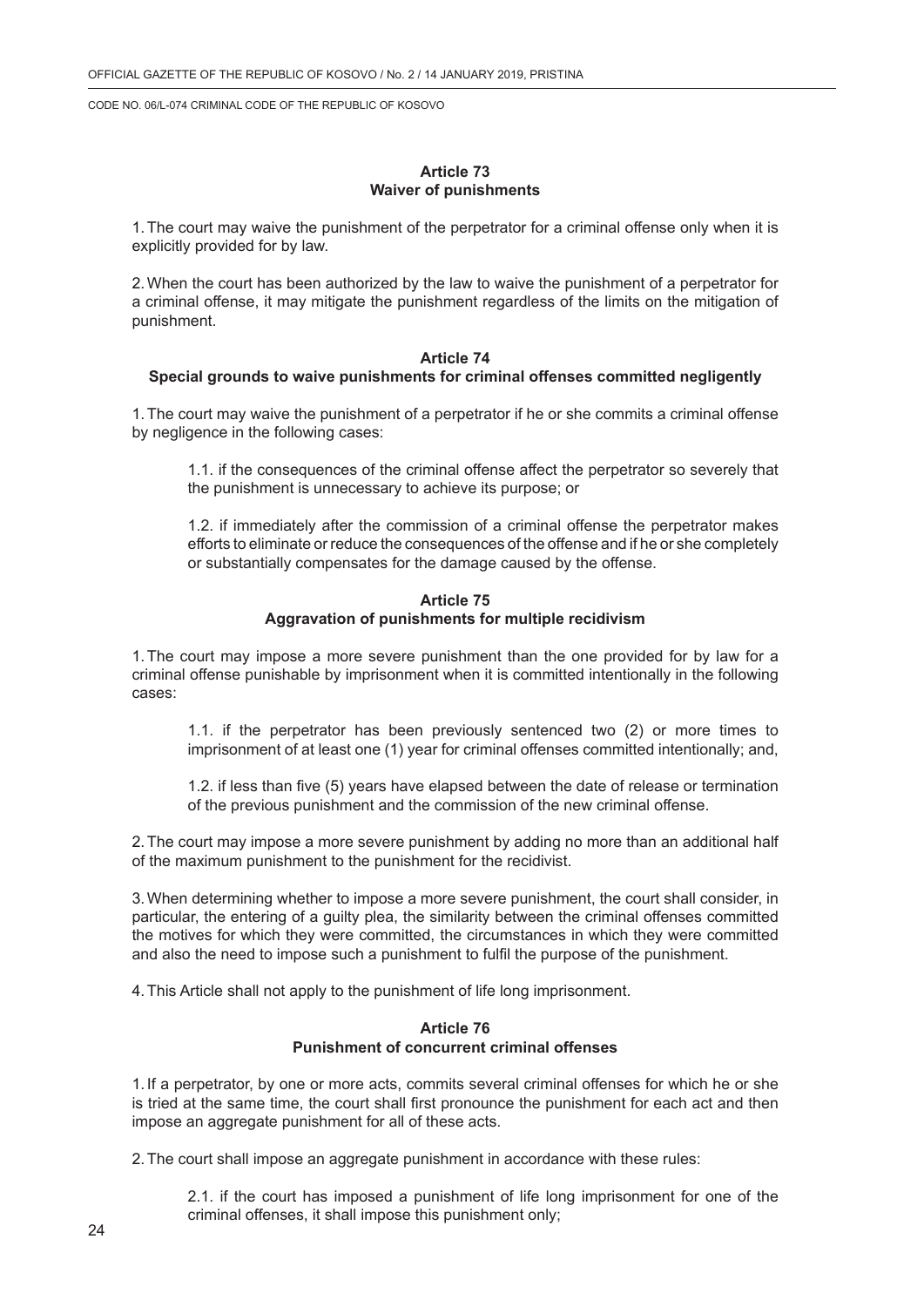2.2. if the court has imposed a punishment of imprisonment for each criminal offense, the aggregate punishment must be higher than each individual punishment but the aggregate punishment may not be as high as the sum of all prescribed punishments nor may it exceed a period of twenty five (25) years;

2.3. if the court has imposed a punishment of imprisonment of up to three (3) years for each criminal offense, the aggregate punishment of imprisonment may not exceed eight (8) years;

2.4. if the court has imposed a punishment of a fine for each criminal offense, the aggregate punishment of a fine is the total sum of all fines but it may not exceed the amount of twenty five thousand (25,000) EUR or, when one or more criminal offenses are committed with the intent to obtain a material benefit, the amount of five hundred thousand (500,000) EUR;

2.5. if the court has imposed a punishment of imprisonment for some criminal offenses, while for others it has pronounced a punishment of a fine, the court will impose an aggregate punishment of a fine and imprisonment, in accordance with sub-paragraphs 2.1. to 2.4. of this paragraph.

3.The court shall impose an accessory punishment if it has been pronounced for at least one of the criminal offenses, in accordance with sub-paragraph 2.4. of paragraph 2. of this Article.

## **Article 77 Punishment of criminal offense in continuation**

1. Criminal offense in continuation is constituted of several same or similar offenses committed in a certain time period by the same perpetrator, and that are considered as a whole due to the existence of at least two (2) of the following conditions:

- 1.1. the same victim of the criminal offense;
- 1.2. the same object of the offense;
- 1.3. the taking advantage of the same situation or the same time relationship;
- 1.4. the same place or space of commission of the criminal offense; or
- 1.5. the same intent of the perpetrator.

2. Criminal offenses perpetrated against a person may be considered as criminal offenses in continuation only if they are committed against the same person.

3. Criminal offenses in continuation which, due to their nature cannot be joined in one offense, shall not be considered criminal offenses in continuation.

4. If the criminal offense in continuation includes both grievous and light form of the same offense, it is considered that the criminal offense in continuation has been committed in grave form.

5. If the criminal offense in continuation involves an element of a sum of money, the criminal offense in continuation shall be determined by the overall sum of all the individual offenses.

6.A criminal offense that was not included in the criminal offense in continuation with the final judgment of the court, but was discovered later, is considered as a separate criminal offense.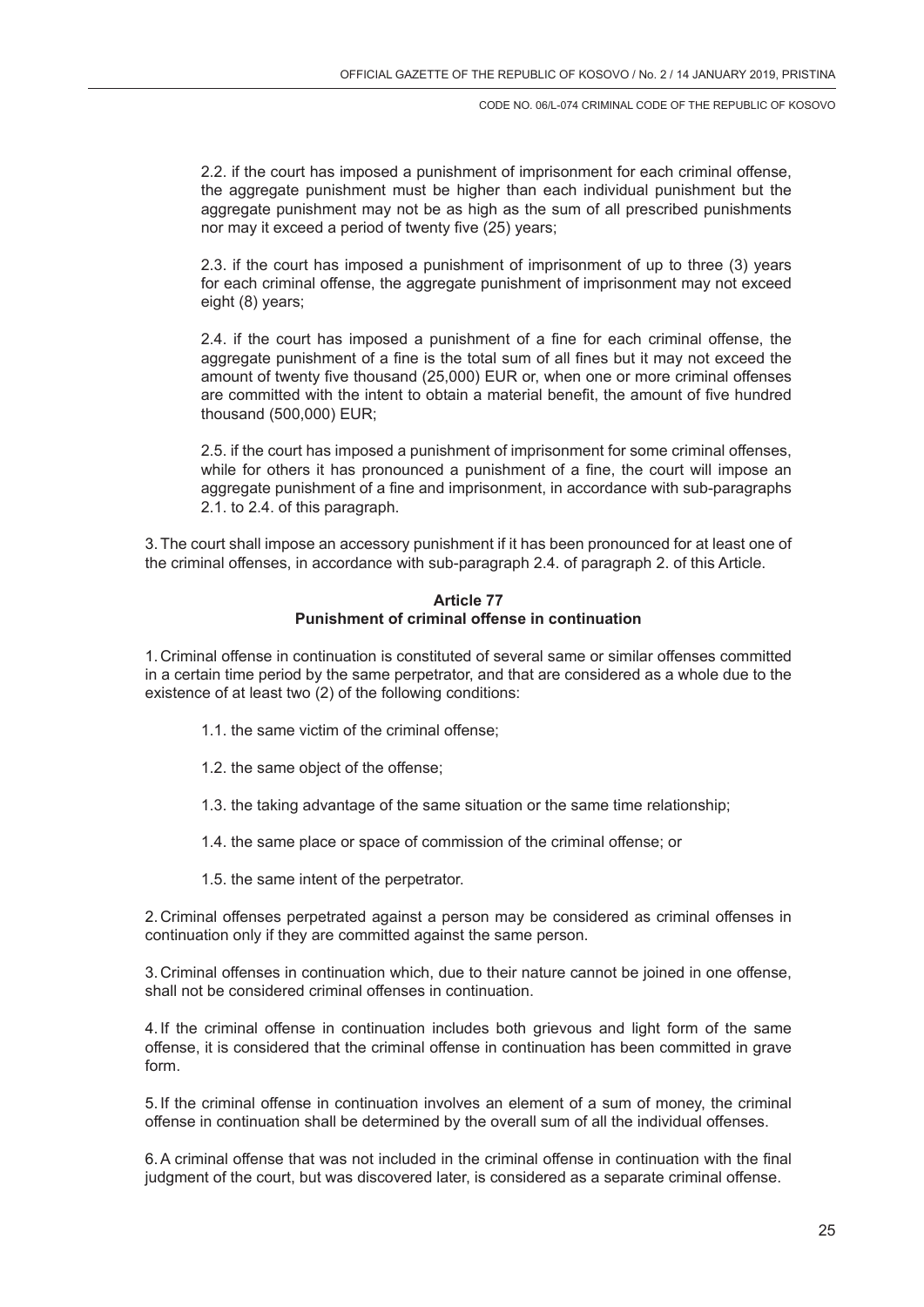### **Article 78 Calculating punishment of convicted persons**

1. If a convicted person is tried for a criminal offense he or she committed before serving a punishment imposed under an earlier conviction, or for a criminal offense committed while serving a punishment of imprisonment, the court shall impose an aggregate punishment (Article 76 of this Code), taking into consideration the previously imposed punishment. The punishment or part of the punishment which the convicted person has already served shall be included in the aggregate punishment.

2.For a criminal offense committed while serving a punishment of imprisonment, the court shall determine the punishment of the perpetrator independently of the previously imposed punishment if the application of the provisions of Article 76 of this Code would lead to a failure to achieve the aims of punishment considering the duration of the unserved portion of the previously imposed punishment.

### **Article 79 Calculating detention and previous punishment**

1.Time served in detention, house arrest as well as any period of deprivation of liberty related to the criminal offense shall be included in the punishment of imprisonment, juvenile imprisonment, educational institutional measure, and punishment by a fine.

2.A punishment of imprisonment or of a fine for a minor offense or an economic offense which was served or paid by the convicted person shall be included in the punishment for a criminal offense whose elements include the elements of the minor offense or the economic violation.

3.A protective measure which has been imposed for a minor offense or an economic offense shall be included in the accessory punishment for a criminal offense whose elements include the elements of the minor offense or the economic violation.

4.One (1) day of detention, one (1) day of deprivation of liberty, one (1) day of imprisonment, and a fine of twenty (20) EUR are equal for the purposes of calculation under this Article.

### **Article 80 Calculating detention and punishments served in other jurisdictions**

The detention, deprivation of liberty during proceedings to transfer a person to another jurisdiction and the portion of a punishment served by the perpetrator pursuant to a judgment of a foreign court shall be calculated toward the punishment imposed by a court in the Republic of Kosovo for that same act or, if the punishment imposed outside of the Republic of Kosovo is not of the same character, the court shall calculate the punishment in a way it deems appropriate.

## **CHAPTER IV JUDICIAL ADMONITION**

## **Article 81 Purpose of judicial admonition**

The purpose of a judicial admonition is to give a perpetrator a reprimand when, considering all the circumstances regarding the offense and the perpetrator, a judicial admonition is sufficient to achieve the purpose of a punishment.

#### **Article 82 Judicial admonition**

1. A perpetrator subject to a judicial admonition shall be informed that he or she has committed a harmful and dangerous act which constitutes a criminal offense and that if he or she commits such an act again, the court will impose a more severe criminal sanction.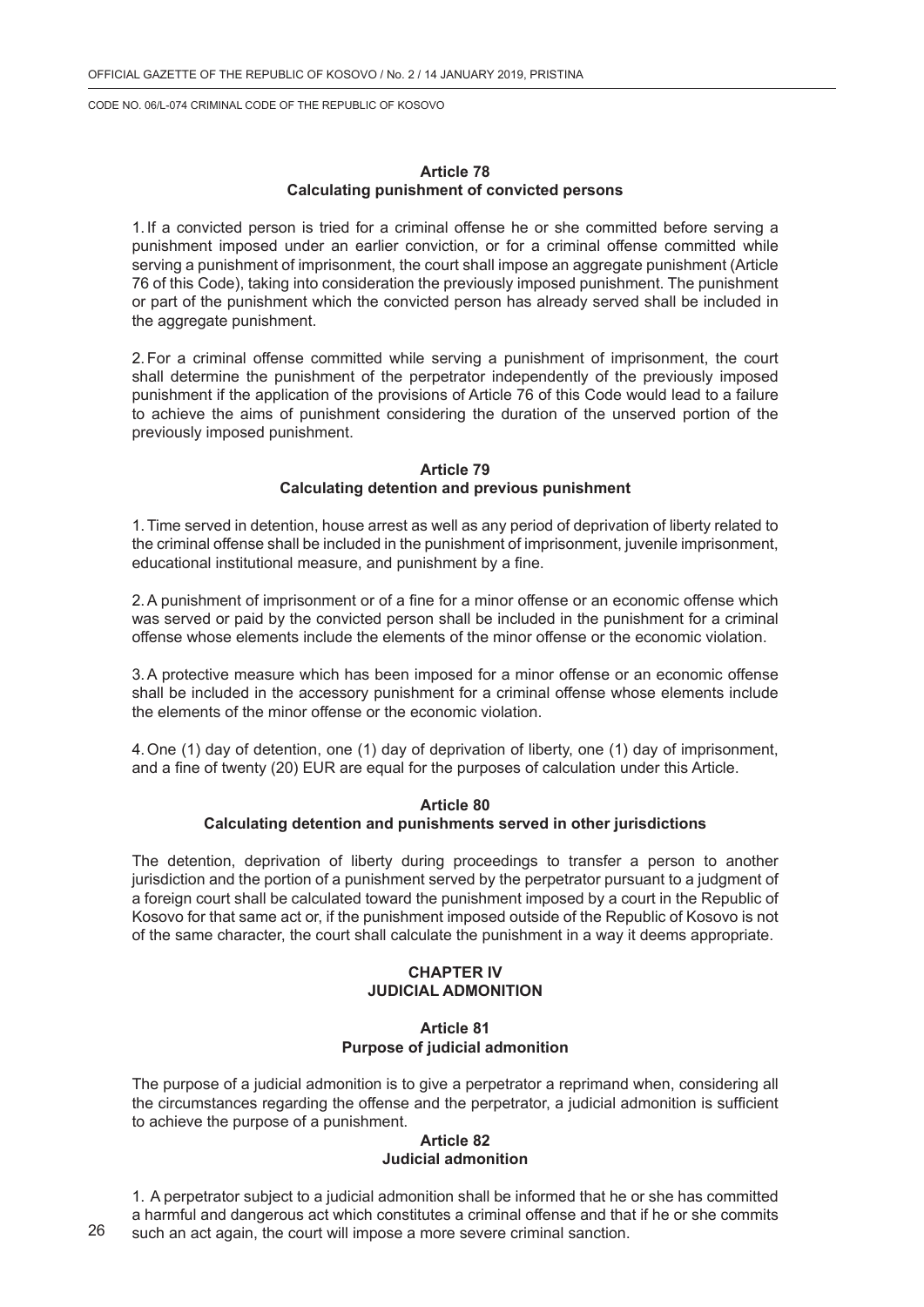2. A judicial admonition may be imposed for criminal offenses which are punishable by imprisonment of up to one (1) year or by a fine, when such offenses are committed under mitigating circumstances which render the offenses particularly minor.

3. A judicial admonition may also be imposed for certain criminal offenses punishable by imprisonment of up to three (3) years under the conditions provided for by law.

4. The court may impose a judicial admonition for more than one criminal offense committed concurrently, when each of the criminal offenses meet the conditions provided for in paragraph 2. or 3. of this Article.

5. When determining whether to impose a judicial admonition, the court shall consider, in particular, the purpose of a judicial admonition, the perpetrator's past conduct, his or her behavior after the commission of the criminal offense, the degree of criminal liability, other circumstances surrounding the criminal offense and the voluntary participation of the perpetrator in a treatment program.

# **CHAPTER V MEASURES OF MANDATORY TREATMENT**

# **Article 83 General principles**

1.A perpetrator with a mental disorder, or a person who is being treated as such, shall be treated with humanity and respect for the inherent dignity of the human person.

2. International standards applicable to persons with a mental disorder shall apply to a perpetrator with a mental disorder to the fullest extent possible, with only limited modifications and exceptions that are necessary in the circumstances.

3.A measure of mandatory psychiatric treatment shall not be ordered when it is disproportionate to the gravity of the acts committed, the acts expected to be committed by the perpetrator and the degree of danger that the perpetrator poses.

## **Article 84 Applicable measures and criminal sanctions**

1.The measures of mandatory treatments that may be imposed on a perpetrator who is not criminally liable, has substantially diminished mental capacity or is addicted to drugs or alcohol are:

- 1.1. mandatory psychiatric treatment and custody in a health care institution;
- 1.2. mandatory psychiatric treatment at liberty; and
- 1.3. mandatory rehabilitation treatment of persons addicted to drugs or alcohol.

2.A criminal sanction, in accordance with this Code, may also be imposed on a perpetrator who has committed a criminal offense in a state of diminished mental capacity, if the grounds for imposing such a criminal sanction exist.

## **Article 85 Mandatory psychiatric treatment in custody in a health care institution**

1. The court may impose a measure of mandatory psychiatric treatment in custody in a health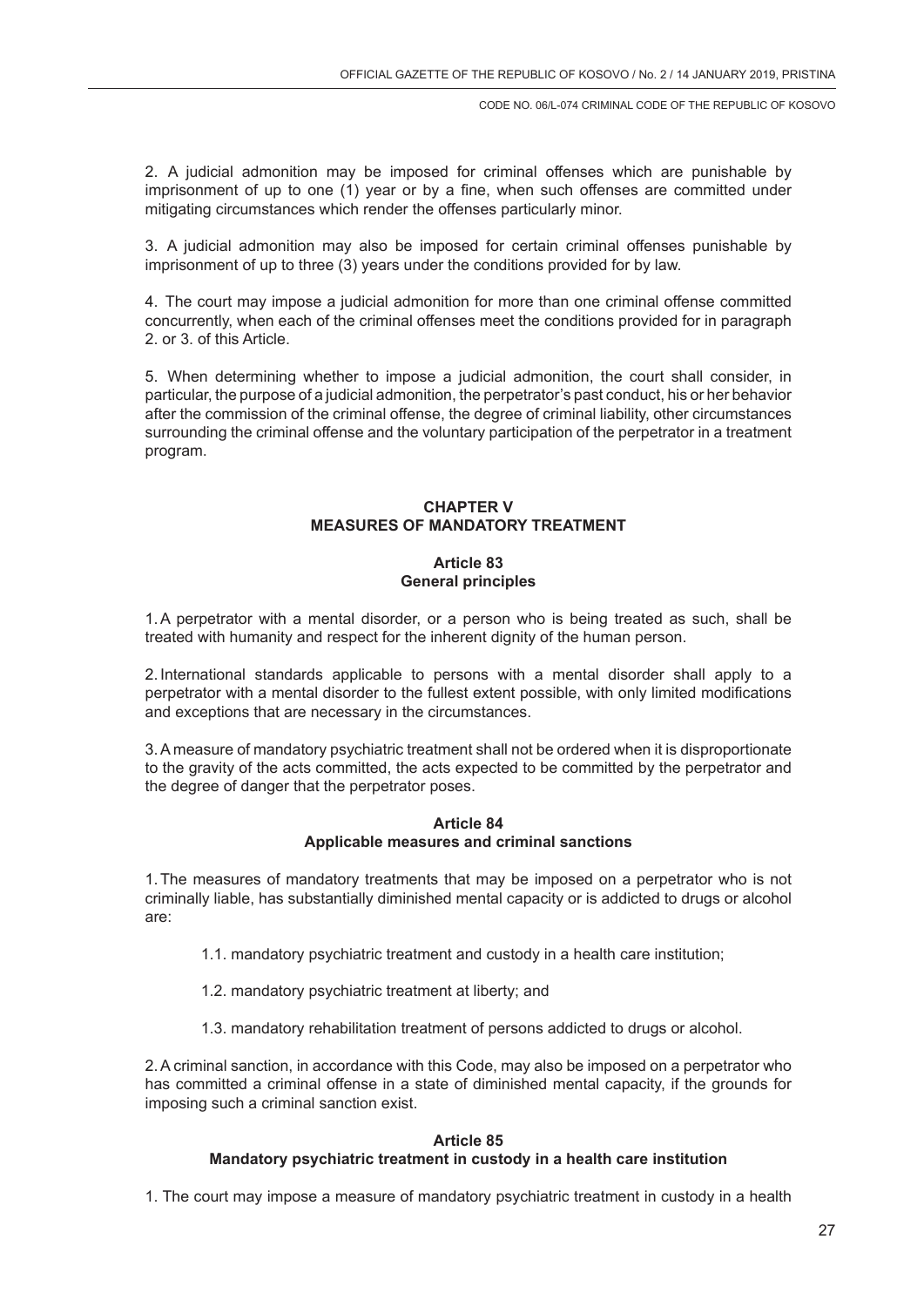care institution on a perpetrator who has committed a criminal offense while in a state of mental incompetence or substantially diminished mental capacity, if it determines that:

1.1. the perpetrator committed an offense for which he or she may be imposed a punishment of one (1) or more years imprisonment;

1.2. there is a serious danger that the perpetrator will commit another criminal offense;

1.3. the mandatory psychiatric treatment in custody is necessary to avoid the commission of another criminal offense; and

1.4. the mandatory psychiatric treatment in custody is necessary to avoid a serious danger.

2. The court shall suspend the measure of mandatory psychiatric treatment provided for in paragraph 1. of this Article upon verification that the need for the treatment in a health care institution has ceased.

3. The time spent in a health care institution will count towards the term of the imposed punishment for the mandatory psychiatric treatment for the perpetrator who commits a criminal offense in a state of substantially diminished mental capacity and who was punished by imprisonment. If the time in custody for mandatory psychiatric treatment is less than the sentence of imprisonment, the court may order that the perpetrator be sent to prison to serve the remainder of the sentence or the court may order conditional release.

4. When considering conditional release under paragraph 3. of this Article, the court, in addition to the conditions set forth in Article 90 of this Code, shall give special consideration to the success of the mandatory treatment of the perpetrator, his or her health, the time spent in the health care institution and the length of the sentence that has not been served.

## **Article 86 Mandatory psychiatric treatment at liberty**

1.The court may impose a measure of mandatory psychiatric treatment at liberty on a perpetrator who has committed a criminal offense while in a state of mental incompetence or substantially diminished mental capacity, if it determines that:

1.1. there is a serious danger that the perpetrator will commit a criminal offense;

1.2. the mandatory psychiatric treatment at liberty is necessary to avoid the commission of another criminal offense; and

1.3. mandatory psychiatric treatment at liberty is sufficient to avoid serious danger.

2.The measures of mandatory psychiatric treatment at liberty from paragraph 1. of this Article may be imposed on a perpetrator upon whom a measure of mandatory psychiatric treatment in custody in a health care institution was imposed when the court verifies that the custody in the health care institution is no longer necessary and the measures of mandatory psychiatric treatment at liberty are sufficient to address the considerations set forth in sub-paragraphs 1.1. to 1.3. of paragraph 1. of this Article.

3.Subject to the conditions set forth in paragraph 1. of this Article, the court may impose mandatory psychiatric treatment at liberty on a perpetrator whose mental capacity is substantially diminished and who is on conditional release as provided for in Article 90 of this Code.

4.The mandatory psychiatric treatment at liberty may not exceed three (3) years if it imposed on a perpetrator who has substantially diminished mental capacity.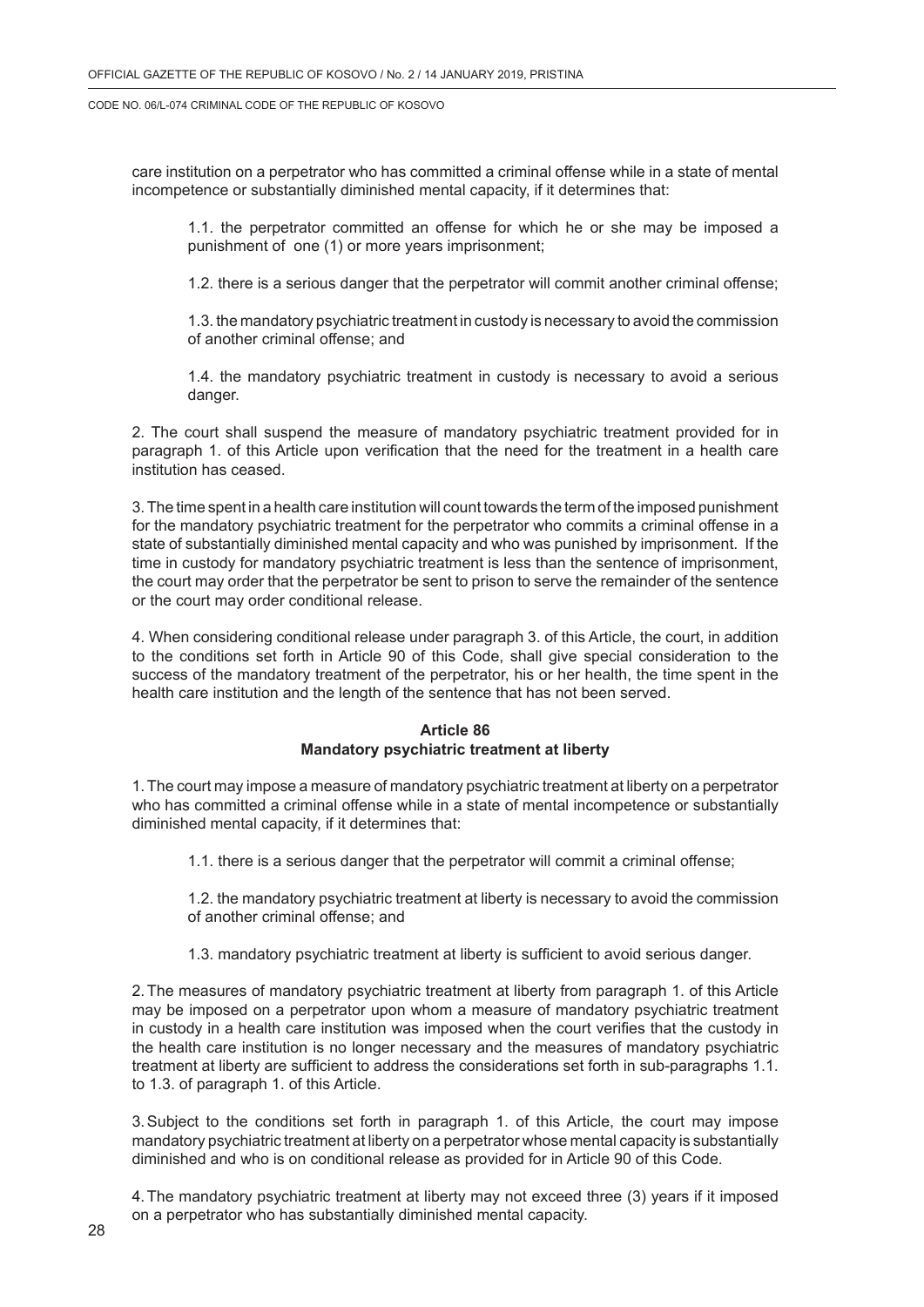5.The court may impose mandatory psychiatric treatment in custody in a health care institution:

5.1. when the perpetrator fails to undergo the mandatory psychiatric treatment at liberty as set forth in paragraphs 1. to 3. of this Article;

5.2. when the perpetrator abandons the mandatory psychiatric treatment at liberty; or

5.3. when, in spite of the mandatory psychiatric treatment in custody in a health care institution, there is a serious danger that the perpetrator will again commit a criminal offense.

### **Article 87 Mandatory rehabilitation treatment of persons addicted to drugs or alcohol**

1.The court may order a measure of mandatory rehabilitation treatment in a health care institution for any perpetrator who has committed a criminal offense under the influence of drugs or alcohol if both of the following conditions are met:

1.1. the court has imposed a punishment, a judicial admonition or a waiver of punishment on the perpetrator; and

1.2. the court determines that the primary factor motivating the criminal offense was related to perpetrator's addiction to drugs or alcohol and there are prospects for successful treatment.

2. If the measure referred to in paragraph 1. of this Article is imposed in addition to the punishment of a fine, a judicial admonition or a waiver of punishment, the court may, with the consent of the perpetrator, decide that such measure be executed at liberty. If the perpetrator fails to undergo the treatment at liberty without a justifiable cause or if he or she arbitrarily quits the treatment, the court may order that the treatment be executed in a health care institution.

3. If the measure referred to in paragraph 1. of this Article is imposed in addition to the punishment of a fine, a judicial admonition, or a waiver of punishment, the treatment may not last for more than two (2) years.

4. If the measure referred to in paragraph 1. of this Article is imposed in addition to the punishment of imprisonment, it may last until the punishment is served. The time spent in the health care institution shall be calculated towards the imposed punishment.

5.The court must examine the execution of this measure every two (2) months to determine whether it is necessary to continue the measure.

# **CHAPTER VI**

# **GENERAL PROVISIONS ON THE EXECUTION OF PUNISHMENTS AND CONDITIONAL RELEASE**

# **Article 88**

# **Execution of punishments of imprisonment and life long imprisonment**

1.The punishment of imprisonment or life long imprisonment shall be served in confined, semiconfined or open correctional facilities or units of correctional facilities.

2.The punishment of life long imprisonment shall commence in confined correctional facilities or units of correctional facilities.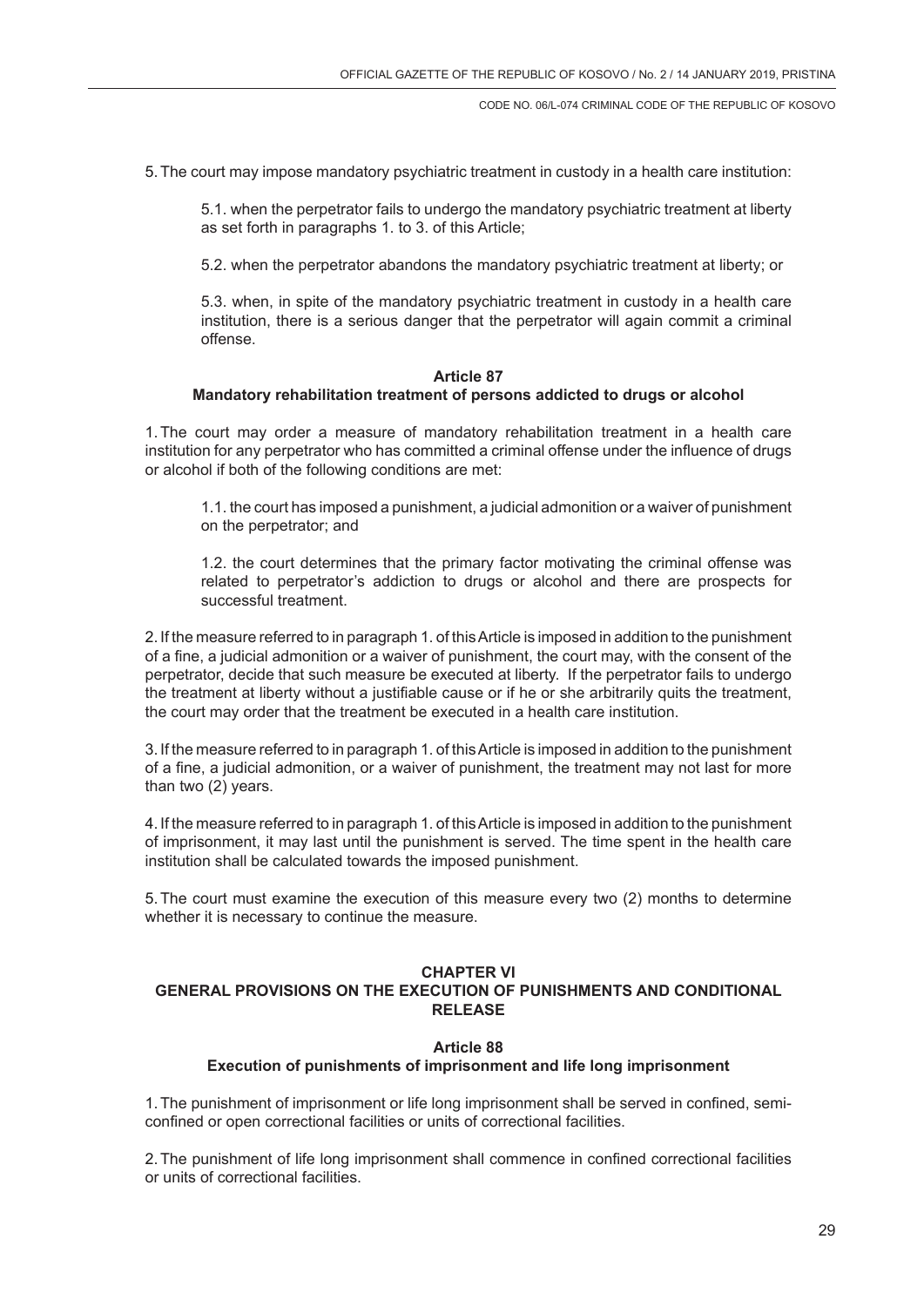3. During the execution of a punishment, the convicted person shall not be subjected to inhuman or degrading treatment or punishment, including unnecessary mental and physical exertion or the deprivation of adequate medical treatment or other basic necessities.

## **Article 89 Limitation on restriction of rights of convicted persons**

1.The rights of a convicted person shall always be respected during the execution of a punishment.

2.The rights of a convicted person may only be limited to the extent necessary and in compliance with the law and international human rights standards.

## **Article 90 Conditional release**

1.A convicted person may be granted conditional release in accordance with this Code and the Law on the Execution of Penal Sanctions. The conduct of the convicted person while serving his or her punishment shall be taken into consideration when deciding whether or not conditional release is granted.

2.A person convicted of a criminal offence for which a punishment of at least five (5) years imprisonment has been provided, may be granted conditional release after serving two-thirds (2/3) of the imposed sentence. For other criminal offences, the convicted person may be granted conditional release after having served half of the imposed sentence.

3.A convicted person who has served thirty (30) years of a sentence of life long imprisonment may be granted conditional release on the condition that he or she does not commit another criminal offense. The minimum period of supervision by the Probation Service shall be at least five (5) years.

4. Conditional release shall be decided by the Conditional Release Panel in accordance with the Law on the Execution of Penal Sanctions.

### **Article 91 Revocation of conditional release**

1.The court shall revoke conditional release if a convicted person, while on conditional release, commits one or more criminal offenses for which a punishment of imprisonment of more than one (1) year was imposed.

2.The court may revoke conditional release if a convicted person, while on conditional release, commits one or more criminal offenses for which a punishment of imprisonment of up to one (1) year was imposed. In determining whether to revoke conditional release, the court shall consider, in particular, the similarity of criminal offenses committed, the motives for committing the criminal offenses and other circumstances that indicate the appropriateness of revoking conditional release.

3.When the court revokes conditional release, it shall impose a punishment on the basis of the provisions from Articles 76 and paragraph 2. of Article 78 of this Code, treating the previously imposed punishment as determined. The portion of the previously imposed punishment which has been served by the convicted person following the previous sentence shall be calculated in the new punishment, whereas the time on conditional release shall not be calculated. The court judgment shall state that conditional release has been revoked. The court shall send a copy of the judgment to the Conditional Release Panel.

4.The provisions of paragraphs 1. to 3. of this Article shall apply also when a convicted person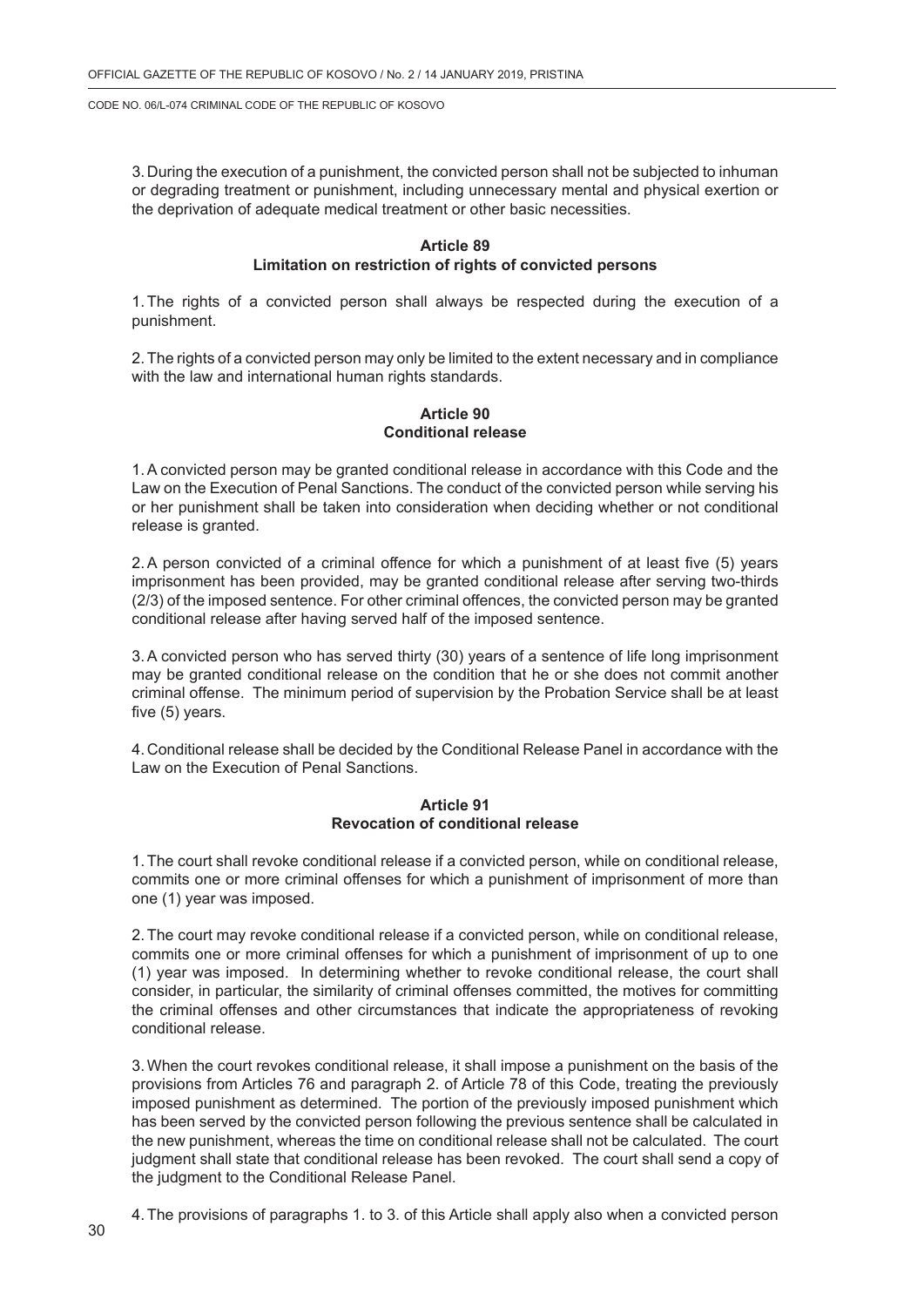released on conditional release is punished for a criminal offense committed prior to his or her release on conditional release.

5. If the convicted person released on conditional release is sentenced to imprisonment for a term not exceeding one (1) year and if the court does not order the revocation of conditional release, the term of the release on conditional release shall be extended for the period of time the convicted person spent serving such sentence of imprisonment.

## **CHAPTER VII CONFISCATION OF INSTRUMENTALITY AND MATERIAL BENEFITS OF CRIMINAL OFFENSES**

## **Article 92 Confiscation of means and material benefits of criminal offences**

1. Property or a mean that has been acquired by a criminal offence shall be confiscated, according to the provisions of the Criminal Procedure Code of the Republic of Kosovo.

2. When confiscation is not possible in accordance with paragraph 1. of this Article, the Court shall order the perpetrator to pay an equivalent amount or the Court shall confiscate any property of the defendant of equivalent value as set forth in the Criminal Procedure Code of the Republic of Kosovo.

# **CHAPTER VIII LEGAL CONSEQUENCES OF PUNISHMENT**

# **Article 93 Legal consequences of the punishment**

1. Legal consequences of punishment may be foreseen only by law.

2. Legal consequences of the punishment cannot be created where a fine or judicial admonition is imposed on the perpetrator.

3. Punishments for certain criminal offenses may have as a consequence cessation, loss of certain rights or prohibition of acquiring certain rights.

## **Article 94 Commencement and duration of legal consequences of the punishment**

1. Legal consequences of the punishment commence on the day when the court judgment becomes final.

2. Legal consequences of the punishment that are composed of the prohibition of acquiring certain rights may not be extended for more than ten (10) years from the day when the punishment was served, pardoned, or where the statute of limitation has elapsed, if for certain legal consequences the law does not prescribe shorter duration.

3. When the punishment is expunged the legal consequences of the punishment cease to exist.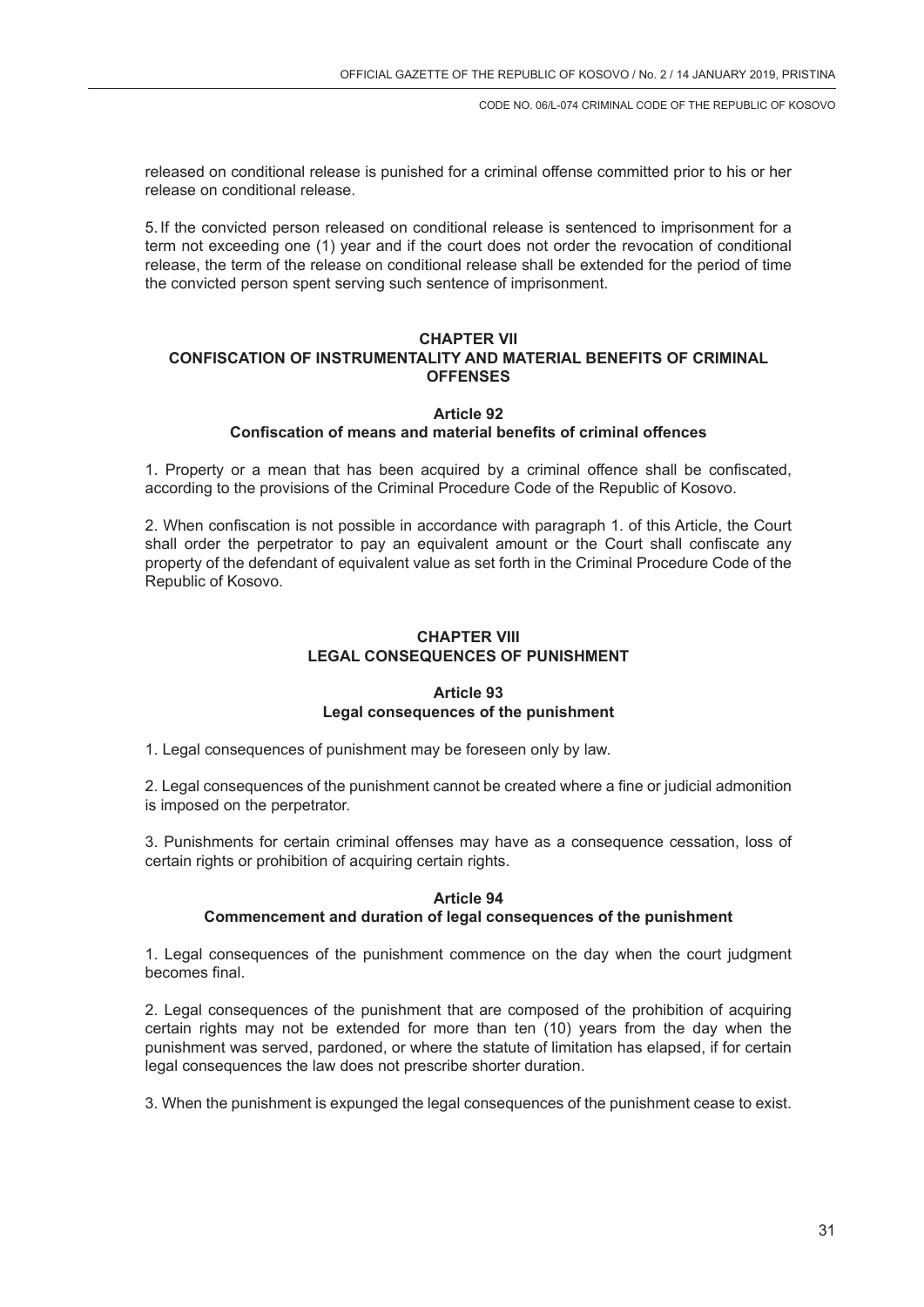### **CHAPTER IX**

# **REHABILITATION AND DISCLOSURE OF INFORMATION FROM CRIMINAL RECORDS**

### **Article 95**

## **Legal status of convicted persons after service, waiver or prescription**

1. After serving the sentence of imprisonment, conditional sentence, pardon, amnesty or prescription of the sentence, a convicted person who has made restitution shall exercise and acquire all the rights provided for in the Constitution and law unless otherwise provided in this Code.

2. This Article shall also apply to a convicted person released on conditional release.

### **Article 96 Legal rehabilitation**

1. Upon legal rehabilitation, a punishment shall be expunged from the record of a convicted person as provided in paragraph 2. of this Article and such person shall not be considered convicted.

2.A punishment shall be expunged from the record of the convicted person upon the expiry of the following periods of time, by operation of law, if the convicted person does not commit a new criminal offense within this period:

2.1. one (1) year from the day the judgment becomes final, in the case of a waiver of punishment;

2.2. one (1) year from the day the verification period expires, in the case of a suspended sentence;

2.3. one (1) year from the day a punishment is served, prescribed by statutory limitation or terminated by a pardon or a change in the law, in the case of a punishment of semiliberty;

2.4. three (3) years from the day a punishment is served, prescribed by statutory limitation or terminated by a pardon or a change in the law, in the case of a punishment of imprisonment of up to one (1) year or an accessory punishment;

2.5. five (5) years from the day a punishment is served, prescribed by statutory limitation or terminated by a pardon or a change in the law, in the case of a punishment of imprisonment of one (1) to three (3) years;

2.6. eight (8) years from the day a punishment is served, prescribed by statutory limitation or terminated by a pardon or a change in the law, in the case of a punishment of imprisonment of three (3) to five (5) years;

2.7. ten (10) years from the day a punishment is served, prescribed by statutory limitation or terminated by a pardon or a change in the law, in the case of a punishment of imprisonment of five (5) to ten (10) years;

2.8. fifteen (15) years from the day a punishment is served, prescribed by statutory limitation or terminated by pardon or a change in the law, in the case of a punishment of imprisonment of ten (10) to fifteen (15) years.

3.A punishment of imprisonment of more than fifteen (15) years or life long imprisonment shall not be expunged.

32 4.A punishment shall not be expunged during the duration of accessory punishments and measures of mandatory treatment.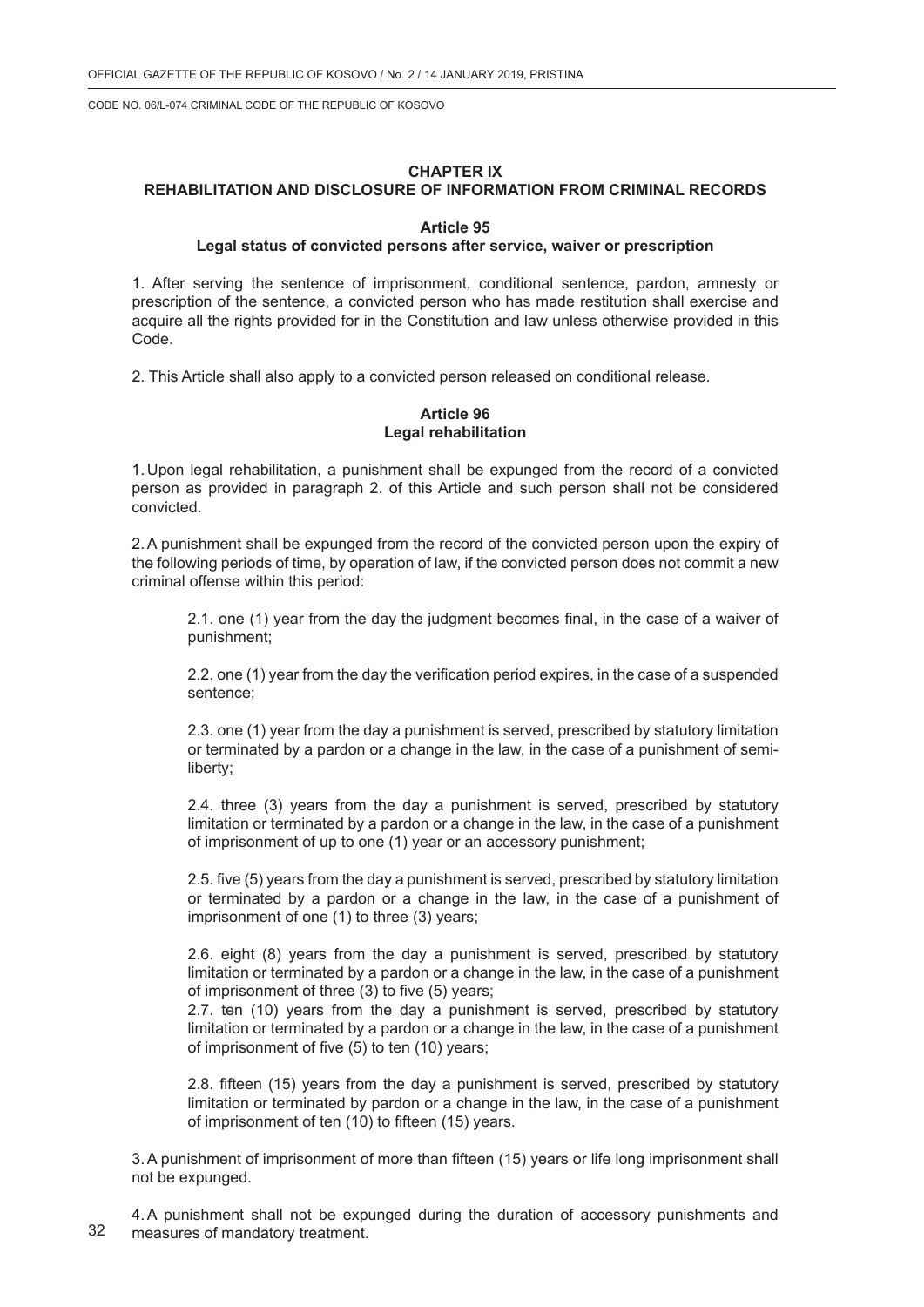# **Article 97 Judicial rehabilitation**

The court may, upon the request of the convicted person, decide to expunge a punishment from its records and consider the person not convicted if one-half of the relevant period of time provided for in paragraph 2. of Article 96 of this Code has elapsed and if the convicted person has not committed a new criminal offense during that time. When deciding to expunge a punishment, prescribed by statutory limitation or terminated by pardon or a change in the Criminal Code, the court shall consider the conduct of the convicted person after serving the punishment, the nature of the criminal offense and other circumstances that may be important for evaluating the appropriateness of expunging the punishment.

## **Article 98 The content and disclosure of information from criminal records**

1.A criminal record shall contain the following information: personal data on the perpetrator of a criminal offense; information on the punishment, judicial admonition, measure of mandatory treatment or waiver of punishment imposed on the perpetrator; changes in information on convictions that were entered in the criminal record; and, information on sentences served and on the expunging of wrongful convictions.

2. Information contained in a criminal record may be disclosed only with respect to convictions that have not been expunged and may be disclosed to the court, the prosecutor and the police in connection with criminal proceedings conducted against the person who had previously been convicted; to competent authorities in charge of the execution of criminal sanctions; and, to competent authorities involved in the procedure of granting pardon or expunging of sentences.

3.The data from the criminal record may be revealed to public entities upon a justified request provided that the accessory punishment or mandatory treatment is in force at the time of the request.

4. In cases where a conviction has been expunged, information on the conviction may only be revealed to the court, the prosecutor and the police in relation to criminal proceedings conducted against a person whose previous conviction has been expunged.

5.Any person, upon request, may obtain information on his or her criminal record when this information is necessary except where this would jeopardize national security or public safety or the prevention, investigation, detection and prosecution of criminal offenses.

### **CHAPTER X STATUTORY LIMITATION**

## **Article 99 Statutory limitation on criminal prosecution**

1. Unless otherwise expressly provided by this Code, the criminal prosecution may not be initiated after the following periods have elapsed:

1.1. thirty (30) years from the commission of a criminal offense punishable by life long imprisonment;

1.2. twenty (20) years from the commission of a criminal offense punishable by imprisonment of more than ten (10) years;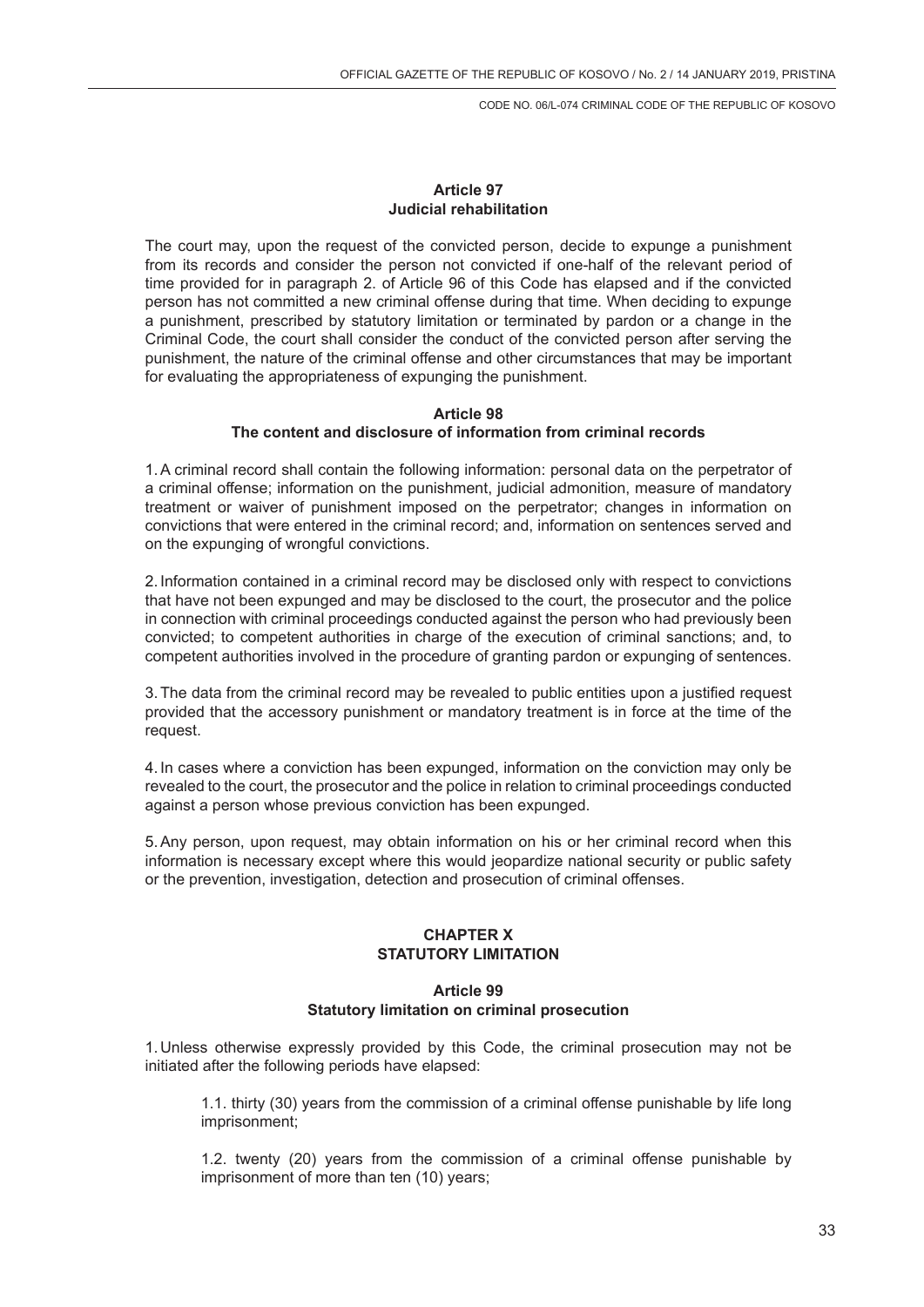1.3. fifteen (15) years from the commission of a criminal offense punishable by imprisonment of more than five (5) years;

1.4. ten (10) years from the commission of a criminal offense punishable by imprisonment of more than three (3) years;

1.5. six (6) years from the commission of a criminal offense punishable by imprisonment of more than one (1) year; and

1.6. four (4) years from the commission of a criminal offense punishable by imprisonment up to one (1) year or punishment of a fine.

2.When the law provides for more than one punishment for a criminal offense, the period of limitation shall be determined according to the most serious punishment.

## **Article 100**

### **Commencement and stay of statutory limitation on criminal prosecution**

1.The period of statutory limitation on criminal prosecution commences on the day when the criminal offense was committed. If a result constituting an element of the offense occurs later, the period of limitation shall commence to run from that time.

2. In the case of an offense committed against a person under the age of eighteen (18), the limitation period shall commence to run on the day the victim reaches the age of eighteen (18) years.

3.The period of statutory limitation shall not run for any time during which prosecution cannot be initiated or continued by law, including, but not limited to the following circumstances:

3.1. when the perpetrator is outside of the Republic of Kosovo and this causes a delay of proceedings;

3.2. when the perpetrator is wanted by arrest warrant;

3.3. when an international legal request to obtain information or evidence is pending before a foreign country or authority; or

3.4. during the guilty plea procedure.

4.The period of statutory limitation shall not be tolled if the offense is not prosecuted because of the absence of a request or authorization to prosecute or a request to prosecute by a foreign state.

5.The period of statutory limitation is interrupted by every procedural act undertaken for the purpose of criminal prosecution of the criminal offense committed.

6.The period of statutory limitation is also interrupted if the perpetrator commits another criminal offense of equal or greater gravity than the previous criminal offense prior to the expiry of the period of statutory limitation.

7.A new period of statutory limitation will commence after each interruption.

8. Criminal prosecution shall be prohibited in every case when twice the period of statutory limitation has elapsed.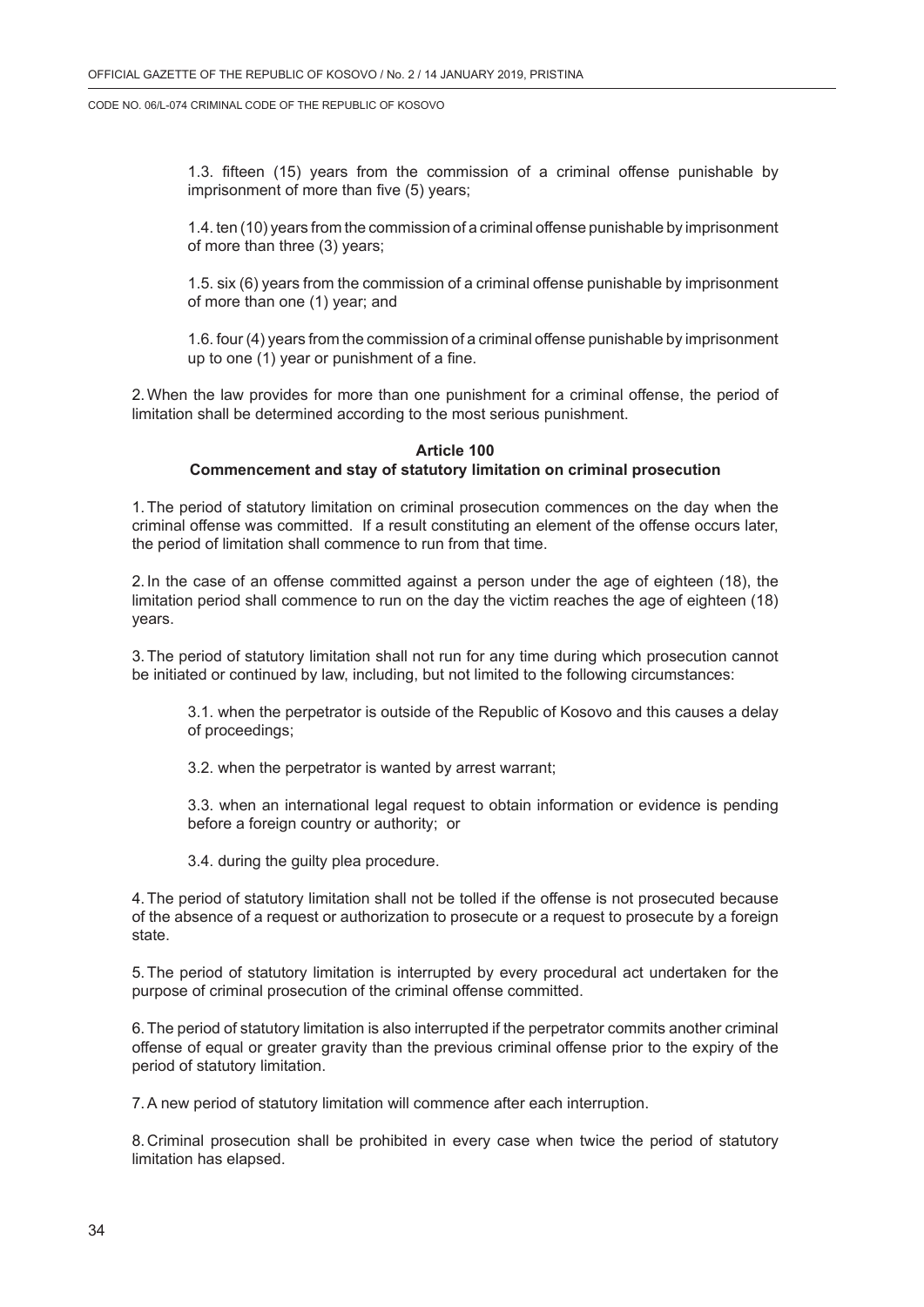## **Article 101 Statutory limitation on the execution of punishments**

1. Unless otherwise provided for by this Code, the imposed punishment cannot be executed after the following periods have elapsed:

1.1. thirty (30) years from a sentence of life long imprisonment;

1.2. twenty (20) years from a sentence of imprisonment of more than ten (10) years;

1.3. fifteen (15) years from a sentence of imprisonment of more than five (5) years;

1.4. ten (10) years from a sentence of imprisonment of more than three (3) years;

1.5. six (6) years from a sentence of imprisonment of more than one (1) year; and

1.6. four (4) years from a sentence of imprisonment up to one (1) year or punishment of a fine.

2. The statutory limitations on the execution of punishments shall be tolled when the convicted person fails to appear for or fails to surrender to serve a sentence of imprisonment.

### **Article 102 Statutory limitation on the execution of accessory punishments and of measures of mandatory treatment**

1. The execution of other accessory punishments shall be prohibited after five (5) years from the day when the judgment imposing this punishment becomes final.

2. The execution of a measure of mandatory treatment shall be prohibited after three (3) years from the day when the judgment imposing this measure becomes final.

3. The statutory limitations on the execution of accessory punishments and the execution of a measure of mandatory treatment shall be tolled when the person fails to comply with court orders pertaining to the accessory punishments and measure of mandatory treatment.

### **Article 103**

# **Commencement and interruption of periods of statutory limitation on the execution of punishments**

1.The period of statutory limitation on the execution of a punishment commences on the day when the judgment becomes final and, in the case of a revocation of an alternative punishment, on the day when the decision on revocation becomes final.

2.The period of statutory limitation does not run for any time during which the execution of the punishment may not be initiated by law.

3. If the punishment is reduced by the act of a pardon or a decision of the court upon extraordinary legal remedy, the time for commencement of statutory limitation is determined according to the new punishment, while the time of calculation of the statutory limitation is based on the original punishment.

4.The period of statutory limitation is interrupted by every act undertaken by a competent authority for the purpose of executing the punishment.

5.A new period of statutory limitation will commence after each interruption.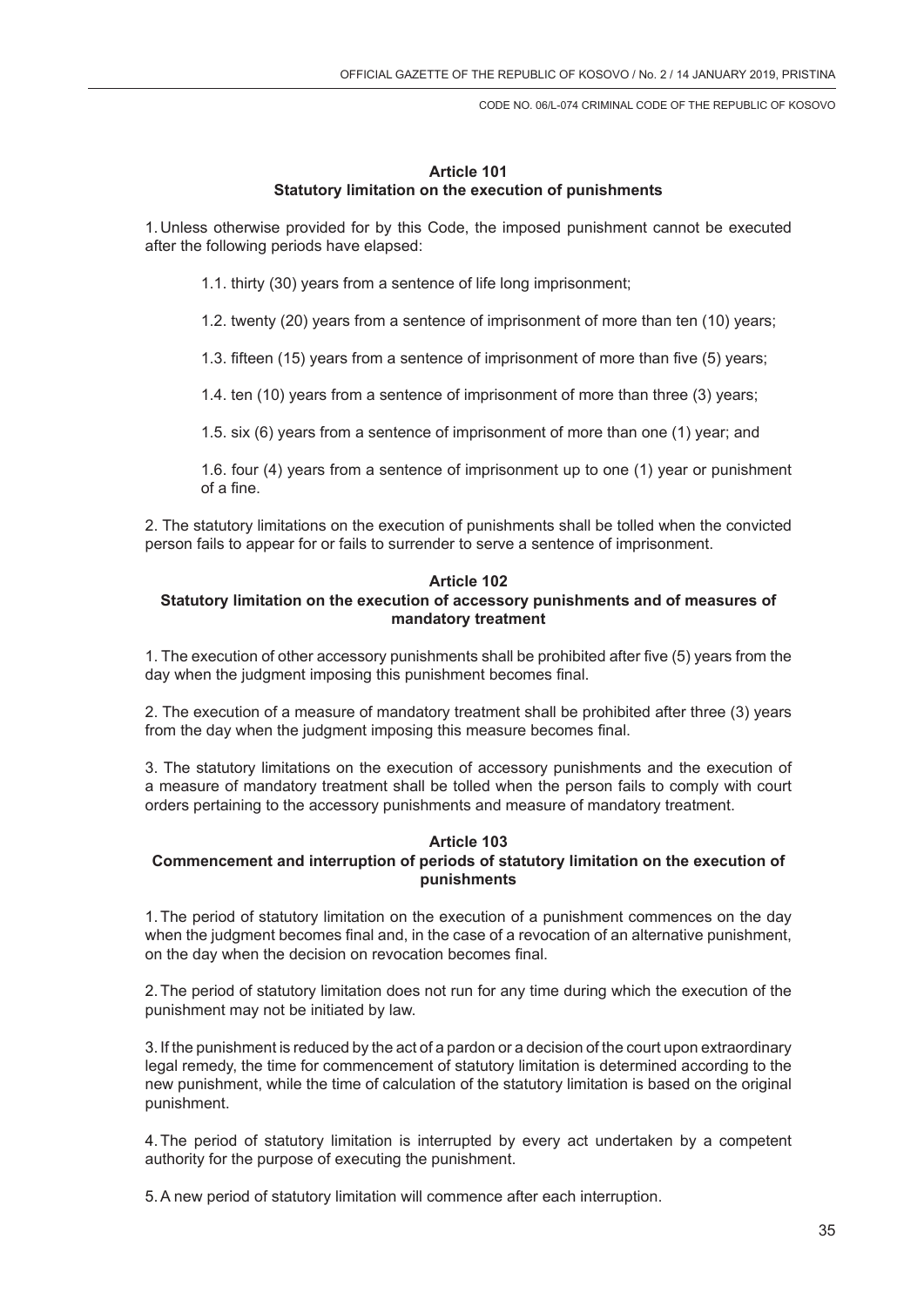6.The execution of a punishment shall be prohibited in every case when twice the period of statutory limitation has elapsed

7.The provisions of paragraphs 2. to 5. of this Article shall also apply to the statutory limitations on the execution of accessory punishments and measures of mandatory treatment.

### **Article 104 Non-applicability of statutory limitation for crimes against international law and aggravated murder**

1. No statutory limitation shall apply to the offenses of genocide, war crimes, crimes against humanity, or other criminal offenses to which the statutory limitation cannot be applied under international law.

2. No statutory limitation shall apply to the offense of aggravated murder.

# **CHAPTER XI AMNESTY AND PARDON**

## **Article 105 Amnesty and Pardon**

1. Persons who have been involved with amnesty the criminal proceeding against them shall stop, will be forgiven entirely or a part of the execution of the punishment, the imposed punishment shall be replaced by a more lenient sentence, their suspended sentence shall be abolished, will be granted a premature rehabilitation of abolition of certain legal consequence of punishment.

2. By means of a pardon the designated person listed by name is granted exemption from complete or partial exemption from the execution of a punishment, the substitution of punishment with a less severe punishment or a suspended sentence or the expunging of punishment.

3. A perpetrator cannot be pardoned for any punishment for which the Conditional Release Panel has refused that person conditional release.

## **Article 106 Effect of amnesty and pardon on third parties**

The granting of amnesty and pardon shall not affect the rights of third party which are based upon the punishment or judgment.

# **CHAPTER XII**

# **APPLICABILITY OF CRIMINAL LAWS OF THE REPUBLIC OF KOSOVO ACCORDING TO THE PLACE OF THE COMMISSION OF THE CRIMINAL OFFENSE**

### **Article 107**

# **Applicability of criminal laws of the Republic of Kosovo on the territory of the Republic of Kosovo**

1. The criminal laws of the Republic of Kosovo apply to any person who commits a criminal offense wholly or partly on the territory of the Republic of Kosovo.

2. The criminal laws of the Republic of Kosovo apply to any person who commits a criminal offense on any means of air or water transport which is registered in the Republic of Kosovo,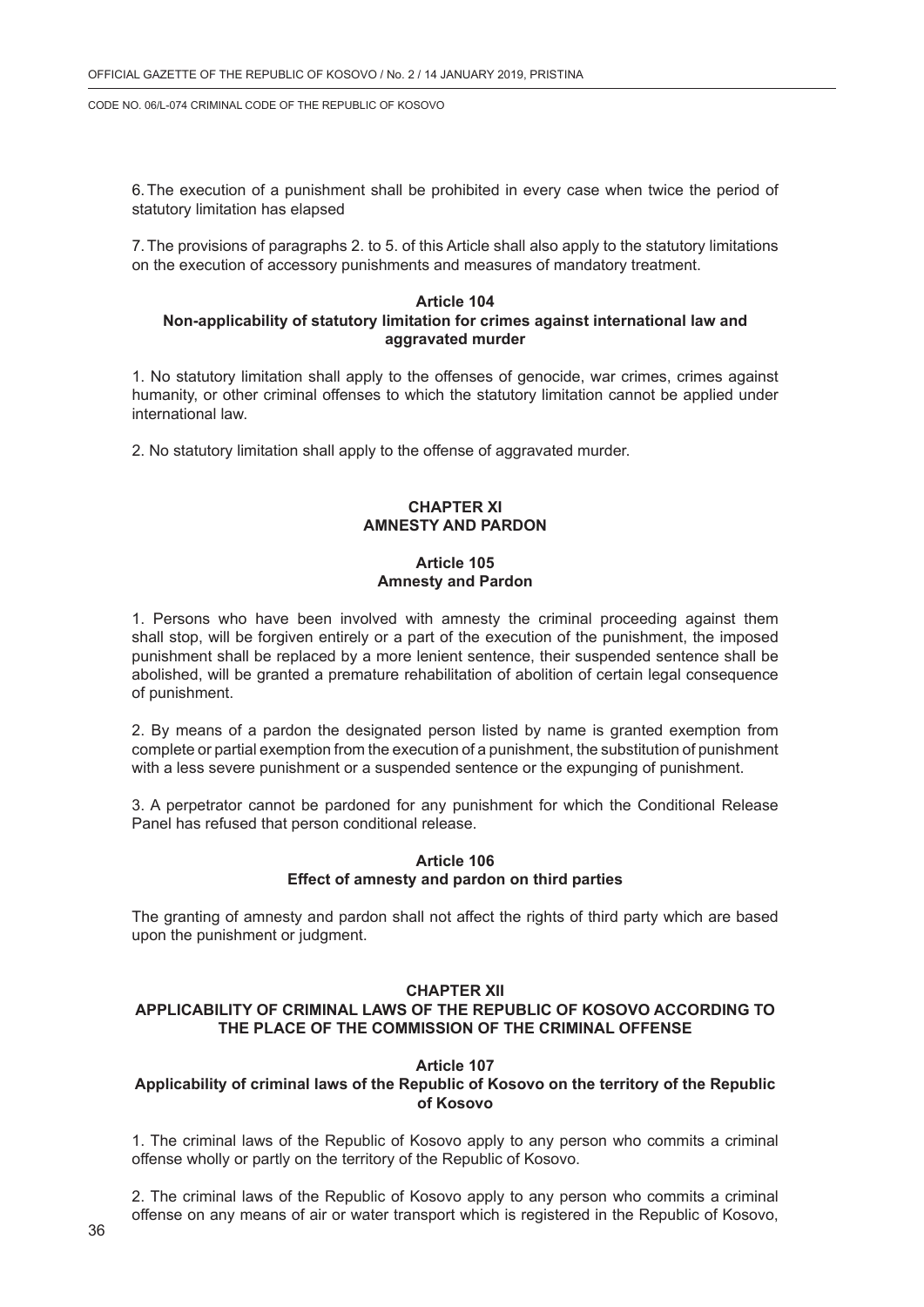regardless of the location of the air or water transport at the time the criminal offense was committed.

## **Article 108**

## **Applicability of criminal laws of the Republic of Kosovo to specific criminal offenses committed outside the territory of the Republic of Kosovo**

1. The criminal laws of the Republic of Kosovo apply to any person who commits the following criminal offenses outside the territory of the Republic of Kosovo:

1.1. the criminal offenses provided for in Articles 142-147, 151-154, 158, 159, 160-163, 165, 167-169, 232, 234, 267-274, 287, 288, 296-298, 324 and 325 of this Code: and,

1.2. criminal offenses which on the basis of an international agreement binding on the Republic of Kosovo must be prosecuted even though committed abroad.

2. The criminal laws of the Republic of Kosovo apply to any person who is a national of the Republic of Kosovo and who commits a criminal offense provided for in Articles 309-310 and Articles 421-424 outside the territory of the Republic of Kosovo regardless of whether the act in question is also punishable at the place of its commission.

3. The criminal laws of the Republic of Kosovo apply to any person who commits a criminal offense provided for in Articles 129-139 of this Code outside the territory of the Republic of Kosovo where such offense constitutes a threat to the security of the Republic of Kosovo or its population, in whole or in part.

4. Except as provided in paragraph 2. of this Article, the criminal laws of Kosovo apply to any person who is a national of the Republic of Kosovo if such person commits a criminal offence outside the territory of the Republic of Kosovo and if this act is also punishable at the place of its commission.

5. Paragraph 1. of this Article shall also apply to any person who, subsequent to the commission of a criminal offence, becomes a resident of the Republic of Kosovo.

#### **Article 109**

### **Applicability of criminal laws of the Republic of Kosovo to foreign person committing criminal offenses outside the territory of the Republic of Kosovo**

1. The criminal laws of the Republic of Kosovo apply to any person who is a foreign person if:

1.1. such person has committed a criminal offense outside the territory of the Republic of Kosovo against a national of the Republic of Kosovo even when such a criminal offense is not referred to in Article 108 of this Code;

1.2. this act is also punishable at the place of its commission; and

1.3. the perpetrator is found on the territory of the Republic of Kosovo or has been transferred to the Republic of Kosovo.

### **Article 110**

# **Special prerequisites for prosecution of criminal offenses committed outside the territory of the Republic of Kosovo**

1. In the cases provided for in Article 107 of this Code, if criminal proceedings have commenced but have not been completed in another jurisdiction, criminal proceedings shall be initiated in the Republic of Kosovo only upon the authorization of the Chief State Prosecutor of the Republic of Kosovo.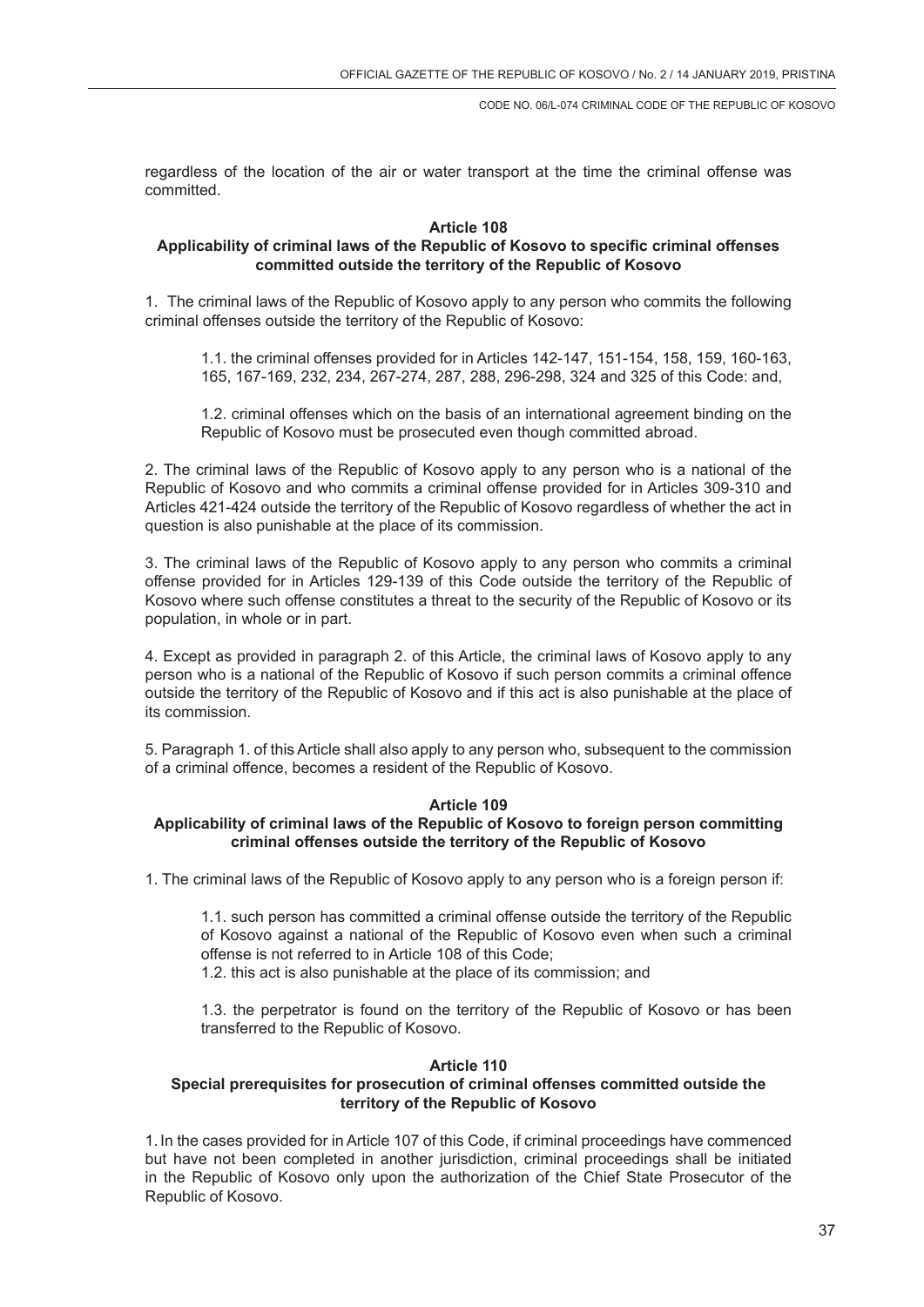2. In the cases provided for in Articles 108 and 109 of this Code, criminal proceedings shall not be initiated if:

2.1. the perpetrator has completely served the punishment imposed in another jurisdiction;

2.2. the perpetrator has been acquitted in another jurisdiction by a final court judgment or the punishment was waived or prescribed by statutory limitation; or

2.3. criminal proceedings for that criminal offense in another jurisdiction may only be initiated upon request of the injured party and such request has not been presented.

3. Criminal proceedings pursuant to Article 111 of this Code may be initiated in the Republic of Kosovo only upon the authorization of the Chief State Prosecutor of the Republic of Kosovo.

4. In the cases provided for in Article 107 of this Code the criminal prosecution of a foreign person may be transferred to a foreign jurisdiction on the condition of reciprocity.

## **Article 111 Special provisions for children**

The present Code shall apply to persons under the age of eighteen (18) years to the extent that the applicable law on Juvenile Justice Code does not provide otherwise.

## **Article 112 Special provisions for legal persons**

The criminal offenses for which a legal person may be criminally liable, the criminal liability of a legal person, the criminal sanctions which may be applied to a legal person and special provisions governing criminal procedures applicable to a legal person shall be provided for by separate law.

## **CHAPTER XIII MEANING OF TERMS IN THE CRIMINAL CODE**

## **Article 113 Definitions**

For the purpose of this Code the terms below have the following meanings:

1. **Person** - legal persons and natural persons;

#### 2. **Official person:**

2.1. a person who performs official work in a state body;

2.2. a person elected or appointed to a State Body, to a local government body or a person who permanently or temporarily carries out duties or official functions in those bodies;

2.3. a person in an institution, enterprise or other entity entrusted with the performance of public authorizations that decides on the rights, obligations or interests of natural or legal persons or for the public interest;

2.4. an official person is also considered a person who is entrusted with the actual performance or certain official duties or works;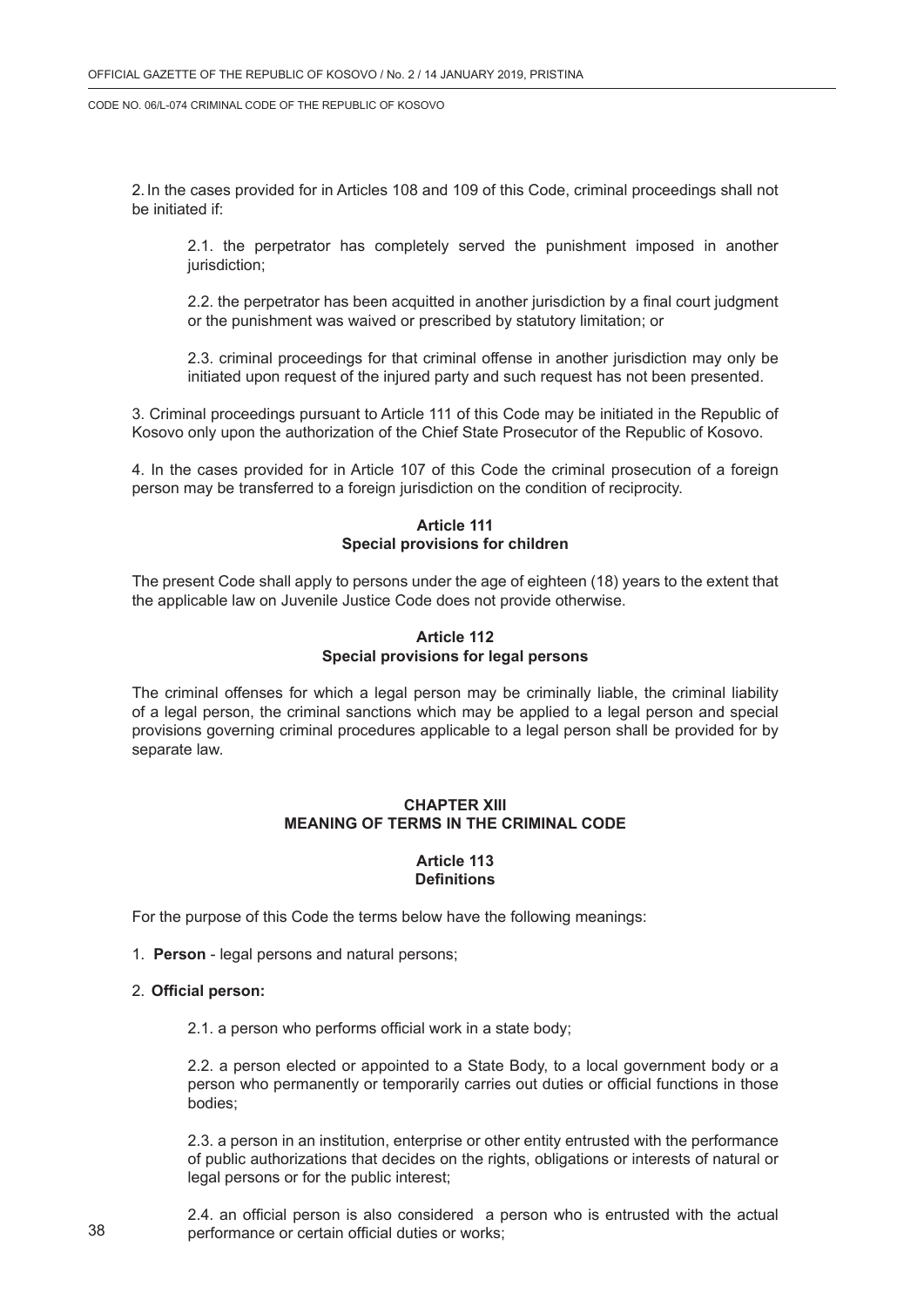2.5. a military person, except, when it comes to the provisions of Chapter XXXIII (Criminal Offenses against official duty) of this Code.

## 3. **Foreign official person or foreign public official:**

3.1. any person holding a legislative, executive, administrative or judicial office of a foreign State, whether appointed or elected;

3.2. any arbitrator exercising functions under the national law on arbitration of a foreign State;

3.3. any person exercising a public function for a foreign State, including for a public agency or public enterprise;

3.4. any official, employee or representative of a public international organization and their bodies;

3.5. any member of international parliamentary assembly; and

3.6. any judge, prosecutor or official of international court or tribunal whose jurisdiction is recognised by the Republic of Kosovo.

### 4. **Person under international protection or internationally protected person:**

4.1. a Head of State, including any associated staff, who exercises the function of Head of State in accordance with the Constitution of that State;

4.2. the Prime Minister and the Minister of Foreign Affairs whenever they are on duty outside of their State, as well as the members of their families;

4.3. any senior official or State representative or a senior official, or other representative of international organization if at the time and place, a criminal offense was committed against such person or such person's officially marked or posted premises, private apartment or office, or transport means if, according to international law, such person is entitled to special protection from attack on his or her person, freedom and dignity.

4.4. the person under international protection shall also include accompanying family members.

5. **Responsible person** - a natural person within the legal person, who is entrusted to perform certain tasks, or who is authorized to act on behalf of the legal person and there exists high probability that he/she is authorized to act on behalf of the legal person.

6. **Legal Person** - a legal or foreign legal person, who according to the Republic of Kosovo legislation is considered as a legal person.

7. **Business organization** - any natural or legal person or group of such persons who are engaged in economic activity and defined and regulated by the Law on Business Organizations.

8. **Document -** any paper or other object suitable or designed to serve as evidence of some fact relevant to legal relations.

9. **Money** - the currency that by law is in circulation in the Republic of Kosovo or another jurisdiction.

10. **Symbols of value** - include foreign symbols of value.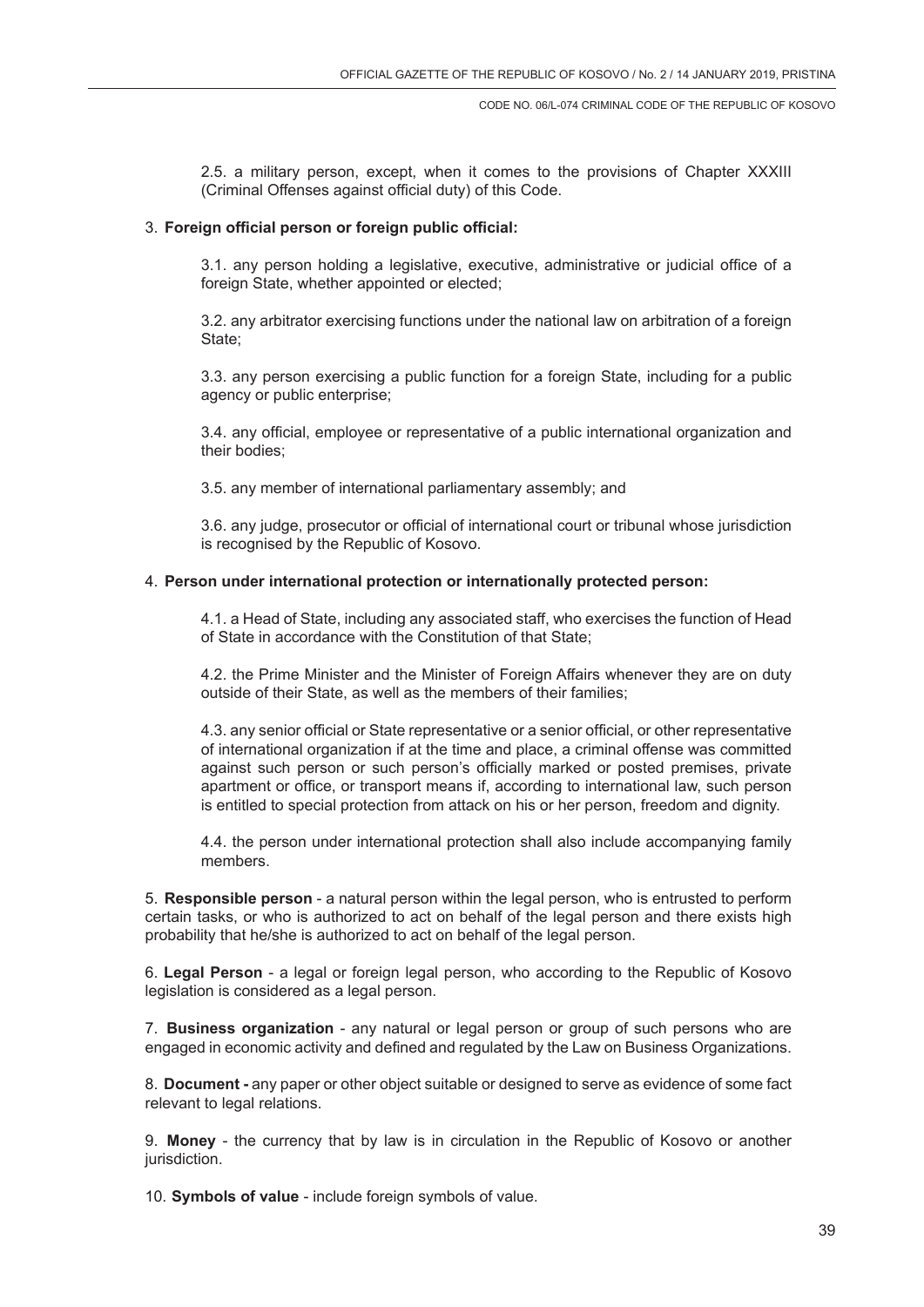11. **Movable object** - energy produced or collected for lighting, heating, and circulating as well as telephone impulse and other impulses.

12. **Group of people** – three (3) or more persons.

13. **Organized criminal group** - a structured association, established over a period of time, of three or more persons for the commission of a certain criminal offense that acts in concert with the aim of committing one or more serious criminal offenses in order to obtain, directly or indirectly, a financial or other material benefit.

14. **Structured association** - an association that is not randomly formed for the immediate commission of an offense, but it does not need to have formally defined roles for its members, continuity of its membership, or a developed structure.

15. **Force** - the implementation of hypnosis or other means of intoxication for the purpose of bringing a person against his or her will into a state of unconsciousness or incapacitating him or her for resistance.

16. **Motor vehicle** - any means of transportation equipped with an engine for use on the street, in or on the water or for air transportation.

17. **KFOR** - the international military presence established pursuant to Security Council resolution 1244 (1999) in the Republic of Kosovo composed by the North Atlantic Treaty Organization, including its member States, its subsidiary bodies, its military Headquarters and national elements or units, and non-NATO contributing countries.

18. **Police** – The Republic of Kosovo Police as defined by law.

19. **Customs** - Customs of the Republic of Kosovo responsible for implementation of the customs legislation.

20. **EULEX Police -** EULEX police officer as defined by law.

21. **National of the Republic of Kosovo** - a person provided for in the Constitution and Law on Citizenship.

22. **Child** - a person who is under the age of eighteen (18) years.

23. **Minor** - a person who is between the ages of fourteen (14) and eighteen (18) years.

24. **Adult** - a person who has reached the age of eighteen (18) years.

25. **Domestic relationship** - the relationship between:

25.1. who are engaged or were engaged or are married or were married or are in extra marital union or were in extra marital union or are co-habiting in a common household or were co-habiting in a common household;

25.2. who use a common house and who are related by blood, marriage, adoption, in-law or are in a guardian relationship, including parents, grandparents, children, grandchildren, siblings, aunts, uncles, nieces, nephews, cousins; or

25.3. who are the parents of a common child.

26. **Member of the family** - parent, adoptive parent, child, adopted child, sibling, a spouse, blood relative living in the same home or a person with whom the perpetrator lives in an extramarital communion.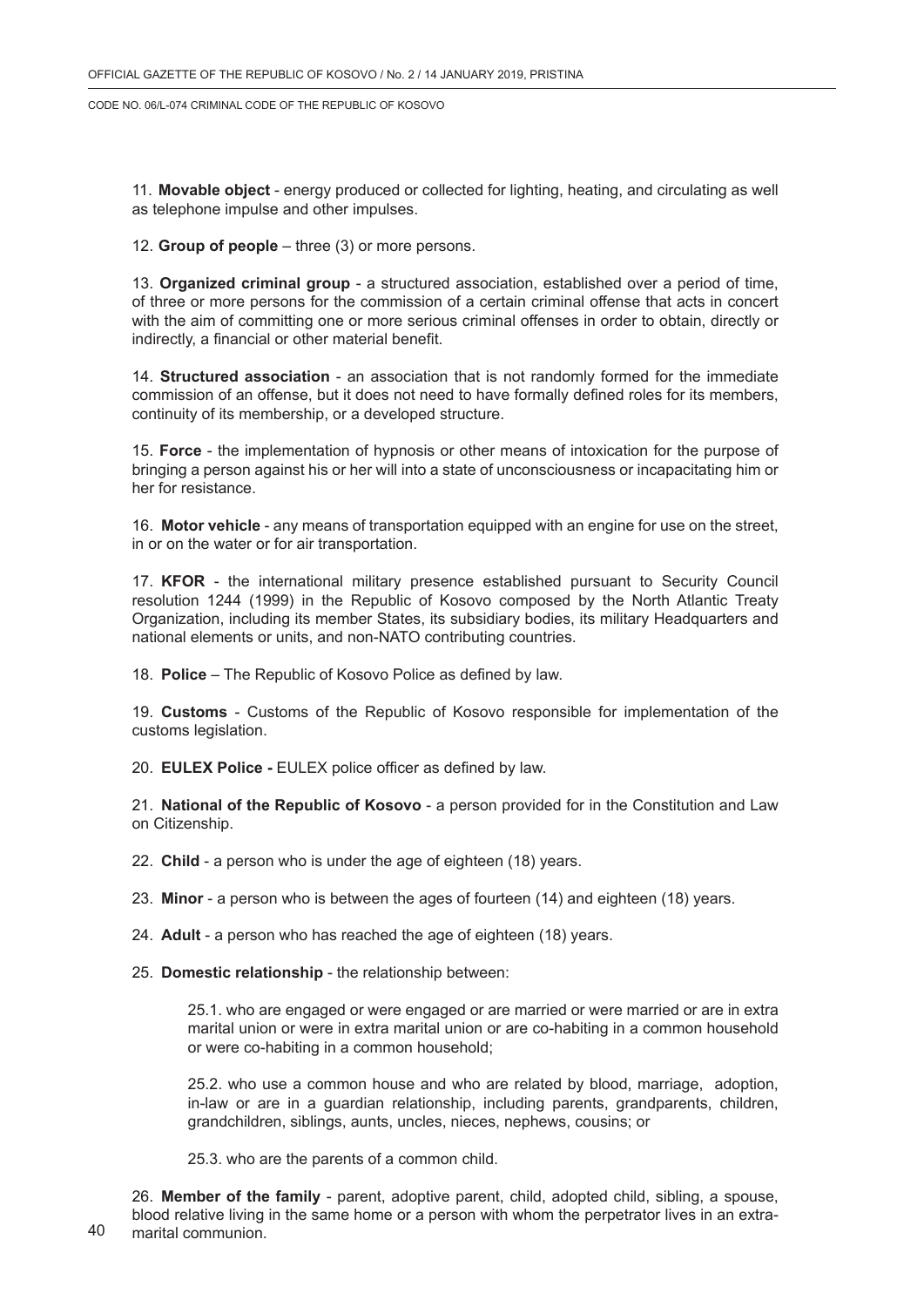27. **Extramarital Community -** a relationship as defined by the Law on Family.

28. **Territory of the Republic of Kosovo -** the land surface and water space within its borders and boundaries, as well as the air space above the Republic of Kosovo.

29.**Boundary of the Republic of Kosovo** - the line of division between the territory of the Republic of Kosovo and the territories of its neighboring countries.

30.**State border** - the land, water and air border including airports that are handling international traffic.

31. **Damage -** any loss up to five thousand (5,000) EUR.

32. **Considerable damage or considerable loss** - any loss of more than five thousand (5,000) EUR up to fifteen thousand (15,000) EUR.

33. **Grave damage, substantial damage, or substantial loss** - any loss of more than fifteen thousand (15,000) EUR up to fifty thousand (50,000) EUR.

34. **Large scale damage, large scale destruction or large scale loss** - any loss of more than fifty thousand (50,000) EUR.

35. **Dangerous instrument** - any object made or used to inflict bodily injury on a person or to threaten to cause injury to a person.

36. **Material benefit** - any property derived directly or indirectly from a criminal offense. Property derived indirectly from a criminal offense includes property into which any property directly derived from the criminal offense was later converted, transformed, or intermingled, as well as income, capital or other economic gains derived or realized for such property at any time since the commission of the criminal offense.

37. **Narcotic drug paraphernalia** - any equipment, product, or material of any kind which is primarily intended or designed for use in manufacturing, compounding, converting, concealing, producing, processing, preparing, injecting, ingesting, inhaling, or otherwise introducing into the human body a drug. It includes, but is not limited to, items such as metal, wooden, glass, stone, plastic, or ceramic pipes with or without the screens, permanent screens, hashish heads, or punctured metal bowls; water pipes; bongs; wired cigarette papers, or cocaine freebase kits.

38. **Preparation of criminal offense** - supplying or making available for the perpetrators the means to commit a criminal offense, removing the impediments to the commission of a criminal offense, agreeing, planning or organizing with other persons the commission of a criminal offense, any other activities that create conditions for the direct committal of a criminal offense, but which do not constitute the act itself.

39. **Vulnerable victim** - is a victim of a crime who is a child, a physically or mentally handicapped person, a person suffering from diminished capacity, a pregnant woman, the elderly or a person whose relationship to and dependence on the offender make them particularly vulnerable to repeat victimization, intimidation or retaliation.

40. **Weapon -** any object or device manufactured in the way that under pressure of gasses, which are released during the burning of explosive, electricity, materials, compressed gas or other potential energy, expels projectiles in the form of a bullet, shotgun shells, gas, liquid, arrows or other components, which is designed or used for inflicting bodily harm or physical damage or used to damage, even psychologically, and also any other object which main purpose is carrying out a physical attack towards physical integrity of people or property. "Weapon" also includes ammunition, weapons parts and components as well as nuclear, biological and chemical weapons.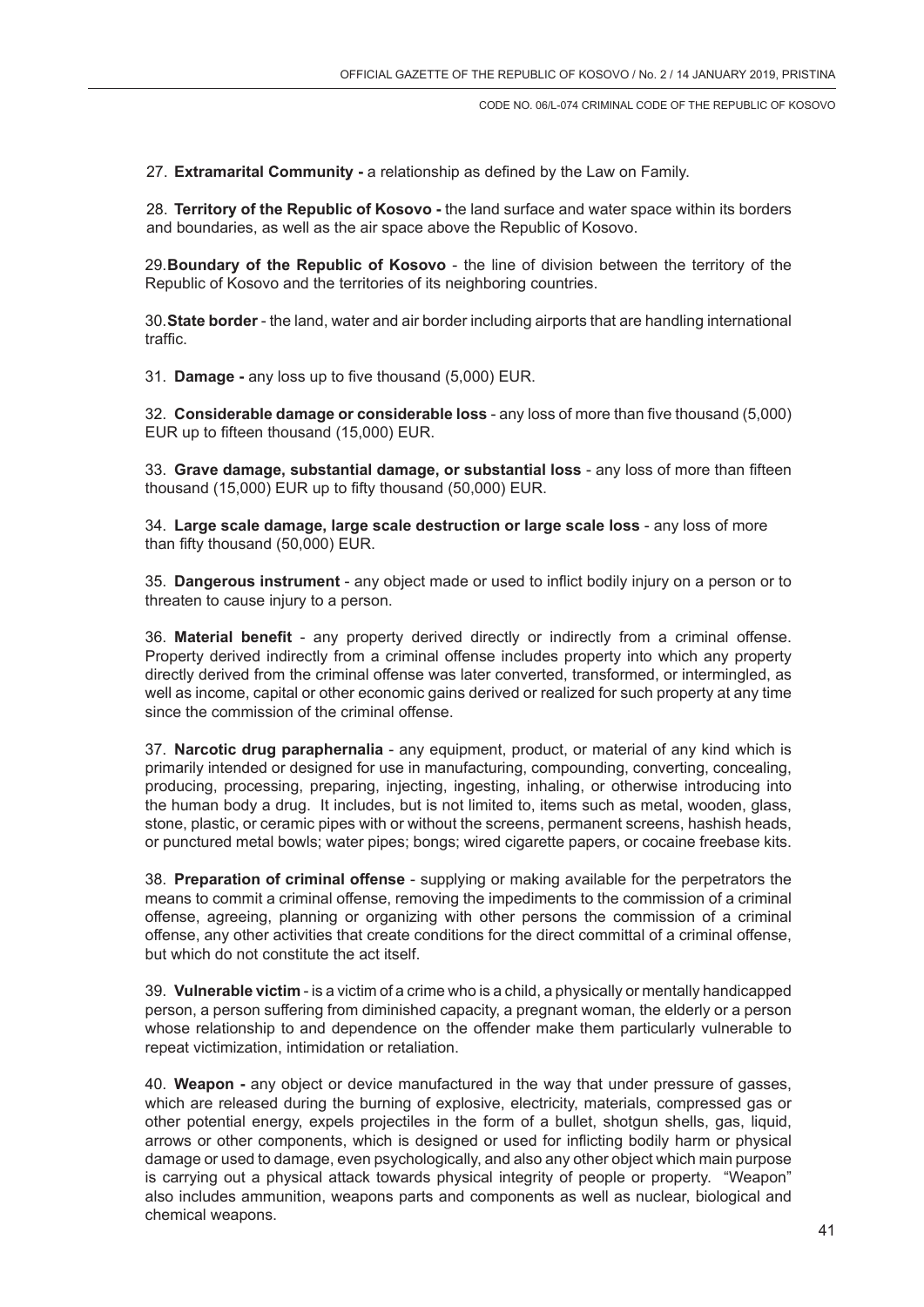The following are weapons:

- 40.1. firearms;
- 40.2. collection arms;
- 40.3. pneumatic (air) arms;
- 40.4. arms for the use of dispersing irritating gas;
- 40.5. explosive weapons;
- 40.6. sinew backed weapons;
- 40.7. cold weapons;
- 40.8. weapons for light-acoustic signalization;
- 40.9. electro shock weapons;
- 40.10. directed-energy weapons.

The following are not considered weapons for the purpose of this Code:

- 40.11. arms for industrial purposes;
- 40.12. decorative weapons;
- 40.13. imitations of weapons;

40.14. firearms rendered permanently unfit for use (de-activated) by the application of technical procedures which are guaranteed by the competent body or recognized by the competent body;

40.15. harpoons for under water fishing.

#### **CHAPTER XIV**

## **CRIMINAL OFFENSES AGAINST THE CONSTITUTIONAL ORDER AND SECURITY OF THE REPUBLIC OF KOSOVO OF KOSOVO**

#### **Article 114 Assault on constitutional order of the Republic of Kosovo**

1. Whoever attempts, by the use of violence or threat of violence, to change the established constitutional order of the Republic of Kosovo or to overthrow the highest institutions of the Republic of Kosovo shall be punished by imprisonment of not less than five (5) years.

2. Whoever by use of violence or threat of violence attempts to obstruct the establishment of the constitutional order of the Republic of Kosovo or by the use of violence or threat of violence implements foreign legal order in any part of the Republic of Kosovo, shall be punished by imprisonment of not less than five (5) years.

3. Whoever attempts, by use of violence or threat of violence, to endanger the independence of Kosovo, its sovereignty and territorial integrity, its territorial entirety or its democracy, shall be punished by imprisonment of not less than ten (10) years.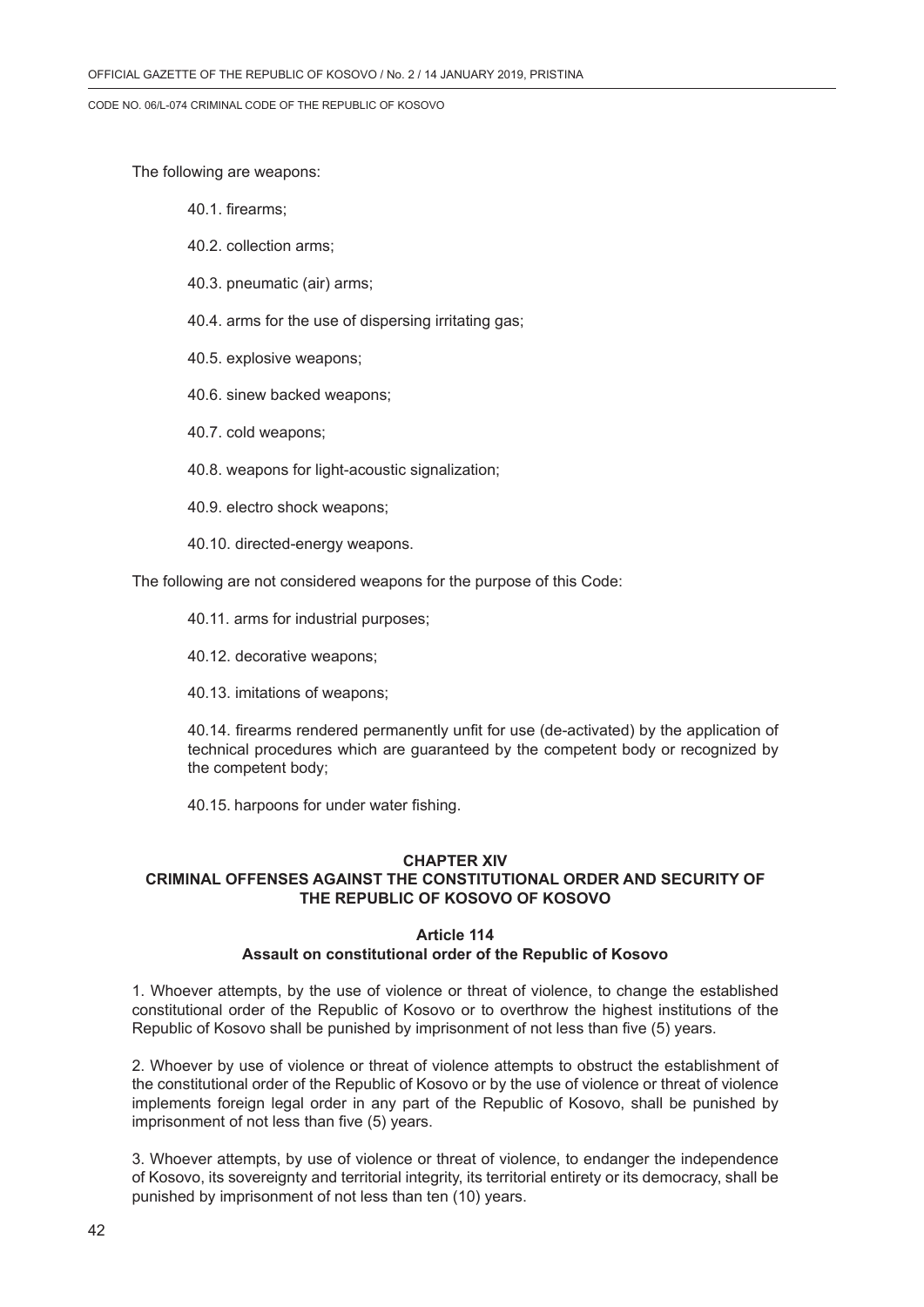### **Article 115 Armed rebellion**

1. Whoever takes part in an armed rebellion that is aimed against the constitutional order, security or territorial integrity of the Republic of Kosovo, shall be punished by imprisonment of not less than five (5) years.

2. An organizer of an armed rebellion described in paragraph 1. of this Article shall be punished by imprisonment of not less than ten (10) years imprisonment.

### **Article 116 Acceptance of capitulation and occupation**

Citizen of the Republic of Kosovo, who signs or accepts capitulation or approves the occupation of the Republic of Kosovo or any part of it, shall be punished by imprisonment of at least ten (10) years or life long imprisonment.

### **Article 117 Treason against State**

1. A citizen of the Republic of Kosovo who, in the capacity of the President of the Republic, the Prime Minister or the Minister of Foreign Affairs, signs the acceptance of occupation or the act of capitulation of State shall be punished by imprisonment of not less than fifteen (15) years or life long imprisonment.

2. A citizen of the Republic of Kosovo who, in the capacity of the President of the state, the Prime Minister or the Minister of the Foreign Affairs, signs an international agreement or any act which gives a part of the territory of the Republic of Kosovo to another State or leaves parts of the territory of the Republic of Kosovo under the sovereignty of another State, shall be punished by imprisonment of at least fifteen (15) years or life long imprisonment.

3. A citizen of the Republic of Kosovo who, in the capacity of the President of the Republic of Kosovo, the Prime Minister or the Minister of the Foreign Affairs, abandons the country during the time of war or emergency situation, thereby leaving the armed forces without a chain of command, shall be punished by imprisonment of at least fifteen (15) years or life long imprisonment.

### **Article 118 Endangering the territorial integrity of the Republic of Kosovo**

Whoever by the use of violence or threat of violence attempts to detach a part of the territory of the Republic of Kosovo or to join a part of the territory to another state, shall be punished by imprisonment of not less than five (5) years.

### **Article 119 Murder of high representatives of the Republic of Kosovo**

1. Whoever with the aim of endangering the constitutional order or security of the Republic of the Republic of Kosovo deprives one of the following persons of life shall be punished by imprisonment at least ten (10) years or life long imprisonment.

- 1.1. The President of the Republic of Kosovo;
- 1.2. The President of the Assembly of the Republic of Kosovo;
- 1.3. The Prime Minister of the Republic of Kosovo;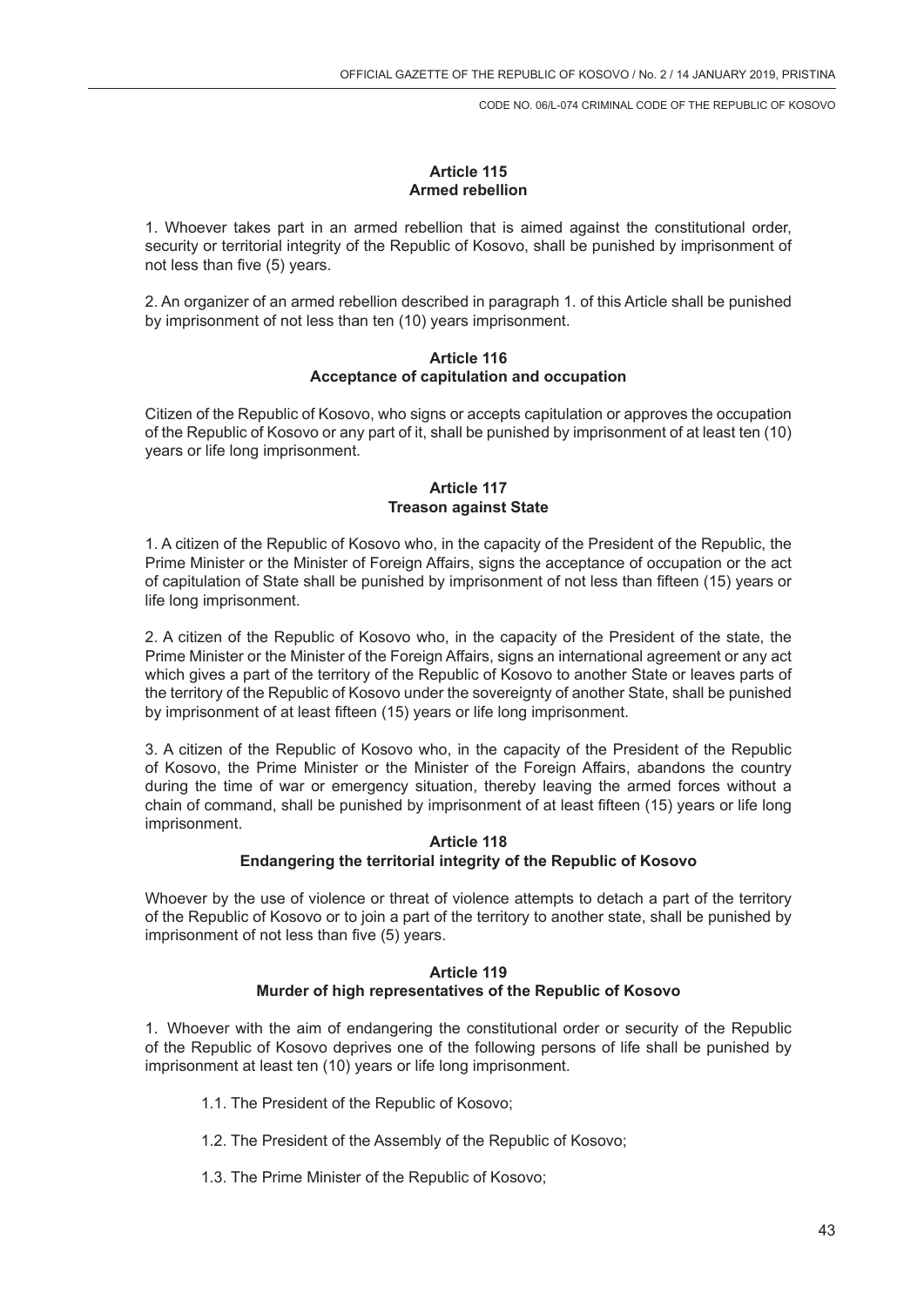- 1.4. The President of the Constitutional Court of the Republic of Kosovo;
- 1.5. The President of the Supreme Court of the Republic of Kosovo; or,
- 1.6. The Chief State Prosecutor of the Republic of Kosovo.

## **Article 120**

# **Abduction of the high representatives of the Republic of Kosovo**

Whoever, with the aim of endangering the constitutional order or security of the Republic of Kosovo, abducts one or more persons listed in Article 119 of this Code shall be punished by imprisonment of not less than five (5) years.

#### **Article 121 Violence against high representatives of the Republic of Kosovo**

Whoever, with the aim of endangering the constitutional order or security of the Republic of Kosovo by use of violence or threat of violence, obstructs one or more of the persons listed in Article 119 of this Code from carrying out their official functions or forces them to act or to omit an act from their scope of function, shall be punished by imprisonment of three (3) to ten (10) years.

#### **Article 122 Endangering the constitutional order by destroying or damaging public installations and facilities**

Whoever with the aim of endangering of the constitutional order or security of the Republic of Kosovo, incinerates or in any other way destroys or damages an industrial, agricultural site, or any other economic site, traffic system, telecommunication links, equipment for public use of water, heating, gas or energy, dams, depots, or any other building of importance for security, supply of citizens, economy or functioning of public services, shall be punished by imprisonment of not less than three (3) years.

### **Article 123 Sabotage**

Whoever, with the aim of endangering of the constitutional order or security of the Republic of Kosovo, fails to carry out an official function in a responsible manner or, whoever, during the exercise of an official function damages the means of production; causes the destruction or damage of installations or buildings; causes the destruction or damage of large quantities of products, goods or materials; or, causes interruptions in the process of production and the cost of the damage or destruction exceeds fifty thousand (50,000) EUR shall be punished by imprisonment of not less than three (3) years.

## **Article 124 Espionage**

1. Whoever communicates, hands over a State secret or makes a State secret accessible to a foreign country, foreign organization or to the person serving them shall be punished from imprisonment of five (5) to twelve (12) years.

2. Whoever creates an intelligence service in the Republic of Kosovo for a foreign State, country or organization or directs such service shall be punished by imprisonment of not less than ten (10) years.

3. Whoever enters a foreign intelligence service, collects data for them or in any other way supports the work of such service shall be punished by imprisonment at least five (5) years.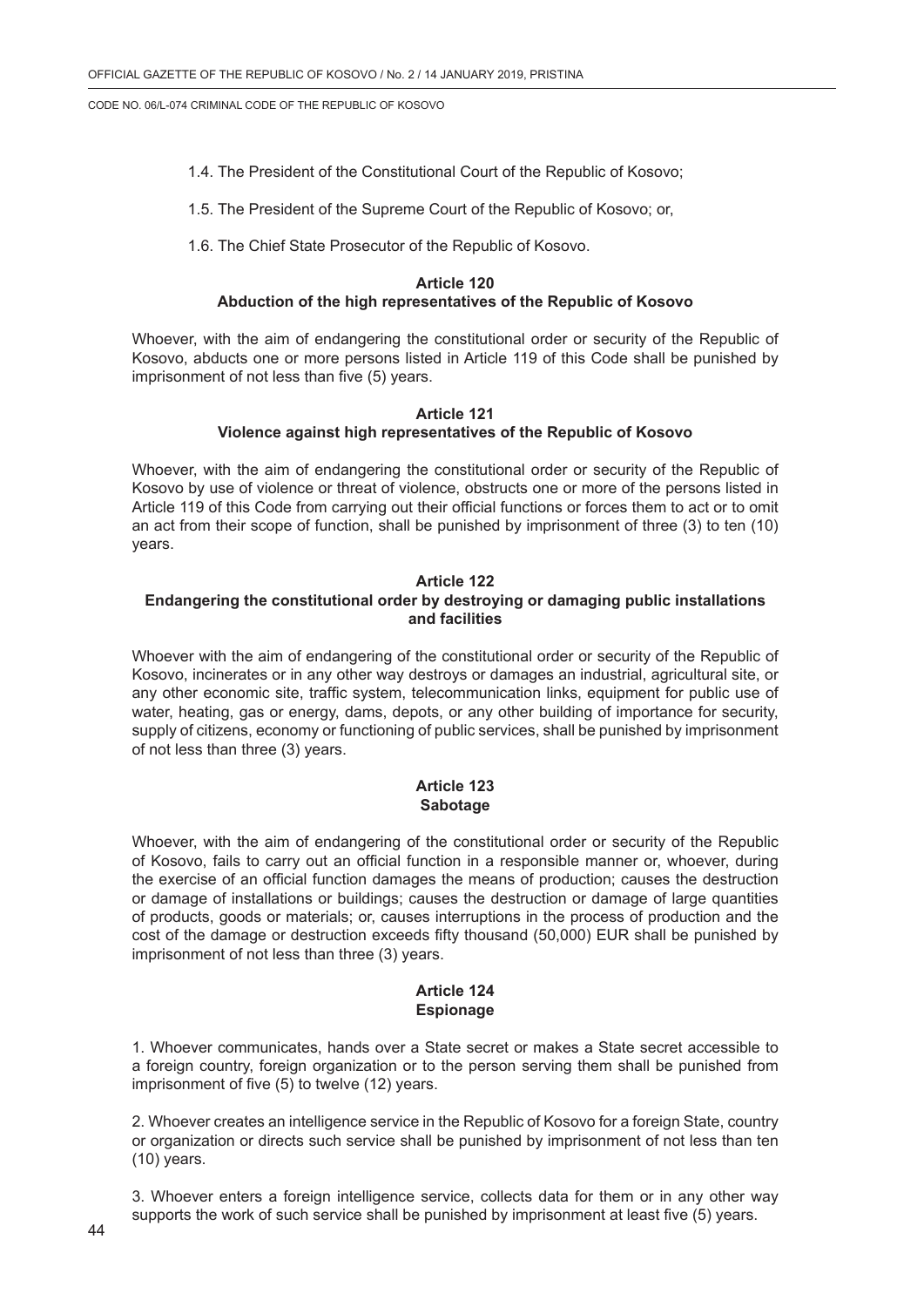4. Whoever collects classified data or documents with the aim of communicating and handing them over to a foreign State, country, foreign organization or to the person serving them, shall be punished by imprisonment of three (3) to ten (10) years.

5. If the commission of the criminal offense in paragraph 1., 2., 3. or 4. of this Article caused severe consequences for the security, economic or military power of the Republic of Kosovo, the perpetrator shall punished by imprisonment of at least ten (10) years.

6. If the criminal offense listed in paragraph 1., 2., 3. or 4. of this Article is committed during the time of war, imminent danger of war, armed conflict or the revealing of a state secret concerns the security of the Republic of Kosovo, the perpetrator shall be punished by imprisonment of not less than ten (10) years.

7. For the purposes of this Article, "State secret" means the military, economic, or official information, data or documents that by law or other provisions or decisions of a competent body and issued pursuant to the law that are pronounced as classified information.

#### **Article 125**

### **Disclosure of classified information and failure to protect classified information**

Whoever discloses or fails to protect classified information shall be punished as set forth in the Law on the Classification of Information and Security Clearances.

### **Article 126**

## **Aggravated offenses against the constitutional order or security of the Republic of Kosovo**

1.The perpetrator of a criminal offense set forth in Articles 113-127 of this Code shall be punished by imprisonment of not less than ten (10) years or life long imprisonment if the commission of the offense:

- 1.1. results in death of one or more persons;
- 1.2. the life of one or more persons was endangered;
- 1.3. the offense was accompanied by severe violence or large scale destruction; or

1.4. the offense endangered the economic and military security of the Republic of Kosovo.

2. If, during the criminal offense listed in paragraph 1. of this Article, the perpetrator has intentionally deprived one or more persons of life, the perpetrator shall be punished by imprisonment of not less than ten (10) years or life long imprisonment.

3. Whoever commits a criminal offense listed in paragraph 1. of this Article in the time of war, imminent danger of war, armed conflict or during a state of emergency shall be punished by imprisonment of at least ten (10) years or life long imprisonment.

### **Article 127 Alliance for anti-constitutional actions**

1.Whoever forms a group or any other alliance of persons for the commission of any criminal offense in Articles 114-127 of this Code shall be punished with the punishment prescribed for that offense.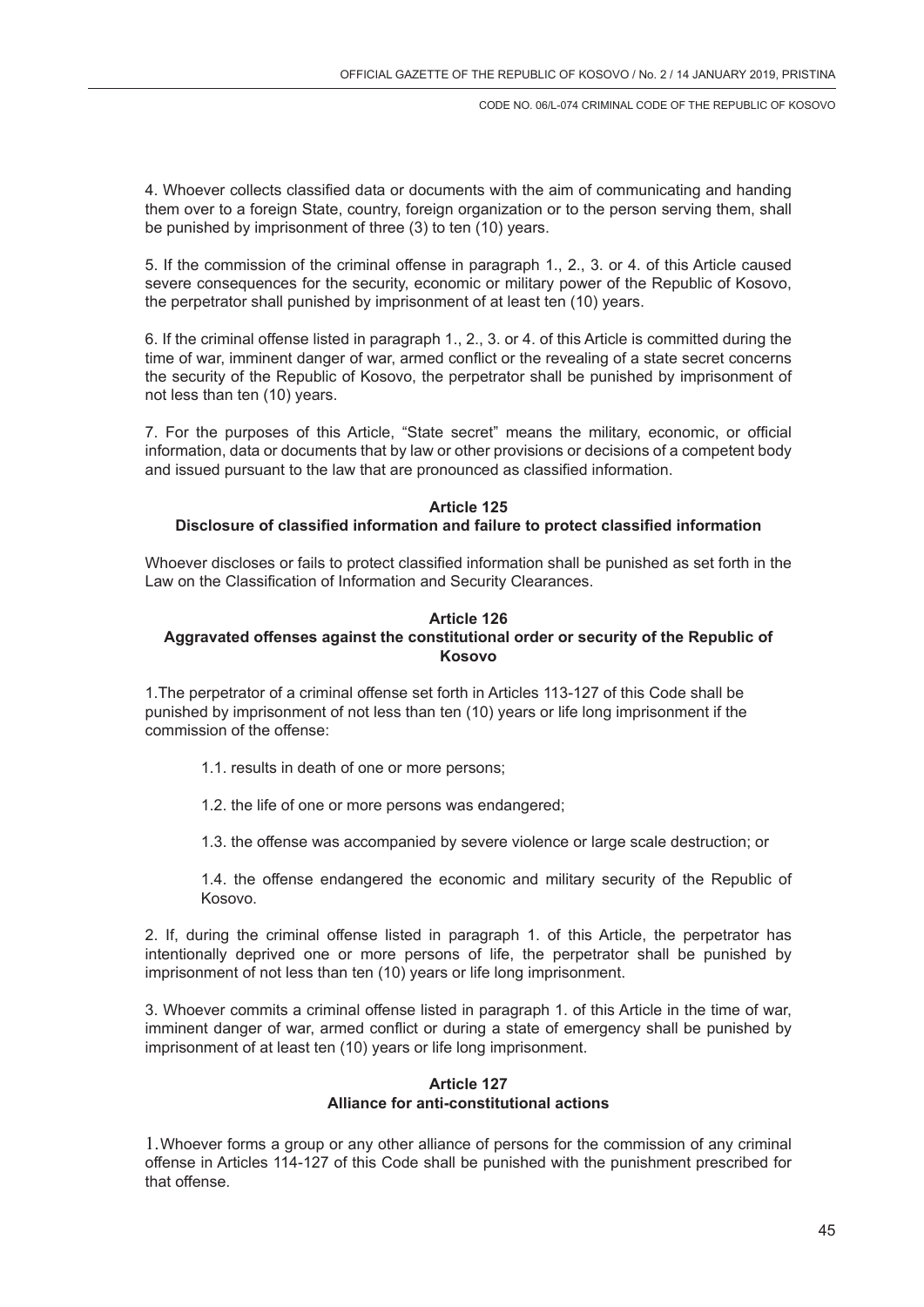2. Whoever participates in or becomes a member of the group or alliance from paragraph 1. of this Article shall be punished by imprisonment from one (1) to five (5) years.

3. A member of the group or alliance, who reports the group before the commission of the criminal offense from paragraph 1. of this Article shall be punished up to three (3) years of imprisonment or the punishment may be waived.

#### **Article 128 Definitions for terrorism provisions in Articles 114-139**

For the purposes of Articles 114-139 of this Code terms used below shall have the following meaning:

1.**Terrorism**, **terrorist act** or **terrorist offense-** the commission of one or more of the following criminal offenses with an intent to seriously intimidate a population, to unduly compel a public entity, government or international organization to do or abstain from doing any act, or to seriously destabilize or destroy the fundamental political, constitutional, economic or social structures of the Republic of Kosovo, another State or an international organization:

1.1. murder or Aggravated murder in violation of Articles 172 and 173 of this Code;

1.2. inciting or assisting suicide in violation of Article 177 of this Code;

1.3. assault, Assault with Light Bodily Injury and Assault with Grievous Bodily Injury in violation of Articles 184-186 of this Code;

1.4. sexual offenses in violation of Articles 227-229, 231-232 or 234 of this Code;

1.5. hostage-Taking, Kidnapping or Unlawful Deprivation of Liberty in violation of Articles 169, 191 or 193 of this Code;

1.6. pollution of drinking water or, food products; or pollution or destruction of the environment in violation of Article 264 and Chapter XXVI of this Code;

1.7. causing general danger, arson or reckless burning or exploding of terrorist explosive or other lethal device in violation of Articles 322 or 356 of this Code;

1.8. destroying, damaging or removing public installations or endangering public traffic in violation of Articles 122, 357, 370 or 372 of this Code;

1.9. unauthorized supply, transport, production, exchange or sale of weapons, explosives radioactive material or nuclear, biological or chemical weapons in violation of Articles 170, 361 or 364-369 of this Code;

1.10. unauthorized acquisition, ownership, control, possession or use of weapons, explosives, radioactive material or nuclear, biological or chemical weapons, or research into or development of biological or chemical weapons in violation of Articles 170, 361 or 364-369 of this Code;

1.11. endangering internationally protected persons in violation of Article 167 of this Code;

1.12. endangering United Nations and associated personnel in violation of Article 168 of this Code;

1.13. hijacking aircraft or unlawful seizure of aircraft in violation of Article 158 of this Code, or hijacking other means of public or goods transportation;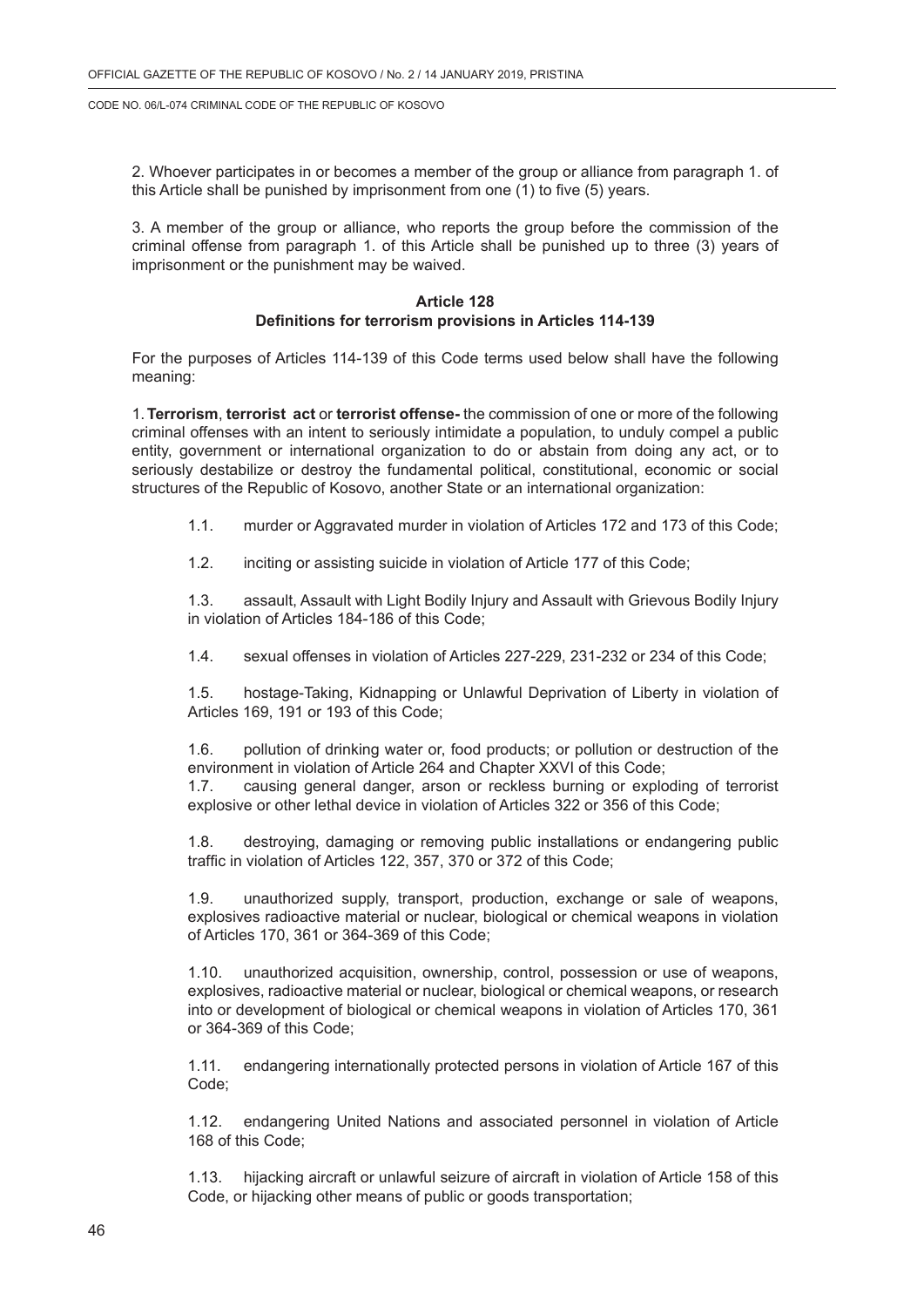1.14.endangering civil aviation safety in violation of Article 159 of this Code;

1.15. hijacking ships or endangering maritime navigation safety in violation of Article 160 of this Code;

1.16.endangering the safety of fixed platforms located on the continental shelf in violation of Article 161 of this Code;

1.17.unauthorized appropriation, use, production, possession, transfer, alteration, disposal, dispersion or damage of nuclear or radioactive materials in violation of Article 170 of this Code;

1.18.threats to use or to commit theft or robbery of nuclear material or use of radioactive material in violation of Article 171 of this Code;

1.19.threatening to commit any of the acts listed in sub-paragraphs 1.1. to 1.18. of this paragraph;

2**. Funds** - includes assets of any kind, whether tangible or intangible, movable or immovable, however acquired, and legal documents or instruments in any form, including electronic or digital, evidencing title to or interest in such assets, including, but not limited to, bank credits, travelers cheques, bank cheques, money orders, shares, securities, bonds, drafts, and letters of credit and any other financial instrument.

3**. Material resources -** includes, but is not limited to, lodging, safe houses, false documentation or identification, financial services, facilities, personnel, weapons, means of transportation, communications equipment and other physical assets, except necessary medicine.

4**. Terrorist group** - a structured group of more than two (2) persons, established over a period of time and acting in concert to commit terrorist offences.

5. **A structured group** - a group that is not randomly formed for the immediate commission of an offense and that does not need to have formally defined roles for its members, continuity of its membership or a developed structure.

6. **Terrorist** - any natural person who: (i) commits terrorist act by any means, directly or indirectly; (ii) organises or directs others to commit terrorist acts; or (iii) contributes to the commission of terrorist acts by a group of persons acting with a common purpose where the contribution is made intentionally and with the aim of furthering the terrorist act or with the knowledge of the intention of the group to commit a terrorist act.

# **Article 129 Commission of the terrorist offense**

1. Whoever commits a terrorist offence, shall be punished by imprisonment of not less than five (5) years.

2. When the offense provided for in paragraph 1. of this Article results in grievous bodily injury of one or more persons, the perpetrator shall be punished by imprisonment of not less than ten (10) years.

3. When the offense provided for in paragraph 1. of this Article results in death of one or more persons, the perpetrator shall be punished by imprisonment of not less than fifteen (15) years or life long imprisonment.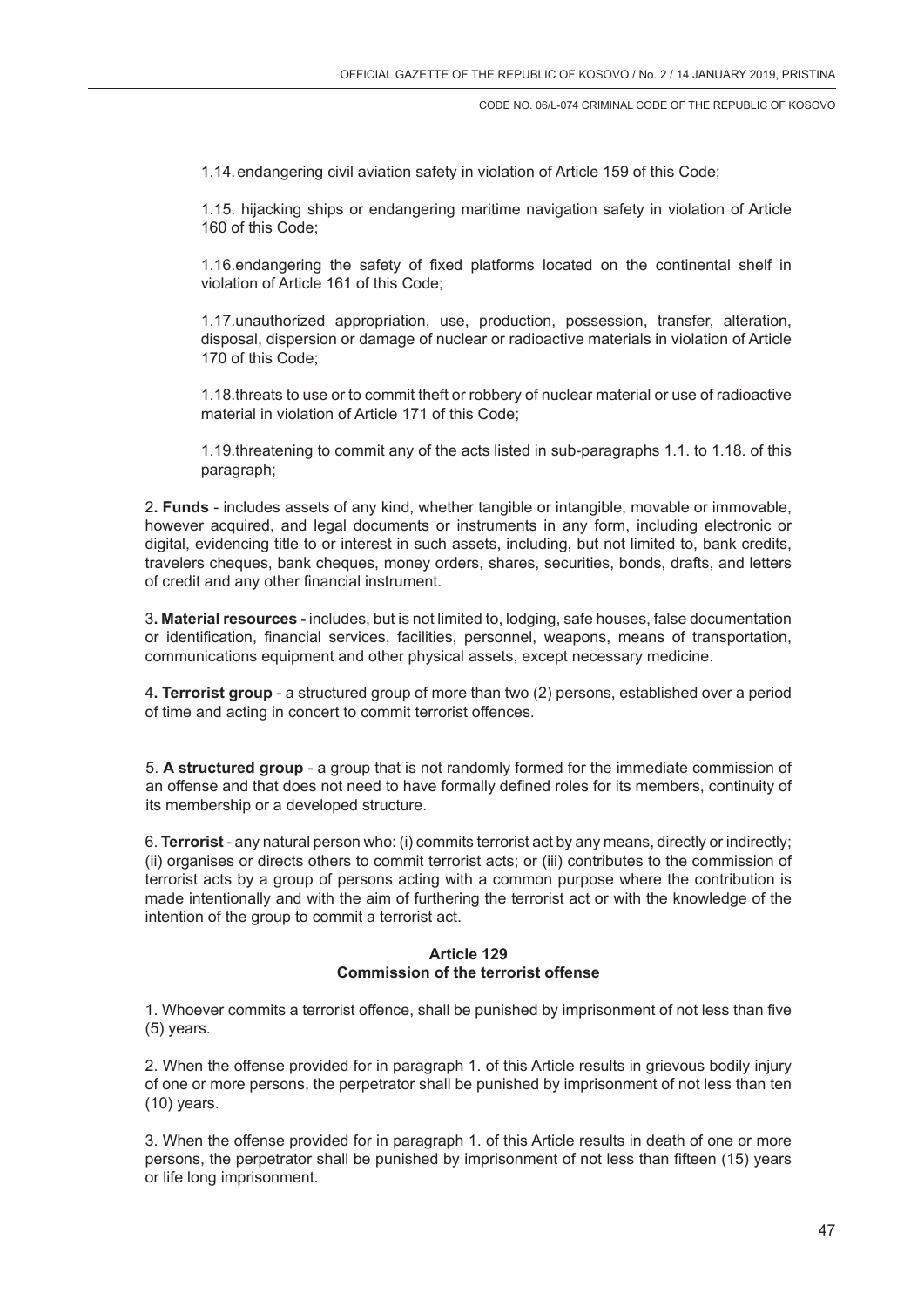### **Article 130 Assistance in the commission of terrorism**

1. When the offense provided for in Article 377 or 378 of this Code is committed in relation to terrorism, the perpetrator shall be punished by imprisonment of six (6) months to five (5) years.

2. When the offense provided for in Article 380 of this Code is committed in relation to terrorism, the perpetrator shall be punished by imprisonment of three (3) to ten (10) years.

3. Whoever assists the perpetrator or his or her accomplice, after the commission of a terrorist offense, by providing funds or other material resources to such person or persons for any purpose shall be punished by imprisonment of three (3) to ten (10) years.

#### **Article 131 Facilitation and financing of the commission of terrorism**

1.Whoever, by any means, directly or indirectly, provides, solicits, collects or conceals, organizes, prepares, makes available or raises funds or material resources or directs others to do so, with the intention that they be used, or in the knowledge or reasonable grounds for belief that they are to be used, in full or in part, for or by an individual terrorist or a terrorist group or to commit or to contribute to the commission of any terrorist offence, shall be punished by a fine of up to five hundred thousand (500,000) EUR and by imprisonment of five (5) to fifteen (15) years.

2. For an act to constitute an offense set forth in paragraph 1. of this Article, it shall not be necessary that a terrorist act occurred or whether the funds were actually used to commit such terrorist act.

#### **Article 132 Recruitment for terrorism**

Whoever solicits another person to commit or participate in the commission of a terrorist offense or to participate in the activities of a terrorist or terrorist group shall be punished by imprisonment of five (5) to fifteen (15) years.

### **Article 133 Training for terrorism**

1. Whoever provides or receives training for terrorism shall be punished by imprisonment of five (5) to fifteen (15) years.

2. For the purpose of this Article "training for terrorism" means training or instruction including providing or obtaining knowledge or practical skills in producing or using explosives, firearms or other weapons, chemical, bacteriological, nuclear, or other dangerous or hazardous substances to people, property and environment, or in other specific methods or techniques, for the purpose of committing or contributing to the commission of a terrorist offense, knowing that the skills provided or obtained are intended to be used for this purpose.

#### **Article 134 Incitement to commit a terrorist offense**

Whoever distributes, or otherwise makes available by any means, a message to the public, with the intent to incite the commission of a terrorist offense, where such conduct, whether or not directly advocating the commission of terrorist offenses, causes a danger that one or more such offenses may be committed, shall be punished by imprisonment of one (1) to five (5) years.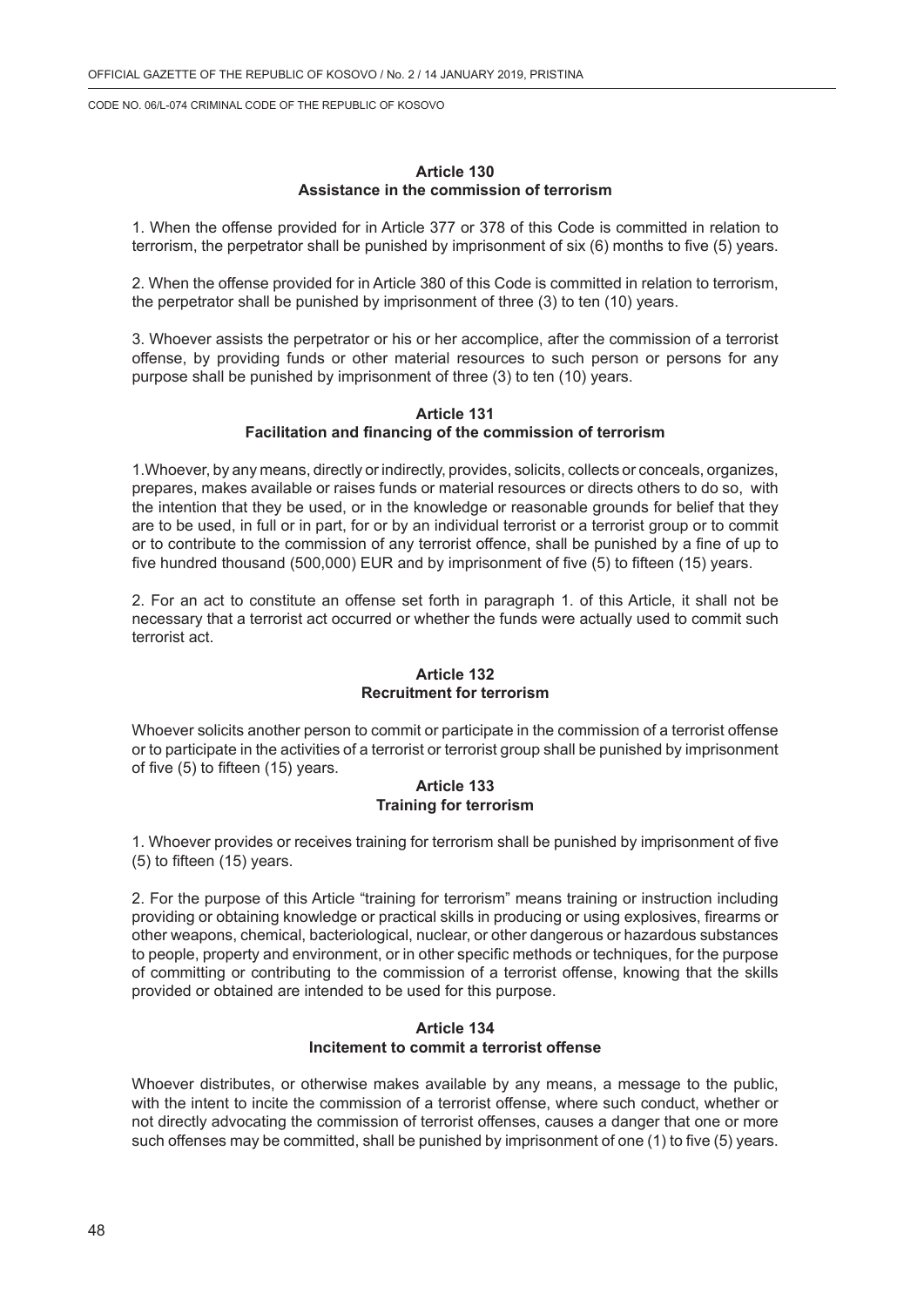## **Article 135 Concealment or failure to report terrorists** or **terrorist groups**

1.Whoever conceals the existence of a terrorist or terrorist group or its participants or obstructs their discovery or apprehension, shall be punished by imprisonment of three (3) to ten (10) years.

2.When the offense provided for in Articles 377 or 378 of this Code is committed in relation to terrorism, the perpetrator shall be punished by imprisonment of six (6) months to five (5) years.

3.When the offense provided for in Article 380 of this Code is committed in relation to terrorism, the perpetrator shall be punished by imprisonment of three (3) to ten (10) years.

### **Article 136 Organization and participation in a terrorist group**

1.Whoever establishes, organizes or directs a terrorist group shall be punished by a fine of up to five hundred thousand (500,000) EUR and by imprisonment of ten (10) to twenty (20) years.

2.Whoever participates in the activities of a terrorist group shall be punished by imprisonment of five (5) to ten (10) years.

## **Article 137 Traveling for the purpose of terrorism**

1.Whoever travels into or out of the territory of the Republic of Kosovo for the purpose of committing, contributing or participating to the commission of a terrorist offence or for the purpose of participating in the activities of a terrorist or terrorist group, or for the purpose of providing or receiving training for terrorism shall be punished by imprisonment of three (3) to ten (10) years.

2. Whoever by any means assist as set forth the commission of the offense in this Article and as set forth in Article 33 of this Code, organizes or facilitates the travelling of any person with the knowledge that the travel is for the purposes foreseen in paragraph 1. of this Article shall be punished by imprisonment of one (1) to eight (8) years.

### **Article 138**

## **Preparation of terrorist offenses or criminal offenses against the constitutional order and security of the Republic of Kosovo**

1.Whoever prepares for the commission of criminal offenses in Articles 128-137 of this Code shall be punished by imprisonment from one (1) to five (5) years.

2.For the purposes of this Article "preparation of criminal offense" includes supplying or making available for the perpetrators the means to commit a criminal offense, removing the impediments to the commission of a criminal offense, agreeing, planning or organizing with other persons the commission of a criminal offense, any other activities that create conditions for the direct commission of a criminal offense, but which do not constitute the act itself.

3.Whoever sends or carries into or out of the territory of the Republic of Kosovo weapons, explosives, poison, supplies, ammunition or other material for the commission of one or more criminal offenses in this chapter, shall be punished by imprisonment from five (5) to fifteen (15) years.

4.Whoever, for the purpose of committing one or more acts of terrorist offenses in this Chapter, dispatches or transfers armed groups, equipment, or other material resources into or out of the Republic of Kosovo shall be punished by imprisonment of ten (10) to twenty (20) years.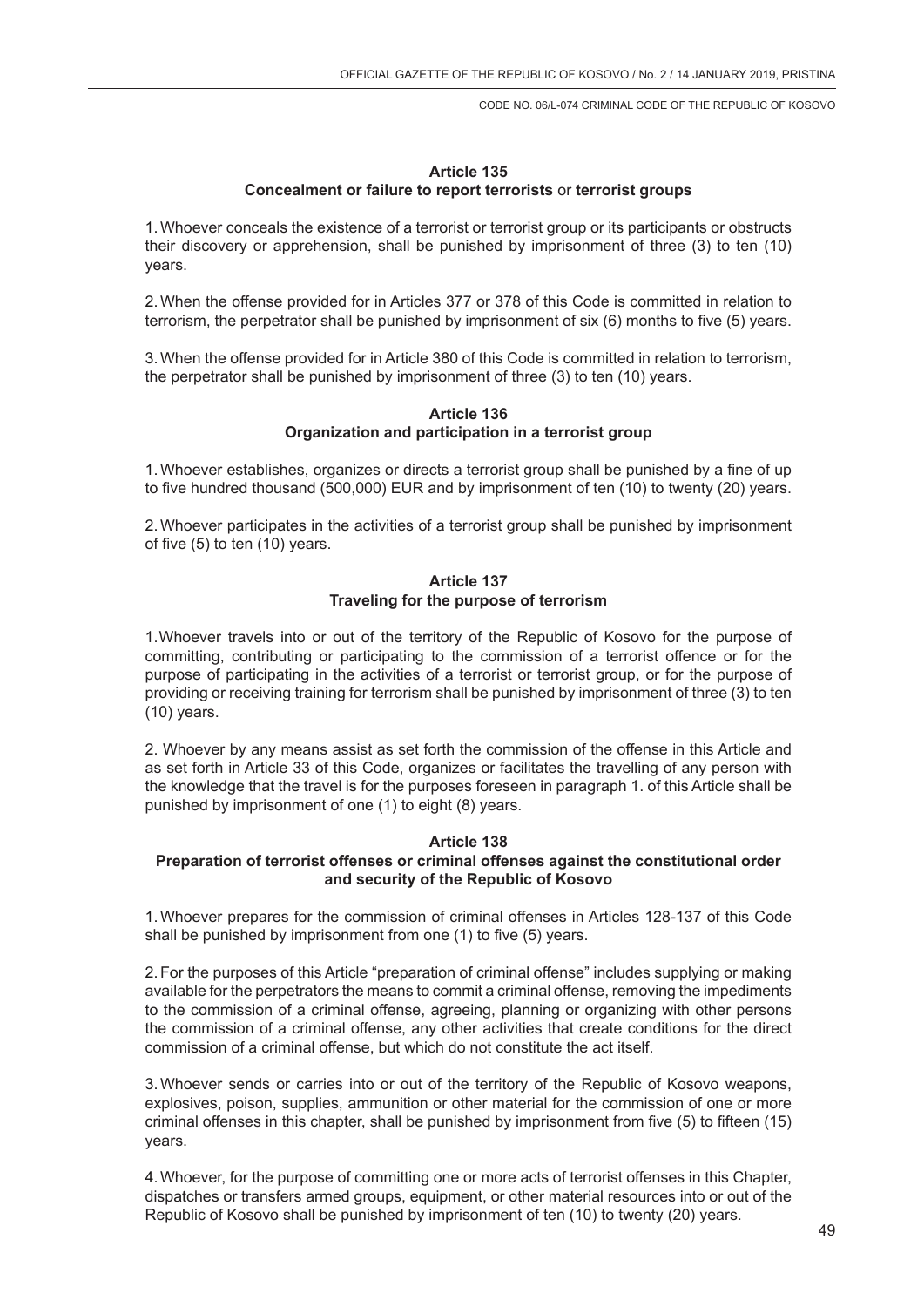### **Article 139 Irrelevance of the commission of a terrorist offense and relationship to terrorist offenses**

For an act to constitute an offense as set forth in Articles 128-138 of this Chapter, it is not necessary that a terrorist offense be actually committed, nor shall it be necessary, insofar as the offenses referred to in Articles 132, 133, 134 and 137 of this Chapter are concerned, to establish a link to another offence in this Code.

#### **Article 140 Unauthorized border or boundary crossings**

1.Whoever crosses a border or boundary of the Republic of Kosovo at any location other than at an authorized border or boundary crossing point shall be punished by a fine of two hundred fifty (250) EUR or by imprisonment of up to six (6) months.

2.When the offense provided for in paragraph 1. of this Article is committed by a perpetrator who is accompanied by a child or another person, the perpetrator shall be punished by a fine of up to two thousand five hundred (2,500) EUR or by imprisonment of up to one (1) year.

3.When the offense provided for in paragraph 1. of this Article is committed under one or more of the following circumstances, the perpetrator shall be punished by imprisonment of six (6) months to three (3) years:

3.1. the perpetrator was previously convicted of a criminal offense provided for in this Article;

3.2. during the course of apprehension, the perpetrator flees, attempts to flee, or otherwise resists apprehension by the police or KFOR;

3.3. the crossing is undertaken between the hours of 8:00 in the evening to 06:00 in the morning during the period from 1 April to 30 September, or between the hours of 6:00 in the evening to 06:00 in the morning during the period from 1 October to 31 March; or

3.4. the perpetrator is in possession of a weapon, ammunition or military clothing, supplies or equipment.

4. An attempt to commit the offense provided for in paragraphs 1. or 2. of this Article shall be punishable.

5. A person is not criminally liable under this Article for crossing at an unauthorized border or boundary crossing point if the crossing occurred at a checkpoint that was temporarily established by COMKFOR.

6. No criminal proceedings involving the offense provided for in this Article shall be initiated or continued against any bona fide refugee or internally displaced person coming from a territory where his or her life or body or fundamental freedoms or rights are threatened, provided that he or she has presented himself or herself to the police or KFOR within a reasonable time and shows good cause for crossing at an unauthorized border or boundary crossing point.

## **Article 141 Inciting discord and intolerance**

1.Whoever publicly incites or publicly spreads hatred, discord and intolerance between national, racial, religious, ethnic and other groups or based on sexual orientation, gender identity and other personal characteristics, in a manner which is likely to disturb the public order shall be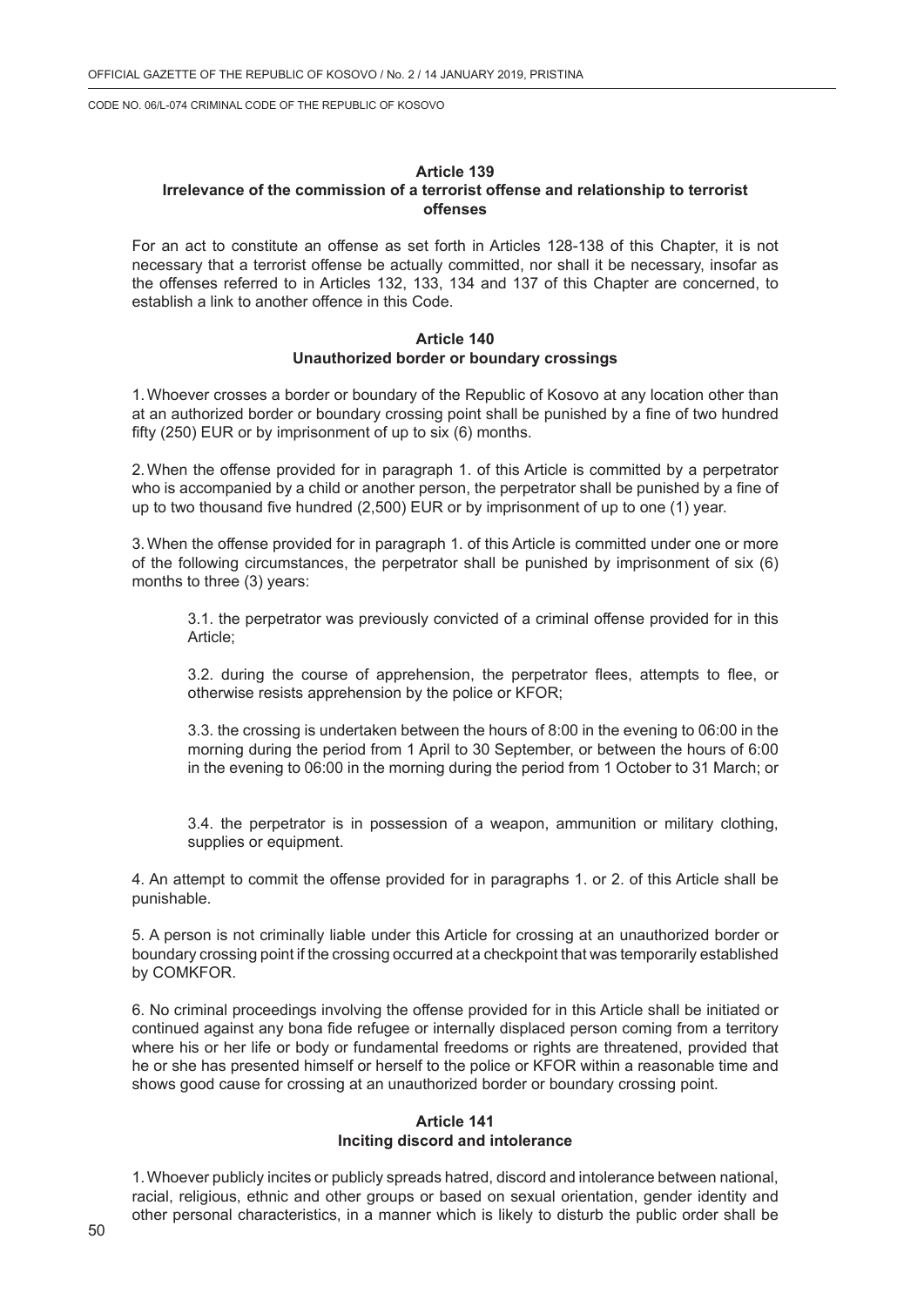punished by a fine or imprisonment of up to five (5) years.

2.Whoever commits the offense provided for in paragraph 1. of this Article in a systematic manner or by taking advantage of his or her position or authority or causes disorder, violence, or other grave consequences by the commission of such offense shall be punished by imprisonment from one (1) to eight (8) years.

3.Whoever commits the offense provided for in paragraph 1. of this Article by means of coercion, jeopardizing safety, exposing national, racial, ethnic or religious symbols to derision, damaging the belongings of another person, or desecrating monuments or graves shall be punished by imprisonment of one (1) to eight (8) years.

4. Whoever commits the offense provided for in paragraph 3. of this Article in a systematic manner or by taking advantage of his or her position or authority or causes disorder, violence or other grave consequences by the commission of such offense shall be punished by imprisonment of two (2) to ten (10) years.

# **CHAPTER XV CRIMINAL OFFENSES AGAINST HUMANITY AND VALUES PROTECTED BY INTERNATIONAL LAW**

### **Article 142 Genocide**

1.Whoever with the intent to destroy in whole or in part a national, ethnical, racial or religious group commits one or more of the following acts, shall be punished by imprisonment of at least fifteen (15) years or by life long imprisonment:

- 1.1. killing members of the group;
- 1.2. causing serious bodily or mental harm to members of the group;

1.3. deliberately inflicting on the group conditions of life calculated to bring about its physical destruction in whole or in part;

- 1.4. imposing measures intended to prevent births within the group;
- 1.5. forcibly transferring children of the group to another group.

#### **Article 143 Crimes against humanity**

1.Whoever commits one or more of the following offenses knowing such offense is part of a widespread or systematic attack directed against any civilian population, shall be punished by imprisonment of at least fifteen (15) years or by life long imprisonment:

- 1.1. murder;
- 1.2. extermination;
- 1.3. enslavement;

1.4. deportation or forcible transfer of population;

1.5. imprisonment or other severe deprivation of physical liberty in violation of fundamental rules of international law;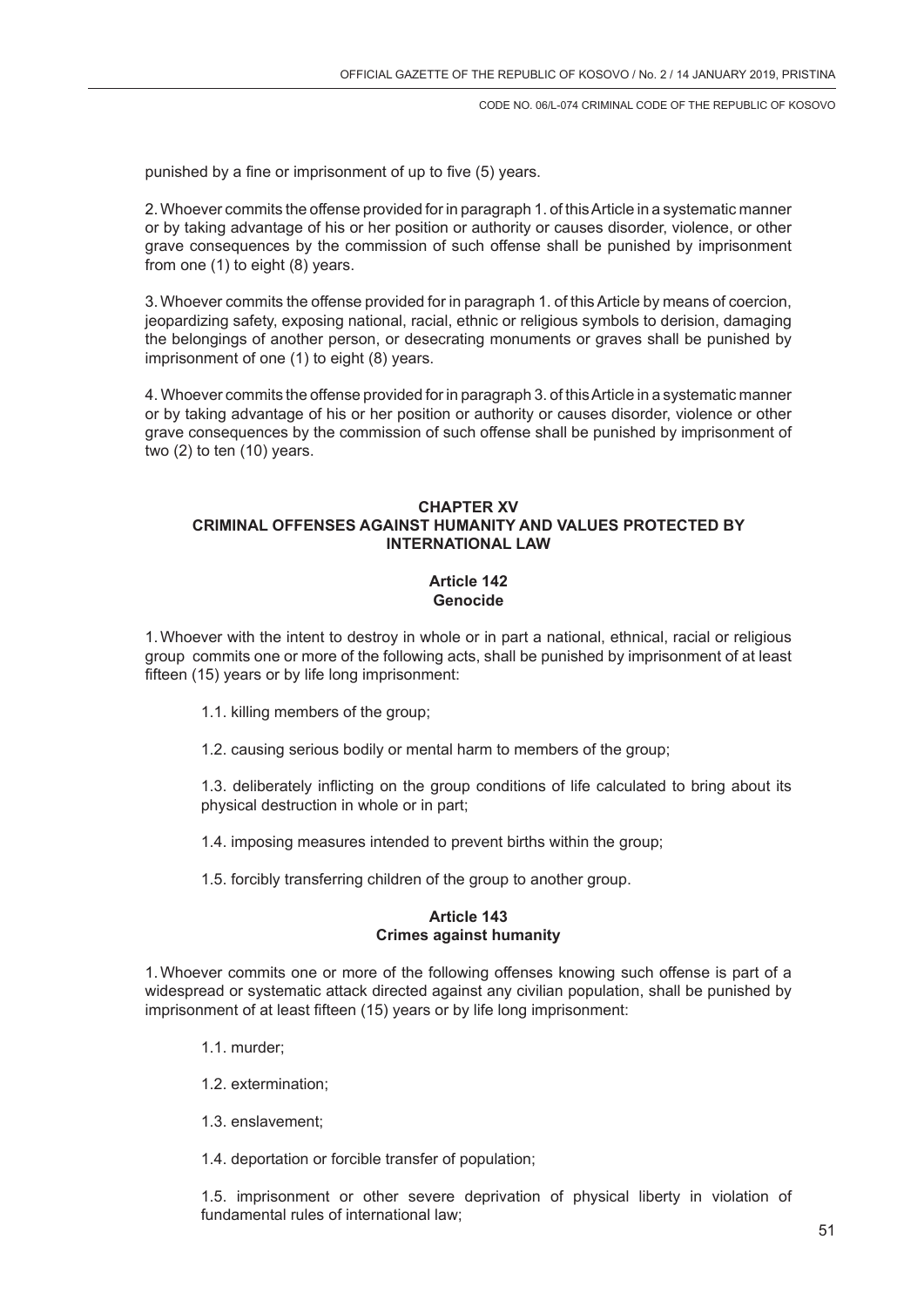1.6. torture;

1.7. rape, sexual slavery, enforced prostitution, forced pregnancy, enforced sterilization, or any other form of sexual violence of comparable gravity;

1.8. persecution against any identifiable group or collectivity on political, racial, national, ethnic, cultural, religious, gender or other grounds that are universally recognized as impermissible under international law, in connection with the offenses provided for in this Article and Articles 142 and 144-147 of this Code;

1.9. enforced disappearance of persons;

1.10. the crime of apartheid; or

1.11. other inhumane acts of a similar character intentionally causing great suffering, or serious injury to body or to mental or physical health.

2.For the purposes of this Article terms used below shall have the following meaning:

2.1. **Attack directed against any civilian population -** a course of conduct involving the multiple commission of offenses provided for in paragraph 1. of this Article against any civilian population, pursuant to or in furtherance of a state or organizational policy to commit such attack;

2.2. **Extermination** - the intentional infliction of conditions of life, *inter alia*, the deprivation of access to food and medicine, calculated to bring about the destruction of part of a population;

2.3. **Enslavement** - the exercise of any or all of the powers attaching to the right of ownership over a person and includes the exercise of such power in the course of trafficking in persons, in particular women and children;

2.4. **Deportation or forcible transfer of population** - forced displacement of the persons concerned by expulsion or other coercive acts from the area in which they are lawfully present, without grounds permitted under international law;

2.5. **Torture** - the intentional infliction of severe pain or suffering, whether physical or mental, upon a person in the custody or under the control of the perpetrator; except that torture shall not include pain or suffering arising only from, inherent in or incidental to, lawful sanctions;

2.6. **Forced pregnancy** - the unlawful confinement of a woman forcibly made pregnant, with the intent of affecting the ethnic composition of any population or carrying out other grave violations of international law;

2.7. **Persecution** - the intentional and severe deprivation of fundamental rights contrary to international law by reason of the identity of the group or collectivity;

2.8. **Crime of apartheid** - inhumane acts of a character similar to those provided for in paragraph 1. of this Article, committed in the context of an institutionalized regime of systematic oppression and domination by one racial group over any other racial group or groups and committed with the intention of maintaining that regime;

2.9. **Enforced disappearance of persons** - the arrest, detention or abduction of persons by, or with the authorization, support or acquiescence of, a state or a political organization, followed by a refusal to acknowledge that deprivation of freedom or to give information on the fate or whereabouts of those persons, with the intention of removing them from the protection of the law for a prolonged period of time;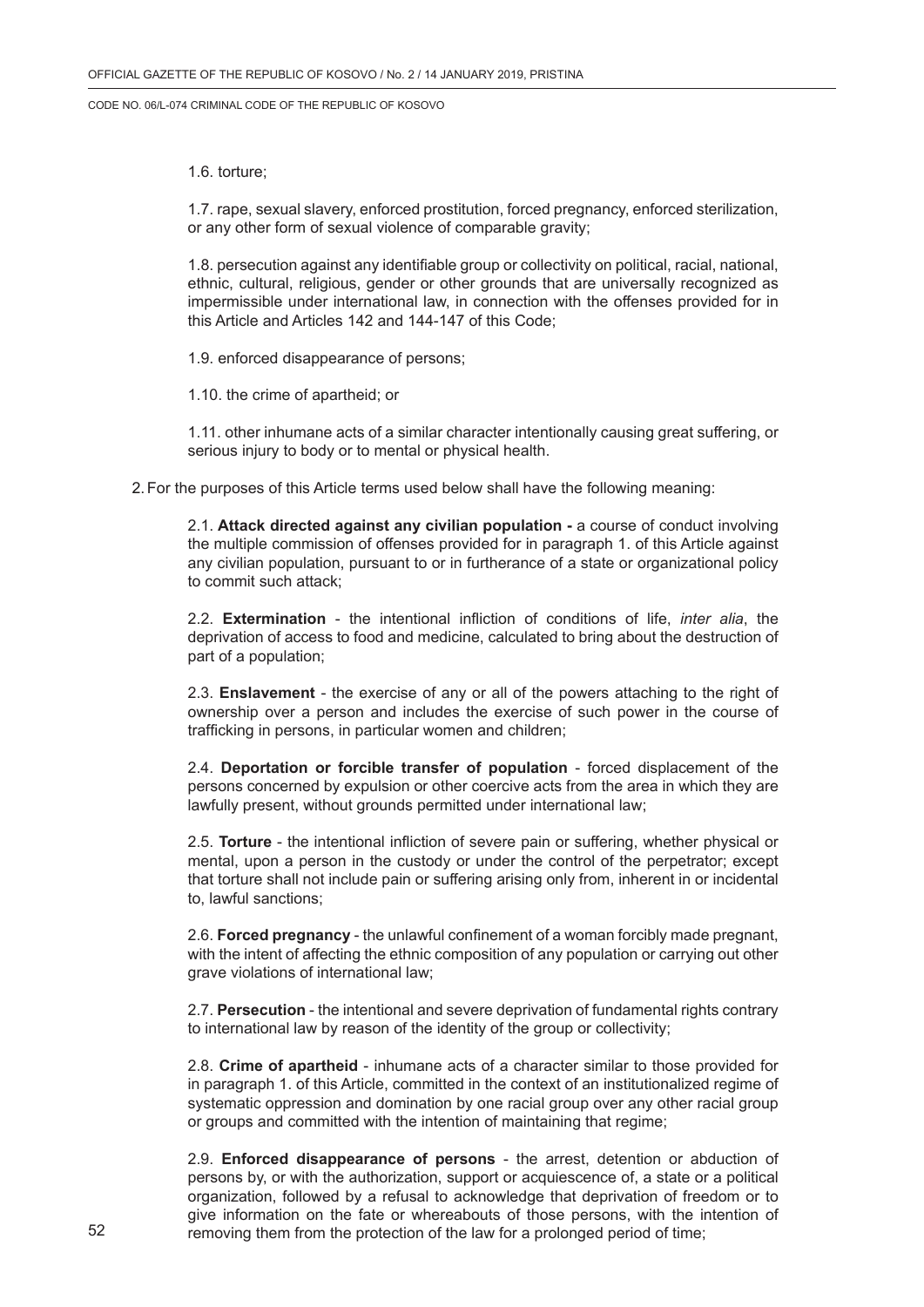2.10. **Gender** - refers to the two sexes, male and female, within the context of society.

#### **Article 144 War crimes in grave violation of the Geneva conventions**

1.Whoever commits a grave violation of the Geneva Conventions of 12 August 1949 shall be punished by:

1.1. imprisonment of not less than ten (10) years or by life long imprisonment, in the case of the offense provided for in sub-paragraphs 2.4, 2.5, 2.6, 2.7 or 2.8 of paragraph 2. of this Article; or

1.2. imprisonment of not less than fifteen (15) years or by life long imprisonment, in the case of the offense provided for in sub-paragraphs 2.1, 2.2, or 2.3 of paragraph 2. of this Article.

2.A grave violation of the Geneva Conventions of 12 August 1949 means one or more of the following acts committed during war time or armed conflict against persons or property protected under the provisions of the relevant Geneva Convention:

2.1. willful killing;

2.2. torture or inhuman treatment, including biological experiments;

2.3. willfully causing great suffering or serious injury to body or health, rape and sexual harassment;

2.4. extensive destruction and appropriation of property not justified by military necessity and carried out unlawfully and willfully;

2.5. compelling a prisoner of war or other protected person to serve in the forces of an enemy power;

2.6. willfully depriving a prisoner of war or other protected person of the rights of fair and regular trial;

2.7. unlawful deportation or transfer or unlawful confinement; and

2.8. taking of hostages.

## **Article 145**

### **War crimes in serious violation of laws and customs applicable in international armed conflict**

1. Whoever commits a serious violation of the laws and customs applicable in international armed conflicts, within the established framework of international law, shall be punished by:

1.1.imprisonment of not less than five (5) years or by life long imprisonment, in the case of the offense provided for in sub-paragraph 2.9, 2.13, 2.14, 2.15, 2.16, 2.26, 2.29, 2.30 or 2.31 of paragraph 2. of this Article; or

1.2.imprisonment of not less than ten (10) years or by life long imprisonment, in the case of the offense provided for in sub-paragraphs 2.1, 2.2, 2.3, 2.4, 2.5, 2.6, 2.7, 2.8, 2.10, 2.11, 2.12, 2.17, 2.18, 2.19, 2.20, 2.21, 2.22, 2.23, 2.24, 2.25, 2.27 or 2.28 of paragraph 2. of this Article.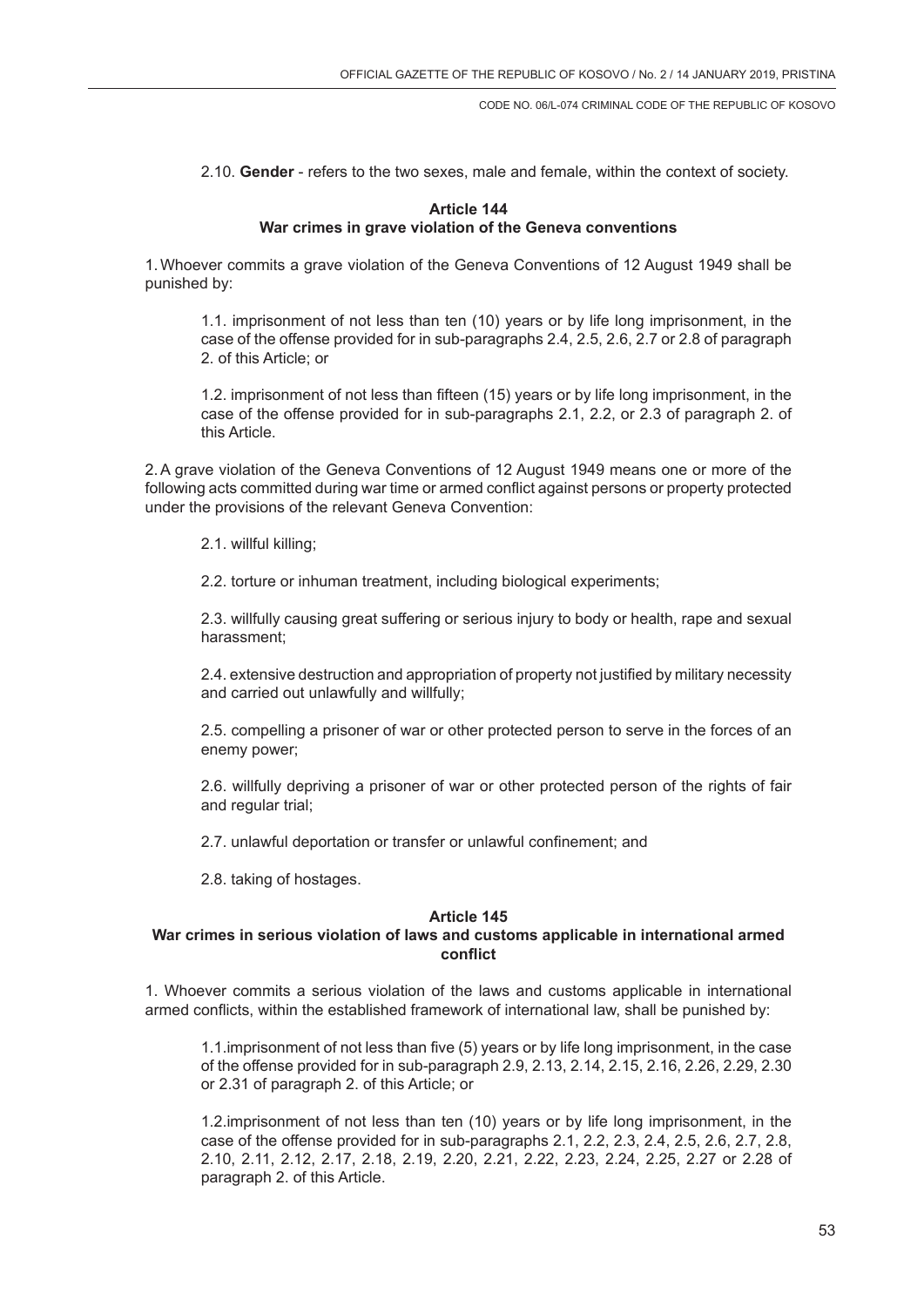2. A serious violation of the laws and customs applicable in international armed conflict, within the established framework of international law, means one or more of the following acts:

2.1. intentionally directing attacks against the civilian population as such or against individual civilians not taking direct part in conflict;

2.2. intentionally directing attacks against civilian objects, that is, objects which are not military objectives;

2.3. intentionally directing attacks against personnel, installations, material, units or vehicles involved in a humanitarian assistance or peacekeeping mission in accordance with the Charter of the United Nations, as long as they are entitled to the protection given to civilians or civilian objects under the international law of armed conflict;

2.4. intentionally launching an attack in the knowledge that such attack will cause loss of life or injury to civilians or damage to civilian objects or widespread, long-term and severe damage to the natural environment which would be clearly excessive in relation to the concrete and direct overall military advantage anticipated;

2.5. attacking or bombarding, by whatever means, towns, villages, dwellings or buildings which are undefended and which are not military objectives;

2.6. killing or wounding a combatant who, having laid down his or her arms or having no further means of defense, has surrendered and seeks mercy;

2.7. making improper use of a flag of truce, of the flag or of the military insignia and uniform of the enemy or of the United Nations, as well as of the distinctive emblems of the Geneva Conventions, resulting in death or serious personal injury;

2.8. the transfer, directly or indirectly, by the occupying power of parts of its own civilian population into the territory it occupies, or the deportation or transfer of all or parts of the population of the occupied territory within or outside this territory;

2.9. intentionally directing attacks against buildings dedicated to religion, education, art, science or charitable purposes, historic monuments, hospitals and places where the sick and wounded are collected, provided they are not military objectives;

2.10. subjecting persons who are in the power of an adverse party to physical mutilation or to medical or scientific experiments of any kind which are neither justified by the medical, dental or hospital treatment of the person concerned nor carried out in his or her or her interest, and which cause death to or seriously endanger the health of such person or persons;

2.11. killing or treacherously wounding individuals belonging to the enemy nation or army;

2.12. declaring that no quarter will be given;

2.13. destroying or seizing the enemy's property unless such destruction or seizure is absolutely required by the necessities of war;

2.14. declaring abolished, suspended or inadmissible in a court of law the rights and actions of the nationals of the enemy party;

2.15. compelling the nationals of the enemy party to take part in the operations of war directed against their own country, even if they were in the opposition's service before the commencement of the war;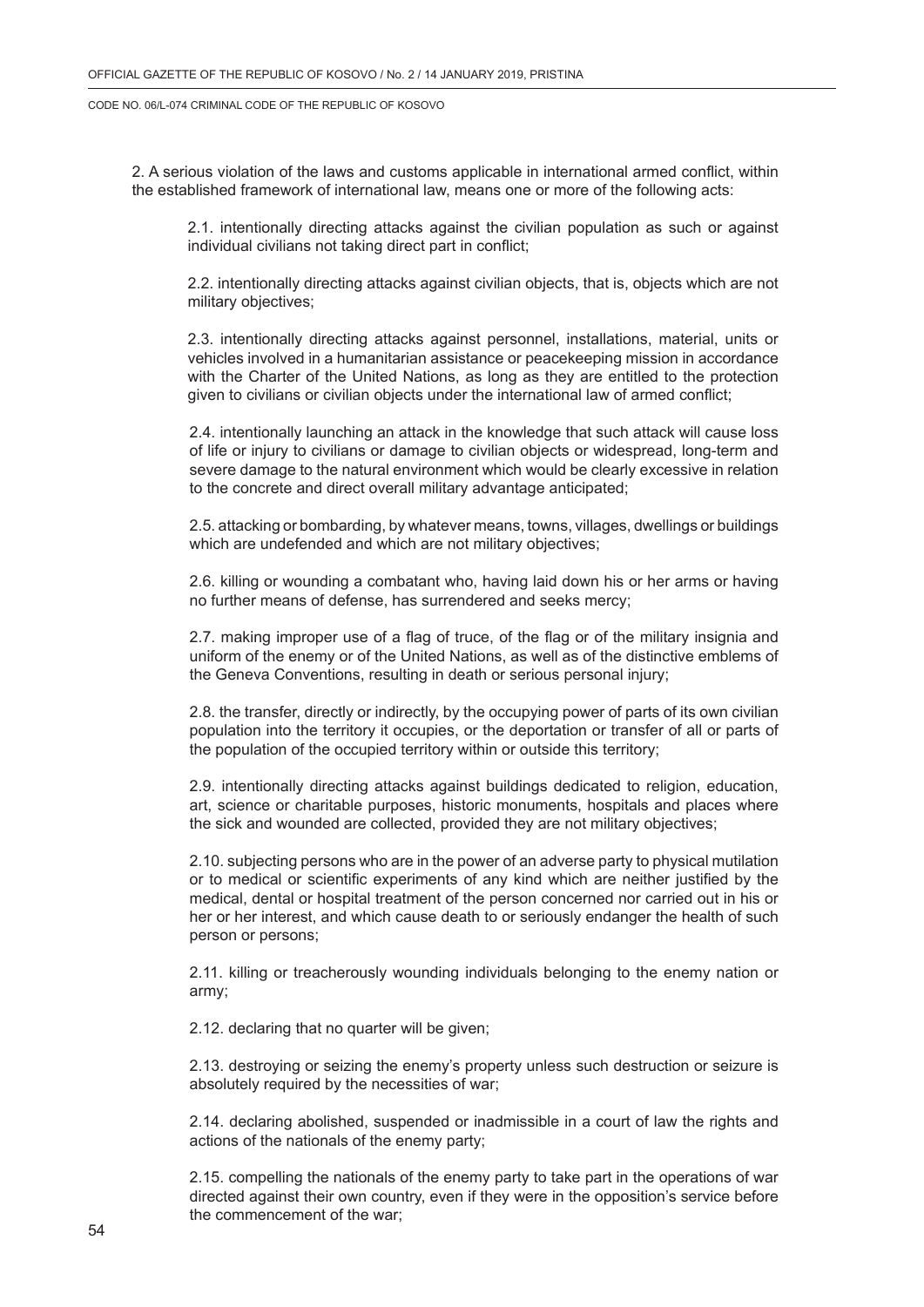2.16. pillaging a town or place, even when taken by assault;

2.17. employing poison or poisoned weapons;

2.18. employing asphyxiating, poisonous or other gases, and all analogous liquids, materials or devices;

2.19. employing bullets which expand or flatten easily in the human body, such as bullets with a hard envelope which does not entirely cover the core or is pierced with incisions;

2.20. employing weapons, projectiles and material and methods of warfare which are of a nature to cause superfluous injury or unnecessary suffering or which are inherently indiscriminate in violation of the international law of armed conflict, including chemical weapons, biological weapons, non-detectable fragments, blinding laser weapons or booby traps as defined in Protocol II to the Convention on Prohibitions or Restrictions on the Use of Certain Conventional Weapons Which May be Deemed to be Excessively Injurious or to Have Indiscriminate Effects of 10 October 1980;

2.21. committing outrages upon personal dignity, in particular humiliating and degrading treatment;

2.22. committing rape, sexual slavery, enforced prostitution, forced pregnancy, enforced sterilization, or any other form of sexual violence also constituting a grave violation of the Geneva Conventions;

2.23. utilizing the presence of a civilian or other protected person to render certain points, areas or military forces immune from military operations;

2.24. intentionally directing attacks against buildings, material, medical units and transport, religious personnel and personnel using the distinctive emblems of the Geneva Conventions in conformity with international law;

2.25. intentionally using starvation of civilians as a method of warfare by depriving them of objects indispensable to their survival, including willfully impeding relief supplies as provided for under the Geneva Conventions;

2.26. conscripting or enlisting children under the age of fifteen (15) years into the national armed forces or using them to participate actively in hostilities;

2.27. intentionally launching an attack against works or installations containing dangerous forces in the knowledge that such attack will cause excessive loss of life, injury to civilians or damage to civilian objects;

2.28. intentionally launching an indiscriminate attack where such attack is not directed at a specific military objective, employs a method or means of combat which cannot be directed at a specific military objective or employs a method or means of combat the effects of which cannot be limited as required by Protocol I Additional to the Geneva Convention of 12 August 1949 and consequently, is of a nature to strike military objectives and civilians or civilian objects without distinction;

2.29. enslavement and slave trade;

2.30. imposing collective punishments;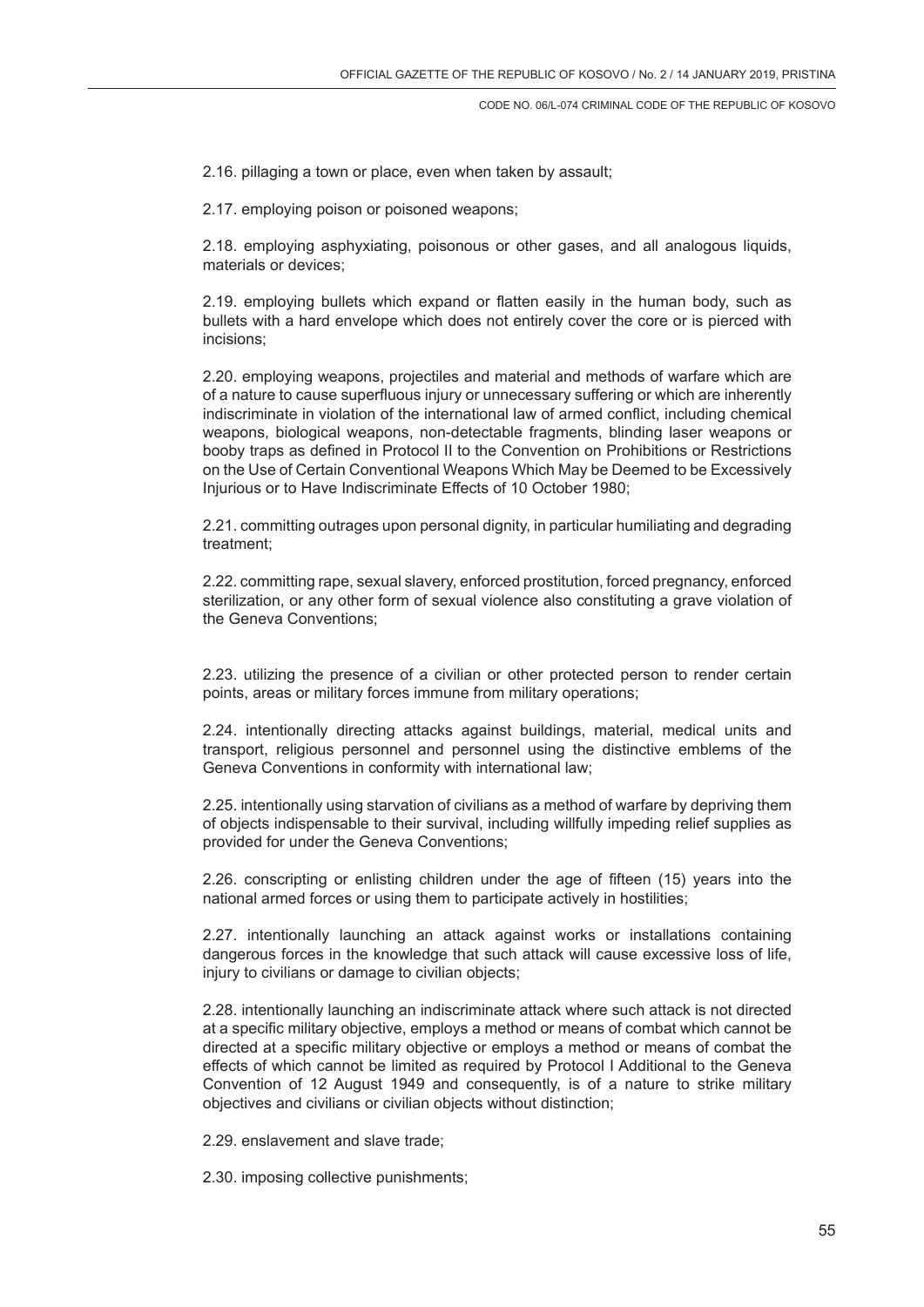2.31. pressuring the population of an occupied territory to change their nationality or to take an oath to an enemy power.

### **Article 146**

### **War crimes in serious violation of Article 3 common to the Geneva conventions**

1.Whoever commits a serious violation of Article 3 common to the four Geneva Conventions of 12 August 1949 shall be punished by imprisonment of not less than five (5) years or by life long imprisonment.

2.A serious violation of Article 3 common to the four Geneva Conventions of 12 August 1949 means one or more of the following acts committed in the context of an armed conflict not of an international character against persons taking no active part in the hostilities, including members of armed forces who have laid down their arms and those placed hors de combat by sickness, wounds, detention or any other cause:

2.1. violence to life and person, in particular murder of all kinds, mutilation, cruel treatment and torture;

2.2. committing outrages upon personal dignity, in particular humiliating and degrading treatment;

2.3. taking of hostages;

2.4. the passing of sentences and the carrying out of executions without previous judgment pronounced by a regularly constituted court, affording all judicial guarantees which are generally recognized as indispensable.

3.This Article shall apply to armed conflicts not of an international character and does not apply to situations of internal disturbances and tensions, such as riots, isolated and sporadic acts of violence or other acts of a similar nature.

#### **Article 147**

### **War crimes in serious violation of laws and customs applicable in armed conflict not of an international character**

1.Whoever commits a serious violation of the laws and customs applicable in armed conflicts not of an international character, within the established framework of international law, shall be punished by:

1.1. imprisonment of not less than five (5) years or by life long imprisonment, in the case of the offense provided for in sub-paragraphs 2.4, 2.5, 2.7, 2.12, 2.23 or 2.24 of paragraph 2. of this Article;

1.2.imprisonment of not less than ten (10) years or by life long imprisonment, in the case of the offenses provided for in sub-paragraphs 2.1, 2.2, 2.3, 2.6, 2.8, 2.9, 2.10, 2.11, 2.13, 2.14, 2.15, 2.16, 2.17, 2.18, 2.19, 2.20, 2.21 or 2.22 of paragraph 2. of this Article.

2.A serious violation of the laws and customs applicable in armed conflicts not of an international character, within the established framework of international law, means one or more of the following acts:

2.1. intentionally directing attacks against the civilian population as such or against individual civilians not taking direct part in hostilities;

2.2. intentionally directing attacks against buildings, material, medical units and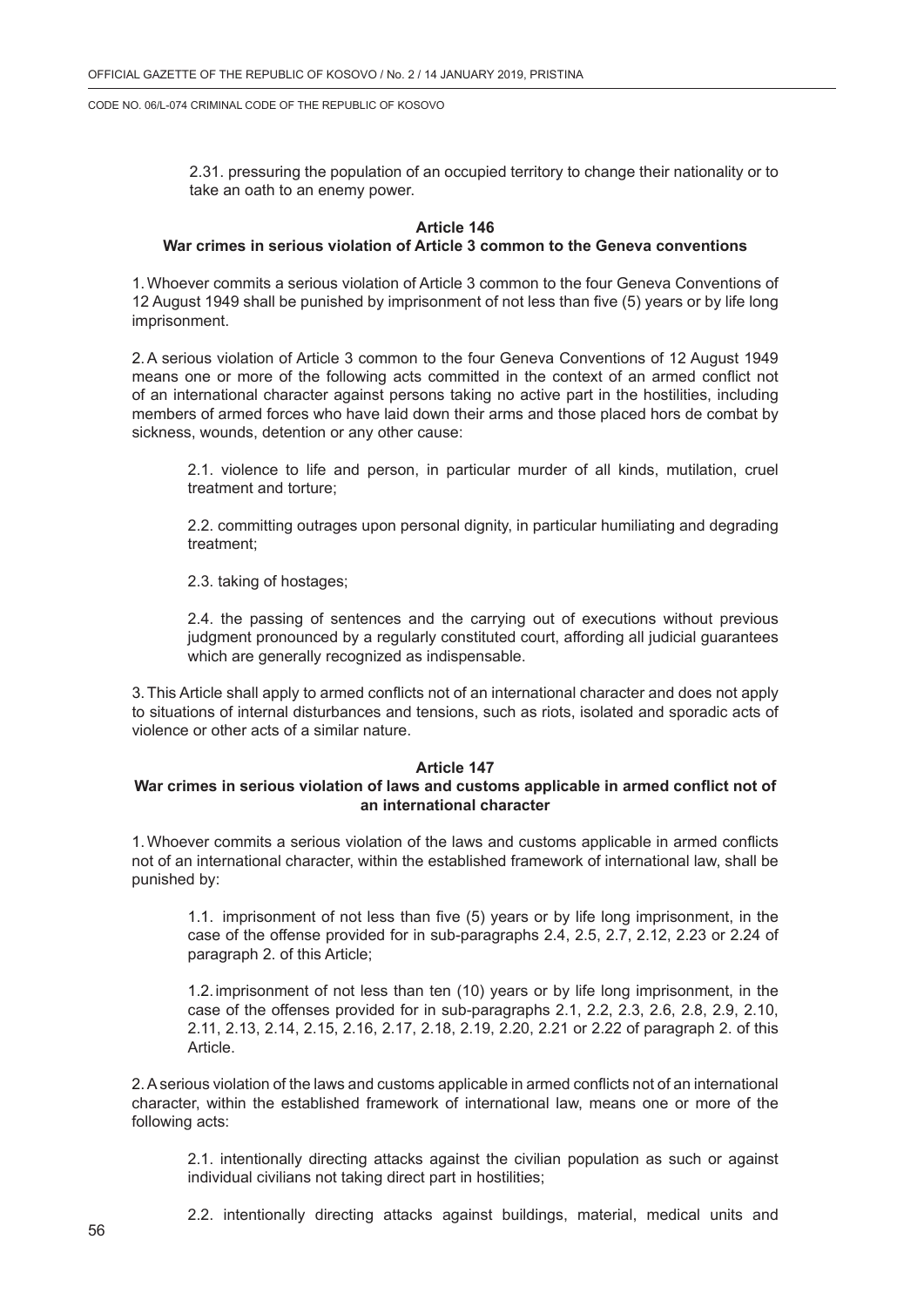transport, religious personnel and personnel using the distinctive emblems of the Geneva Conventions in conformity with international law;

2.3. intentionally directing attacks against personnel, installations, material, units or vehicles involved in a humanitarian assistance or peacekeeping mission in accordance with the Charter of the United Nations, as long as they are entitled to the protection given to civilians or civilian objects under the international law of armed conflict;

2.4. intentionally directing attacks against buildings dedicated to religion, education, art, science or charitable purposes, historic monuments, hospitals and places where the sick and wounded are collected, provided they are not military objectives;

2.5. pillaging a town or place, even when taken by assault;

2.6. committing rape, sexual slavery, enforced prostitution, forced pregnancy, enforced sterilization, and any other form of sexual violence also constituting a serious violation of Article 3 common to the four Geneva Conventions;

2.7. conscripting or enlisting children under the age of fifteen years into armed forces or groups or using them to participate actively in hostilities;

2.8. ordering the displacement of the civilian population for reasons related to the conflict, unless the security of the civilians involved or imperative military reasons so demand;

2.9. killing or treacherously wounding a combatant adversary;

2.10. declaring that no quarter will be given;

2.11. subjecting persons who are in the power of another party to the conflict to physical mutilation or to medical or scientific experiments of any kind which are neither justified by the medical, dental or hospital treatment of the person concerned nor carried out in his or her or her interest, and which cause death to or seriously endanger the health of such person or persons;

2.12. destroying or seizing the property of an adversary unless such destruction or seizure is absolutely required by the necessities of the conflict:

2.13. attacking or bombarding, by whatever means, towns, villages, dwellings or buildings which are undefended and which are not military objectives;

2.14. intentionally directing attacks against civilian objects, that is, objects which are not military objectives;

2.15.intentionally launching an attack in the knowledge that such attack will cause incidental loss of life or injury to civilians or damage to civilian objects or widespread, long term and severe damage to the natural environment which would be clearly excessive in relation to the concrete and direct overall military advantage anticipated;

2.16. intentionally launching an indiscriminate attack where such attack is not directed at a specific military objective, employs a method or means of combat which cannot be directed at a specific military objective or employs a method or means of combat the effects of which cannot be limited and consequently, is of a nature to strike military objectives and civilians or civilian objects without distinction;

2.17.utilizing the presence of a civilian or other protected person to render certain points, areas or military forces immune from military operations;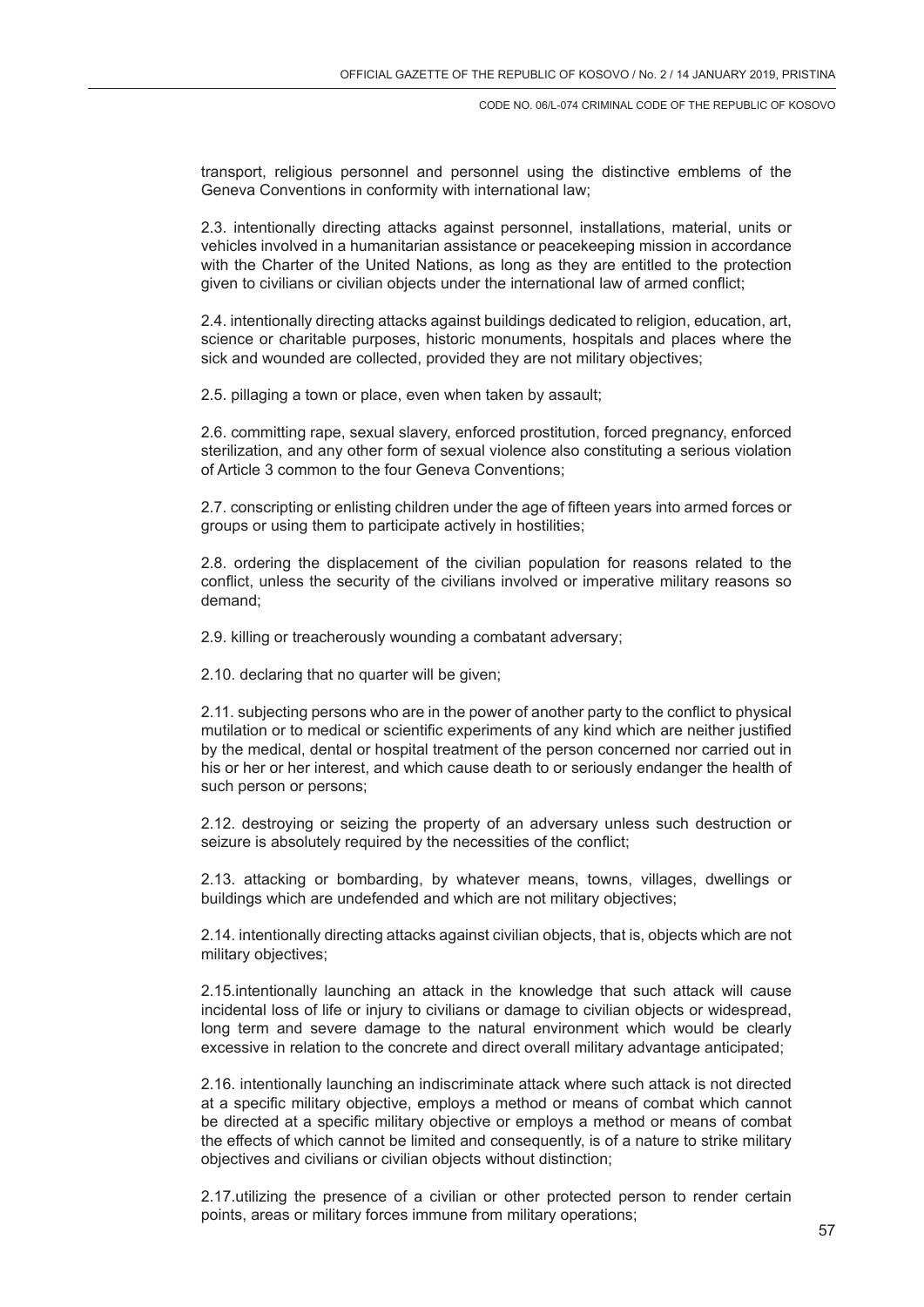2.18. intentionally using starvation of civilians as a method of warfare by depriving them of objects indispensable to their survival, including willfully impeding relief supplies as provided for under the Geneva Conventions;

2.19. employing poison or poisoned weapons;

2.20. employing asphyxiating, poisonous or other gases, and all analogous liquids, materials or devices;

2.21. employing bullets which expand or flatten easily in the human body, such as bullets with a hard envelope which does not entirely cover the core or is pierced with incisions;

2.22. employing weapons, projectiles and material and methods of warfare which are of a nature to cause superfluous injury or unnecessary suffering or which are inherently indiscriminate in violation of the international law of armed conflict, including chemical weapons, biological weapons, non-detectable fragments, blinding laser weapons, booby traps as defined in Protocol II to the Convention on Prohibitions or Restrictions on the Use of Certain Conventional Weapons Which May be Deemed to be Excessively Injurious or to Have Indiscriminate Effects of 10 October 1980;

- 2.23. enslavement and slave trade;
- 2.24. imposing collective punishments.

3.This Article applies to armed conflicts not of an international character and does not apply to situations of internal disturbances and tensions, such as riots, isolated and sporadic acts of violence or other acts of a similar nature. It applies to armed conflicts that take place in the territory of a state when there is protracted armed conflict between the organs of authority and organized armed groups or between such groups.

#### **Article 148 Attacks in armed conflicts not of an international character against installations containing dangerous forces**

Whoever, in violation of the laws and customs applicable in armed conflicts not of an international character, intentionally launches an attack against works or installations containing dangerous forces in the knowledge that such attack will cause excessive loss of life, injury to civilians or damage to civilian objects shall be punished by imprisonment of not less than ten (10) years or by life long imprisonment.

### **Article 149 Conscription or enlisting of children in armed conflict**

1. Whoever conscripts or enlists persons between the age of fifteen (15) and eighteen (18) years into armed forces or groups or uses them to participate actively in hostilities in an armed conflict of an international nature or an armed conflict not of an international character shall be punished by imprisonment of one (1) to ten (10) years.

2. If the criminal offense under paragraph 1. of this Article is committed against a person under the age of fifteen (15), the perpetrator shall be punished by imprisonment of three (3) to twelve (12) years.

## **Article 150 Employment of prohibited means or methods of warfare**

1. Whoever during war or armed conflict employs weapons, projectiles and material and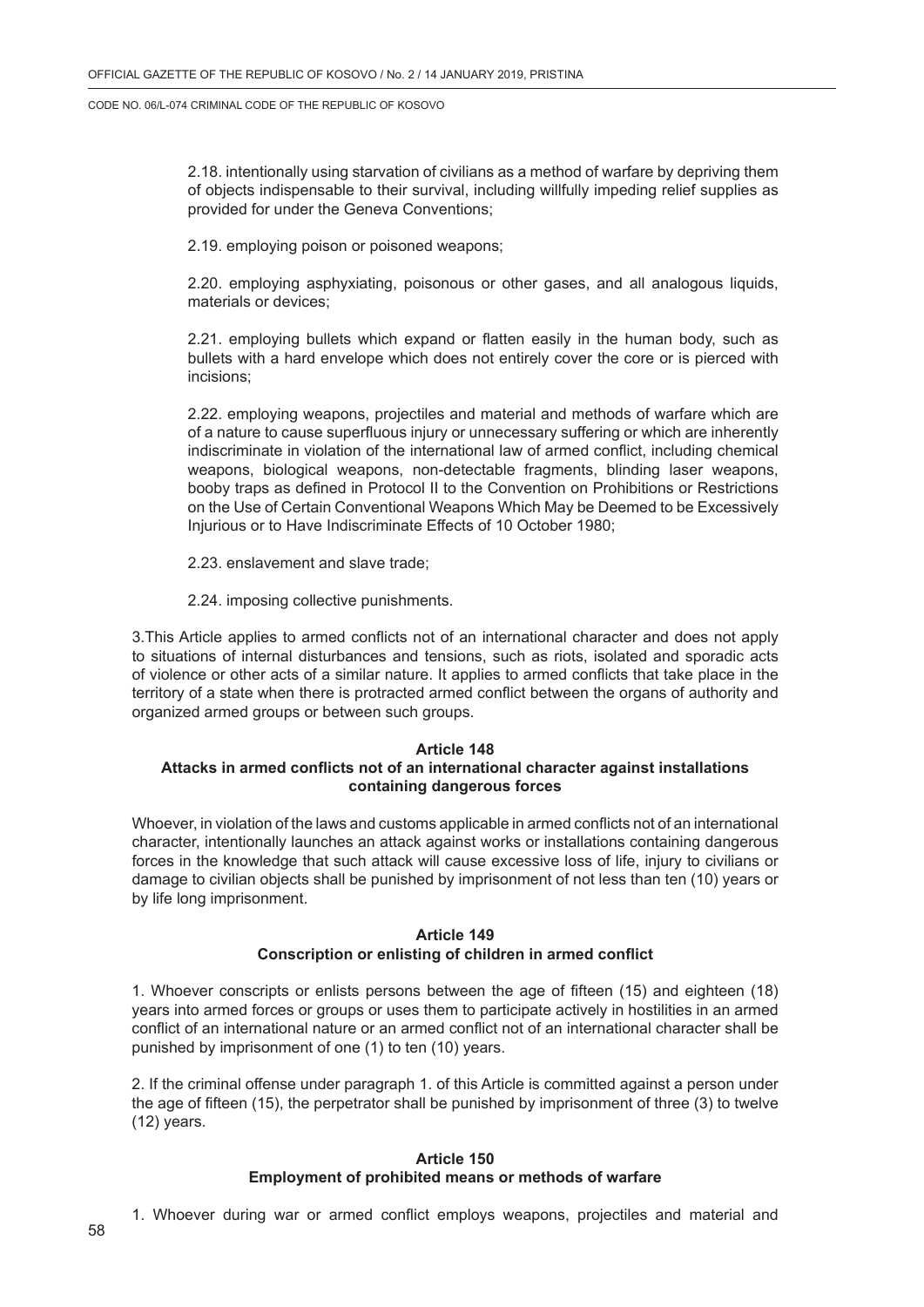methods of warfare which are not provided for in sub-paragraph 2.20. of Article 145 or with subparagraph 2.22 of Article 147 of this Code but which are in violation of the international law of armed conflict shall be punished by imprisonment of not less than five (5) years.

2. When the offense provided for in paragraph 1. of this Article results in the death of one or more persons, the perpetrator shall be punished by imprisonment of not less than ten (10) years or by life long imprisonment.

#### **Article 151 Unjustified delay in repatriating prisoners of war or civilians**

Whoever, in violation of the rules of international law, orders or imposes an unjustified delay in repatriating prisoners of war or civilians after the termination of a war or armed conflict shall be punished by imprisonment of six (6) months to five (5) years.

#### **Article 152**

#### **Unlawful appropriation of objects from the killed or wounded on the battlefield**

1. Whoever orders the unlawful appropriation of the belongings of the deceased or wounded on the battlefield or carries out such appropriation shall be punished by imprisonment of six (6) months to five (5) years.

2. When the offense provided for in paragraph 1. of this Article is committed in a barbaric manner, the perpetrator shall be punished by imprisonment of one (1) to ten (10) years.

## **Article 153 Endangering negotiators**

Whoever, in violation of international law, in a time of war or armed conflict, insults, mistreats or restrains a negotiator or his or her escort, prevents their return, or in some other way violates their inviolability shall be punished by imprisonment of six (6) months to five (5).

#### **Article 154**

#### **Organization of groups to commit genocide, crimes against humanity and war crimes**

1. Whoever organizes a group for the purpose of committing any of the criminal offenses provided for in Articles 142-150 of this Code shall be punished by imprisonment of one (1) to ten (10) years.

2. Whoever becomes a member of a group provided for in paragraph 1. of this Article shall be punished by imprisonment of one (1) to five (5) years.

3. A member of a group provided for in paragraph 1. of this Article who reports the group before he or she has committed a criminal offense shall be punished by imprisonment of up to three (3) years, or the punishment may be waived.

#### **Article 155 Responsibility of commanders and other leaders**

1. A military commander or person effectively acting as a military commander shall be criminally liable for the criminal offenses referred to in Articles 142-150 of this Code committed by forces under his or her effective command and control, or effective authority and control, as a result of his or her failure to exercise control properly over such forces, where:

1.1. that military commander or person either knew or, owing to the circumstances at the time, should have known that the forces were committing or about to commit such criminal offenses; and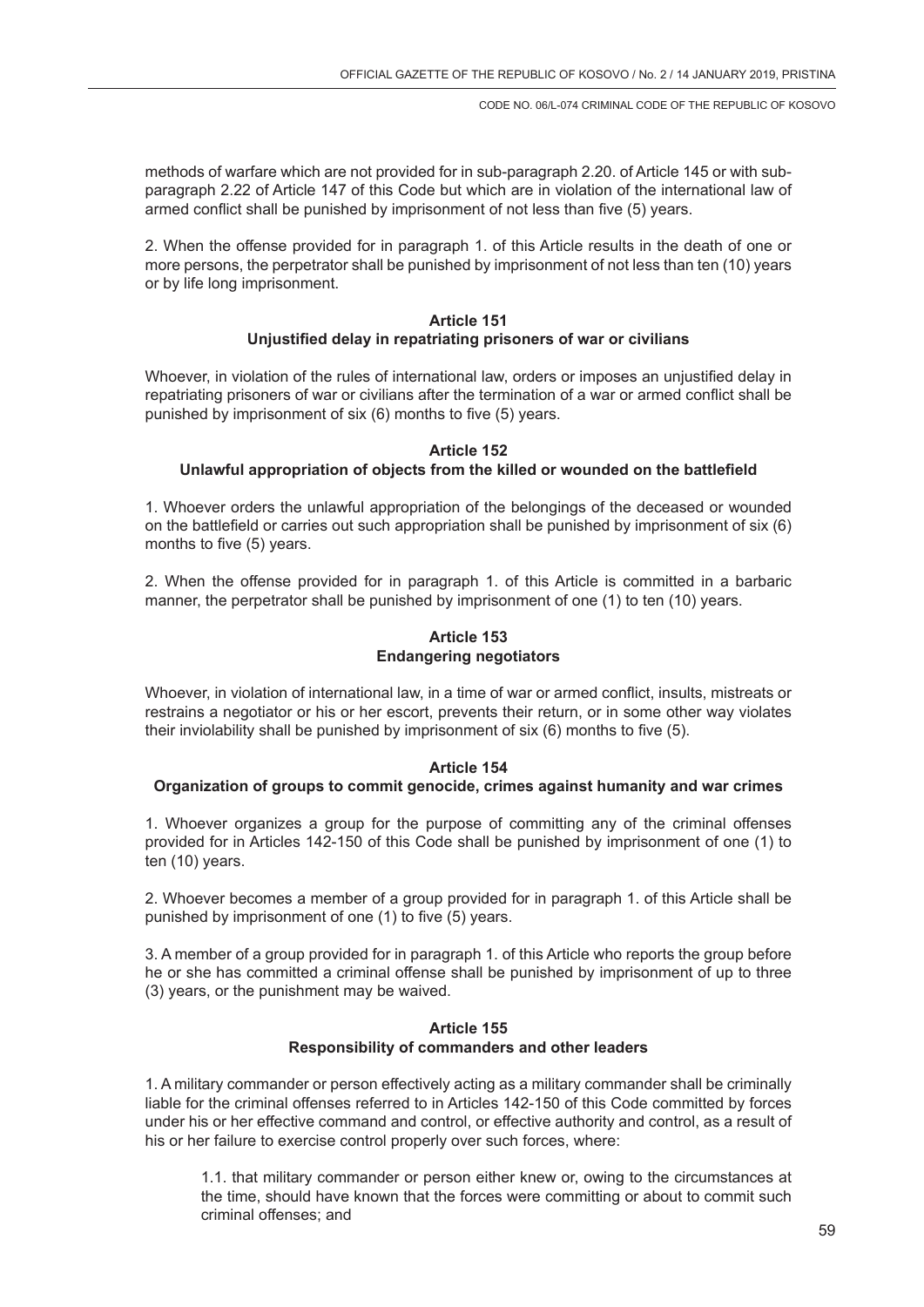1.2. that military commander or person failed to take all necessary and reasonable measures within his or her power to prevent or repress their commission or to submit the matter to the competent authorities for investigation and prosecution.

2. With respect to superior and subordinate relationships not described in paragraph 1. of this Article, a superior shall be criminally liable for the criminal offenses referred to in Articles 142- 153 of this Code committed by subordinates under his or her effective authority and control, as a result of his or her failure to exercise control properly over such subordinates, where:

2.1. the superior either knew, or consciously disregarded information which clearly indicated, that the subordinates were committing or about to commit such crimes;

2.2. the criminal offenses concerned activities that were within the effective responsibility and control of the superior; and

2.3. the superior failed to take all necessary and reasonable measures within his or her power to prevent or repress their commission or to submit the matter to the competent authorities for investigation and prosecution.

## **Article 156 Instigating war of aggression or armed conflict**

Whoever publicly calls for or instigates a war of aggression or an armed conflict, in a meeting or by means of publications, audio-visual recordings or any other means, shall be punished by imprisonment of one (1) to five (5) years.

### **Article 157 Misuse of international emblems**

Whoever misuses or carries without authorization the flag or emblem of the United Nations or a Red Cross or Red Crescent Society or symbols corresponding to them or any other international emblem recognized as protecting certain objects from military operations shall be punished by imprisonment of up to three (3) years.

### **Article 158 Hijacking aircraft**

1. Whoever, in violation of the Convention for the Suppression of Unlawful Seizure of Aircraft of 16 December 1970, on board an aircraft in flight, unlawfully seizes or exercises control of the aircraft, by force or threat thereof or by any other form of intimidation, shall be punished by imprisonment of two (2) to ten (10) years.

2. When the offense provided for in paragraph 1. of this Article results in the death of one or more persons or the destruction of the aircraft, the perpetrator shall be punished by imprisonment of not less than five (5) years.

3. Whoever intentionally deprives another person of his or her life in committing the offense provided for in paragraph 1. of this Article shall be punished by imprisonment of not less than ten (10) years or by life long imprisonment.

## **Article 159 Endangering civil aviation safety**

1.Whoever, in violation of the Convention for the Suppression of Unlawful Acts Against the Safety of Civil Aviation of 23 September 1971 and its Protocol of 24 February 1988, commits an act endangering the safety of civil aviation shall be punished by imprisonment of one (1) to ten (10) years.

60 2.An act endangering the safety of civil aviation means one or more of the following acts: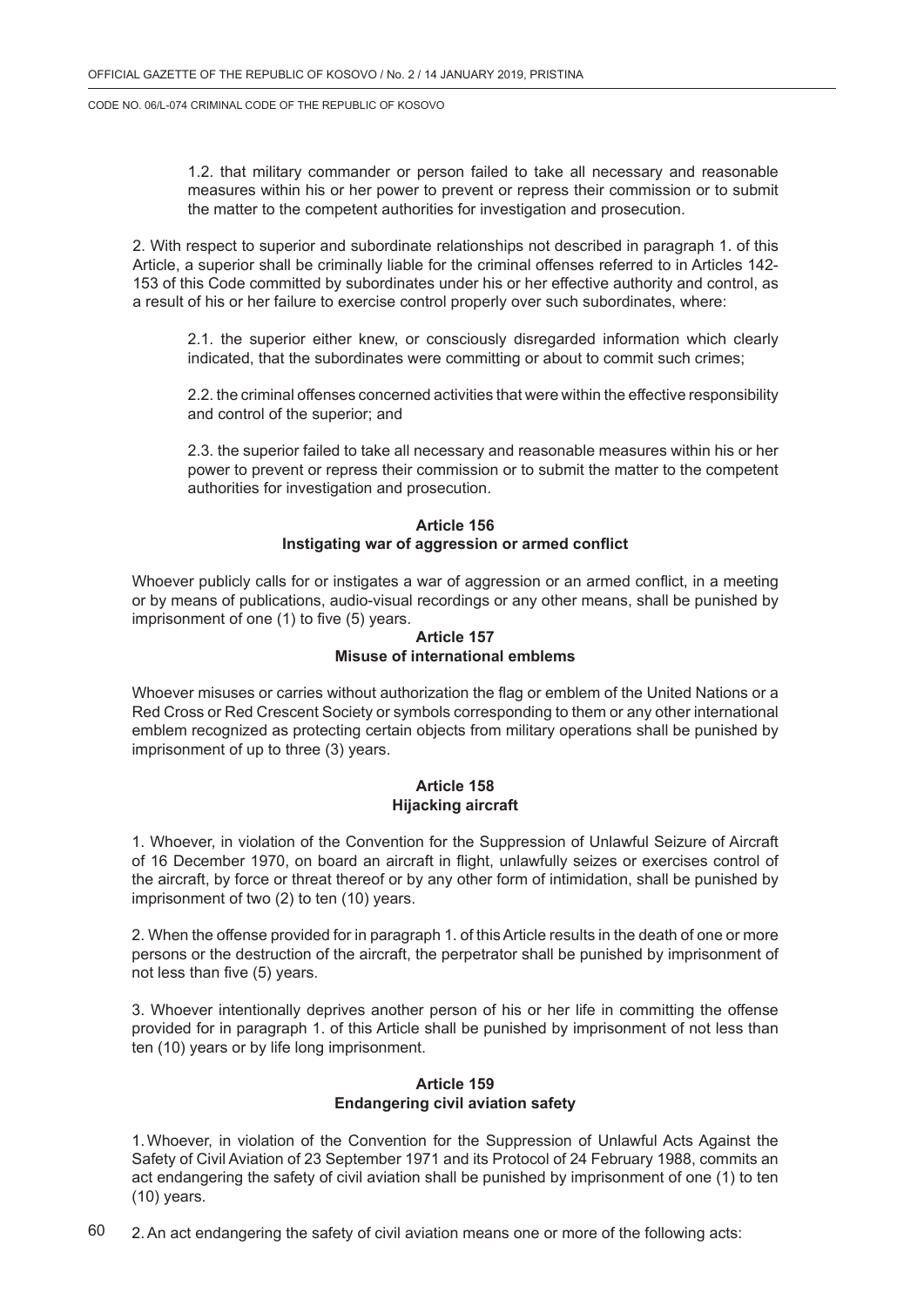2.1. performing an act of violence against a person on board an aircraft in flight if that act is likely to endanger the safety of that aircraft;

2.2. destroying an aircraft in service or causing damage to such an aircraft which renders it incapable of flight or which is likely to endanger its safety in flight;

2.3. placing or causing to be placed on an aircraft in service, by any means, a device or substance which is likely to destroy that aircraft, or to cause damage to the aircraft which renders it incapable of flight, or to cause damage to the aircraft which is likely to endanger its safety in flight;

2.4. destroying or damaging air navigation facilities or interfering with their operation, if any such act is likely to endanger the safety of aircraft in flight;

2.5. communicating information which the perpetrator knows to be false, thereby endangering the safety of an aircraft in flight;

2.6. performing by using any device, substance or weapon, or in any other way an act of violence against a person at an airport serving international civil aviation which causes or is likely to cause serious injury or death;

2.7. destroying or seriously damaging by using any device, substance or weapon, or in any other way the facilities of an airport serving international civil aviation or aircraft not in service located thereon or disrupting the services of the airport, if such an act endangers or is likely to endanger safety at that airport.

3. Whoever operates an aircraft in an irregular manner or fails to discharge duties or supervision in relation to the safety of civil aviation shall be punished by imprisonment of one (1) to ten (10) years.

4. When the offense provided for in paragraph 1. or 3. of this Article results in the death of one or more persons or the destruction of the aircraft, the perpetrator shall be punished by imprisonment of not less than ten (10) years.

5. Whoever intentionally deprives another person of his or her life in committing the offense provided for in paragraph 1. or 3. of this Article shall be punished by imprisonment of not less than ten (10) years or by life long imprisonment.

6. Whoever commits the offense provided for in paragraph 1. or 3. of this Article by negligence shall be punished by imprisonment of up to five (5) years.

7. When the offense provided for in paragraph 6. of this Article results in the death of one or more persons or the destruction of the aircraft, the perpetrator shall be punished by imprisonment of one (1) to eight (8) years.

### **Article 160 Endangering maritime navigation safety**

1.Whoever, in violation of the Convention for the Suppression of Unlawful Acts Against the Safety of Maritime Navigation of 10 March 1988 and its Protocol of 14 October 2005, commits an act endangering the safety of maritime navigation shall be punished by imprisonment of one (1) to ten (10) years.

2.An act endangering the safety of maritime navigation means one or more of the following acts: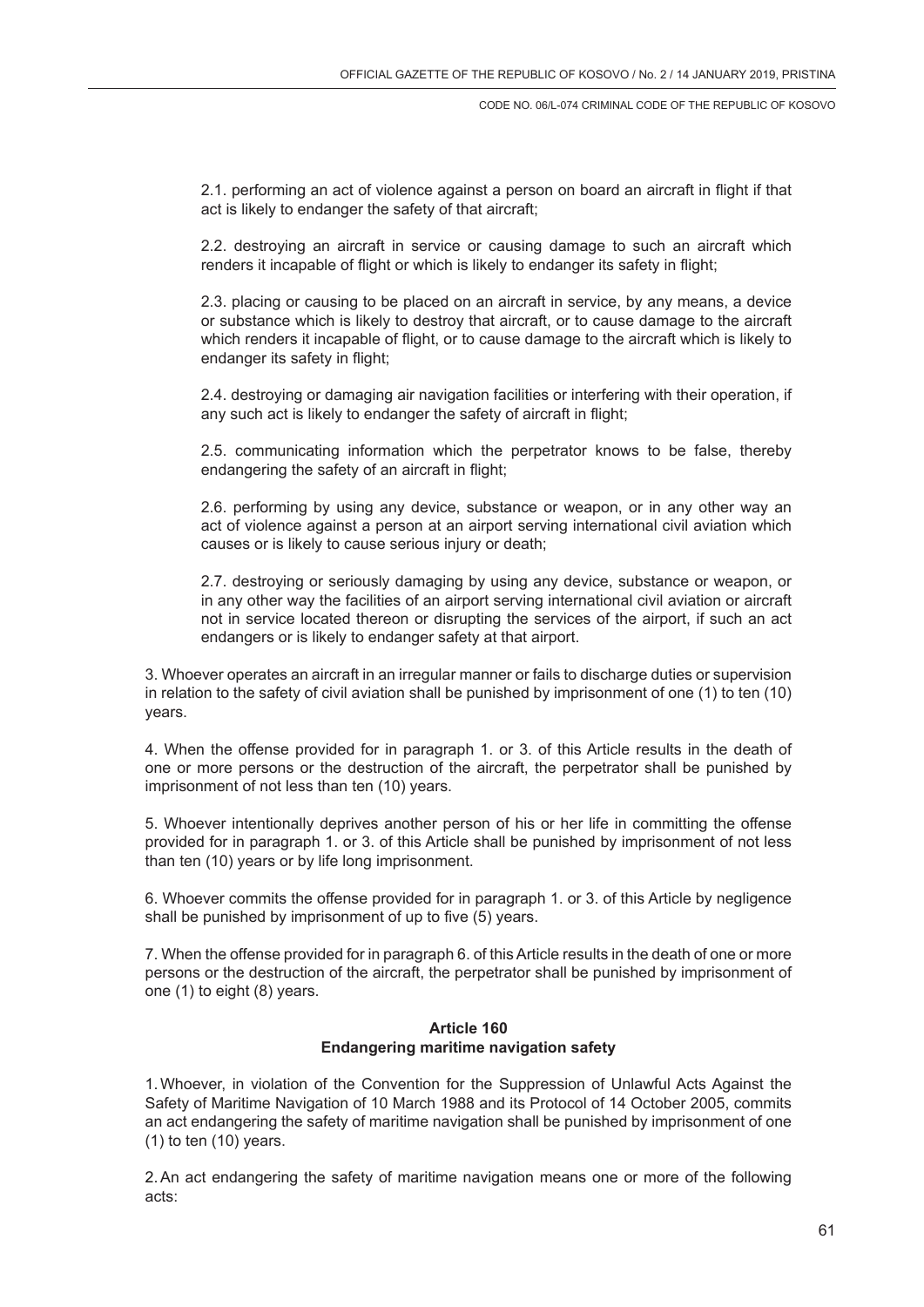2.1. seizing or exercising control over a ship by force or threat thereof or any other form of intimidation;

2.2. performing an act of violence against a person on board a ship if that act is likely to endanger the safe navigation of that ship;

2.3. destroying a ship or causing damage to a ship or to its cargo which is likely to endanger the safe navigation of that ship;

2.4. placing or causing to be placed on a ship, by any means, a device or substance which is likely to destroy that ship, or cause damage to that ship or its cargo which endangers or is likely to endanger the safe navigation of that ship;

2.5. destroying or seriously damaging maritime navigational facilities or seriously interfering with their operation, if any such act is likely to endanger the safe navigation of a ship;

2.6. communicating information which the perpetrator knows to be false, thereby endangering the safe navigation of a ship;

2.7. threatening, with or without a condition, with the aim at compelling a person to do or refrain from doing any act, to commit any of the offences set forth in this paragraph, sub-paragraph 2.2., 2.3. and 2.5. of this paragraph, if that threat is likely to endanger the safe navigation of the ship in question;

2.8. using against or on a ship or discharging from a ship any explosive, radioactive material or biological, chemical or nuclear weapon in a manner that causes or is likely to cause death or serious injury or damage;

2.9. discharging, from a ship, oil, liquefied natural gas, or other hazardous or noxious substance, which is not covered by sub-paragraph 2.8. of this paragraph, in such quantity or concentration that causes or is likely to cause death or serious injury or damage;

2.10. using a ship in a manner that causes death or serious injury or damage;

2.11. threatening, with or without a condition, as is provided for under national law, to commit an offence set forth in sub-paragraphs 2.8., 2.9. or 2.10. of this paragraph; or

2.12. transporting on board a ship with:

2.12.1. any explosive or radioactive material, knowing that it is intended to be used to cause, or in a threat to cause, with or without a condition, as is provided for under national law, death or serious injury or damage for the purpose of intimidating a population, or compelling a government or an international organization to do or to abstain from doing any act;

2.12.2. any kind of weapon of mass destruction.

2.12.3. any source material, special fissionable material, or equipment or material especially designed or prepared for the processing, use or production of special fissionable material, knowing that it is intended to be used in a nuclear explosive activity or in any other nuclear activity not under safeguards pursuant to an International Atomic Energy Agency (IAEA) comprehensive safeguards agreement; or

2.12.4. any equipment, materials, software or similar technology that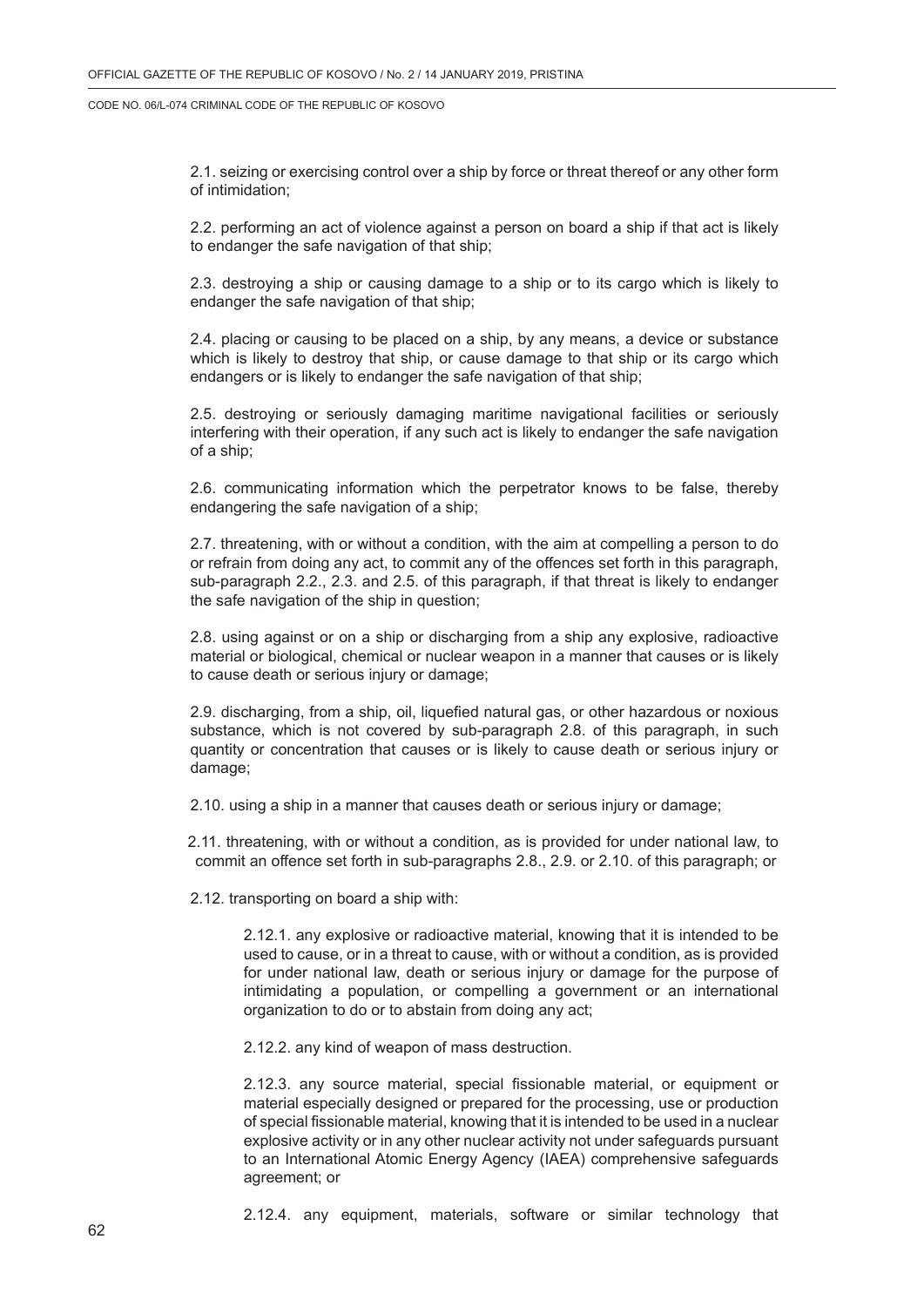significantly contributes to the design, manufacture or supply of a weapon of mass destruction in order to be used for that purpose; or

2.13. transporting another person on board a ship knowing that the person has committed an act that constitutes an offence set forth in sub-paragraphs 2.1. to 2.12. of this paragraph or an offence set forth in Articles 131, 138, 158, 159, 161, 167 to 171 or 356, paragraph 4. of this Code, and intending to assist that person to evade criminal prosecution.

3. When the offense provided for in paragraph 1. of this Article results in the death of one or more persons or the destruction of the ship, the perpetrator shall be punished by imprisonment of not less than ten (10) years.

4. Whoever intentionally deprives another person of his or her life in committing the offense provided for in paragraph 1. of this Article shall be punished by not less than ten (10) years or of life long imprisonment.

5. Whoever commits the offense provided for in paragraph 1. of this Article by negligence shall be punished by imprisonment of up to five (5) years.

6. When the offense provided for in paragraph 5. of this Article results in the death of one or more persons or the destruction of the ship, the perpetrator shall be punished by imprisonment of one (1) to eight (8) years.

## **Article 161 Endangering the safety of fixed platforms located on the continental shelf**

1.Whoever, in violation of the Protocol for the Suppression of Unlawful Acts Against the Safety of Fixed Platforms Located on the Continental Shelf of 10 March 1988 and the additional Protocol of 14 October 2005, commits an act endangering the safety of a fixed platform located on the continental shelf shall be punished by imprisonment of one (1) to ten (10) years.

2.An act endangering the safety of a fixed platform located on the continental shelf means one or more of the following acts:

2.1. seizing or exercising control over a fixed platform by force or threat thereof or any other form of intimidation;

2.2. performing an act of violence against a person on board a fixed platform if that act is likely to endanger its safety;

2.3. destroying a fixed platform or causing damage to it which is likely to endanger its safety;

2.4. placing or causing to be placed on a fixed platform, by any means, a device or substance which is likely to destroy that fixed platform or likely to endanger its safety;

2.5. threatening, with or without a condition, as is provided for under national law, aimed at compelling a physical or legal person to do or refrain from doing any act, to commit any of the offences set forth in sub-paragraphs 2.2. and 2.3. of this paragraph, if that threat is likely to endanger the safety of the fixed platform;

2.6. using against or on a fixed platform or discharging from a fixed platform any explosive, radioactive material or biological, chemical or nuclear weapon in a manner that causes or is likely to cause death or serious injury or damage;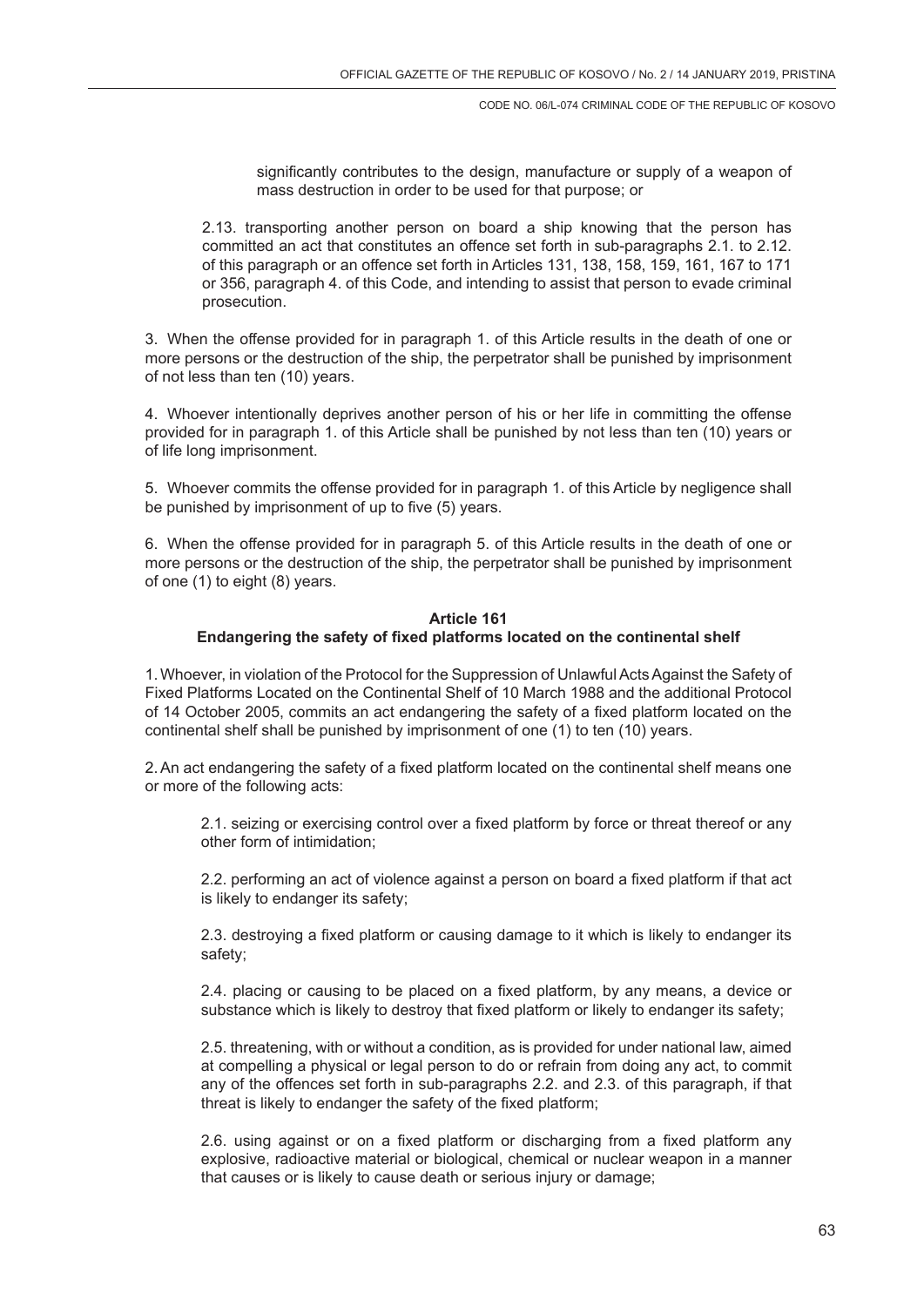2.7. discharging, from a fixed platform, oil, liquefied natural gas, or other hazardous or noxious substance, which is not covered by sub-paragraph 2.6 .of this paragraph, in such quantity or concentration that causes or is likely to cause death or serious injury or damage;

2.8. threatening, with or without a condition, as is provided for under national law, to commit an offence set forth in sub-paragraph 2.6. or 2.7. of this paragraph; or

2.9. injuring or killing any person in connection with the commission of any of the offences set forth in sub-paragraphs 2.1. to 2.8. of this paragraph.

3.When the offense provided for in paragraph 1. of this Article results in the death of one or more persons or the destruction of a fixed platform, the perpetrator shall be punished by imprisonment of not less than ten (10) years.

4.Whoever intentionally deprives another person of his or her life in committing the offense provided for in paragraph 1. of this Article shall be punished by not less than ten (10) years or of life long imprisonment.

5.Whoever, with the intent to compel a natural or legal person to do or abstain from doing any act, threatens to commit an offense provided for in sub-paragraph 2.2. and 2.3. of paragraph 2. of this Article shall be punished by imprisonment of one (1) to eight (8) years.

6. For the purposes of this Article, the term "fixed platform" means an artificial island, installation or structure permanently attached to the sea-bed for the purpose of exploration or exploitation of resources or for other economic purposes.

### **Article 162 Piracy**

1.A crew member or passenger in a vessel or aircraft, other than a military or public vessel or aircraft who, in violation of the rules of international law and with the intent to obtain for himself or herself or another person a material or nonmaterial benefit or to seriously wound another person, commits unlawful violence against another vessel or aircraft or against a person or an object on board such vessel or aircraft on the high seas or on territory that is not under the jurisdiction of any country, shall be punished by imprisonment of one (1) to ten (10) years.

2.Any action performed by a crew member of a military or public vessel or aircraft who has rebelled and has usurped authority on a vessel or aircraft shall constitute an offense under paragraph 1. of this Article.

### **Article 163 Slavery, slavery-like conditions and forced labour**

1.Whoever, in violation of international law holds, maintains, places, purchases, or sells another person in slavery, slavery-like conditions, servitude or forced or compulsory labour, which includes, but is not limited to, holding a person in ownership, denying a person the fruits of his or her labour, coercing a person to provide their labour or denying a person the freedom to change his or her status or work conditions, shall be punished by fine and imprisonment of two  $(2)$  to ten  $(10)$  years.

2.Whoever, in violation of international law including the European Convention of Human Rights, for the purpose of committing the offenses provided for in paragraph 1. of this Article incites another person to renounce his or her freedom or brokers in the buying or selling of another person, shall be punished as provided for in paragraph 1. of this Article.

3.When the offense provided for in paragraph 1. or 2. of this Article is committed against a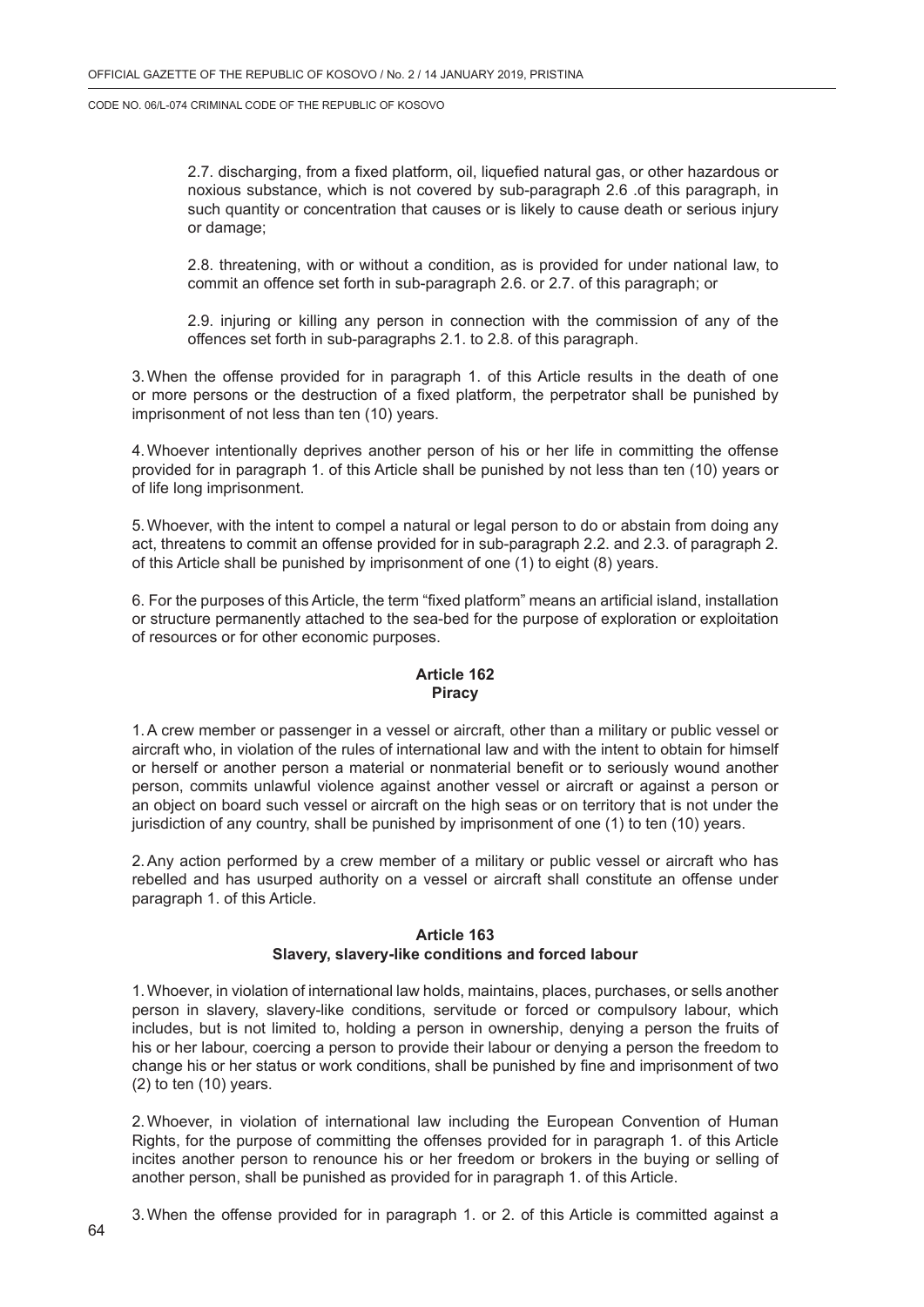person with whom the perpetrator has a domestic relationship, the perpetrator shall be punished by imprisonment of three (3) to ten (10) years.

4.When the offense provided for in paragraph 1. or 2. of this Article is committed against a child, the perpetrator shall be punished by imprisonment of three (3) to fifteen (15) years.

5. When the offense provided for in this Article is committed by an official person abusing his or her position or authorizations, the perpetrator shall be punished by imprisonment of five (5) to twelve (12) years in the case of the offense provided for in paragraphs 1.-3.; or by imprisonment of five (5) to twenty years (20) in the case of the offense provided for in paragraph 4. of this Article.

### **Article 164 Smuggling of migrants**

1. Whoever engages in the smuggling of migrants shall be punished by fine and imprisonment of two (2) to ten (10) years.

2. Whoever with the intent to obtain, directly or indirectly, a financial or other material benefit, produces, supplies, provides or possesses a fraudulent travel or identity document in order to enable the smuggling of migrants shall be punished by a fine up to five hundred thousand (500.000) euro and imprisonment of up to five (5) years.

3. Whoever enables a person who is not a national of the Republic of Kosovo to remain in the Republic of Kosovo or a person who is not a national or a permanent resident to remain in the State concerned, without complying with the necessary legal requirements to remain by the means provided for in paragraph 2. of this Article or by any other illegal means shall be punished by a fine and imprisonment of up to one (1) year.

4. An attempt to commit the offense provided for in paragraph 3. of this Article shall be punishable.

5. Whoever organizes or directs other persons to commit the offense provided for in paragraph 1. or 2. of this Article shall be punished by a fine of up to five hundred thousand (500,000) EUR and by imprisonment of seven (7) to twenty (20) years, or by imprisonment of one (1) to ten (10) years, in case of the offense provided for in paragraph 3. of this Article.

6. When the offense provided for in paragraph 1., 2. or 3. of this Article is committed by a perpetrator acting as a member of a group or in a manner that endangers, or is likely to endanger, the lives or safety of the migrants concerned or in a manner that entails inhuman or degrading treatment, including exploitation, of such migrants, the perpetrator shall be punished by a fine and not less than five (5) years.

7. If the offense from paragraph 1., 2. or 3. of this Article results in death of one or more persons, the perpetrator shall be punished by a fine and imprisonment of not less than ten (10) years or life long imprisonment.

8. For the purposes of this Article:

8.1. **Smuggling of migrants -** any action with the intent to obtain, directly or indirectly, a financial or other material benefit, from the illegal entry of a person into the Republic of Kosovo, where such person is not a Republic of Kosovo National, or a person who is a Republic of Kosovo National or a foreign national into a State in which such person is not a permanent resident or a citizen of such State.

8.2. **Illegal entry** - crossing a border or a boundary of the Republic of Kosovo without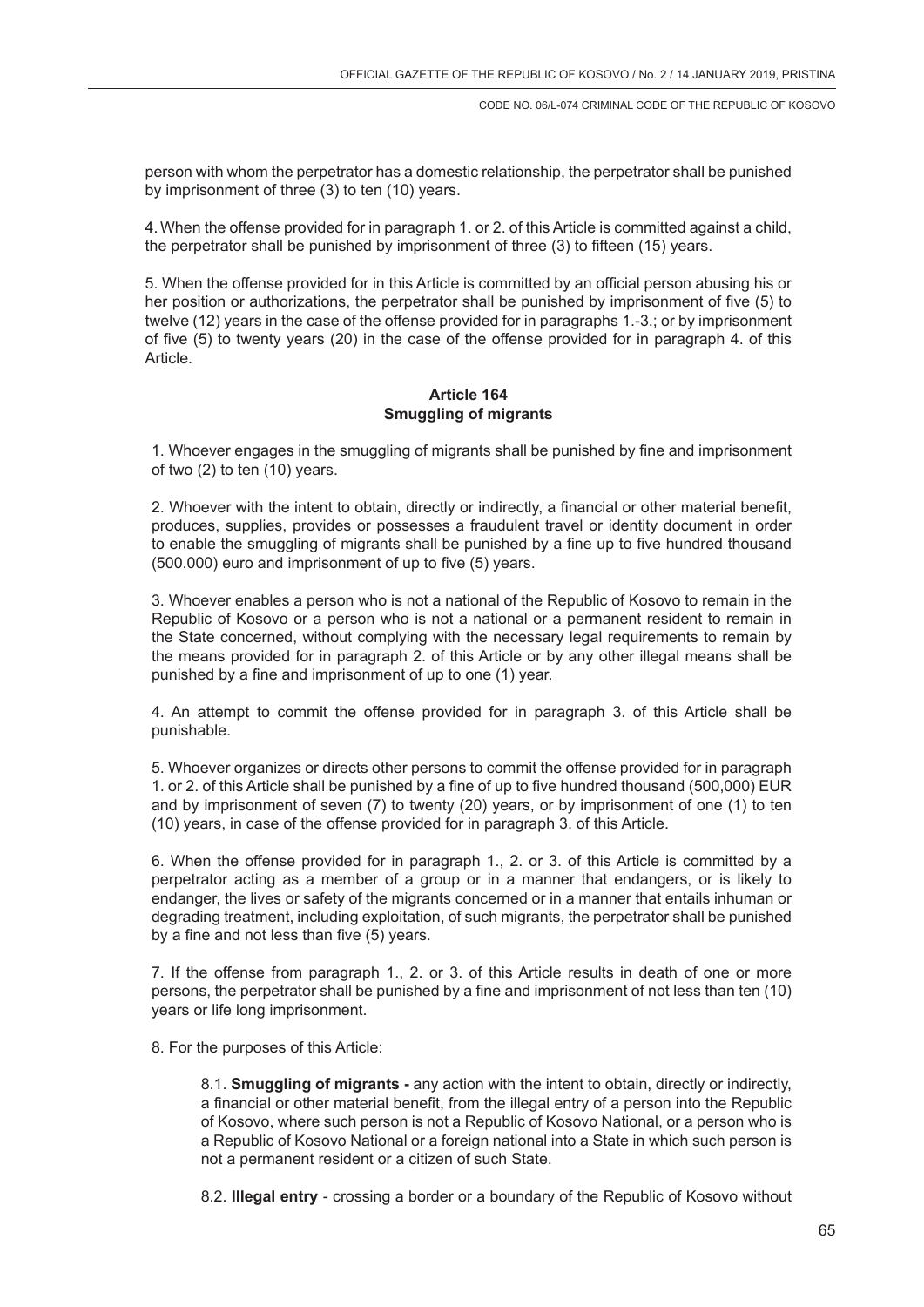complying with the necessary requirements for legal entry into the Republic of Kosovo or crossing the borders of a State without complying with the necessary requirements for legal entry into such State.

8.3. **Fraudulent travel or identity document** - any travel or identity document:

8.3.1. that has been falsely made or altered in some material way by any person other than a person or agency lawfully authorized to make or issue the travel or identity document;

8.3.2. that has been improperly issued or obtained through misrepresentation, corruption or duress or in any other unlawful manner; or

8.3.3. that is being used by a person other than the rightful holder.

9. A person is not criminally liable under this Article if he or she is a migrant who is the object of the offense provided for in this Article.

10. Whoever abuses the visa liberalization regime with EU member States or the Schengen Agreement shall be punished as follows:

> 10.1. whoever recruits, instigates, organizes, hides or transports a person in a EU member state for the purpose of obtaining a social, economic, or other benefit or right contrary to EU law, EU member State regulations, Schengen Agreement, or international law shall punished by imprisonment of at least four (4) years;

> 10.2. if the person acts contrary to sub-paragraph 10.1. and/or has been aware that the transport was conducted with the purpose of achieving any right under sub-paragraph 10.1. contrary to EU law, EU member State regulations, Schengen Agreement or international law, shall be punished by imprisonment of one (1) to five (5) years;

> 10.3. when the offense is committed for self-interest, the perpetrator shall be punished by imprisonment of at least eight (8) years for the offense under subparagraph 10.1; and at least four (4) years imprisonment for offense under sub-paragraph 10.2;

> 10.4. if the offense was committed by a legal person, it shall be punished by a fine up to five hundred thousand (500.000) euro;

> 10.5. all means and the transport vehicles used for commitment of this offence will be seized;

> 10.6. this paragraph shall start to be implemented at the moment the Council of European Union takes a decision for omission of visa regime for citizens of the Republic of Kosovo.

# **Article 165 Trafficking in persons**

1.Whoever engages in trafficking in persons shall be punished by a fine and imprisonment of five (5) to twelve (12) years.

2.When the offense provided for in paragraph 1. of this Article is committed within a three hundred and fifty (350) meter radius of a school or other locality which is used by children or when the offense is committed against a person under the age of eighteen (18) years, the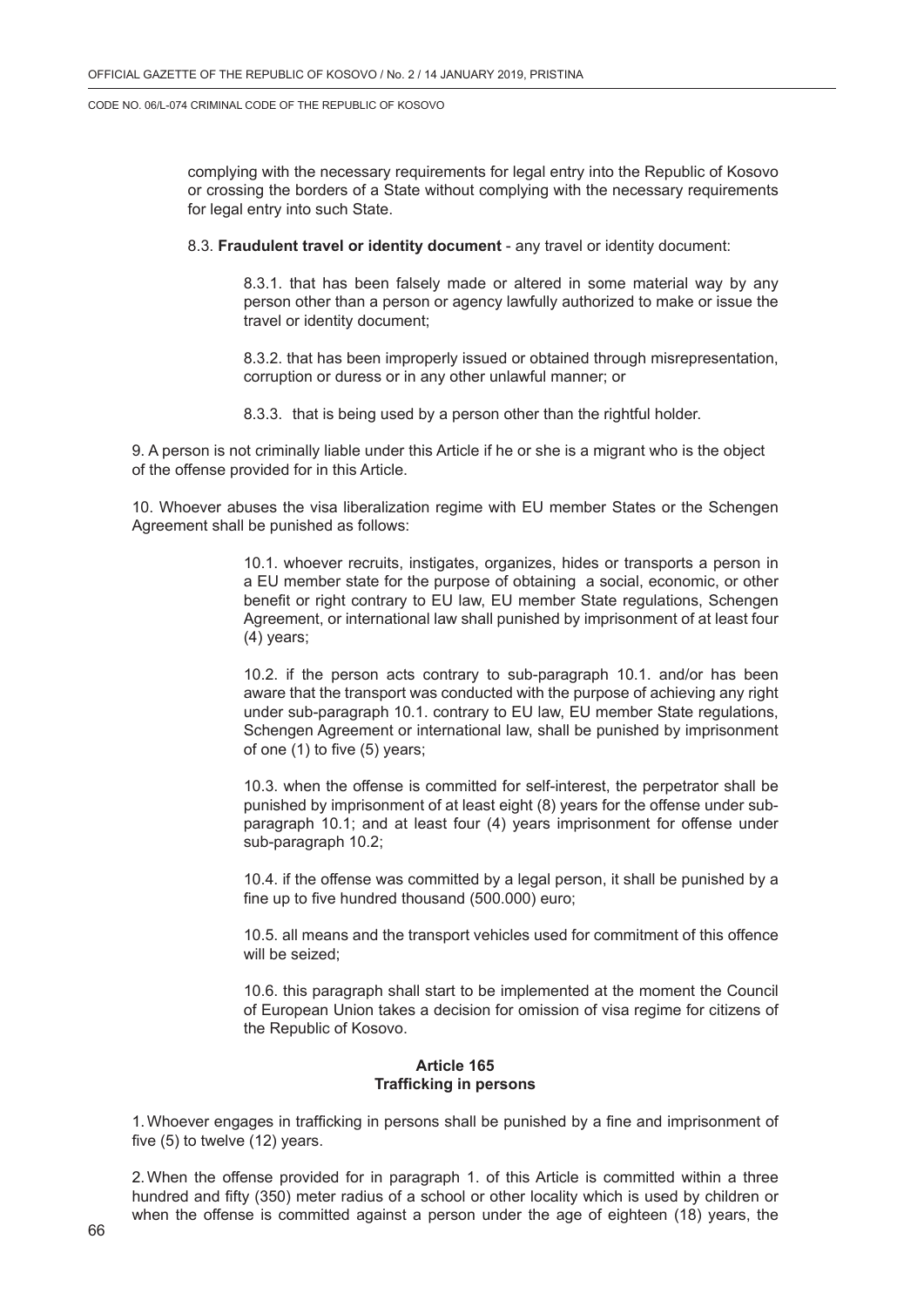perpetrator shall be punished by a fine and imprisonment of five (5) to fifteen (15) years.

3.Whoever organizes a group of persons to commit the offense in paragraph 1. of this Article shall be punished by a fine of up to five hundred thousand (500,000) EUR and by imprisonment of seven (7) to twenty (20) years.

4. When the offense provided for in this Article is committed by an official person abusing his or her position or authorizations, the perpetrator shall be punished by:

4.1. a fine and imprisonment of five (5) to fifteen (15) years in the case of the offense provided for in paragraph 1. or 2. of this Article;

4.2. a fine and imprisonment of not less than ten (10) years in the case of the offense provided for in paragraph 3. of this Article;

5. If the offense from paragraph 1.- 4. of this Article results in death of one or more persons, the perpetrator shall be punished by imprisonment of not less than ten (10) years or life long imprisonment.

6. For the purposes of this Article and Article 166 of this Code expressions below shall have the following meaning**:**

6.1. **Trafficking in persons -** the recruitment, transportation, transfer, harboring or receipt of persons, by threat or the use of force or other forms of coercion, abduction, fraud, deception, the abuse of power or the abuse of a position of vulnerability or the giving or receiving of payments or benefits to achieve the consent of a person having control over another person, for the purpose of exploitation.

6.2. **Exploitation** - as used in sub-paragraph 6.1. of this paragraph shall include, but not be limited to, prostitution of others, pornography or other forms of sexual exploitation, begging, forced or compulsory labour or services, slavery or practices similar to slavery, servitude or the removal of organs or tissue.

6.3. The consent of a victim of trafficking in persons to the intended exploitation shall be irrelevant where any of the means set forth in sub-paragraph 6.1. of this paragraph have been used against such victim.

6.4.The recruitment, transportation, transfer, harboring or receipt of a child for the purpose of exploitation shall be considered "trafficking in persons" even if this does not involve any of the means set forth in sub-paragraph 6.1. of this paragraph.

#### **Article 166**

## **Withholding identity papers of victims of slavery or trafficking in persons**

1.Whoever withholds, removes, conceals, damages or destroys another person's personal identification documents or passport knowing that the person is a victim of a criminal offenses provided for in Articles 163 and 165 of this Code, shall be punished by imprisonment of one (1) to five (5) years.

2.When the offense provided for in paragraph 1. of this Article is committed by an official person abusing his or her position or authorizations, the perpetrator shall be punished by imprisonment of three (3) to seven (7) years.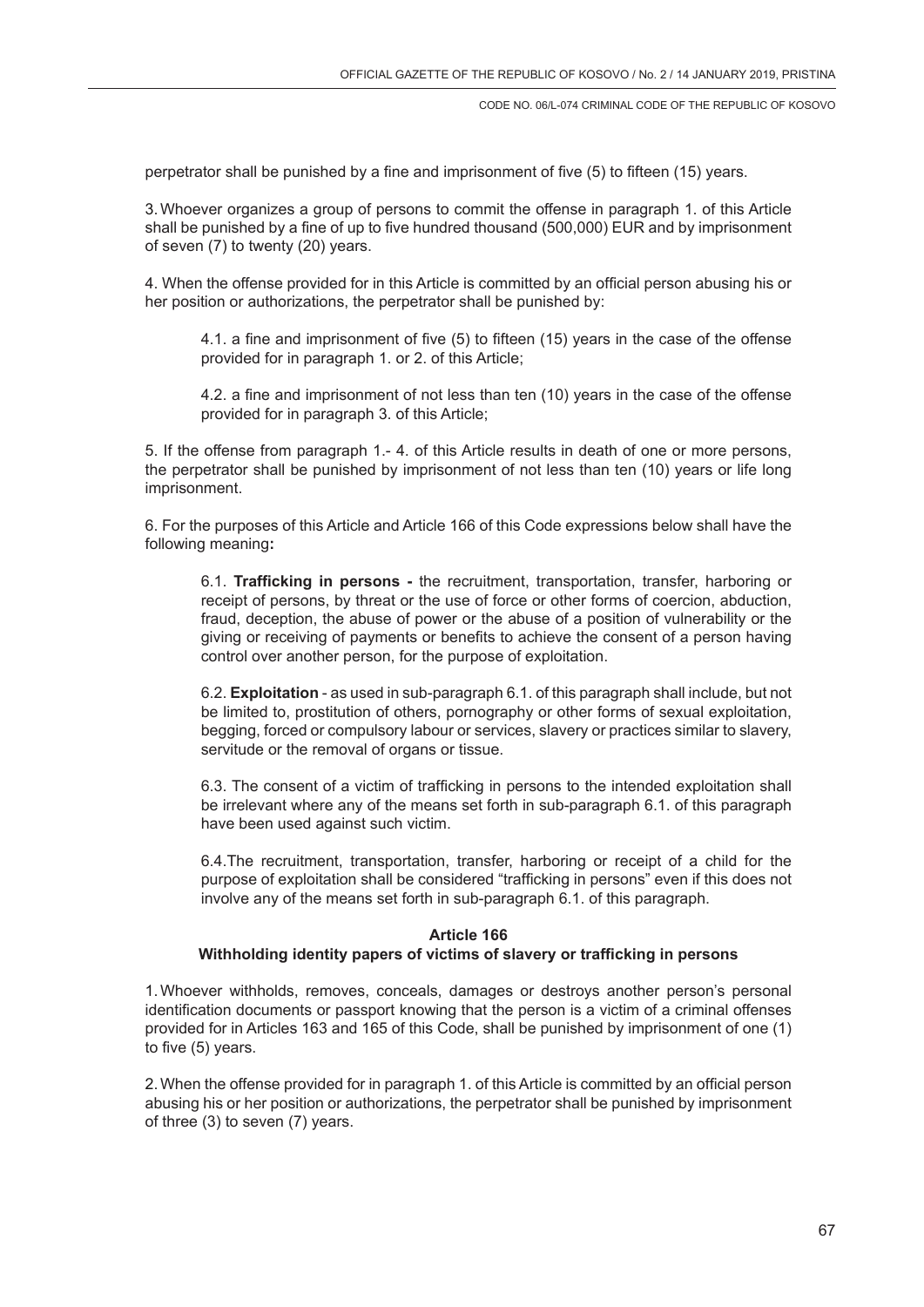### **Article 167 Endangering internationally protected persons**

1.Whoever intentionally deprives an internationally protected person of his or her life shall be punished by imprisonment of not less than ten (10) years or life long imprisonment.

2.Whoever engages in the kidnapping or attack on the person or liberty of an internationally protected person shall be punished by imprisonment of three (3) to twelve (12) years.

3.Whoever engages in a violent attack upon the official premises, the private accommodation or the means of transport of an internationally protected person, where such attack is likely to endanger his or her person or liberty shall be punished by imprisonment of one (1) to ten (10) years.

4.Whoever makes a serious threat to commit the offense provided for in paragraph 1., 2. or 3. of this Article shall be punished by imprisonment of one (1) to five (5) years.

5.Whoever organizes or orders another person to commit the offense provided for in paragraph 1., 2. or 3. of this Article shall be punished by imprisonment of three (3) to five (5) years.

6.When the offense in paragraph 2. or 3. of this Article results in the death of one or more persons, the perpetrator shall be punished by imprisonment of not less than ten (10) years or life long imprisonment.

7. For the purposes of this Article, the term "internationally protected person" shall have the same meaning as defined in Article 113 of this Code.

#### **Article 168 Endangering United Nations Organization and associated personnel**

1. Whoever intentionally deprives United Nations or associated personnel of his or her life shall be punished by imprisonment of not less than ten (10) years or life long imprisonment.

2. Whoever engages in the kidnapping or attack on the person or liberty of United Nations or associated personnel shall be punished by imprisonment of three (3) to twelve (12) years.

3. Whoever engages in a violent attack upon the official premises, the private accommodation or the means of transport of United Nations or associated personnel, where such attack is likely to endanger his or her person or liberty shall be punished by imprisonment of one (1) to ten (10) years.

4. Whoever makes a serious threat to commit the offense in paragraph 1., 2. or 3. of this Article shall be punished by imprisonment of one (1) to five (5) years.

5. When the offense in paragraph 2. or 3. of this Article results in the death of one or more persons, the perpetrator shall be punished by imprisonment of not less than ten (10) years.

6. For the purposes of this Article, terms below shall have the following meaning:

### 6.1. **United Nations Personnel:**

6.1.1. persons engaged or deployed by the Secretary-General of the United Nations as members of the military, police or civilian components of a United Nations operation; or

6.1.2. other officials and experts on mission of the United Nations or its specialized agencies or the International Atomic Energy Agency who are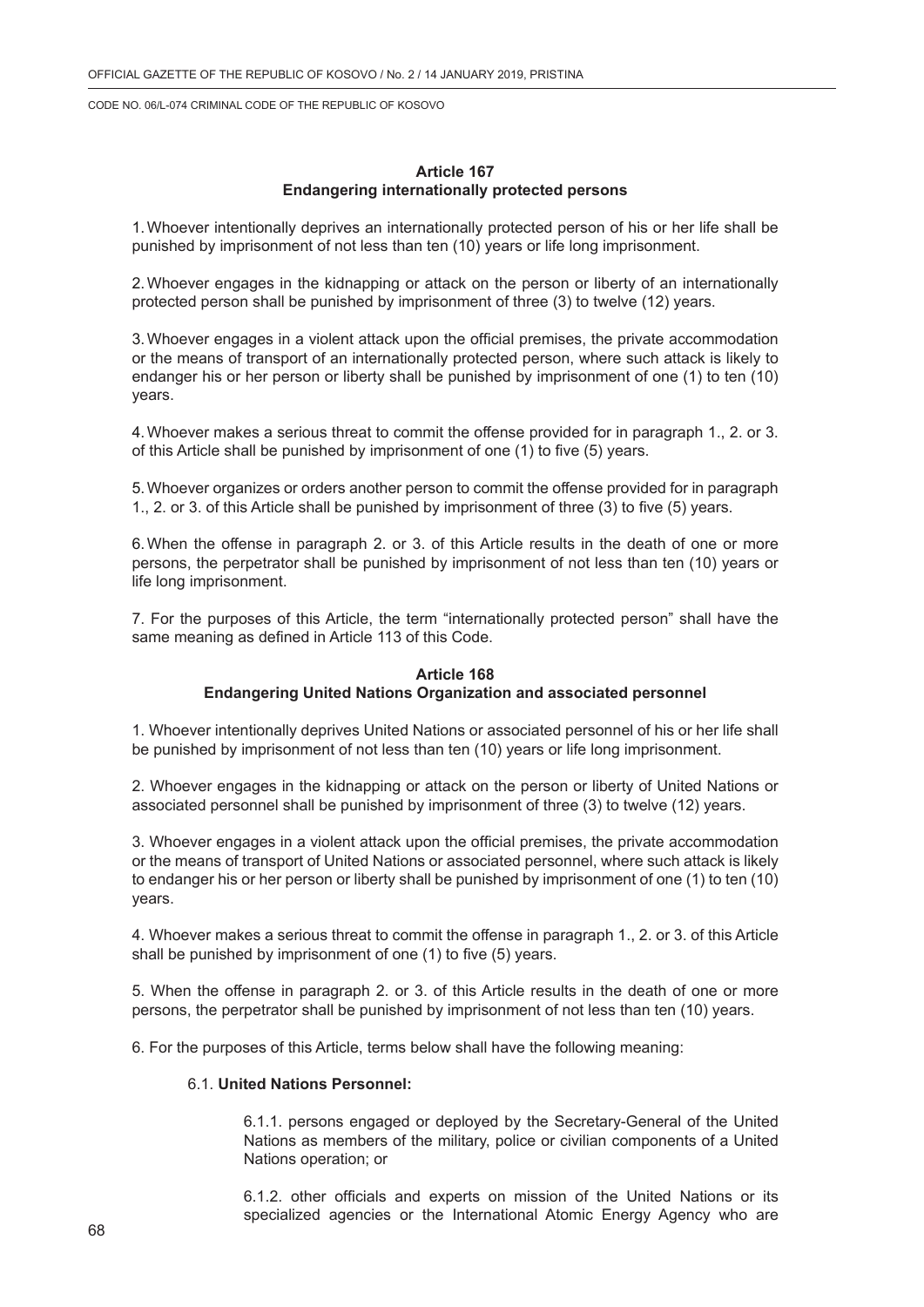present in an official capacity in the area where a United Nations operation is being conducted.

#### 6.2. **Associated Personnel**:

6.2.1. persons assigned by a Government or an intergovernmental organization with the agreement of the competent organ of the United Nations;

6.2.2. persons engaged by the Secretary-General of the United Nations or by a specialized agency or by the International Atomic Energy Agency; or

6.2.3. persons deployed by a humanitarian non-governmental organization or agency under an agreement with the Secretary-General of the United Nations or with a specialized agency or with the International Atomic Energy Agency, to carry out activities in support of the fulfillment of the mandate of a United Nations operation.

6.3. **United Nations Operation -** an operation established by the competent organ of the United Nations in accordance with the Charter of the United Nations and conducted under United Nations authority and control:

6.3.1. where the operation is for the purpose of maintaining or restoring international peace and security; or

6.3.2. where the Security Council or the General Assembly has declared, for the purposes of the Convention on the Safety of United Nations and Associated Personnel of 9 December 1994, that there exists an exceptional risk to the safety of the personnel participating in the operation.

## **Article 169 Hostage-taking**

1.Whoever in violation of the International Convention against the Taking of Hostages of 17 December 1979, takes hostage and threatens to kill a person, to injure or to continue to keep such person with the intent to compel a State or international organization, a person or a group of persons to do or abstain from doing an act as an explicit or implicit condition for the release of the hostage, shall be punished by imprisonment of not less than three (3) years.

2.Whoever intentionally deprives the hostage of his or her life in committing an offense provided for in paragraph 1. of this Article shall be punished by not less than ten (10) years or of life long imprisonment.

3.When the offense in paragraph 1. of this Article results in the death of the hostage, the perpetrator shall be punished by imprisonment of not less than ten (10) years.

#### **Article 170**

# **Unauthorised appropriation, reception, use, production, possession, transfer, alteration, disposal, dispersion or damage of nuclear or radioactive material**

1.Whoever, in violation of the Convention on the Physical Protection of Nuclear Material of 3 March 1980 with amendments of 8 July 2005, without authorization, receives, possesses, uses, transfers, alters, disposes or disperses nuclear material and causes or is likely to cause death or serious injury to any person or substantial damage to property or to the environment shall be punished by imprisonment of not less than five (5) years.

2.Whoever, in violation of the International Convention for the Suppression of Acts of Nuclear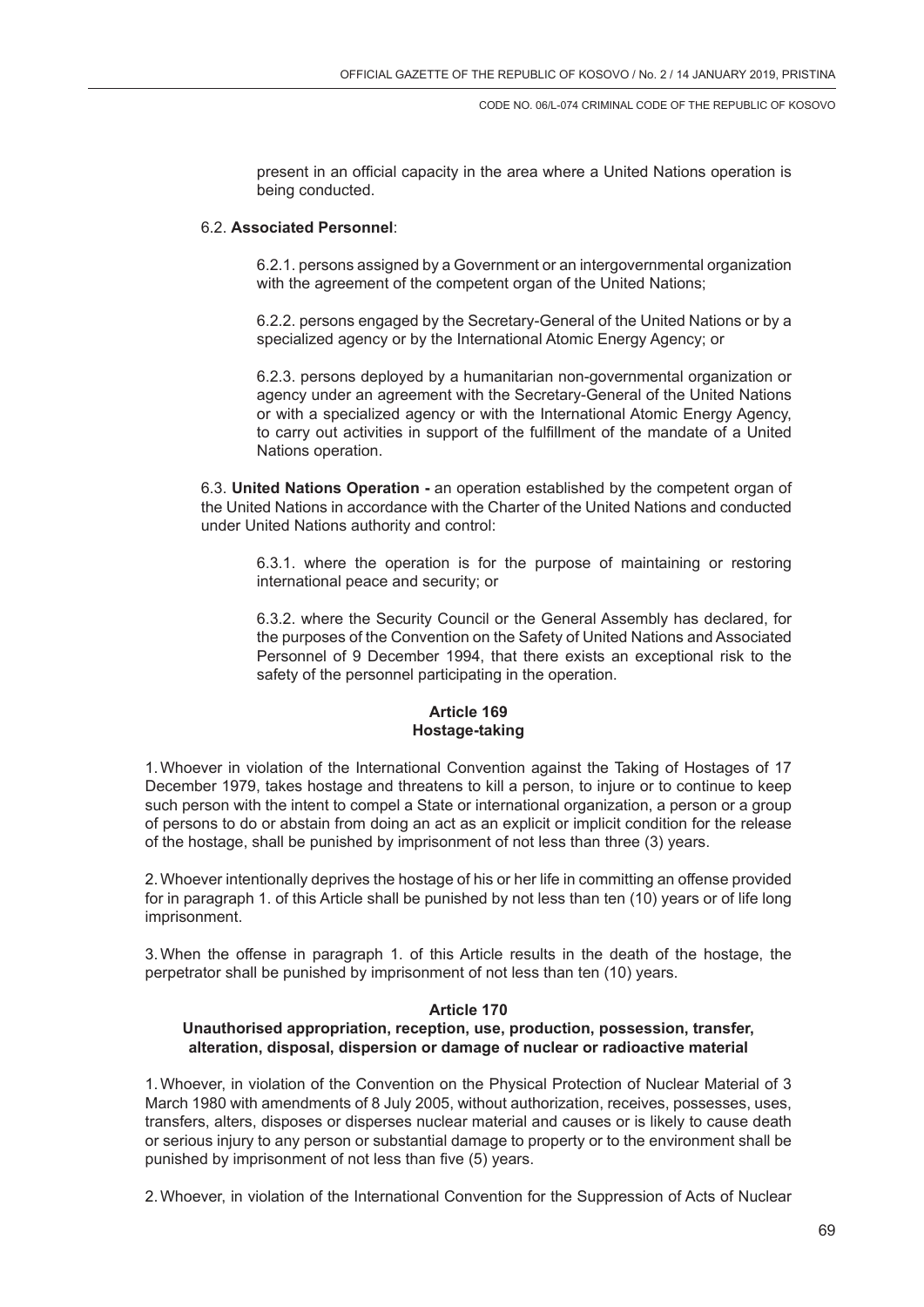Terrorism of 13 April 2005, with intent to cause death, serious bodily injury or substantial damage to property or the environment, makes a device or possesses radioactive material or a device shall be punished by imprisonment of not less than five (5) years.

3. Whoever, with intent to cause death, serious bodily injury or substantial damage to property or the environment, or to compel a person, an international organization or a State to do or refrain from doing an act, uses radioactive material or a device, or uses or damages a nuclear facility in a manner which releases or risks the release of radioactive material shall be punished by imprisonment of not less than eight (8) years.

4.When the offenses provided for in paragraphs 1. to 3. of this Article result in the death of one or more persons or substantial material damage, the perpetrator shall be punished by imprisonment of not less than ten (10) years or by life long imprisonment.

5.Whoever commits the offense provided for in paragraphs 1. or 4. of this Article by negligence shall be punished by imprisonment of up to seven (7) years, in the case of the offense provided for in paragraph 1. and by imprisonment of not less than three (3) years in the case of the offense provided for in paragraph 4. of this Article.

6. Whoever commits:

- 6.1. theft or robbery of nuclear material;
- 6.2. misappropriation of nuclear material;

6.3. an act which constitutes the carrying, sending, or moving of nuclear material into or out of a State without lawful authority;

6.4. an act directed against a nuclear facility, or an act interfering with the operation of a nuclear facility, where the offender intentionally causes, or where he knows that the act is likely to cause, death or serious injury to any person or substantial damage to property or to the environment by exposure to radiation or release of radioactive substances, unless the act is undertaken in conformity with the national law of the State Party in the territory of which the nuclear facility is situated; or

6.5. an act constituting a demand for nuclear material by the use of force, serious threat or by any other form of intimidation, shall be punished by imprisonment of not less than five (5) years.

#### **Article 171**

#### **Threats to use or commit theft or robbery of nuclear or radioactive material**

1.Whoever threatens to use nuclear material to cause death or serious injury to any person or substantial damage to property or to the environment or to commit the offence described in Article 170, paragraph 6., sub-paragraph 6.4. of this Code shall be punished by imprisonment of one (1) to eight (8) years.

2.Whoever, with the intent to compel a person, international organization or State to do or to refrain from doing an act, threatens to commit theft or robbery of nuclear material or the offence described in Article 170, paragraph 6., sub-paragraph 6.4. of this Code shall be punished by imprisonment of five (5) to fifteen (15) years.

3.Whoever threatens to commit the offence described in Article 170, paragraph 3., of this Code or demands radioactive material, a device or a nuclear facility by serious threat or by use of force shall be punished by imprisonment of five (5) to fifteen (15) years.

4.When the offenses provided for in paragraphs 1. to 3. of this Article result in the death of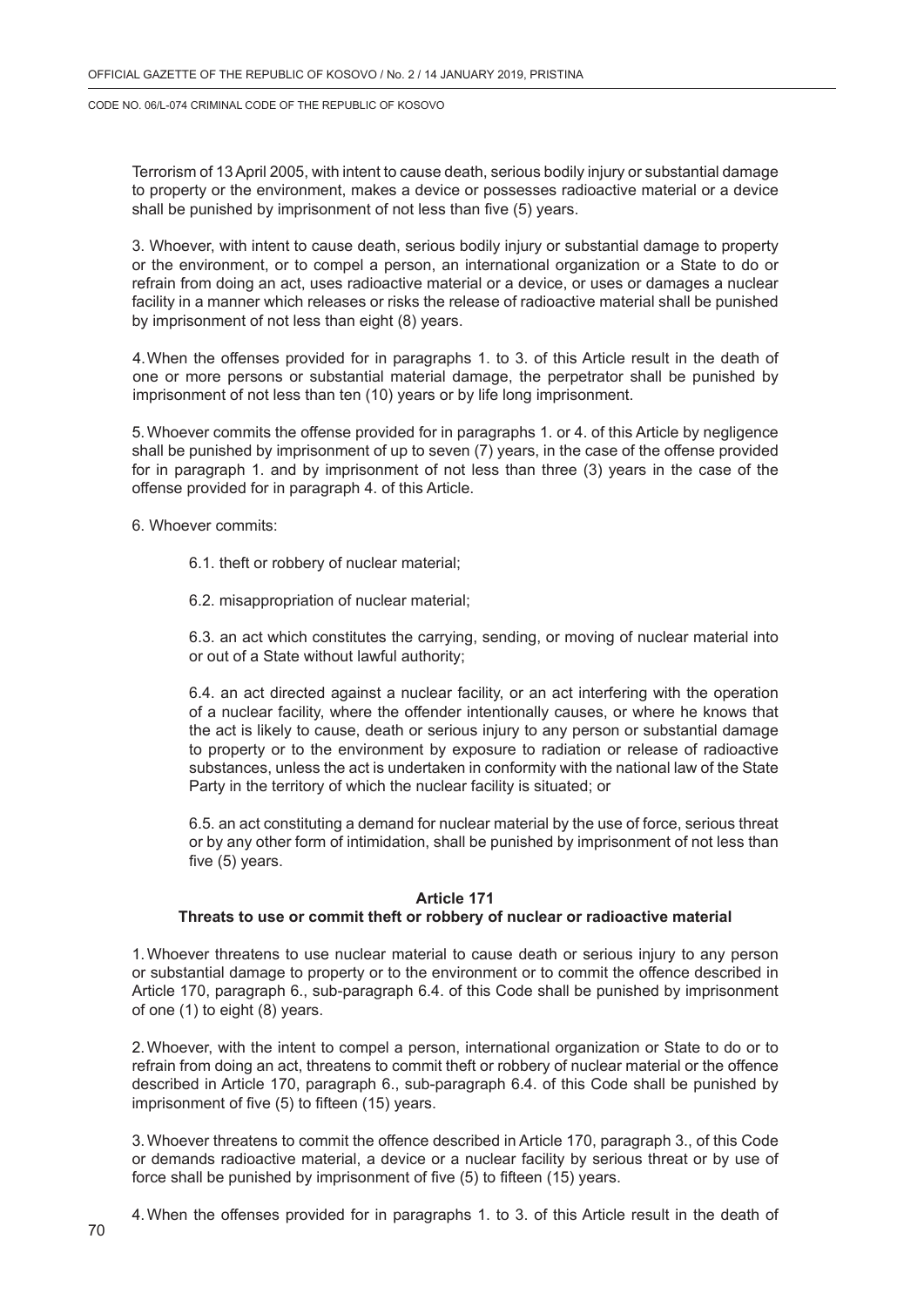one or more persons or substantial material damage, the perpetrator shall be punished by imprisonment of not less than ten (10) years.

# **CHAPTER XVI CRIMINAL OFFENSES AGAINST LIFE AND BODY**

### **Article 172 Murder**

Whoever deprives another person of his or her life shall be punished by imprisonment of not less than five (5) years.

## **Article 173 Aggravated murder**

1. A punishment of imprisonment of not less than ten (10) years or of life long imprisonment shall be imposed on any person who:

- 1.1. deprives a child of his or her life;
- 1.2. deprives a pregnant woman of her life;
- 1.3. deprives a family member of his or her life;
- 1.4. deprives another person of his or her life in a cruel or deceitful way;

1.5. deprives another person of his or her life and in doing so intentionally endangers the life of one or more other persons;

1.6. deprives another person of his or her life for the purpose of obtaining a material benefit;

1.7. deprives another person of his or her life for the purpose of committing or concealing another criminal offense, or preventing the person from testifying or otherwise providing information to police or in a criminal proceeding;

1.8. deprives another person of his or her life because of unscrupulous revenge or other base motives, including in retaliation for testifying or otherwise providing any information to police or in a criminal proceeding;

1.9. deprives an official person of his or her life when such person is executing his or her official or related duties;

1.10. deprives another person of his or her life because of a motivation, based upon the nationality, language, religious belief or lack of religious belief, color of skin, gender, gender identity, sexual orientation, or because of their affinity with persons who have one the aforementioned protected characteristics;

1.11. intentionally commits two or more murders except for the offenses provided for in Article 174 and 176 of this Code; or

1.12. deprives another person of his or her life and has previously been convicted of murder, except for the offenses provided for in Articles 174 and 176 of this Code;

1.13. preparatory actions for whichever sub-paragraph of paragraph 1. of this Article shall be punishable.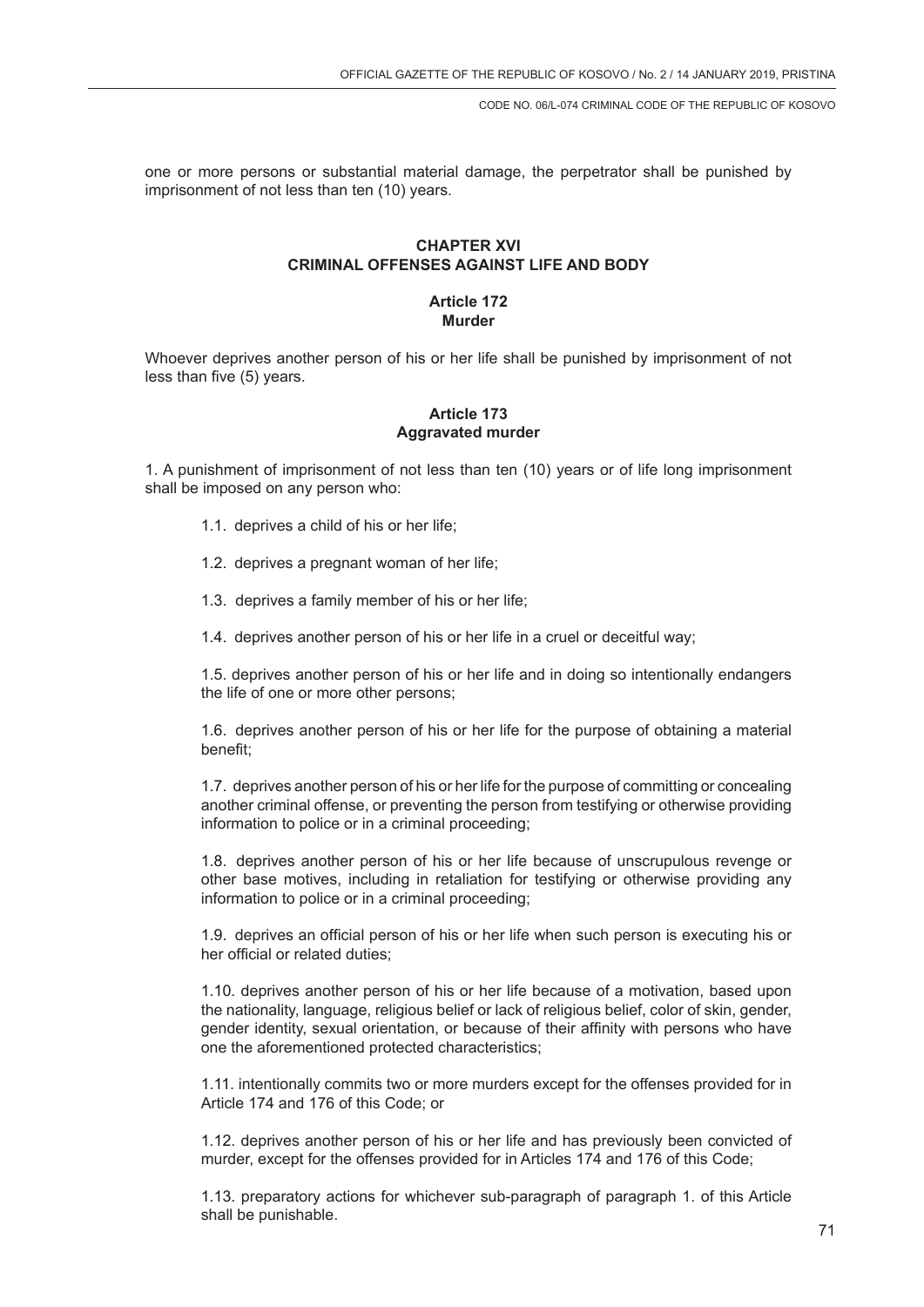### **Article 174 Murder committed in a state of severe mental distress**

Whoever deprives another person of his or her life while in a state of severe mental distress, caused through no fault of his or her own, by an attack, maltreatment or grave insult by the murdered person, shall be punished by imprisonment of one (1) to ten (10) years.

## **Article 175 Negligent murder**

Whoever by negligence deprives another person of his or her life shall be punished by imprisonment of six (6) months to five (5) years.

#### **Article 176 Murder of infants during birth**

A mother who deprives her infant of his or her life during or immediately after birth while affected by a disorder caused by birth shall be punished by imprisonment of three (3) months to three (3) years.

### **Article 177 Inciting suicide and assisting in suicide**

1.Whoever incites or assists another person to commit suicide, and the suicide is committed, shall be punished by imprisonment of one (1) to five (5) years.

2.Whoever commits the offense provided for in paragraph 1. of this Article against a minor or a person whose capability to understand the gravity of his or her act or whose ability to control his or her behaviour was substantially diminished, shall be punished by imprisonment of one (1) to ten (10) years.

3.Whoever commits the offense provided for in paragraph 1. of this Article against a person under the age of fourteen (14) years or against a person who was incapable of understanding the gravity of his or her act or controlling his or her behaviour shall be punished in accordance with Article 172 of this Code.

4.Whoever treats another person in a subordinate position in a cruel or inhumane way and thereby causes such person to commit suicide shall be punished by imprisonment of six (6) months to five (5) years. For the purpose of this paragraph "person in a subordinate position" means a person who is under the supervision, rank, control or custody of the person who acted in a cruel or inhumane way.

5. If, as a result of an offense provided for in paragraphs 1. to 4. of this Article, suicide has only been attempted, the punishment may be reduced.

## **Article 178 Unlawful termination of pregnancy**

1. Whoever, with the consent of the pregnant woman, but in violation of the Law for Termination of Pregnancy terminates a pregnancy, commences to terminate a pregnancy, or assists in terminating a pregnancy shall be punished by imprisonment of six (6) months to three (3) years.

2. Whoever terminates or commences to terminate a pregnancy without the consent of the pregnant woman shall be punished by imprisonment of one (1) to eight (8) years.

3. When the offense provided for in paragraph 1. or 2. of this Article results in grievous bodily injury, serious impairment to health or the death of the pregnant woman, the perpetrator shall be punished by: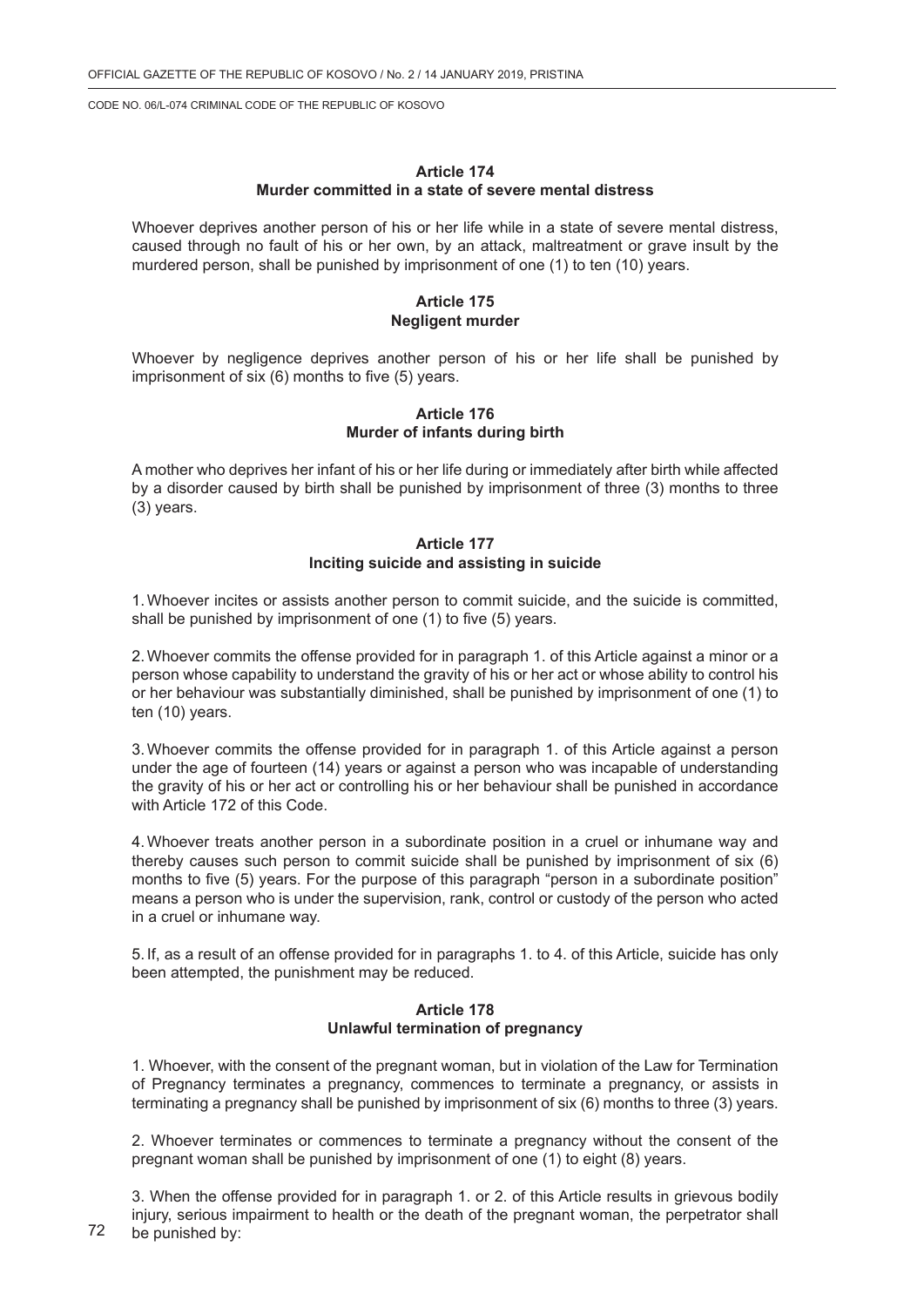3.1. imprisonment of one (1) to ten (10) years, in the case of the offense provided for in paragraph 1. of this Article;

3.2. imprisonment of five (5) to fifteen (15) years in the case of the offense provided for in paragraph 2. of this Article.

## **Article 179 Forced Sterilization**

1. Whoever, for non-medical reasons, removes or disables in any manner a person's reproductive organs without that person's consent, with the effect of leading to sterilization, shall be punished by imprisonment of one (1) to eight (8) years.

2. When the offense provided for in paragraph 1. of this Article results in grievous bodily injury, serious impairment to health or the death of the person, the perpetrator shall be punished by imprisonment of five (5) to fifteen (15) years.

## **Article 180 Female Genital Mutilation**

1. Whoever, for non-medical reasons, partially or totally removes or permanently alters the external female genitalia, shall be punished by imprisonment from six (6) months to five (5) years.

2. Whoever incites or assists a female to subject herself to procedures referred to in paragraph 1. of this Article, shall be punished by imprisonment up three (3) years.

3. Whoever commits the offence referred to in paragraphs 1. or 2. of this Article against a vulnerable victim, shall be punished by imprisonment from one (1) to eight (8) years.

4. When the offence provided for in paragraphs 1. or 2. of this Article results in the death of the victim, the perpetrator shall be punished by imprisonment of five (5) to fifteen (15) years.

## **Article 181 Threat**

1.Whoever seriously threatens by words, acts or gestures to harm another person in order to frighten or cause anxiety to such person shall be punished by a fine or by imprisonment of up to six (6) months.

2.Whoever seriously threatens by words, acts or gestures to deprive another person of his or her life, to inflict grave bodily harm, to kidnap or deprive another person of his or her liberty or to inflict harm by fire, explosion or any other dangerous means shall be punished by a fine or by imprisonment of up to one (1) year.

3.When the offense provided in paragraph 1. or 2. of this Article is committed against an official person in connection with his or her work or position or against several persons or when the offense is committed by a perpetrator acting as a member of a group, the perpetrator shall be punished by imprisonment of six (6) months to five (5) years.

4.Whoever commits the offense provided for in this Article against the vulnerable victim, or by using a weapon, a dangerous instrument or another object capable of causing bodily injury or serious impairment to health, the perpetrator shall be punished by imprisonment of one (1) to five (5) years.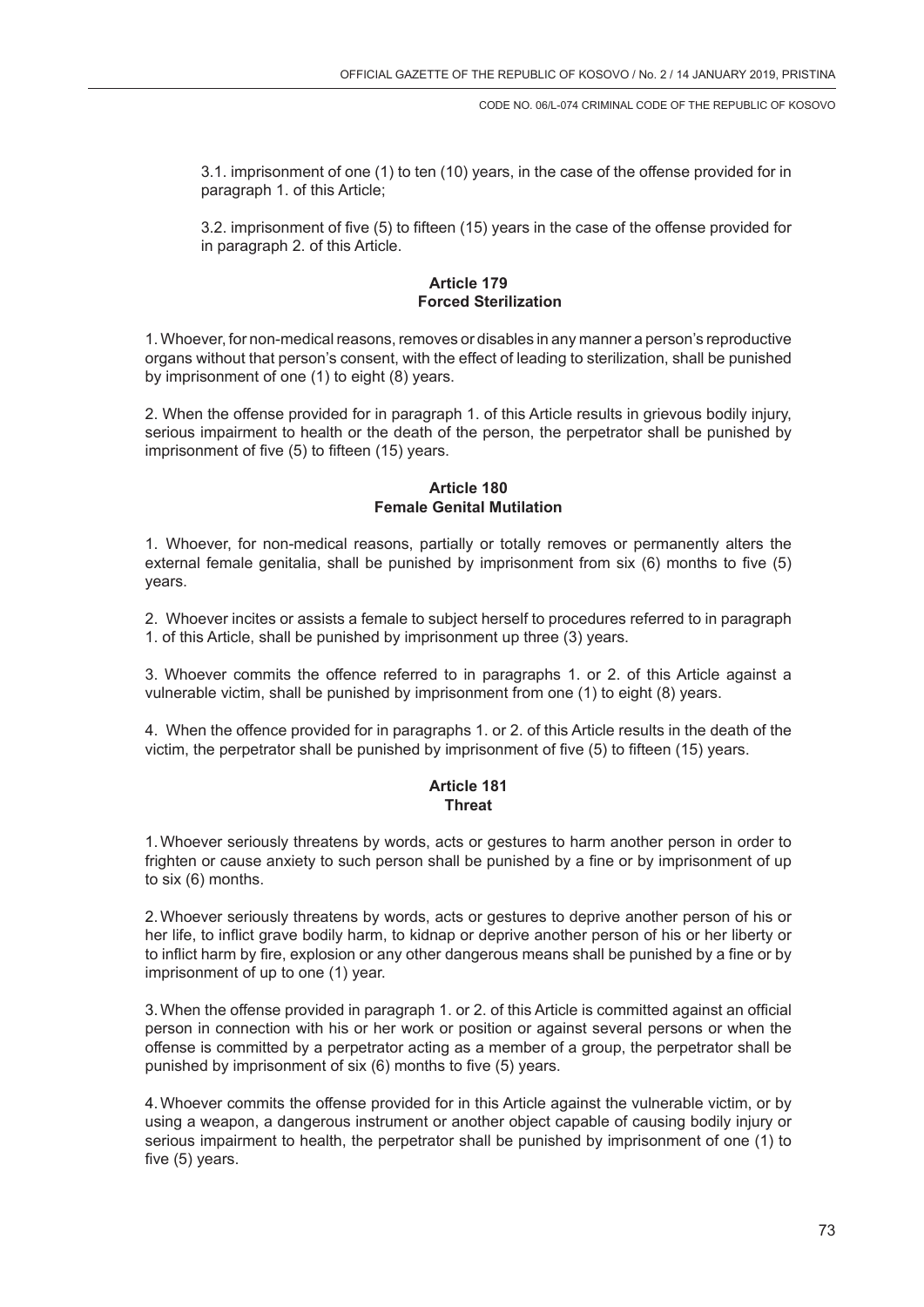## **Article 182 Harassment**

1.Whoever engages in a pattern of repeated and unwanted attention or communication with the intent to harass, intimidate, injure, damage property or kill another person or his or her children, family, relatives or pets or whoever places another under surveillance with the intent to harass, intimidate, injure, damage property or kill another person or his or her children, family, relatives or pets; and in the course thereof, places that person in reasonable fear of death, grievous bodily injury, serious damage to property or substantial emotional distress shall be punished by a fine or imprisonment up to three (3) years.

2.When the offense provided for in paragraph 1. of this Article is committed against a former or current domestic partner or a former or current family member, the perpetrator shall be punished by imprisonment of six (6) months to five (5) years.

3.When the offense provided for in paragraph 1. or 2. of this Article is committed with a weapon, a dangerous instrument or another object capable of causing grievous bodily injury or serious impairment to health, the perpetrator shall be punished by imprisonment of one (1) to five (5) years.

4.The attention or communication in paragraph 1. of this Article may include following or laying in wait; repeatedly appearing at the home, school, work or recreation place; making repeated phone calls; sending or leaving messages; sending text messages, mail or e-mails; or, leaving or sending unwanted gifts or other items.

## **Article 183 Sexual Harassment**

1.Whoever sexually harasses another person, in particular a person who is vulnerable due to age, illness, disability, addiction, pregnancy, a severe physical or mental disability, shall be punished by a fine or imprisonment of up to three (3) years.

2.Sexual harassment shall mean any form of unwanted verbal, non-verbal or physical conduct of a sexual nature which aims at or effectively constitutes a violation of the dignity of a person, which creates an intimidating, hostile, degrading or offensive environment

3.When the offence provided for in paragraph 1. of this Article is committed by a perpetrator who is a teacher, a religious leader, a health care professional, a person entrusted with such person's upbringing or care or otherwise in a position of authority over the person, the perpetrator shall be punished of imprisonment of six (6) months to three (3) years.

4.When the offence provided for in paragraph 1., 2. or 3. of this Article is committed with a weapon, a dangerous instrument or another object capable of causing grievous bodily injury or serious impairment to mental or physical health, the perpetrator shall be punished by imprisonment of one (1) to five (5) years.

5.The criminal offence referred to in paragraph 1., 2. or 3. of this Article shall be initiated following a motion.

## **Article 184 Assault**

1. Whoever intentionally applies force to another person shall be punished by a fine or imprisonment of up to one (1) year.

2. When the offense provided for in paragraph 1. of this Article is committed with a weapon, a dangerous instrument or another object capable of causing grievous bodily injury or a serious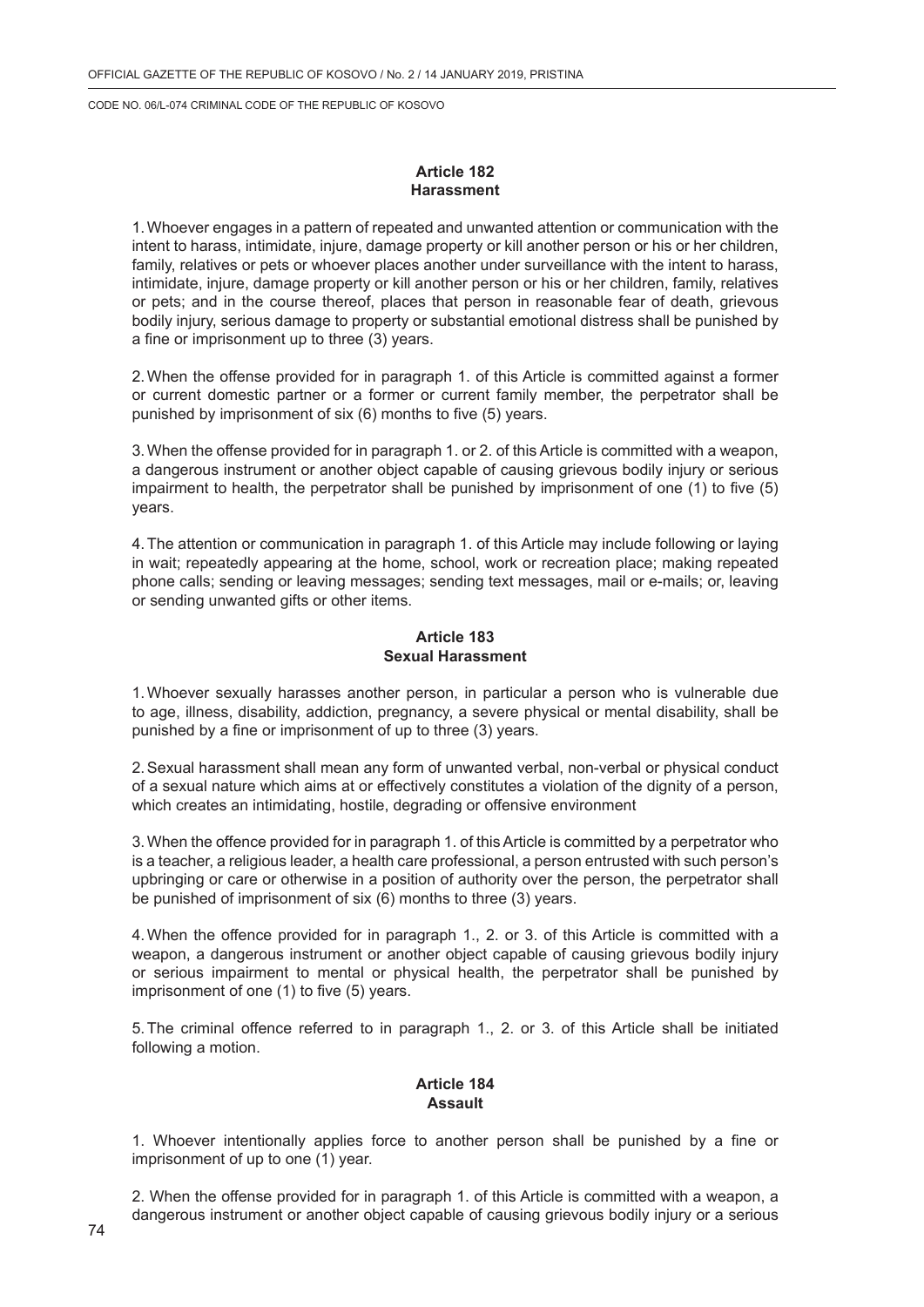impairment to health, the perpetrator shall be punished by six (6) months to three (3) years.

3.When the offense provided for in paragraph 1. of this Article is committed against a vulnerable victim or is motivated upon the nationality, language, religious belief or lack of religious belief, color of skin, gender, gender identity, sexual orientation, or because of their affinity with persons who have one the aforementioned protected characteristics, the perpetrator shall be punished by:

3.1. imprisonment of up to three (3) years, in the case of the offence provided for in paragraph 1. of this Article; or

3.2. imprisonment of one (1) to three (3) years**,** in the case of the offence provided for in paragraph 2. of this Article.

4.The court can impose judicial admonition to the perpetrator from this Article, if the perpetrator is provoked by the inhuman or harsh behavior of the injured.

## **Article 185 Light bodily injury**

1. Whoever inflicts light bodily injury upon another person which results in:

1.1. temporarily damaging or weakening an organ or a part of the body of the other person;

1.2. temporarily diminishing the capacity of the other person to work;

1.3. temporarily disfiguring the other person; or

1.4. temporarily impairing the health of the other person, shall be punished by a fine or by imprisonment of up to three (3) years.

2. When the offense provided for in paragraph 1. of this Article is committed with a weapon, a dangerous instrument or another object capable of causing grievous bodily injury or a serious impairment to health, the perpetrator shall be punished by imprisonment of six (6) months to five (5) years.

3. When the offense provided for in this Article is committed against a vulnerable victim or is motivated upon the nationality, language, religious belief or lack of religious belief, color of skin, gender, gender identity, sexual orientation, or because of their affinity with persons who have one the aforementioned protected characteristics, the perpetrator shall be punished by:

3.1. imprisonment of six (6) months to three (3) years, in the case of the offense provided for in paragraph 1. of this Article; or

3.2. imprisonment of one (1) to five (5) years, in the case of the offense provided for in paragraph 2. of this Article.

4. The court may impose a judicial admonition on the perpetrator for the offense provided for in paragraph 1. of this Article if the perpetrator was provoked by the inhumane or brutal conduct of the injured party.

### **Article 186 Grievous bodily injury**

1. Whoever inflicts grievous bodily injury upon another person or impairs the health of another person to such extent that it may result in: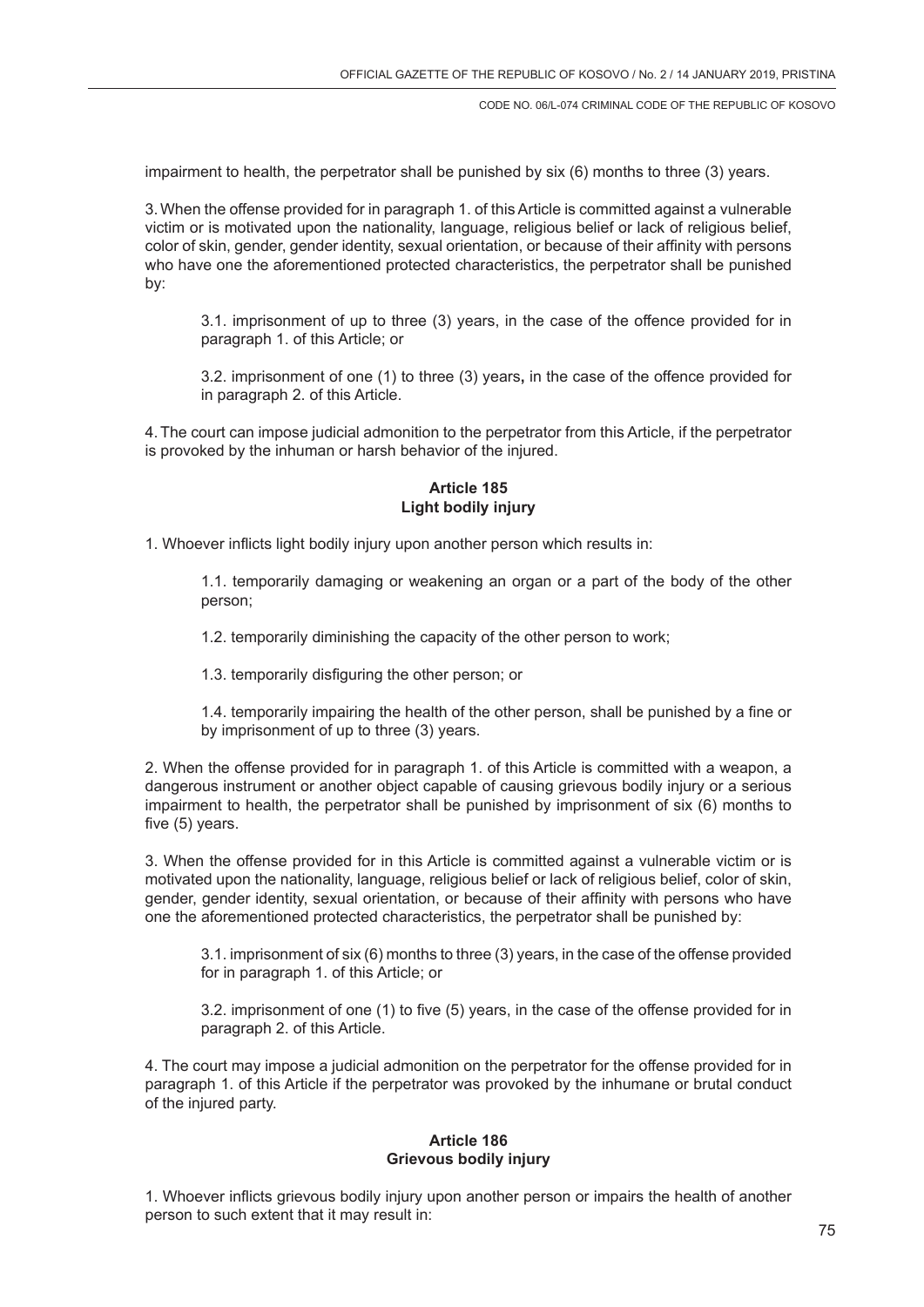1.1. temporarily and substantially weakening a vital part of the body of the other person;

1.2. temporarily destroying, temporarily and substantially diminishing, or permanently diminishing the capacity of the other person to work; or

1.3. temporarily and seriously impairing the health of the other person, shall be punished by imprisonment of six (6) months to five (5) years.

2. Whoever inflicts bodily harm or impairs the health of another person that results in:

2.1. endangering the life of the person;

2.2. permanently destroying or weakening a vital part of the body of the other person;

2.3. permanently destroying the capacity of the other person for any kind of work;

2.4. permanently disfiguring the other person; or

2.5. permanently and seriously impairing the health of the other person, shall be punished by imprisonment of one (1) to ten (10) years.

3. When the offense provided for in paragraph 1. or 2. of this Article is committed with a weapon, a dangerous instrument or another object capable of causing grievous bodily injury or a serious impairment to health, the perpetrator shall be punished by:

3.1. Imprisonment from one (1) to eight (8) years, in the case of the offense provided for in paragraph 1. of this Article;

3.2. Imprisonment from three (3) to ten (10) years, in the case of the offense provided for in paragraph 2. of this Article.

4. When the offense provided for in paragraph 1., 2. or 3. of this Article is committed against a vulnerable victim or is motivated upon the nationality, language, religious belief or lack of religious belief, color of skin, gender, gender identity, sexual orientation, or because of their affinity with persons who have one the aforementioned protected characteristics, the perpetrator shall be punished by:

4.1. imprisonment from one (1) to five (5) years, in the case of the offense provided for in paragraph 1. of this Article;

4.2. imprisonment from two (2) to ten (10) years, in the case of the offense provided for in paragraph 2. of this Article; or

4.3. imprisonment from five (5) to ten (10) years, in the case of the offense provided for in paragraph 3. of this Article.

5. When the offense provided for in paragraph 1., 2., 3. or 4. of this Article results in the death of the other person, the perpetrator shall be punished by imprisonment of five (5) to fifteen (15) years.

6. When the offence provided for in paragraph 1. or 2. of this Article is committed by negligence, the perpetrator shall be punished by:

6.1. imprisonment of up to three (3) years, in the case of the offence provided for in paragraph 1. of this Article; or

6.2. by imprisonment from six (6) months to five (5) years, in the case of the offence provided for in paragraph 2. of this Article.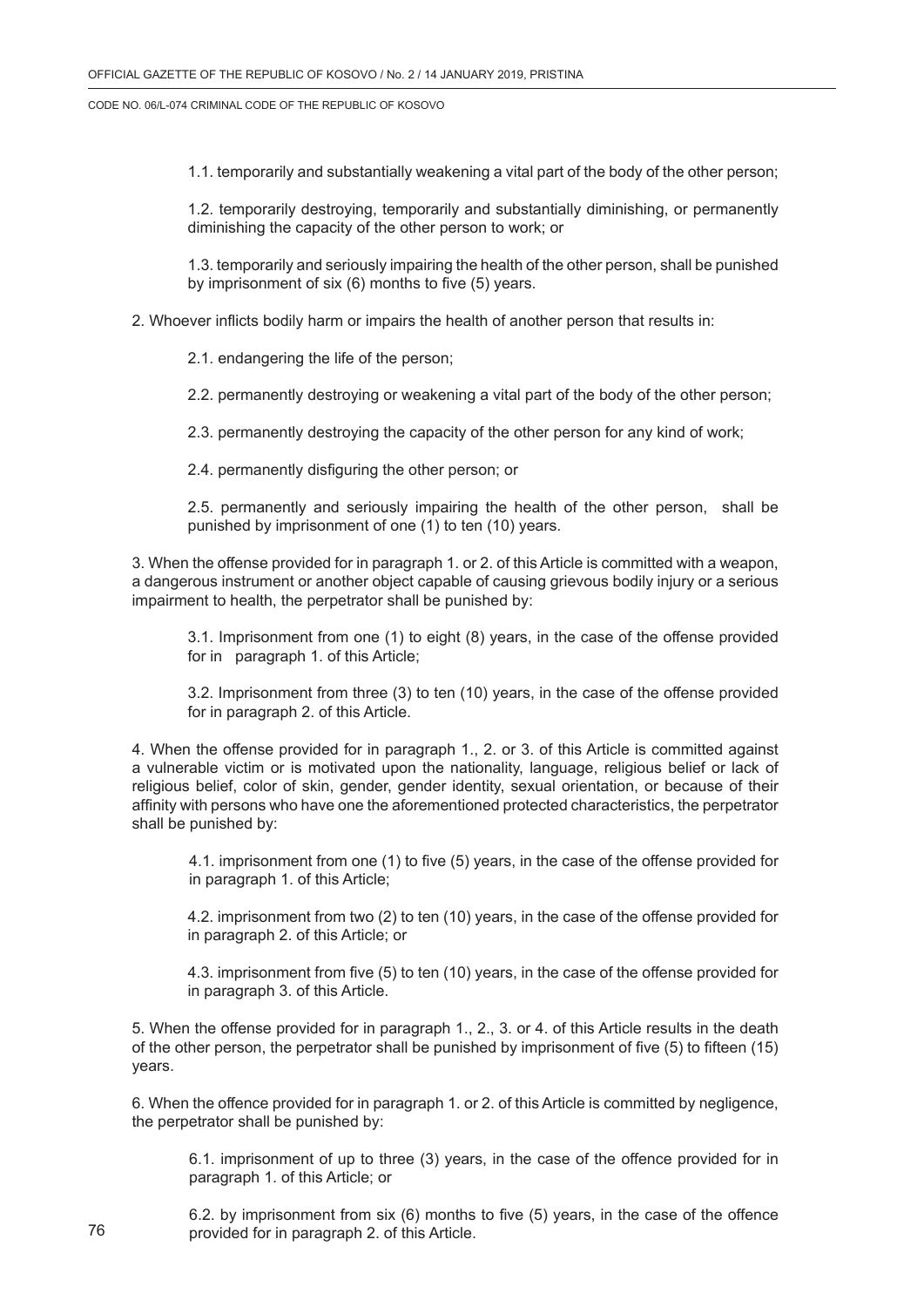7. When the offence provided for in paragraph 1. or 2. of this Article is committed in a state of mental distress, brought with no fault of his or her own, into a state of severe shock caused by an attack, maltreatment or grave insult by the injured party, the perpetrator shall be punished by:

7.1. imprisonment of six (6) months to three (3) years, in the case of the offence provided for in paragraph 1. of this Article; or

7.2. imprisonment of six (6) months to five (5) years, in the case of the offence provided for in paragraph 2. of this Article.

### **Article 187 Participation in a brawl**

1. Whoever participates in a brawl which results in the death or grievous bodily injury of a person shall be punished for participating in a brawl by a fine or by imprisonment of up to three (3) years.

2. Whoever during a brawl or quarrel with intent to frighten or threaten a person, grabs and brandishes a weapon, dangerous item or other item that is capable of inflicting grievous bodily injury or to inflict serious damage to the health of a person shall be punished by fine or by imprisonment from one (1) to three (3) years.

3. A person is not criminally liable under paragraph 1. of this Article if he or she participated in the brawl through no fault of his or her own or merely to defend himself or herself or to separate other participants in the brawl.

4. The weapon, dangerous item or other item shall be confiscated.

# **Article 188 Refraining from providing help**

1. Whoever refrains from providing help to a person whose life is directly endangered, even though he or she could have acted without serious risk of endangering himself or herself or another person shall be punished by imprisonment of up to one (1) year.

2. Whoever refrains from providing help to another person in a dangerous life threatening situation or circumstances which were brought about by the perpetrator shall be punished by imprisonment of three (3) years.

3. When the criminal offense provided for in paragraph 1. of this Article results in grievous bodily injury or serious impairment to the health of the endangered person, the perpetrator shall be punished by imprisonment of three (3) months to three (3) years.

4. When the criminal offense provided for in paragraph 1. of this Article results in the death of the endangered person, the perpetrator shall be punished by imprisonment of one (1) to eight (8) years.

## **Article 189 Abandoning incapacitated persons**

1. Whoever, leaves an incapacitated person entrusted to him or her or under his or her care, unaided in circumstances dangerous to the life or health of such person shall be punished by imprisonment of up to three (3) years.

2. When the criminal offense provided for in paragraph 1. of this Article results in grievous bodily injury or serious impairment to the health of the person who has been left unaided, the perpetrator shall be punished by imprisonment of six (6) months to five (5) years.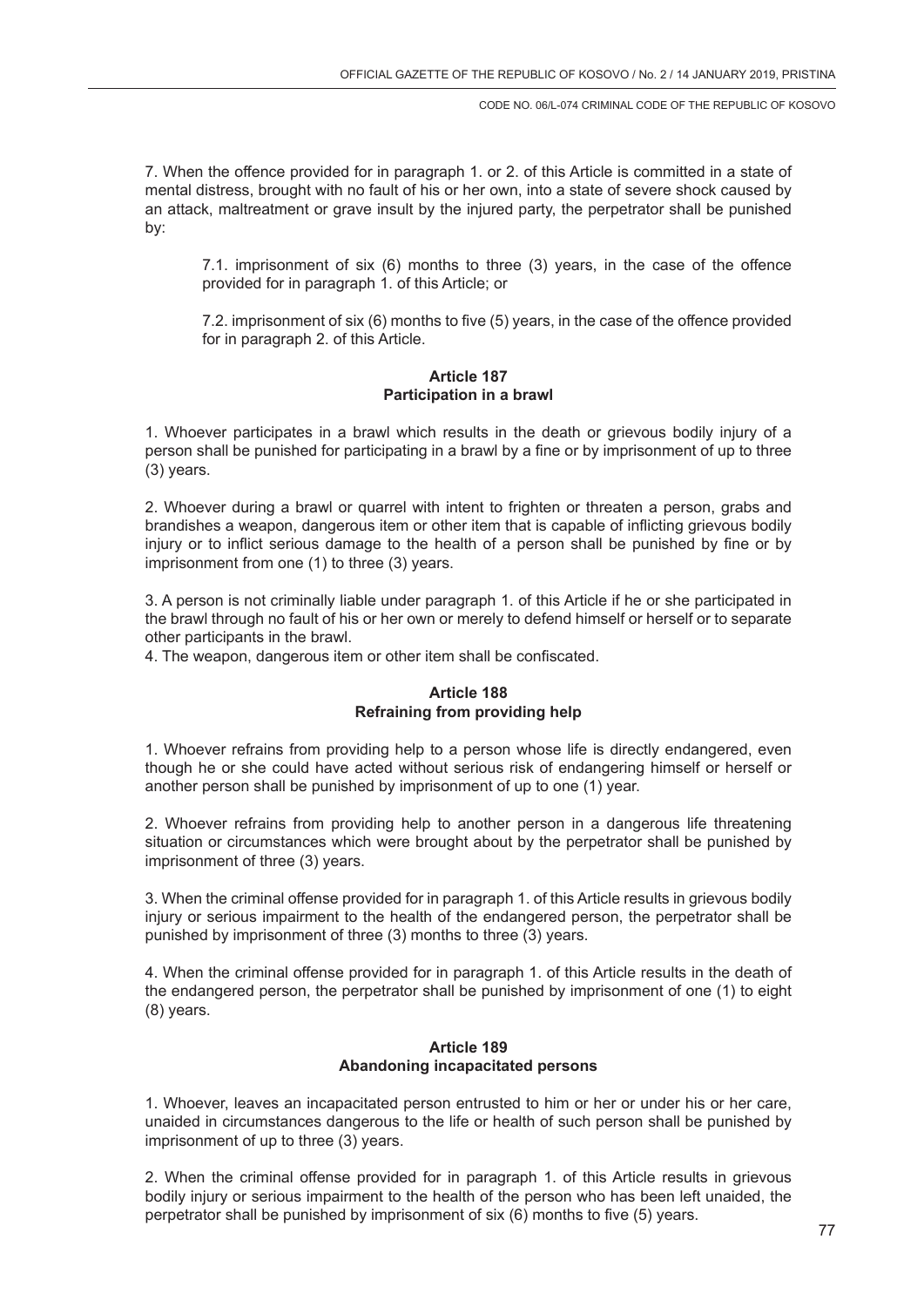3. When the criminal offense provided for in paragraph 1. of this Article results in the death of the person who has been left unaided, the perpetrator shall be punished by imprisonment of one (1) to eight (8) years.

### **CHAPTER XVII CRIMINAL OFFENSES AGAINST LIBERTIES AND RIGHTS OF PERSONS**

#### **Article 190**

## **Violating equal status of citizens and residents of the Republic of Kosovo**

1. Whoever due to the national or ethnic origin, race, religion, or because does not belong to any affiliation, or because of political beliefs or other beliefs, gender, disability, gender identity, sexual orientation, language, education, social status, social background, material condition, or any other personal characteristic, denies or restrict to the other the rights defined by the Constitution, Law or other provisions, other general acts or ratified international agreements, or gives privileges or favors on the basis of such a difference, shall be punished by imprisonment of up to three (3) years.

2. Whoever denies or limits a member of an ethnic, religious or linguistic community in the Republic of Kosovo the right to freely express his or her identity or to enjoy his or her autonomy shall be punished by imprisonment of up to one (1) year.

3. Whoever, contrary to the laws regarding the use of language and script, denies a national of the Republic of Kosovo the right to freely use his or her own language or script shall be punished by a fine or by imprisonment of up to one (1) year.

4. When the offense provided for in paragraph 1. and 2. of this Article is committed by an official person abusing his or her position or authorizations, the perpetrator shall be punished by imprisonment of six (6) months to five (5) years;

5. When the offense provided for in paragraph 3. of this Article is committed by an official person abusing his or her position or authorizations, the perpetrator shall be punished by imprisonment of six (6) months to three (3) years.

## **Article 191 Kidnapping**

1. Whoever takes or holds a person with the intent not to release him or her before extracting money, a material benefit or other assets from him, her or another person, or with the intent to force him or her or another person to do or abstain from doing an act or to acquiesce to an act shall be punished by imprisonment of one (1) to ten (10) years.

2. When the offense provided for in paragraph 1. of this Article is committed in one or more of the following circumstances the perpetrator shall be punished by imprisonment of three (3) to twelve (12) years:

2.1. the perpetrator threatened the kidnapped person with death or severe impairment to health;

2.2. the perpetrator committed the offense acting as a member of a group;

2.3. the perpetrator committed the offense using a weapon, a dangerous instrument or another object capable of causing grievous bodily injury or a serious impairment to health;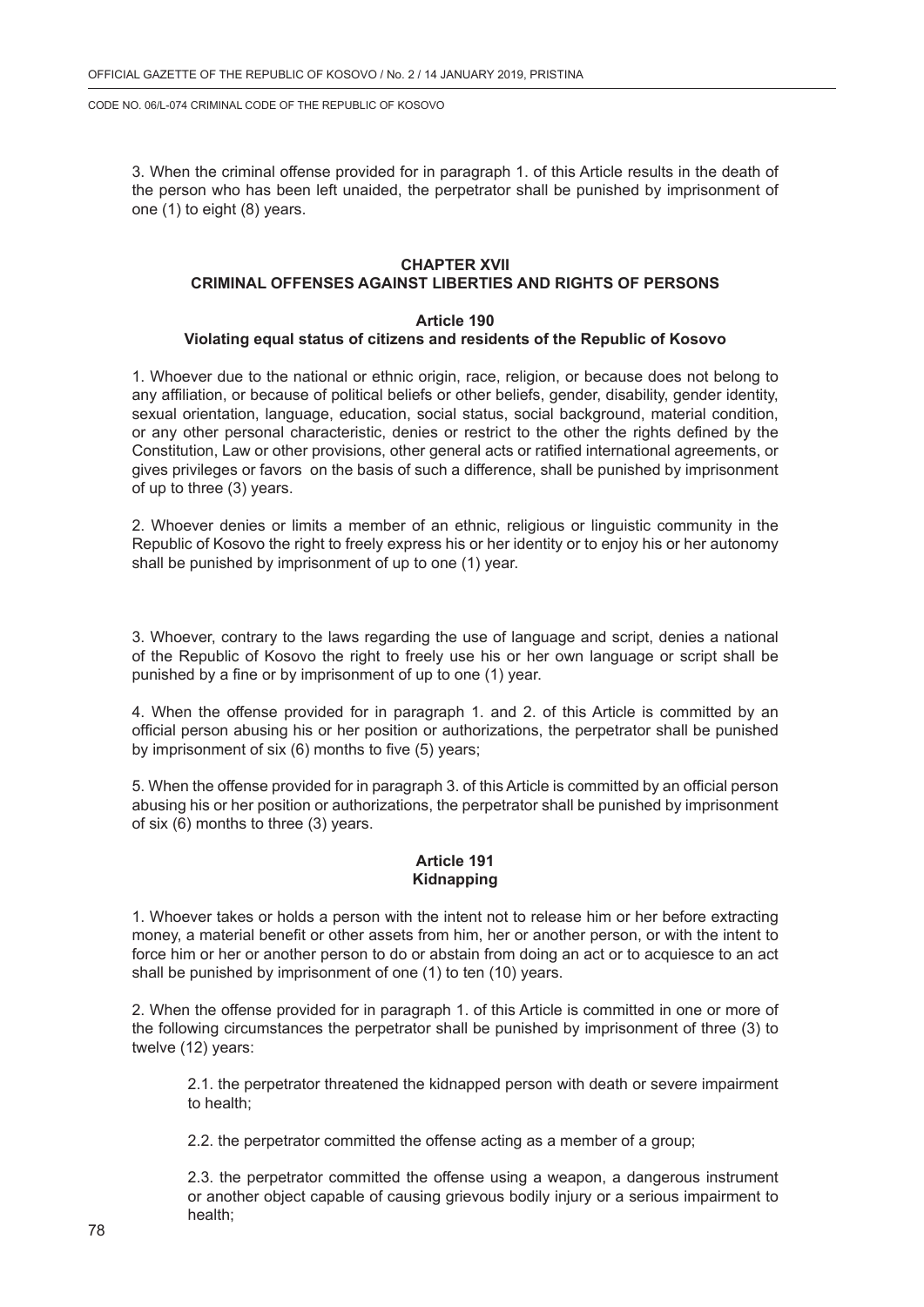2.4. the perpetrator committed the offense against a vulnerable victim.

3. When the offense provided for in paragraph 1. of this Article is committed in one or more of the following circumstances, the perpetrator shall be punished by imprisonment of fifteen (15) years or life long imprisonment:

3.1. the perpetrator committed the offense acting as a member of an organized group;

3.2. the perpetrator caused great bodily harm or death to the kidnapped person during the offense.

4. For purposes of paragraph 1. of this Article, a person who takes or detains a child is to be treated as acting without the consent of the child.

5. If the perpetrator voluntarily releases the kidnapped person before the demands for which the kidnapping was committed are fulfilled, the punishment may be reduced.

## **Article 192 Coercion**

1. Whoever compels another person by force or serious threat to do or abstain from doing an act or to acquiesce to an act shall be punished by a fine or by imprisonment of up to one (1) year.

2. When the offense provided for in paragraph 1. of this Article is committed in one or more of the following circumstances the perpetrator shall be punished by imprisonment of three (3) months to five (5) years:

2.1. the perpetrator threatened the coerced person with death or severe impairment to health;

2.2. the perpetrator committed the offense acting as a member of a group;

2.3.the perpetrator committed the offense using a weapon, a dangerous instrument or another object capable of causing grievous bodily injury or a serious impairment to health;

2.4. the perpetrator committed the offense committed the offense against a vulnerable victim.

3. When the offense provided for in paragraph 1. of this Article is committed in one or more of the following circumstances, the perpetrator shall be punished by imprisonment of two (2) to ten (10) years:

3.1. the perpetrator committed the offense acting as a member of an organized group;

3.2. the perpetrator caused great bodily harm or death during the offense.

### **Article 193 Unlawful deprivation of liberty**

1. Whoever unlawfully imprisons, detains or in another way deprives another person of his or her liberty shall be punished by a fine or by imprisonment of up to three (3) years.

2. When the offense provided for in paragraph 1. of this Article is committed in one or more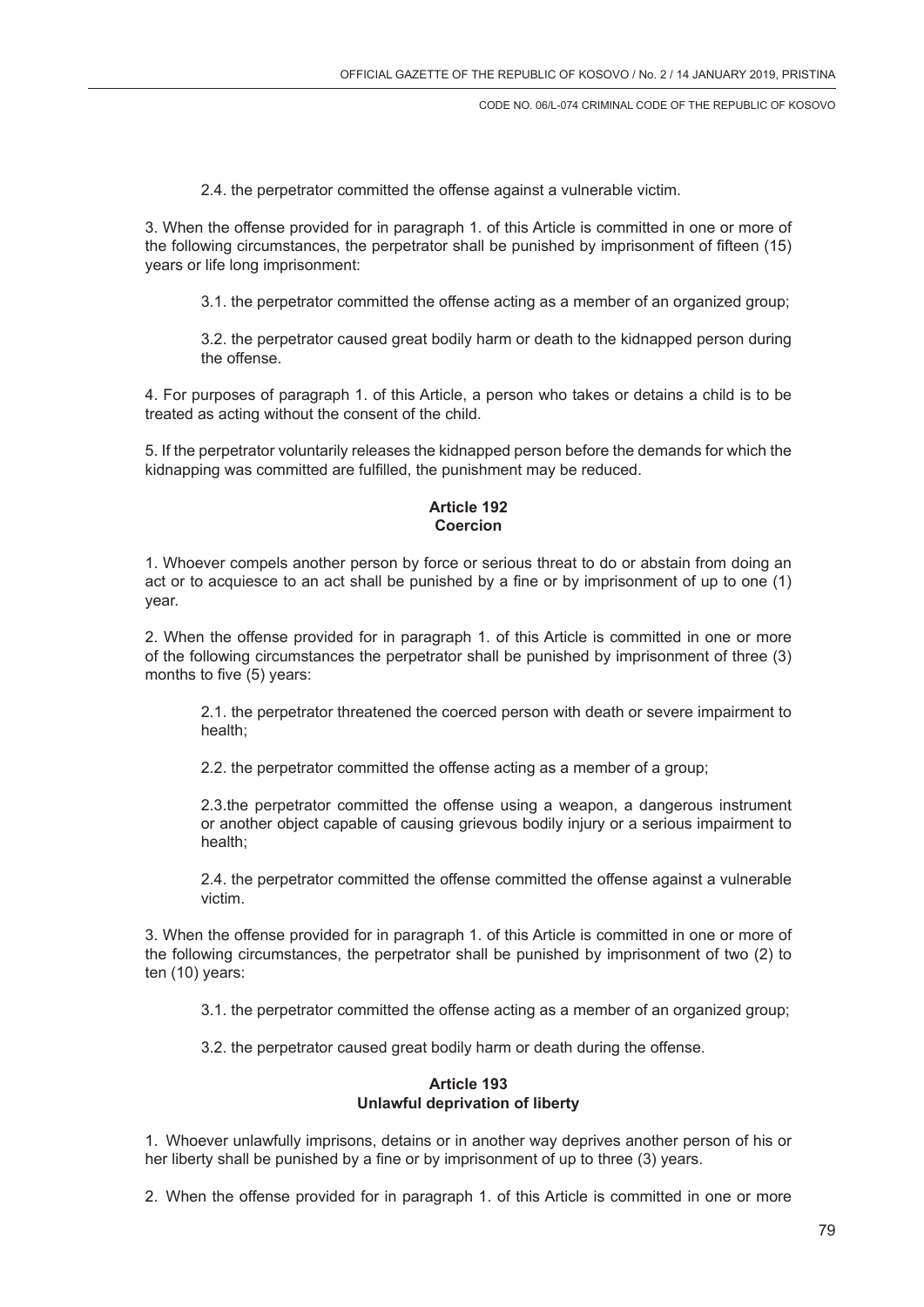of the following circumstances, the perpetrator shall be punished by imprisonment of six (6) months to five (5) years:

2.1. when the offense is committed against a vulnerable victim;

2.2. when the offense is committed in a cruel manner;

2.3. when the unlawful deprivation of liberty continues for more than fifteen (15) days;

2.4. when the offense results in severe impairment to the health of the unlawfully detained person or in other grave consequences;

2.5. when the offense is committed by a perpetrator acting as a member of a group.

3. When the offense provided for in paragraph 1. or 2. of this Article is committed by an official person, abusing his or her position or authorizations, the perpetrator shall be punished by imprisonment of one (1) to eight (8) years. If this offense is committed by the use of a weapon, a dangerous instrument or another object capable of causing grievous bodily injury or a serious impairment to health, the perpetrator shall be punished by imprisonment of one (1) to ten (10) years.

4. When the offense provided for in paragraph 1. or 2. of this Article is committed by the use of a weapon, a dangerous instrument or another object capable of causing grievous bodily injury or a serious impairment to health, the perpetrator shall be punished by imprisonment of one (1) to eight (8) years.

5. When the offense provided for in paragraph 1. to 4. of this Article results in the death of the person unlawfully deprived of liberty, the perpetrator shall be punished by imprisonment of not less than five (5) years.

## **Article 194 Coercion to obtain statements**

1. An official person who, in abusing his or her position or authorizations, uses force or serious threat or any other prohibited means or manner to compel any suspect, defendant, witness, expert or other person to make a statement or declaration shall be punished by imprisonment of three (3) months to five (5) years.

2. When the offense provided for in paragraph 1. of this Article is committed using grave violence or if the suspect, defendant, witness, expert or other person suffered grave consequences in the criminal proceedings as a result of the statement or declaration obtained by coercion, the perpetrator shall be punished by imprisonment of one (1) to ten (10) years.

### **Article 195 Mistreatment during exercise of official duty or public authorization**

1. An official person who, in abusing his or her position or authorizations, mistreats, intimidates or gravely insults the dignity of another person shall be punished by imprisonment up to three (3) years.

2. When the offense provided for in paragraph 1. of this Article is committed against a child, the perpetrator shall be punished by imprisonment of six (6) months to five (5) years.

## **Article 196 Torture**

1. An official person, or a person acting at the instigation of or with the consent or acquiescence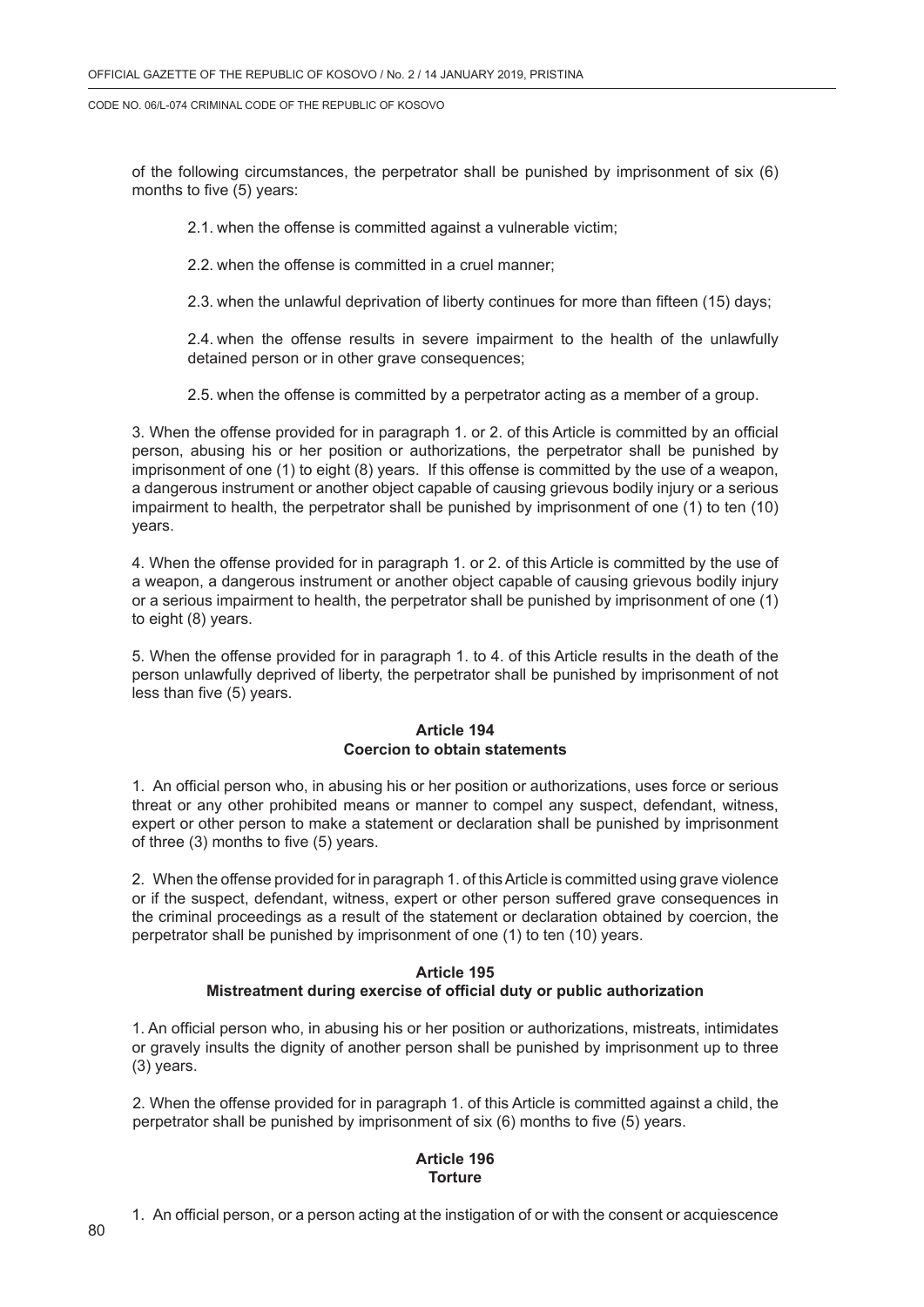of an official person, who commits an act of torture shall be punished by imprisonment of one (1) to fifteen (15) years.

2. When the offense provided for in paragraph 1. of this Article is committed against a child, the perpetrator shall be punished by imprisonment of three (3) to fifteen (15) years.

3. For the purposes of this Article, an act of torture means any act or omission by which severe pain or suffering, whether physical or mental, is intentionally inflicted on a person for the purpose of obtaining from such person or from a third person information or a statement, or punishing such person for an act that he or she or a third person has committed or is suspected of having committed, or for intimidating or coercing the person or a third person or for any reason based on discrimination of any kind. An act of torture does not include any act or omission arising only from, inherent in or incidental to lawful sanctions.

## **Article 197 Infringing inviolability of residences and premises**

1. Whoever, without authorization or in an unlawful manner, enters the residence or closed premises of another person or fails to leave such residence or premises upon the request of the authorized person shall be punished by imprisonment of up to three (3) years.

2. An attempt to commit the offense provided for in paragraph 1. of this Article shall be punishable.

3. When the offense provided for in paragraph 1. of this Article is committed by an official person abusing his or her position or authorizations, the perpetrator shall be punished by imprisonment of six (6) months to five (5) years.

4. When the offense provided for in paragraph 1. or 2. of this Article is committed by the use of a weapon, a dangerous instrument or another object capable of causing grievous bodily injury or serious impairment to health, the perpetrator shall be punished by imprisonment of one (1) to five (5) years.

5. For the purposes of this Article, premises shall include but not be limited to a residence and the adjoining yard, a business, an office, a hotel or rented room.

## **Article 198 Unlawful search**

1. An official person who, in abusing his or her position or authorizations, conducts an unlawful search of a residence, premises or person shall be punished by imprisonment of three (3) months to three (3) years.

2. For the purposes of this Article, premises shall include but not be limited to a residence and the adjoining yard, a business, an office, a hotel or rented room.

## **Article 199 Infringing privacy in correspondence and computer databases**

1. Whoever, without authorization, opens a letter, telegram, facsimile or some other sealed document, package or electronic communication of another person or in any other way violates the privacy of such materials or, without authorization, withholds, conceals, destroys or delivers to another person a letter, telegram, facsimile, electronic communication or some other sealed document or package of another person shall be punished by a fine and by imprisonment of up to six (6) months.

2. Whoever, without authorization, intrudes upon the computer database of another person or uses data obtained from such database or makes such data available to another person shall be punished by a fine and by imprisonment of up to one (1) year.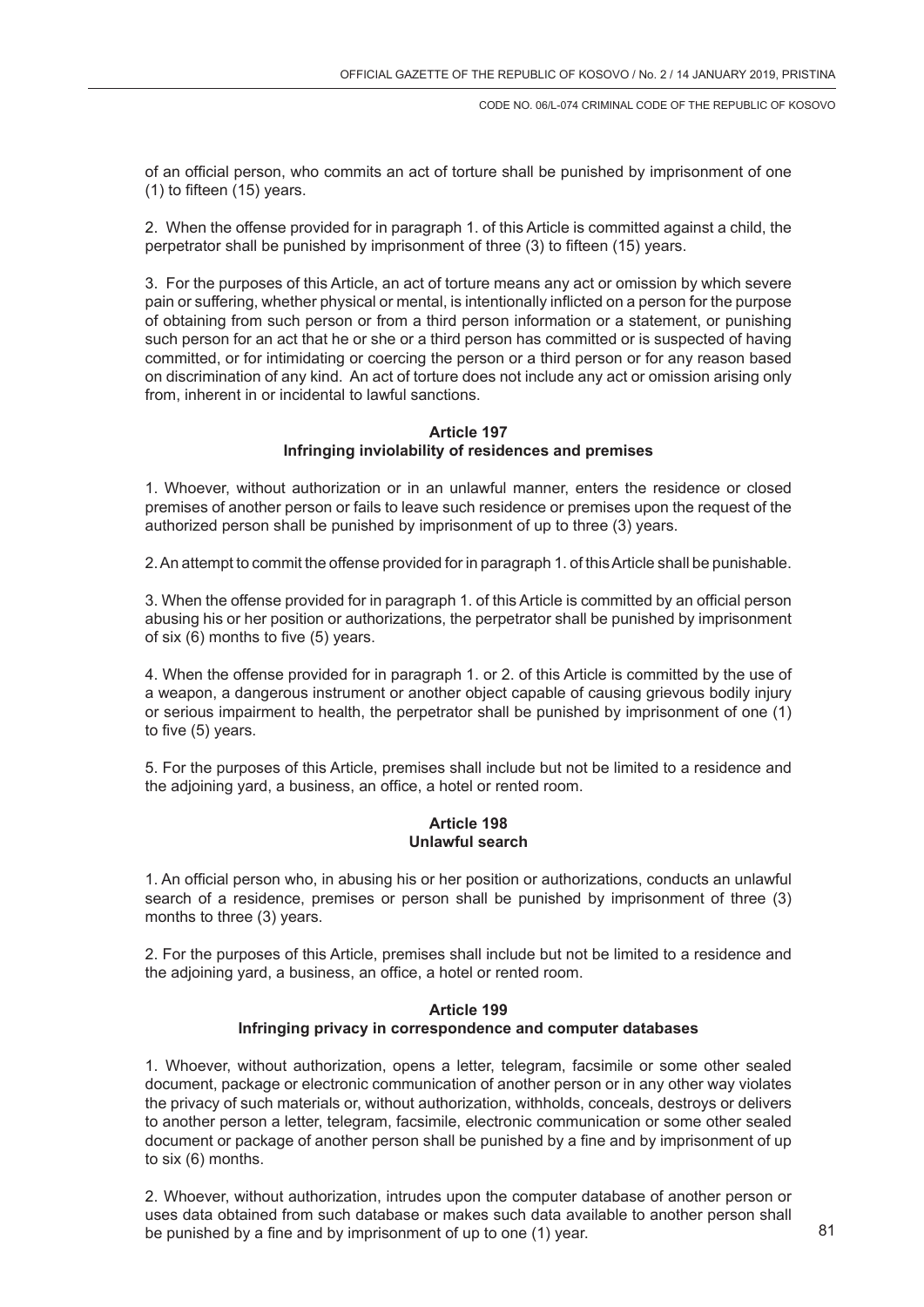3.When the offense provided for in paragraph 1. or 2. of this Article is committed for the purpose of obtaining a material benefit for himself or herself or another person or of causing damage to another person, the perpetrator shall be punished by a fine and imprisonment of up to three (3) years.

4.When the offense provided for in paragraph 1., 2. or 3. of this Article is committed by an official person, in abusing his or her position or authorizations, the perpetrator shall be punished by imprisonment of three (3) months to three (3) years, in the case of the offense provided for in paragraph 1. or 2. of this Article or by imprisonment of one (1) to five (5) years, in the case of the offense provided for in paragraph 3. of this Article.

#### **Article 200 Unauthorized disclosure of confidential information**

1. An attorney, a defense counsel, physician or any other person who, without authorization, discloses confidential information that he or she became aware of while exercising his or her profession and that he or she is under legal duty to maintain as confidential, shall be punished by a fine or by imprisonment of up to one (1) year.

2. A person is not criminally liable under paragraph 1. of this Article if he or she disclosed the confidential information in the public interest, if such interest outweighs the interest in the nondisclosure of the confidential information.

3. Criminal proceedings for the offense provided for in paragraph 1. of this Article shall be initiated upon a motion.

4. "Public Interest" means the welfare of the general public outweighs the individual interest. The disclosure of confidential information is in the public interest if it involves plans, preparation or the commission of crimes against the constitutional order or territorial integrity of the Republic of Kosovo or other criminal offenses that will cause great bodily injury or death to another person.

#### **Article 201 Unauthorized interception**

1. Whoever, without authorization, intercepts a conversation or a statement or enables another person to have knowledge of a conversation or statement which was intercepted without authorization shall be punished by imprisonment of one (1) to three (3) years.

2. When the offense provided for in paragraph 1. of this Article is committed by an official person in abusing his or her position or authorizations, the perpetrator shall be punished by imprisonment of two (2) to five (5) years.

3. The equipment used to commit the criminal offense provided for in paragraph 1. of this Article shall be confiscated.

## **Article 202 Unauthorized photographing and other recording**

1. Whoever, without authorization, photographs, films, or videos or in any other way records another person in his or her personal premises or in any other place where a person has a reasonable expectation of privacy, and in that way fundamentally violates another's privacy, shall be punished by a fine or by imprisonment of one (1) to three (3) years.

2. Whoever without authorization passes on, displays or grants access to a third person to a photograph, film, videotape or any other recording obtained in violation of paragraph 1. of this Article, shall be punished by imprisonment of one (1) to three (3) years.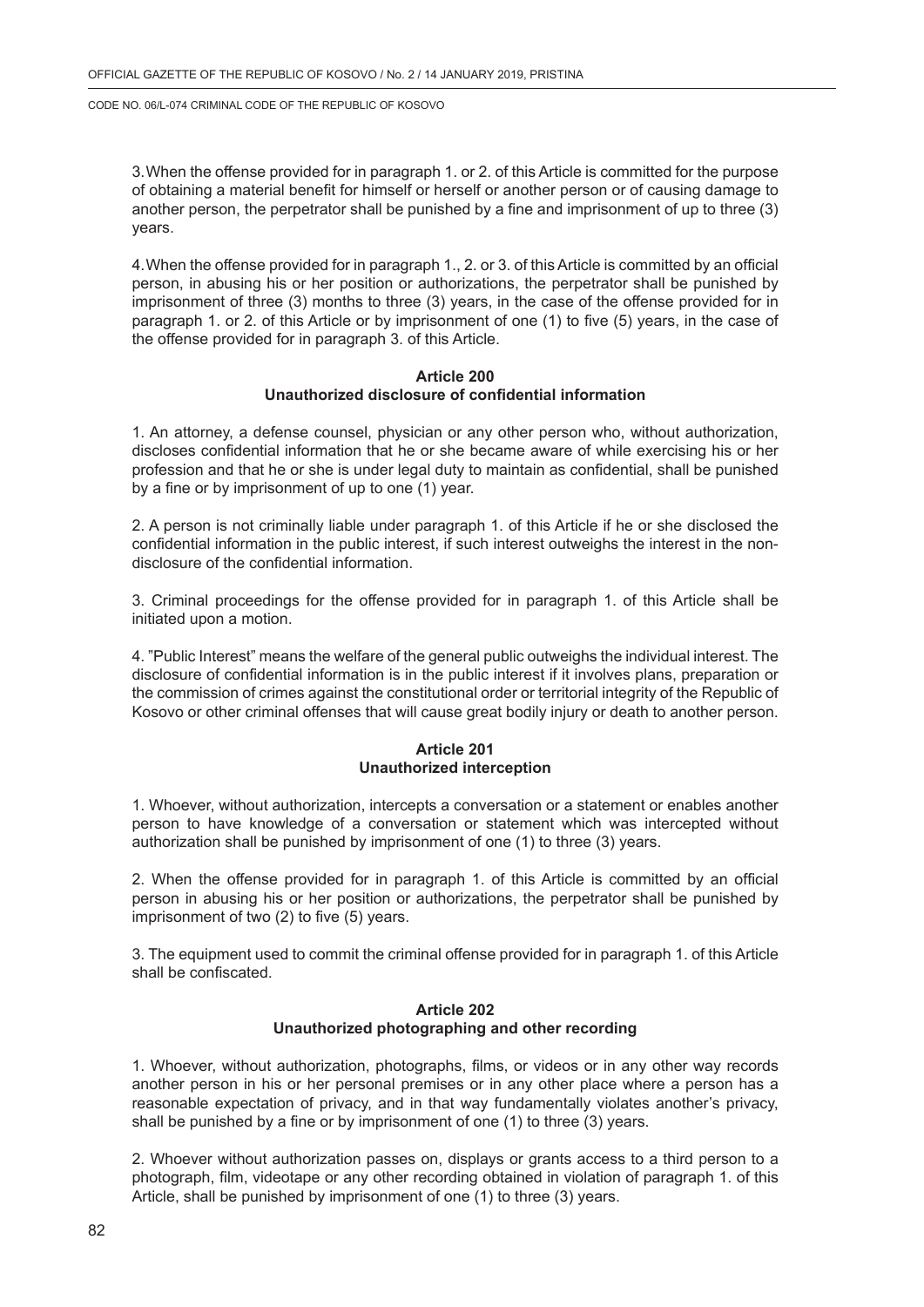3. When the offense provided for in paragraph 1. of this Article is committed by an official person, in abusing his or her position or authorizations, the perpetrator shall be punished by imprisonment of two (2) to five (5) years.

4. There is no criminal liability if the photographing or recording is conducted to discover a criminal offence or the perpetrators of a criminal offence, or to present as evidence to the police, prosecution or court, and if the photos or recordings are submitted to these authorities.

5. The equipment used to commit the criminal offense provided for in paragraph 1. of this Article shall be confiscated.

#### **Article 203**

#### **Violating orders for covert or technical measures of surveillance or investigation**

1. The authorized police officer who implements a judicial or prosecutorial order for covert or technical measures of surveillance or investigation in violation of the law shall be punished by imprisonment of three (3) months to three (3) years.

2. Whoever reveals information which will damage the effectiveness of the implementation of an order for covert or technical measures of surveillance or investigation shall be punished by imprisonment of six (6) months to three (3) years.

3. A person responsible for the operation of telecommunications, computer networks or postal services or an employee of a financial institution who fails to take appropriate steps to facilitate the implementation of an order for interception of telecommunications, interception of communications by a computer network, search of postal items, metering of telephone calls or disclosure of financial data, shall be punished by a fine or a term of imprisonment of three (3) months up to three (3) years.

## **Article 204 Preventing or hindering a public meeting**

1. Whoever, by use of deception or in any other way, prevents or hinders the convening or holding of a public meeting to which persons are entitled by law shall be punished by a fine or by imprisonment up to one (1) year.

2. When the offense provided for in paragraph 1. of this Article is committed by an official person abusing his or her position or authorizations, the perpetrator shall be punished by imprisonment of up to two (2) years.

## **Article 205 Preventing exercise of the right to use legal remedies**

1. Whoever unlawfully prevents another person from using his or her right to lodge a complaint, criminal report, lawsuit, appeal, objection or to use any other legal remedy shall be punished by a fine or by imprisonment of up to one (1) year.

2. When the offense provided for in paragraph 1. of this Article is committed by an official person abusing his or her position or authorizations, the perpetrator shall be punished by imprisonment of three (3) months to three (3) years.

## **Article 206**

#### **Preventing printing or distribution of printed materials and broadcasting of programs**

1. Whoever unlawfully prevents the printing, recording, selling, distribution or broadcast of books, magazines, newspapers, audio or video tapes, radio and television programs, or other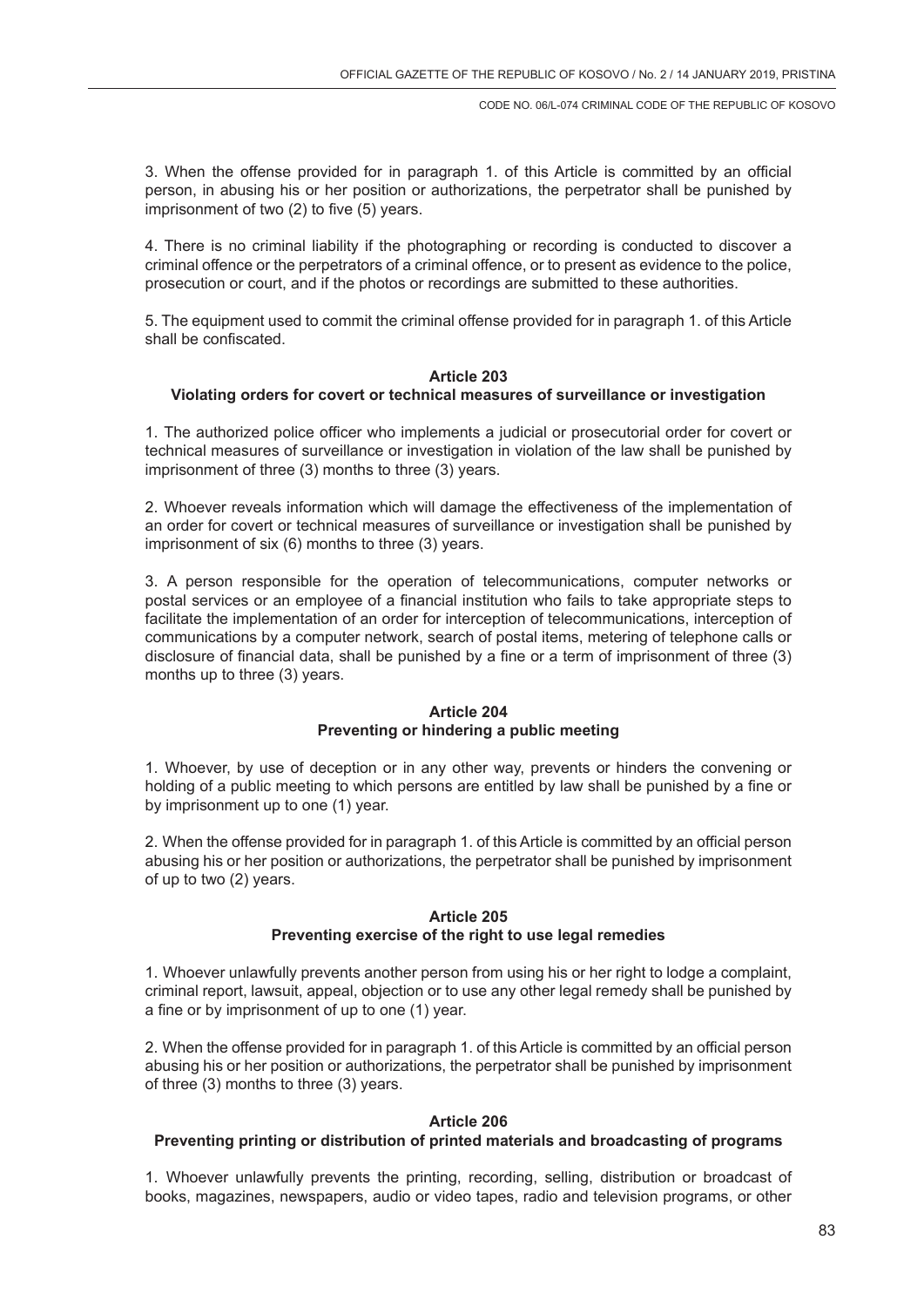printed or recorded materials shall be punished by a fine or by imprisonment of up to one (1) year.

2. If the offense provided for in paragraph 1. of this Article is committed by an official person abusing his or her position or authorizations, the perpetrator shall be punished by imprisonment of up to three (3) years.

# **CHAPTER XVIII CRIMINAL OFFENSES AGAINST VOTING RIGHTS**

### **Article 207 Violation of the right to be a candidate**

1. Whoever unlawfully prevents or obstructs any person seeking to run for election shall be punished by fine or imprisonment up to one (1) year.

2. If the offense in paragraph 1. of this Article was committed by the use of force or serious threat, the perpetrator shall be punished by imprisonment of six (6) months to three (3) years.

## **Article 208 Threat to the candidate**

1. Whoever unlawfully forces any candidate to withdraw his or her candidacy shall be punished by a fine or imprisonment up to one (1) year.

2. Whoever unlawfully prevents or obstructs any candidate from exercising any activity during an election campaign, shall be punished by a fine or imprisonment up to one (1) year.

3. Whoever commits the offense set forth in paragraph 1. or 2. of this Article by the use of force or serious threat shall be punished by imprisonment of six (6) months to three (3) years.

## **Article 209 Preventing exercise of the right to vote**

1. Whoever, in the exercise of duties entrusted to him or her related to elections, unlawfully, and with the intent to prevent another person from exercising his or her right to vote, fails to record such person in a voter registration list or removes such person from the voter registration list shall be punished by imprisonment of one (1) to three (3) years.

2. Whoever, during the voting or the referendum unlawfully prevents, obstructs, hinders or influences the free decision of a voter or in any other manner prevents another person from exercising his or her right to vote shall be punished by imprisonment up to one (1) year.

3. Whoever commits the offense from paragraphs 1. and 2. of this Article by the use of force or serious threat shall be punished by imprisonment of one (1) to five (5) years.

## **Article 210 Violating the free decision of voters**

Whoever by the use of force or serious threat or abuse of the economic and professional dependence of a voter, influences or compels a voter in the Republic of Kosovo to vote in a particular way or to abstain from voting in an election shall be punished by imprisonment of one (1) to five (5) years.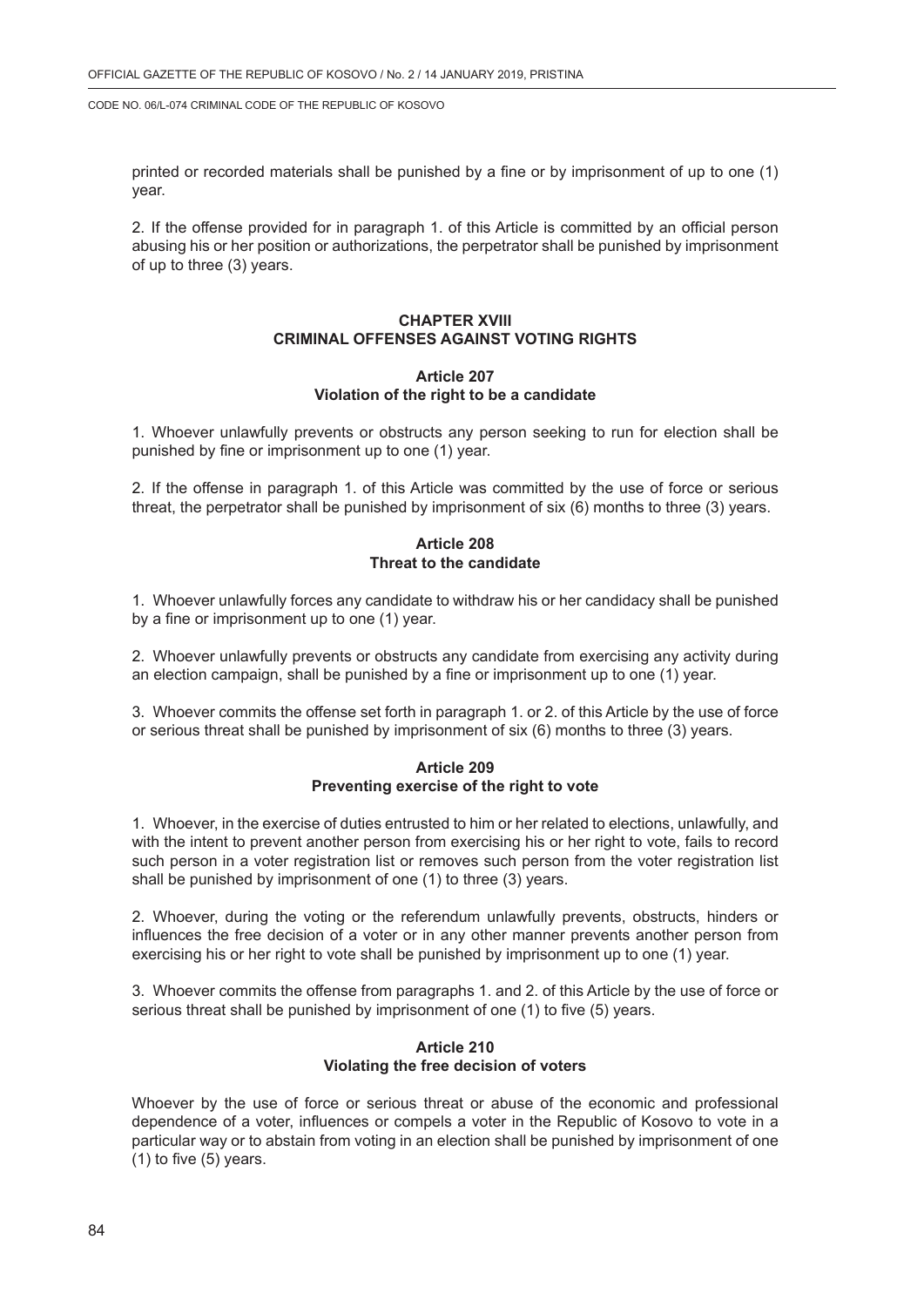## **Article 211 Abuse of official duty during elections**

Whoever, being an official person entrusted with duties related to elections, abuses his or her position, duties or authority by ordering, advising or committing any other unlawful act with the intent to alter, change or influence the voter registration list or the voting of any person or in any other manner acts with the intent to alter, change, influence or prevent any person from exercising his or her right to vote, right not to vote, to cast a void vote or to vote in favor of or against a specific person or proposal shall be punished by a fine and imprisonment of two (2) to five (5) years.

### **Article 212 Giving or receiving a bribe in relation to voting**

1. Whoever promises, offers, gives any undue benefit or gift to any person, with the intent to influence that person to vote, not to vote, vote in favor or against a specific person or proposal, or to cast a void vote, in any election or referendum shall be punished by imprisonment of one (1) to five (5) years.

2. Whoever requests or receives any undue benefit or gift for himself, herself or for another any person, or accepts an offer or promise of such benefit or gift, to vote or not to vote, to vote in favor or against a specific person or proposal, or to cast a void vote, in any election or referendum shall be punished by imprisonment of one (1) to five (5) years.

3. Whoever serves as an intermediary and violates paragraph 1. or 2. of this Article shall be punished by imprisonment of one (1) to five (5) years.

4. If the offense from paragraph 1. to 3. of this Article is committed by a member of the Election Commission or any other person during the exercise of his or her official duties in regard to voting, the perpetrator shall be punished by imprisonment from three (3) to five (5) years.

5. The gift or benefit received or offered contrary to this Article shall be confiscated.

# **Article 213 Abusing the right to vote**

1. Whoever commits one or more of the following offenses shall be punished by imprisonment of six (6) months to three (3) years:

- 1.1. votes or attempts vote under the name of another person;
- 1.2. votes or attempts to vote even though he or she has already voted; or,
- 1.3. uses more than one voting list.

2. The member of the Election Commission who makes possible for a person to commit or attempt to commit the criminal offense from paragraph 1. of this Article shall be punished by imprisonment of three (3) to five (5) years.

## **Article 214 Obstructing the voting process**

1.Whoever, in any unlawful manner obstructs or interrupts the voting process shall be punished by imprisonment of one (1) to two (2) years.

2.Whoever by use of force or serious threat, obstructs the voting with the instigation of public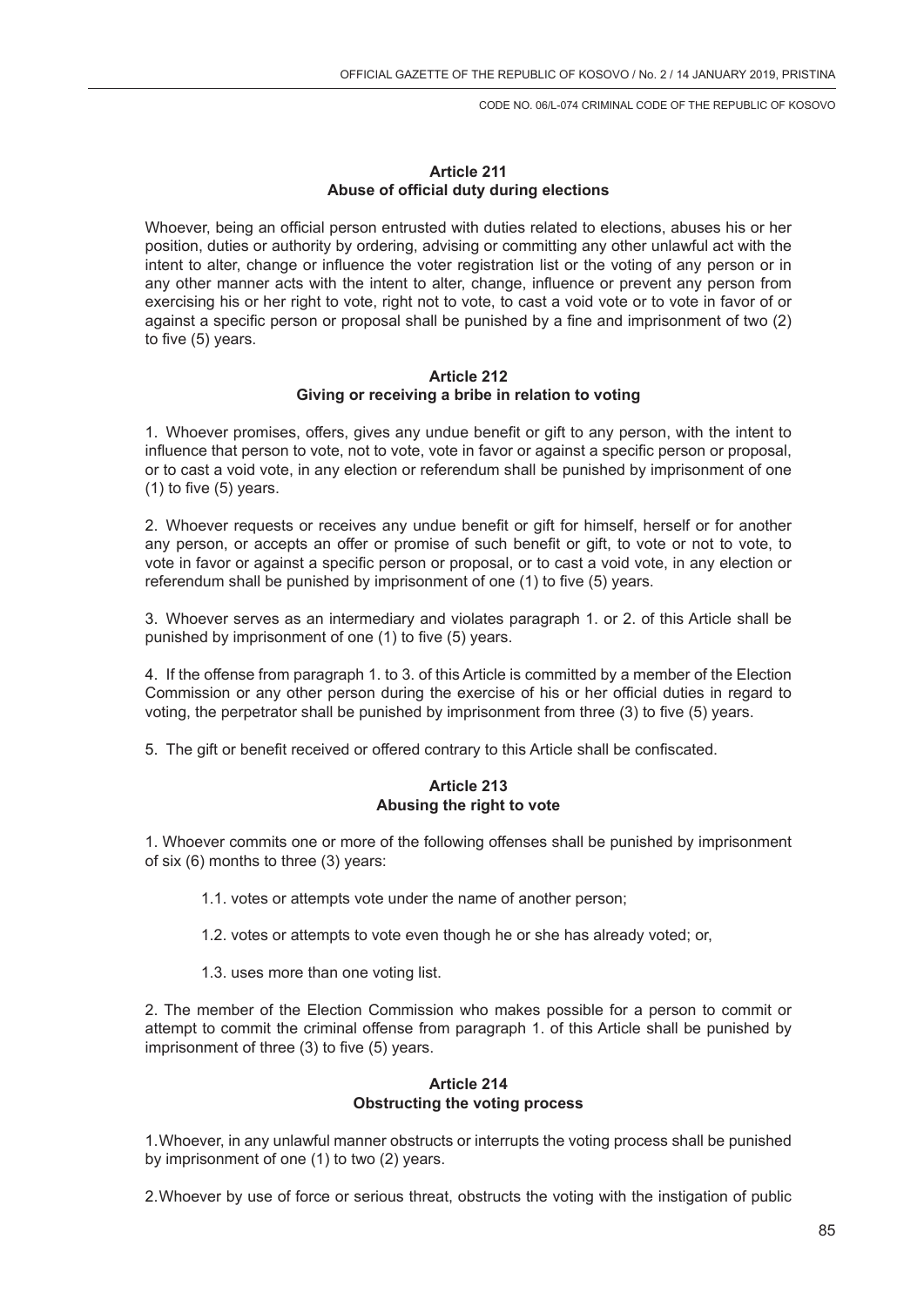disorder in the polling station that results in an interruption in voting shall be punished by imprisonment of one (1) to three (3) years.

#### **Article 215 Violating confidentiality in voting**

1.Whoever, in an election or referendum, violates confidentiality in voting shall be punished by imprisonment of up to six (6) months.

2.Whoever, by use of force or serious threat, or any other unlawful way demands from a person to reveal how he or she has voted shall be punished by imprisonment of up to one (1) year.

3.When the offense provided for in paragraph 1. or 2. of this Article is committed by a member of the Election Committee or any other person abusing his or her duties, position or authorizations related to elections or voting, the perpetrator shall be punished by imprisonment of one (1) to five (5) years.

## **Article 216 Falsification of voting results**

1. Whoever adds, removes or deletes votes or signatures, registers incorrectly a vote or the results of the election in the election documents, or publishes a vote or the results of the election or the voting that does not correspond to the actual voting, or in any other way falsifies a vote or the results of an election shall be punished by a fine or imprisonment of one (1) to three (3) years.

2. When the offense provided for in paragraph 1. of this Article is committed by a member of the Election Commission or any other person abusing his or her duties, position or authorizations related to elections, the perpetrator shall be punished by imprisonment three (3) to five (5) years.

#### **Article 217 Destroying voting documents**

1.Whoever destroys, conceals, damages or takes the voting slip or any other object or document related to the election or referendum shall be punished by imprisonment of one (1) to three (3) years.

2.When the offense provided for in paragraph 1. of this Article is committed by a member of the Election Commission or any other person abusing his or her duties, position or authorizations related to elections, the perpetrator shall be punished by imprisonment of three (3) to five (5) years.

## **CHAPTER XIX CRIMINAL OFFENSES AGAINST LABOUR RELATIONS RIGHTS**

## **Article 218 Violating rights in labour relations**

Whoever knowingly fails to comply with the law or a collective contract relating to employment or termination of labour relations; salaries or other income; the length of working hours, overtime work or shift work; vacation or absence from work; or, the protection of women, children or disabled persons, and thereby denies or restricts the rights to which an employee is entitled shall be punished by a fine or by imprisonment of up to one (1) year.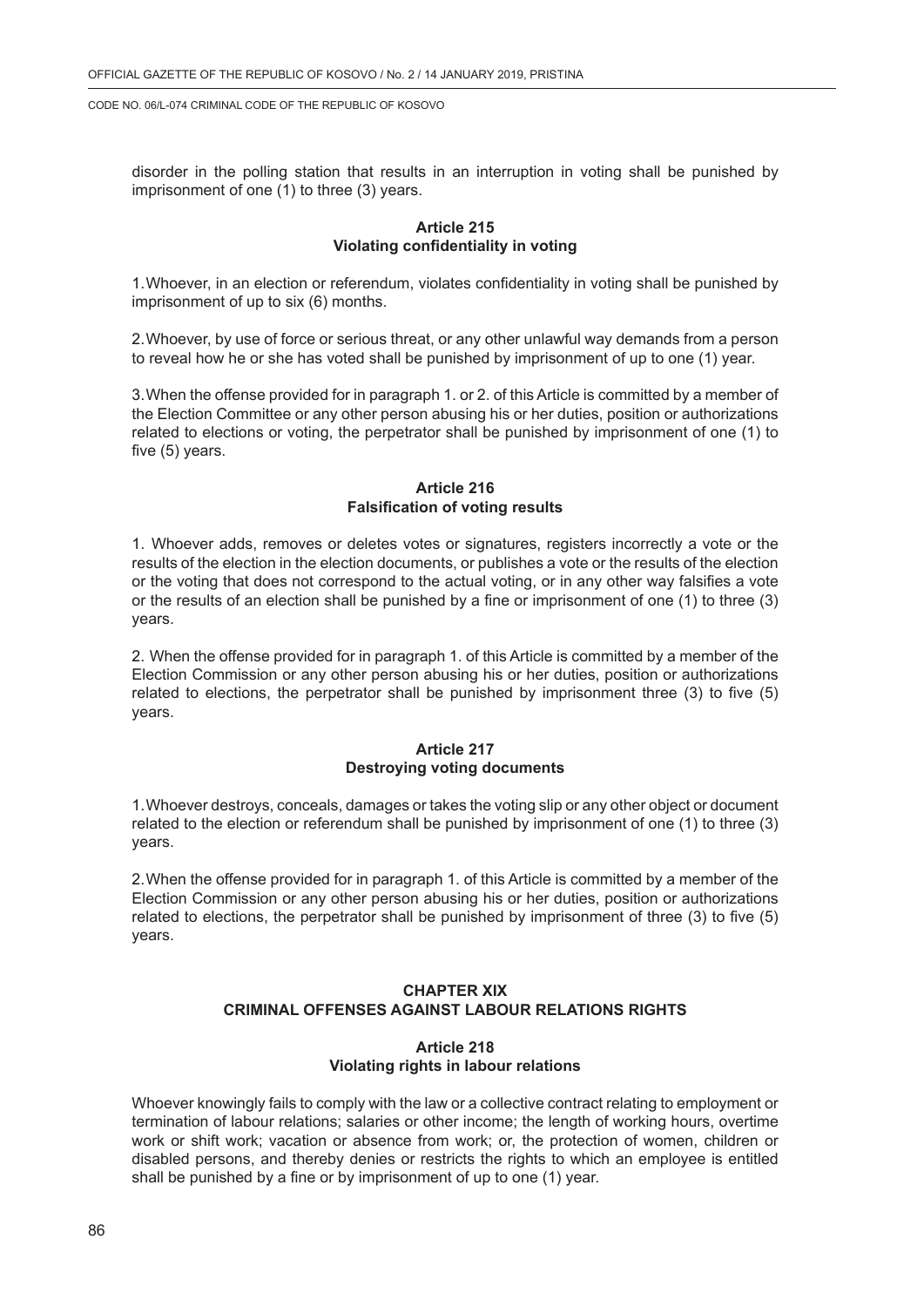## **Article 219 Violating rights of employment and unemployment**

1.Whoever denies or restricts the right of persons to employment under equal conditions which have been determined by law shall be punished by a fine or by imprisonment of up to two (2) years.

2.Whoever fails to abide by the law on the rights of the unemployed and in this way denies or restricts the rights to which they are entitled shall be punished as provided for in paragraph 1. of this Article.

#### **Article 220 Violation of the right to management**

1.Whoever unlawfully obstructs or prevents the managing body in decision making or renders it impossible for a member of the managing body to exercise his or her right to participate in decision making in that body, shall be punished by a fine or by imprisonment of up to one (1) year.

2.If the offense provided for in paragraph 1. of this Article is committed by an official or responsible person abusing his or her position or authorizations, the perpetrator shall be punished by imprisonment of up to two (2) years.

3.Whoever commits the offense set forth in paragraph 1. or 2. of this Article by the use of force, or serious threat shall be punished by imprisonment from six (6) months to five (5) years.

## **Article 221 Violation of the right to strike**

1.Whoever by the use of force or serious threat or in any other unlawful manner, prevents or obstructs a worker from organizing, participating or otherwise exercising any legal right to strike in accordance with the law and to participate in the strike or in any other manner exercise their right to strike, shall be punished by a fine or imprisonment of up to two (2) years.

2.The employer or the responsible person who dismisses an employee because of his or her participation in a lawfully organized strike or who takes other measures by which the worker's labor rights are violated, shall be punished by a fine or imprisonment of up to two (2) years.

## **Article 222 Misuse of the right to strike**

1.Whoever, against the law, organizes or leads a strike and if the elements of another criminal offense are not present, shall be punished by a fine or imprisonment up to one (1) year.

2.Whoever, against the law, organizes or leads a strike that causes large scale damage, large scale loss or endangers the life or health of persons, and if the elements of another criminal offense are not present, shall be punished by a fine or imprisonment up to three (3) years.

## **Article 223 Violating social insurance rights**

Whoever knowingly fails to comply with the law or a collective contract relating to health, retirement, or disability insurance or any other form of social insurance and by doing so denies or limits the rights of a worker shall be punished by a fine or by imprisonment of up to one (1) year.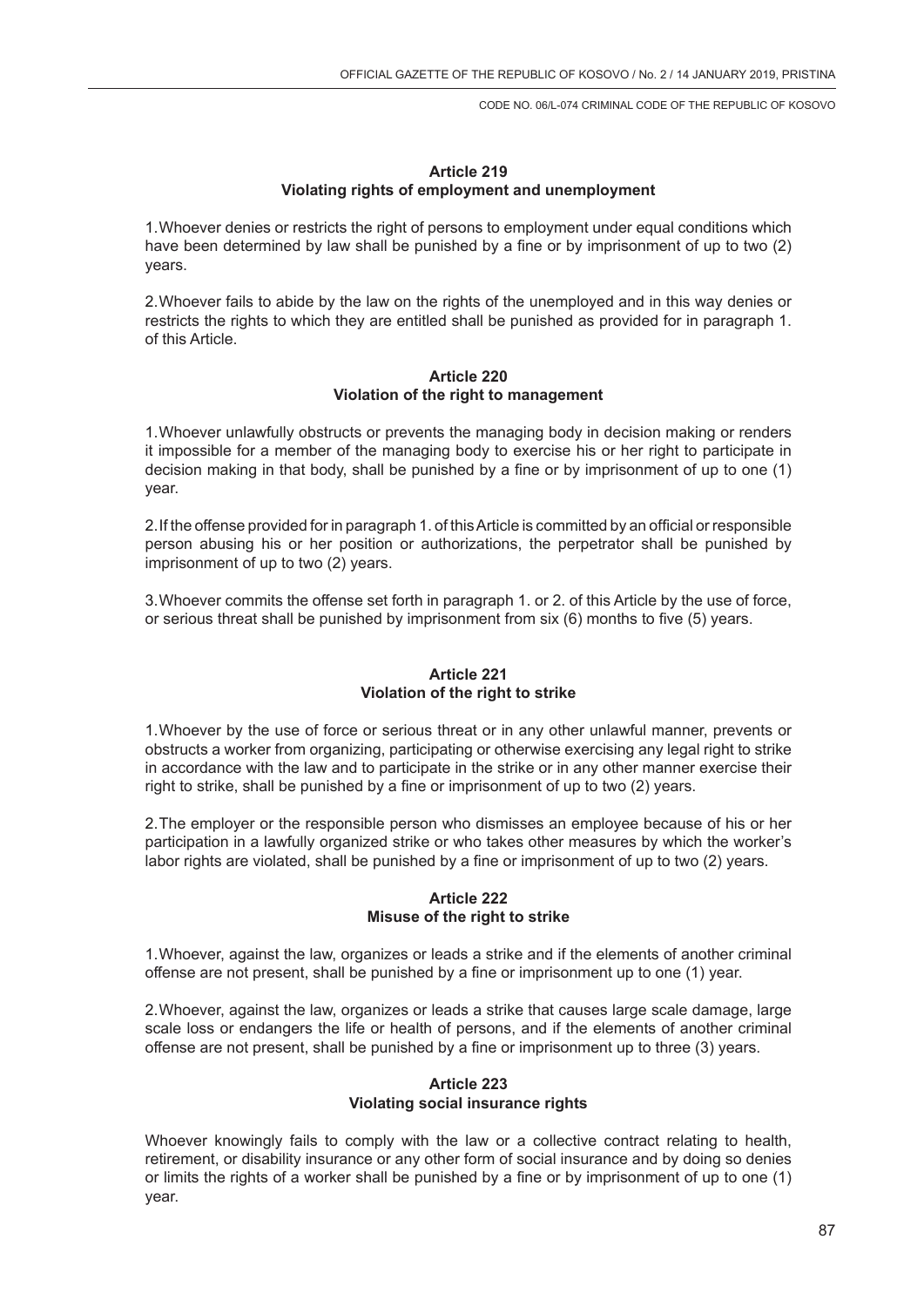#### **Article 224 Misuse of social insurance rights**

Whoever under false pretenses or by self inflicting an illness or incapacity upon himself or herself or in any other unlawful manner receives social security or state pension rights, which he or she is not entitled to by law, shall be punished by a fine or imprisonment up to three (3) years.

### **CHAPTER XX CRIMINAL OFFENSES AGAINST SEXUAL INTEGRITY**

#### **Article 225 Definitions relating to the criminal offenses against sexual integrity**

For the purposes of this chapter the following terms shall have this meaning:

1. Term ''Consent'' means:

1.1. the voluntary agreement of a person who has reached the age of sixteen (16) years to engage in the sexual act in question;

1.2.the voluntary agreement of two persons who have reached the age of fourteen (14) years and where difference in their ages does not exceed two (2) years to engage in the sexual act in question.

2. No consent is obtained where:

2.1. such person expresses, by word or conduct, a lack of agreement to engage or to continue to engage in the sexual act;

2.2. the agreement is expressed by the words or conduct of a person other than the victim;

2.3. the agreement of the victim was obtained by deception, fear or intimidation, where such means do not involve the use of force, serious threat or exploitation as provided for in paragraph 3. of Article 227 of this Code; or

2.4. such person is incapable of agreeing to the sexual activity because of diminished mental or physical capacity or intoxication by alcohol, drugs or other substances.

3. No action under paragraphs 1. and 2. of this Article shall be interpreted as limiting the circumstances in which there is no consent.

4. Term ''Sexual act'' means penetration however slight of any part of the body of a person with a sexual organ or an object for sexual purpose or the penetration however slight of the anal, oral or genital opening of a person with any object for a sexual purpose, or any other part of the body or any part of an animal.

5. Term ''Subjecting another person to a sexual act'' means the commission of a sexual act on another person by the perpetrator, or inducing another person to commit a sexual act on the perpetrator or a third person or inducing a third person to commit a sexual act on another person.

6. Term ''Private parts'' means the breasts of a woman, the penis, vagina and/or anus.

7. Term ''Touching'' means any direct or indirect contact, where there is no penetration, between the body of a person with any part of the body of another person or with an object.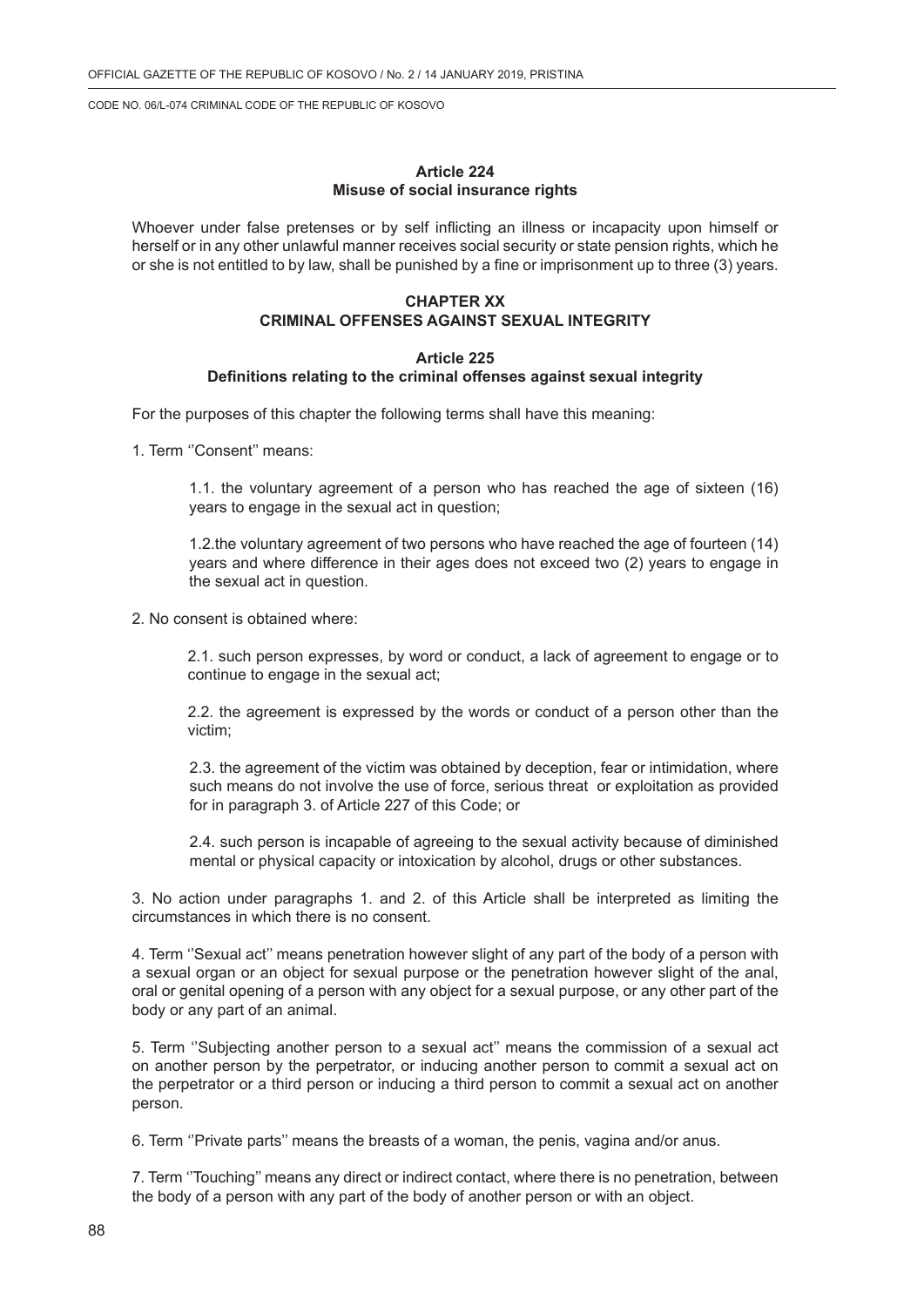8. Term ''Child pornography'' means any visual image or visual depiction or representation, including any photograph, film, video, picture or computer generated image or picture, whether made or produced by electronic, mechanical or other means, which shows or represents:

8.1. the genitals (vagina, penis or anus) or the pubic area of a child primarily for sexual purposes;

8.2. a real child engaged in actual or simulated sexually explicit conduct;

8.3.a person appearing to be a real child engaged in actual or simulated sexually explicit conduct; or

8.4. realistic images of a non-existent child engaged in actual or simulated sexually explicit conduct.

9. Term ''Prostitution'' means offering or providing sexual services in exchange for payment, goods or services including, but not limited to, the discharge of an obligation to pay or the provision of goods or services including sexual services gratuitously or at a discount. It is irrelevant whether the payment, goods or services are given or promised to the person engaging in the sexual services or to a third person.

10. Sexual purposes means any act done for the purposes of the sexual gratification of a person

# **Article 226 Mistake of fact as to age of victim**

1.For the purposes of the Chapter, a mistake as to the age of the victim who is under the age of sixteen (16) shall not be a mistake of fact under Article 25 of this Code if the perpetrator was negligent in making such mistake.

2. The perpetrator is not criminally liable because of a mistake of fact under Article 25 of this Code if he or she, for justifiable reasons, did not know and could not have known that the victim was under the age of sixteen (16).

## **Article 227 Rape**

1. Whoever subjects another person to a sexual act without such person's consent shall be punished by imprisonment of two (2) to ten (10) years.

2. Whoever subjects another person to a sexual act by threatening to reveal a fact that would seriously harm the honor or reputation of such person or of a person closely connected to such person shall be punished by imprisonment of three (3) to ten (10) years.

3. Whoever subjects another person to a sexual act in one or more of the following circumstances shall be punished by imprisonment of five (5) to ten (10) years:

3.1.by serious threat or the threat of violence;

3.2. by threat of an imminent danger to the life or body of such person or of another person; or

3.3. by exploiting a situation in which the person is unprotected and where his or her security is in danger.

4. When the offense provided for in paragraph 1. or 2. of this Article is committed under one or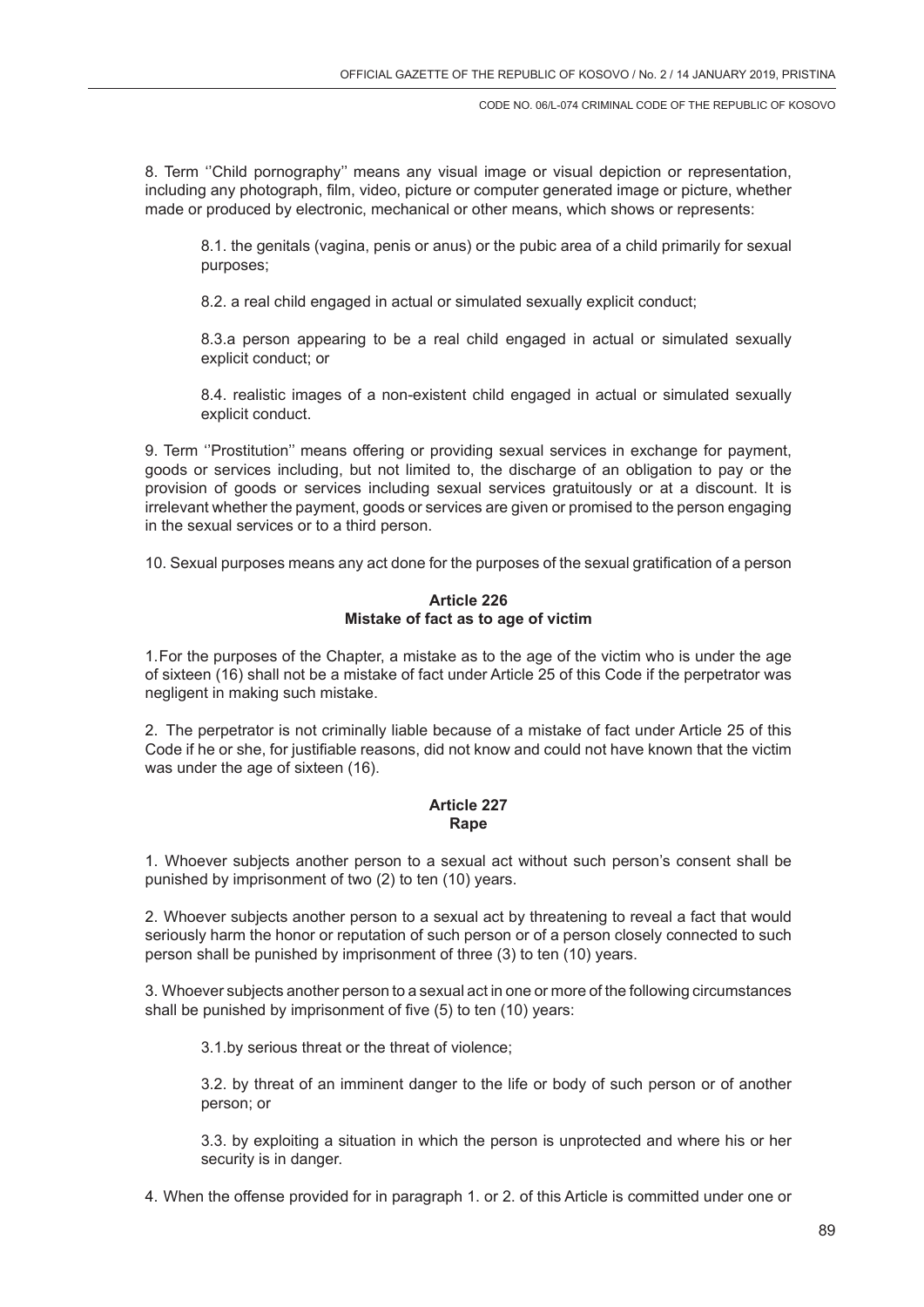more of the following circumstances, the perpetrator shall be punished by imprisonment of five (5) to fifteen (15) years:

4.1 .the offense is preceded, accompanied or followed by an act of torture or inhumane treatment;

4.2. the perpetrator uses force;

4.3. the perpetrator causes grievous bodily injury or a serious disturbance to the mental or physical health of the person;

4.4. the perpetrator uses or threatens to use a weapon or a dangerous instrument;

4.5. the perpetrator intentionally causes the person to become intoxicated by alcohol, drugs or other substances;

4.6. the offense is jointly committed by more than one person;

4.7. the perpetrator knows that the person is exceptionally vulnerable because of age, diminished mental or physical capacity, physical or mental disorder or disability, or pregnancy;

4.8. the victim is between the ages of sixteen (16) and eighteen (18) years;

4.9. the perpetrator is the parent, adoptive parent, foster parent, step parent, grandparent, uncle, aunt or sibling of the person or shares a domestic relationship with the victim

4.10. the perpetrator is a teacher, a religious leader, a health care professional, a person entrusted with such person's upbringing or care or otherwise in a position of authority over the person:

4.10.1. by abusing his or her control over the financial, family, social, health, employment, educational, religious or other circumstances of such person or a third person;

4.10.2. where the victim is held in prison, pre-trial detention, a disciplinary centre, has been committed to an educational institution or educationalcorrectional institution, is a patient at a hospital, mental health or rehabilitation facility, a resident of a residential care home or shelter, or is held in or confined to any other place by an order of the court or prosecutor or under a law; or

4.10.3. by abusing his or her authority or authority over a victim and who is entrusted to the perpetrator for upbringing, education or care.

5. When the offense provided for in paragraph 1., 2., 3. or 4. in this Article results in the death of the victim, the perpetrator shall be punished by imprisonment of not less than ten (10) years or by lifelong imprisonment.

6. When the offense provided for in paragraph 1. or 2. of this Article is committed against a person under the age of sixteen (16) years, the perpetrator shall be punished by imprisonment of five (5) to twenty (20) years.

7. When the offense provided for in paragraph 1. or 2. of this Article is committed against a person under the age of fourteen (14) years, the perpetrator shall be punished by imprisonment of at least ten (10) years.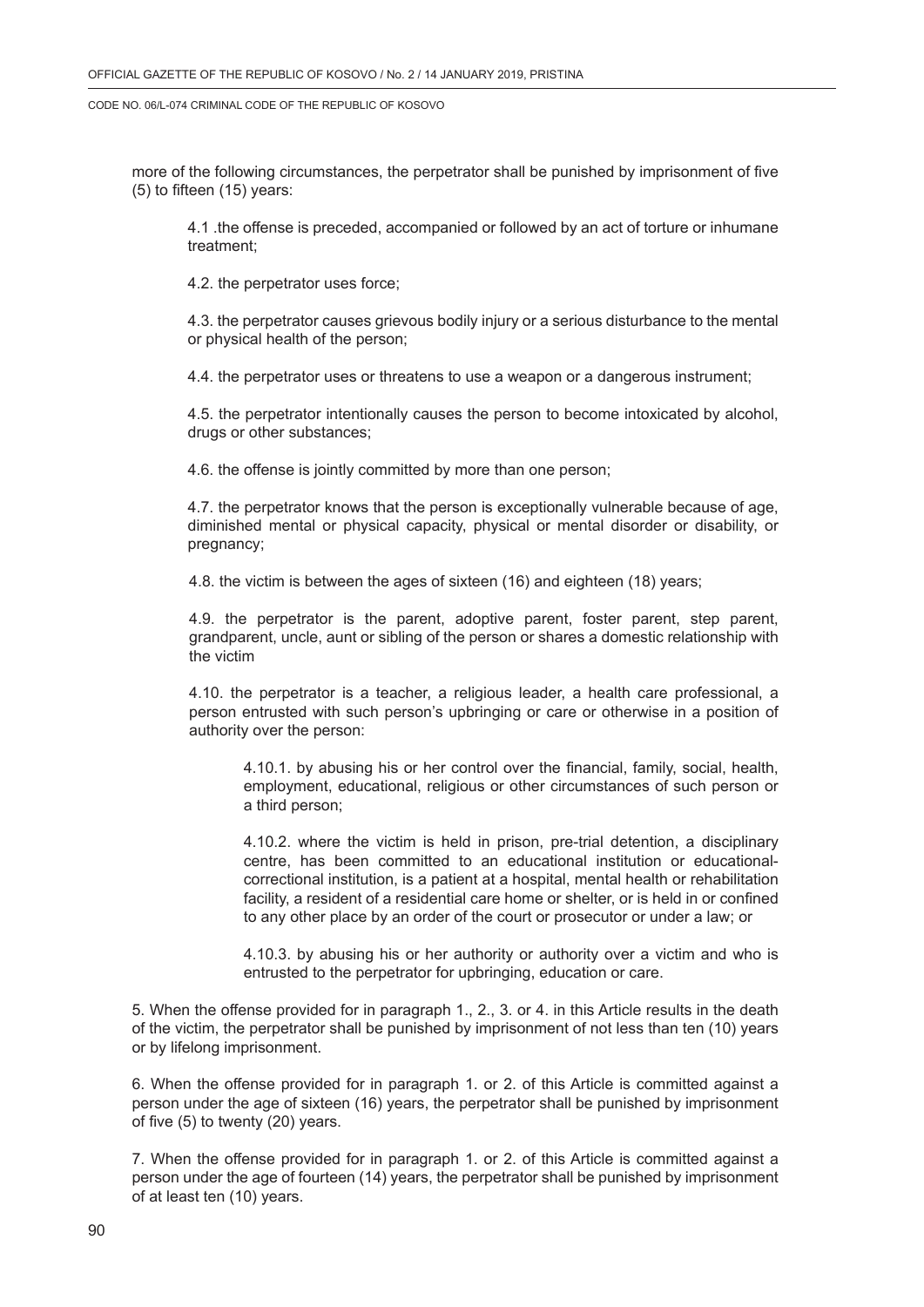8. When the offense provided for in paragraph 6. or 7. of this Article is committed under one or more of the circumstances provided for in paragraph 3. or 4. of this Article, the perpetrator shall be punished by imprisonment of at least fifteen (15) years.

9. When the offense provided for in paragraph 6. or 7. of this Article results in the death of the victim, the perpetrator shall be punished by imprisonment of at least twenty (20) years or life long imprisonment.

## **Article 228 Sexual services of a victim of trafficking**

1. Whoever uses or procures the sexual services of a victim of trafficking shall be punished by imprisonment of six (6) months to five (5) years.

2. When the offense provided for in paragraph 1. of this Article is committed against a person under the age of eighteen (18) years, the perpetrator shall be punished by imprisonment of two (2) to ten (10) years.

3. When the offense provided for in this Article is committed by an official person, abusing his or her position or authorizations, the perpetrator shall be punished by imprisonment of two (2) to seven (7) years in the case of the offense provided for in paragraph 1. or by imprisonment of five (5) to twelve (12) years in the case of the offense provided for in paragraph 2. of this Article.

4. When the offense provided for in paragraph 1., 2. or 3. of this Article is committed against a person who is exceptionally vulnerable because of age, diminished mental or physical capacity, physical or mental disorder or disability, or pregnancy, the perpetrator shall be punished by imprisonment of five (5) to twenty (20) years.

5. If the offense provided for in paragraph 1., 2., 3. or 4. of this Article results in death of one or more persons, the perpetrator shall be punished by not less than ten (10) years of imprisonment or life long imprisonment.

6. When the offense provided for in paragraph 1., 2., 3. or 4. of this Article is committed against a person under the age of sixteen (16) years, the perpetrator shall be punished by imprisonment of five (5) to twenty (20) years.

7. When the offense provided for in paragraph 1., 2., 3. or 4. of this Article is committed against a person under the age of fourteen (14) years, the perpetrator shall be punished by imprisonment of at least ten (10) years.

8. When the offense provided for in paragraph 6. of this Article results in the death of the victim, the perpetrator shall be punished by imprisonment of at least fifteen (15) years or lifelong imprisonment.

9. For the purposes of this Article it is irrelevant whether the perpetrator knew that the person was a victim of trafficking, unless for justifiable reasons, the perpetrator did not know and could not have known that the person was a victim of trafficking.

10. For the purposes of this Article "victim of trafficking" means a person who has been trafficked according to Article 165 of this Code.

## **Article 229 Sexual assault**

1. Whoever touches a person for a sexual purpose or induces such person to touch the perpetrator or another person for a sexual purpose, without the consent of such person, shall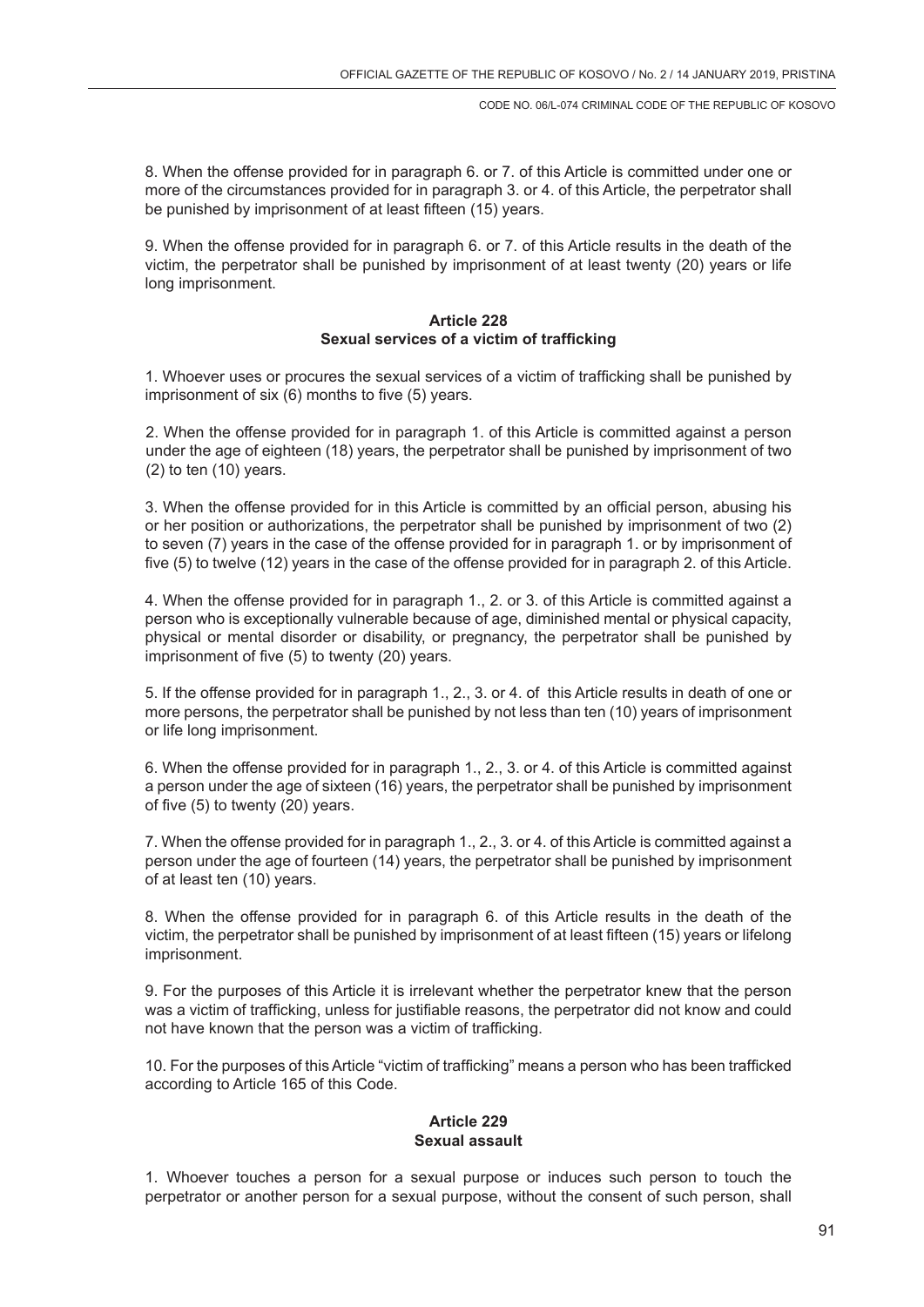be punished by a fine or by imprisonment of up to one (1) year.

2. Whoever touches another person for a sexual purpose or induces another person to touch the perpetrator or a third person for a sexual purpose in one of more of the following circumstances shall be punished by imprisonment of one (1) to seven (7) years:

2.1. by serious threat or the threat of violence;

2.2. by threat of an imminent danger to the life or body of such person or of another person; or

2.3. by exploiting a situation in which such other person is unprotected and where his or her security is in danger.

3. When the offense provided for in paragraph 1. or 2. of this Article is committed under one or more of the following circumstances, the perpetrator shall be punished by imprisonment of three  $(3)$  to ten  $(10)$  years:

3.1. the offense is preceded, accompanied or followed by an act of torture or inhumane treatment;

3.2. the perpetrator uses force;

3.3. the perpetrator causes grievous bodily injury or serious disturbances to the mental or physical health of the person or the person attempts to commit suicide following the offense;

3.4. the perpetrator uses or threatens to use a weapon or a dangerous instrument;

3.5. the perpetrator intentionally causes the person to become intoxicated by alcohol, drugs or other substances;

3.6. the offense is jointly committed by more than one person;

3.7. the perpetrator knows that the person is exceptionally vulnerable because of age, diminished mental or physical capacity, physical or mental disorder, disability, or pregnancy;

3.8.the victim is between the ages of sixteen (16) and eighteen (18) years;

3.9.the perpetrator is the parent, adoptive parent, foster parent, step parent, grandparent, uncle, aunt or sibling of the person or shares a domestic relationship with the victim

3.10. the perpetrator is a teacher, a religious leader, a health care professional, a person entrusted with such person's upbringing or care or otherwise in a position of authority over the person:

3.10.1. by abusing his or her control over the financial, family, social, health, employment, educational, religious or other circumstances of such person or a third person;

3.10.2. where the victim is held in prison, pre-trial detention, a disciplinary centre, has been committed to an educational institution or educationalcorrectional institution, is a patient at a hospital, mental health or rehabilitation facility, a resident of a residential care home or shelter, or is held in or confined to any other place by an order of the court or prosecutor or under a Law; or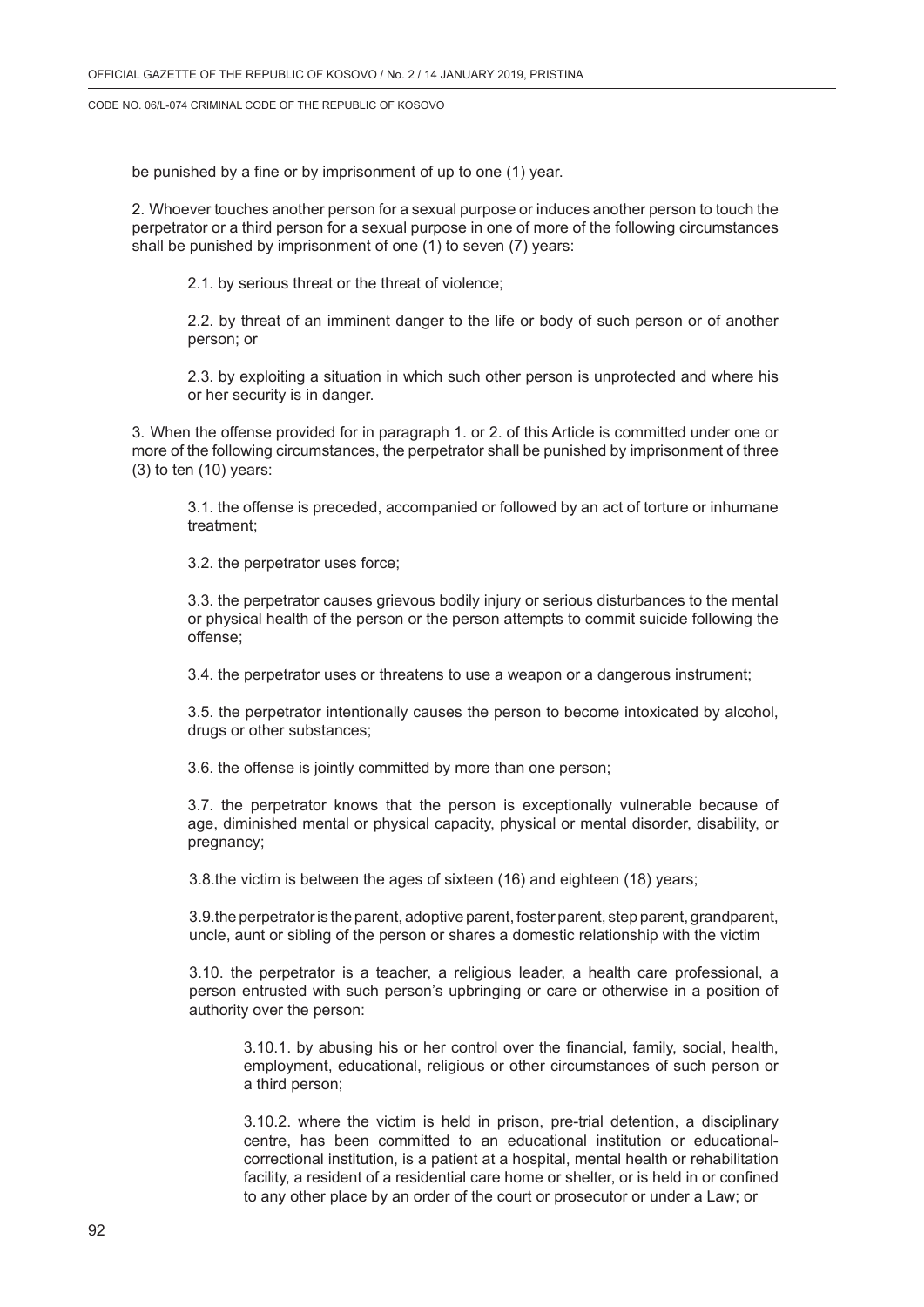3.10.3. by abusing his or her authority or authority over a victim and who is entrusted to the perpetrator for upbringing, education or care.

4. When the offense provided for in paragraph 1. or 2. of this Article results in the death of the victim, the perpetrator shall be punished by imprisonment of not less than ten (10) years or by lifelong imprisonment.

5. When the offense provided for in paragraph 1. of this Article is committed against a person under the age of sixteen (16) years, the perpetrator shall be punished by imprisonment of five (5) to ten (10) years.

6. When the offense provided for in paragraph 1. of this Article is committed against a person under the age of fourteen (14) years, the perpetrator shall be punished by imprisonment of ten (10) to twenty (20) years.

7. When the offense provided for in paragraph 5. or 6. of this Article is committed under one or more of the circumstances provided for in paragraph 2. or 3. of this Article, the perpetrator shall be punished by imprisonment of at least fifteen (15) years.

8. When the offense provided for in paragraph 5. or 6. of this Article results in the death of the victim, the perpetrator shall be punished by imprisonment of not less than fifteen (15) years or by lifelong imprisonment

## **Article 230 Degradation of sexual integrity**

1. Whoever induces another person to expose the private parts of such person's body, to masturbate or to commit another act that degrades such person's sexual integrity, without the consent of such person, shall be punished by a fine or by imprisonment of three (3) months to one (1) year.

2. Whoever induces another person to expose the private parts of such person's body, to masturbate or to commit another act that degrades such person's sexual integrity in one of more of the following circumstances shall be punished by imprisonment of one (1) to three (3) years:

2.1. by serious threat or the threat of violence;

2.2. by threat of an imminent danger to the life or body of the such person or of another person; or

2.3. by exploiting a situation in which the person is unprotected and where his or her security is in danger.

3. When the offense provided for in paragraph 1. or 2. of this Article is committed under one or more of the following circumstances, the perpetrator shall be punished by imprisonment of one  $(1)$  to ten  $(10)$  years:

3.1. the offense is preceded, accompanied or followed by an act of torture or inhumane treatment;

3.2. the perpetrator uses force;

3.3. the perpetrator causes grievous bodily injury or serious disturbances to the mental or physical health of the person or the person attempts to commit suicide following the offense;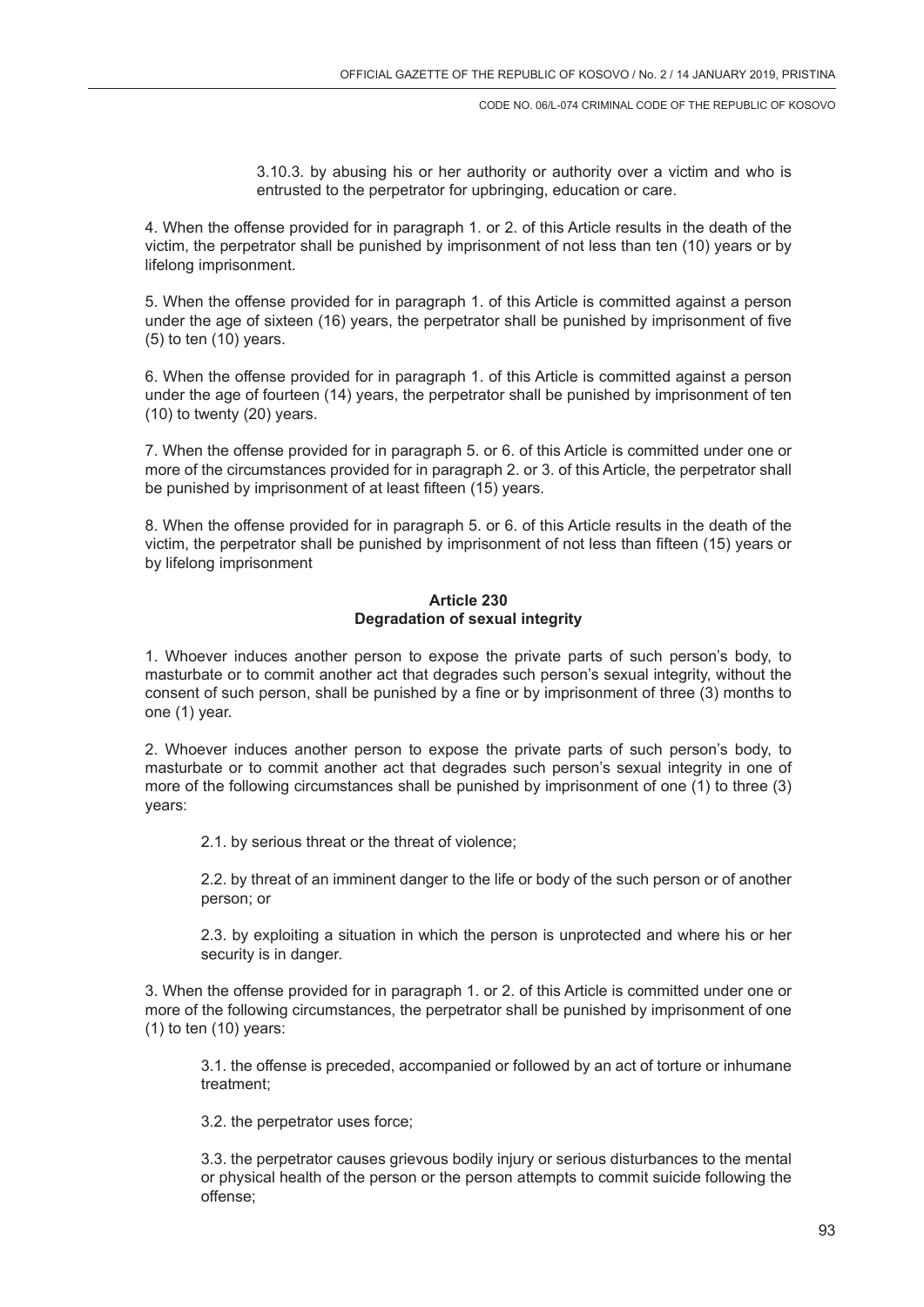3.4. the perpetrator uses or threatens to use a weapon or a dangerous instrument;

3.5. the perpetrator intentionally causes the person to become intoxicated by alcohol, drugs or other substances;

3.6. the offense is jointly committed by more than one person;

3.7. the perpetrator knows that the person is vulnerable because of age, physical or mental disorder or disability, or pregnancy;

3.8. the victim is between the ages of sixteen (16) and eighteen (18) years;

3.9. the perpetrator is the parent, adoptive parent, foster parent, step parent, grandparent, uncle, aunt or sibling of the person or shares a domestic relationship with the victim;

3.10. the perpetrator is a teacher, a religious leader, a health care professional, a person entrusted with such person's upbringing or care or otherwise in a position of authority over the person:

3.10.1. by abusing his or her control over the financial, family, social, health, employment, educational, religious or other circumstances of such person or a third person;

3.10.2. where the victim is held in prison, pre-trial detention, a disciplinary centre, has been committed to an educational institution or educationalcorrectional institution, is a patient at a hospital, mental health or rehabilitation facility, a resident of a residential care home or shelter, or is held in or confined to any other place by an order of the court or prosecutor or under a Law; or

3.10.3. by abusing his or her authority or authority over a victim and who is entrusted to the perpetrator for upbringing, education or care.

4. When the offense provided for in paragraph 1. of this Article is committed against a person under the age of sixteen (16) years, the perpetrator shall be punished by imprisonment of one (1) to five (5) years.

5. When the offense provided for in paragraph 1. of this Article is committed against a person under the age of fourteen (14) years, the perpetrator shall be punished by imprisonment of three (3) to eight (8) years.

6. When the offense provided for in paragraph 4. or 5. of this Article is committed under one or more of the circumstances provided for in paragraph 2. or 3. of this Article, the perpetrator shall be punished by imprisonment of at least fifteen (15) years.

7. When the offense provided for in paragraph 5. or 6. of this Article results in the death of the victim, the perpetrator shall be punished by imprisonment of at least fifteen (15) years or by lifelong imprisonment.

8. An attempt to commit the offense provided for in paragraph 1. of this Article shall be punishable.

## **Article 231**

#### **Offering pornographic material to persons under the age of sixteen years**

1. Whoever sells, offers to sell, shows or in any other way provides a person under the age of sixteen (16) years with photographs, audio-visual material or other objects with pornographic content or allows such person to attend a live performance with pornographic content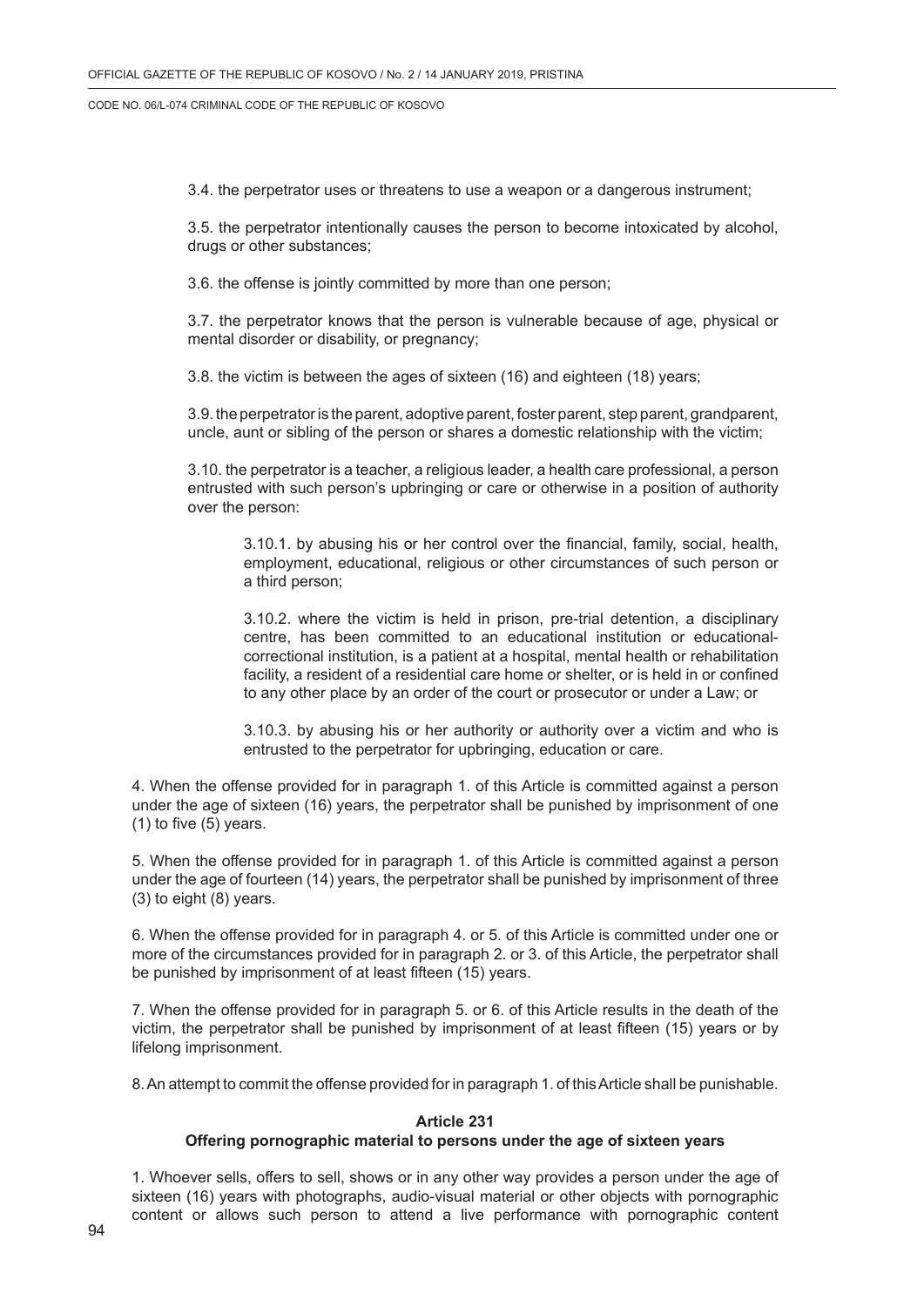or intentionally brings such person to such a performance shall be punished by a fine and imprisonment of three (3) months to three (3) years.

2. The pornographic material from paragraph 1. of this Article shall be confiscated.

### **Article 232 Abuse of children in pornography**

1. Whoever produces child pornography or uses or involves a child in making or producing live performances shall be punished by imprisonment of five (5) to fifteen (15) years.

2. Whoever sells, distributes, promotes, displays, transmits, offers or makes available child pornography shall be punished by imprisonment of three (3) to ten (10) years.

3. Whoever procures for himself or herself or for another person or possesses child pornography shall be punished by a fine and by imprisonment of one (1) to five (5) years.

4. An attempt to commit a criminal offense in this Article shall be punishable.

5. For the purpose of this Article "live performance" includes the live exhibition, including by means of information and communication technology, of:

- 5.1. a child engaged in real or simulated sexually explicit conduct; or
- 5.2. of the sexual organs of a child for primarily sexual purposes.

# **Article 233 Inducing sexual acts by false promise of marriage**

Whoever deceptively and falsely promises marriage in order to induce a person who is between the ages of sixteen (16) to eighteen (18) years to engage in a sexual act shall be punished by a fine or imprisonment of up to three (3) years.

## **Article 234 Facilitating or compelling prostitution**

1. Whoever recruits, organizes, assists, holds, hides, or controls another person for the purpose of prostitution shall be punished by a fine and imprisonment of six (6) months to four (4) years.

2. When the offense provided for in paragraph 1. of this Article is committed within a three hundred and fifty (350) meter radius of a school or other locality which is used by children, the perpetrator shall be punished by a fine and imprisonment of one (1) to five (5) years.

3. When the offense provided for in paragraph 1., 2. or 3. of this Article is committed against a person between the ages of sixteen (16) and eighteen (18) years, the perpetrator shall be punished by a fine and imprisonment of two (2) to ten (10) years.

4. When the offense provided for in paragraph 1., 2. or 3. of this Article is committed against a person under the age of sixteen (16) years, the perpetrator shall be punished by a fine and imprisonment of five (5) to twenty (20) years.

5. When the offense provided for in paragraph 1., 2. or 3. of this Article is committed against a person under the age of fourteen (14) years, the perpetrator shall be punished by a fine and imprisonment of at least ten (10) years.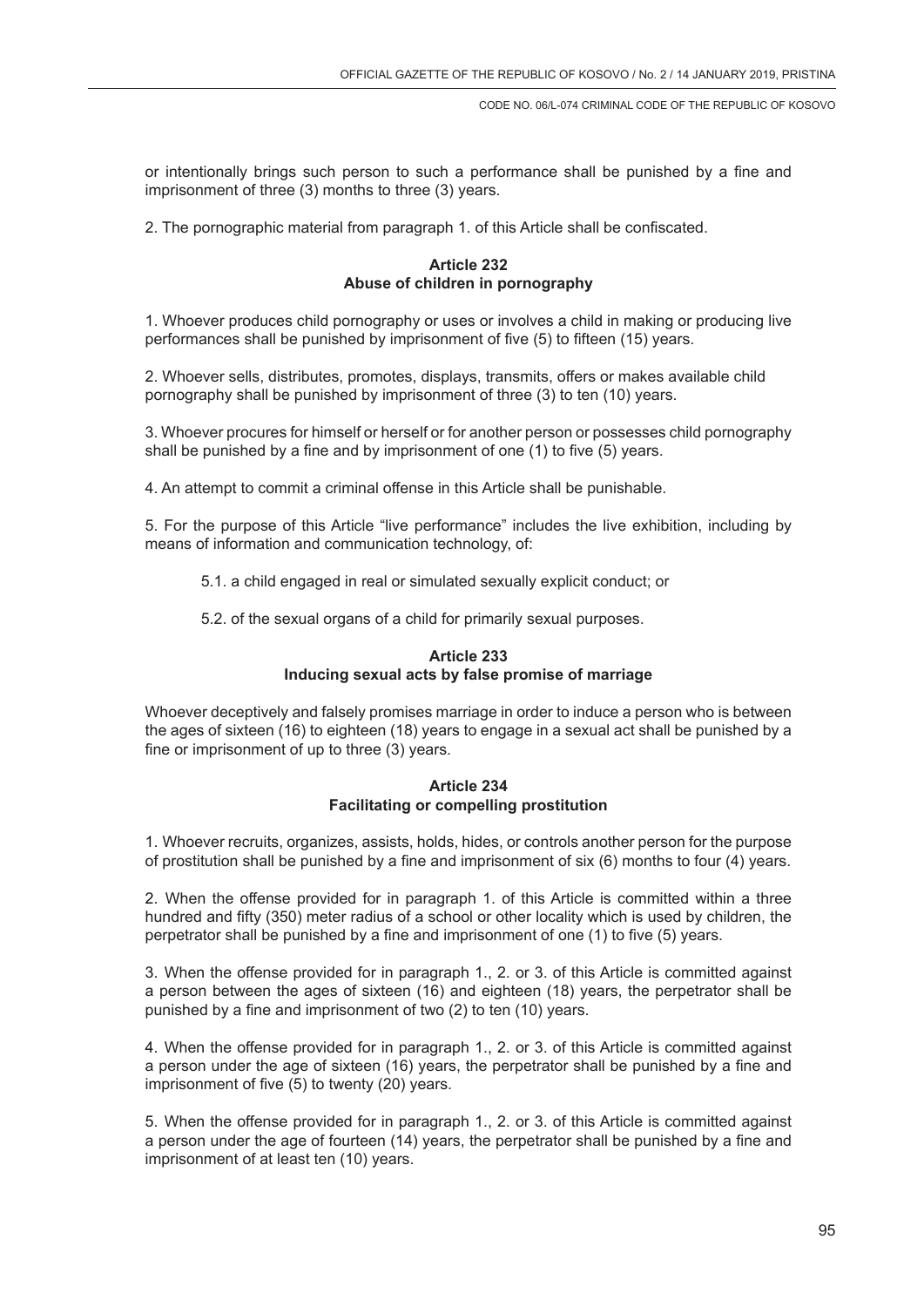### **Article 235 Providing premises for prostitution**

1. Whoever knowingly provides premises, whether as the owner of the premises, the landlord, the tenant, the occupier or person in charge, to another person for the purpose of prostitution or the facilitation of prostitution shall be punished by a fine and by imprisonment of up to four (4) years.

2. When the offense provided for in paragraph 1. of this Article is committed within a three hundred fifty (350) meter radius of a school or other locality which is used by children, the perpetrator shall be punished by a fine and imprisonment of six (6) months to five (5) years.

3. When the offense provided for in paragraph 1. or 2. of this Article is committed for the purpose of prostitution or the facilitation of prostitution of one or more persons between the ages of sixteen (16) and eighteen (18) years, the perpetrator shall be punished by a fine and imprisonment of one (1) to ten (10) years.

4. When the offense provided for in paragraph 1. or 2. of this Article is committed for the purpose of prostitution or the facilitation of prostitution of one or more persons under the age of sixteen (16) years, the perpetrator shall be punished by a fine and imprisonment of five (5) to twenty (20) years.

5. When the offense provided for in paragraph 1. or 2. of this Article is committed s committed for the purpose of prostitution or the facilitation of prostitution of one or more persons under the age of fourteen (14) years, the perpetrator shall be punished by a fine and imprisonment of at least ten (10) years.

6. For the purpose of this Article, "facilitation of prostitution" includes but is not limited to recruiting, organizing, assisting, controlling, holding or hiding another person for the purpose of prostitution.

#### **Article 236 Sexual relations within the family**

1. Whoever engages in a sexual act with a family ascendant or a descendant who has reached the age of eighteen (18) years or a sibling who has reached the age of eighteen (18) years shall be punished by a fine or by imprisonment of three (3) months to three (3) years.

2. A parent, adoptive parent, foster parent, step-parent, grandparent, uncle or aunt who engages in a sexual act with his or her child, foster child, step-child, grandchild, nephew or niece who is between the ages of sixteen (16) and eighteen (18) years shall be punished by imprisonment of at least three (3) years.

3. A parent, adoptive parent, foster parent, step-parent, grandparent, uncle or aunt who engages in a sexual act with his or her child, foster child, step-child, grandchild, nephew or niece who is between the ages of fourteen (14) and sixteen (16) shall be punished by imprisonment of at least five (5) years.

4. A parent, adoptive parent, foster parent, step-parent, grandparent, uncle or aunt who engages in a sexual act with his or her child, foster child, step-child, grandchild, nephew or niece who under the age of fourteen (14) shall be punished by imprisonment of at least ten (10) years.

5. When an older sibling engages in a sexual act with a sibling, adoptive sibling, stepsibling or foster sibling who is between the ages of sixteen (16) and eighteen (18) years, the older sibling shall be punished as provided for in paragraph 2. of this Article.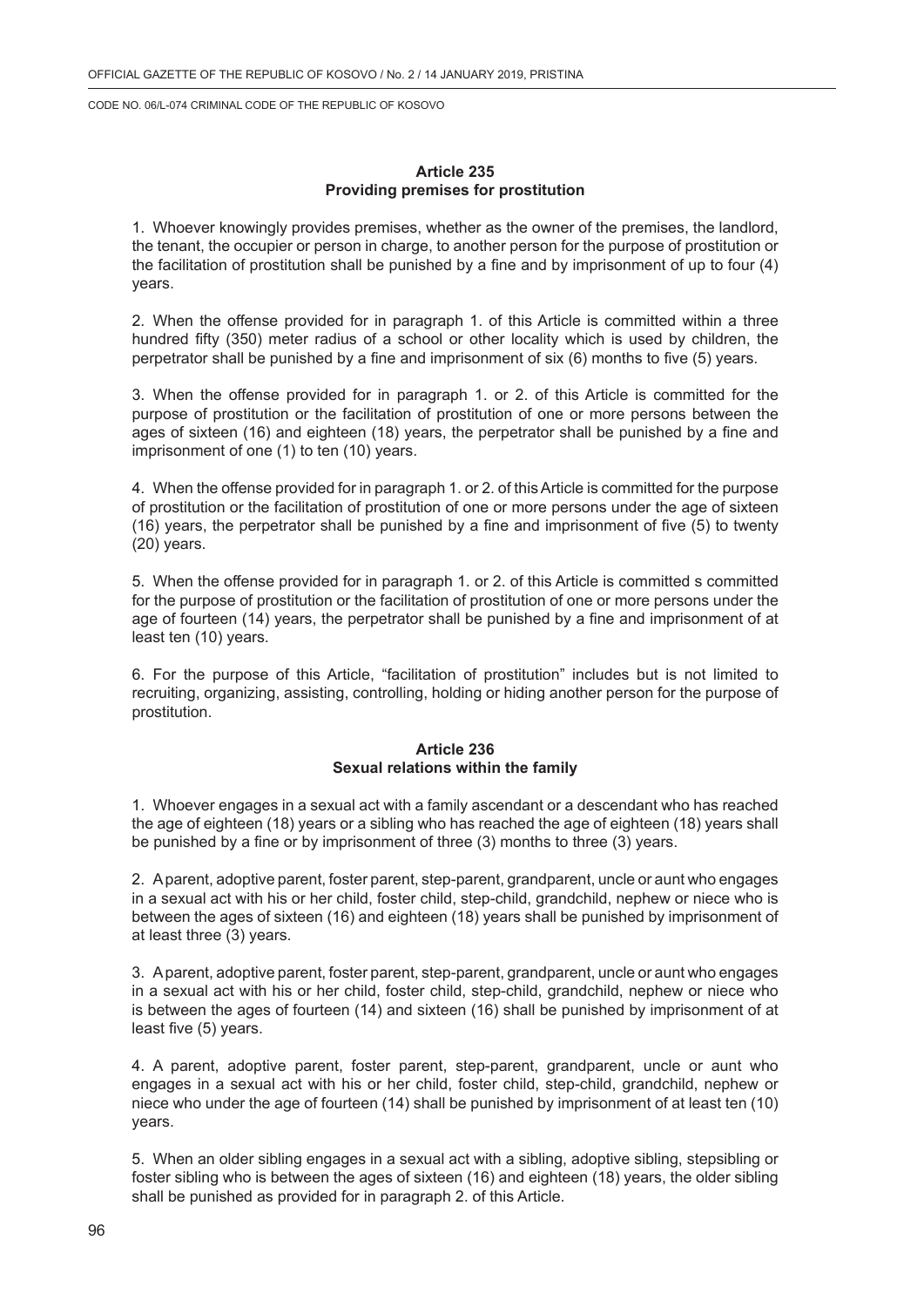6. When an older sibling engages in a sexual act with a sibling, adoptive sibling, stepsibling or foster sibling who is between the ages of fourteen (14) and sixteen (16) years, the older sibling shall be punished as provided for in paragraph 3. of this Article.

7. When an older sibling engages in a sexual act with a sibling, adoptive sibling, stepsibling or foster sibling who under the age of fourteen (14) years, the older sibling shall be punished as provided for in paragraph 4. of this Article.

## **CHAPTER XXI CRIMINAL OFFENSES AGAINST MARRIAGE AND FAMILY**

# **Article 237 Bigamy**

1. Whoever, being already married, enters into another marriage shall be punished by imprisonment of up to one (1) year.

2. Whoever enters into a marriage with a person whom he or she knows to be already married shall be punished as provided for in paragraph 1. of this Article.

3. When, subsequent to the commission of the offense provided for in this Article, the previous marriage has invalidated, annulled or terminated, the prosecution for the offense shall not be initiated and if it has been already initiated, it shall be terminated.

## **Article 238 Enabling unlawful marriages to take effect**

An authorized official person before whom a marriage takes effect who, in abusing his or her position or authorizations, permits a marriage to take effect despite having knowledge of legal impediments which prohibit the marriage shall be punished by imprisonment of three (3) months to three (3) years.

## **Article 239 Forced marriage**

1. Whoever compels another person to enter into a marriage or enters into a marriage with a person whom he or she knows to be compelled into the marriage shall be punished by imprisonment one (1) to eight (8) years.

2. When the criminal offence from paragraph 1. of this Article is committed against a child, the perpetrator shall be punished by imprisonment of two (2) to ten (10) years.

3. When the offense provided for in paragraph 1. of this Article is committed by a parent, an adoptive parent, guardian or another person exercising parental authority over a person between the ages of sixteen (16) and eighteen (18), the perpetrator shall be punished by imprisonment of three (3) to ten (10) years.

4. When the offense provided for in paragraph 1. of this Article is committed by a parent, an adoptive parent, guardian or another person exercising parental authority over a person between the ages of fourteen (14) and sixteen (16), the perpetrator shall be punished by imprisonment of five (5) to ten (10) years.

5. When the offense provided for in paragraph 1. of this Article is committed by a parent, an adoptive parent, guardian or another person exercising parental authority over a person under the age of fourteen (14) years, the perpetrator shall be punished by imprisonment of at least fifteen (15) years.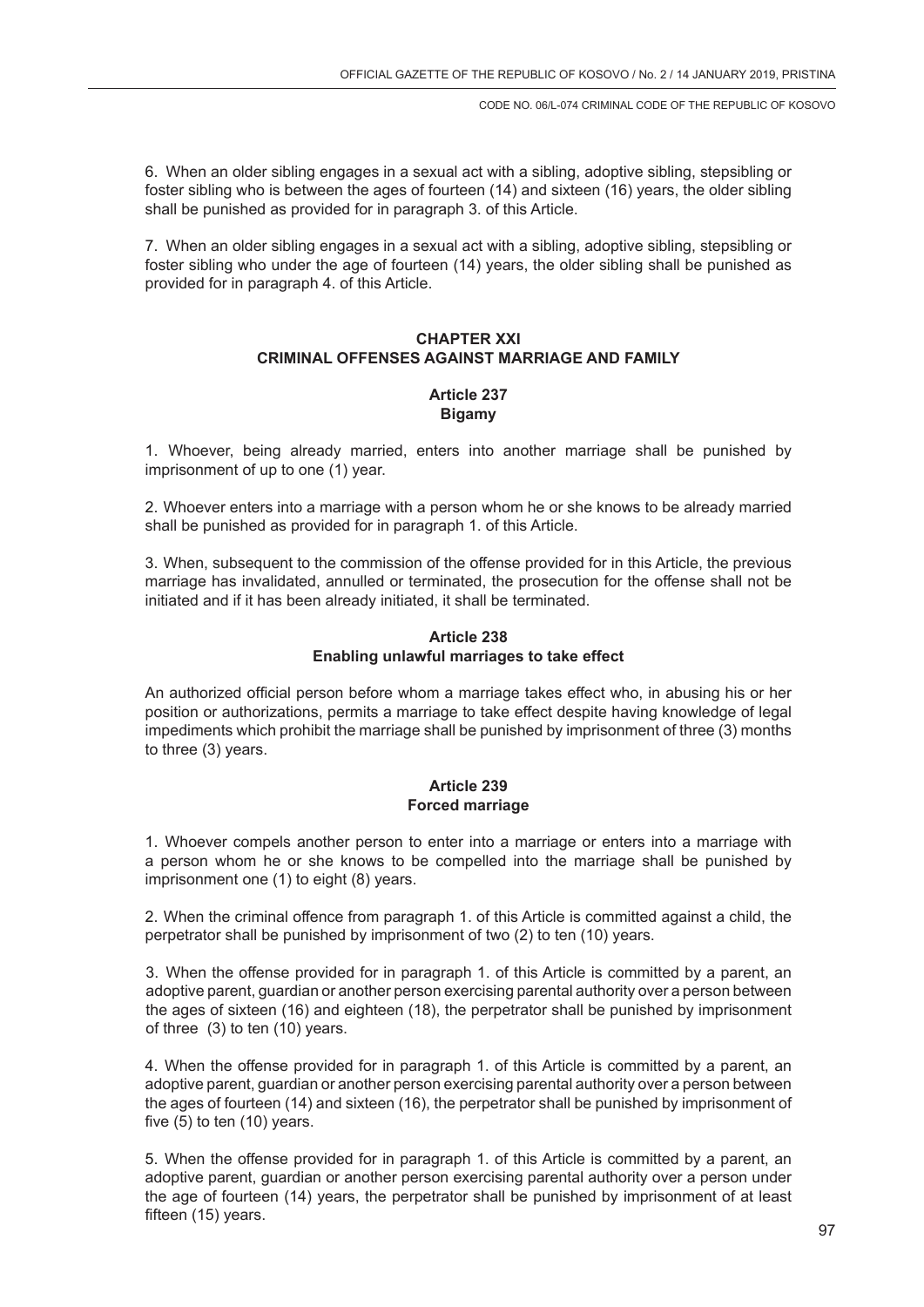6. When the offense provided for in paragraph 1. of this Article is committed with the purpose of obtaining a material benefit, the perpetrator shall be punished by a fine and imprisonment of at least five (5) years. When the offense provided for in paragraphs 2., 3., 4. or 5. of this Article is committed with the purpose of obtaining a material benefit, the perpetrator shall be punished by a fine and imprisonment of at least fifteen (15) years.

#### **Article 240**

## **Extramarital community with a person under the age of sixteen years**

1. An adult who cohabits in extramarital community with a person between the ages of fourteen (14) and sixteen (16) years shall be punished by imprisonment of five (5) to twenty (20) years.

2. A parent, an adoptive parent, guardian or another person exercising parental authority who permits or induces a person between the ages of fourteen (14) and sixteen (16) years to cohabit in extramarital community with another person shall be punished by imprisonment of five (5) to twenty (20) years.

3. When the offense provided for in paragraph 1. or 2. of this Article is committed against a person under the age of fourteen (14) years, the perpetrator shall be punished by imprisonment of at least ten (10) years.

4. When the offense provided for in paragraph 1., 2. or 3. of this Article is committed with the purpose of obtaining a material benefit, the perpetrator shall be punished by a fine and imprisonment of at least fifteen (15) years.

## **Article 241 Changing the family status of a child**

Whoever substitutes one child for another or otherwise alters his or her family status except as permitted by law shall be punished by imprisonment of three (3) months to three (3) years.

## **Article 242 Unlawful taking or keeping of a child**

1. Whoever unlawfully takes, keeps or abducts a child from a parent, an adoptive parent, a guardian or another person who exercises parental rights over the child or takes, keeps or abducts a child from an institution to which the child has been entrusted or prevents the execution of a binding decision by a competent authority for entrusting the child to another person or institution shall be punished by imprisonment up to three (3) years.

2. When the perpetrator of the criminal offense provided for in paragraph 1. of this Article is a parent, an adoptive parent, a guardian or another person who exercised parental rights over the child against whom a competent authority has imposed a binding decision to deprive such person of his or her parental or guardian rights to the child or when a competent authority has imposed a binding decision to entrust the education or supervision of the child to the other parent or another person, the perpetrator shall be punished by imprisonment up to one (1) year.

3. Whoever commits the offense provided for in paragraph 1. of this Article for material gain or other base motives shall be punished by a fine and imprisonment of one (1) to ten (10) years.

4. When the perpetrator of the criminal offense in paragraph 2. of this Article voluntarily returns the child, the court may waive the punishment.

#### **Article 243 Mistreating or abandoning a child**

1. A parent, adoptive parent, guardian or another person exercising parental authority over a child who mistreats such child using physical or mental measures or violates his or her obligation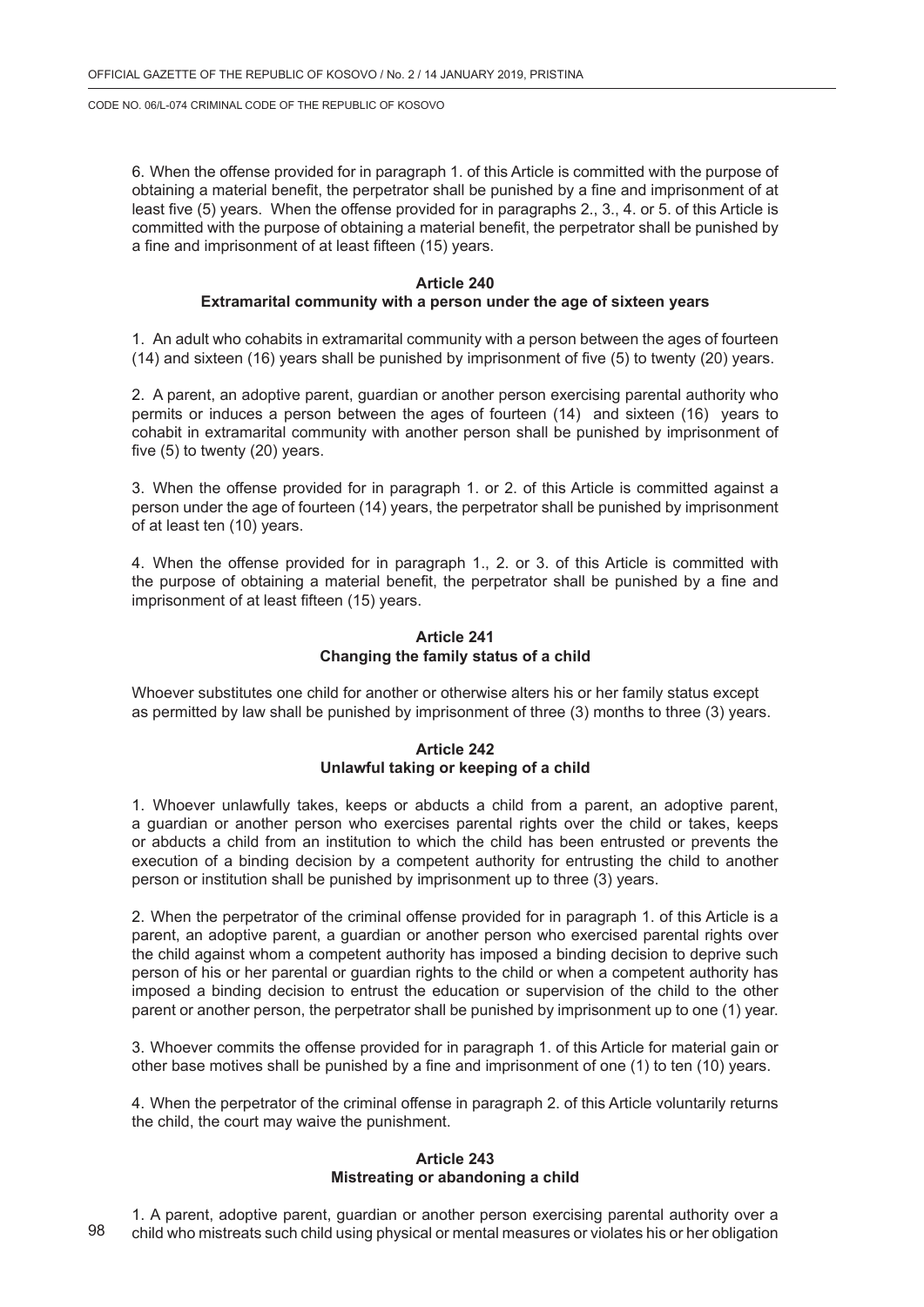to care for and educate the child shall be punished by imprisonment of six (6) months to three (3) years.

2. A parent, adoptive parent, guardian or another person exercising parental authority over a child who mistreats such child using physical or mental measures or violates his or her obligation to care for and educate the child by conscious negligence shall be punished by imprisonment of three (3) months to three (3) years.

3. A parent, adoptive parent, guardian or another person exercising parental authority over a child who abandons such child in a manner which endangers his or her life or endangers or seriously impairs his or her health shall be punished by imprisonment of one (1) to five (5) years.

4. A parent, adoptive parent, guardian or another person exercising parental authority over a child who compels such child to work excessively or to perform work that is not suitable for the age of the child or compels such child to beg for money or other material gain, or compels such child to engage in other activities that endanger or damage the child's development shall be punished by a fine and imprisonment of one (1) to five (5) years.

5. When an offense provided for in this Article results in grievous bodily injury or grievous damage to the mental health of a child, the perpetrator shall be punished by imprisonment of two (2) to eight (8) years.

## **Article 244 Violating family obligations**

1. Whoever violates his or her legal family obligations leaving a family member who is incapable taking care of himself or herself shall be punished by imprisonment of three (3) months to three (3) years.

2. When the offense provided for in paragraph 1. of this Article involves a child, the perpetrator shall be punished by imprisonment of six (6) months to five (5) years.

3. When the offense provided for in paragraph 1. of this Article results in the death of the family member or serious impairment to his or her health, the perpetrator shall be punished by imprisonment of one (1) to eight (8) years.

4. If the court imposes a suspended sentence, it may order, as a condition, that the perpetrator pay and regularly fulfill his or her obligations of care, education and maintenance support.

## **Article 245 Avoiding maintenance support**

1. Whoever fails to provide maintenance support to a person whom he or she is obliged to support based on a decision of the court which has entered into force, a settlement concluded before the court which has entered into force or a decision by another competent authority by avoiding employment, falsely reporting employment or income, changing jobs, place of residence or abode, alienating property or otherwise failing to provide subsistence support to such person shall be punished by imprisonment of up to one (1) year.

2. When the offense provided for in paragraph 1. of this Article results in the death of the family member or serious impairment to his or her health, the perpetrator shall be punished by imprisonment of one (1) to eight (8) years

3. When the offense provided for in paragraph 1. of this Article involves a child, the perpetrator shall be punished by imprisonment of three (3) months to three (3) years.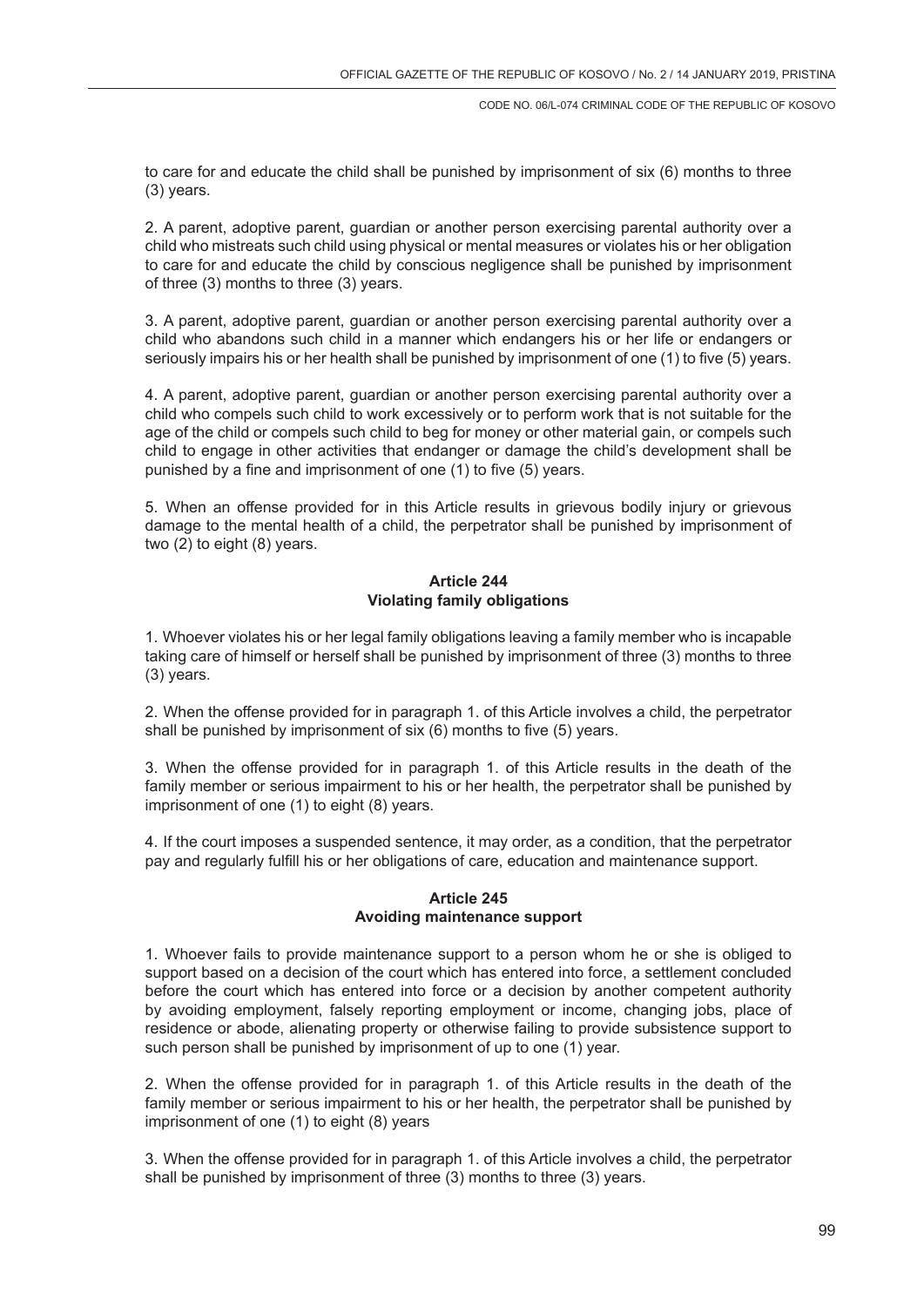4.If the court imposes a suspended sentence, it may order, as a condition, that the perpetrator pay and regularly fulfill his or her obligations for maintenance support and unpaid obligations.

5. If the perpetrator of the offense provided for in paragraph 1. of this Article fulfils the obligation before the imposition of the judgment of the court, the court may waive the punishment.

### **Article 246 Prevention and non-execution of measures for protecting children**

1. Whoever fails to follow or prevents the execution of any educational measures and other measures prescribed by the court or other competent authority in charge of protecting children shall be punished by a fine or by imprisonment of up to one (1) year.

2. Whoever, as the responsible person on duty in a body or institution for the protection, education or vocational training of children, exercises his or her duties in a irresponsible manner, thereby severely endangering or impairing the health or development of a child shall be punished by a fine or by imprisonment of up to three (3) years.

## **Article 247 Failure to report child abuse**

1. Notwithstanding other provisions of law, whoever has reason to suspect that a child has suffered an incident of child abuse, mistreatment, abandonment or neglect, and fails to immediately report the abuse or neglect shall be punished by a fine or imprisonment of up to three (3) years.

2. When the offense provided for in paragraph 1. of this Article is committed by a parent, an adoptive parent or guardian shall be punished by imprisonment of six (6) months to three (3) years.

3. Whoever while engaged in a professional capacity related to the child, has reason to suspect that a child has suffered an incident of child abuse, mistreatment, abandonment or neglect or has been subjected to violence or a threat of violence and fails to immediately report it, shall be punished a fine or imprisonment of three (3) months to three (3) years.

4. When the offense provided for in paragraphs 1., 2., or 3. of this Article results in the death of the child or serious impairment to his or her health, the perpetrator shall be punished by imprisonment of one (1) to eight (8) years.

## **Article 248 Domestic Violence**

1. Whoever commits physical, psychological or economic violence or mistreatment with the intent to violate the dignity of another person within a domestic relationship shall be punished by fine and imprisonment of up to three (3) years.

2. When any act in the Criminal Code is committed within a domestic relationship, it will be considered an aggravating circumstance.

3. Every member of the family who exerts physical, psychological, sexual or economic violence or mistreatment against another member of his/her family, shall be punished by a fine and imprisonment of up to three (3) years.

3.1. "Domestic relationship" for the purpose of this provision is in accordance with the definition in Article 113 of this Code.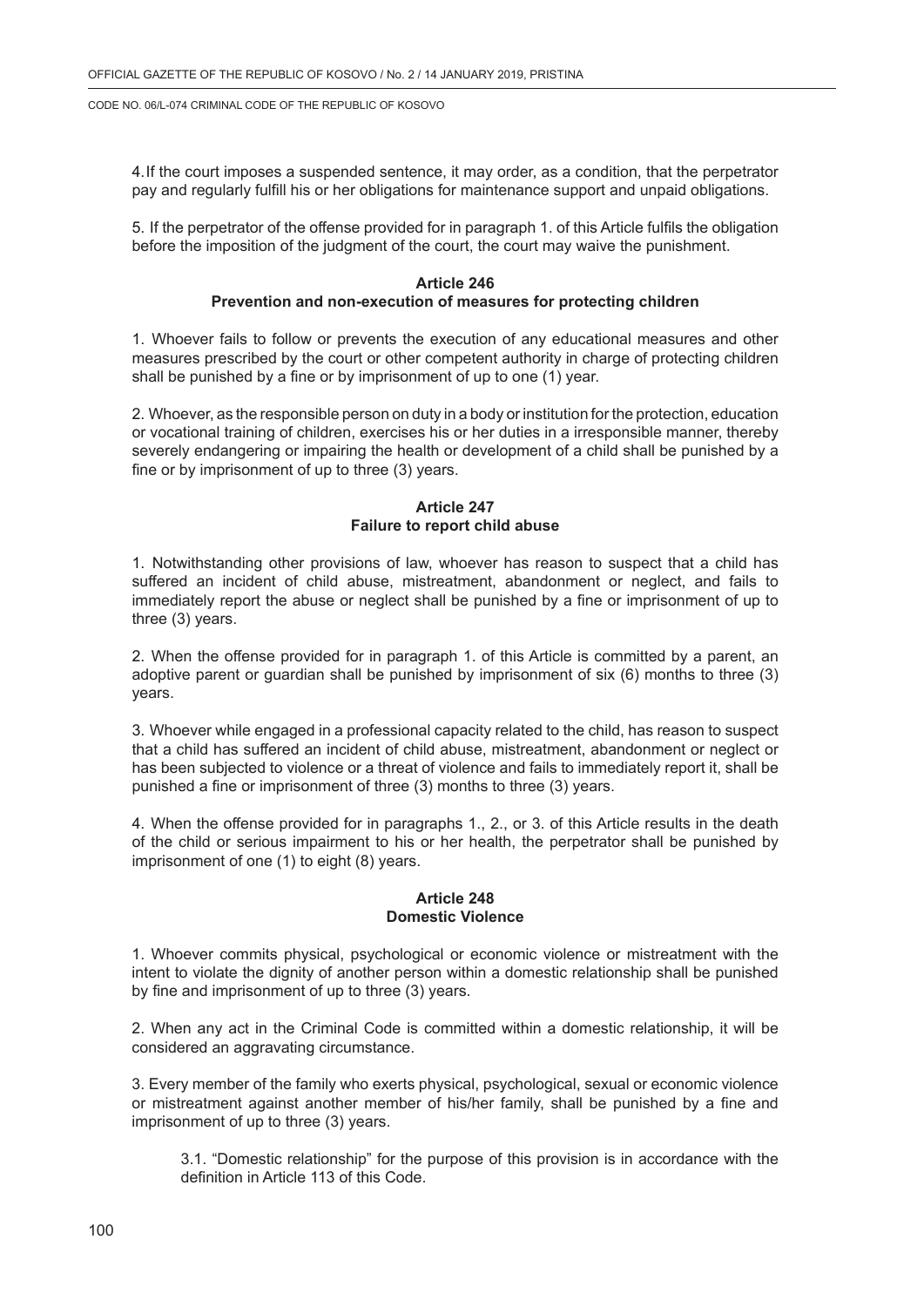3.2. domestic violence, physical, psychological, sexual or economic violence, for purposes of this Code shall be the same as defined in provision of Article 2 sub-paragraph 1.2. of the Law no. 03/L-182 Law on Protection against Domestic Violence.

# **CHAPTER XXII CRIMINAL OFFENSES AGAINST PUBLIC HEALTH**

## **Article 249 Transmitting contagious diseases**

1. Whoever fails to comply with the provisions or orders of the competent public entity in the field of health aimed at preventing or fighting contagious diseases among people or animals and thereby causes the transmission of a contagious disease among people shall be punished by a fine or imprisonment up to three (3) years.

2. Whoever fails to comply with the provisions or orders provided for in the paragraph 1. of this Article and thereby causes the transmission of a contagious disease among animals shall be punished by a fine or by imprisonment of up to one (1) year.

3. When the offense provided for in paragraph 1. or 2. of this Article is committed by negligence, the perpetrator shall be punished by a fine or by imprisonment of up to six (6) months.

4. When the offense provided for in paragraph 1. or 2. of this Article results in the death of one or more persons, the perpetrator shall be punished by imprisonment of one (1) to twelve (12) years.

5. When the offense provided for in paragraph 1. or 2. of this Article results in grievous bodily injury or serious impairment to health the perpetrator shall be punished by imprisonment of one (1) to eight (8) years.

6. When the offense provided for in paragraph 3. of this Article results in grievous bodily injury or serious impairment to health, the perpetrator shall be punished by imprisonment of up to three (3) years.

7. When the offense provided for in paragraph 3. of this Article results in the death of one or more persons, the perpetrator shall be punished by imprisonment of one (1) to eight (8) years.

## **Article 250 Failure to comply with health provisions during an epidemic**

Whoever during an epidemic of a contagious disease fails to comply with orders or other decisions issued on the basis of provisions of the competent authority which establishes measures aimed at fighting or preventing the disease shall be punished by imprisonment of up to two (2) years.

# **Article 251 Transmitting venereal diseases**

1. Whoever, knowing that he or she is infected with a sexually transmitted disease, fails to disclose this fact and infects another person, shall be punished by a fine or by imprisonment of up to one (1) year.

2. When the offense provided for in paragraph 1. of this Article results in the serious impairment to another's health, the perpetrator shall be punished by imprisonment of one (1) to five (5) years.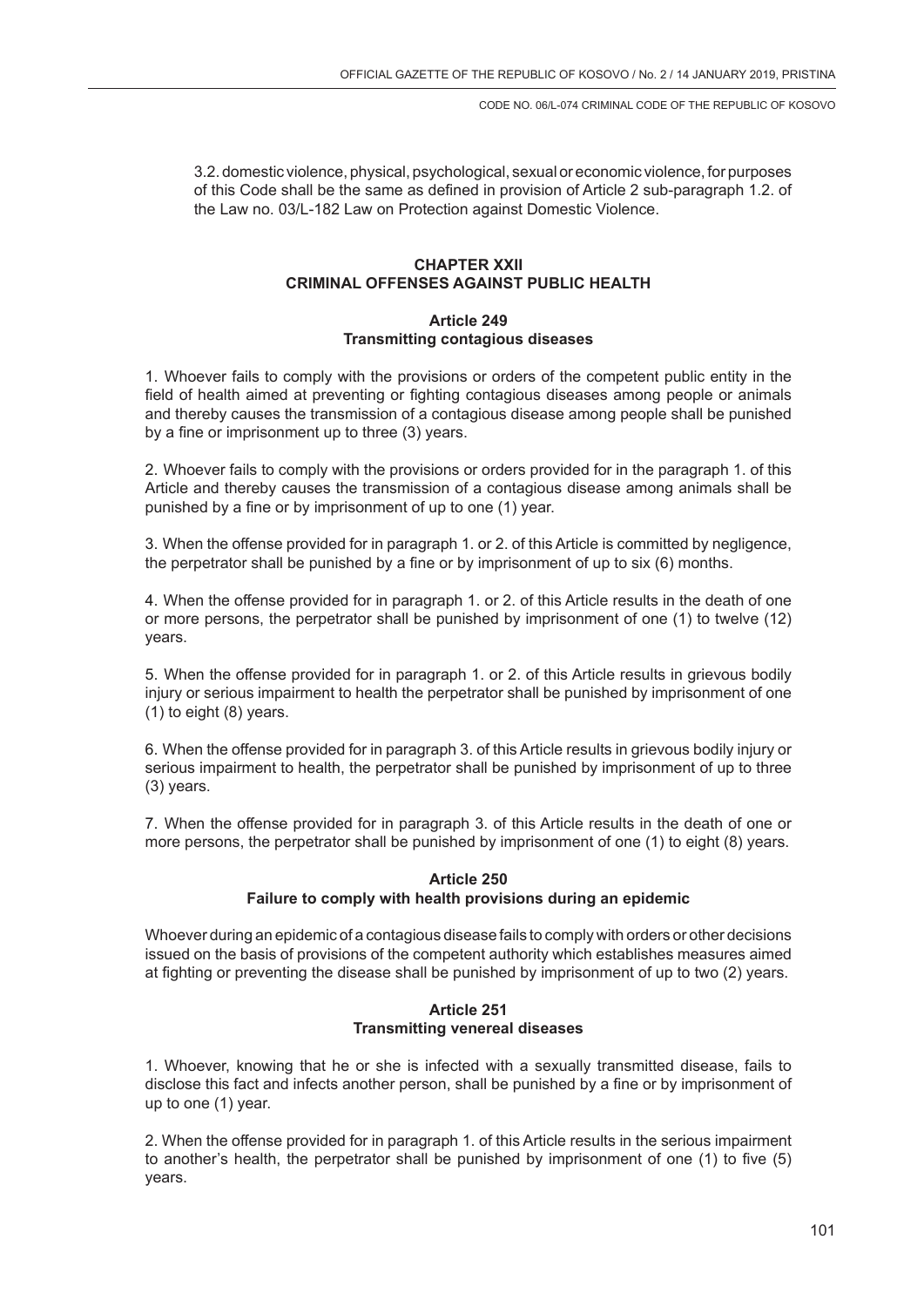3. When the offense provided for in paragraph 1. of this Article results in the death of a person, the perpetrator shall be punished by imprisonment of one (1) to eight (8) years.

4. Criminal proceedings for the offense provided for in paragraph 1. of this Article shall be initiated by a motion.

## **Article 252 Spreading the HIV virus**

1. Whoever, knowing that he or she is infected with HIV, fails to disclose this fact and infects another person, shall be punished by imprisonment of two (2) to twelve (12) years.

2. When the offense provided for in paragraph 1. of this Article is committed by negligence, the perpetrator shall be punished by imprisonment of six (6) months to five (5) years.

3. When the offense provided for in paragraph 1. of this Article results in the death of a person, the perpetrator shall be punished by imprisonment of five (5) to fifteen (15) years.

4. When the offense provided for in paragraph 2. of this Article results in the death of a person, the perpetrator shall be punished by imprisonment of one (1) to eight (8) years.

### **Article 253 Employing persons infected by contagious diseases**

1. Whoever, contrary to health laws, in a hospital, maternity hospital, school, restaurant, a store where food items are processed or hygienic services are carried out or in a similar business organization or workplace, employs or continues to employ a person whom he or she knows to be suffering from a contagious disease and thereby causes the transmission of the contagious disease shall be punished by a fine or by imprisonment of up to one (1) year.

2. When the offense provided for in paragraph 1. of this Article is committed by negligence, the perpetrator shall be punished by a fine or by imprisonment of up to six (6) months.

3. When the offense provided for in paragraph 1. of this Article results in the serious impairment to another's health, the perpetrator shall be punished by imprisonment of six (6) months to three (3) years.

4. When the offense provided for in paragraph 2. of this Article results in the serious impairment to another's health, the perpetrator shall be punished by imprisonment of up to three (3) years.

5. When the offense provided for in paragraph 1. of this Article results in the death of one or more persons, the perpetrator shall be punished by imprisonment of one (1) to ten (10) years.

6. When the offense provided for in paragraph 2. of this Article results in the death of one or more persons, perpetrator shall be punished by one (1) to five (5) years.

#### **Article 254 Irresponsible medical treatment**

1. A doctor of medicine, doctor of dental medicine or other health care worker who in rendering health care services applies an obviously inadequate means or method of medical treatment or in some other way obviously fails to follow the rules of the health care profession or obviously acts carelessly, thereby causing the deterioration of an illness or the impairment of the health of another person shall be punished by imprisonment not exceeding one (1) year.

2. If as a result of the criminal offence referred to in paragraph 1. of this Article another person suffers a serious bodily injury or the existing illness is considerably deteriorated, the perpetrator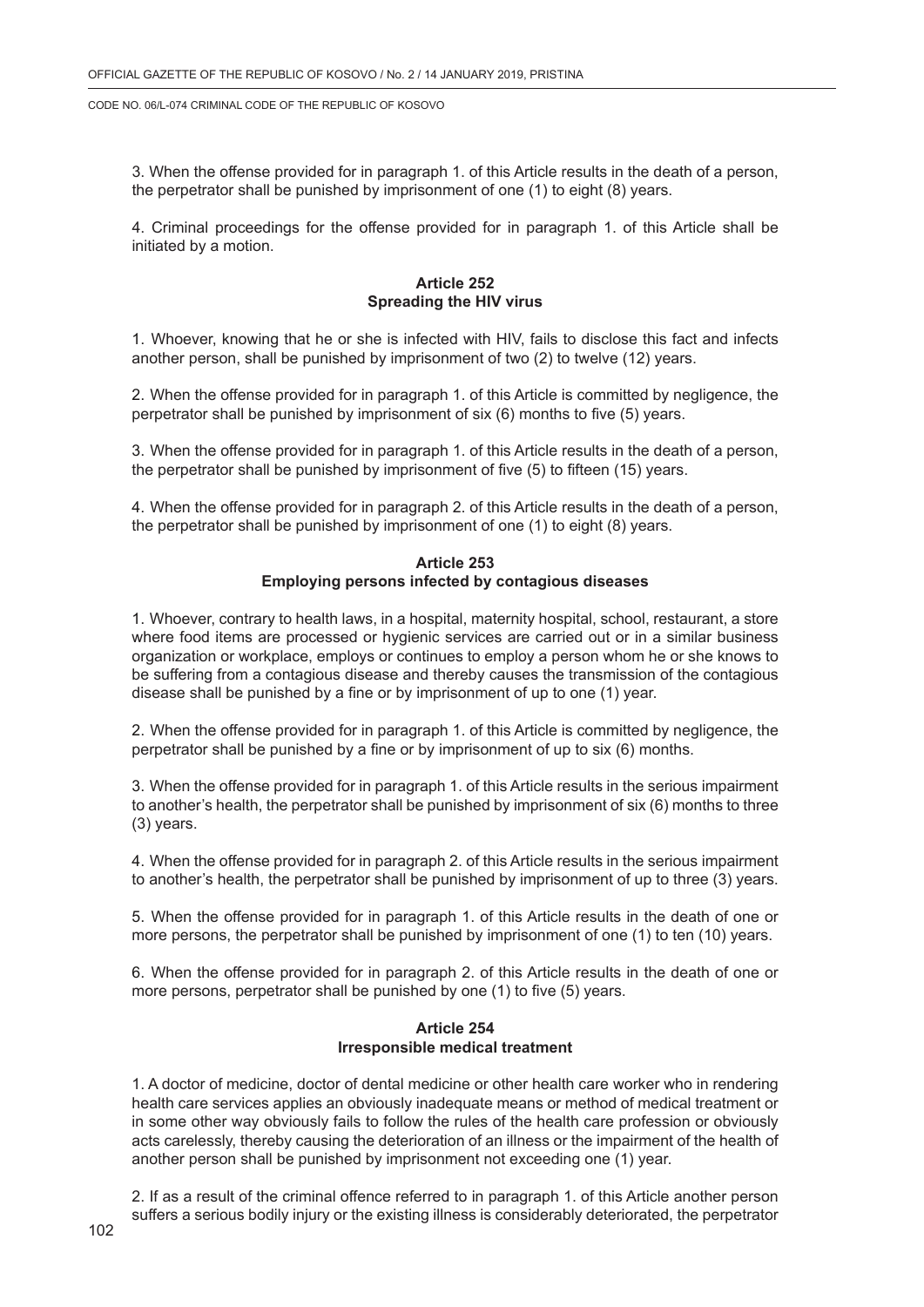shall be punished by imprisonment not exceeding three (3) years.

3. If as a result of the criminal offence referred to in paragraph 1. of this Article another person suffers an particularly serious bodily injury or a person's pregnancy is terminated, the perpetrator shall be punished by imprisonment of six (6) months to five (5) years.

4. If as a result of the criminal offence referred to in paragraph 1. of this Article one or more persons die, the perpetrator shall be punished by imprisonment of three (3) to twelve (12) years.

5. If the criminal offence referred to in paragraph 1. of this Article is committed by negligence, the perpetrator shall be punished by imprisonment not exceeding six (6) months.

6. If the criminal offence referred to in paragraph 2. of this Article is committed by negligence, the perpetrator shall be punished by imprisonment not exceeding one (1) year.

7. If the criminal offence referred to in paragraph 3. of this Article is committed by negligence, the perpetrator shall be punished by imprisonment not exceeding three (3) years.

8. If the criminal offence referred to in paragraph 4. of this Article is committed by negligence, the perpetrator shall be punished by imprisonment of one (1) to eight (8) years.

### **Article 255 Failure to provide medical assistance**

1. A physician or another medical person, who contrary to his or her duty refuses to provide medical assistance to a person in need of such assistance even though he or she is aware or should be aware that such omission may result in grievous bodily injury or serious impairment to the health of the person or death, shall be punished by imprisonment up to three (3) years.

2. When the offense provided for in paragraph 1. of this Article results in grievous bodily injury or any serious impairment to the health of the person who did not receive medical assistance, the perpetrator shall be punished by imprisonment of three (3) months to three (3) years.

3. When the offense provided for in paragraph 1 of this Article results in the death of the person who did not receive medical assistance, the perpetrator shall be punished by imprisonment of one (1) to eight (8) years.

## **Article 256 Unlawful exercise of medical or pharmaceutical activity**

1. Whoever, without possessing professional qualifications or legal authorization, carries out medical treatment, pharmaceutical services or engages in some other medical activity for which specific qualifications are required by law shall be punished by a fine or by imprisonment of up to one (1) year.

2. When the offense provided for in paragraph 1. of this Article results in grievous bodily injury or any serious impairment to the health of a person, the perpetrator shall be punished by imprisonment of six (6) months to five (5) years.

3.When the offense provided for in paragraph 1. of this Article results in the death of one or more persons, the perpetrator shall be punished by imprisonment of one (1) to twelve (12) years.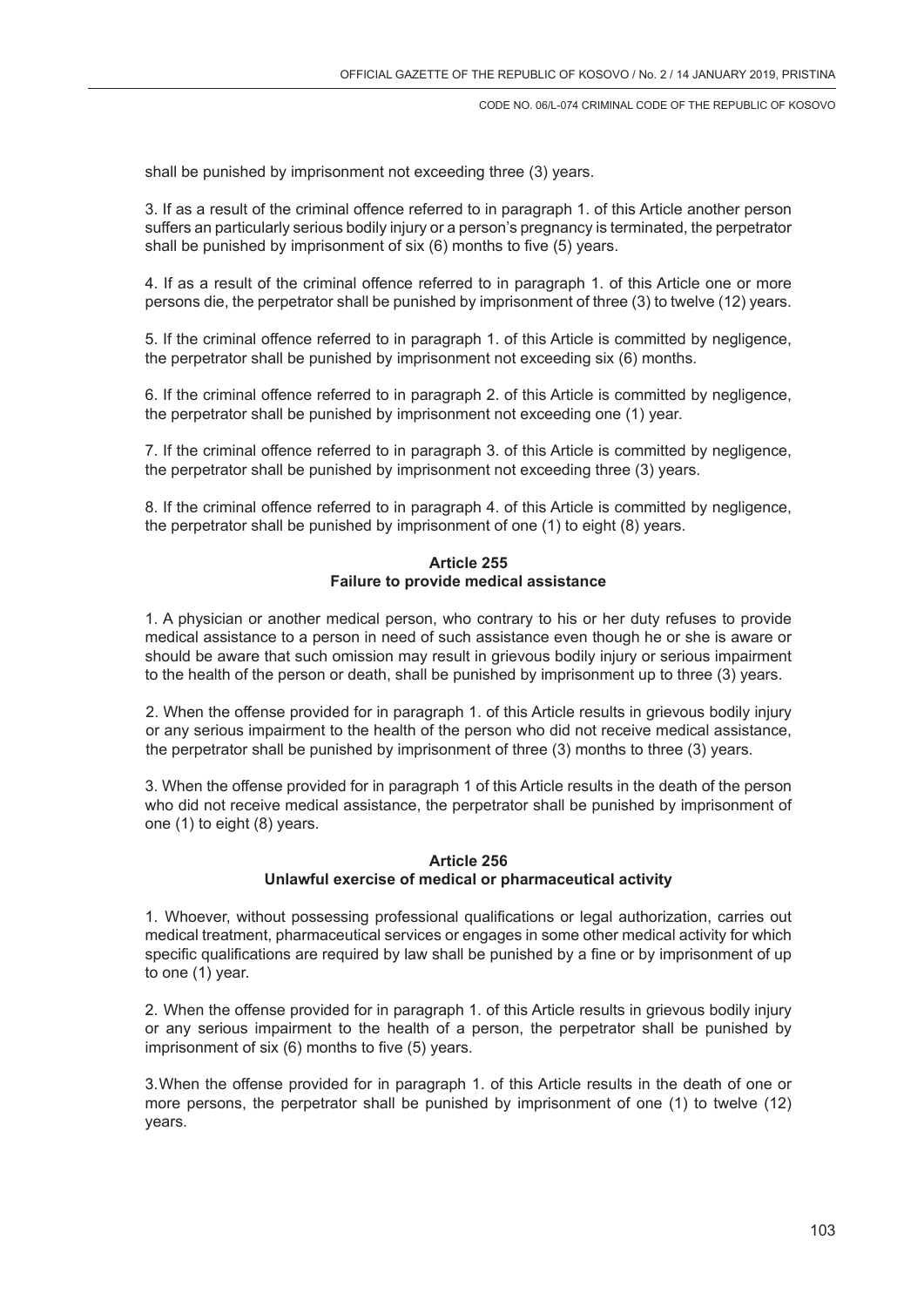#### **Article 257 Unlawful medical experiments and testing of the drugs**

1. Whoever, without authorization or in contravention of applicable Law, conducts medical experiments, human cloning experiments or similar experiments on humans shall be punished by imprisonment of three (3) months to five (5) years.

2. Whoever without authorization or in contravention of applicable law, conducts clinical testing of drugs, shall be punished by imprisonment from three (3) months to three (3) years.

#### **Article 258 Irresponsible preparation and dispensing of drugs**

1. A pharmacist or another person authorized to prepare or distribute drugs who prepares a drug contrary to professional standards or dispenses drugs incorrectly and thereby endangers the health or the life of a person shall be punished by a fine or by imprisonment of up to one (1) year.

2. When the offense provided for in paragraph 1. of this Article is committed by negligence, the perpetrator shall be punished by a fine or by imprisonment of up to six (6) months.

3. When the offense provided for in paragraph 1. of this Article results in grievous bodily injury or serious impairment to health, the perpetrator shall be punished by imprisonment of one (1) to eight (8) years.

4. When the offense provided for in paragraph 2. of this Article results in grievous bodily injury or serious impairment to health, the perpetrator shall be punished by imprisonment of up to three (3) years.

5. When the offense provided for in paragraph 1. of this Article results in the death of one or more persons, the perpetrator shall be punished by imprisonment of one (1) to twelve (12) years.

6. When the offense provided for in paragraph 2. of this Article results in the death of one or more persons, the perpetrator shall be punished by imprisonment of one (1) to eight (8) years.

7. The prepared drugs from paragraph 1. of this Article shall be confiscated.

#### **Article 259 Unlawful transplantation and trafficking of human organs and tissues**

1. Whoever without a medical reason, without authorization or in contravention of applicable law takes with the purpose for transplantation parts of human body with the consent of the donor, shall be punished by a fine and imprisonment of six (6) months to five (5) years.

2. Whoever without a medical reason, without authorization or in contravention of applicable law transplants parts of human body with the consent of the receiver, shall be punished by a fine or by imprisonment of up to three (3) years.

3. When the offense provided for in paragraph 1. or 2. of this Article is committed without the consent of the donor or the consent of the receiver, the perpetrator shall be punished by a fine and by imprisonment of one (1) to eight (8) years.

4. Whoever without authorization or in contravention of applicable law with the purpose for transplantation takes body parts of a deceased person shall be punished by a fine or by imprisonment of up to three (3) years.

104 5. Whoever, without authorization or in contravention of applicable law, possesses, purchases, solicits for purchase, sells, transports, imports or exports a human organ or tissue for purposes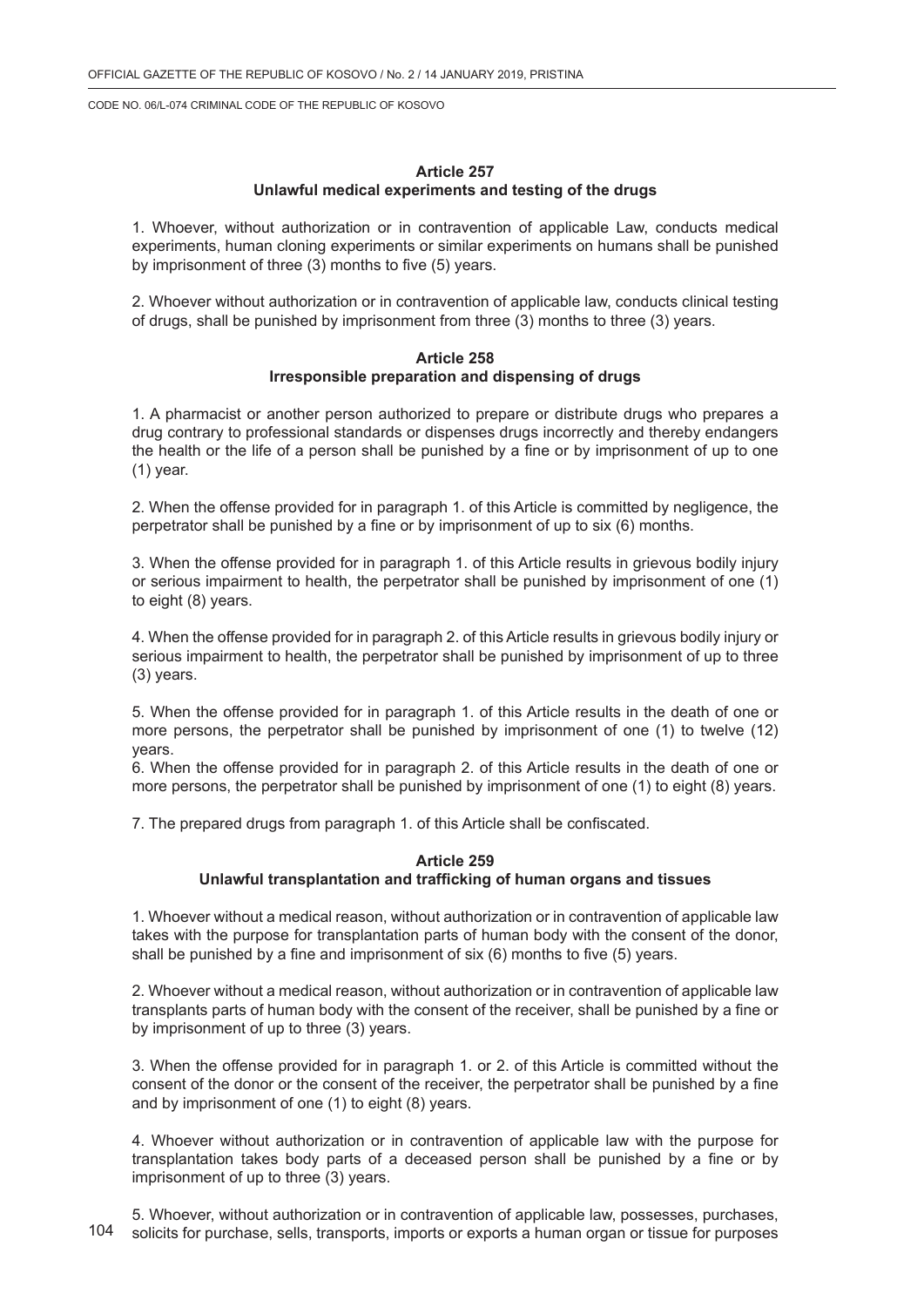of transplantation shall be punished by a fine and imprisonment of two (2) to twelve (12) years.

6. Whoever for a reward or other gain acts as an intermediary to obtain a body or body parts of another living or deceased person with the purpose of transplantation, shall be punished by a fine and by imprisonment of six (6) months up to two (2) years.

7. If the offense provided for in paragraphs 1. or 2. of this Article is committed by a physician, the perpetrator shall be punished by imprisonment of one (1) to eight (8) years.

8. If the offense provided for in paragraph 3. of this Article is committed by a physician, the perpetrator shall be punished by imprisonment of three (3) to twelve (12) years.

#### **Article 260 Production and distribution of tainted medical products**

1. Whoever produces counterfeit or tainted drugs or other medical products which are harmful to health with the purpose of selling them or otherwise putting them into circulation shall be punished by a fine and imprisonment of up to four (4) years.

2. Whoever puts into circulation drugs or medical products without undertaking the necessary control by an authorized person or entity, or circulates the items after their expiry date, shall be punished by imprisonment of up to four (4) years.

3. When the offense provided for in paragraph 1. or 2. of this Article is committed by negligence, the perpetrator shall be punished by a fine and imprisonment of up to two (2) years.

4. When the offense provided for in paragraph 1. or 2. of this Article results in grievous bodily injury or serious impairment to health, the perpetrator shall be punished by imprisonment of one (1) to eight (8) years.

5. When the offense provided for in paragraph 3. of this Article results in grievous bodily injury or serious impairment to health, the perpetrator shall be punished by imprisonment of up to three (3) years.

6. When the offense provided for in paragraph 1. or 2. of this Article results in the death of one or more persons, the perpetrator shall be punished by imprisonment of one (1) to twelve (12) years.

7. When the offense provided for in paragraph 3. of this Article results in the death of one or more persons, the perpetrator shall be punished by imprisonment of one (1) to eight (8) years.

8. The medical products and the means for production shall be confiscated.

### **Article 261 Production and circulation of harmful food items**

1. Whoever produces with the intent to sell, sells, offers for sale or in any other manner puts into circulation food items, drinks or other products which the perpetrator knows to be harmful to people's health shall be punished by a fine and imprisonment of three (3) months to four (4) years.

2. Whoever puts into circulation foods or drinks without undertaking the necessary control by an authorized person or entity, or circulates the items after their expiry date, shall be punished by imprisonment of up to two (2) years.

3. When the offense provided for in paragraph 1. or 2. of this Article is committed by negligence,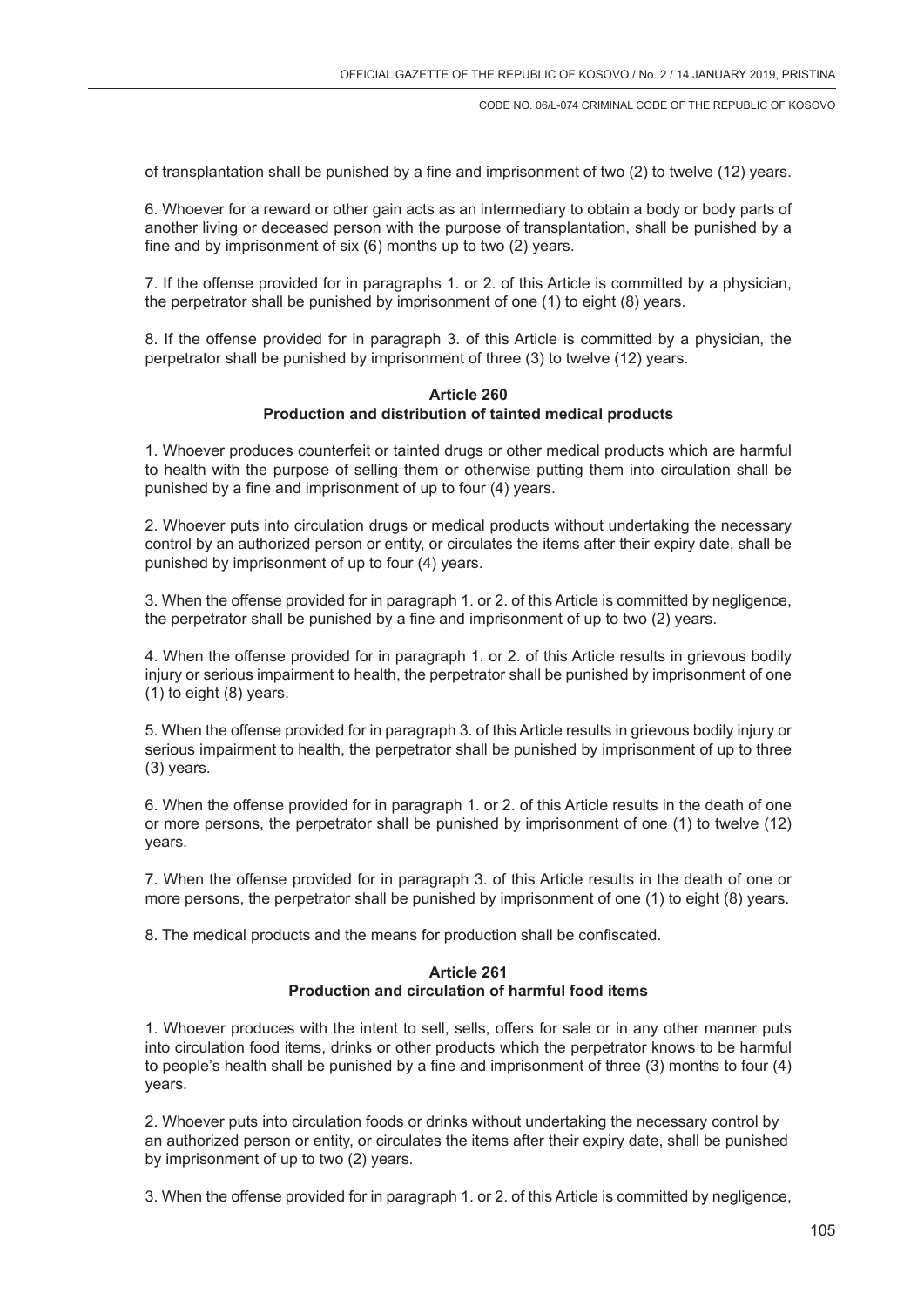the perpetrator shall be punished by a fine or by imprisonment of up to six (6) months.

4. When the offense provided for in paragraph 1. or 2. or of this Article results in grievous bodily injury or any serious impairment to the health of any person, the perpetrator shall be punished by imprisonment of one (1) to eight (8) years.

5. When the offense provided for in paragraph 3. of this Article results in grievous bodily injury or any serious impairment to the health of any person, the perpetrator shall be punished imprisonment of six (6) months to five (5) years.

6. When the offense provided for in paragraph 1. or 2. of this Article results in the death of one or more persons, the perpetrator shall be punished by imprisonment of one (1) to twelve (12) years.

7. When the offense provided for in paragraph 3. of this Article results in the death of one or more persons, the perpetrator shall be punished by imprisonment of one (1) to eight (8) years.

8. The harmful articles and objects shall be confiscated.

## **Article 262**

#### **Irresponsible inspection of animal products destined for consumption**

1. The veterinarian or the authorized person who, during the inspection of animals destined to be butchered or of meat destined for consumption, acts contrary to professional standards or in violation of the applicable provisions on standards of veterinary practice or does not carry out the inspection and thereby enables the circulation of meat and other articles harmful to people's health shall be punished by imprisonment of up to three (3) years.

2. When the offense provided for in paragraph 1. of this Article is committed by negligence, the perpetrator shall be punished by a fine or by imprisonment of up to one (1) year.

3. When the offense provided for in paragraph 1. of this Article results in grievous bodily injury or any serious impairment to the health of a person, the perpetrator shall be punished by imprisonment of one (1) to eight (8) years.

4. When the offense provided for in paragraph 2. of this Article results in grievous bodily injury or any serious impairment to the health of a person, the perpetrator shall be punished by imprisonment of up to three (3) years.

5. When the offense provided for in paragraph 1. of this Article results in the death of one or more persons, the perpetrator shall be punished by imprisonment of one (1) to twelve (12) years.

6. When the offense provided for in paragraph 2. of this Article results in the death of one or more persons, the perpetrator shall be punished by imprisonment by imprisonment of one (1) to eight (8) years.

## **Article 263 Giving or using false certificates of physicians or veterinarians**

1. A physician who issues a false medical certificate or a veterinarian who issues a false veterinary certificate even though he or she knows it to be false shall be punished by a fine or by imprisonment of up to one (1) year.

2. Whoever uses a false medical certificate or veterinary certificate even though he or she knows it to be false shall be punished by a fine or by imprisonment of up to six (6) months.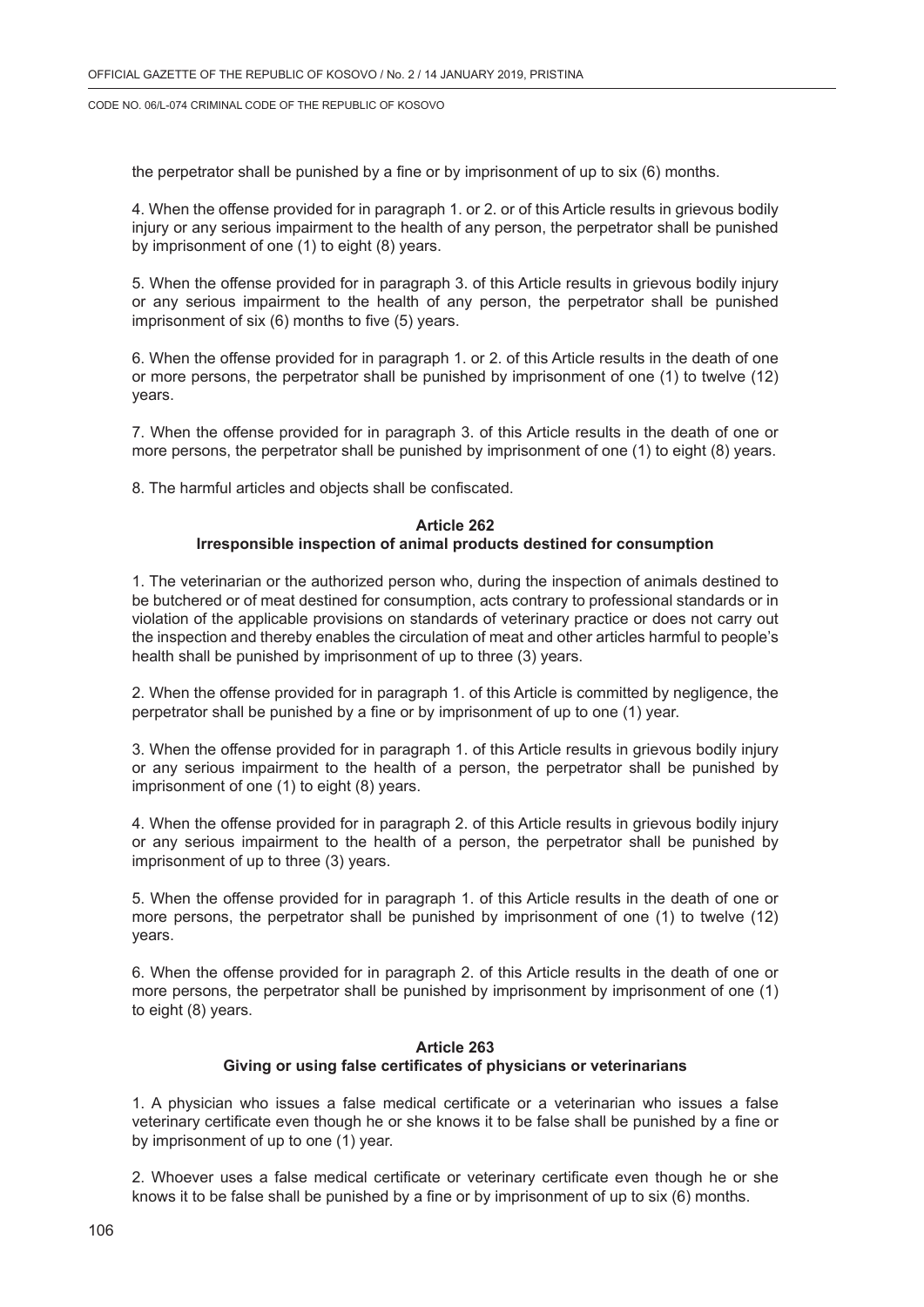## **Article 264 Pollution of drinking water**

1. Whoever by means of any noxious substance pollutes water used by people for drinking purposes and in this way endangers human life or health shall be punished by imprisonment of up to three (3) years.

2. When the offense provided for in paragraph 1. of this Article is committed by negligence, the perpetrator shall be punished by a fine or by imprisonment of up to one (1) year.

3. When the offense provided for in paragraph 1. of this Article results in grievous bodily injury or serious impairment to health, the perpetrator shall be punished by imprisonment of up to eight (8) years.

4. When the offense provided for in paragraph 2. of this Article results in grievous bodily injury or serious impairment to health, the perpetrator shall be punished by imprisonment of up to three (3) years.

5. When the offense provided for in paragraph 1. of this Article results in the death of one or more persons, the perpetrator shall be punished by imprisonment of one (1) to twelve (12) years

6. When the offense provided for in paragraph 2. of this Article results death of one or more persons, the perpetrator shall be punished by imprisonment of one (1) to eight (8) years.

## **Article 265 Pollution of food products used by people or animals**

1. Whoever pollutes food products used for people or animals with any noxious substance, and thereby endangers human life or health shall be punished by imprisonment of up to three (3) years.

2. When the offense provided for in paragraph 1. of this Article is committed by negligence, the perpetrator shall be punished by a fine or by imprisonment of up to one (1) year.

3. When the offense provided for in paragraph 1. of this Article results in grievous bodily injury or serious impairment of health to one or more persons, the perpetrator shall be punished by imprisonment of up to eight (8) years.

4. When the offense provided for in paragraph 2. of this Article results in grievous bodily injury or serious impairment of health to one or more persons, the perpetrator shall be punished by imprisonment of up to three (3) years.

5. When the offense provided for in paragraph 1. of this Article results in the death of one or more persons, the perpetrator shall be punished by imprisonment of not less than ten (10) years.

6. When the offense provided for in paragraph 2. of this Article results in the death of one or more persons, the perpetrator shall be punished by imprisonment of one (1) to eight (8) years.

7. Whoever pollutes with any noxious substance the food of animals which are destined for human consumption and thereby endangers human life or health shall be punished by a fine or by imprisonment of three (3) months to one (1) year.

8. When the offense provided for in paragraph 5. of this Article results in the death of animals of a value exceeding five thousand (5,000) EUR or the death of a large number of animals, the perpetrator shall be punished by imprisonment of up to three (3) years.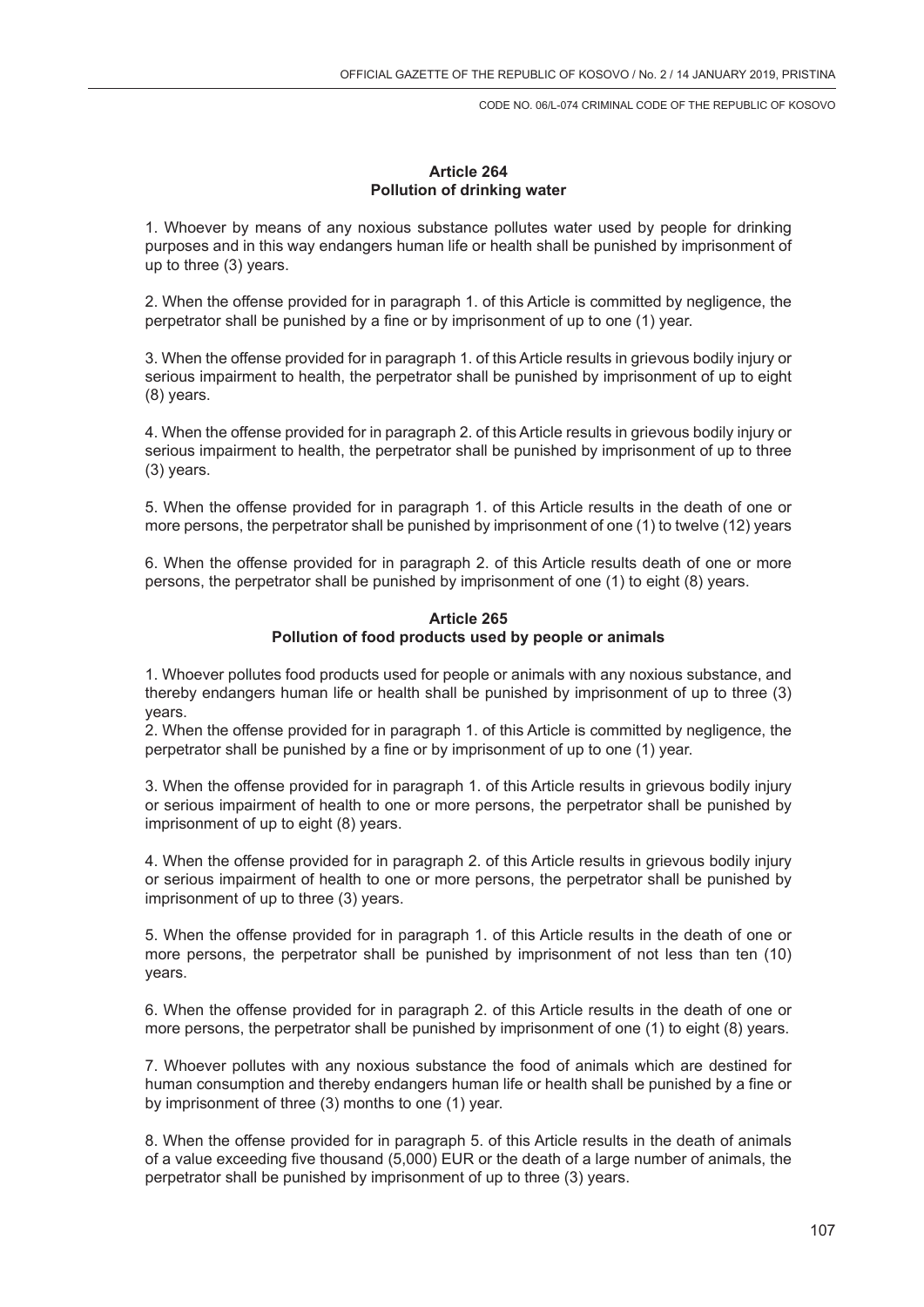## **Article 266**

#### **Serving alcoholic beverages to persons under the age of sixteen years**

1. Whoever, in a hotel, bar or any other store in which alcoholic beverages are sold, serves, sells or makes alcoholic beverages available to a person under the age of sixteen (16) years shall be punished by a fine or by imprisonment of up to six (6) months.

2. When the criminal offense provided for in paragraph 1. of this Article is committed by negligence, the perpetrator shall be punished by a fine or by imprisonment of up to three (3) months.

### **CHAPTER XXIII NARCOTIC DRUG OFFENSES**

#### **Article 267 Unauthorised purchase, possession, distribution and sale of narcotic drugs, psychotropic substances and analogues**

1. Whoever, without authorization purchases, possesses with the intent to sell or distribute or offers for sale substances or preparations which have been declared by law to be narcotic drugs, psychotropic substances or analogues shall be punished by a fine and by imprisonment of two (2) to eight (8) years.

2. Whoever, without authorization, distributes, sells, transports, delivers, brokers, dispatches or dispatches in transit substances or preparations which have been declared by law to be narcotic drugs, psychotropic substances or analogues, with the intent that that they shall be distributed, sold or offered for sale shall be punished by a fine and by imprisonment of two (2) to twelve (12) years.

3. Whoever, without authorization, exports or imports substances or preparations which have been declared by law to be narcotic drugs, psychotropic substances or analogues, shall be punished by a fine and by imprisonment of three (3) to ten (10) years.

4. For the purpose of this Chapter, the term "analogue" means any substance which is not otherwise authorized and whose chemical structure is substantially similar to that of substances or preparations which have been declared to be narcotic drugs or psychotropic substances and whose effects it reproduces.

5. The narcotic drugs, psychotropic substances or analogues and the means for their production, distribution or transportation shall be confiscated.

#### **Article 268**

#### **Unauthorized production and processing of narcotic drugs, psychotropic substances, analogues or narcotic drug paraphernalia, equipment or materials**

1. Whoever, without authorization, produces, manufactures, cultivates, processes, extracts or prepares substances or preparations which have been declared to be narcotic drugs or psychotropic substances shall be punished by a fine and by imprisonment of one (1) to ten (10) years.

2. Whoever, without authorization, produces, manufactures, processes, sells or offers for sale an analogue shall be punished by a fine and by imprisonment of six (6) months to three (3) years.

3. Whoever manufactures, transports or distributes precursors, knowing that they are to be used in or for the unauthorized production or manufacture of narcotic drugs or psychotropic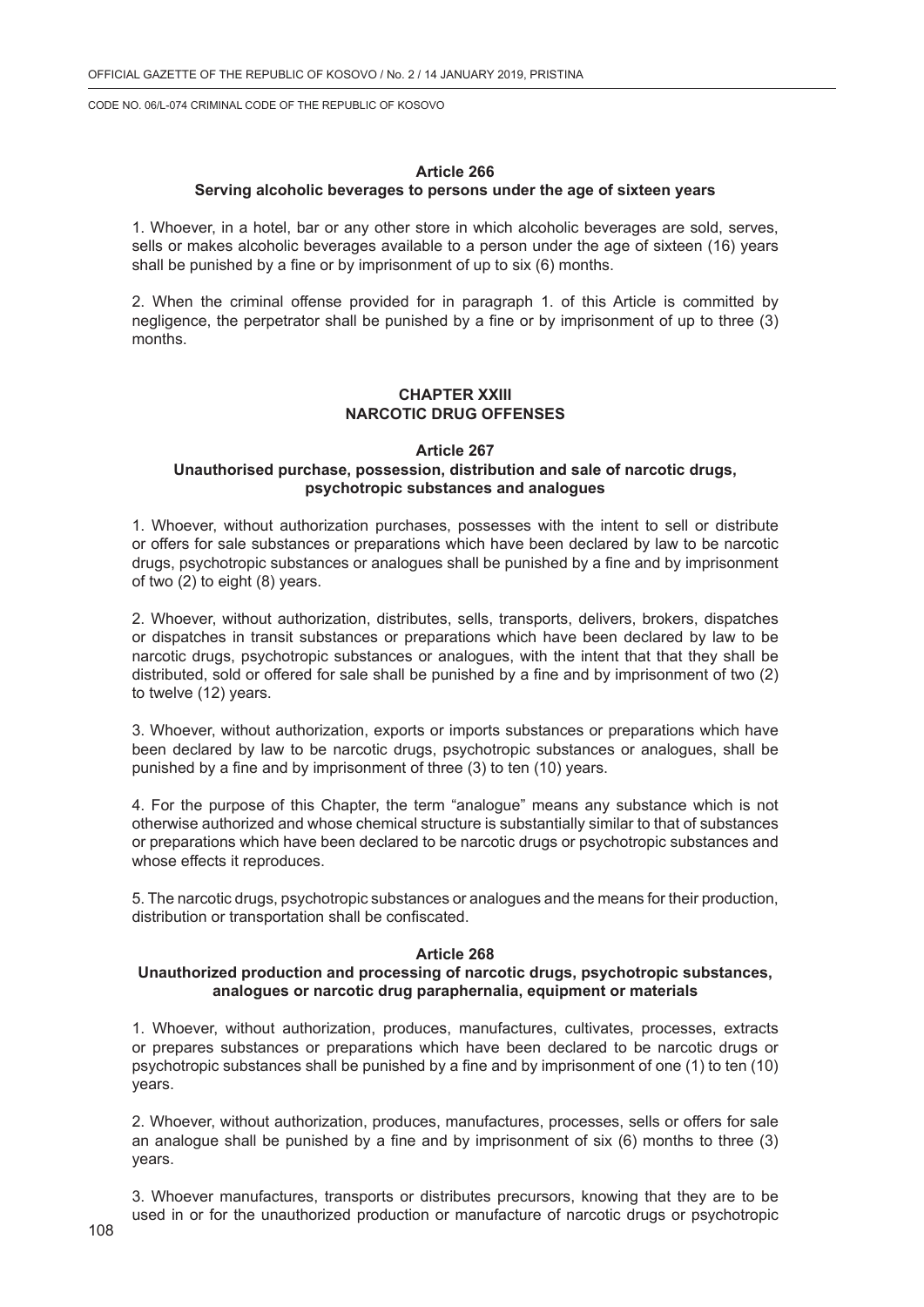substances, shall be punished by imprisonment of two (2) to ten (10) years.

4. Whoever, without authorization, manufactures, transports, distributes, sells or supplies narcotic drug paraphernalia, equipment or materials with the knowledge that they have been used or they will be used for the unauthorized cultivation, production, processing, trafficking or use of any substance or preparation which has been declared to be a narcotic drug, psychotropic substance or analogue, shall be punished by a fine and by imprisonment of one (1) to ten (10) years.

5. The narcotic drugs, psychotropic substances or analogues and the means for their production, distribution or transportation shall be confiscated.

# **Article 269**

### **Unauthorized possession of narcotic drugs, psychotropic substances or analogues**

1. Whoever, without authorization possesses narcotic drugs, psychotropic substances or analogues shall be punished by a fine and by imprisonment of one (1) to three (3) years.

2. A first time offender under paragraph 1. of this Article who possesses less than three (3) grams of cannabis or hashish for personal use shall be punished by a fine or by imprisonment up to one (1) year.

3. The narcotic drugs, psychotropic substances or psychotropic analogues shall be confiscated.

### **Article 270**

# **Intoxicating another person with a narcotic drug or psychotropic substances**

Whoever intoxicates another person with a narcotic drug, psychotropic substance or analogue without this person's knowledge shall be punished by imprisonment of one (1) to five (5) years.

# **Article 271**

#### **Facilitating acquisition or use of narcotic drugs, psychotropic substances or analogues**

1. Whoever administers narcotic drugs, psychotropic substances or analogues and due to his or her function facilitates their acquisition or use in violation of the law shall be punished by imprisonment of six (6) months to five (5) years.

2. A manager or owner of any establishment or other closed premises used by the public who permits or tolerates the use of narcotic drugs, psychotropic substances or analogues shall be punished by imprisonment of three (3) months to five (5) years.

#### **Article 272**

#### **Cultivation of opium poppy, coca bush or cannabis plants**

1. Whoever, without authorization cultivates an opium poppy, a coca bush, or a cannabis plant for the purpose of producing drugs or psychotropic substances shall be punished by imprisonment of one (1) to ten (10) years.

2. The opium, poppy, coca bush, or cannabis plants and the supplies, equipment and materials for their cultivation shall be confiscated.

### **Article 273 Organizing, managing or financing trafficking in narcotic drugs or psychotropic substances**

1. Whoever organizes, manages or finances any of the offenses in this Chapter shall be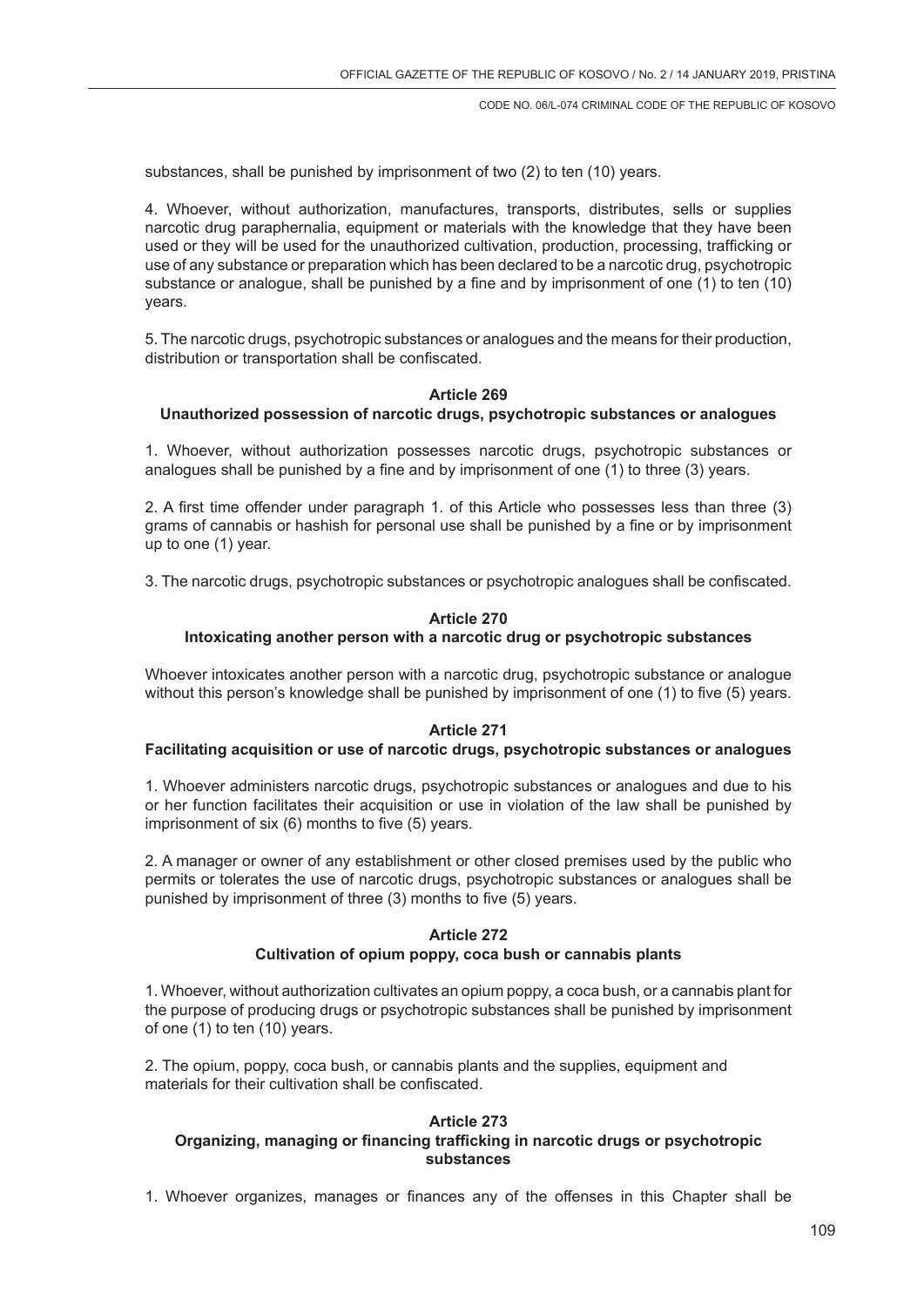punished by imprisonment of two (2) to ten (10) years.

2. When the offense in paragraph 1. of this Article involves a large quantity of narcotic drugs or psychotropic substances, the perpetrator shall be punished by imprisonment of three (3) to fifteen (15) years.

### **Article 274 Conversion or transfer of property derived from offenses in this Chapter**

1. Whoever converts or transfers property, knowing that such property is derived from any offense in this Chapter or from an act of participation in such offense or offenses, and such conversion or transfer is for the purpose of concealing or disguising the illicit origin of the property or of assisting any person who is involved in the commission of such an offense or offenses to evade the legal consequences of his actions shall be punished by a fine three times the value of the transferred or converted property and imprisonment up to ten (10) years.

2. The converted or transferred property shall be confiscated.

# **Article 275 Punishment for serious cases of criminal offenses from this Chapter**

1. If the criminal offense from Articles 267, 268, 269, 270 or 272 of this Code is committed in one or more of the following circumstances, the perpetrator shall be punished by a fine and imprisonment of three (3) to fifteen (15) years, if:

- 1.1. the perpetrator is acting as a member of a group:
- 1.2. the perpetrator is an official person abusing his or her position or authorizations;
- 1.3. the perpetrator uses or threatens to use violence or a weapon;
- 1.4. the offense is committed against a vulnerable victim

1.5. a shipment, consignment, container or vehicle intended for a humanitarian operation is used for the unlawful transport of narcotic drugs or psychotropic substances;

1.6. the perpetrator mixes the narcotic drug, psychotropic substance or analogue with other substances that aggravate the danger to health;

1.7. the offense is committed within a three hundred fifty (350) meter radius of a school or any other locality which is used by children or within a three hundred fifty (350) meter radius of any educational institution;

1.8. the offense is committed in a correctional institution;

1.9. the offense involves large quantities of narcotic drugs, psychotropic substances or analogues;

2. The narcotic drugs, psychotropic substances or analogues and the means for their production, distribution or transportation shall be confiscated.

# **Article 276 Compensation to Law enforcement**

The court shall order any person convicted of an offense under this Code, to compensate any law enforcement agency for reasonable expenditures made by the agency in purchasing narcotic drugs or psychotropic substances from him, her or his or her agent as part of an investigation leading to his conviction.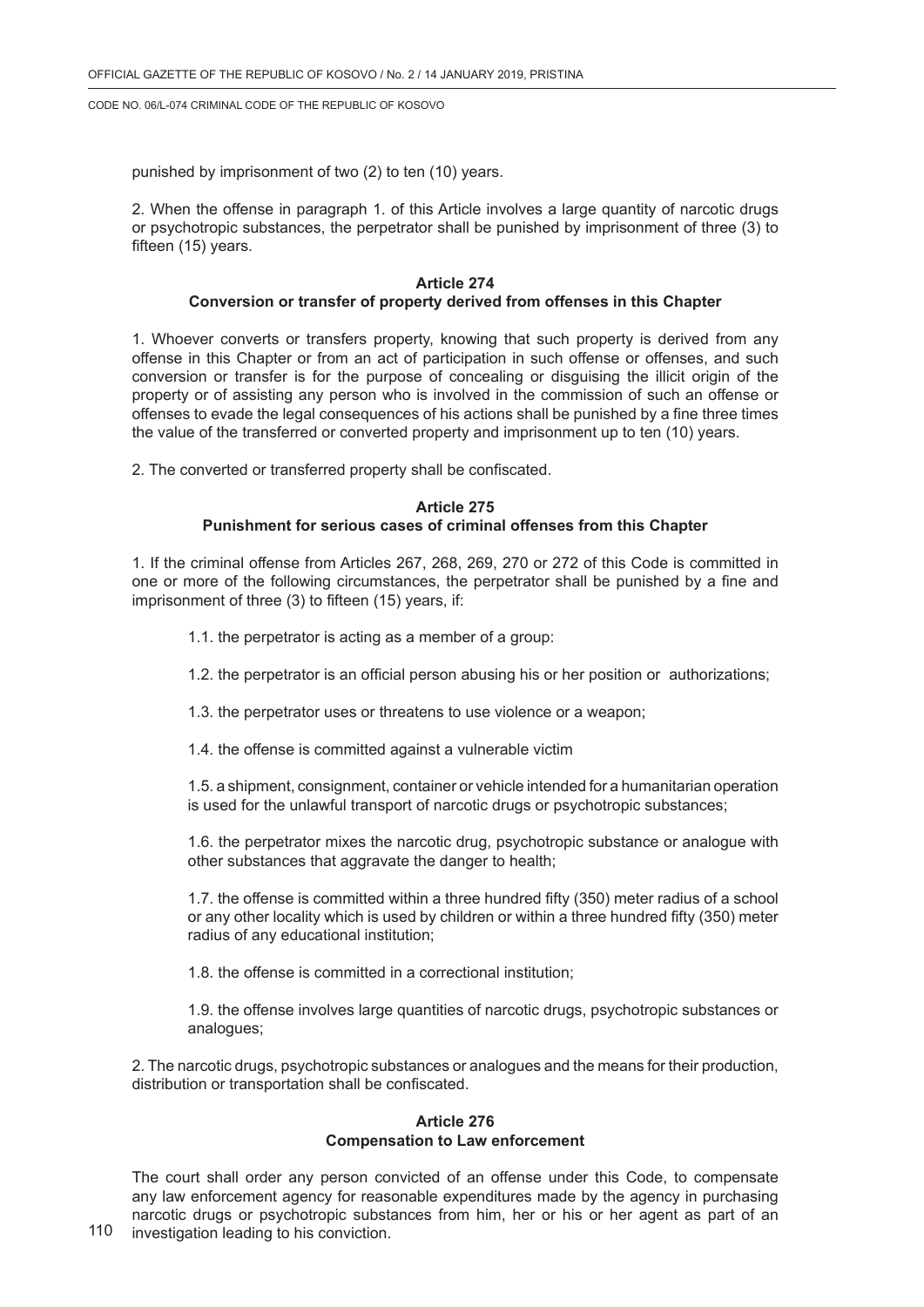### **CHAPTER XXIV ORGANIZED CRIME**

### **Article 277**

# **Participation in or organization of an organized criminal group**

1. Whoever, with the intent and with knowledge of either the aim and general activity of the organized criminal group or its intention to commit one or more criminal offenses which are punishable by a maximum imprisonment of at least four (4) years or more actively takes part in the group's criminal activities knowing that such participation will contribute to the achievement of the group's criminal activities, shall be punished by a fine of up to two hundred fifty thousand (250,000) EUR and imprisonment of at least seven (7) years.

2. Whoever organizes, establishes, supervises, manages or directs the activities of an organized criminal group shall be punished by a fine of up to five hundred thousand (500,000) EUR and by imprisonment of at least ten (10) years.

3. When the activities of the organized criminal group provided for in paragraph 1. or 2. of this Article result in death, the perpetrator shall be punished by a fine of up to five hundred thousand (500,000) EUR and by imprisonment of at least ten (10) years or life long imprisonment.

4. The court may reduce the punishment of a member of an organized criminal group who, before the organized criminal group has committed a criminal offense reports to the police or prosecutor the existence, formation and information of the organized criminal group in sufficient detail to allow the arrest or the prosecution of such group.

5. For the purposes of Article, "actively takes part" includes, but is not limited to, the provision of information or material means, the recruitment of new members and all forms of financing of the group's activities.

### **CHAPTER XXV CRIMINAL OFFENSES AGAINST THE ECONOMY**

#### **Article 278**

# **Violating right of equality in exercising economic activity**

The official person who through the abuse of his or her official duty or authorizations, limits the free movement of capital, people, goods, services, work or means of reproduction in the Republic of Kosovo, or denies or limits the right of a business organization or legal person to engage in the circulation of merchandise or services in the Republic of Kosovo, or places a business organization or legal person in an unequal position with respect to another business organization or legal person in relation to working conditions or the circulation of merchandise or services, or limits the free exchange of merchandise or services, and thereby causes considerable profit for one business organization or legal person or considerable damage to another shall be punished by imprisonment of six (6) months to five (5) years.

#### **Article 279 Irresponsible economic activity**

1. A responsible person who, by intentionally violating the law or other provision relating to business activities, or acts contrary to regular business standards, and thereby causes substantial material damage to the business organization or legal person shall be punished by a fine or by imprisonment of up to three (3) years.

2. When the offense provided for in paragraph 1. of this Article results in the compulsory liquidation or the bankruptcy of that business organization or legal person, the perpetrator shall be punished by imprisonment of six (6) months to five (5) years.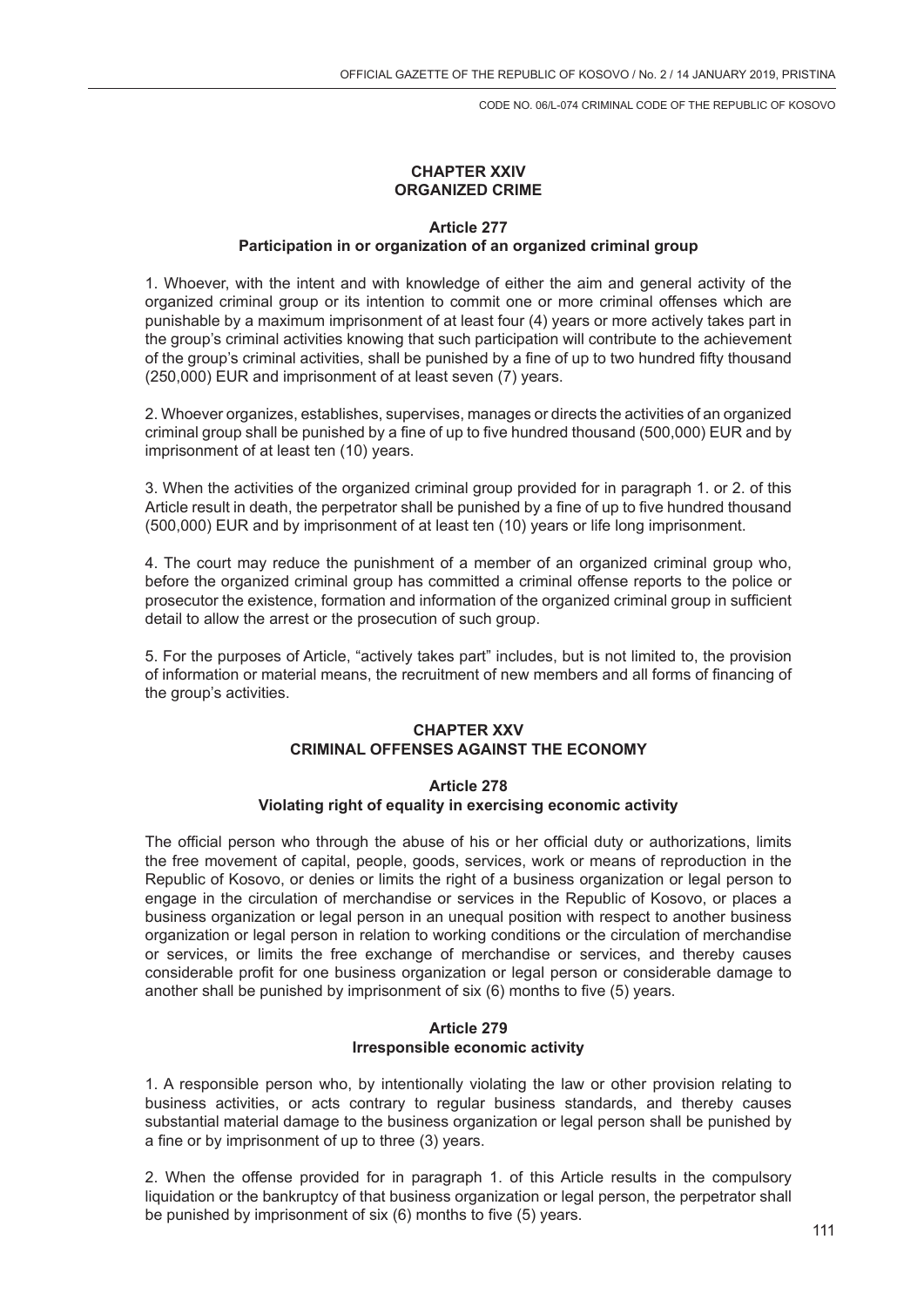#### **Article 280 Causing bankruptcy**

1. Whoever, with knowledge of excessive indebtedness or current or impending insolvency engages in one or more of the following activities shall be punished with imprisonment of six (6) months to five (5) years:

1.1. conceals or alienates, or, in a manner contrary to regular business standards, destroys, damages or renders unusable any asset, which in the case of institution of insolvency proceedings would belong to the bankrupt estate;

1.2. in a manner contrary to regular business standards, enters into losing or speculative ventures or futures trading in goods or securities or consumes excessive sums or becomes indebted through uneconomical expenditures, gambling or wagering;

1.3. procures goods, services, or credit, undertakes economic activity that creates excessive debt, concludes or renews unreasonable contracts, fails to collect outstanding debts, fails to enforce claims in a timely manner and/or disposes of goods or services, securities or things produced from these goods substantially under their value in a manner contrary to regular business standards;

1.4. feigns the existence of another's rights or knowingly recognizes fabricated rights;

1.5. fails to keep books of account, which he or she is statutorily obligated to keep, or keeps or modifies them such that an analysis or audit of the net assets is made more difficult;

1.6. alienates, conceals, destroys or damages books of account or other documentation, with the intent to make an analysis or audit of net assets more difficult, conceal assets or defraud any person;

1.7. diminishes net assets or hides or conceals actual business relationships in any other manner which is grossly contrary to regular business standards;

1.8. assumes excessive obligations; or

1.9. concludes or renews unreasonable contracts with insolvent entities.

2. The offense in paragraph 1. of this Article is punishable only if compulsory liquidation or bankruptcy proceedings have been initiated.

3. If the offense from paragraph 1. of this Article is committed by negligence, the perpetrator shall be punished by imprisonment of up to three (3) years.

#### **Article 281 Causing false bankruptcy**

1. Whoever engages in one of the following with the intention of not paying what he or she is obliged to pay, or with intent to defraud or by defrauding any creditor or debtor shall be punished by imprisonment of six (6) months to five (5) years:

1.1. hides all or part of the property of the subject, conducts a false sale, sells it under market value or transfers it to another person as compensation;

1.2. enters into false or fraudulent contracts of debt; or

1.3. hides, destroys or alters the accounting records that he is obliged by law to keep so that the results of his activity or the state of the assets or obligations cannot be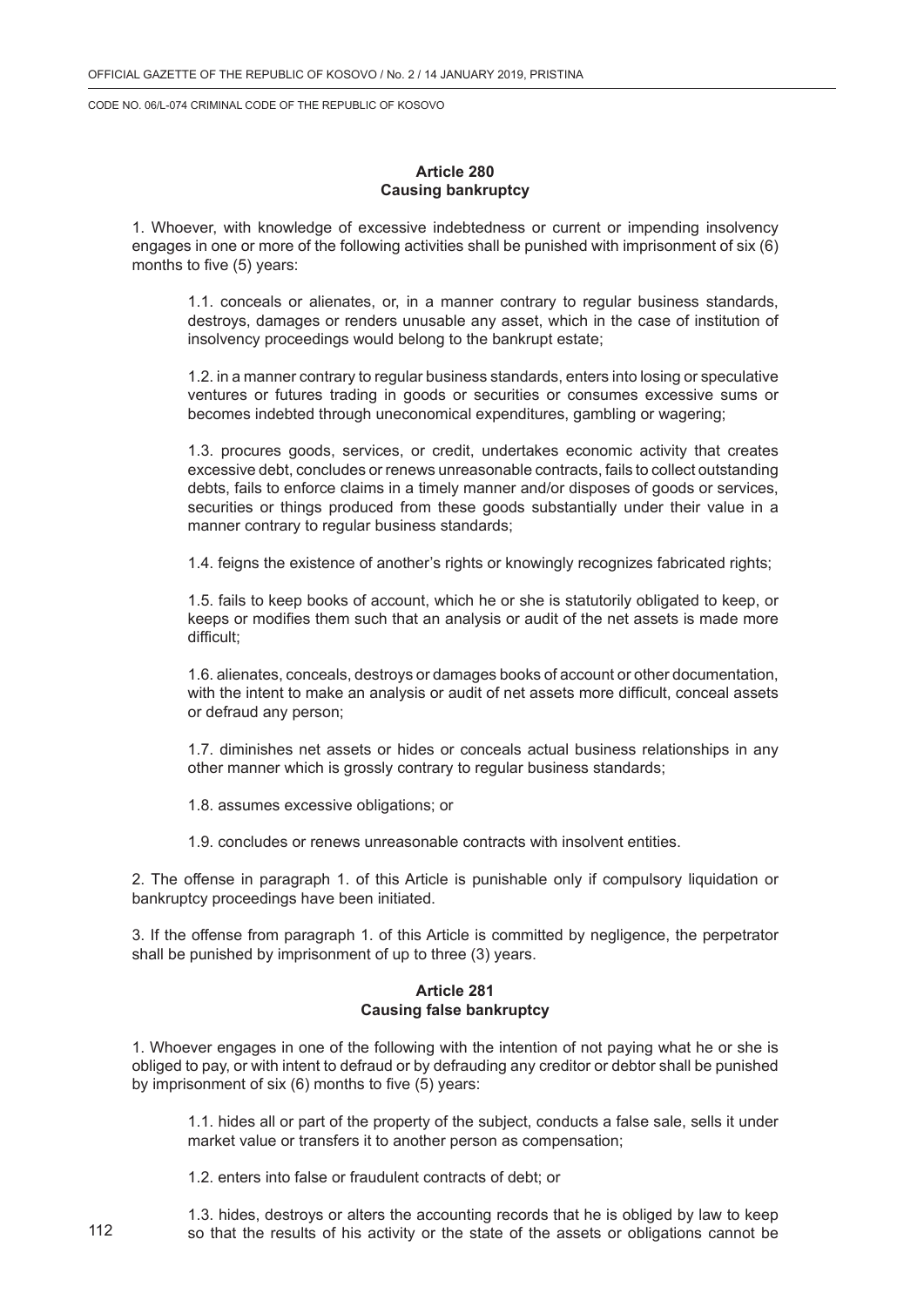established, or, with false documents or any other manner creates a situation where bankruptcy can occur.

2. The offenses in paragraph 1. of this Article are punishable only if compulsory liquidation or bankruptcy proceedings have been initiated.

3. If the offense provided for in paragraph 1. of this Article results in a loss in excess of fifteen thousand (15,000) EUR for the creditor, the perpetrator shall be punished by imprisonment from one (1) to ten (10) years.

# **Article 282 Fraud in bankruptcy proceeding**

1. Whoever, in relation to a bankruptcy proceeding, engages in one or more of the following activities with an administrator or a person acting in the capacity of administrator shall be punished by imprisonment of six (6) months to five (5) years:

1.1. submits a false statement, document or claim, or gives false testimony;

1.2. knowingly and fraudulently transfers, conceals or fails to turnover any property or documents to an administrator, or to a person acting in the capacity of administrator;

1.3. knowingly and fraudulently gives, offers, receives or attempts to obtain any money, property, remuneration, compensation, reward, advantage, or promise of an act or forbearance to act in order to gain any advantage in a bankruptcy proceeding; or

1.4. knowingly and without permission from the estate administrator, sells, receives, steals, appropriates, destroys, desecrates, or purchases, either directly or indirectly, any papers or property of the estate.

### **Article 283 Defrauding or damaging creditors or debtors**

1. Whoever, with knowledge of excessive indebtedness or current or impending insolvency, places one creditor or debtor in a more favorable position through the payment of debts or in any other way and thereby causes five thousand (5,000) EUR or more in damages or results in a loss of five thousand (5,000) EUR or more to other creditors shall be punished by imprisonment of up to three (3) years.

2. Whoever, in order to deceive or cause damage to a creditor or debtor, accepts a false claim, enters into false contracts or commits any other fraudulent act, thereby damaging a creditor or debtor shall be punished by imprisonment of six (6) months to five (5) years.

3. When the offense provided for in paragraph 1. or 2. of this Article results in damage exceeding two hundred fifty thousand (250,000) EUR or results in a loss in excess of two hundred fifty thousand (250,000) EUR or when, as a result, the injured party is forced to undergo a reorganization or bankruptcy procedure, the perpetrator shall be punished by imprisonment of one (1) to ten (10) years.

# **Article 284 Misuse of economic authorizations**

1. Whoever while engaging in an economic activity commits one of the following acts with the intent to obtain an unlawful material benefit for oneself or any other person shall be punished by a fine and imprisonment of six (6) months to five (5) years: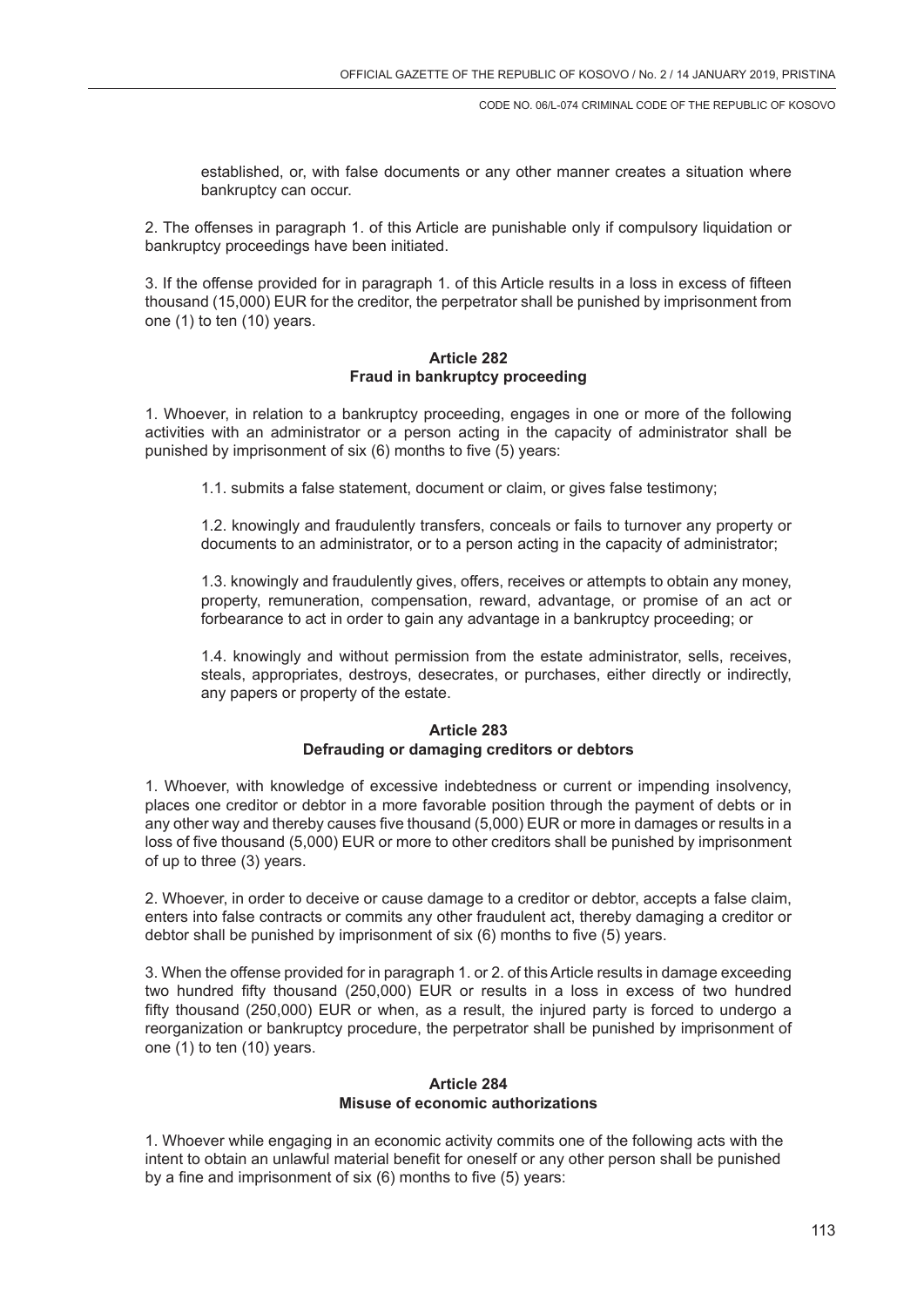1.1. creates or holds illicit funds in the Republic of Kosovo or in any other jurisdiction;

1.2. through the compilation of documents with false content, false balance sheets, false evaluations, inventories or any other false representations or through the concealment of evidence falsely represents the flow of assets or the results of the economic activity and in this way misleads the managing bodies within the business organization in decision making on management activities;

1.3. fails to meet tax obligations or other fiscal obligations as determined by law;

1.4. uses means at his or her disposal contrary to their foreseen purpose; or

1.5. in any other way violates the law on or the rules of business activity which relate to the disposal, use or management of property.

2. When the offense provided for in paragraph 1. of this Article results in material benefits exceeding one hundred thousand (100,000) EUR, the perpetrator shall be punished by imprisonment of one (1) to eight (8) years.

# **Article 285 Entering into harmful contracts**

1. A responsible person who engages in an economic activity, enters into a contract that he or she knows to be harmful for the business organization, or enters into a contract contrary to his or her authorizations and thereby causes damage to the business organization shall be punished by imprisonment of three (3) months to three (3) years.

2. When the perpetrator of the offense provided for in paragraph 1. of this Article accepts a bribe or causes damage exceeding one hundred thousand (100,000) EUR, the perpetrator shall be punished by imprisonment of one (1) to ten (10) years.

### **Article 286 Unauthorized communication of trade secrets**

1. Whoever, in violation of his or her duties to protect business or trade secrets communicates or conveys information about a business or trade secrets to another person or otherwise enables any unauthorized person to access such information or collects such information with the intent to convey it to an unauthorized person shall be punished by a fine or imprisonment of up to three (3) years.

2. Whoever, with the intent to use in an unauthorized way, unlawfully acquires information that is protected as a business or trade secret as provided for in paragraph 1. of this Article shall be punished as provided in paragraph 1. of this Article.

3. When the information provided for in paragraph 1. or 2. of this Article is of such special importance or if it is conveyed to another person with the intent to transmit such information outside of the Republic of Kosovo, or if the act is committed with the intent to obtain a material benefit, the perpetrator shall be punished by a fine and imprisonment of up to five (5) years.

4. When the offense provided for in paragraph 1. or 3. of this Article is committed by negligence, the perpetrator shall be punished by a fine or imprisonment of up to one (1) year.

5. Whoever, with the intent to convert a trade secret to the economic benefit of anyone other than its owner, steals, or without authorization takes, or by fraud or deception obtains information provided for in paragraph 1. of this Article shall be punished by a fine and imprisonment of up to five (5) years.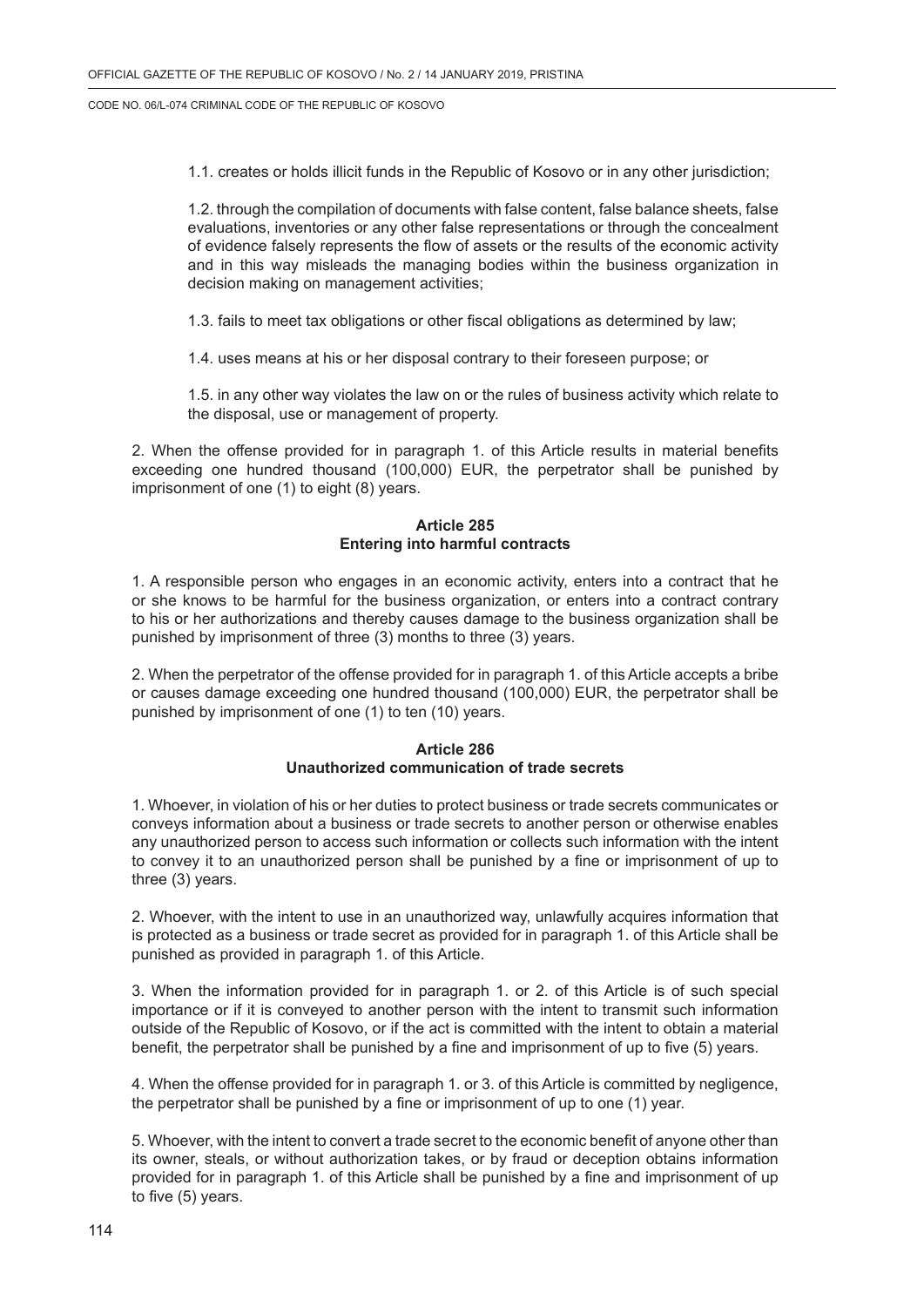6. Whoever receives, buys, or possesses a trade secret, knowing the same to have been stolen or obtained without authorization, shall be punished by a fine or imprisonment of up to three (3) years.

7. For the purposes of this Article the term "business secret" means information designated as such by law or by the provisions of a business organization or legal person, and which represents a manufacturing secret, the results of research or design work, financial, business, scientific, technical, economic or engineering information, including patterns, plans, formulas, designs, prototypes, methods, techniques, processes, procedures, programs, codes or other information which the owner has taken reasonable measures to keep secret, and the disclosure of which to an unauthorized person could have harmful effects on the economic interests of the business organization or legal person.

8. For the purposes of this Article, the term "trade secret" means information designated as such by law or by the provisions of a business organization or legal person, or which represents a manufacturing secret, the results of research or design work, financial, business, scientific, technical, economic or engineering information, including patterns, plans, formulas, prototypes, methods, techniques, processes, procedures, programs, codes or other information which the owner has taken reasonable measures to keep secret, and the disclosure of which to an unauthorized person could have harmful effects on the economic interests of the business organization or legal person.

# **Article 287 Counterfeit securities and payment instruments**

1. Whoever produces counterfeit securities or payment instruments or alters securities with the intent to use them as genuine, or gives them to another person to use or uses such counterfeit securities as genuine shall be punished by imprisonment of six (6) months to five (5) years.

2. Whoever uses counterfeit, securities or payment instruments shall be punished by imprisonment of three (3) months to three (3) years.

3. Whoever with the knowledge that a security or payment instrument is counterfeit, receives, transports, or possesses a counterfeit security or payment instrument with the intent to distribute or use it as genuine, shall be punished by imprisonment of three (3) months to five (5) years.

4. When the offense provided for in paragraph 1. or 2. of this Article involves securities or payment instrument with a stated value exceeding ten thousand (10,000) EUR, the perpetrator shall be punished by imprisonment of one (1) to eight (8) years.

5. Whoever has received the counterfeit securities or payment instruments as genuine and uses them with knowledge that they are counterfeit, shall be punished by a fine or by imprisonment of up to one (1) year.

6. An attempt to commit the criminal offense provided for in paragraph 5. of this Article shall be punishable.

7. The counterfeit securities, payment instruments and the equipment for their manufacturing or alteration shall be confiscated.

8. Payment instrument' shall mean a corporeal instrument, other than money enabling by its specific nature, alone or in conjunction with another payment instrument, the holder or user to transfer money or monetary value. This would include but not be limited to stock shares, share certificates, bonds, credit cards, eurocheque cards, other cards issued by financial institutions, travellers' cherubs, eurocheques, other traveler's cheques and bills of exchange, which are protected against imitation or fraudulent use, through design, coding, signature or other means.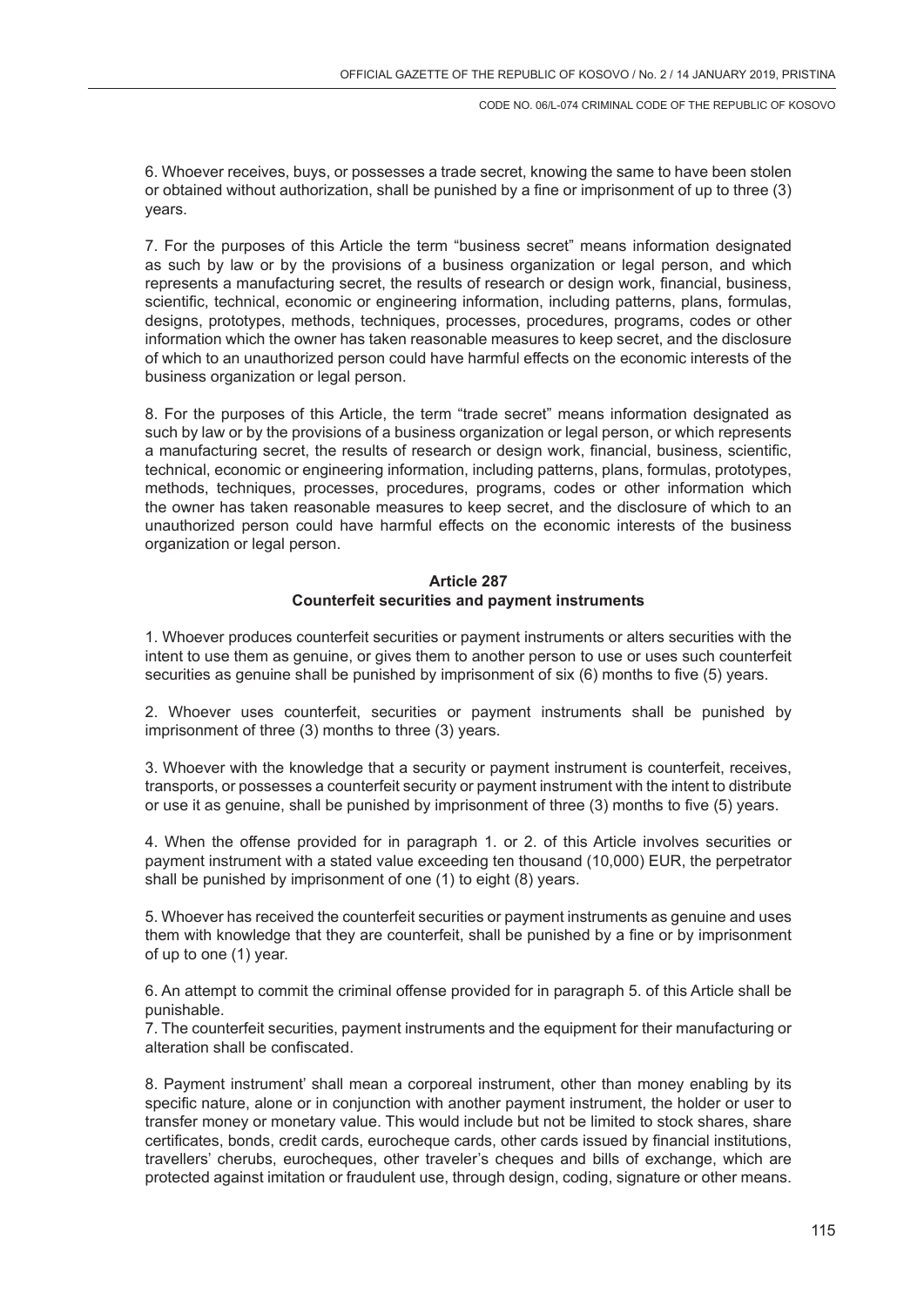9. Counterfeit securities or payment instruments includes falsified securities or payment instruments and genuine securities or payment instruments that have been altered in material respect and with the intent to use them for fraudulent purposes.

# **Article 288 Counterfeiting stamps of value**

1. Whoever produces counterfeit stamps of value, alters any of these stamps with the intent to use them as genuine, gives to another person to use or uses such counterfeit stamps as genuine, shall be punished by fine or by imprisonment of up to three (3) years.

2.Whoever, with the knowledge that a stamp of value is counterfeit, supplies, sells, purchases, distributes, transports, receives or possesses a counterfeit or cancelled stamp with the intent to distribute or use it as genuine, shall be punished by imprisonment of up to three (3) years.

3. When the offense provided for in paragraph 1. of this Article involves stamps of a value exceeding ten thousand (10,000) EUR, the perpetrator shall be punished by a fine and imprisonment of six (6) months up to five (5) years.

4. Whoever removes a cancelling stamp from a stamp of value referred to in paragraph 1. this Article, or in some other way and for the purpose of repeated use, attempts to make such stamp appear as if it has never been used before, or reuses a used stamp or sells it as valid, shall be punished by a fine or imprisonment up to one (1) year.

5. Whoever has received the counterfeit stamp of value as genuine and uses it with knowledge that it is counterfeit, shall be punished by a fine or by imprisonment of up to one (1) year.

6. Whoever has knowledge of a counterfeit stamp of value being made or used, and fails to report it shall be punished by a fine or by imprisonment of up to one (1) year.

7. Counterfeit stamps of value and the equipment for their manufacturing or alteration shall be confiscated.

### **Article 289 Violating patent rights**

1. Whoever, in the course of engaging in an economic activity, uses without authorization, a patent registered or protected by law or a registered topography of a circuit of a semi-conductor shall be punished by a fine or by imprisonment of up to three (3) years.

2. The objects provided for in paragraph 1. of this Article which were manufactured for unauthorized use shall be confiscated.

### **Article 290 Violation of copyrights**

1. Whoever, under his own name, or somebody else's name discloses or otherwise communicates to the public a copyrighted work or a performance of another, in whole or in part, shall be punished by a fine and imprisonment of three (3) months to up to three (3) years.

2. Whoever during use of copyrighted work or a performance of another intentionally fails to state the name, pseudonym or mark of the author or performer, when this is required by law, shall be punished by fine and imprisonment for up to one (1) year.

3. Whoever distorts, mutilates or otherwise harms a copyrighted work or a performance of another, and discloses it in such form or otherwise communicates it in such form to the public shall be punished for by fine or imprisonment for up to one (1) year.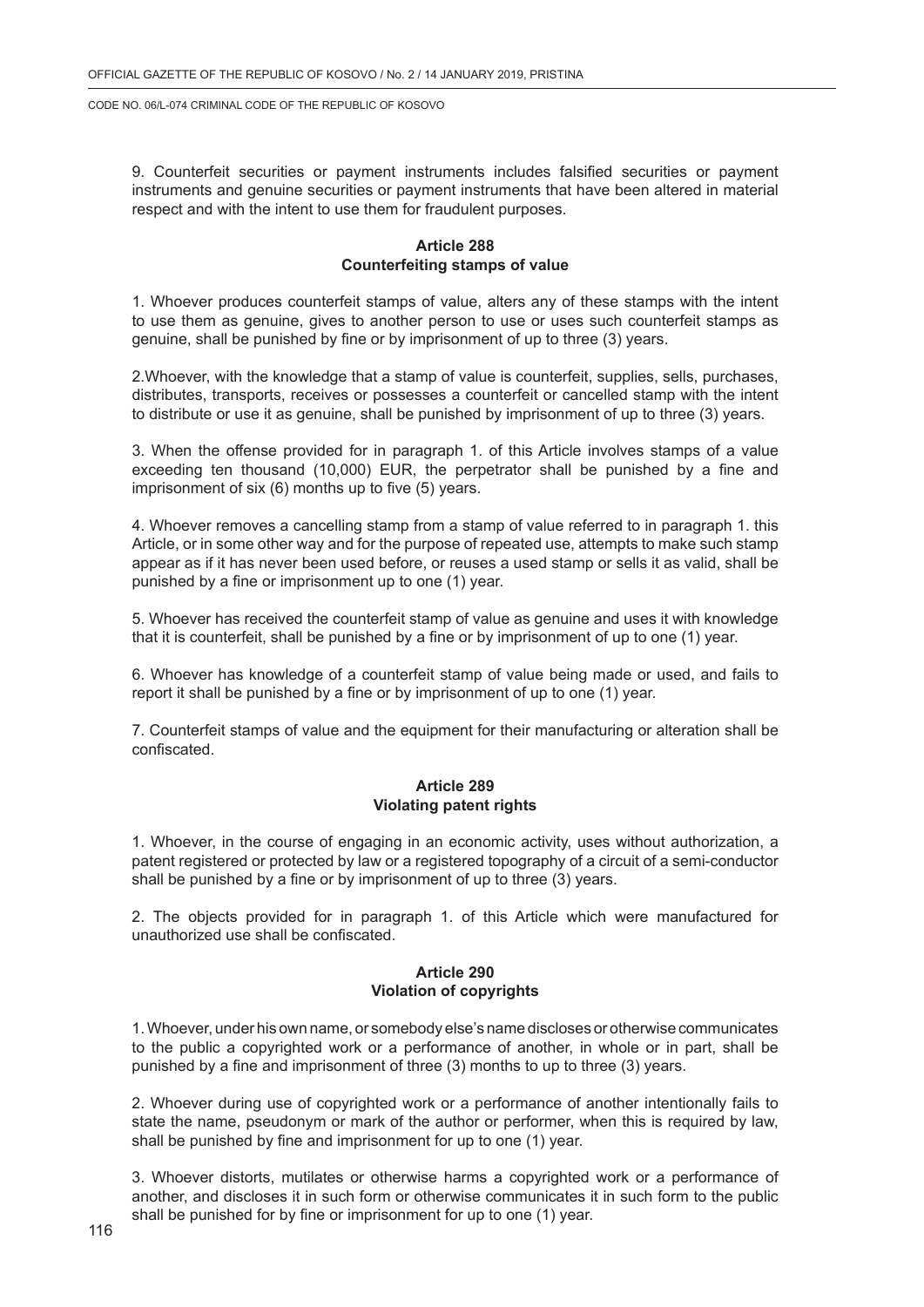4. Whoever performs or otherwise communicates to the public a copyrighted work or a performance of another in an indecent manner, which is prejudicial to the honour and reputation of the author or performer, shall be punished by a fine or imprisonment for up to one (1) year.

5. Whoever without authorization uses a copyrighted work or subject matter of related rights, shall be punished by imprisonment up to three (3) years.

6. If, during the commission of the offense described in paragraph 5. of this Article, the perpetrator obtained for himself or for another person at least ten thousand (10,000) EUR but less than fifty thousand (50,000) EUR, he or she shall be punished by a fine and imprisonment of not less than three (3) months to five (5) years.

7. When the perpetrator of the offense in paragraph 5 of this Article obtains for himself, herself, or for another person more than fifty thousand (50,000) EUR, he or she shall be punished by a fine and imprisonment of not less than six (6) months to eight (8) years.

8. The objects and the equipment for their manufacturing provided for in this Article shall be confiscated.

### **Article 291 Circumvention of technological measures**

1. Whoever commits any act of circumvention of any effective technological protection measure or any act of removal or alteration of electronic rights management information, as provided for by the provisions of the Law on Copyright and Related Rights shall be punished by imprisonment for up to three (3) years.

2. The objects and the equipment for their manufacturing provided for in paragraph 1. of this Article shall be confiscated.

#### **Article 292 Deceiving consumers**

1. Whoever, in the course of engaging in an economic activity and with the intent to deceive purchasers or consumers, uses or possesses with intent to use another's trade name or trademark, another's goods trademark or services trademark or another's trademark related to geographical origin or any other special trademark of goods or components thereof in his or her own trade name, trademark, or special trademark of goods shall be punished by imprisonment of up to three (3) years.

2. Whoever, with the intent to deceive purchasers or consumers, uses in production another's sample or another's model without authorization or distributes articles manufactured in this way shall be punished as provided for in paragraph 1. of this Article.

3. The objects and the equipment for their manufacturing provided for in this Article shall be confiscated.

# **Article 293 Defrauding purchasers**

1. Whoever, with the intent to defraud purchasers, distributes products stamped with written data that does not correspond to the content, type, origin or quality of the product, distributes products whose weight or quality does not correspond to what is regularly expected in such products or distributes products without a stamp indicating the content, type, origin, or quality of the product when such a stamp is required by law shall be punished by a fine or by imprisonment of up to three (3) years.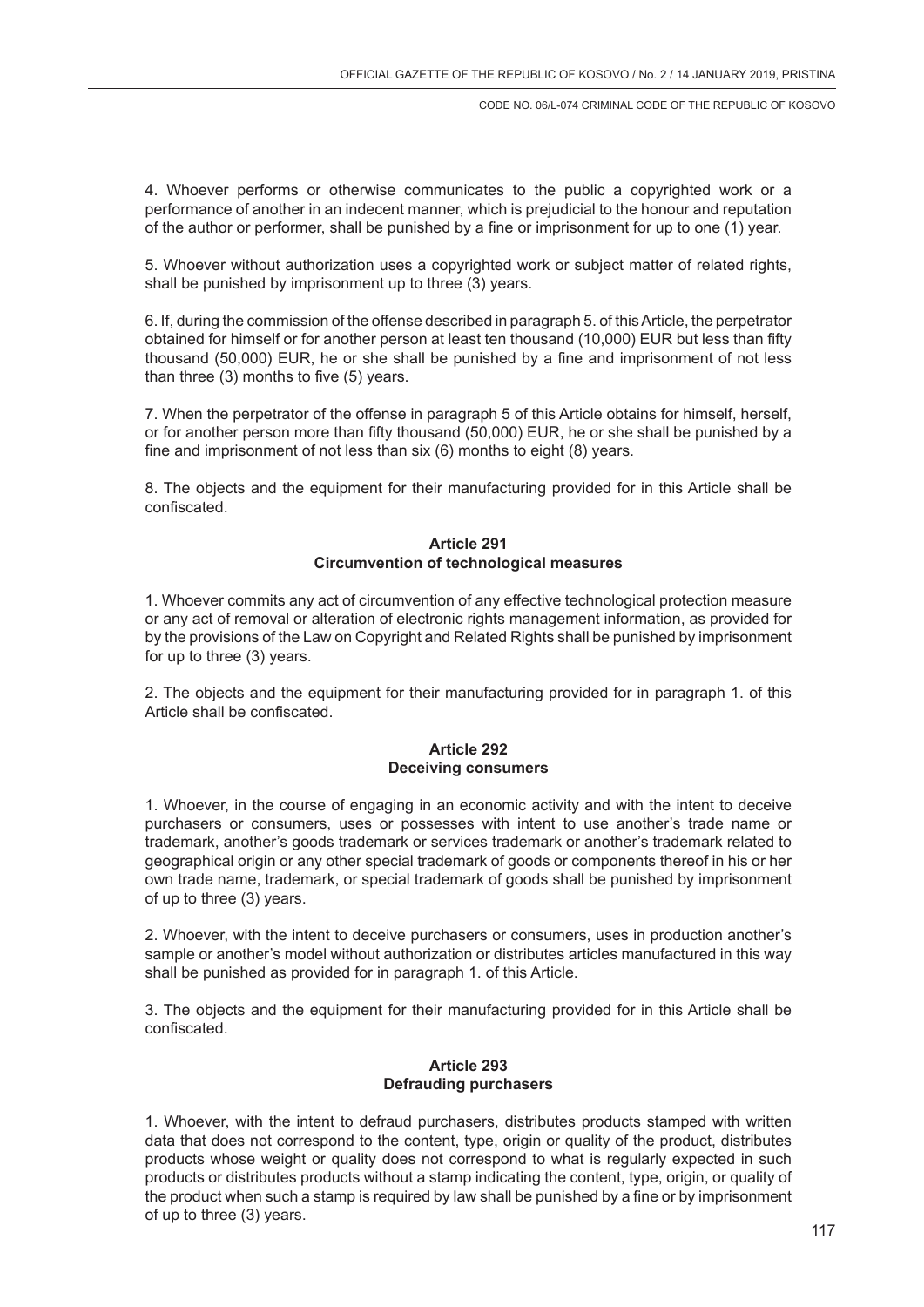2. Whoever, with the intent to defraud purchasers, falsely declares a reduction in price or an expected increase in the price of goods or in any other way openly uses a false advertisement shall be punished by a fine or by imprisonment of up to one (1) year.

### **Article 294 Organizing pyramid schemes and unlawful gambling**

1. Whoever, with the intent to obtain an unlawful material benefit for himself or herself or another person, organizes, participates or assists in organizing pyramid scheme activities shall be punished by imprisonment of six (6) months to five (5) years.

2. Whoever, with the intent to obtain an unlawful material benefit for himself or herself or another person, organizes, participates or assists in organizing gambling, casino-type gambling or games of chance as defined by law for which no license, permit or concession by a competent authority has been issued shall be punished by imprisonment of six (6) months up to five (5) years.

3. When the offense provided for in paragraph 1. or 2. of this Article results in gains or losses exceeding twenty five thousand (25,000) EUR, the perpetrator shall be punished by imprisonment of two (2) to twelve (12) years.

4. For the purposes of this Article, the term "pyramid scheme" means a fraudulent investment offering or plan in which money contributed by later investors is used to directly pay or repay interest or principal to earlier investors without any operation or revenue-producing activity other than the continual raising of new funds.

# **Article 295 Misuse of the position of monopoly**

1. The responsible person who undertakes one or more of the following economic activities which misuse a position of monopoly or his or her dominant position in the market or a substantial part of the market by engaging in one or more of the following, shall be punished by imprisonment of up to three (3) years:

1.1. directly or indirectly imposing unfair purchase or selling prices or other unfair trading conditions;

1.2. directly or indirectly fixing purchase or selling prices or any other trading conditions;

1.3. limiting or controlling production, markets or technical development or investment;

1.4. applying dissimilar conditions to equivalent transactions with other trading parties, thereby placing them at a competitive disadvantage;

1.5. making the conclusion of contracts subject to acceptance by the other parties of supplementary obligations which, by their nature or according to commercial usage, have no connection with the subject of such contracts;

1.6. directly or indirectly fixing purchase or selling prices or any other trading conditions of share markets or sources of supply;

1.7. demanding less favorable payment or other business terms than is demanded from similar purchasers in comparable markets, unless there is an objective justification for such differentiation;

1.8. demanding payment or other business terms that differ from those that would very likely prevail if effective competition existed.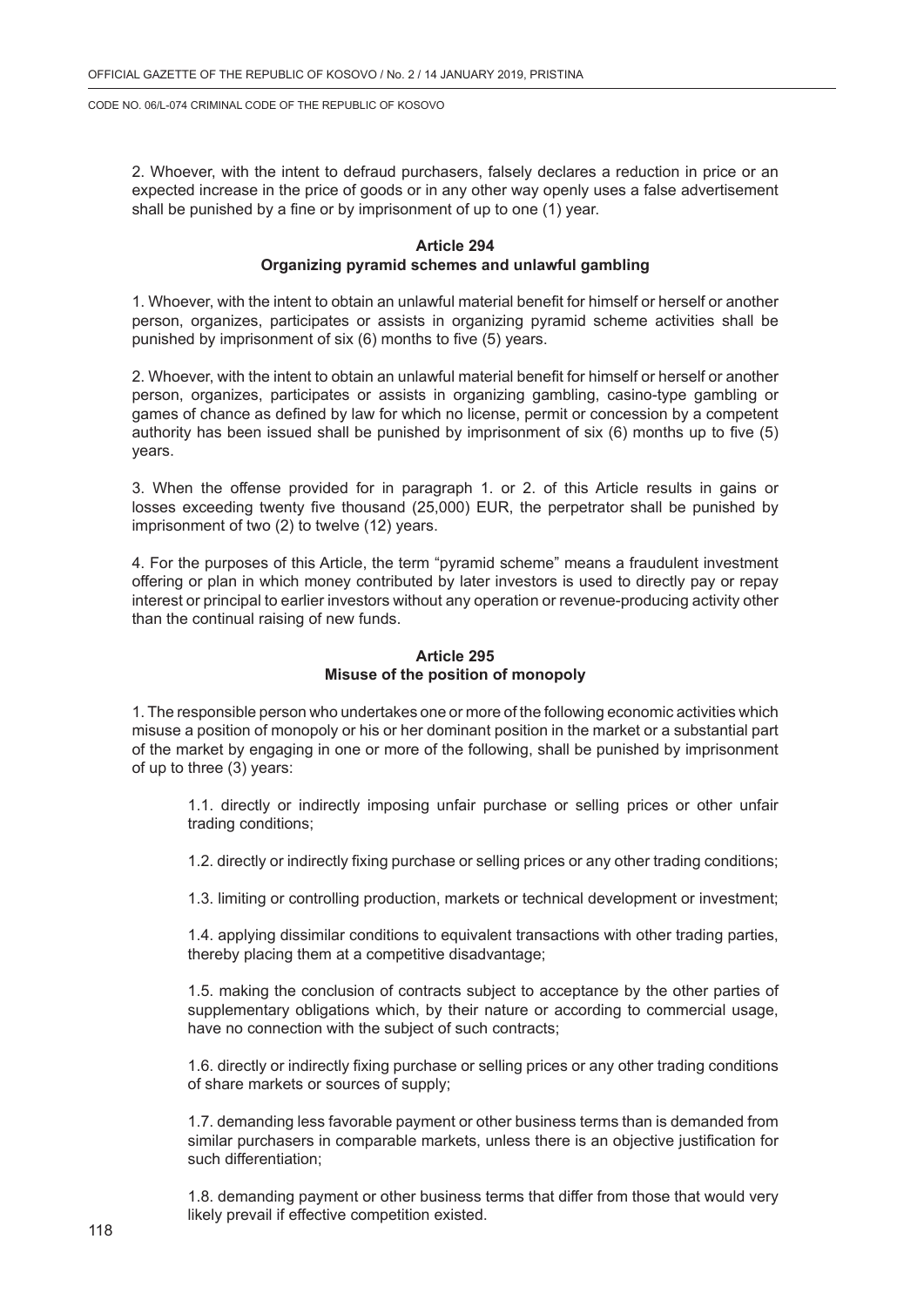2.The responsible person in a business organization who colludes with a person in another business organization which is engaged in the same line of business, with the purpose of the collusive agreement being to raise, lower, or otherwise influence the price of goods or services sold or purchased by the business organizations, shall be punished by imprisonment of one (1) to five (5) years and a fine equal to the twenty-five percent (25%) of the value of the goods sold by his or her business organization which were subject to the collusive agreement.

# **Article 296 Counterfeit money**

1. Whoever produces counterfeit money with the intent to distribute it as genuine shall be punished by imprisonment of one (1) to ten (10) years.

2.Whoever with the knowledge that such money is counterfeit obtains, distributes, transports, receives, uses or possesses counterfeit money with the intent to distribute it as genuine shall be punished by imprisonment of one (1) to eight (8) years.

3. Whoever receives fifty (50) EUR or less in counterfeit money reasonably believing it to be genuine, and then uses it with the knowledge that it is counterfeit shall be punished by a fine or by imprisonment of up to one (1) year.

4. Whoever has knowledge of counterfeit money being produced or used and fails to report it shall be punished by a fine or by imprisonment of up to one (1) year.

5. When the offense in paragraphs 1. and 2. of this Article involves counterfeit money with a stated value of more than one hundred thousand (100,000) EUR, the perpetrator shall be punished by imprisonment of at least three (3) years.

6. The counterfeit money, as well as the equipment for its manufacturing or alteration, shall be confiscated.

### **Article 297 Manufacturing and use of false official marks, measures and weights**

1. Whoever, with the intent to use them as genuine, manufactures false official marks to label goods, as well as seals or stamps for the marking of gold, silver, livestock, wood or some other good produced domestically or abroad, or uses false official marks as genuine shall be punished by imprisonment of three (3) months to three (3) years.

2. Whoever materially alters measures or weights with the intent that they be used as accurate shall be punished as provided for in paragraph 1. of this Article.

3. The false marks, stamps, measures and weights and the equipment for their manufacturing and altering shall be confiscated.

# **Article 298 Production, supply, selling, possession or provision for use the means of counterfeiting**

1. Whoever produces, supplies, sells, receives, possesses or provides for use the means for counterfeiting money, securities or payment instruments, shall be punished by imprisonment of one (1) to five (5) years.

2.Whoever produces, supplies, sells, receives possesses or provides for use the means for counterfeiting fiscal, postal or other stamps of value, marks for the fraudulent labelling of goods or inaccurate measures and weights shall be punished by a fine or by imprisonment of up to three (3) years.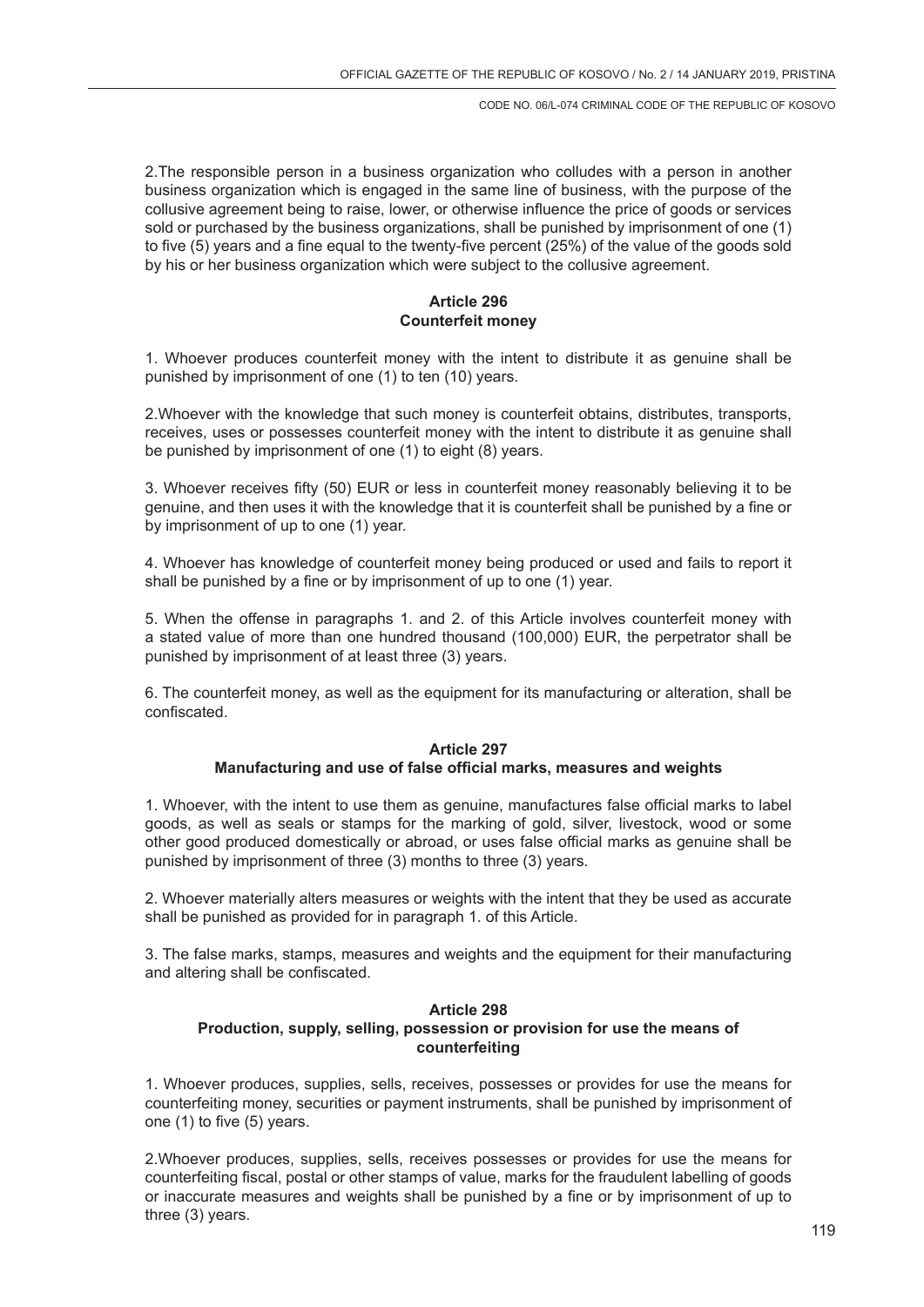3. For the purposes of this Article, "means for counterfeiting" includes instruments, articles, computer programs and any other means peculiarly adapted for the counterfeiting or altering of money, securities or payment instruments, stamps of value, marks for labelling goods, measures and weights or of holograms or other components of currency, securities or payment instruments, which serve to protect against counterfeiting.

4. The articles, means and the equipment for their manufacturing shall be confiscated.

### **Article 299 Prohibited trade**

1. Whoever, without authorization, sells, buys or trades goods, objects or services shall be punished by a fine and imprisonment of three (3) months to four (4) years.

2. A first time offender under paragraph 1. of this Article and where the value of the goods does not exceed five hundred (500) EUR, shall be punished by a fine or by imprisonment up to three (3) years.

3. When a person commits the offense provided for in paragraph 1. of this Article and has organized a network of sellers or brokers or has acquired a profit exceeding fifteen thousand  $(15,000)$  EUR, the perpetrator shall be punished by imprisonment of one  $(1)$  to eight  $(8)$  years.

4. The goods and objects from the prohibited trade shall be confiscated.

### **Article 300 Prohibited production**

1. Whoever, without authorization, produces or processes goods whose production or processing is prohibited or restricted by law, shall be punished by a fine or by imprisonment of up to four (4) years.

2. The goods and the equipment for the unauthorized production or processing shall be confiscated.

### **Article 301 Issuing uncovered or false cheques and misuse of bank or credit cards**

1. Whoever, with the intent to obtain an unlawful material benefit for himself or herself or another person, provides or circulates a cheque which he or she knows is not covered by funds, a false cheque or a counterfeit credit card and in this way realizes a material benefit shall be punished by a fine and imprisonment of up to three (3) years.

2. Whoever, with the intent to obtain an unlawful material benefit for himself or herself or another person, uses a credit card or a cheque without authorization or uses a bank card in a bank machine to withdraw cash knowing that such a withdrawal is not covered by the balance in the account or any overdraft privileges or whoever uses a credit card even though he or she knows that when payment is due he or she will not be able to pay the amount in question and in this way realizes a material benefit shall be punished as provided for in paragraph 1. of this Article.

3. When the offense provided for in paragraph 1. or 2. of this Article results in a material benefit exceeding five thousand (5,000) EUR, the perpetrator shall be punished by imprisonment of six (6) months to five (5) years.

#### **Article 302 Money laundering**

Whoever commits the offense of money laundering shall be punished as set forth in the Law on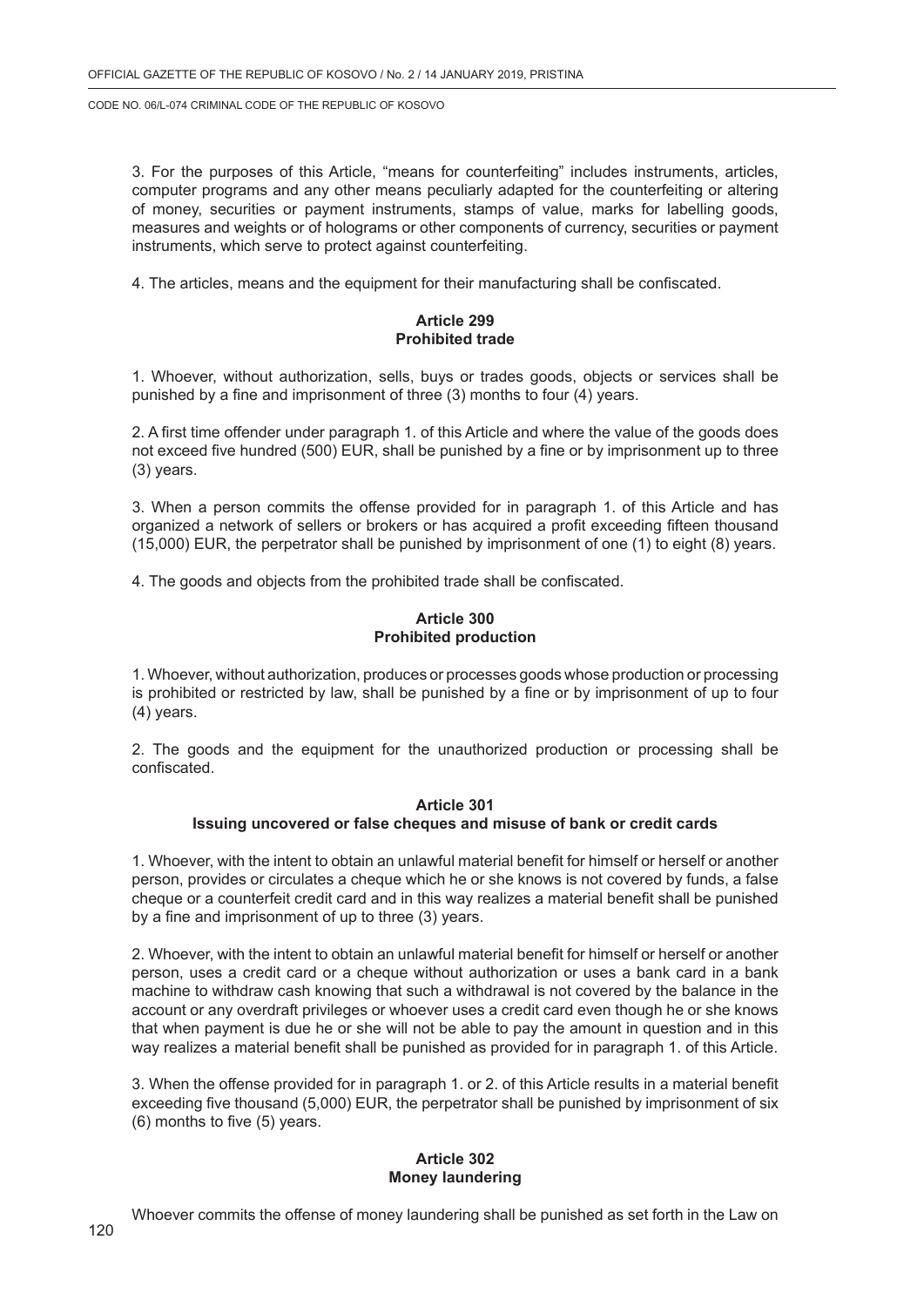the Prevention of Money Laundering and Terrorist Financing.

### **Article 303 Agreements in restriction of competition upon invitation to tender**

1. Whoever, upon an invitation to tender in relation to goods or commercial services, makes an offer based on an unlawful agreement and the purpose of such offer is to cause the organizer to accept a particular offer, shall be punished by a fine or imprisonment up to five (5) years.

2. The private awarding of a contract after previous participation in a competition shall be the equivalent of an invitation to tender within the meaning of paragraph 1. of this Article.

# **Article 304 Fraud in trading with securities**

Whoever in trading stocks or other securities or options, falsely represents the balance of assets, the data on profits and losses or other data which has considerable influence on the value of the above mentioned securities, thereby inducing one or more persons to make a purchase or sale of such securities, shall be punished by a fine and imprisonment of up to five (5) years.

# **Article 305 Abuse of insider information**

Whoever in non-compliance with his or her duties to protect the internal information of which he or she learns through the performance of an economic activity or ex officio, communicates to an unauthorized person information unknown to the public and capable of influencing the price of securities; or, whoever otherwise uses such information for personal gain, or for the purpose of securing an unfair advantage on the established securities market for any natural or legal person shall be punished by a fine and imprisonment of up to five (5) years

# **Article 306 Government securities collusion and fraud**

1. Whoever participates in the buying or selling of securities in the Government Securities market and colludes with one or more other participants with the intent to affect the market in terms of yield, price, or the amount of Government Securities purchased in the auction or in the secondary market; or, whoever otherwise engages in any transaction, practice or course of conduct that operates as a fraud to other market participants shall be punished by a fine and by imprisonment of up to five (5) years.

2. Whoever, with the intent to obtain an unlawful benefit for himself, herself or another person engages in any transaction, practice or course of conduct in the buying or selling of Government Securities that operates as a fraud, or which induces a person to do or abstain from doing an act to the detriment of his or her property shall be punished by fine and by imprisonment of up to five (5) years.

3. If the criminal offense provided for in paragraphs 1. or 2. of this Article results in a material gain exceeding two hundred and fifty thousand (250,000) EUR, the perpetrator shall be punished by a fine and imprisonment of three (3) to twelve (12) years.

4. For the purposes of this Article, the term "colludes" means two or more persons who enter into an agreement to cooperate for their mutual benefit in order to limit open market competition or to gain an unfair advantage. This agreement may be tacit and therefore may be implied from the effect on the Government Securities market over a period of time.

5. The material benefits from this Article shall be confiscated.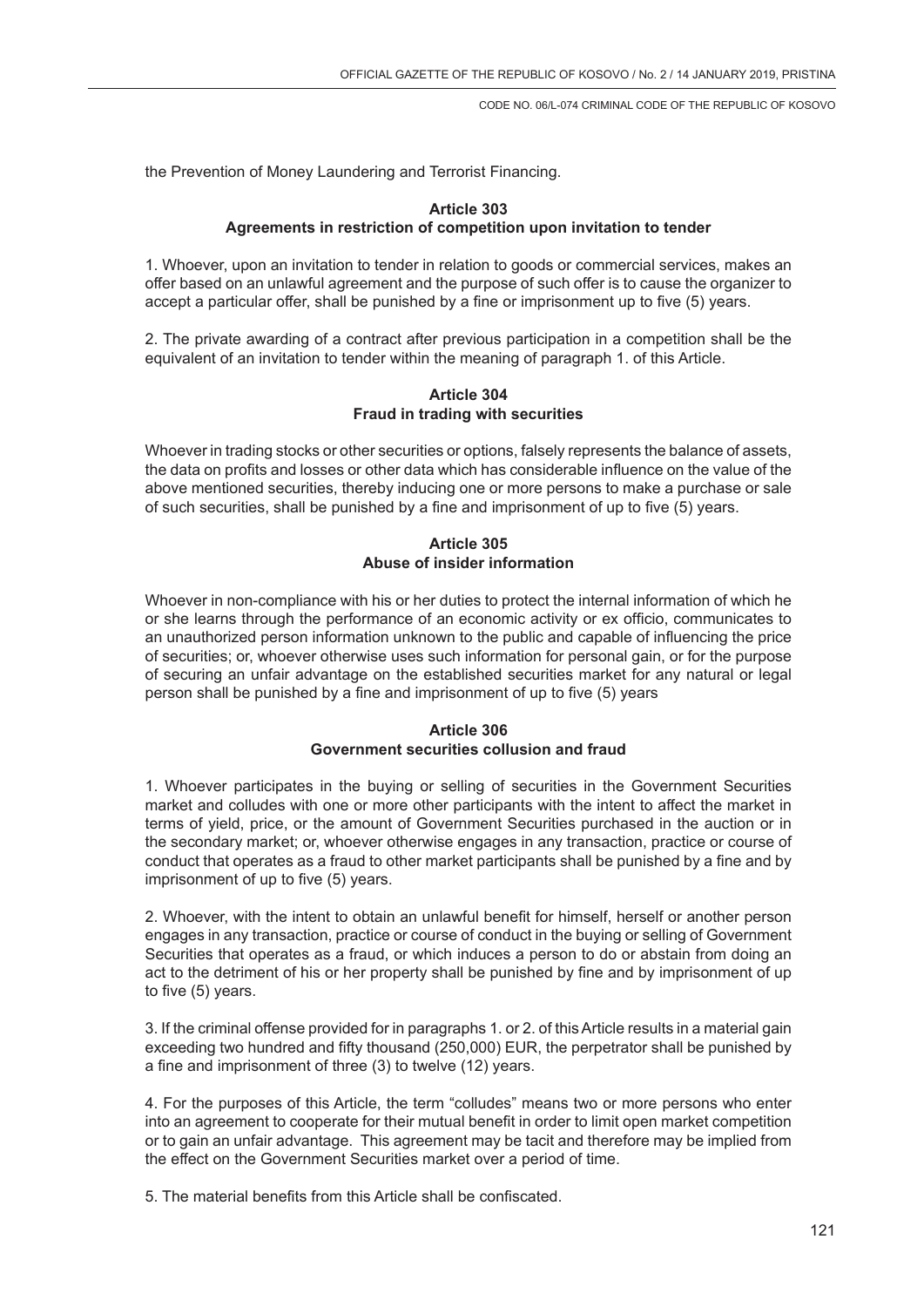# **Article 307 Tax evasion**

1. Whoever, with the intent that he or she or another person conceal or evade, partially or entirely, the payment of taxes, or other contributions required by the law, or evade taxation by benefiting from tax reimbursements or unjustified tax credits, provides false information about the income or omits information regarding his or her income, economic status or other facts, or otherwise provides false information relevant for the assessment of such obligations, shall be punished by a fine and by imprisonment of up to four (4) years.

2. When the obligation provided for in paragraph 1. of this Article exceeds the sum of fifteen thousand (15,000) EUR, the perpetrator shall be punished by a fine and imprisonment of six (6) months to five (5) years.

3. When the obligation provided for in paragraph 1. of this Article exceeds the sum of fifty thousand (50,000) EUR, the perpetrator shall be punished by a fine and by imprisonment of one (1) to eight (8) years.

# **Article 308 False tax related documents**

1. Whoever makes a false statement or provides a false document including but not limited to a false receipt, when the submission of a truthful statement or document is required by law, or whoever does not issue a document whose issuance is required by law, shall be punished by a fine and by imprisonment of up to three (3) years.

2. When the offense referred to in paragraph 1. of this Article involves a large number of documents, or if the offense was committed to avoid payment of taxes of fifteen thousand (15,000) EUR or more, the perpetrator shall be punished by a fine and imprisonment of six (6) months to five (5) years.

3. If the offense provided for in paragraph 1. of this Article exceeds fifty thousand (50,000) Euros, the perpetrator shall be punished by a fine and imprisonment of one (1) to eight (8) years.

### **Article 309 Accepting bribes in the private sector**

1. Whoever, directing or working for, in any capacity, a private sector entity, or working as a selfemployed person directly or indirectly requests or receives any undue gift or advantage or the promise thereof or accepts an offer or promise of such gift or advantage, for himself, herself or for another person, in order to act or to refrain from acting in breach of his or her duty or function in the course of economic, financial or commercial activity shall be punished by a fine and by imprisonment of six (6) months to five (5) years.

2. The gift or advantage shall be confiscated.

### **Article 310 Giving bribes in the private sector**

1. Whoever gives, offers or promises, directly or indirectly, any undue gift or advantage to a person directing or working for, in any capacity, a private sector entity or working as a selfemployed person for himself, herself or for another person in order to act or to refrain from acting in breach of his or her duty or function in the course of economic, financial or commercial activities shall be punished by a fine and imprisonment of six (6) month to five (5) years.

2. If the perpetrator of the offense provided for in paragraph 1. of this Article gives an undue gift or advantage according to a request and reports the offense voluntarily before the formal initiation of investigation or before knowing that the investigation of the offence was formally initiated, the court may waive the punishment.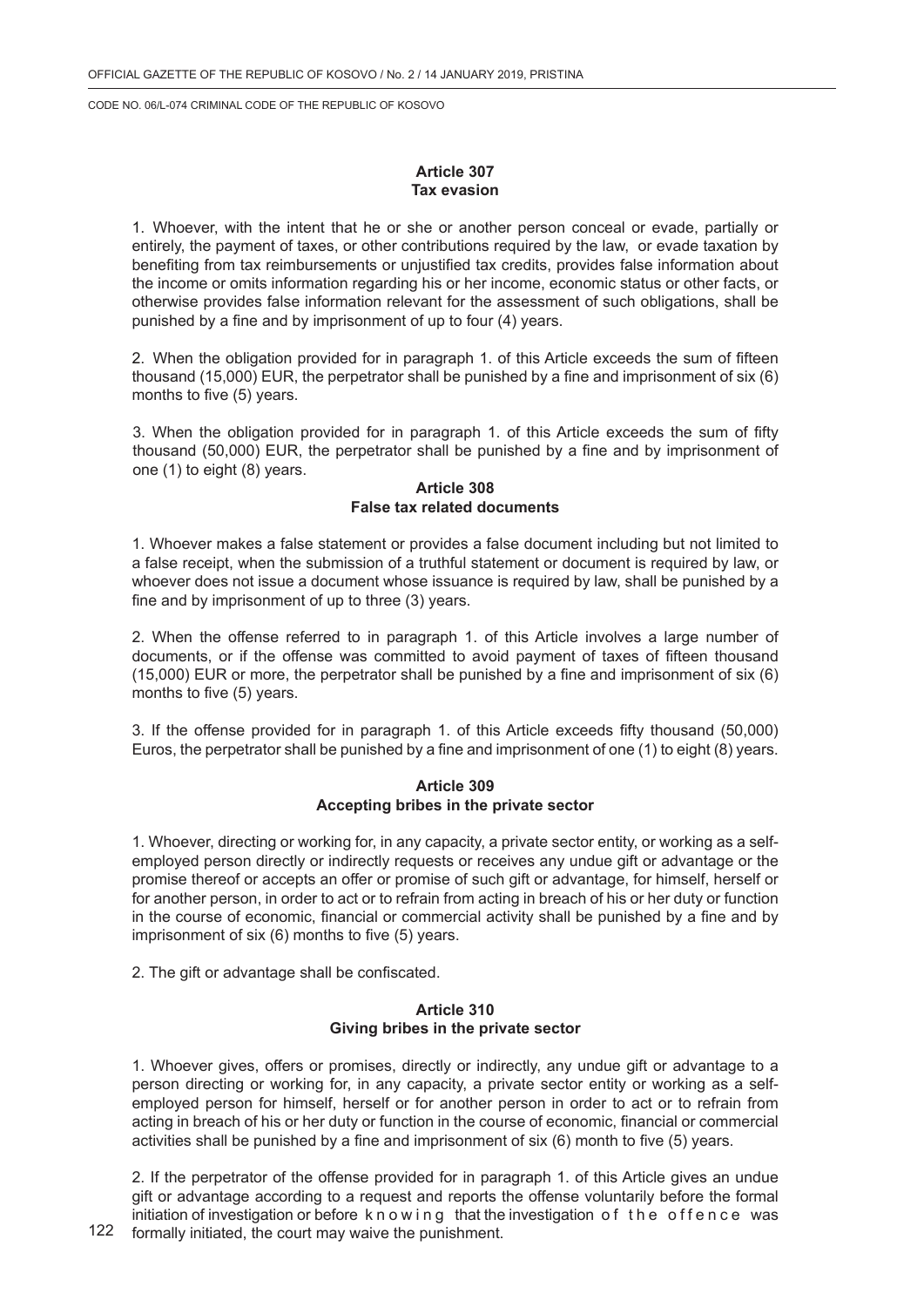3. The gift or advantage given shall be confiscated.

# **Article 311 Smuggling of goods**

1. Whoever, while crossing the border carries goods and avoids customs control, or whoever while avoiding customs control, carries the goods and crosses the border, shall be punished by a fine or by imprisonment of up to four (4) years.

2. A first time offender under paragraph 1. of this Article, where the customs duty does not exceed five hundred (500) EUR, shall be punished by a fine or by imprisonment up to three (3) years.

3. Whoever, without a proper license, avoids the customs control and crosses the border carrying goods, the export or import of which is prohibited, limited or requires a special license issued by the competent authorities, shall be punished by imprisonment of six (6) months to five (5) years.

4. An official person who helps, facilitates, conceals, or does not hinder the offense shall be punished by imprisonment of one (1) to ten (10) years.

5. When the offense provided for in paragraph 1., 2. or 3. of this Article is committed under one or more of the following circumstances, the perpetrator shall be punished by imprisonment of one (1) to ten (10) years:

5.1. the perpetrator crosses the border with objects, goods or dangerous substances which put the life or health of humans at risk;

5.2. the perpetrator crosses the border with objects, goods or dangerous substances that pose a danger to public security;

5.3. the perpetrator uses force or serious threat or a weapon or a dangerous instrument during the commission of the offense.

6. The goods provided for in paragraphs 1.,2. or 3. of this Article shall be confiscated. If the goods cannot be found, or for other reasons cannot be confiscated, the equivalent of the value of the goods shall be paid.

7. The transport means or the means for carrying goods which were used for transporting the goods provided for in paragraphs 1., 2. or 3. of this Article may be confiscated.

# **Article 312 Avoiding payment of mandatory customs fees or excise fees**

1. Whoever, with the intent to enable himself or another person to avoid payment of the customs tax fee or other fees or customs obligations payable for the import or export of goods, presents a false document to customs about the origin, value, quantity, quality, type or other characteristics of the goods or fails to present the goods to customs when required by the Customs and Excise Code of Kosovo, when the amount of the customs duty exceeds five thousand (5000) EUR, shall be punished by a fine or imprisonment of up to four (4) years.

2. If the customs duty for the offense in paragraph 1. of this Article exceeds ten thousand (10,000) EUR, the perpetrator shall be punished by a fine and imprisonment of up to five (5) years.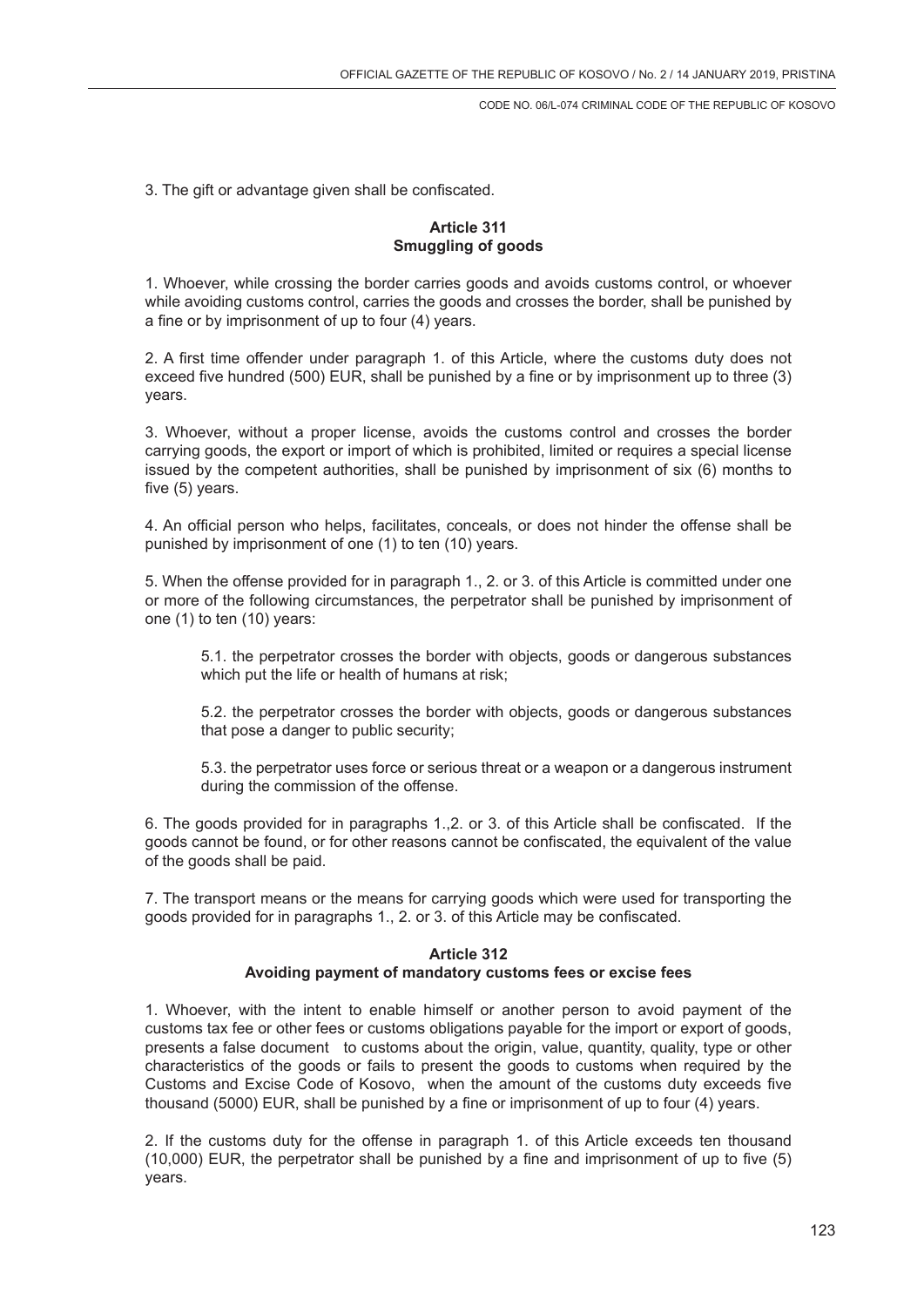3. If the customs duty for the offense in paragraph 1. of this Article exceeds fifteen thousand (15,000) EUR, the perpetrator shall be punished by a fine and imprisonment of up to six (6) years.

4. If the customs duty for the offense in paragraph 1. of this Article exceeds thirty thousand (30,000) EUR, the perpetrator shall be punished by a fine and by imprisonment from one (1) to eight (8) years.

5. Whoever, with the intent to enable himself or another person to avoid payment of the excise fees, offers for sale or otherwise owns, imports, exports or transports excise products, goods without fiscal stamps or banners or deals with fiscal products that have no fiscal stamps or banners in breach of the applicable excise law shall punished by a fine up to five times the unrecorded or unpaid excise amount and imprisonment of up to three (3) years. If the excise amount exceeds twenty five thousand (25,000) EUR, the perpetrator shall be punished by a fine up to five times the unrecorded or unpaid excise amount and imprisonment of up to five (5) years.

6. The goods that were not accurately declared or the value of the payment avoided, whichever is greater, shall be confiscated.

# **CHAPTER XXVI CRIMINAL OFFENSES AGAINST PROPERTY**

### **Article 313 Theft**

1. Whoever takes the property of another person valued at fifty (50) EUR or more with the intent to unlawfully appropriate it for himself, herself or for another person shall be punished by a fine and by imprisonment of up to three (3) years.

2. If the value of the stolen property taken is less than fifty (50) EUR, the perpetrator shall be punished by a fine or by imprisonment of up to six (6) months.

### **Article 314 Theft of services**

1. Whoever by deception, departing or other means obtains services known to be available only for compensation and avoids paying for such services shall be punished by a fine or imprisonment of up to three (3) years.

2. When the offense in paragraph 1 of this Article is committed by force or serious threat the perpetrator shall be punished by a fine or imprisonment of one (1) to three (3) years.

3. If the value of the stolen services is less than fifty (50) EUR the perpetrator shall be punished by a fine or by imprisonment of up to six (6) months.

4. For the purposes of this Article, "services" includes, but is not limited to transportation; labor; professional, technical, mechanical services; ski lift service; toll facilities; any gas, water, electricity or heating service; communications or telephone service; the supplying of food, lodging or other accommodation; the supplying of equipment, tools, vehicles or trailers for temporary use; the supplying of equipment for use; or Internet, computer or cable television system or access. "Services" also includes admission to entertainment, exhibitions, sporting events or other events which have an entrance fee or other charge for attending.

5. Leaving a business, hotel or restaurant without paying or offering to pay for the hotel, restaurant or other services for which compensation is customarily paid upon the receiving of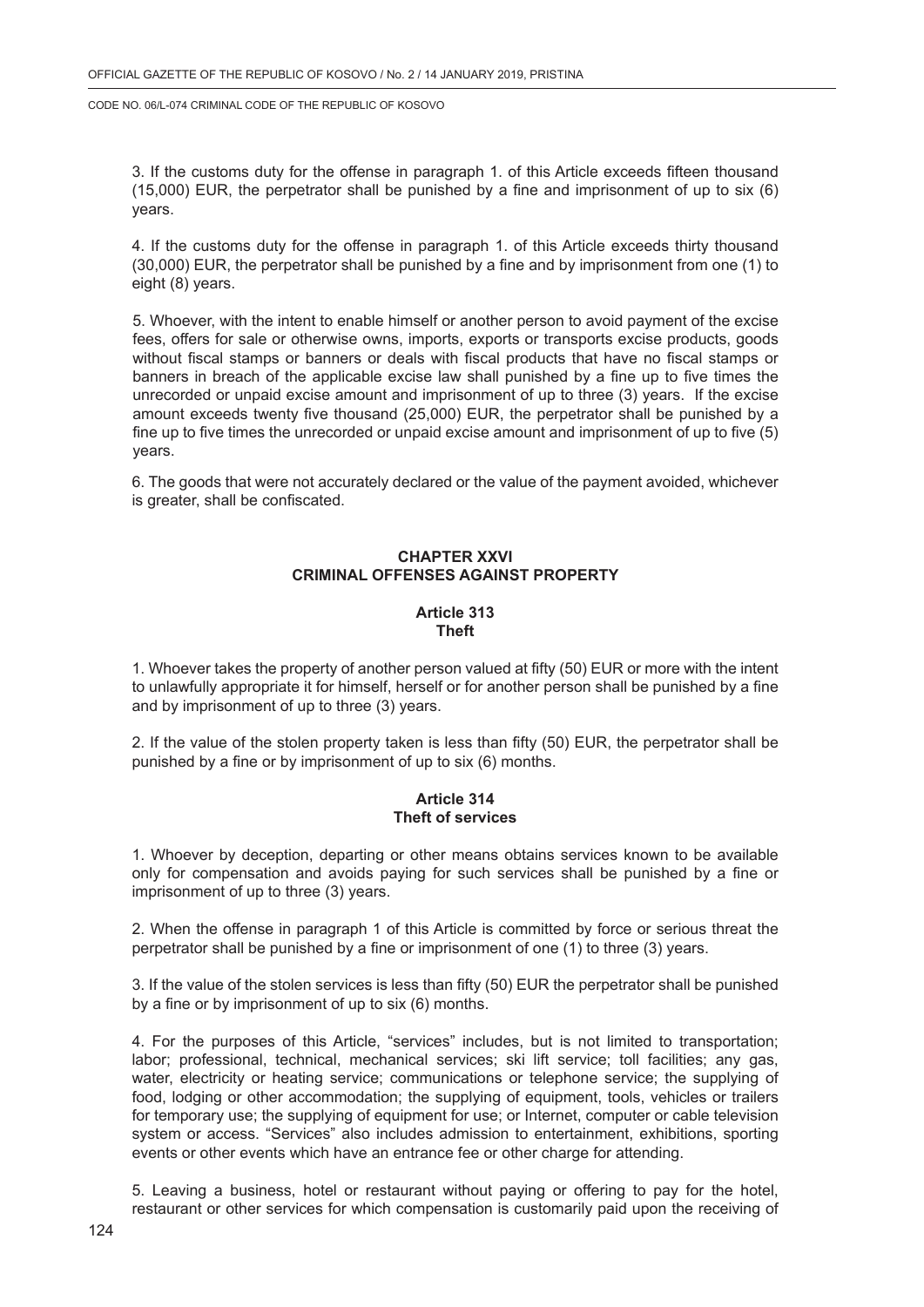the services is proof that the services were obtained with intent to avoid payment.

6. For the purposes of this Article, theft of any gas, water , electricity or heating services includes, but is not limited to: taking, using, diverting, extracting or benefiting from any gas, water, electricity or heating services supplied by or through any distribution network without the authorization of the Authorized Supplier.

### **Article 315 Aggravated theft**

1. Whoever commits theft, as provided for in paragraph 1. of Article 313 of this Code, shall be punished by a fine and imprisonment of three (3) to seven (7) years if:

1.1. the offense was committed by breaking, passing, penetrating into locked vehicles, buildings, rooms, boxes, trunks or other locked premises through the use of force or the removal of obstacles with the intent to appropriate movable property;

1.2. the perpetrator acted in a particularly dangerous or brazen manner;

1.3. the perpetrator exploited a situation created as a result of fire, flood, earthquake, or any other disaster;

1.4. the perpetrator took advantage of the incapacity or any other grave condition of another person.

2. Whoever commits theft, as provided for in paragraph 1. of Article 313 or Article 314 of this Code or paragraph 1. of this Article, shall be punished by imprisonment of three (3) to ten (10) years if:

2.1. when the stolen property or services has a value exceeding five thousand (5,000) EUR;

2.2. when the stolen property serves a religious function, or it is stolen from religious premises or other premises where religious ceremonies are carried out;

2.3. when the stolen property has a cultural, religious or historical value; is of special scientific, technical, or artistic importance; is part of a public collection, a protected private collection or a public exhibition; or, is a natural monument or object of nature under protection.

2.4. when the property is stolen from a grave;

2.5. when the stolen property is a weapon;

- 2.6. the perpetrator carried a weapon or any other dangerous instrument;
- 2.7. the perpetrator acted as a member of a group; or

2.8. if the perpetrator committed the offense for the purpose of committing a terrorism offense under Article 128 of this Code.

# **Article 316 Theft in the nature of robbery**

1. Whoever, surprised in the commission of theft and with the intent to retain possession of the stolen property, uses force or serious threat to attack the life or body of another person shall be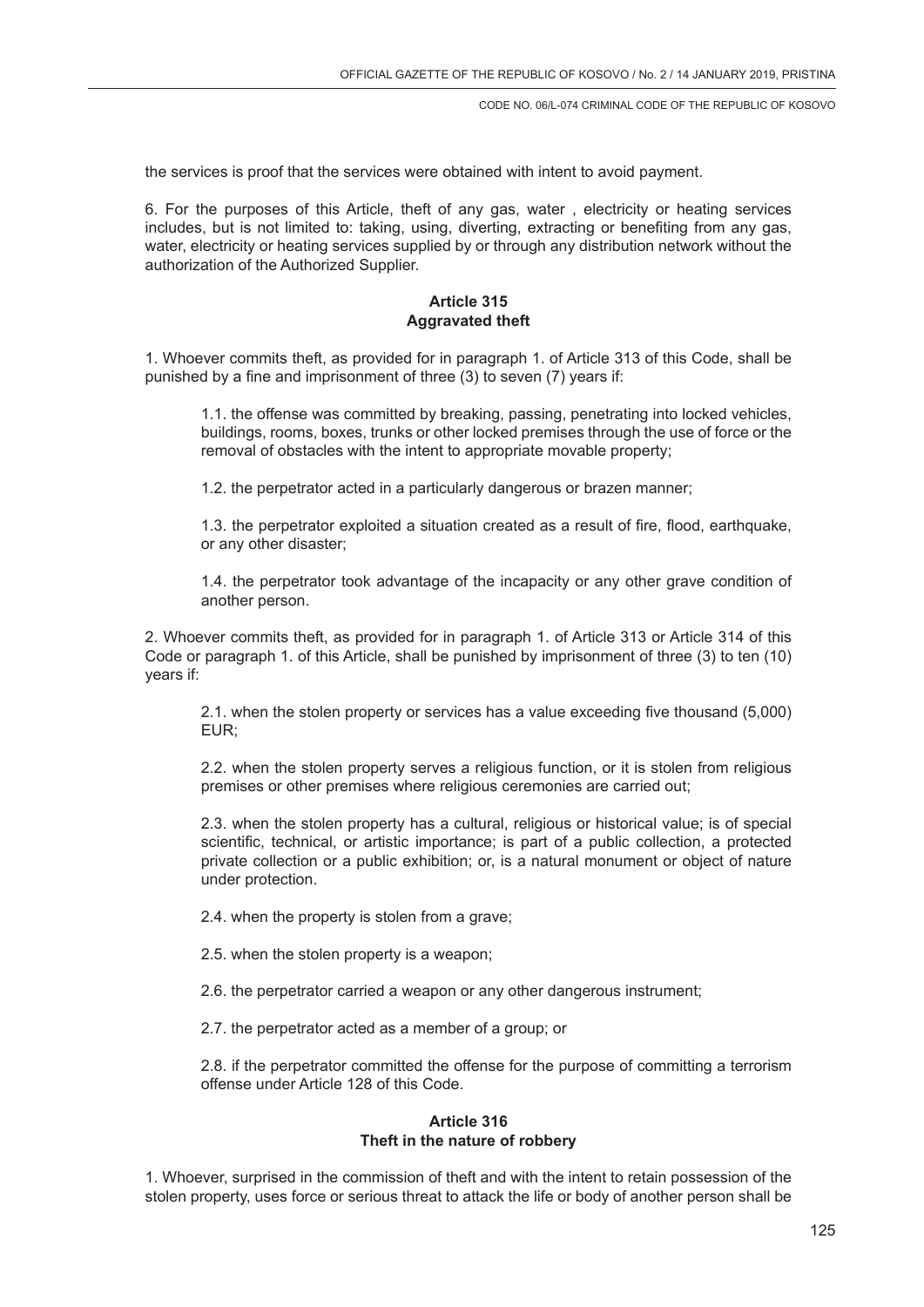punished by a fine and imprisonment of three (3) to ten (10) years.

2. When the offense provided for in paragraph 1. of this Article is committed by the perpetrator acting as a member of a group or while in possession of a weapon or dangerous instrument, the perpetrator shall be punished by a fine and imprisonment of five (5) to twelve (12) years.

3. When the offense provided for in paragraph 1. of this Article is committed by the perpetrator acting as a member of an armed group or the offense results in grievous bodily injury, the perpetrator shall be punished by a fine and imprisonment of seven (7) years to twelve (12) years.

4. When the offense provided for in paragraph 1. of this Article results in death, the perpetrator shall be punished by a fine and imprisonment of not less than ten (10) years or lifelong imprisonment.

# **Article 317 Robbery**

1. Whoever, by the use of force or serious threat to attack the life or body of another person, appropriates the movable property of such person with the intent to obtain an unlawful material benefit for himself or herself or another person shall be punished by a fine and imprisonment of three (3) to twelve (12) years.

2. When the offense provided for in paragraph 1. this Article involves a stolen object of a value exceeding five thousand (5,000) EUR, the perpetrator shall be punished by a fine and imprisonment of five (5) to twelve (12) years.

3. When the offense provided for in paragraph 1. of this Article is committed by the perpetrator acting as a member of a group or while in possession of a weapon or dangerous instrument, the perpetrator shall be punished by a fine and imprisonment of seven (7) to twelve (12) years.

4. When the offense provided for in paragraph 1. of this Article is committed by the perpetrator acting as a member of an armed group or the offense results in grievous bodily injury, the perpetrator shall be punished by a fine and imprisonment of seven (7) to fifteen (15) years.

5. When the offense provided for in paragraph 1. of this Article results in death, the perpetrator shall be punished by a fine and imprisonment of not less than ten (10) years or lifelong imprisonment.

# **Article 318 Misappropriation of another's property**

1. Whoever, with the intent to obtain an unlawful material benefit for himself, herself or another person, appropriates property that has been entrusted to himself, herself or another person, shall be punished by a fine and imprisonment of up to one (1) year.

2. When the offense provided for in paragraph 1. of this Article is committed by a guardian, attorney or any other person with a legal duty towards the owner of the property, the perpetrator shall be punished by a fine and imprisonment of up to three (3) years.

3. When the value of the appropriated property exceeds ten thousand (10,000) EUR the perpetrator shall be punished by a fine and imprisonment of one (1) to five (5) years.

4. When the appropriated property has a cultural, religious or historical value; is of special scientific, technical, or artistic importance; is part of a public collection, a protected private collection or a public exhibition; or, is a natural monument or object of nature under protection, the perpetrator shall be punished by a fine and imprisonment of one (1) to eight (8) years.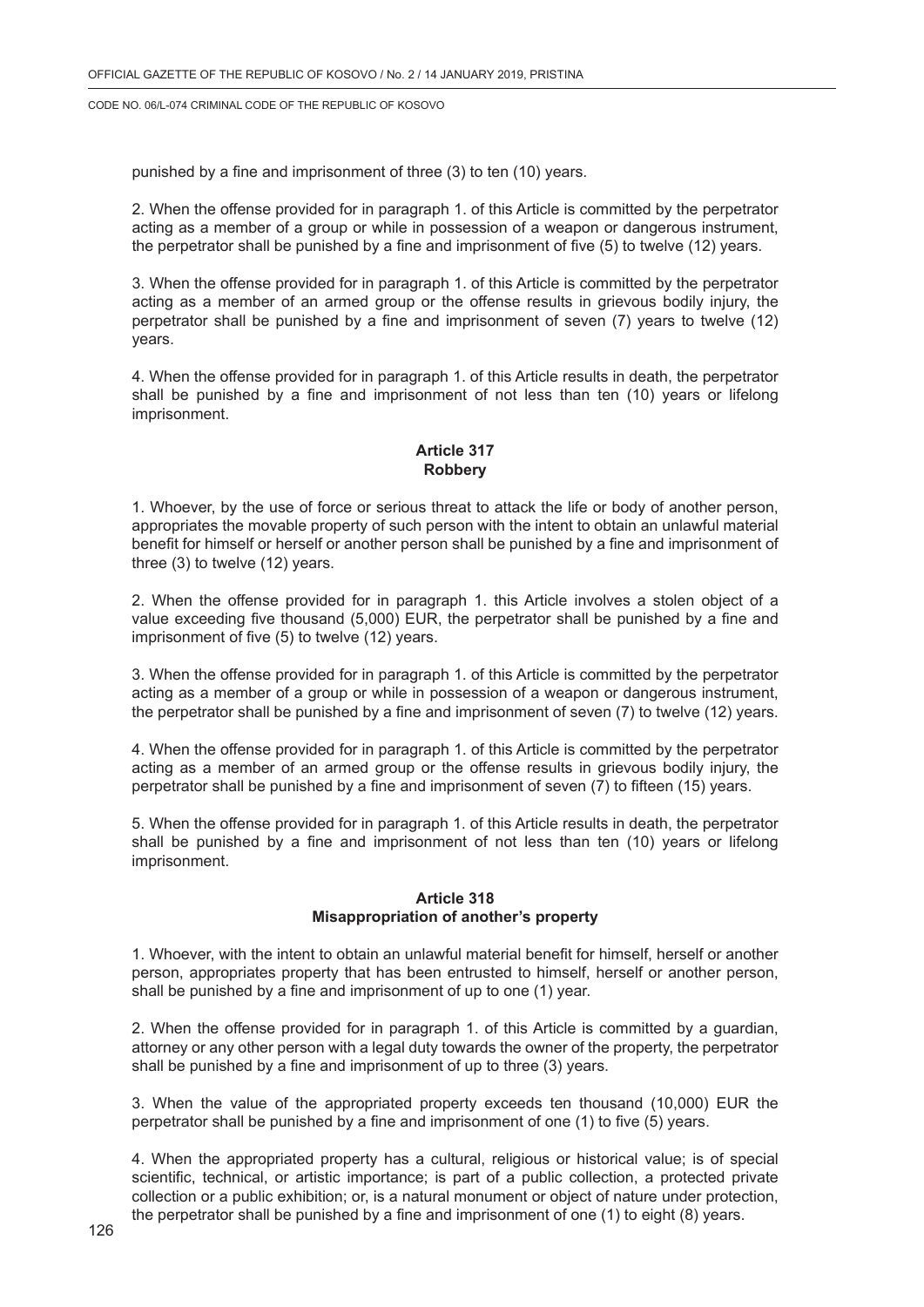5. Whoever unlawfully appropriates the movable property of another person which he or she has found or accidentally came into possession of, with the intent to obtain an unlawful material benefit for himself or herself or another person shall be punished by a fine and imprisonment of up to one (1) year.

6. If the value of the property appropriated is less than fifty (50) EUR, the perpetrator shall be punished by a fine or up to six (6) months imprisonment.

7. Criminal proceedings for the offense provided for in paragraphs 1. and 5. of this Article shall be initiated by a motion.

### **Article 319 Taking possession of movable property**

1. Whoever unlawfully takes the movable property of another person to keep it in his or her possession but without the intent to appropriate it shall be punished by a fine or by imprisonment of up to one (1) year.

2. An attempt to commit the offense provided for in paragraph 1. of this Article shall be punishable if it involves the attempt to take or the taking of a motor vehicle of another person.

3. Criminal proceedings for the offense provided for in paragraph 1. of this Article shall be initiated by a motion if the property is under the ownership or administration of a public entity.

# **Article 320 Unlawful occupation of real property**

1. Whoever unlawfully occupies the real property of another person or any part thereof shall be punished by a fine or by imprisonment of up to two (2) years.

2. When the offense provided for in paragraph 1. of this Article is committed under one of the following circumstances, the perpetrator shall be punished by imprisonment of three (3) months to three (3) years:

2.1.when the occupied real property is part of a protected forest, a protected park or other forest with a special purpose, construction grounds or a road; or,

2.2. when the perpetrator occupies the real property knowing it has been subject of an eviction by order of the court or order or decision of any public entity or institution established under the applicable Laws of the Republic of Kosovo.

3. The perpetrator shall be punished by imprisonment of one (1) to three (3) years when he or she has previously been convicted for unlawful occupation of real property or has been evicted from such real property by order of the court or order or decision of any public entity or institution established under the applicable Laws of the Republic of Kosovo.

# **Article 321 Destruction or damage to property**

1. Whoever destroys, damages, or renders unusable the property of another person under circumstances other than as provided in Article 322 of this Code shall be punished by fine or imprisonment of up to one (1) year.

2. When the criminal offense provided for in paragraph 1. of this Article results in a loss exceeding five thousand (5,000) EUR, the perpetrator shall be punished by imprisonment of one (1) to three (3) years.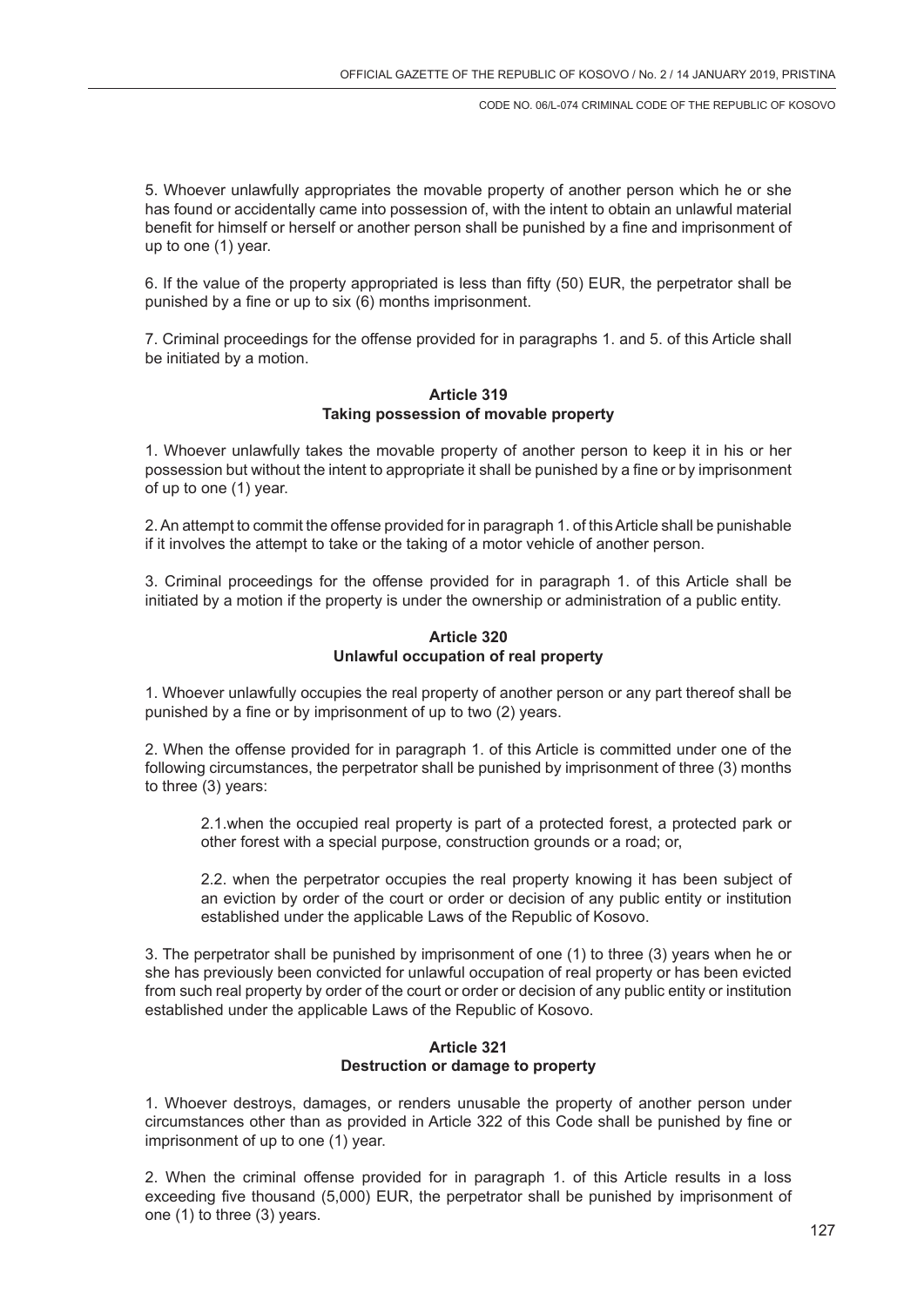3. When the offense provided for in paragraph 1. of this Article involves an item that has a cultural, religious or historical value; is of special scientific, technical, or artistic importance; is part of a public collection, a protected private collection or a public exhibition; is a natural monument or, object of nature under protection; is exposed in public or is an item that serves for public use or for decoration of a square, street or park, the perpetrator shall be punished by a fine and by imprisonment up to three (3) years without regard to the loss.

4. When the criminal offence provided for in paragraph 1. of this Article is committed because of a motivation based upon the nationality, language, religious belief or lack of religious belief, colour of skin, gender, gender identity, sexual orientation, or because of their affinity with persons who have one the aforementioned protected characteristics, the perpetrator of the criminal offence shall be punished by imprisonment of up to three (3) years.

# **Article 322 Arson**

1. Whoever starts a fire or causes an explosion with the purpose of damaging or destroying the property of another person shall be punished by imprisonment of six (6) months to three (3) years.

2. Whoever starts a fire or causes an explosion with the purpose of destroying another person's building or vehicle and the building or vehicle is occupied or in use shall be punished by imprisonment of one (1) to five (5) years.

3. When the offense in paragraph 1. or 2. of this Article involves damage of twenty thousand (20,000) EUR or more to the property, or the offense causes grievous bodily injury to another, the perpetrator shall be punished by imprisonment of three (3) to ten (10) years.

4. If the criminal offense from paragraph 1. or 2. of this Article results in death, the perpetrator shall be punished by not less than ten (10) years or lifelong imprisonment.

#### **Article 323 Fraud**

1. Except as provided for in Article 324 of this Code, whoever, by means of a false representation of facts or by concealing facts or by any deceptive means and with the intent to obtain an unlawful material benefit for himself, herself or another person, or to cause material damage to another person, deceives or continues the deception of another person and thereby induces a person to do or abstain from doing an act which results in material damage to his or her property or another person's property or results in an unlawful material benefit to him or her or to another person shall be punished by a fine and imprisonment of three (3) months to five (5) years.

2. When the object of the fraud is to obtain an unlawful benefit from public funds or public i nstitutions the perpetrator shall be punished by a fine and imprisonment of two (2) to eight (8) years.

3. When the object of the fraud is to obtain an unlawful material benefit from a bank credit union or other financial institution or cause material damage to a bank, credit union or other financial institution, the perpetrator shall be punished by a fine and imprisonment of one (1) to eight (8) years.

4. When the offense provided for in paragraph 1. of this Article results in unlawful material benefit or causes material damage exceeding fifty thousand (50,000) EUR, the perpetrator shall be punished by a fine and imprisonment of three (3) to ten (10) years.

128 5. When the value of the benefit obtained is less than fifty (50) EUR, the perpetrator shall be punished by a fine or imprisonment of up to six (6) months.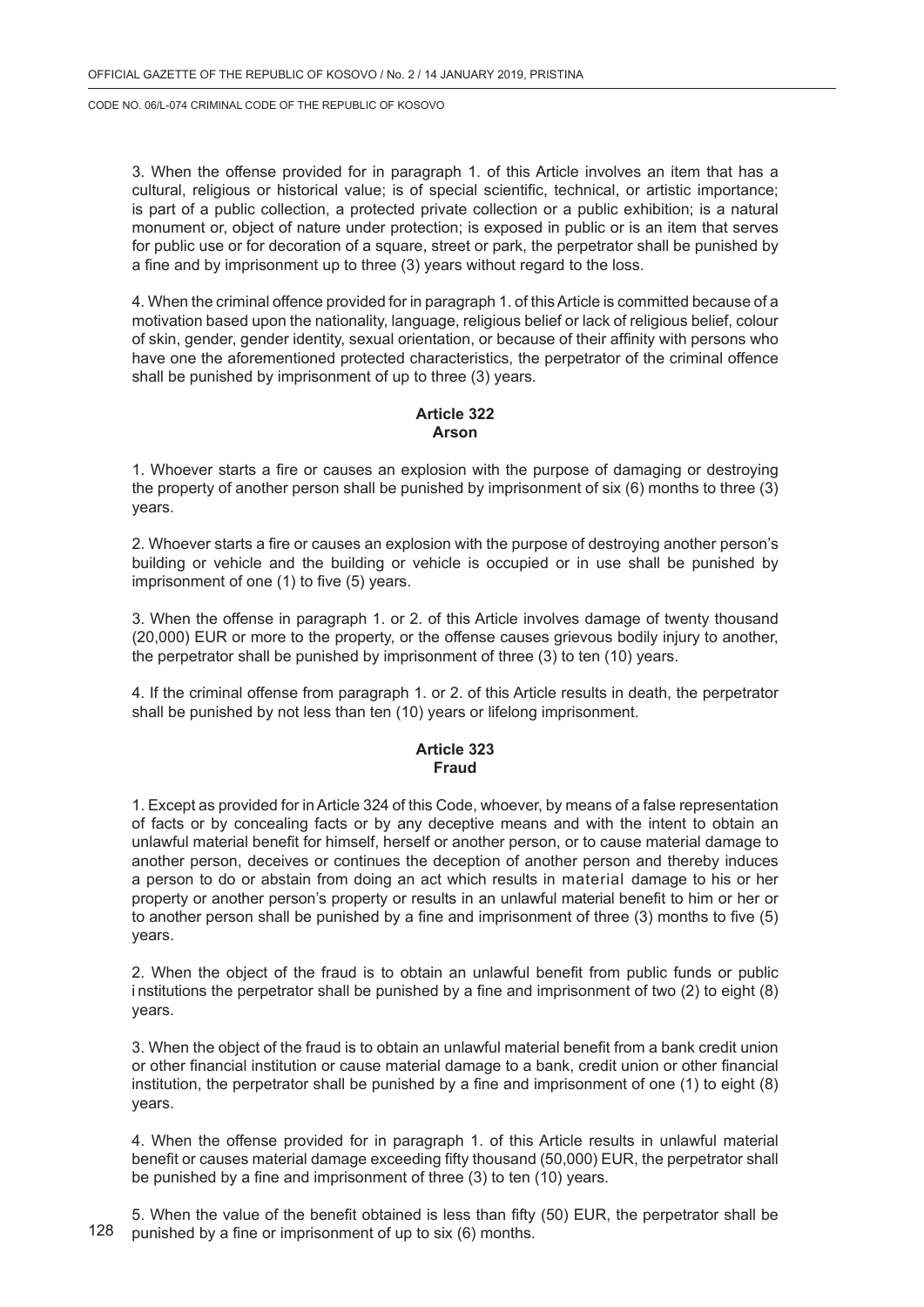# **Article 324 Subsidy fraud**

1. Whoever, in connection with the application for a grant, continuation, or modification of the terms of a subsidy, provides a competent authority with incorrect or incomplete information which is a condition for the granting, continuation or modification of a subsidy, or conceals such information in violation of an obligation to disclose such information to a competent authority, shall be punished by a fine or by imprisonment of up to five (5) years.

2. Whoever uses such subsidy in violation of the law or for purposes other than those for which it was originally granted by the subsidy provider shall be punished by a fine or by imprisonment of up to five (5) years.

3. If the offense provided for in paragraphs 1. or 2. of this Article results in material gain or material damage exceeding twenty-five thousand (25,000) EUR, the perpetrator shall be punished by imprisonment of one (1) to eight (8) years.

4. A subsidy for the purposes of this provision means a benefit from public funds under the law of the Republic of Kosovo which, at least in part is granted without market related consideration and is aimed at stimulating the economy.

# **Article 325 Fraud related to receiving funds from International community**

1. Whoever intentionally uses or presents false, incorrect or incomplete statements or documents and as a result unlawfully receives or retains funds from any foreign country, or any agency or international entity shall be punished by imprisonment of one (1) to five (5) years.

2. Whoever conceals information in violation of a specific obligation to disclose such information and as a result unlawfully receives or retains funds from any foreign country, or any agency or international entity shall be punished by a fine or by imprisonment of one (1) to three (3) years.

3. Whoever uses funds from any foreign country, or any agency or international entity or any foreign country for purposes other than those for which they were originally granted shall be punished by imprisonment of two (2) to eight (8) years.

### **Article 326 Misuse of insurance**

1. Whoever, with the intent to collect insurance money or benefits from an insurer, destroys, damages, or hides property insured against such destruction, damage, loss or theft and then reports or falsely reports the destruction, damage, loss or theft shall be punished by a fine and imprisonment of up to three (3) years.

2. Whoever, with the intent to collect insurance money or benefits for bodily injury or impairment of health from an insurer, falsely reports an injury or impairment shall be punished shall be punished by a fine and imprisonment of up to three (3) years.

3. Whoever, with the intent to collect insurance money for bodily injury or impairment of health from an insurer, inflicts on himself or herself such injury or impairment and then reports the injury or impairment shall be punished by a fine and imprisonment of six (6) months to three (3) years.

#### **Article 327 Intrusion into computer systems**

1. Whoever, without authorization and with the intent to obtain an unlawful material benefit for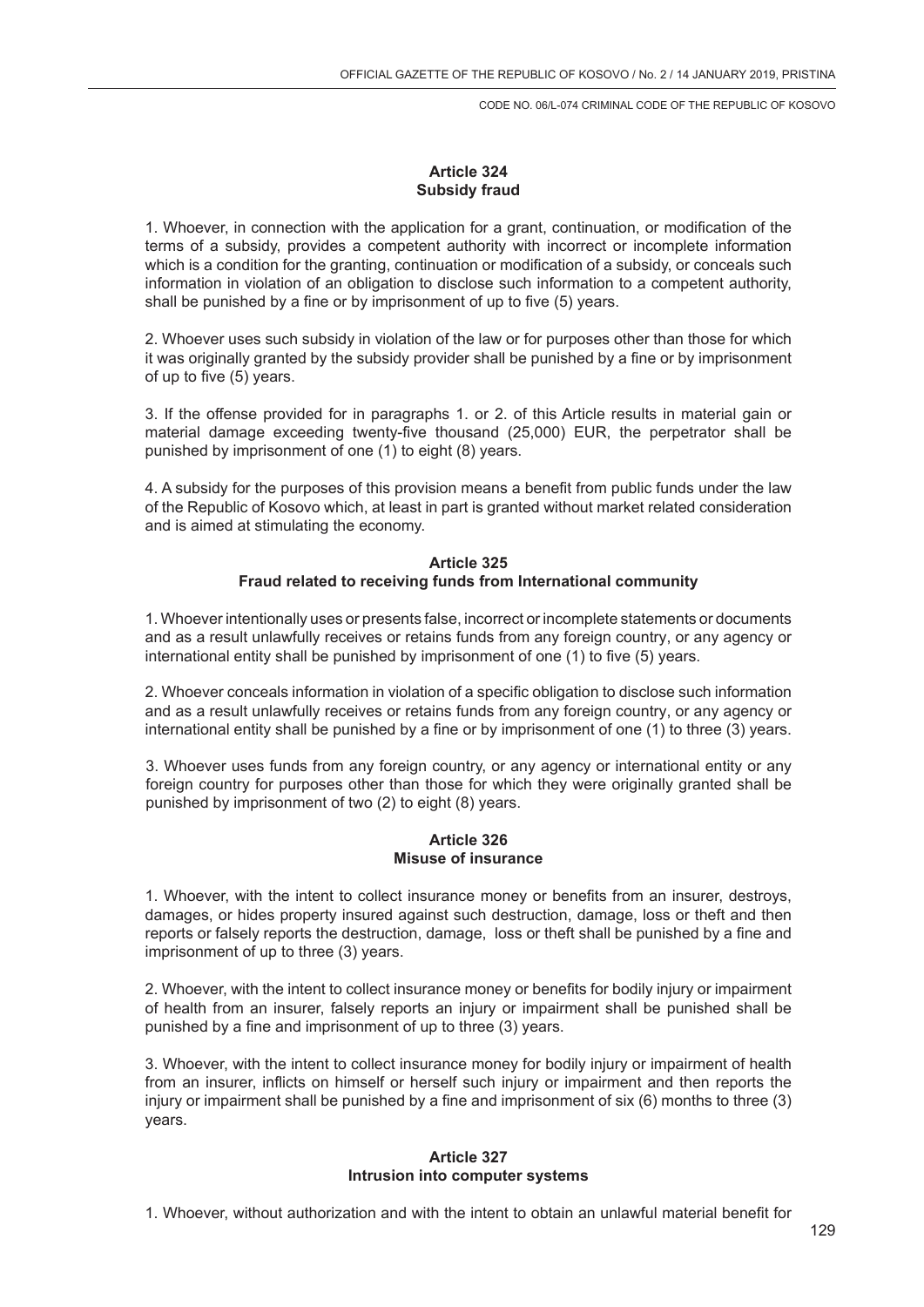himself, herself or another person or to cause damage to another person, alters, publishes, deletes, suppresses or destroys computer data or programs or in any other way intrudes into a computer system shall be punished by a fine and imprisonment of up to three (3) years.

2. When the offense provided for in paragraph 1. of this Article results in a material benefit exceeding ten thousand (10,000) EUR, or material damage exceeding ten thousand (10,000) EUR, the perpetrator shall be punished by a fine and imprisonment of six (6) months to five (5) years.

# **Article 328 Extortion**

1. Whoever, with the intent to obtain an unlawful material benefit for himself, herself or another person, uses force or serious threat to compel another person to do or abstain from doing an act to the detriment of his or her property or another person's property shall be punished by a fine and imprisonment of three (3) months to five (5) years.

2. When the offense provided for in paragraph 1. of this Article is committed by a perpetrator acting as a member of a group, is committed using a weapon or a dangerous instrument; or, the offense results in a material benefit in a sum that exceeds ten thousand (10,000) EUR, the perpetrator shall be punished by a fine and imprisonment of one (1) to ten (10) years.

3. When the offense provided for in paragraph 1. of this Article is committed by a perpetrator for the purpose of committing a terrorism offense under Article 128 of this Code the perpetrator shall be punished by a fine and imprisonment of one (1) to ten (10) years.

# **Article 329 Blackmail**

1. Whoever, with the intent of obtaining an unlawful material benefit for himself, herself or another person, threatens another person to reveal something about him or her or about persons close to him or her which will damage their honour or reputation, and in this way compels such person to do or abstain from doing an act to the detriment of his or her property or another person's property shall be punished by a fine and imprisonment of six (6) months to five (5) years.

2. When the offense provided for in paragraph 1. of this Article is committed by a perpetrator acting as a member of a group; is committed using a weapon or a dangerous instrument; or, the offense results in an unlawful material gain exceeding ten thousand (10,000) EUR, the perpetrator shall be punished by a fine and imprisonment of one (1) to ten (10) years.

### **Article 330 Breach of trust**

1. Whoever, in representing, maintaining or taking care of the property interests of another person fails to perform his or her duty or misuses his or her authorizations with the intent of obtaining an unlawful material benefit for himself, herself or another person or to cause damage to the person whose property interests he or she is representing or maintaining or whose property is under his or her care shall be punished by a fine and imprisonment of three (3) months up to three (3) years.

2. When the offense provided for in paragraph 1. of this Article is committed by a guardian, attorney or any other person with a legal duty towards the owner of the property, the perpetrator shall be punished by imprisonment of six (6) months to five (5) years.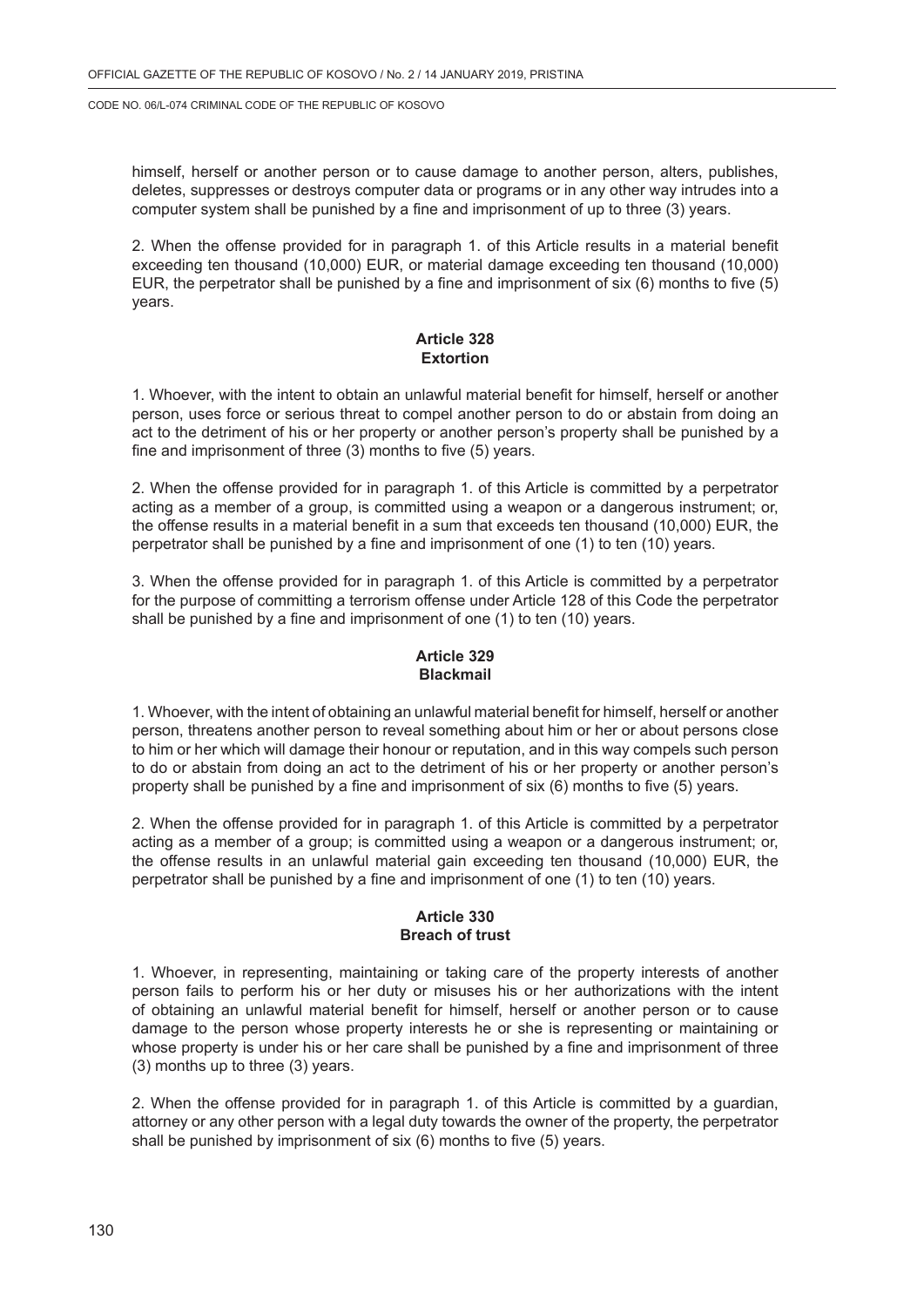# **Article 331 Usury**

1. Whoever, on behalf of himself, herself or another person, accepts or negotiates an evidently disproportionate amount of property in return for a service to another person, by taking advantage of such person's difficult financial circumstances, difficult housing circumstances, hardship, inexperience or inability to make judgments shall be punished by a fine and by imprisonment of six (6) months to five (5) years.

2. If the criminal offense provided for in paragraph 1. of this Article results in a financial loss of ten thousand (10,000) EUR or if the perpetrator realized a material gain exceeding ten thousand (10,000) EUR, the perpetrator shall be punished by a fine and imprisonment of one (1) to eight (8) years.

3. If the criminal offense provided for in paragraph 1. of this Article results in a financial loss of twenty-five thousand (25,000) EUR or if the perpetrator realized a material gain exceeding twenty five thousand (25,000) EUR, the perpetrator shall be punished by a fine and imprisonment of three (3) to twelve (12) years.

# **Article 332 Damaging another person's property rights**

1. Whoever, for the purpose of frustrating the satisfaction of a claim on property, conveys, destroys or takes away an object on his or her property in which another person has an interest based on a mortgage, lease or other usufructuary right and thereby causes damage to such person shall be punished by a fine or by imprisonment of up to three (3) years.

2. Whoever, with the intent to obstruct the settlement of a debt to the creditor in the course of an execution by force, conveys, destroys or conceals part of the property and thereby damages the creditor shall be punished as provided for in paragraph 1. of this Article.

3. Whoever, with the intent to obstruct the settlement of a debt to the creditor accepts false claims on property, enters a false contract or in another way aggravates his material condition and thereby decreases the possibility for the creditors to be compensated, shall be punished as provided for in paragraph 1. of this Article.

# **Article 333**

# **Purchase, receipt or concealment of goods obtained through the commission of a criminal offense**

1. Whoever purchases, accepts, conceals or in any other way procures or hides an object or property which he or she knows has been obtained by the commission of a criminal offense shall be punished by imprisonment of one (1) to four (4) years.

2. Whoever purchases, accepts, conceals or in any other way procures or hides an object or property which he or she could have known has been obtained by the commission of a criminal offense shall be punished by imprisonment of up to one (1) year.

3. Where the object or property has a value below ten thousand (10,000) EUR, the perpetrator shall be punished by imprisonment of three (3) months to three (3) years.

# **Article 334 Infringing the inviolability of motor vehicles**

1. Whoever, in an unlawful manner, enters or remains in the vehicle of another person or fails to leave such vehicle upon the request of the lawful or authorized person shall be punished by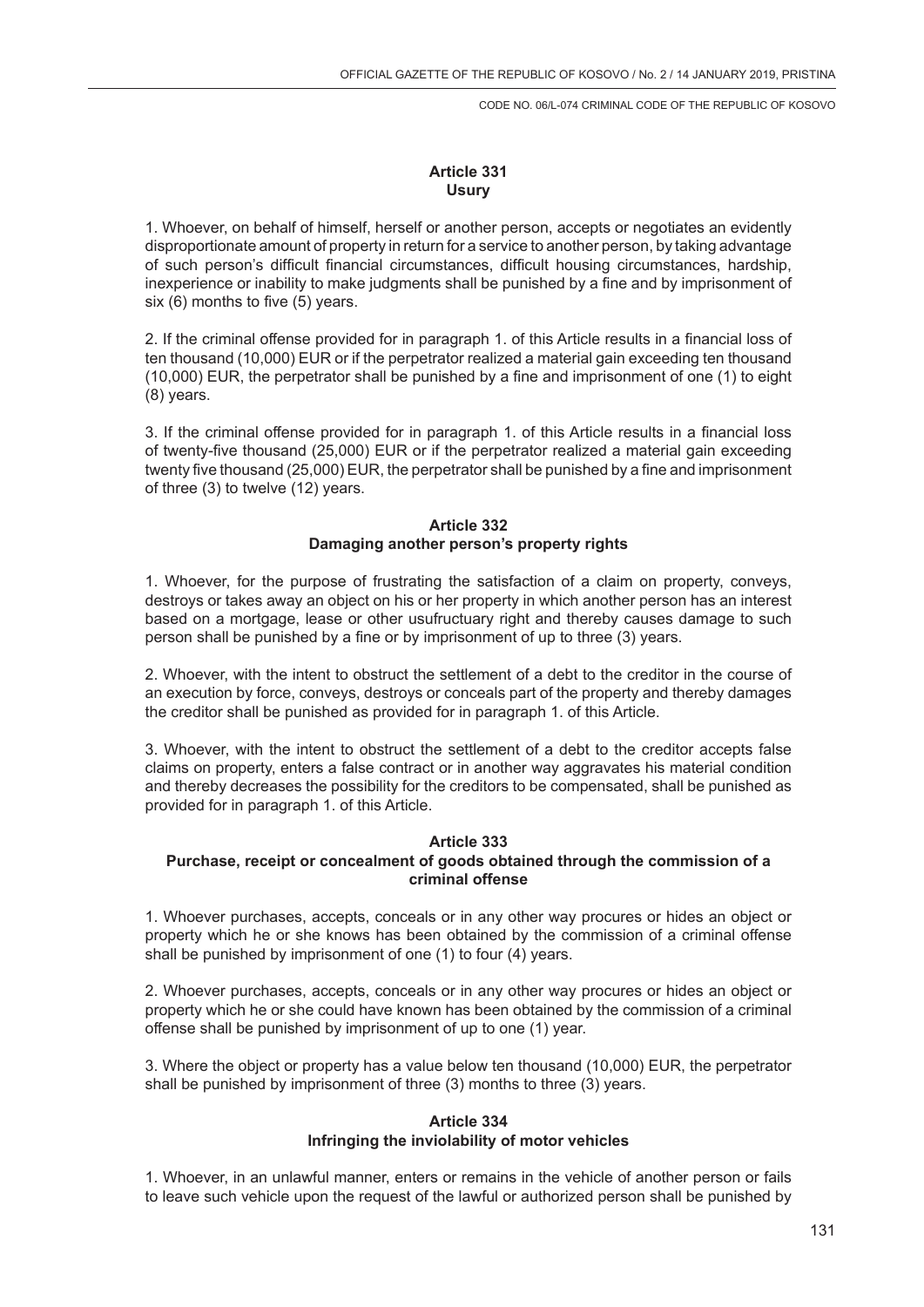imprisonment of up to three (3) years.

2. When the offense in paragraph 1. of this Article is committed in one or more of the following circumstances the perpetrator shall be punished by imprisonment of one (1) to five (5) years: 2.1. at a time when the vehicle were occupied by one or more persons;

2.2. the perpetrator is armed with a weapon, dangerous instrument or other object capable of causing grievous bodily injury or serious impairment to health; or

2.3. the perpetrator threatens or injures another person in the course of the offense.

3. When the offense provided for in paragraph 1. of this Article is committed by an official person abusing his or her position or authorizations, the perpetrator shall be punished by imprisonment of six (6) months to five (5) years

# **Article 335 Initiation of criminal proceedings against property crimes**

When the offence provided for in Articles 313, 314, 315 paragraph 1. sub-paragraph 1.1, 320, 321 paragraph 1, 330 paragraph 1, and 332 of the present Code is committed against a person with whom the perpetrator is a family member, criminal proceedings shall be initiated following a motion when the amount involved is less than two hundred and fifty (250) EUR.

### **Article 336 Identity and access device theft**

1. Whoever, during and in relation to any other criminal offense, except Articles 114-139, knowingly transfers, possesses, or uses, without lawful authority, a means of identification of another person, access device, or telecommunication identifying information, shall be punished by imprisonment of up to two (2) years.

2. Whoever, during and in relation to any Terrorist offenses enumerated in Articles 114-139, knowingly transfers, possesses, or uses, without lawful authority, a means of identification of another person, access device, telecommunication identifying information, or a false identification document shall, be punished by imprisonment of one (1) to five (5) years.

3. For the purpose of this Article, the term "means of identification" means any name or number that may be used, alone or in conjunction with any other information, to identify a specific individual, including any name, date of birth, official issued driver's license or identification number, passport number, employer or taxpayer identification number, unique biometric data, such as fingerprint, voice print, retina or iris image, or other unique physical representation; unique electronic identification number, address, or routing.

4. For the purpose of this Article, the term "access device" means any card, plate, code, account number, electronic serial number, mobile identification number, personal identification number; or other telecommunications service, equipment, or instrument identifier; or other means of account access that can be used, alone or in conjunction with another access device, to obtain money, goods, services, or any other thing of value, or that can be used to initiate a transfer of funds and includes "payment instruments" as defined in Article 287 of this Code.

5. For the purpose of this Article, the term "telecommunication identifying information" means electronic serial number or any other number or signal that identifies a specific telecommunications instrument or account, or a specific communication transmitted from a telecommunications instrument.

6. For the purpose of paragraph 2. of this Article, the term "false identification document" means a document of a type intended or commonly accepted for the purposes of identification of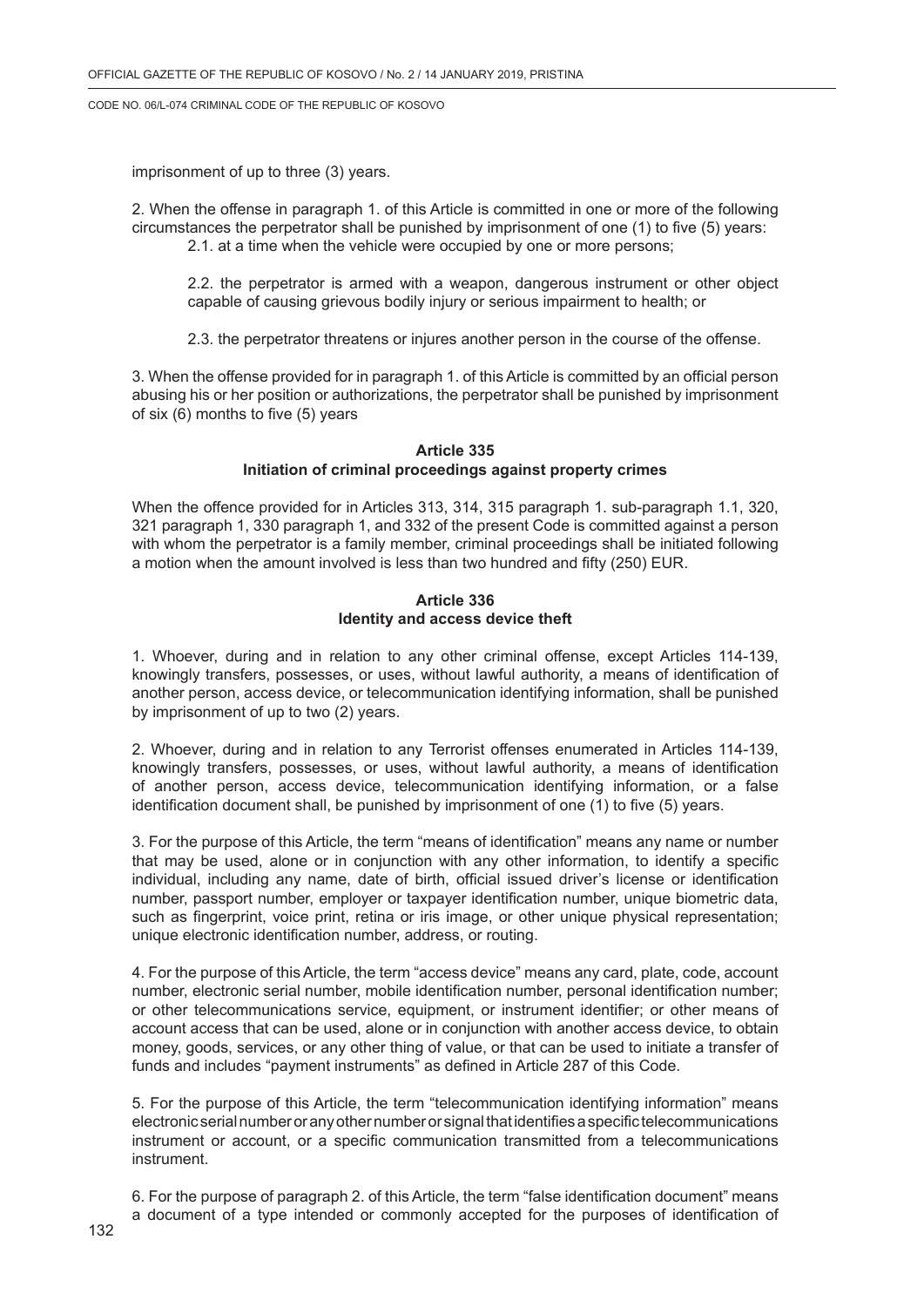individuals that is not issued by or under the authority of a governmental entity or was issued under the authority of a governmental entity but was subsequently altered for purposes of deceit; and appears to be issued by or under the authority of the Government of Kosovo or any political subdivision of Kosovo, a foreign government, a political subdivision of a foreign government, or an international governmental or quasi-governmental organization.

7. An attempt to commit the offense provided for in paragraph 1. of this Article shall be punishable.

### **Article 337 Match fixing or sports fixing**

1. Whoever agrees to the outcome of a sports or other competition with the intent to obtain for himself or another material gain, shall be punished by a fine and imprisonment of six (6) months to three (3) years.

2. If by the act specified in paragraph 1. of this Article material gain is acquired in excess of five thousand (5,000) EUR, the perpetrator shall be punished by a fine and imprisonment of one (1) to eight (8) years.

3. If by the act specified in paragraph 1 of this Article material gain is acquired in excess of fifteen thousand (15.000) EUR, the perpetrator shall be punished by a fine and imprisonment of two (2) to ten (10) years.

# **CHAPTER XXVII CRIMINAL OFFENSES AGAINST THE ENVIRONMENT, ANIMALS, PLANTS AND CULTURAL OBJECTS**

# **Article 338 Polluting, degrading or destroying the environment**

1. Whoever, in violation of the law, pollutes, degrades or destroys the air, water or soil or excessively uses or exploits natural resources shall be punished by a fine or by imprisonment of up to two (2) years.

2. When the offense provided for in paragraph 1. of this Article is committed by negligence, the perpetrator shall be punished by a fine or by imprisonment of up to one (1) year.

3. When the offense provided for in paragraph 1. of this Article results in the impairment to health of a significant number of people or the complete or partial destruction of flora or fauna or reservoirs of drinking water or any other significant material damage to the environment or an increase in pollution to a critical level the perpetrator shall be punished by a fine and by imprisonment of to five (5) years.

4. When the offense provided for in paragraph 2. of this Article results in the impairment to health of a significant number of people or the complete or partial destruction of flora or fauna or reservoirs of drinking water or any other significant material damage to the environment or an increase in pollution to a critical level or critical damage to the environment, the perpetrator shall be punished by a fine and by imprisonment up to two (2) years.

5. When the offense provided for in paragraph 1. of this Article results in irreparable damage or destruction of the environment or endangerment of protected natural resources, the perpetrator shall be punished by a fine and imprisonment of one (1) to eight (8) years.

6. When the offense provided for in paragraph 2. of this Article results irreparable damage or destruction of the environment or endangerment of protected natural resources, the perpetrator shall be punished by a fine and by imprisonment of six (6) months to five (5) years.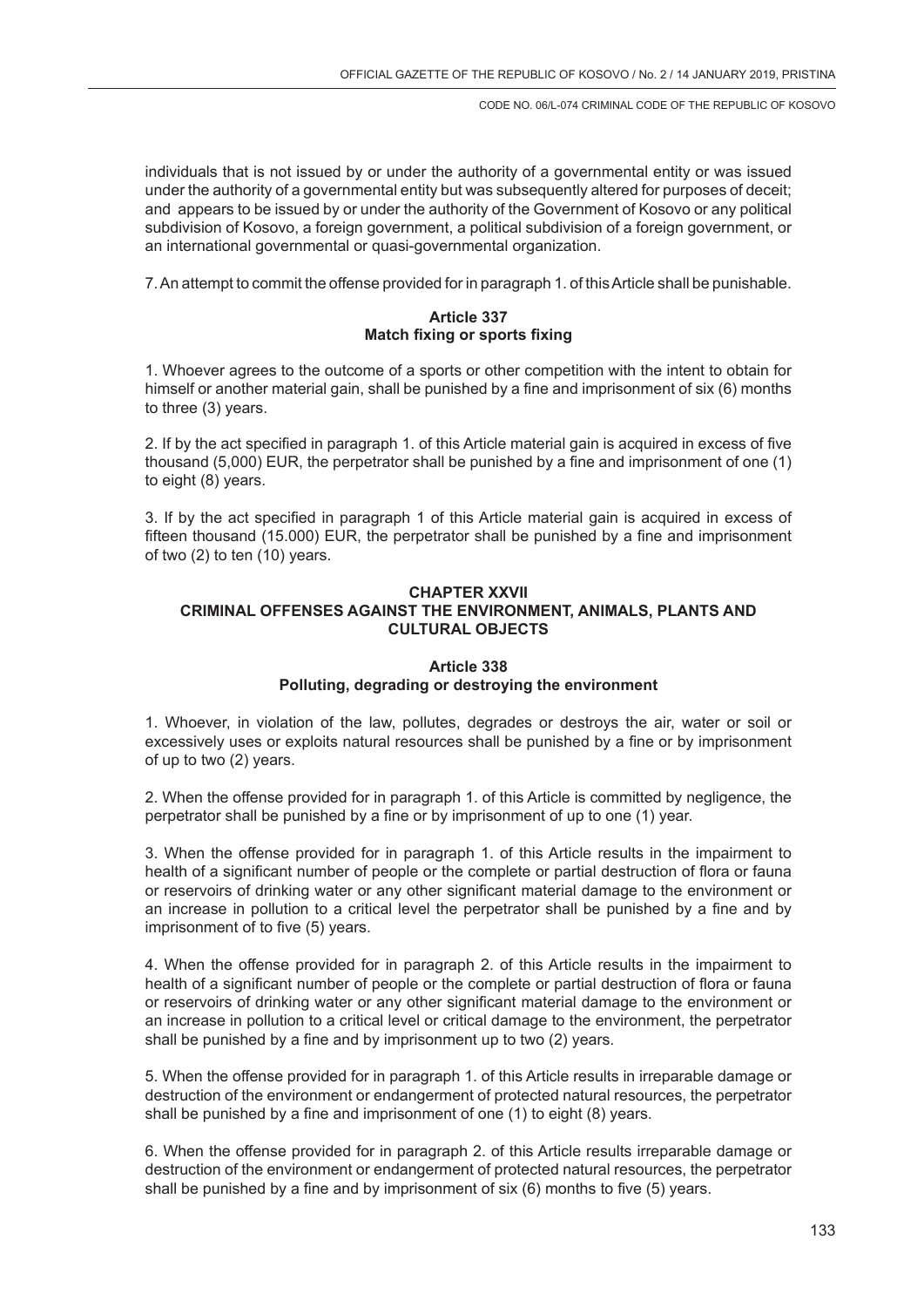7. Whoever commits the offence provided in the paragraph 1. of this Article as a member of a group shall be punished by a fine and by imprisonment of up to four (4) years.

#### **Article 339 Unlawful handling hazardous substances and waste**

1. Whoever, in violation of the law, disposes of, handles, stores, transports, exports or imports hazardous substances or waste likely to cause death or grievous bodily injury to any person or substantial material damage to the quality of the air, soil, or water or to animals, plants or property shall be punished by a fine and by imprisonment of one (1) to four (4) years.

2. Whoever, in violation of the law disposes of, handles, stores, transports, exports or imports radioactive substances or radioactive waste which can cause death or grievous bodily injury to any person or substantial material damage to the quality of air, soil or water or to animals or plants or property shall be punished by a fine and by imprisonment of one (1) to five (5) years.

3. When the criminal offense provided for in paragraph 1. of this Article, is committed by negligence, the perpetrator shall be punished by a fine or by imprisonment of up to one (1) year.

4. When the criminal offense provided for in paragraph 2. of this Article, is committed by negligence, the perpetrator shall be punished by a fine or imprisonment of up to two (2) years.

5. When the offense provided for in paragraph 1. or 2. this Article results in death or grievous bodily injury to any person or substantial material damage to property, animals or plants, or the substantial material degradation of the quality of the air, water or soil, the perpetrator shall be punished by a fine and by imprisonment of three (3) to twelve (12) years.

6. When the offense provided for in paragraph 3. this Article results in death or grievous bodily injury to any person or substantial material damage to property, animals or plants, or the substantial material degradation of the quality of the air, water or soil, the perpetrator shall be punished a fine or imprisonment from one (1) to eight (8) years.

#### **Article 340**

### **Allowing unlawful construction or unlawful operation of plants and installations that pollute the environment**

1. Whoever, in violation of the law on protecting the environment, allows the construction or installation of a plant or operates or manages a plant or an installation in which a hazardous activity is carried out and thereby risks causing death or grievous bodily injury to any person, pollutes the environment, the air, soil or water or causes damage of five thousand (5,000) EUR or more to animals or plants or property shall be punished by a fine or by imprisonment of up to four (4) years.

2. When the offense provided for in paragraph 1. of this Article is committed by negligence, the perpetrator shall be punished by a fine or by imprisonment of up to one (1) year.

3. Whoever in violation of the Law, allows or applies technologies that pollutes the environment in large scale or territory shall be punished by a fine or by imprisonment of up to four (4) years.

4. When the offense provided for in paragraph 3. of this Article results in complete or partial destruction of flora or fauna or large scale pollution that takes a significant time or expenses to be remedied, the perpetrator shall be punished by a fine and by imprisonment of six (6) months to five (5) years.

5. When imposing a sentence for the criminal offense provided for in this Article, the court may require the perpetrator to undertake certain measures for protection, safeguarding and improving the environment.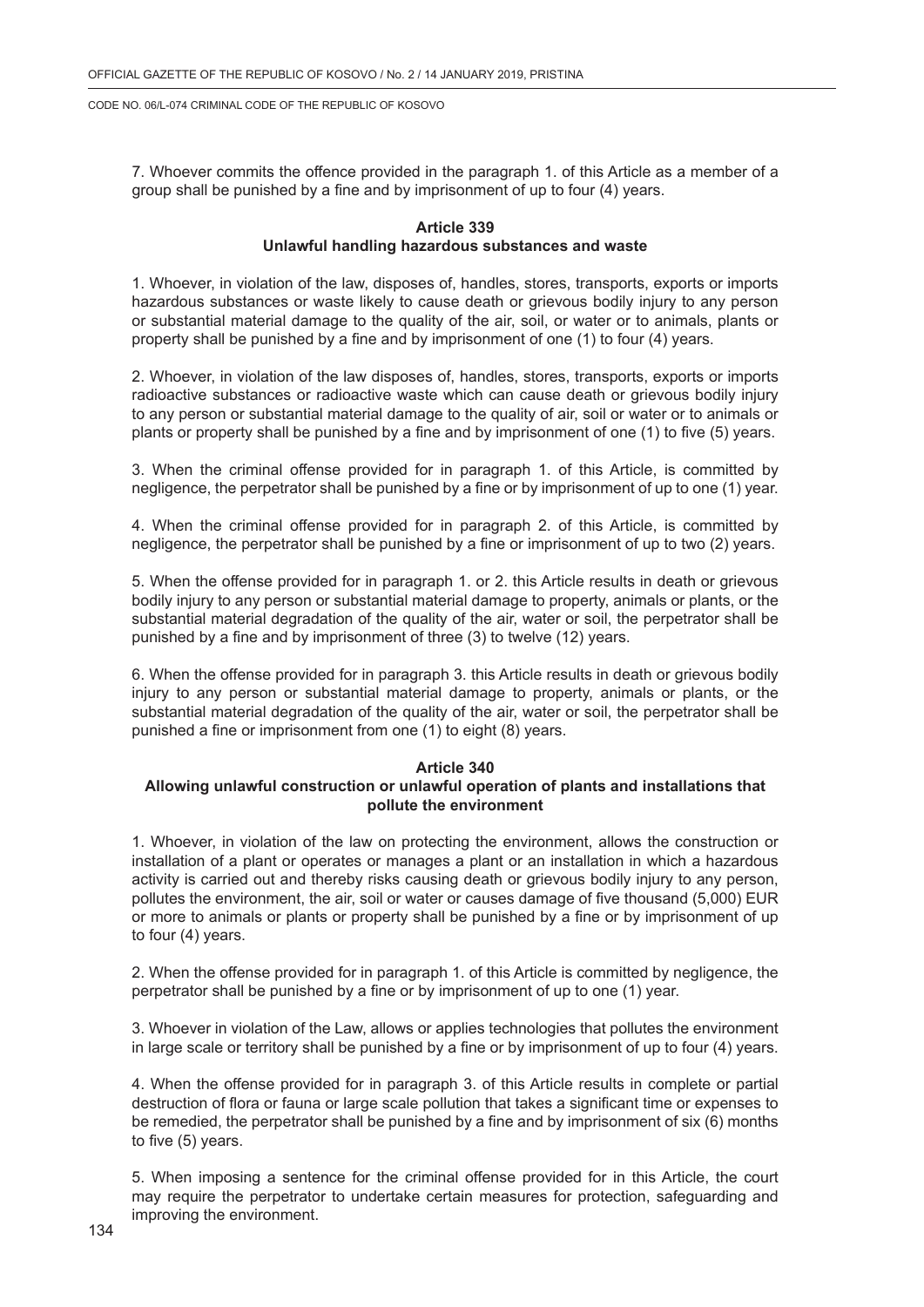# **Article 341 Damaging objects and installations for protection of the environment**

1. Whoever, damages, destroys, removes or in other manner renders unusable objects or installations for the protection of the environment, shall be punished by a fine or by imprisonment of up to four (4) years.

2. If the criminal offense provided for in paragraph 1. of this Article is committed by negligence, the perpetrator shall be punished by a fine or by imprisonment of up to one (1) year.

3. If the criminal offense provided for in paragraph 1. of this Article results in the pollution of air, water or soil in large scale and territory, the perpetrator shall be punished by a fine and by imprisonment of six (6) months to five (5) years.

4. If the criminal offense provided for in paragraph 2. of this Article results in the pollution of air, water or soil in large scale and territory, the perpetrator shall be punished by a fine or by imprisonment of up to three (3) years.

5. When the offense provided for in paragraph 1. and 3. of this Article results in complete or partial destruction of flora or fauna or large scale pollution that takes significant time and expense to be remedied, the perpetrator shall be punished by a fine and by imprisonment of one (1) to eight (8) years.

6. When the offense provided for in paragraph 2. and 4. of this Article results in complete or partial destruction of flora or fauna or large scale pollution that significant time and expense to be remedied, the perpetrator shall be punished by a fine and by imprisonment of six (6) months to five (5) years.

7. When imposing a sentence for the criminal offense provided for in this Article, the court may require the perpetrator to undertake certain measures for protection, safeguarding and improving the environment.

#### **Article 342**

# **Production, sale and circulation of harmful substances for the treatment of animals**

1. Whoever produces for the purpose of sale or circulates substances for the treatment or the prevention of disease in animals or birds where such substances are harmful to their life or health shall be punished by a fine or by imprisonment of up to one (1) year.

2. When the offense provided for in paragraph 1. of this Article results in the death of a great number of animals or birds, the perpetrator shall be punished by a fine and by imprisonment of three (3) months to three (3) years.

3. When the offense provided for in paragraph 1. of this Article is committed by negligence, the perpetrator shall be punished by a fine or by imprisonment of up to six (6) months.

4. When the offense provided for in paragraph 2. of this Article is committed by negligence, the perpetrator shall be punished by a fine or by imprisonment of up to one (1) year.

# **Article 343 Providing irresponsible veterinarian assistance**

1. A veterinarian or an authorized assistant of a veterinarian who, when in providing veterinarian assistance, prescribes or applies obviously inappropriate means or an incorrect method of treatment or fails to use appropriate hygienic measures and thereby causes the deterioration or in general violates the rules of the veterinary profession in the process of treatment and thereby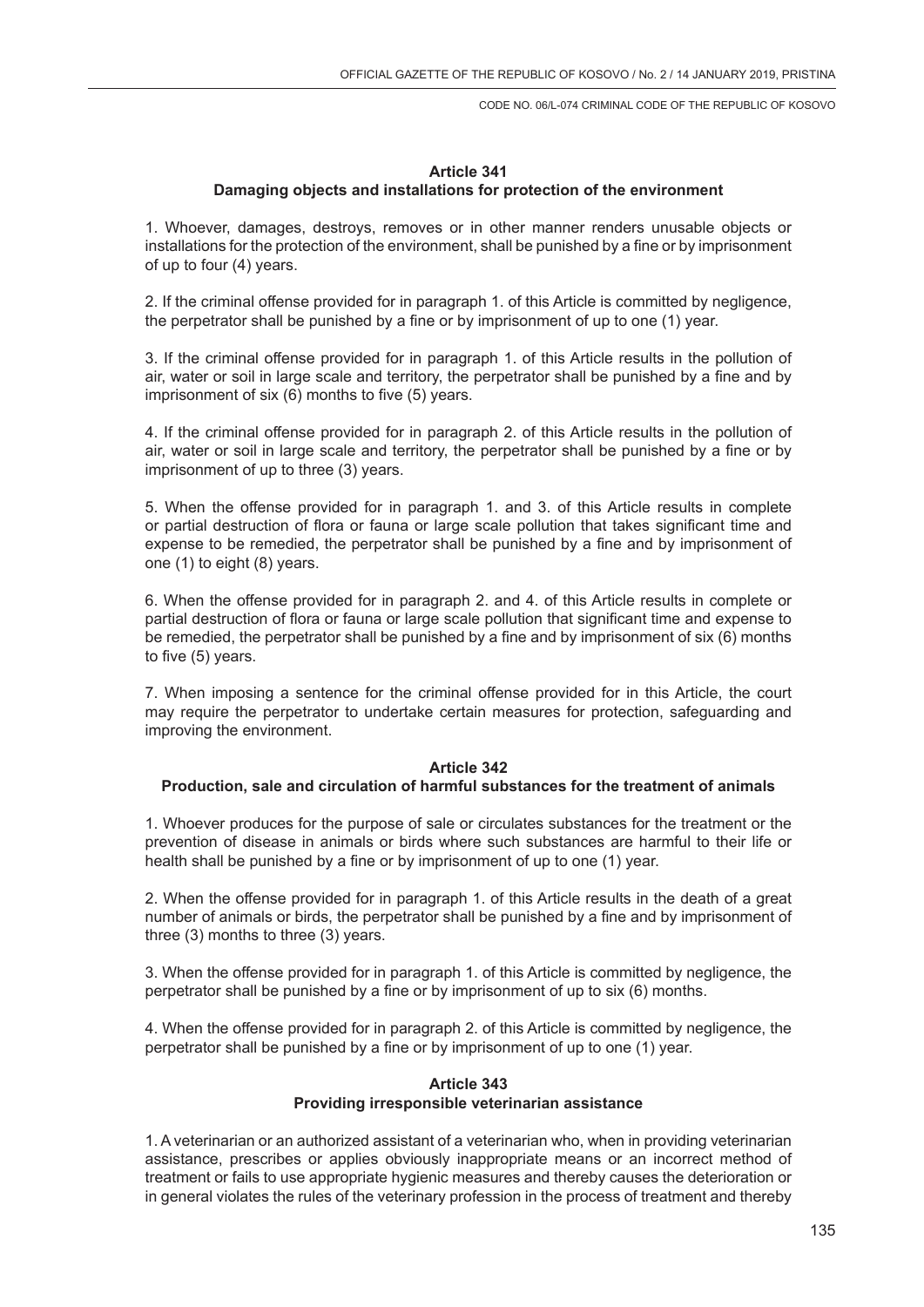causes sickness, a deterioration of sickness or the death of an animal shall be punished by a fine or by imprisonment of up to one (1) year.

2. When the offense provided for in paragraph 1. of this Article is committed by negligence the perpetrator shall be punished by a fine or by imprisonment of up to six (6) months.

3. When the offense provided for in paragraph 1. of this Article results in the death of a great number of animals or birds, the perpetrator shall be punished by imprisonment of three (3) months to three (3) years.

4. When the offense provided for in paragraph 2. of this Article results in the death of a great number of animals or birds, the perpetrator shall be punished by a fine or imprisonment of up to one (1) year.

# **Article 344 Unlawful practice of veterinarian services**

Whoever without the proper professional qualifications undertakes, for compensation, the treatment for animals or offers other veterinarian services shall be punished by a fine or by imprisonment of up to six (6) months.

#### **Article 345**

### **Failure to comply with orders for suppressing diseases in animals and vegetation**

1. Whoever, at the time of an epidemic which might endanger livestock, fails to comply with an order or decision issued by a competent authority in accordance with the Law providing for measures to suppress or prevent disease shall be punished by a fine or by imprisonment of up to three (3) years.

2. Whoever, during the period of endangerment of vegetation by disease or pest, fails to comply with an order or decision by a competent authority providing for measures to suppress or prevent disease or pest shall be punished as provided for in paragraph 1. of this Article.

3. When the offense provided for in paragraph 1. or 2. of this Article results in considerable damage to property the perpetrator shall be punished by a fine or by imprisonment of up to five (5) years.

4. When the offense provided for in paragraph 1. or 2. of this Article is committed by negligence, the perpetrator shall be punished by a fine or by imprisonment of up to one (1) year.

5. When the offense provided for in paragraph 3. of this Article is committed by negligence, the perpetrator shall be punished by a fine or by imprisonment of up to three (3) years.

6. For the purposes of this Article, "livestock," means any bovine, goat, equine, bird, poultry, fowl, honey bee, sheep, pig or fish.

#### **Article 346 Abuse of Animals and the Pollution of food and water for animals**

1. Whoever maltreats an animal or engages in any sexual act with an animal for a sexual purpose, shall be punished by a fine or imprisonment of up to six (6) months.

2. For the purposes of this Article:

2.1 "maltreatment" shall mean causing the animal severe suffering, pain or distress, by any act or omission, which in its degree and in circumstances in which it is inflicted, is excessive or unnecessary;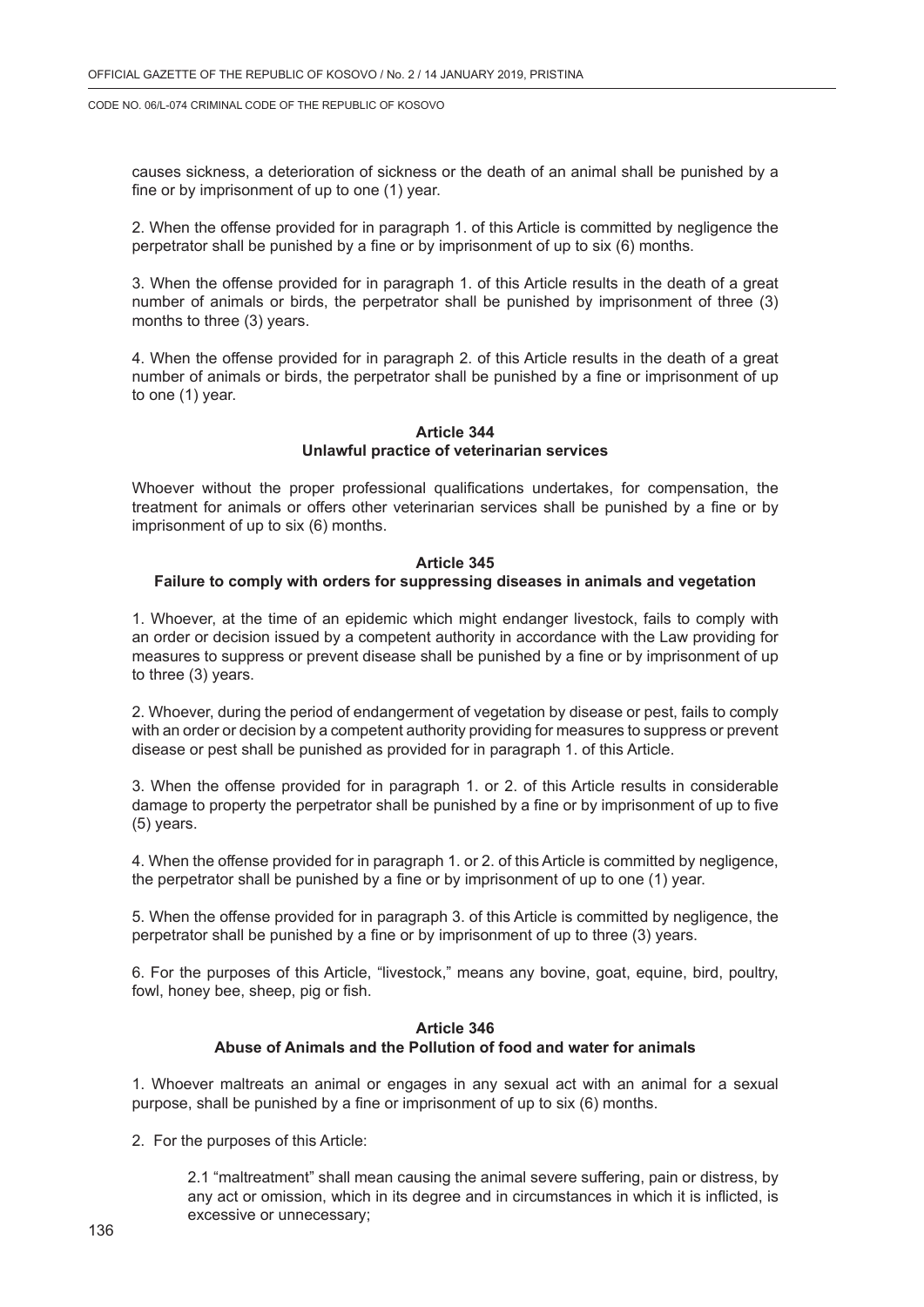2.2 ''sexual act'' means penetration however slight of any part of the body of an animal with a person's sexual organ, any part of the person's body or an object for a sexual purpose;

2.3 "sexual purpose" means any act done for the purposes of the sexual gratification of a person.

3. Whoever organizes, finances, or hosts animal fights between animals of the same or different species or organizes or partakes in betting in such fights shall be punished by a fine or by imprisonment of up to one (1) year.

4. Whoever, by the use of a noxious or harmful substance, pollutes food or water for animals, birds, bees, wild animals or fish or pollutes any water supply whether natural or man-made that provides water for animals, birds, bees, wild animals or fish and thereby endangers the life or health of animals, birds, bees, wild animals or fish shall be punished by a fine or by imprisonment of up to two (2) years.

5. Whoever, by the use of a noxious or harmful substance, pollutes any body of water and thereby endangers the survival of animals, birds, bees, wild animals or fish in the water shall be punished as provided for in paragraph 4. of this Article.

6. When the offense provided for in paragraph 4. or 5. of this Article results in the death of a large number of animals, birds, bees, wild animals or fish of a value exceeding ten thousand (10,000) EUR, the perpetrator shall be punished by a fine and imprisonment of three (3) months to three (3) years.

7. When the offense provided for in paragraph 4. or 5. of this Article is committed by negligence, the perpetrator shall be punished by a fine or imprisonment up to three (3) months. When the offense provided for in paragraph 6. of this Article is committed by negligence, the perpetrator shall be punished by a fine or imprisonment of up to six (6) months.

# **Article 347 Destruction of vegetation by harmful substances**

1. Whoever, contrary to the Law and by the use of a harmful substance, causes the destruction of, plants, trees or other vegetation and thereby causes damage of ten thousand (10,000) EUR or more shall be punished by a fine or by imprisonment of up to two (2) years.

2. If the offense provided for in paragraph 1. of this Article is committed against a specially protected, plants, trees or vegetation, the perpetrator shall be punished by a fine or by imprisonment from three (3) months to three (3) years.

3. When the offense provided for in paragraph 1. of this Article is committed by negligence, the perpetrator shall be punished by a fine or imprisonment of up to six (6) months. When the offense provided for in paragraph 2. of this Article is committed by negligence, the perpetrator shall be punished by a fine or by imprisonment of up to one (1) year.

# **Article 348 Devastation of forests**

1. Whoever, in violation of the Law or an order by a competent authority, cuts or destroys a forest or in any other way devastates forests shall be punished by a fine or by imprisonment of up to four (4) years.

2. When the offense provided for in paragraph 1. of this Article is committed in a protected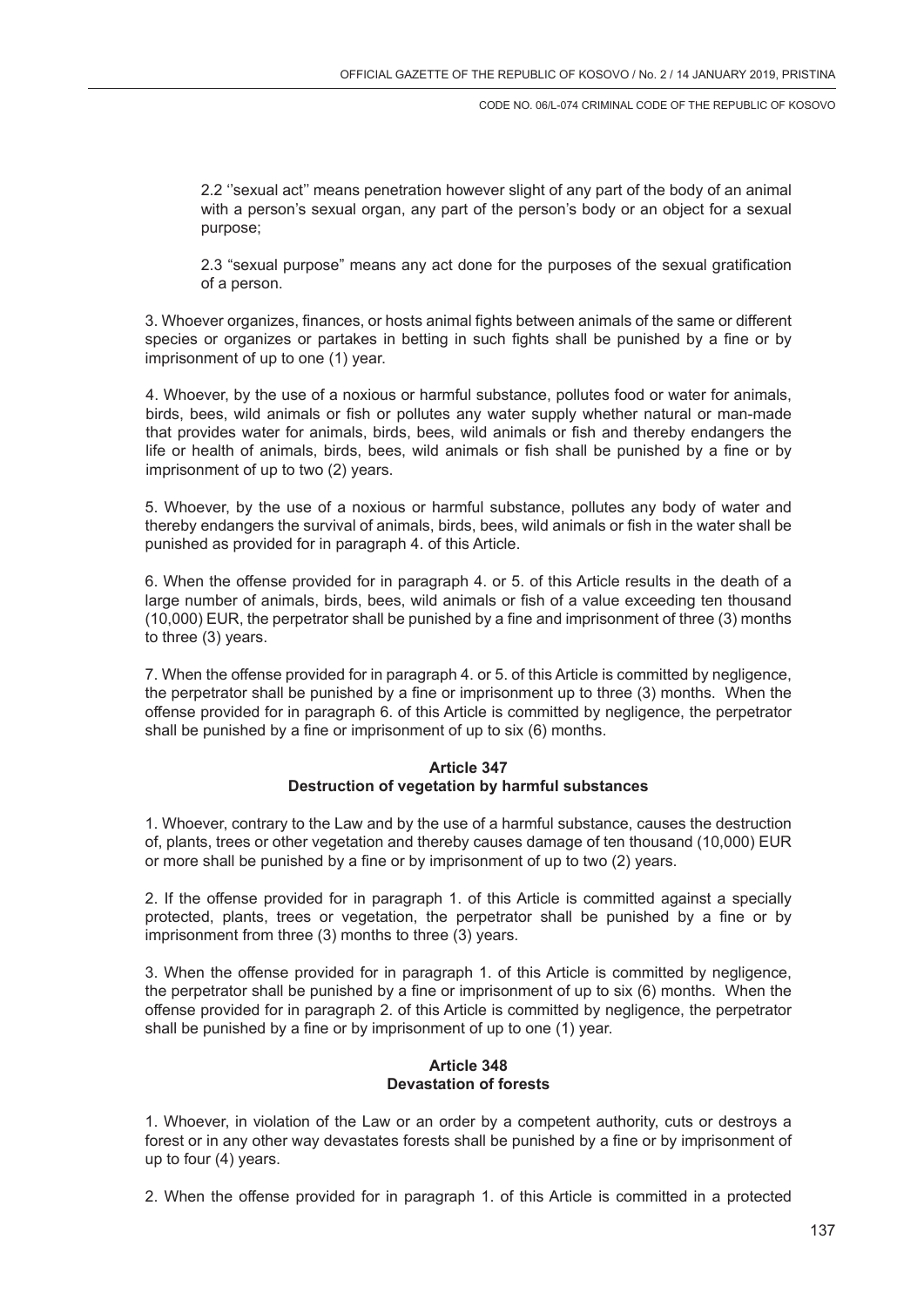forest, protected park or any other forest used for a specific purpose or acting as a member of a group of people the perpetrator shall be punished by a fine and by imprisonment of up to five (5) years.

# **Article 349 Forest theft**

1. Whoever, with the intent to steal, cuts down trees in a forest and the quantity of the timber cut down exceeds two (2) cubic meters, the perpetrator shall be punished by a fine or imprisonment of up one (1) year.

2. When the offense provided for in paragraph 1. of this Article is committed for selling purpose or if the quantity of the cut timber exceeds the five (5) cubic meters, the perpetrator shall be punished by a fine and by imprisonment of three (3) months up to four (4) years.

3. When the offense provided for in this Article is committed:

3.1. in a protected forest, protected park or any other forest used for a specific purpose;

3.2. with the intent to sell the cut timber, regardless of the amount of timber involved, the perpetrator shall be punished by a fine and by imprisonment of six (6) months to five (5) years.

4. An attempt to commit the offense provided for in paragraph 1. of this Article shall be punishable.

# **Article 350 Unlawful hunting**

1. Whoever, hunts wild animals when there is a prohibition on hunting or in the territory where hunting is prohibited, shall be punished by a fine or imprisonment of up to one (1) year.

2. Whoever, without permission or other authorization, hunts or kills a wild animal or traps it alive shall be punished by a fine or by imprisonment of up to six (6) months.

3. When the offense provided for in paragraph 1. or 2. of this Article is committed off season; in a group; or against prey of a value exceeding two thousand (2,000) EUR or importance according to hunting regulations, the perpetrator shall be punished by a fine or by imprisonment of up to two (2) years.

4. Whoever hunts endangered or rare species of animals for which there is a prohibition on hunting or hunts a particular species without a specific hunting license for such species shall be punished by a fine and by imprisonment of three (3) months to three (3) years.

5. Whoever hunts by using methods of mass extermination, by using a motor vehicle or by using a strong light shall be punished by a fine and by imprisonment of three (3) months to three (3) years.

6. The wild animals and the hunting equipment shall be confiscated.

#### **Article 351**

#### **Sale or removal of wild animal trophies from the republic of Kosovo**

1. Whoever unlawfully sells or removes from the Republic of Kosovo a wild animal trophy shall be punished by a fine or by imprisonment of up to two (2) years.

2. Whoever unlawfully sells or removes from the Republic of Kosovo a wild animal trophy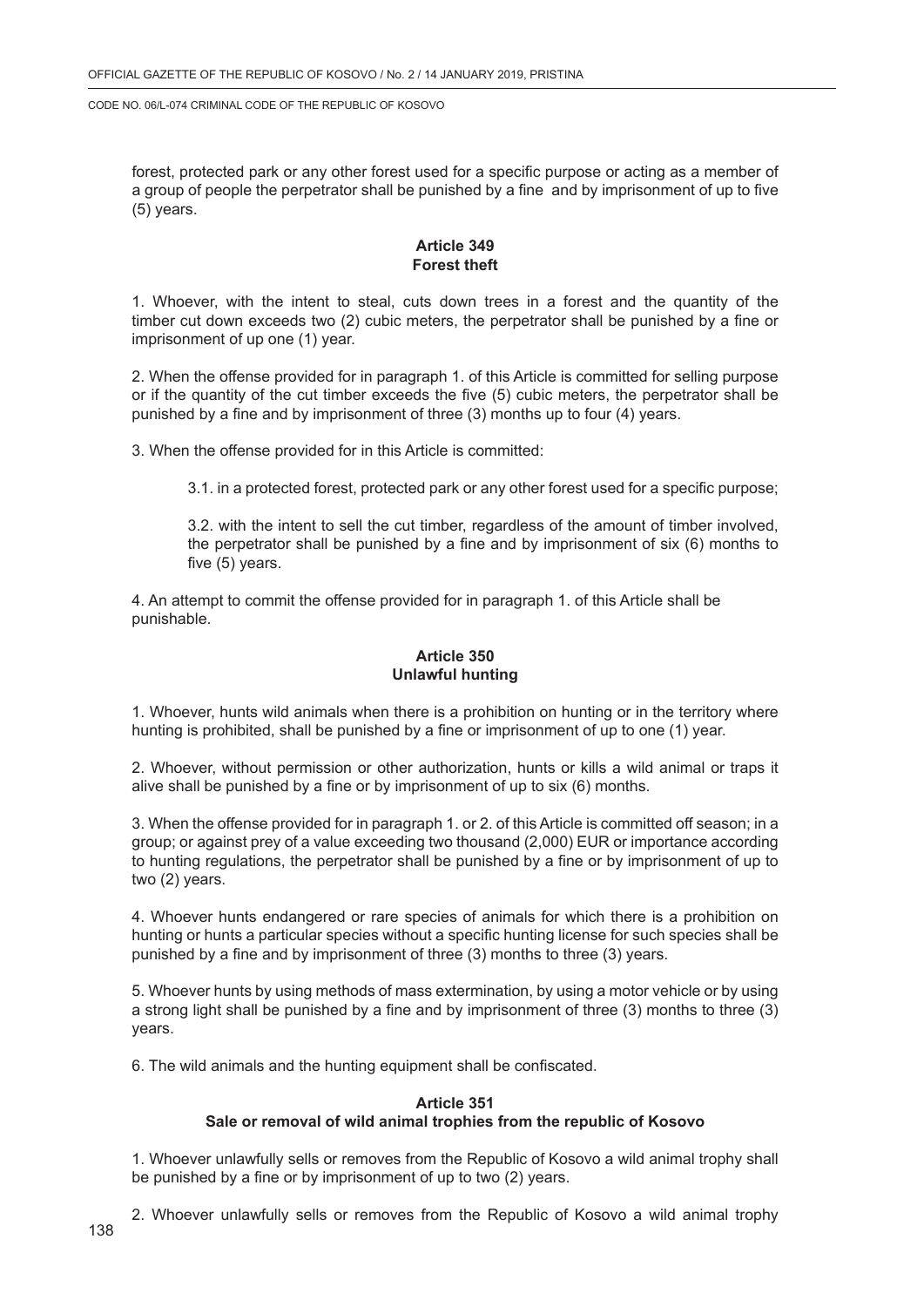acquired from the commission of the offenses provided for in paragraphs 1. to 3. of Article 350 of this Code shall be punished by a fine or by imprisonment of up to three (3) years.

3. The wild animal trophies shall be confiscated.

#### **Article 352 Sale or removal of protected goods of nature, plants or animals out of the Republic of Kosovo**

Whoever unlawfully sells or removes out of the Republic of Kosovo protected goods of nature, plants or animals under special protection shall be punished by a fine or by imprisonment of up to two (2) years.

# **Article 353 Unlawful fishing**

1. Whoever fishes at the time when the fishing is prohibited or in the waters where the fishing is prohibited, shall be punished by a fine or by imprisonment of up to three (3) months.

2. Whoever fishes using explosives, electricity, poison or intoxicating substances and thereby causes the death of fish in such a way as to harm propagation of fish stocks shall be punished by a fine or by imprisonment of up to two (2) years.

# **Article 354**

# **Damage, destruction and unauthorized removal of protected monuments or objects out of the Republic of Kosovo**

1. Whoever damages or destroys a protected cultural, historical, religious, scientific or natural monument or object shall be punished by a fine or by imprisonment of up to two (2) years.

2. When the offense provided for in paragraph 1. of this Article is committed against a protected cultural, historical, religious, scientific or natural monument or an object that has a unique value or if the offense results in serious damage, the perpetrator shall be punished by a fine or by imprisonment of up to three (3) years.

3. Whoever, without proper authorization by a competent authority, removes from the Republic of Kosovo a protected cultural, historical, religious, scientific or natural monument or object shall be punished by a fine or by imprisonment of up to one (1) year.

4. When the offense provided for in paragraph 3. of this Article involves a protected cultural, historical, religious, scientific or natural monument or an object that has a unique value, the perpetrator shall be punished by a fine or by imprisonment of up to three (3) years.

5. For the purposes of this Article, a "protected cultural, historical, religious, scientific or natural monument or object" means an object of veneration of a religious community existing on property dedicated to religious services, a tombstone, grave or some other place of burial, and a public monument, a natural monument, an object of art, science or craft which is kept in a public collection or public exhibition, an object which serves a public need or decorates a public road, square or park, a natural curiosity or an endangered type of animal or plant.

6. An attempt to commit the offense provided for in paragraph 1. or 3. of this Article shall be punishable.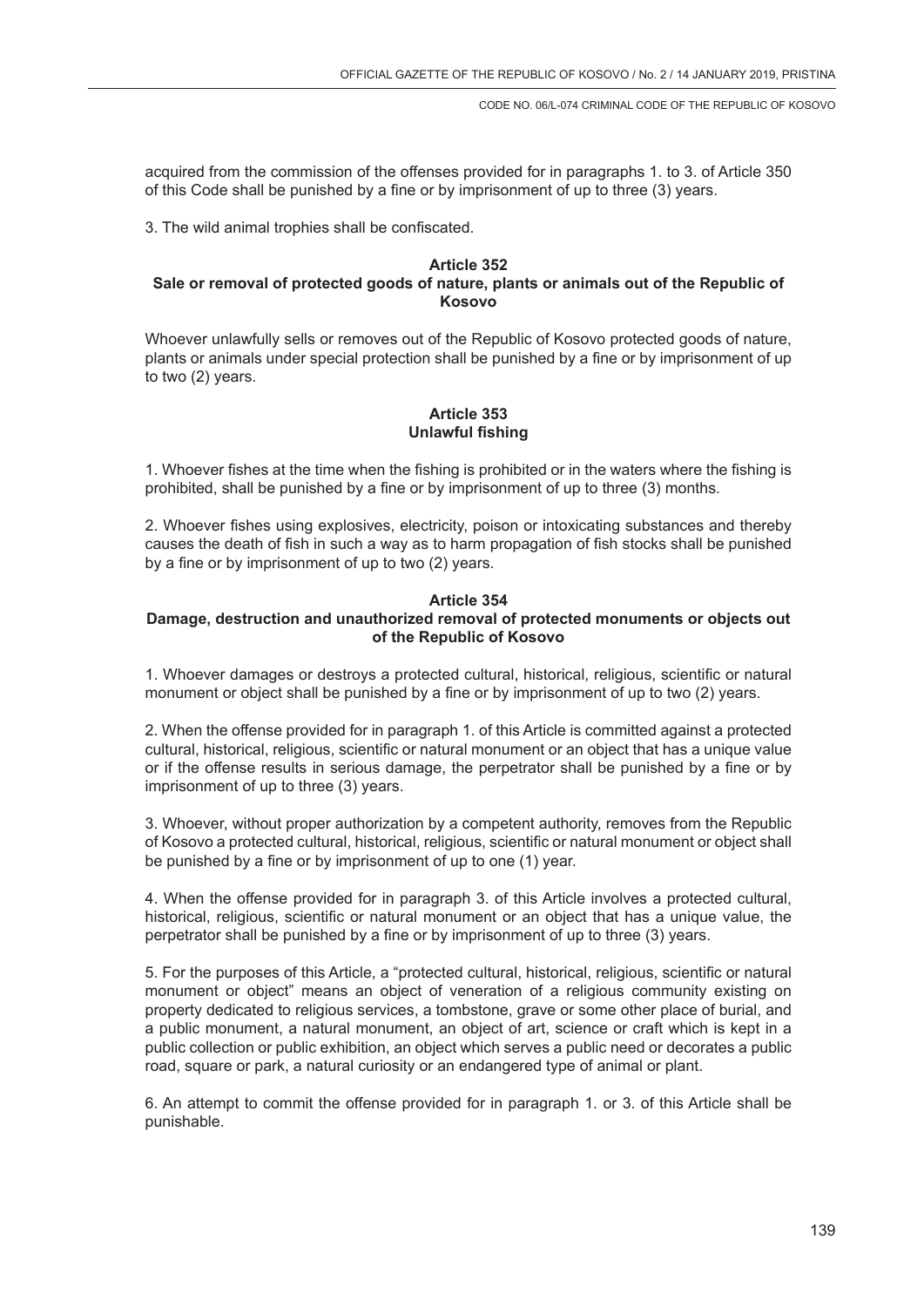### **Article 355 Unauthorized work and appropriation of cultural monuments**

1. Whoever, without authorization by the competent authority, conducts conservation, restoration or research work on a cultural monument, or, despite a prohibition or without the authorization, carries out archaeological excavations or research and thereby destroys or seriously damages a cultural monument or its characteristics shall be punished by a fine or by imprisonment of up to two (2) years.

2. When the offense provided for in paragraph 1. of this Article is committed against a cultural monument of unique value or results in serious damage, the perpetrator shall be punished by a fine and by imprisonment of six (6) months to three (3) years.

3. Whoever, in the course of archaeological or other research, takes possession of or takes away an object which has been excavated or an object which has been found in some other way and which represents a cultural monument shall be punished as provided for in paragraph 2. of this Article.

# **CHAPTER XXVIII CRIMINAL OFFENSES AGAINST THE GENERAL SECURITY OF PEOPLE AND PROPERTY**

### **Article 356 Causing general danger**

1. Whoever, by using fire, flood, weapons, explosives or other lethal device, poison or poisonous gas, ionizing radiation, mechanical power, electrical power or any other kind of energy or with any other similar dangerous action or dangerous means causes great danger to human life or considerable damage to property, shall be punished by imprisonment of six (6) months to five (5) years.

2. Whoever, contrary to the obligations imposed by law does not install equipment for protection against fire, flood, explosion, poison or poisonous gases, ionizing radiation, mechanical power, electrical power or any other kind of energy or with any other similar dangerous action or dangerous means, or fails to maintain such equipment in proper condition or fails to put it to use or in general fails to comply with the rules or technical regulations on protective measures and thereby causes great danger to human life or considerable damage, to property shall be punished by imprisonment of one (1) to five (5) years.

3. When the offense provided for in paragraph 1. or 2. of this Article is committed in a place where a large number of people are present or where an explosive or other lethal device is used in, into or against a place of public use, a State or government facility, a public transportation system or an infrastructure facility either with the intent to cause death or serious bodily injury or with the intent to cause extensive destruction of such a place, facility or system, where such destruction results in or is likely to result in major economic loss or to compel a government or an international organisation to do or to abstain from doing some act, the perpetrator shall be punished by imprisonment of one (1) to eight (8) years.

4. When the offense provided for in paragraph 1. or 2. of this Article results in grievous bodily injury or substantial damage to property, the perpetrator shall be punished by imprisonment of one (1) to ten (10) years.

5. When the offense provided for in paragraph 1. or 2. of this Article results in the death of one or more persons, the perpetrator shall be punished by imprisonment of three (3) to twelve (12) years.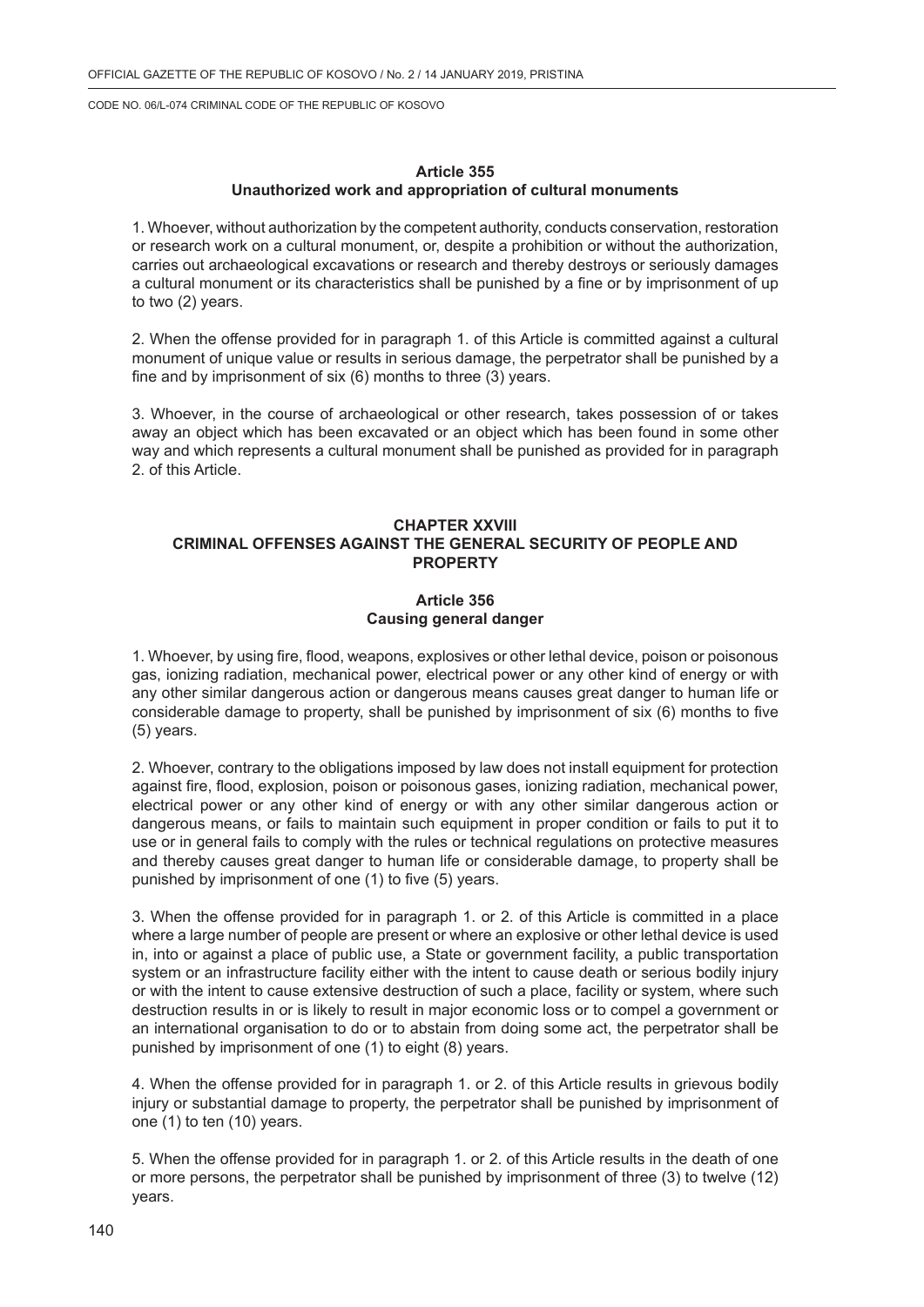6. When the offense provided for in paragraph 1. or 2. of this Article is committed by negligence, the perpetrator shall be punished by a fine or by imprisonment of up to three (3) years.

7. When the offense provided for in paragraph 6. of this Article is committed in a place where a large number of people are present, the perpetrator shall be punished by imprisonment of up to five (5) years.

8. When the offense provided for in paragraph 6. of this Article results in grievous bodily injury or substantial damage to property, the perpetrator shall be punished by imprisonment of up to five (5) years.

9. When the offense provided for in paragraph 6. of this Article results in the death of one or more persons, the perpetrator shall be punished by imprisonment of one (1) to eight (8) years.

#### **Article 357 Destroying, damaging or removing public installations**

1. Whoever destroys, damages or removes installations or equipment for electricity, gas, water, heating, communications, sewage, environmental protection, pipelines, underwater cables, dams or other similar equipment and in this way causes a disturbance to the supply of services to the population or to the economy shall be punished by imprisonment of up to five (5) years.

2. When the offense provided for in paragraph 1. of this Article is committed by negligence, the perpetrator shall be punished by a fine or by imprisonment of up to one (1) year.

3. When the offense provided for in paragraph 1. of this Article results in grievous bodily injury or substantial damage to property, the perpetrator shall be punished by imprisonment of one (1) to eight (8) years.

4. When the offense provided for in paragraph 1. of this Article results in the death of one or more persons, the perpetrator shall be punished by imprisonment of three (3) years up to twelve (12) years.

5. When the offense provided for in paragraph 2. of this Article results in grievous bodily injury or substantial damage to property, the perpetrator shall be punished by imprisonment of six (6) months up to five (5) years.

6. When the offense provided for in paragraph 2. of this Article results in the death of one or more persons, the perpetrator shall be punished by imprisonment of one (1) to eight (8) years.

#### **Article 358**

# **Destroying, damaging or removing safety equipment and endangering work place safety**

1. Whoever destroys, damages or removes safety equipment in any workplace and thus endangers human life or causes material damage to property shall be punished by imprisonment of one (1) to eight (8) years.

2. Whoever is responsible for workplace safety and health in any workplace and who fails to install safety equipment, fails to maintain such equipment in working condition, fails to ensure its use when necessary or fails to comply with provisions or technical rules on workplace safety measures and thereby endangers human life or causes considerable damage to property shall be punished by imprisonment of six (6) months to five (5) years.

3. When the offense provided for in paragraph 1. or 2. of this Article is committed by negligence, the perpetrator shall be punished by imprisonment of up to three (3) years.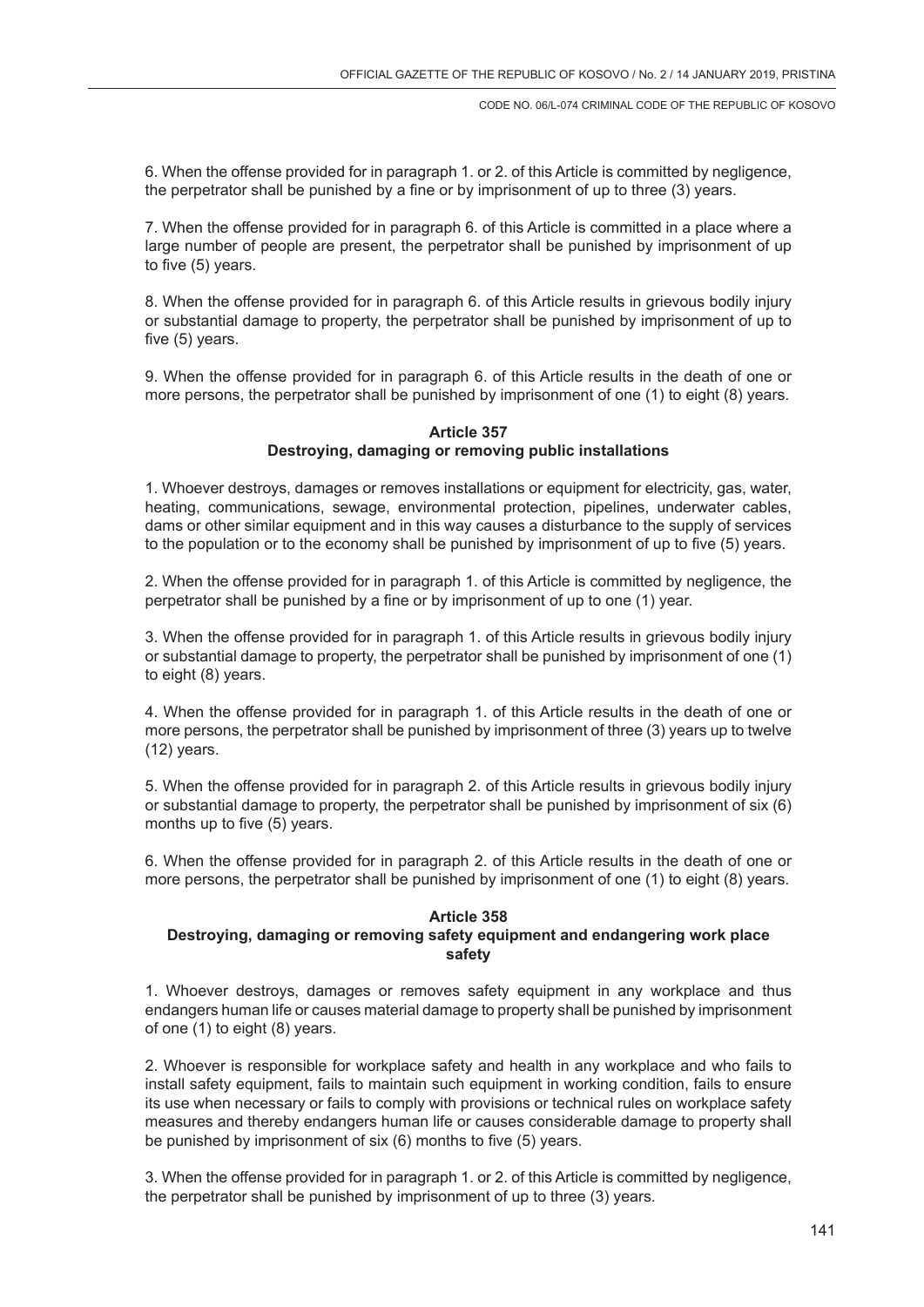4. When the offense provided for in paragraphs 1. or 2. of this Article results in the grievous bodily injury of one or more persons or substantial damage to property, the perpetrator shall be punished with imprisonment of one (1) to ten (10) years.

5. When the offense provided for in paragraph 3. of this Article results in the grievous bodily injury of one or more persons or substantial material damage, the perpetrator shall be punished with imprisonment of up to five (5) years.

6. When the offense provided for in paragraph 1. or 2. of this Article results in the death of one or more persons, the perpetrator shall be punished with imprisonment from one (1) to twelve (12) years.

7. When the offense provided for in paragraph 3. of this Article results in the death of one or more persons, the perpetrator shall be punished with imprisonment from one (1) to eight (8) years.

8. The court may impose a condition that the perpetrator installs the safety equipment within a specified time limit.

# **Article 359 Illegal Construction**

1. A person who is contractor or a responsible person in a legal entity which is a contractor performing work without a building permit, where the law requires permit, shall be punished by a fine and by imprisonment of three (3) months to three (3) years.

2. A person who is the owner, investor or a responsible person in a legal entity which is the investor of the facility being constructed without a building permit, where a permit is required, shall be punished by a fine and by imprisonment of six (6) months to five (5) years.

3. When a stop work order has been issued and the person referred to in paragraphs 1. and 2. of this Article proceeds with the construction that has already commenced, the offender shall be punished by a fine and by imprisonment of one (1) to five (5) years.

4. If the offense from paragraph 1., 2. or 3. of this Article is committed on public or state property, somebody else's property, protected zones, special zones, specially protected zones, zones of special economic interest, sanitary zones for the use of water and protected zones for strategic purposes, the perpetrator shall be punished by one (1) year to eight (8) years.

5. The illegal construction in this Article must be demolished and the cost of the demolition should be borne by the perpetrator.

### **Article 360 Unlawful construction work**

1. A responsible person who, in designing, supervising or executing any building or construction work or completing any construction, acts in violation of the law, contrary to generally accepted professional standards or contrary to the terms of a construction permit or certificate of use shall be punished by imprisonment of six (6) months to five (5) years.

2. When the offense provided for in paragraph 1. of this Article is committed by negligence, the perpetrator shall be punished by imprisonment of up to three (3) years.

3. When the offense provided for in paragraph 1. of this Article results in grievous bodily injury or considerable damage to property, the perpetrator shall be punished by imprisonment of one (1) to eight (8) years.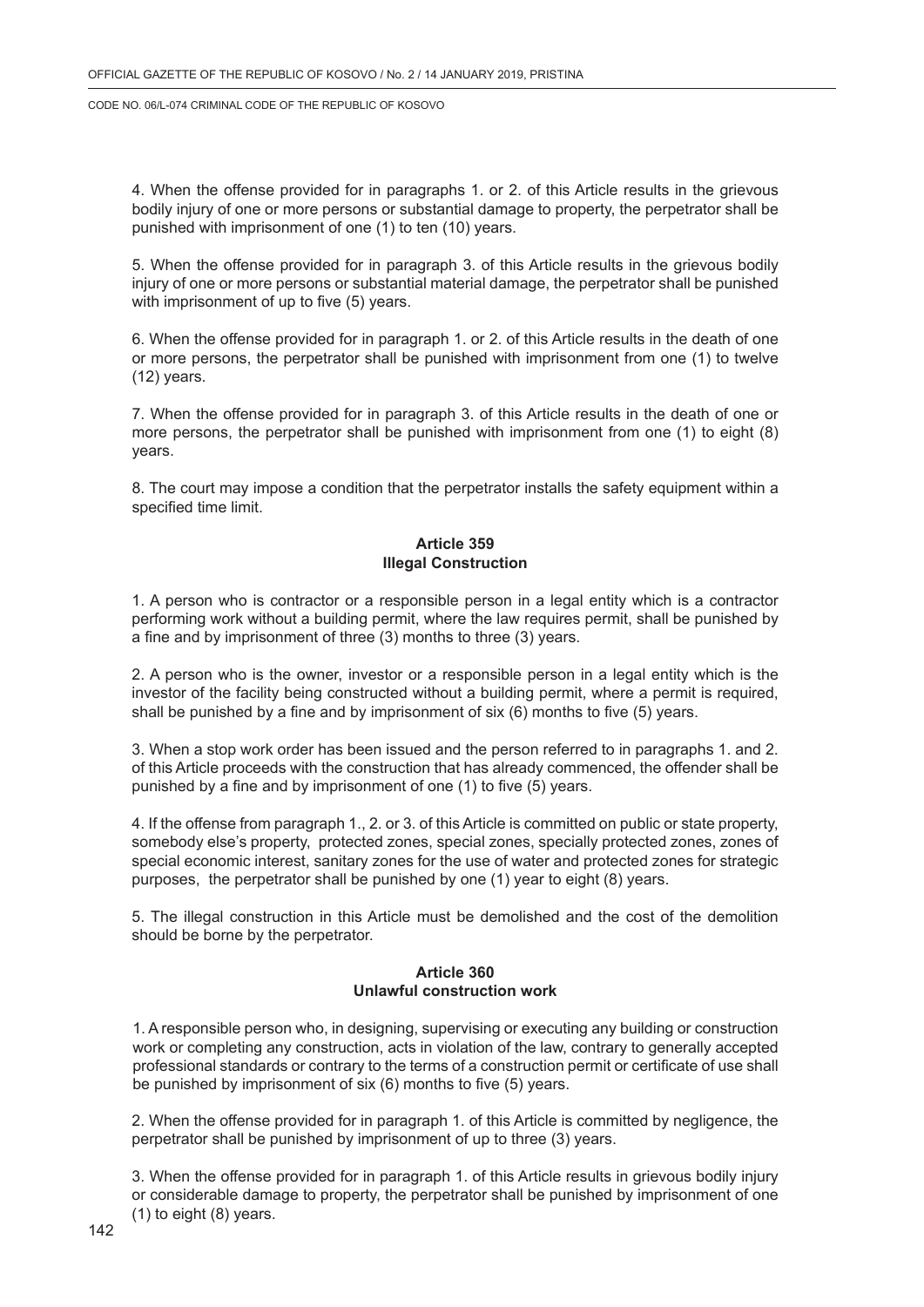4. When the offense provided for in paragraph 1. of this Article results in the death of one or more persons, the perpetrator shall be punished by imprisonment of three (3) to twelve (12) years.

5. When the offense provided for in paragraph 2. of this Article results in grievous bodily injury or considerable damage to property, the perpetrator shall be punished by imprisonment of six (6) months to five (5) years.

6. When the offense provided for in paragraph 2. of this Article results in death of one or more persons the perpetrator shall be punished by imprisonment of one (1) to eight (8) years.

### **Article 361 Unlawful delivery or transportation of explosives or flammable materials**

1. Whoever, in violation of the law transports or delivers for transport explosives or easily flammable materials shall be punished by a fine or by imprisonment of up to one (1) year.

2. When the offense provided for in paragraph 1. this Article is committed by a person who delivers the explosives or easily flammable materials to be transported by public transportation or transports such materials himself or herself using public transportation shall be punished by a fine or imprisonment of up to three (3) years.

3. Whoever in violation of the law delivers explosives or other easily flammable materials to premises where a large number of people convene, where a large number of people are gathered or where a large number of people are expected, shall be punished by imprisonment of six (6) months to three (3) years.

4. If the criminal offense provided for in this Article is committed by negligence, the perpetrator shall be punished by a fine or imprisonment of up to one (1) year.

### **Article 362 Failure to avoid danger**

1. Whoever fails to take measures to prevent fire, flood, explosion, traffic disasters or any other danger to human life or physical safety or property on a large scale even though he or she could have done so without endangering himself, herself or another person, shall be punished by a fine or by imprisonment of up to one (1) year.

2. Whoever prevents or obstructs another person from taking measures to avoid fire, flood, explosion, traffic disasters or any other danger to human life or physical safety or damage to property on a large scale shall be punished by imprisonment of three (3) months to three (3) years.

### **Article 363 Misusing distress or danger signals**

Whoever misuses any distress or danger sign or signal or makes a groundless call for help with the intent to make official persons, or fire fighters take action or not take action shall be punished by a fine or by imprisonment of up to six (6) months.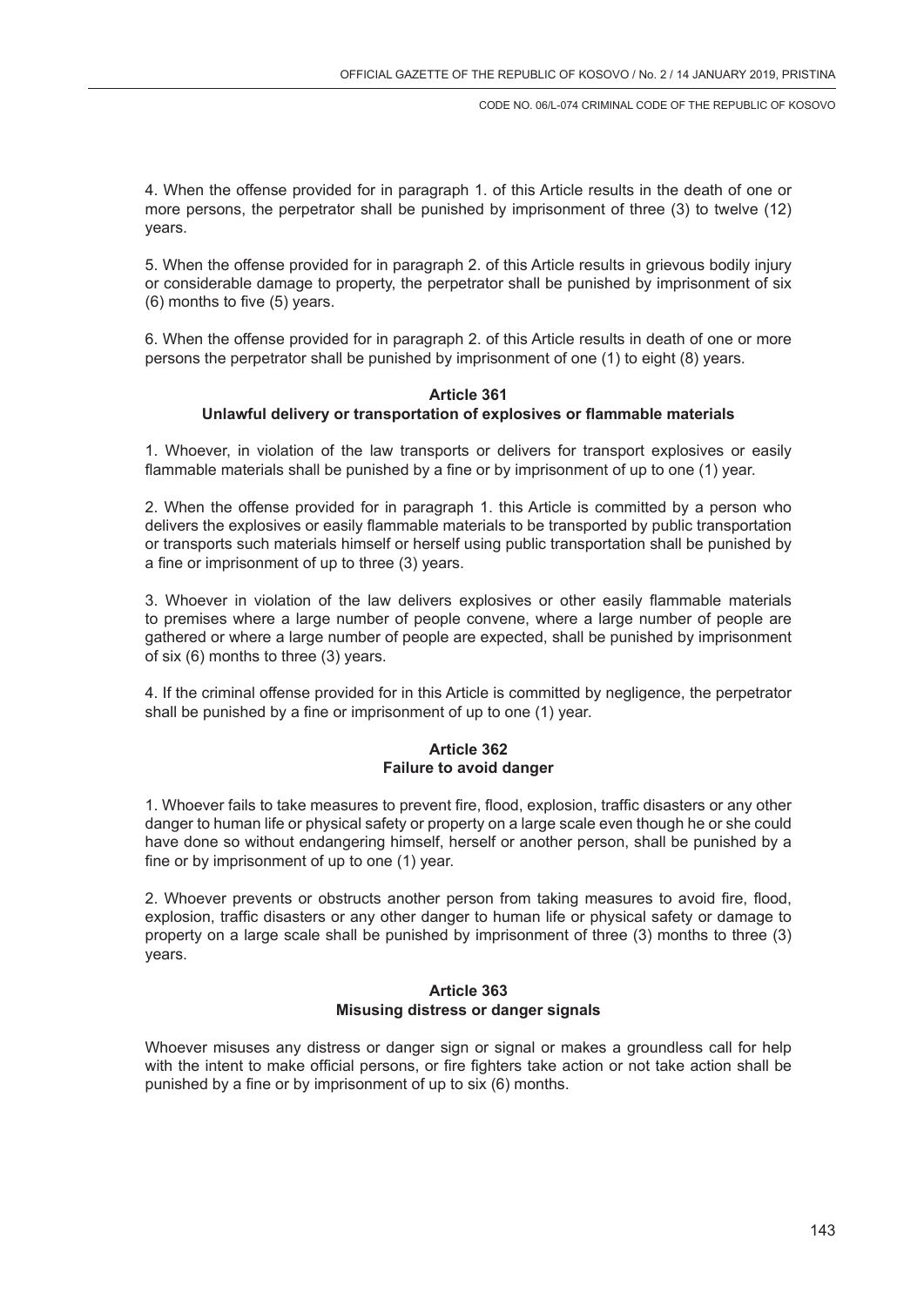# **CHAPTER XXIX WEAPON OFFENSES**

### **Article 364**

# **Unauthorised import, export, supply, transport, production, exchange, brokering or sale of weapons or explosive materials**

1. Whoever, in violation of the applicable law relating to weapons or explosive materials imports, exports, buys, supplies, transports, produces, exchanges, brokers or sells weapons or explosive materials shall be punished by a fine of up to seven thousand and five hundred (7,500) EUR and by imprisonment of one (1) to eight (8) years.

2. When the offense provided for in paragraph 1. of this Article involves more than four (4) weapons, more than four (4) explosive materials or more than four hundred (400) bullets, the perpetrator shall be punished by a fine and imprisonment of one (1) to ten (10) years.

3. For the purposes of this Article, "production" of weapons includes conversion or modification of any object to make a weapon or of any weapon into a different type of weapon, or the deactivation or reactivation of any weapon.

4. The weapons, the means for transporting weapons and the means for the production of weapons shall be confiscated.

### **Article 365 Unlawful obliteration, removal or altering of markings on firearms or ammunition**

1. Whoever obliterates removes or alters a marking on a firearm or ammunition or whoever marks a firearm or ammunition with a false marking shall be punished by a fine or imprisonment up to three (3) years.

2. Whoever produces a firearm or ammunition and fails to mark the firearm or ammunition at the time of production in accordance with the applicable law relating to weapons markings shall be punished by a fine and imprisonment of six (6) months to five (5) years.

3. When the offense provided for in paragraphs 1. or 2. of this Article involves more than four (4) weapons, or more than four hundred (400) bullets, the perpetrator shall be punished by a fine and imprisonment of one (1) to five (5) years.

4. For the purpose of this Article "marking" means an identification marking which has been placed on a firearm or ammunition by the producer or by a competent state body.

5. The firearm or ammunition shall be confiscated. Any item used to obliterate, remove or alter a marking or make a false marking shall be confiscated.

### **Article 366 Unauthorised ownership, control or possession of weapons**

1. Whoever owns controls or possesses a weapon in violation of the applicable law relating to such weapon shall be punished by a fine of up to seven thousand and five hundred (7,500) EUR or by imprisonment of up to five (5) years.

2. When the offense provided for in paragraph 1. of this Article involves more than four (4) weapons, or more than four hundred (400) bullets, the perpetrator shall be punished by imprisonment of two (2) to ten (10) years.

3. The weapon owned, controlled or possessed contrary to this Article shall be confiscated.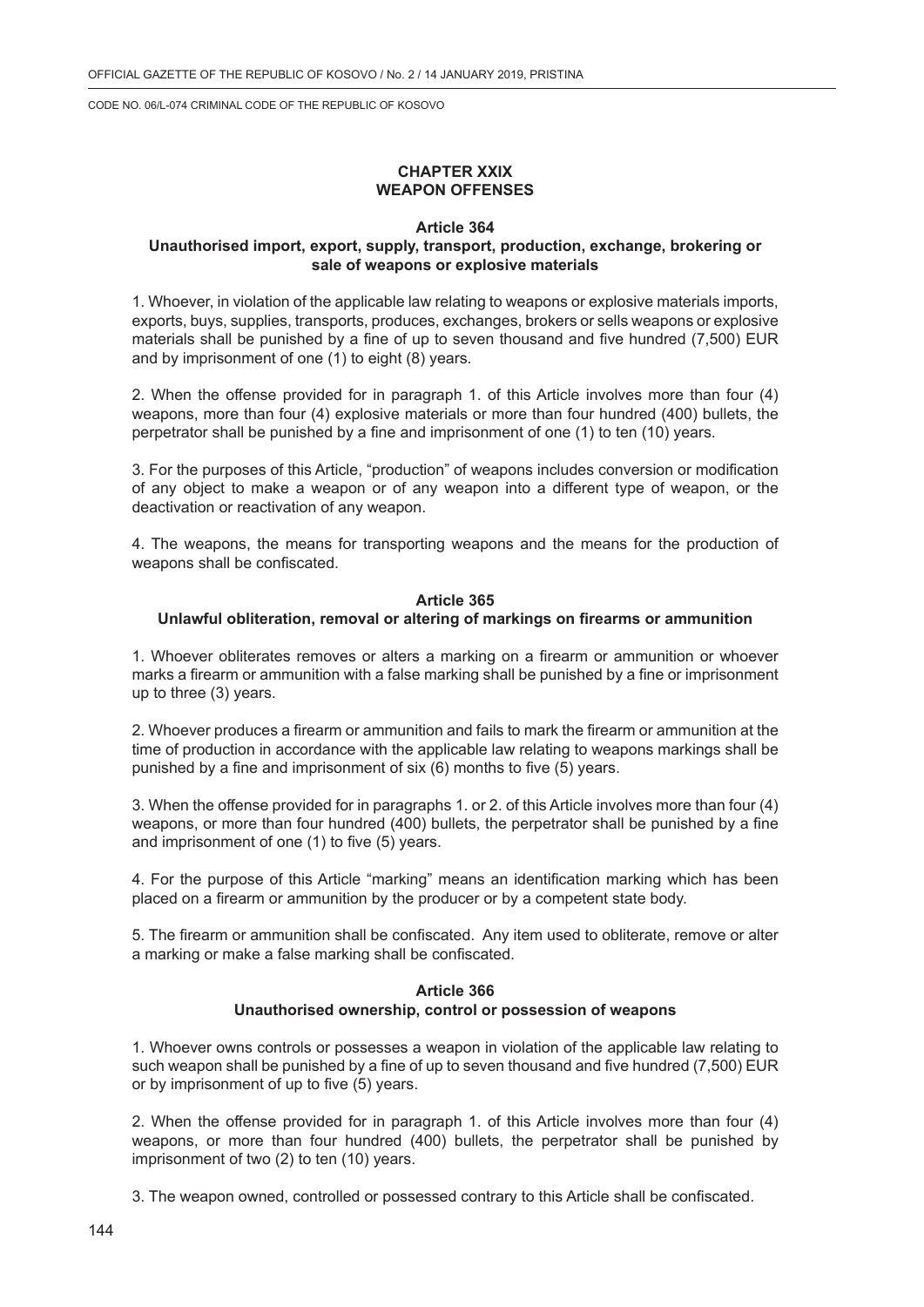### **Article 367 Use of weapon or dangerous instrument**

1. Whoever uses a weapon or explosive in contravention of the applicable law relating to such weapon or explosive shall be punished by imprisonment of one (1) to eight (8) years.

2. Whoever uses a weapon or a dangerous instrument in a threatening or intimidating manner shall be punished by a fine of up to ten thousand (10,000) EUR and by imprisonment of one (1) to ten (10) years.

3. The weapon or dangerous instrument used contrary to this Article shall be confiscated.

#### **Article 368 False weapons permits, consents and licenses and provision of false information**

1. Whoever provides any false information, either verbally or in writing, at any stage of the application procedure for a weapons' or explosives' permit, consent or license shall be punished by a fine of up to five thousand (5,000) EUR or by imprisonment of up to three (3) years.

2. Whoever manufactures, possesses, sells or purchases a fraudulent weapons' or explosives' permit, consent or license shall be punished by a fine of up to five thousand (5,000) EUR or by imprisonment of up to three (3) years.

3. Whoever holds a weapons' or explosives' permit license or other authorization and fails to immediately show the permit, license or other authorization to the police or KFOR upon their request shall be punished by a fine up to two thousand and five hundred (2,500) EUR or by imprisonment of up three (3) months. If the perpetrator's permit or license is not in his or her possession at the time of the request and he or she fails to inform the police or KFOR of the location of the permit, license or other authorization, he or she shall be punished by a fine up to two thousand and five hundred (2,500) EURs or by imprisonment of up three (3) months.

4. Any fraudulent permit, license or other authorization shall be confiscated. The means to manufacture any fraudulent permit, license or other authorization shall be confiscated.

#### **Article 369**

### **Manufacturing and procuring weapons and instruments designed to commit criminal offenses**

1. Whoever manufactures, procures or makes it possible for another person to obtain weapons or poisons, or equipment necessary for their manufacture, which he or she knows is destined for the use or commission of a criminal offense shall be punished by imprisonment of three (3) months to five (5) years.

2.Whoever manufactures, procures or makes it possible for another person to obtain a false key, a picklock or some other instrument to be used in burglary, which he or she knows is destined for the use or commission of a criminal offense shall be punished by imprisonment of up to one (1) year.

### **CHAPTER XXX CRIMINAL OFFENSES AGAINST SECURITY OF PUBLIC TRAFFIC**

#### **Article 370 Endangering public traffic**

1. Whoever violates any law related to road traffic or road transportation and endangers public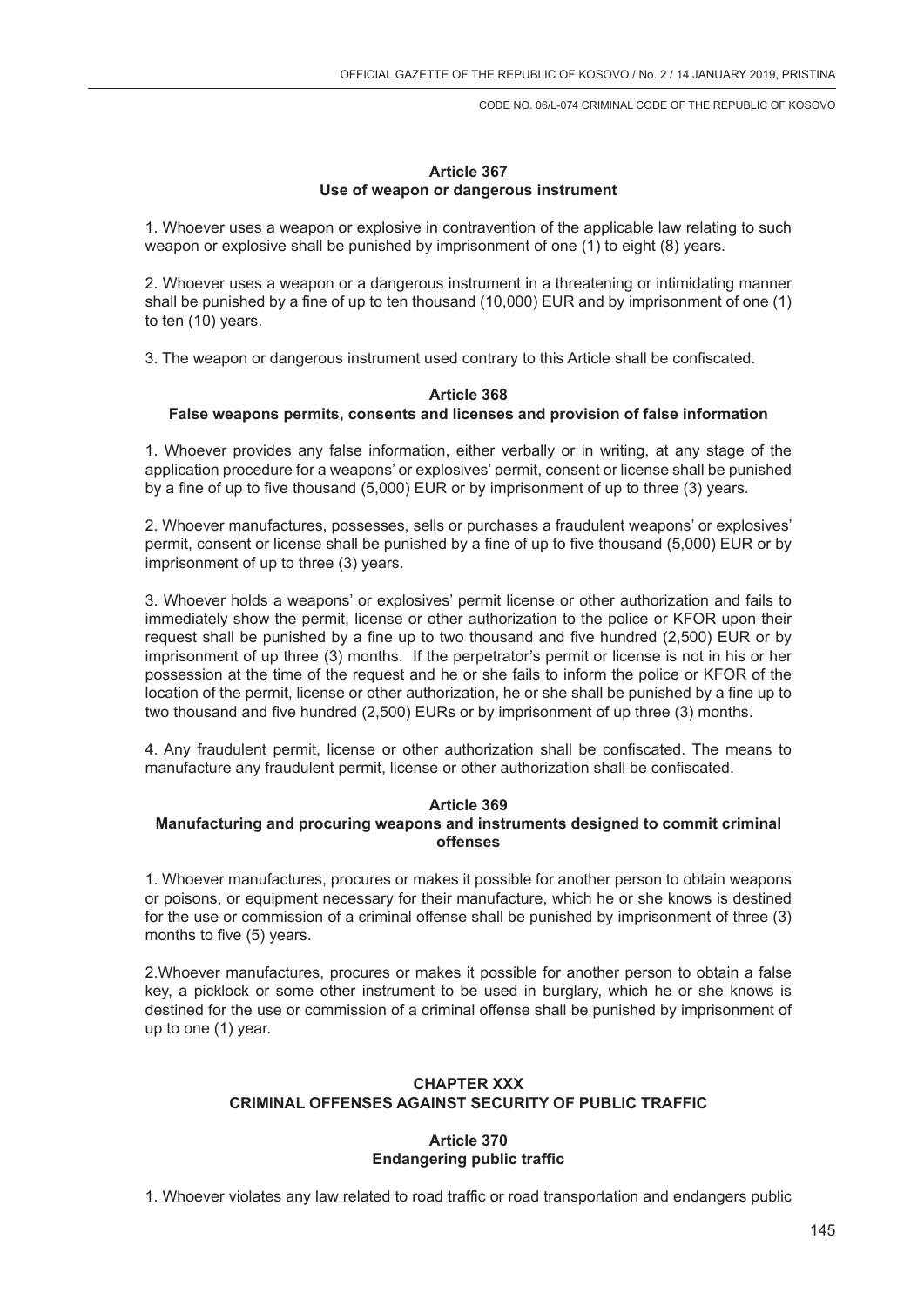traffic, human life, physical safety and thereby causes considerable damage to property shall be punished by a fine or by imprisonment of up to three (3) years.

2. Whoever violates any law related to road traffic or road transportation and thereby endangers railway, tram, trolleybus, bus, lift or water traffic and in this way endangers human life, physical safety or property shall be punished by imprisonment of up to five (5) years.

3. When the offense in paragraph 1. or 2. of this Article results in damage of fifteen thousand (15,000) EUR or more to property, the perpetrator shall be punished by a fine or by imprisonment of six (6) months to five (5) years.

4. When the offense provided for in paragraph 1. or 2. of this Article results in grievous bodily injury to any person or damage of twenty thousand (20,000) EUR or more to property, the perpetrator shall be punished by imprisonment of one (1) to eight (8) years.

5. When the offense provided for in paragraph 1. or 2. of this Article results in the death of one or more persons, the perpetrator shall be punished by imprisonment of three (3) to twelve (12) years.

6. When the offense provided for in paragraph 1. or 2. of this Article is committed by negligence, the perpetrator shall be punished by a fine or by imprisonment of up to one (1) year.

7. When the offense in paragraph 6. of this Article results in damage of fifteen thousand (15,000) EUR or more to property, the perpetrator shall be punished by a fine or by imprisonment of up to three (3) years.

8. When the offense provided for in paragraph 6. of this Article results in grievous bodily injury or damage of twenty thousand (20,000) EUR or more to property, the perpetrator shall be punished by imprisonment of six (6) months to five (5) years.

9. When the offense provided for in paragraph 6. of this Article results in the death of one or more persons, the perpetrator shall be punished by imprisonment of one (1) to eight (8) years.

#### **Article 371 Driving while impaired or intoxicated**

1. Whoever drives a motor vehicle while impaired or under the influence of alcohol if he has alcohol over 0,5g/kg in blood, respectively corresponding value in milligrams per litre by blowing air or any other intoxicating substance if the accident is caused, shall be punished by a fine or imprisonment of up to three (3) years.

2. When the offense in paragraph 1. of this Article results in light bodily harm to a person or damage of five thousand (5,000) EUR or more to property, the perpetrator shall be punished by a fine or by imprisonment of six (6) months to five (5) years.

3. When the offense provided for in paragraph 1. of this Article results in grievous bodily injury to any person or damage of twenty thousand (20,000) EUR or more to property, the perpetrator shall be punished by imprisonment of one (1) to eight (8) years.

4. When the offense provided for in paragraph 1. of this Article results in the death of one or more persons, the perpetrator shall be punished by imprisonment of three (3) to twelve (12) years.

#### **Article 372 Endangering public traffic by dangerous acts or means**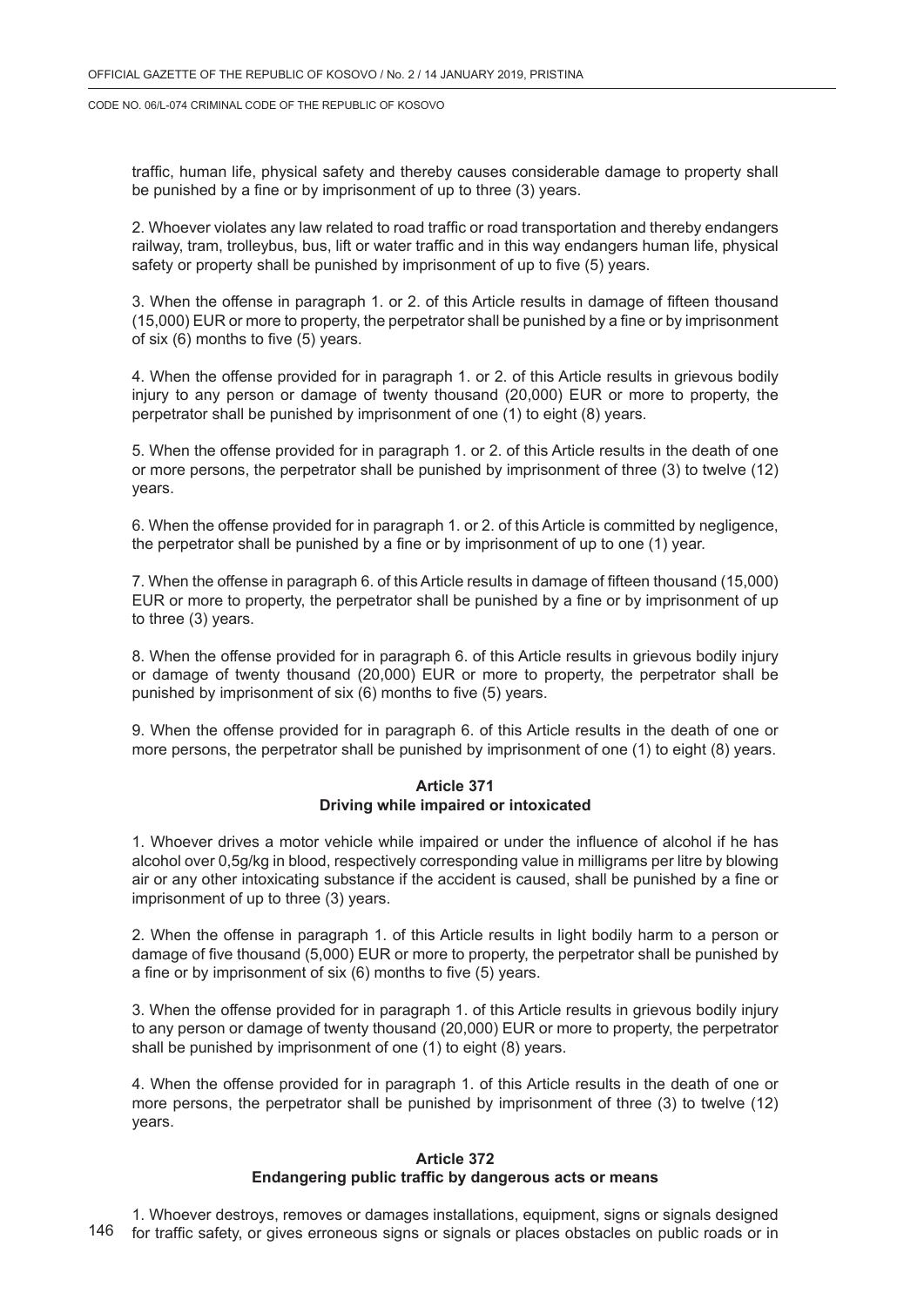any other manner endangers human life or physical safety shall be punished by imprisonment of up to three (3) years.

2. When the offense provided for in paragraph 1. of this Article results in light bodily harm to a person or considerable damage to property, the perpetrator shall be punished by a fine or by imprisonment of six (6) months to five (5) years.

3. When the offense provided for in paragraph 1. of this Article results in grievous bodily injury or substantial damage to property, the perpetrator shall be punished by imprisonment of one (1) to eight (8) years.

4. When the offense provided for in paragraph 1. of this Article results in the death of one or more persons, the perpetrator shall be punished by imprisonment of three (3) to twelve (12) years.

5. When the offense provided for in paragraph 1. of this Article is committed by negligence, the perpetrator shall be punished by a fine or imprisonment of up to one (1) year.

6. When the offense provided for in paragraph 5. of this Article results in light bodily harm to a person or considerable damage to property, the perpetrator shall be punished by a fine or by imprisonment of up to three (3) years.

7. When the offense provided for in paragraph 5. of this Article results in grievous bodily injury or substantial damage to property, the perpetrator shall be punished by imprisonment of six (6) months to five (5) years.

8. When the offense provided for in paragraph 5. of this Article results in the death of one or more persons, the perpetrator shall be punished by imprisonment of one (1) to eight (8) years.

# **Article 373 Irresponsible supervision of public traffic**

1. A responsible person entrusted with supervising the conditions and maintenance of roads and objects in these roads, means of transport, the fulfilment of determined working conditions for drivers or a responsible person entrusted with the management of driving who by the irresponsible exercise of his or her duty endangers human life or physical safety or causes damage to property, shall be punished by a fine or imprisonment of up to five (5) years.

2. Whoever is responsible for giving orders for driving or allows another to drive despite knowing that the driver is not able to drive the vehicle in a safe manner due to fatigue, illness, intoxication by alcohol or for other reasons or that the vehicle is not in a proper condition and thereby endangers human life or physical safety or causes damage to property shall be punished as provided for in paragraph 1. of this Article.

3. When the offense provided for in paragraph 1. or 2. of this Article is committed by negligence, the perpetrator shall be punished by a fine or imprisonment of up to three (3) years.

4. When the offense provided for in paragraph 1. or 2. of this Article results in grievous bodily injury or substantial damage to property, the perpetrator shall be punished by imprisonment of one (1) to eight (8) years.

5. When the offense provided for in paragraph 1. or 2. of this Article results in the death of one or more persons, the perpetrator shall be punished by imprisonment of three (3) to twelve (12) years.

6. When the offense provided for in paragraph 3. of this Article results in grievous bodily injury or substantial damage to property the perpetrator shall be punished by imprisonment of six (6) months to five (5) years.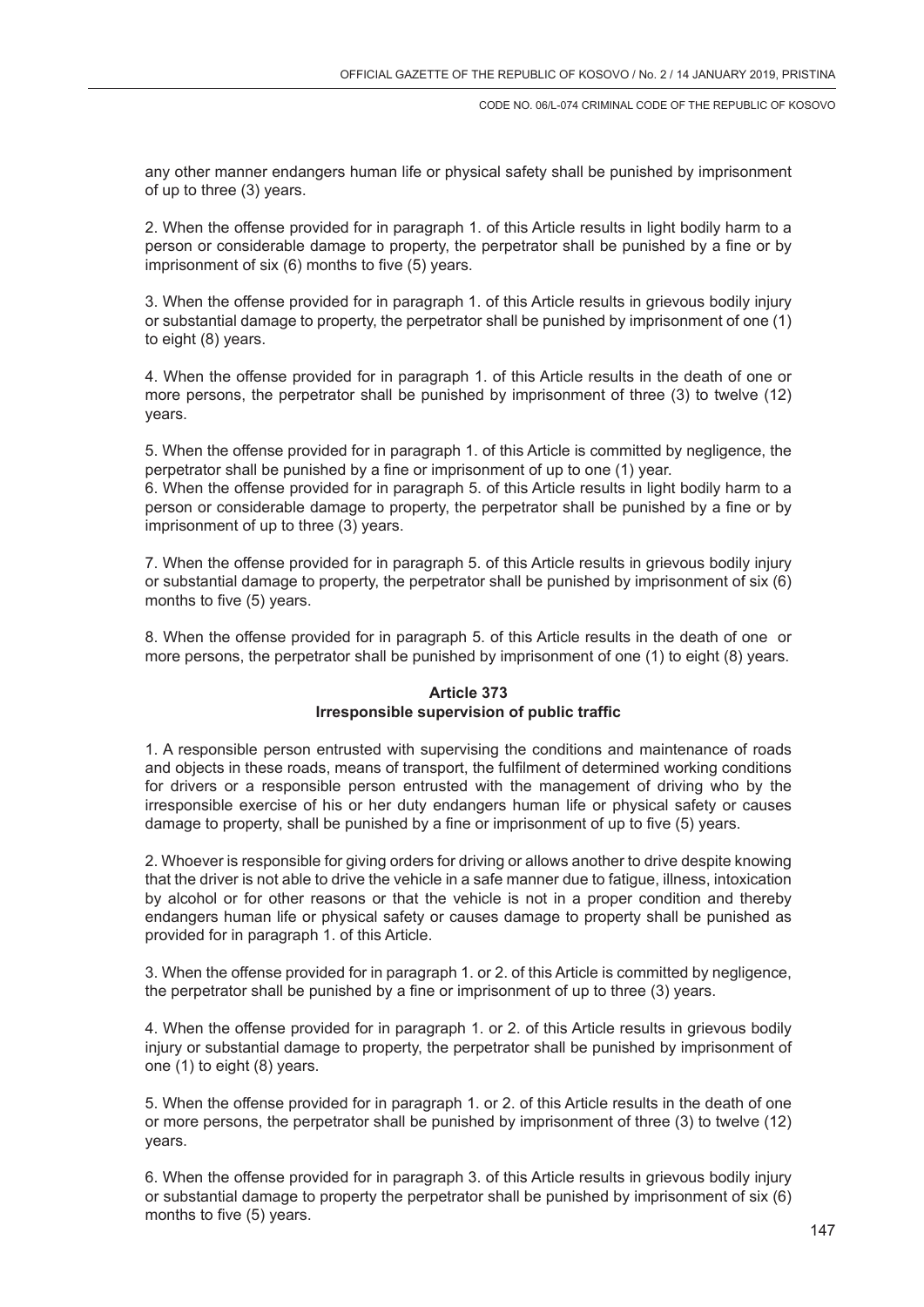7. When the offense provided for in paragraph 3. of this Article results in the death of one or more persons, the perpetrator shall be punished by imprisonment of one (1) to eight (8) years.

#### **Article 374**

### **Refraining from providing help to persons injured in traffic accidents**

1. The driver of a vehicle or other means of transportation, who fails to provide help to a person who has been injured by that means of transportation, shall be punished by imprisonment of up to one (1) year.

2. When the offense provided for in paragraph 1. of this Article results in grievous bodily injury, the perpetrator shall be punished by imprisonment of three (3) months to five (5) years.

3. When the offense provided for in paragraph 1. of this Article results in the death of the injured person, the perpetrator shall be punished by imprisonment of six (6) months to five (5) years.

#### **Article 375 Misusing international communication signals**

Whoever needlessly transmits an internationally accepted communication signal or an internationally used signal of distress or a danger signal, or causes deception that there is no danger or misuses an internationally accepted communication signal shall be punished by imprisonment of three (3) months to three (3) years.

# **CHAPTER XXXI CRIMINAL OFFENSES AGAINST THE ADMINISTRATION OF JUSTICE AND PUBLIC ADMINISTRATION**

### **Article 376 Definitions**

For purposes of this Chapter, "official proceedings" includes any criminal proceedings as defined in the Criminal Procedure Code of the Republic of Kosovo; proceedings before any court and the Constitutional Court; proceedings before the Assembly of the Republic of Kosovo and municipal assemblies; or any proceeding authorized by law before a Ministry, agency or independent institution of the Republic of Kosovo, including disciplinary proceedings and notary proceedings.

#### **Article 377**

#### **Failure to report preparation of criminal offenses**

1.Whoever, having knowledge about the preparation of the commission of any offense fails to report the fact at the time when the commission of the offense may still be averted and the offense is committed or attempted shall be punished by a fine or by imprisonment of up to one (1) year.

2. Whoever fails to report the preparation of the commission of one or more of the following criminal offenses shall be punished by imprisonment of three (3) months to three (3) years.

- 2.1. aggravated murder;
- 2.2. murder;
- 2.3. assault with grievous bodily injury;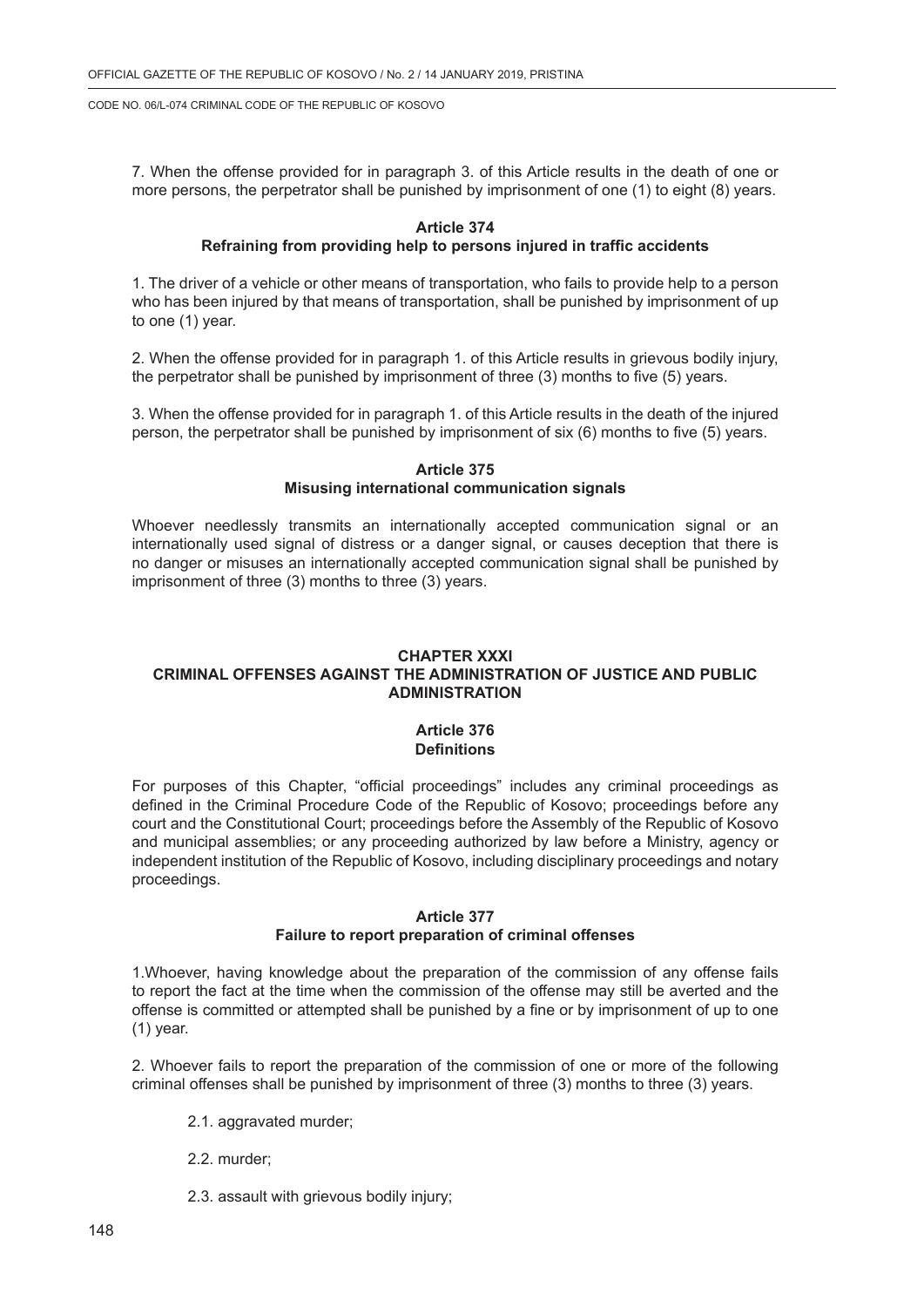2.4. any offense in violation of Chapter XIV-Criminal Offenses Against the Constitutional Order and Security of Republic of the Republic of Kosovo;

2.5. any offense in violation of Chapter XV-Criminal Offenses Against Humanity And Values Protected By International Law;

2.6. any offense in violation of Chapter XX - Criminal Offenses Against Sexual Integrity;

2.7. any offense in violation of Chapter XXXIII - Criminal Offenses Against Official Duty;

2.8. any offense in violation of Chapter XXIII - Narcotics Offenses;

2.9. any offense in violation of Chapter XXIX - Weapons Offenses.

3. Except for offenses involving child abuse and domestic violence, a person is not criminally liable under paragraph 1. of this Article if he or she is related to the perpetrator of the criminal offense as the parent, child, spouse, sibling, adoptive parent or adopted child or person with whom the perpetrator lives in an extra-marital communion.

# **Article 378 Failure to report criminal offenses or perpetrators**

1.Whoever, having knowledge of the identity of the perpetrator of one or more of the following criminal offenses, fails to report such fact shall be punished by a fine or by imprisonment of up to three (3) years:

- 1.1. aggravated murder;
- 1.2. murder;
- 1.3. assault with grievous bodily injury;

1.4. any offense in violation of Chapter XIV-Criminal Offenses against the Constitutional Order and Security of Republic of the Republic of Kosovo;

1.5. any offense in violation of Chapter XV-Criminal Offenses against Humanity and Values Protected by International Law;

1.6. any offense in violation of Chapter XX-Criminal Offenses against Sexual Integrity;

1.7. any offense in violation of Chapter XXXIII -Criminal Offenses against Official Duty;

- 1.8. any offense in violation of Chapter XXIII-Narcotics Offenses;
- 1.9. any offense in violation of Chapter XXIX -Weapons Offenses.

2. An official person or a responsible person who fails to report a criminal offense he or she has discovered in the exercise of his or her duties shall be punished as provided for in paragraph 1. of this Article, if such offense is punishable by imprisonment of at least three (3) years.

3. Except for offenses involving child abuse and domestic violence, a person is not criminally liable under this Article if he or she is related to the perpetrator of the criminal offense as the parent, child, spouse, sibling, adoptive parent or adopted child or person with whom the perpetrator lives in an extra-marital communion.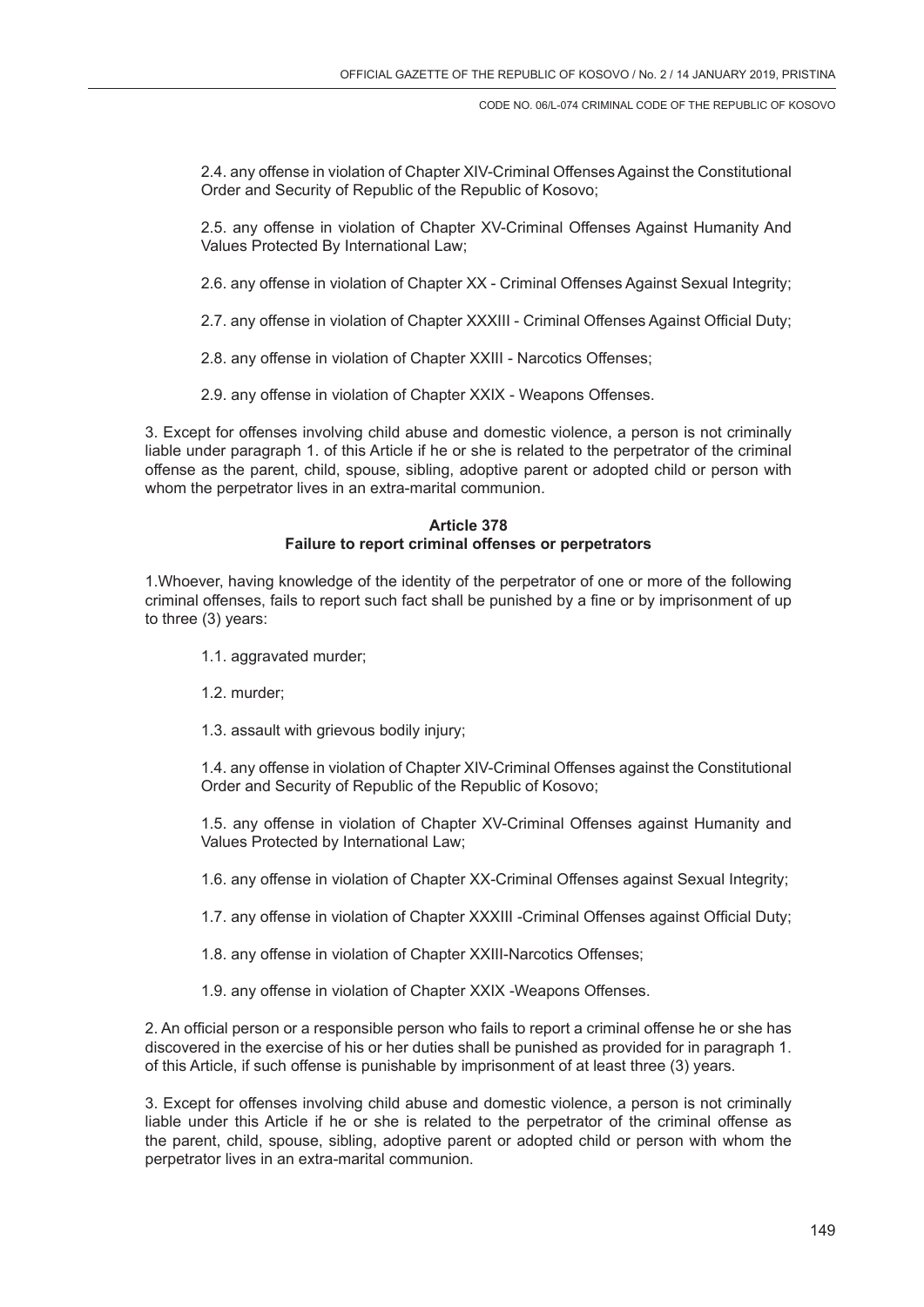#### **Article 379**

### **Failure to inform of a person indicted by the international criminal tribunal**

1.Whoever, having knowledge of the indictment and whereabouts of a person indicted by the international criminal tribunal and fails to report such whereabouts, although the timely discovery of the wanted person depends on such report, shall be punished by a fine or by imprisonment for a term up to three (3) years.

2. A person is not criminally liable under this Article if he or she is related to the perpetrator of the criminal offense as the parent, child, spouse, sibling, adoptive parent or adopted child or person with whom the perpetrator lives in an extramarital communion.

#### **Article 380**

### **Providing assistance to perpetrators after the commission of criminal offenses**

1. Whoever harbours the perpetrator of any offense other than as provided in paragraph 2. of this Article or aids him or her to elude discovery or arrest by concealing instruments, evidence or in any other way or whoever harbours a convicted person or takes steps towards frustrating the arrest, execution of a punishment or an order for mandatory treatment shall be punished by a fine or by imprisonment of up to one (1) year.

2. When the offense provided for in paragraph 1. of this Article relates to one or more of the following criminal offenses the perpetrator shall be punished by imprisonment of six (6) months to five (5) years:

- 2.1. aggravated murder;
- 2.2. murder;

2.3. assault with grievous bodily injury;

2.4. any offense in violation of Chapter XIV-Criminal Offenses against the Constitutional Order and Security of Republic of the Republic of Kosovo;

2.5. any offense in violation of Chapter XV-Criminal Offenses against Humanity and Values Protected by International Law;

2.6. any offense in violation of Chapter XX-Criminal Offenses against Sexual Integrity;

2.7. any offense in violation of Chapter XXXIII -Official Corruption and Criminal Offenses against Official Duty;

2.8. any offense in violation of Chapter XXIII-Narcotics Offenses;

2.9. any offense in violation of Chapter XXIX -Weapons Offenses.

3. When the offense provided for in paragraph 1. of this Article relates to a criminal offense punishable by life long imprisonment, the perpetrator shall be punished by imprisonment of one  $(1)$  to ten  $(10)$  years.

4. The punishment provided for in paragraph 1. of this Article may not be more severe, neither in manner nor in degree, than the punishment prescribed for the criminal offense committed by the perpetrator who was given assistance.

5. Except for offenses involving child abuse and domestic violence, a person is not criminally liable under this Article if he or she is related to the perpetrator of the criminal offense as the parent, child, spouse, sibling, adoptive parent or adopted child or person with whom the perpetrator lives in an extra-marital communion.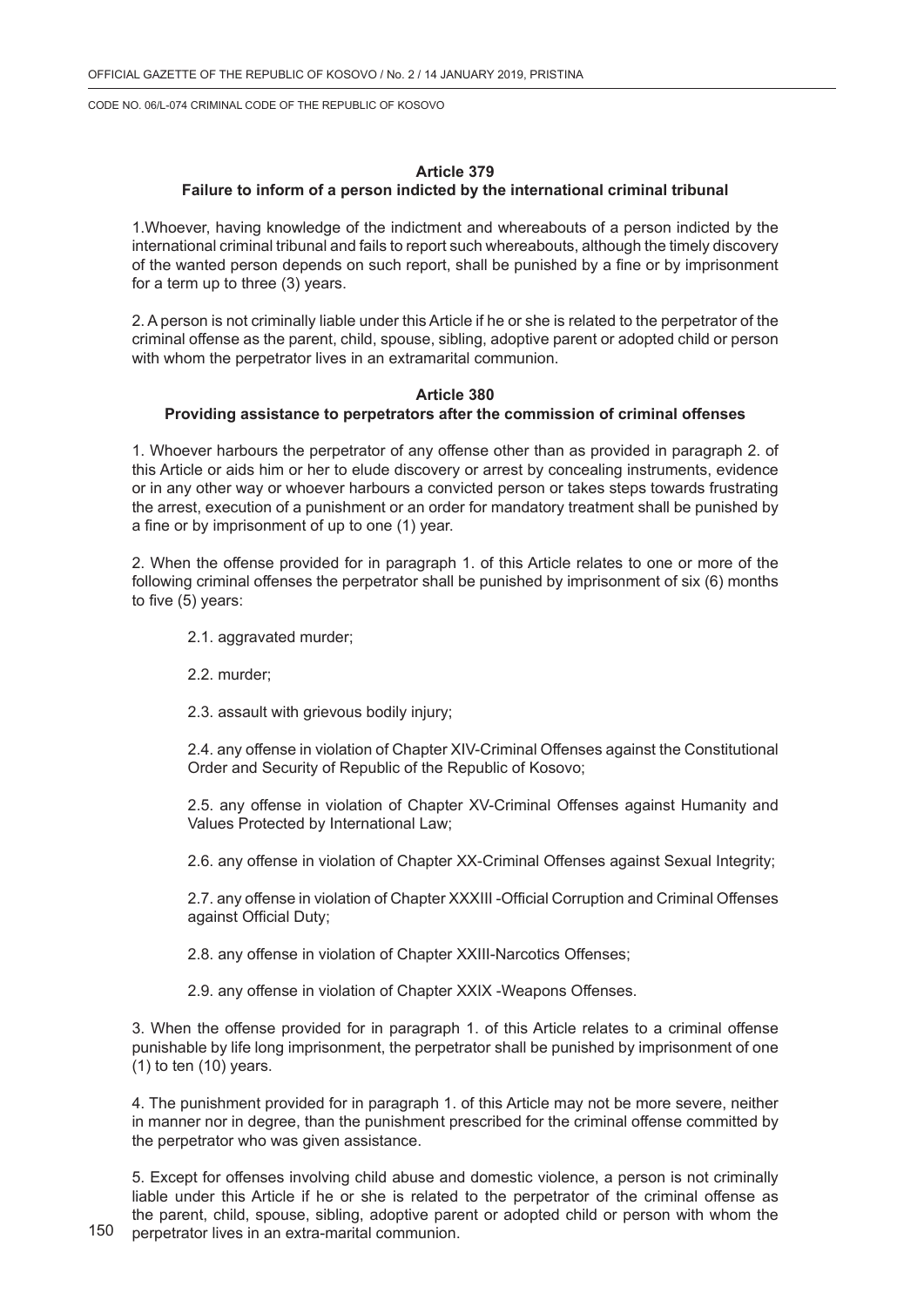# **Article 381 Accessory to a person indicted by the international criminal tribunal**

1. Whoever renders assistance to, or hides a person indicted by the international criminal tribunal or aids such person to elude discovery, shall be punished by imprisonment for a term up to three (3) years.

2. No punishment for the criminal offense referred to in the paragraph 1. of this Article shall be imposed on a person who is the parent, child, spouse, sibling, adoptive parent or adopted child or person with whom the perpetrator lives in an extra-marital communion.

#### **Article 382 False report or charge**

1. Whoever falsely reports to an official person charged with the duty to investigate or prosecute that a particular person has committed a criminal offense prosecuted ex officio, while knowing that such person is not the perpetrator, shall be punished by fine or imprisonment of three (3) months to three (3) years.

2. Whoever provides false evidence of a criminal offense or in any other manner causes the initiation of criminal proceedings for an offense prosecuted ex officio against a person whom he or she knows did not commit the offense shall be punished as provided for in paragraph 1. of this Article.

3. Whoever reports that he or she has committed a criminal offense prosecuted *ex officio*, even though he or she has not committed such offense, shall be punished by a fine or by imprisonment of up to three (3) months.

4. Whoever reports to an official person charged with the duty to investigate or prosecute that a criminal offense which is prosecuted *ex officio* has been committed, even though he or she knows that the offense has not been committed, shall be punished as provided for in paragraph 3. of this Article.

### **Article 383 False statement under oath**

1. Whoever, having taken an oath before an authority competent to administer affidavits or oaths, and thereafter signs an affidavit or states any matter that he or she does not believe to be true, or knowingly conceals or omits to state any matter relevant to the proceedings shall be punished by a fine or by imprisonment of up to three (3) years.

2. When the declaration provided for in paragraph 1. of this Article has been given in the course of criminal proceedings, the perpetrator shall be punished by a fine or imprisonment of up to five (5) years.

3. When the perpetrator of the criminal offense provided for in paragraph 1. of this Article voluntarily withdraws his or her statement before the end of his or her testimony the court may reduce the punishment.

### **Article 384 False statements**

1. A party, witness, expert witness, translator or interpreter who gives a false statement, expert opinion or report in judicial or criminal proceedings, pre-trial proceedings, minor offence proceedings, administrative proceedings before a notary public or disciplinary proceedings shall be punished by a fine or by imprisonment of up to one (1) year.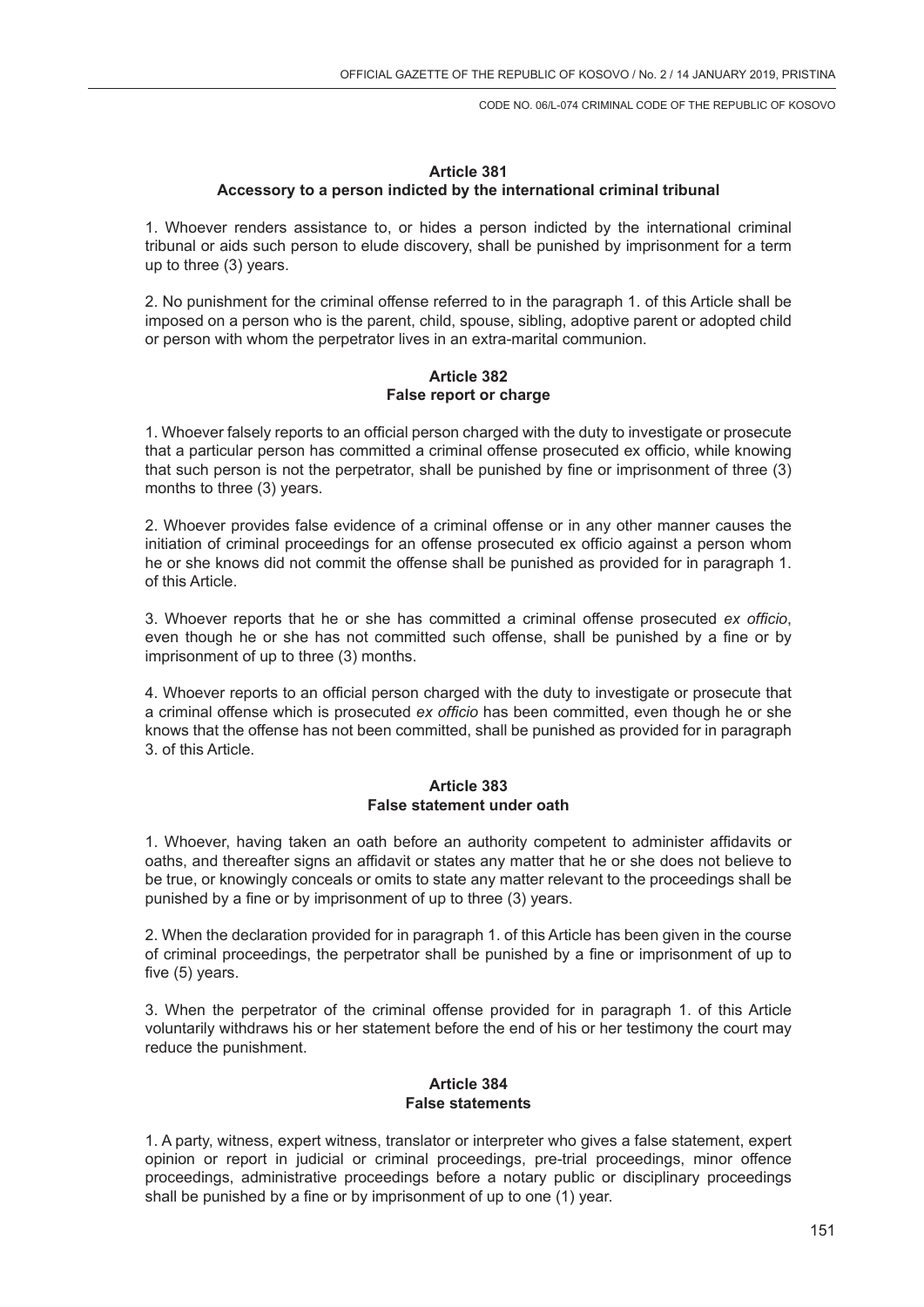2. When the false statement is a basis for the final decision in the proceedings, the perpetrator shall be punished by imprisonment of three (3) months to three (3) years.

3. When the criminal offence provided for in paragraph 1. of this Article results in serious consequences, the perpetrator shall be punished by imprisonment of one (1) to five (5) years.

4. When the perpetrator of the criminal offence provided for in paragraph 1. of this Article voluntarily withdraws his or her statement before a final decision has been issued, the court may reduce the punishment.

#### **Article 385 False statements of co-operative witnesses**

1. A co-operative witness who gives a statement or testimony that is false in any relevant part or who purposely omits to state the complete truth to a prosecutor or the police shall be punished by a fine or imprisonment of three (3) months to five (5) years.

2. Whoever commits the offense referred to in paragraph 1. of this Article and subsequently withdraws the statement or testimony and reports or testifies truthfully before the end of his or her interview or testimony shall be punished by a fine of up to five hundred (500) EUR or by imprisonment of up to three (3) months, or the court may waive the punishment if there are mitigating circumstances.

#### **Article 386 Obstruction of evidence or official proceedings**

1. Whoever by any means of compulsion or bribe with the intent to:

1.1. causes any person to make a false statement, provide a false document or conceal a material fact, in an official proceeding;

1.2. prevents or delays the attendance or testimony of any person in any official proceeding;

1.3. prevents or delays the communication by any person of information relating to the commission of a criminal offense to any police officer or other authorized investigator, prosecutor or judge;

1.4. prevents or delays a person from producing any document or record, in any official proceeding;

1.5.causes any person to alter, remove, conceal, destroy, damage, or render unserviceable, in whole or in part, any record, property, object or documents with the intent to impair the object's availability for use in an official proceeding; or

1.6. causes a person to evade a legal summons to give testimony or produce evidence in an official proceeding;

1.7. induces a witness or an expert to decline to give or to give a false statement in court proceedings, minor offence proceedings, administrative proceedings or in proceedings before a notary public or disciplinary proceedings shall be punished by imprisonment of six (6) months to five (5) years.

2. Whoever, with the intent to prevent or hamper the collection of evidence in court proceedings, minor offences proceedings, administrative proceedings, proceedings before a notary public or disciplinary proceedings, conceals, destroys, damages or renders unserviceable, in whole or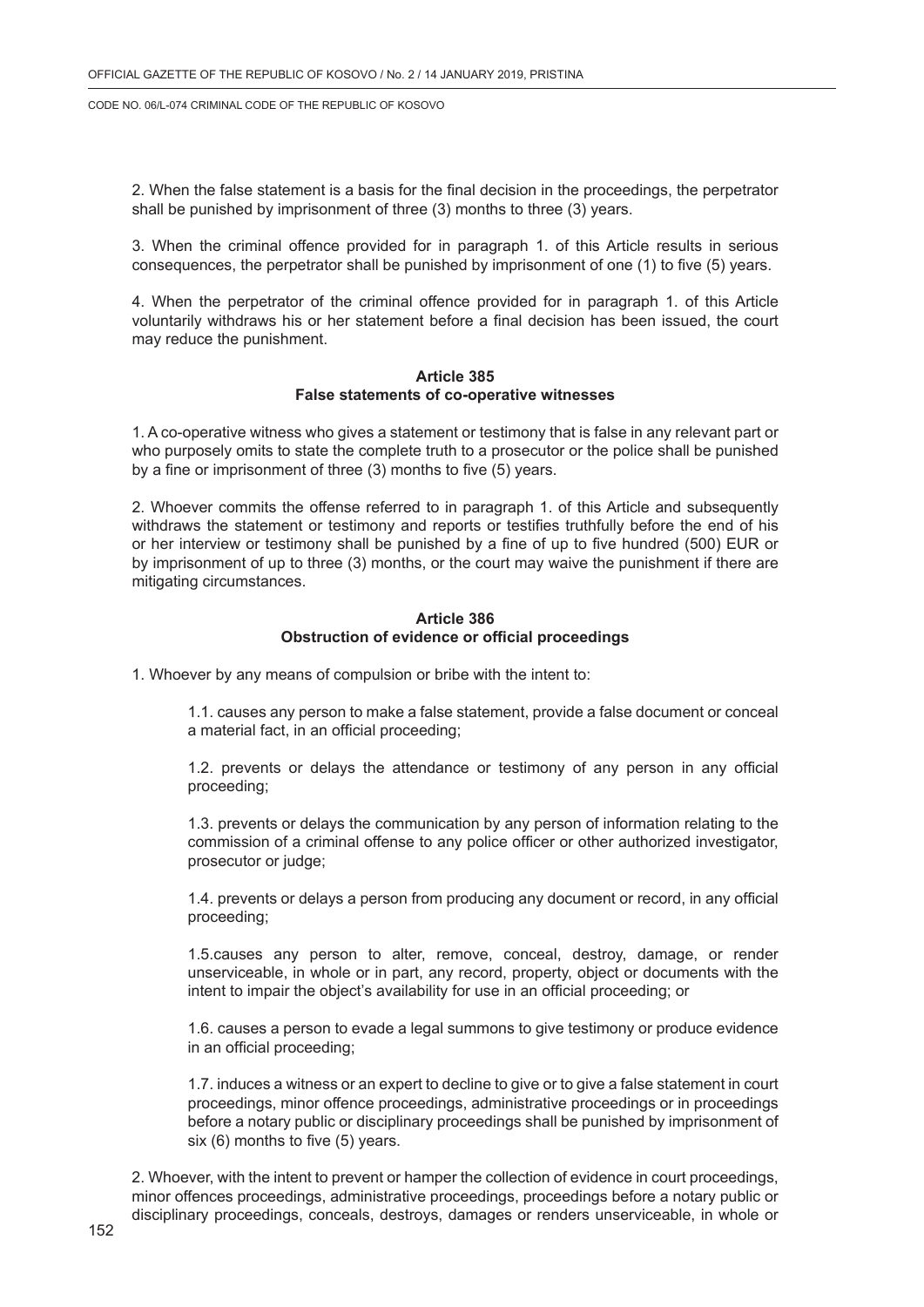in part, the property of another person or a document that may be used as evidence, shall be punished by a fine or by imprisonment of up to three (3) years.

3. Whoever, with the intent to prevent or hamper the collection of evidence in court proceedings or administrative proceedings, removes, shifts or changes the place of any boundary marker, land marker or any other mark designed to mark ownership or real estate or right to use water, or, with the same intent, places such markers in a misleading manner shall be punished as provided for in paragraph 1. of this Article.

4. Whoever in the commission of the offenses provided for in paragraphs 1. to 3. of this Article threatens to use violence or uses violence, shall be punished by imprisonment of at least two (2) years.

5. If the offense provided for in paragraph 1. of this Article is committed against any witness the perpetrator shall be punished by imprisonment of at least three (3) years, and if such offense results in bodily injury, at least five (5) years.

### **Article 387 Intimidation during criminal proceedings**

Whoever uses force or serious threat, or any other means of compulsion, a promise of a gift or any other form of benefit to induce another person to refrain from making a statement or to make a false statement or to otherwise fail to state true information to the police, a prosecutor or a judge, when such information relates to obstruction of criminal proceedings shall be punished by a fine of up to one hundred and twenty-five thousand (125,000) EUR and by imprisonment of two (2) to ten (10) years.

### **Article 388 Retaliation**

1. Whoever takes any action harmful to any person, including interference with lawful employment or livelihood of any person, with the intent to retaliate for providing truthful information relating to the commission or possible commission of any criminal offense to police, an authorized investigator, a prosecutor or a judge, shall be fined and punished by imprisonment of up to three (3) years.

2. Whoever takes any action harmful to any person with the intent to retaliation for reporting or disclosing information for acts and omissions that pose a threat or violation of public interest shall be punished by fine or imprisonment of up to two (2) years.

3. Whoever with the intent to retaliate against any official person for any act performed in the course of his or her official duties, kills another person shall be punished by imprisonment of at least fifteen (15) years or lifelong imprisonment.

4. Whoever with the intent to retaliate against any official person for any act performed in the course of his or her official duties attempts to kill another person shall be punished by imprisonment of at least ten (10) years.

5. Whoever, with the intent provided for in paragraphs 1. to 3. of this Article, causes bodily injury or damages the property of any person shall be punished by at least three (3) years, but if the offense occurred in relation to a criminal proceeding, the perpetrator shall be punished by at least the same sentence as the most serious criminal offense that was the subject of the criminal proceeding.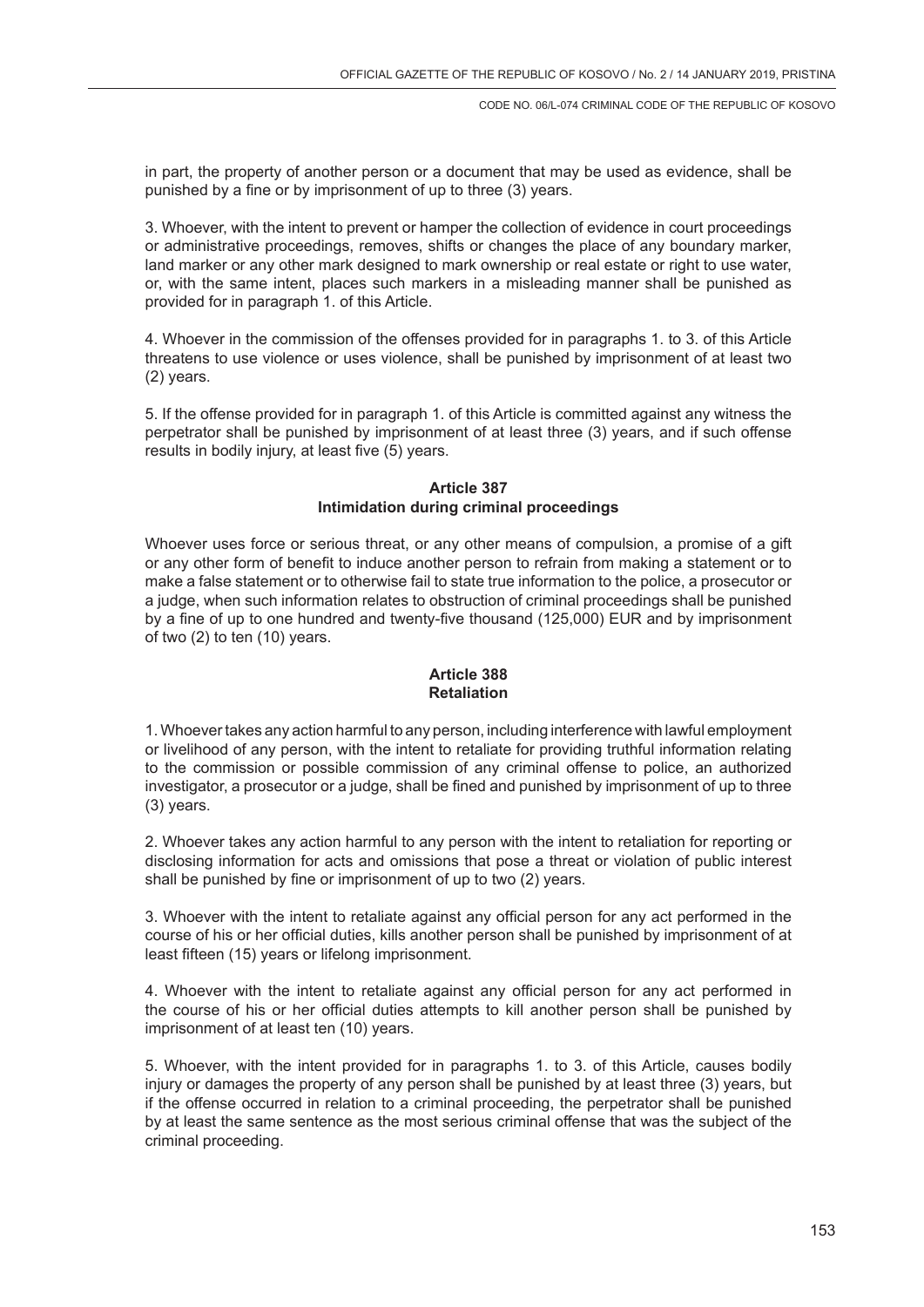#### **Article 389 Tampering with evidence**

1. Whoever, alters, removes, conceals, destroys, damages or renders unserviceable, in whole or in part, any record, property, object or document with the intent to impair the object's availability for use in an official proceeding, shall be punished by a fine or by imprisonment of six (6) months to five (5) years.

2. Whoever, with the intent to prevent or hamper the collection of evidence in court proceedings or administrative proceedings, removes, shifts or changes the place of any boundary marker, land marker or any other mark designed to mark ownership or real estate or right to use water, or, with the same intent, places such markers in a misleading manner shall be punished as provided for in paragraph 1. of this Article.

### **Article 390 Falsifying documents**

1. Whoever draws up a false document, alters a genuine document with the intent to use such document as genuine or knowingly uses a false or altered document as genuine shall be punished by a fine or by imprisonment of up to four (4) years.

2. When the offense provided for in paragraph 1. of this Article is committed in relation to a public document, will, bill of exchange, public or official registry or some other registry kept in accordance with the law the perpetrator shall be punished by a fine and by imprisonment of up to five (5) years.

3. Whoever commits the offence provided in the paragraph 1. or 2. of this Article as a member of a group of people shall be punished by a fine and by imprisonment of one (1) year to eight (8) years.

### **Article 391 Special cases of falsifying documents**

1. A person shall be deemed to have committed the offense of falsifying documents and shall be punished a fine or by imprisonment of up to three (3) years, if such person:

1.1. without authorization completes a letter, blank form, or any other item which has already been signed by another person and fills in a statement that creates a legal relationship;

1.2.deceives another person with regard to the content of any document and such person signs the document thinking that he or she is signing some other document or a document with some other content;

1.3. issues a document on behalf of another person without his or her authorization or on behalf of a person who does not exist;

1.4. issues a document and claims by signing the document that he or she has a position, title or rank, although he or she does not, and such act has a substantial influence on the value of the document; or

1.5. issues a document using a genuine stamp or sign without prior authorization.

#### **Article 392 Violating secrecy of proceedings**

1. Whoever, without authorization, reveals information disclosed in any official proceeding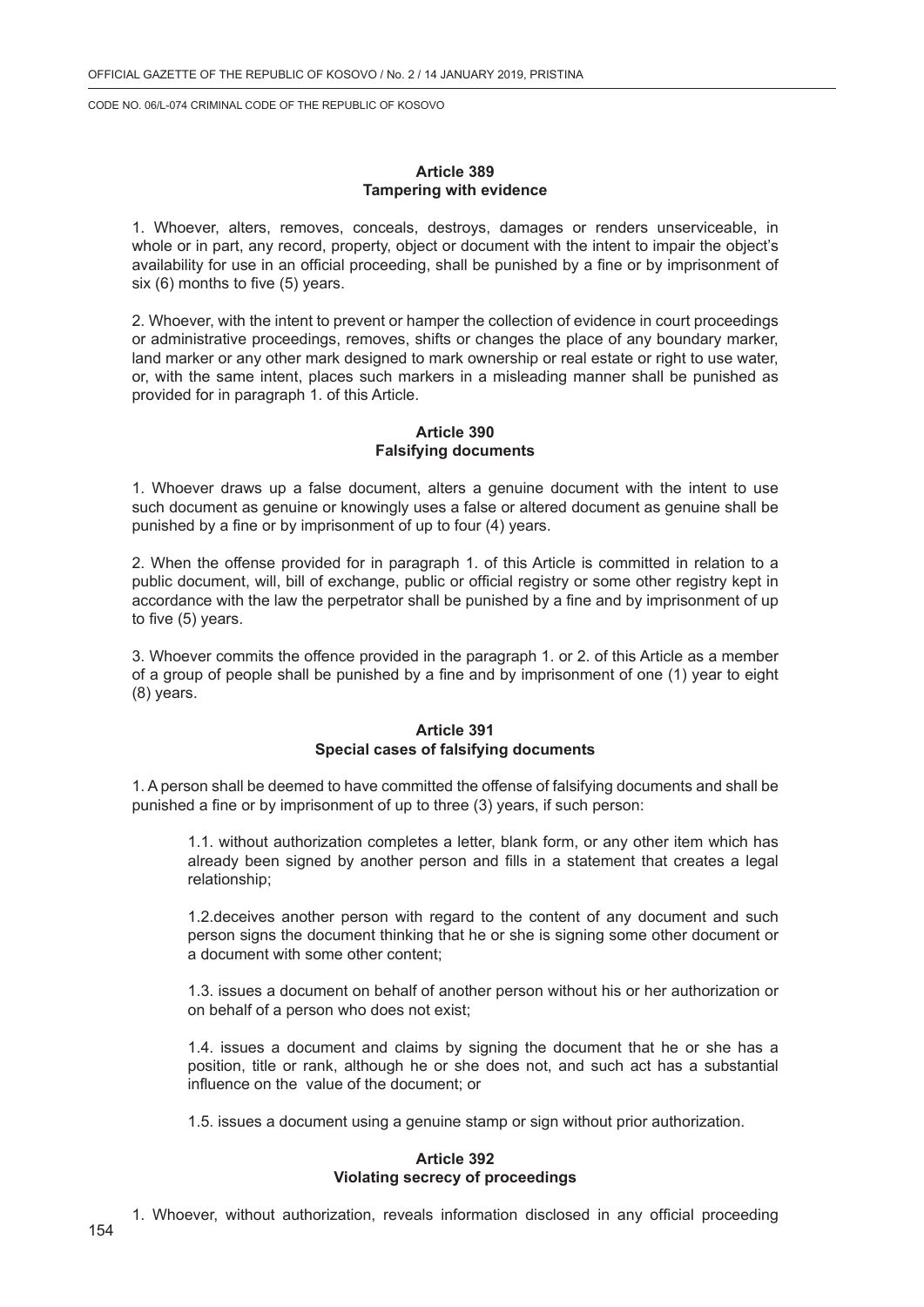which must not be revealed according to law or has been declared to be secret by a decision of the court or a competent authority shall be punished by a fine or by imprisonment of up to one (1) year.

2. Whoever without authorization reveals information on the identity or personal data of a person under protection in the criminal proceedings or in a special program of protection shall be punished by imprisonment of up to three (3) years.

3. If the offense provided for in paragraph 2. of this Article results in serious consequences for the person under protection or the criminal proceedings are made impossible or severely hindered, the perpetrator shall be punished by imprisonment of six (6) months to five (5) years.

4. If the offense provided for in paragraph 3. of this Article results in the death of the person under protection, the perpetrator shall be punished by imprisonment of at least ten (10) years or lifelong imprisonment.

# **Article 393 Contempt of court**

1. Whoever fails to obey any final order, ruling, decision or judgment of any Court in the Republic of Kosovo o**r** who refuses or obstructs the publication of any final decision or, judgment of such court shall be punished by a fine or imprisonment up to six (6) months.

2. Fines imposed under this Article may be daily and may be imposed until the perpetrator complies with the final order, ruling, decision or judgment that is the subject of the action.

3. Where the contempt relates to an action between two private parties, the court may order that the fine be paid to the injured party.

# **Article 394 Failure to execute court decisions**

1. The official or responsible person who refuses to execute any final order, ruling, decision or judgment of any court in the Republic of Kosovo or who fails to execute the decision pursuant to the time frame provided by law or the time frame specified in the decision shall be punished by a fine or imprisonment of up to two (2) years.

2. When the offense provided for in paragraph 1. of this Article causes a severe violation of human rights or substantial material damage, the perpetrator shall be punished by imprisonment of six (6) months of up to five (5) years.

3. If the perpetrator of the criminal offense provided for in paragraph 1. of this Article executes the final decision of the court, the prosecution will not be undertaken.

# **Article 395 Legalization of false content**

1. Whoever misleads a competent authority into certifying any untrue matter designed to serve as evidence of a legal matter in a public document, register or book shall be punished by imprisonment of three (3) months to five (5) years.

2. Whoever uses such a document, register or book even though he or she knows it to be false shall be punished as provided for in paragraph 1. of this Article.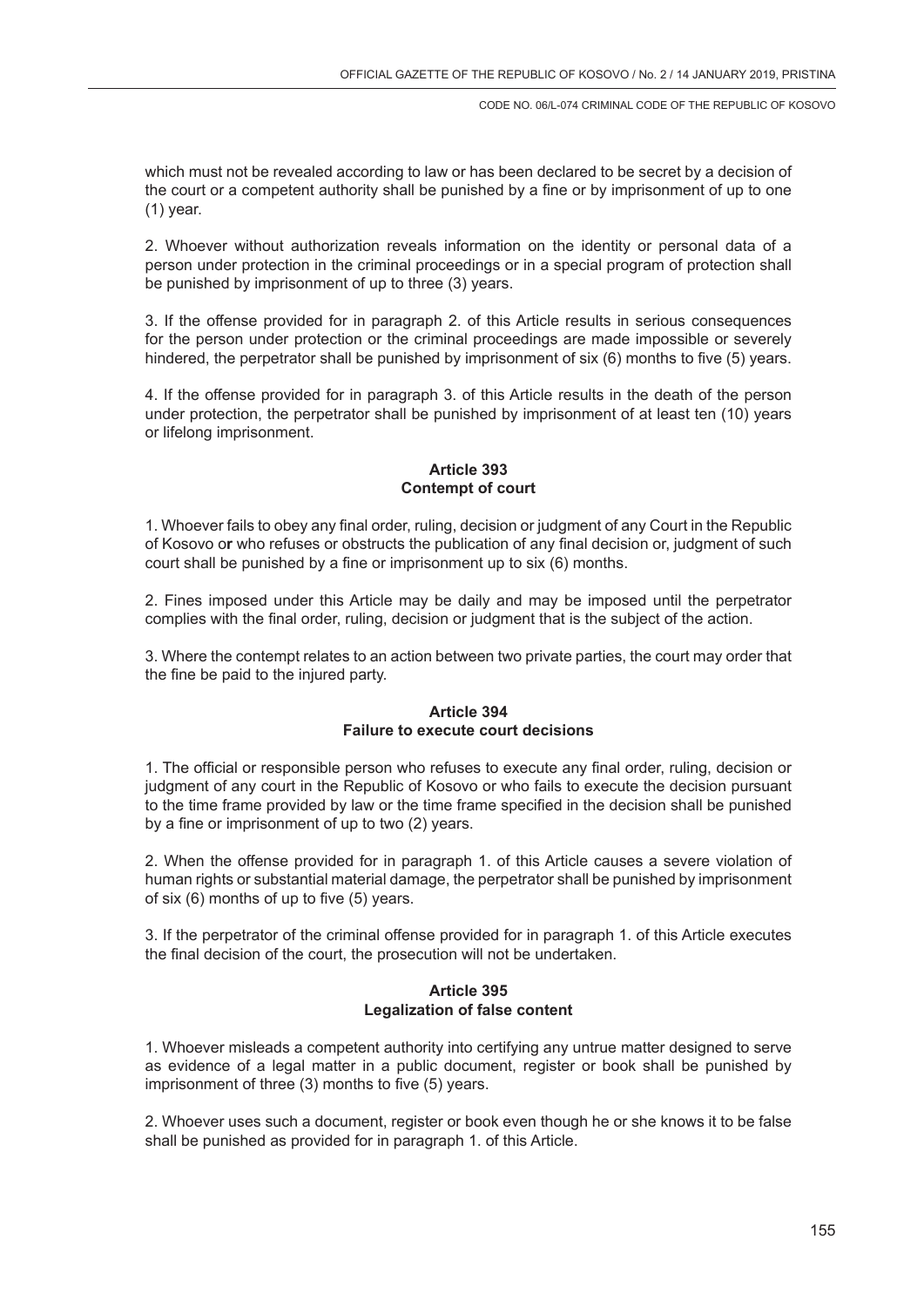#### **Article 396 Uprising of the persons deprived of liberty**

1. Whoever, in the institution where he or she is detained on the basis of a lawful decision ordering the deprivation of liberty, organizes an uprising of persons deprived of liberty with the intent to release themselves by force or to attack jointly the official persons in such institution or to compel, through the use of force or serious threat, any person to do or abstain from doing an act in violation of their duty shall be punished by imprisonment of one (1) to five (5) years.

2. A participant in the uprising provided for in paragraph 1. of this Article shall be punished by imprisonment of three (3) months up to one (1) year.

3. When the offense provided for in paragraph 1. of this Article is committed by the use of force or serious threat, the perpetrator shall be punished by imprisonment of six (6) months to five (5) years.

4. When the perpetrator of the offense provided for in paragraph 1. or 2. of this Article withdraws voluntarily from the uprising before exercising force or serious threat, the court may waive his punishment.

### **Article 397 Escape of persons deprived of liberty**

1. Whoever, escapes from the institution where he or she is detained on the basis of a lawful decision ordering the deprivation of liberty, shall be punished by imprisonment of up to three (3) years.

2. Whoever, by the use of bribery, escapes from the institution where he or she is detained on the basis of a lawful decision ordering the deprivation of liberty shall be punished by imprisonment of up to five (5) years.

3. Whoever, by the use of force or serious threat, escapes from the institution where he or she is detained on the basis of a lawful decision ordering the deprivation of liberty, shall be punished by imprisonment of one (1) to five (5) years.

#### **Article 398 Facilitating the escape of persons deprived of liberty**

1. Whoever facilitates the escape of a person who is detained on the basis of a lawful decision ordering the deprivation of liberty, shall be punished by imprisonment of three (3) months to five (5) years.

2. Whoever, by the use of bribery facilitates the escape of a person who is detained on the basis of a lawful decision ordering the deprivation of liberty, shall be punished by imprisonment of three (3) months to five (5) years.

3. Whoever, by use of force or serious threat, facilitates the escape of a person who is detained on the basis of a lawful decision ordering the deprivation of liberty, shall be punished by imprisonment of three (3) months to five (5) years.

4. When the offense provided for in this Article is committed jointly by more than one person, they shall be punished by imprisonment of one (1) to eight (8) years.

#### **Article 399 Unlawful release of persons deprived of liberty**

An official person who in abusing his or her position or authorizations, unlawfully releases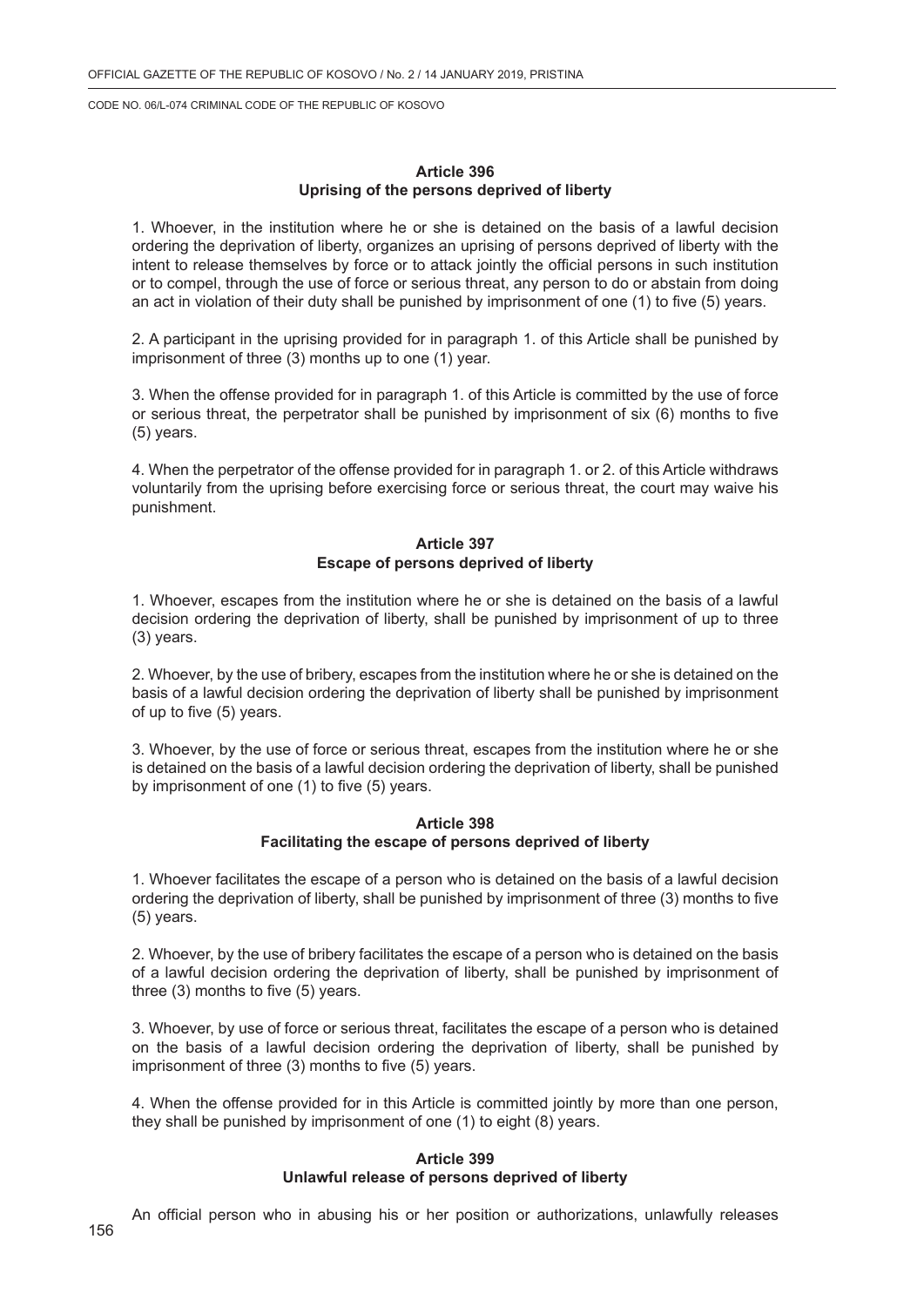another person deprived of liberty and entrusted to him or her, aids his or her escape or enables an unlawful connection or correspondence whose purpose is the preparation of escape shall be punished by imprisonment of six (6) months to five (5) years.

### **Article 400 Unlawful facilitation of the exercise of a profession, activity or duty**

Whoever enables another person to exercise a profession, activity or duty, even though he or she knows that a final judgment imposing an accessory punishment has prohibited the person from exercising such profession, activity or duty shall be punished by a fine or imprisonment of three (3) months to three (3) years.

# **CHAPTER XXXII CRIMINAL OFFENSES AGAINST PUBLIC ORDER**

# **Article 401 Obstructing official persons in performing official duties**

1. Whoever, by force or serious threat, obstructs or attempts to obstruct an official person in performing official duties or, using the same means, compels him or her to perform official duties shall be punished by imprisonment of three (3) months to three (3) years.

2. Whoever participates in a group of persons which by common action obstructs or attempts to obstruct an official person in performing official duties or, using the same means, compels him or her to perform official duties shall be punished by a fine or by imprisonment of up to three (3) years.

3. The leader or organizer of the group which commits the offense provided for in paragraph 2. of this Article shall be punished by imprisonment of one (1) to five (5) years.

4. When the offense provided for in paragraph 1. or 2. of this Article involves a threat to use a weapon or dangerous instrument or results in bodily injury, the perpetrator shall be punished by imprisonment of six (6) months to five (5) years.

5. When the offense provided for in paragraph 1. or 2. of this Article is committed against a judge, a prosecutor, an official of a court, prosecution officer or a person authorized by the court and prosecution office, a police officer, a military officer, a customs officer or a correctional officer during the exercise of their official functions the perpetrator shall be punished by imprisonment of one (1) to five (5) years.

6. When the offense provided for in paragraph 1. or 2. of this Article results in grievous bodily injury, the perpetrator shall be punished by imprisonment of at least five (5) years.

# **Article 402 Attacking official persons**

1. Whoever attacks or seriously threatens to attack an official person or a person who assists in performing official duties, related to his or her official duties, shall be punished by imprisonment of three (3) months to three (3) years.

2. If the offense in paragraph 1. involves a judge, prosecutor, police officer, customs officer, corrections officer, related to his or her official duties, public security, the security of the Republic of Kosovo, or maintaining public order, the perpetrator shall be punished by imprisonment of six (6) months to five (5) years.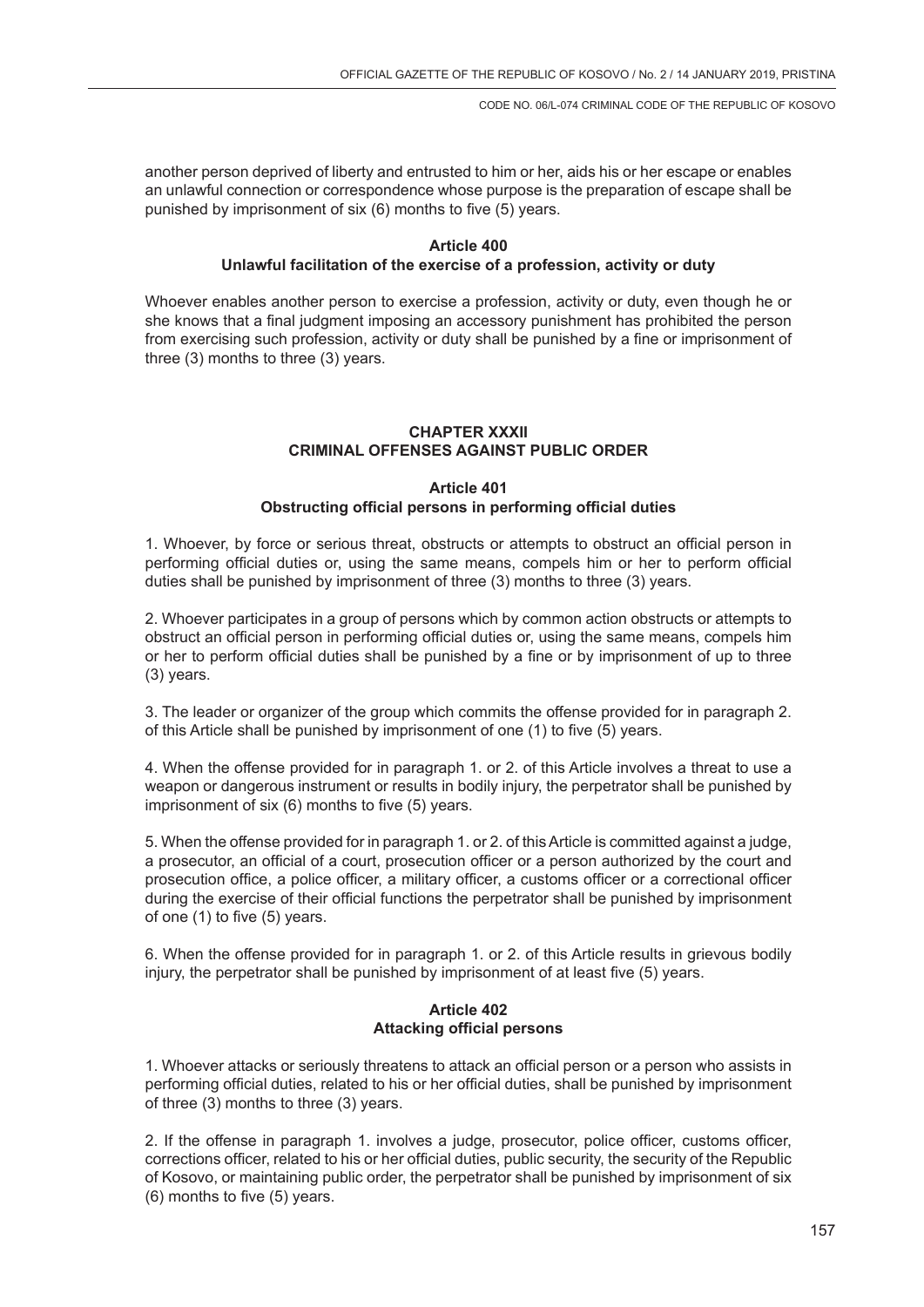3. If the offense provided for in paragraph 1. of this Article results in light bodily injury to the official person or his or her assistant or involves a threat to use a weapon or dangerous instrument, the perpetrator shall be punished by imprisonment of six (6) months to five (5) years.

4. If the offense provided for in paragraph 2. of this Article results in light bodily injury to the judge, prosecutor, police officer, customs officer, correction officer, or involves a threat to use a weapon or dangerous instrument, the perpetrator shall be punished by imprisonment of one (1) year to eight (8) years.

5. If the offense provided for in paragraph 1. of this Article, results in grievous bodily injury to the official person or his or her assistant, the perpetrator shall be punished by imprisonment of one (1) to ten (10) years.

6. If the offense provided for in paragraph 2. of this Article, results in grievous bodily injury to the judge, prosecutor, police officer, customs officer, correction officer, the perpetrator shall be punished by imprisonment of two (2) to twelve (12) years.

7. If the perpetrator of the offense provided for in this Article is provoked by the unlawful or brutal action of the official person, the court may mitigate the punishment.

### **Article 403 Call to resistance**

1. Whoever calls upon others to resist against or disobey lawful decisions or measures issued by a competent authority or an official shall be punished by imprisonment of up to three (3) years.

2. If the offense provided for in paragraph 1. of this Article results in a severe hindrance or the impossibility of implementing a lawful decision, measure or official action, the perpetrator shall be punished by imprisonment of six (6) months to five (5) years.

### **Article 404 Participating in a crowd committing a criminal offense and hooliganism**

1. Whoever participates in an assembled crowd of more than eight persons which by collective action deprives another person of his or her life, inflicts a grievous bodily injury on another person, causes a general danger, causes damages of twenty thousand (20,000) EUR or more to property or commits other offenses of grave violence, punishable by imprisonment of at least five (5) years or attempts to commit such offenses, shall be punished by imprisonment of six (6) months to five (5) years.

2. The organizer of the crowd referred to in paragraph 1. of this Article shall be punished by imprisonment of two (2) to ten (10) years.

3.Any person, who by his violent actions or helping, or by participating in hooligan actions, throwing things towards persons or citizens, participants in sport activities, or breaking, damaging equipment, public infrastructure, or breaking, damaging equipment and infrastructure and public or private sports objects, alone or in an organized group and that has the purpose to damage official persons, sports participants or security staff in official duty, in open or closed sport fields, performs criminal offence of hooliganism.

4. For criminal offence, defined in paragraph 3. of this Article, there is foreseen the conviction with the fine from two hundred (200) to ten thousand (10.000) EUR for hooliganism with petit consequences or with imprisonment up to five (5) years for hooliganism with serious consequences.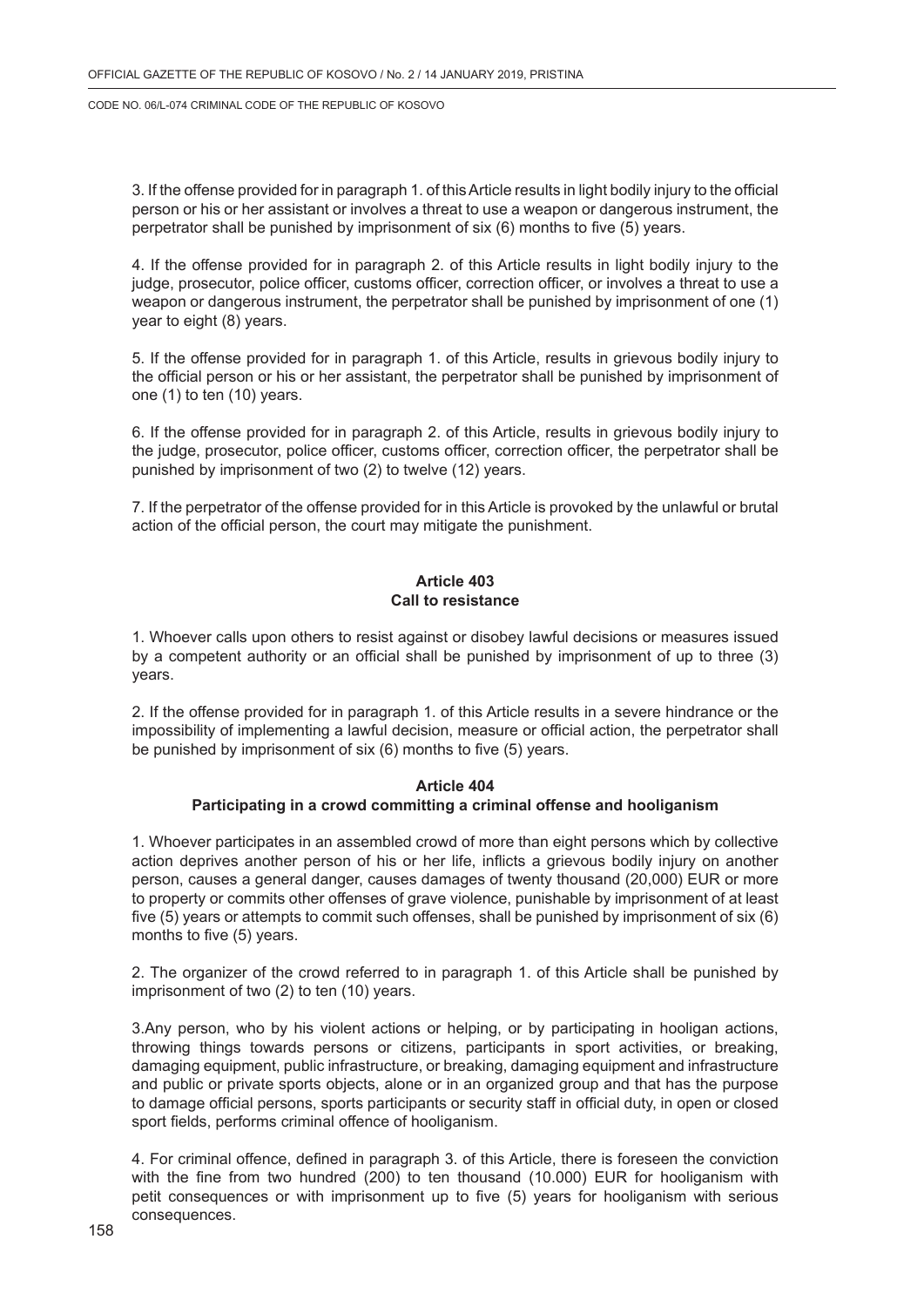### **Article 405 Failure to participate in averting a public danger**

Whoever, contrary to orders by a competent authority, refuses without a justified reason to participate in averting a danger to human life or property during a fire, flood, earthquake or other disaster shall be punished by a fine or by imprisonment of up to one (1) year.

#### **Article 406 Removing or damaging official stamps or marks**

Whoever removes or damages an official stamp or mark affixed by an authorized official for the purpose of securing an object or premises, or whoever, without removal of or damage to the stamp or mark, opens the secured object or enters such premises, or opens the item where such stamp or mark was placed, shall be punished by a fine or imprisonment of up to three (3) years.

### **Article 407 Taking or destroying official stamps or official documents**

Whoever unlawfully takes, hides, destroys, damages or in any other way renders unusable an official stamp, book, file or document belonging to or in the possession of a public entity or another legal person which exercises public authorizations shall be punished by a fine or by imprisonment of up to three (3) years.

### **Article 408 Destroying or concealing archive materials**

Whoever unlawfully destroys, hides or renders unusable archive materials or removes such materials out of the country shall be punished by a fine or by imprisonment of up to three (3) years.

# **Article 409 Impersonating an official**

1. Whoever falsely claims to be an official or military person of any country or wears the insignia of an official or military person without authorization shall be punished by a fine or by imprisonment of up to one (1) year.

2.Whoever, with the intent to obtain a material benefit for himself, herself or another person or to cause damage to another person, falsely claims to be an official or military person or whoever, with the intent to obtain a material benefit for himself, herself or another person or to cause damage to another person and without authorization, wears the insignia of an official or military person or undertakes any action of an official or military person shall be punished by a fine and imprisonment of up to three (3) years.

### **Article 410 Self justice**

1. Whoever arbitrarily exercises a right that he or she believes belongs to him or her instead of referring to a competent authority shall be punished by a fine or by imprisonment of up to six (6) months.

2. Whoever, by use of force or serious threat exercises a right that he or she believes belongs to him or her, instead of referring to a competent authority, shall be punished by imprisonment of up to two (2) years.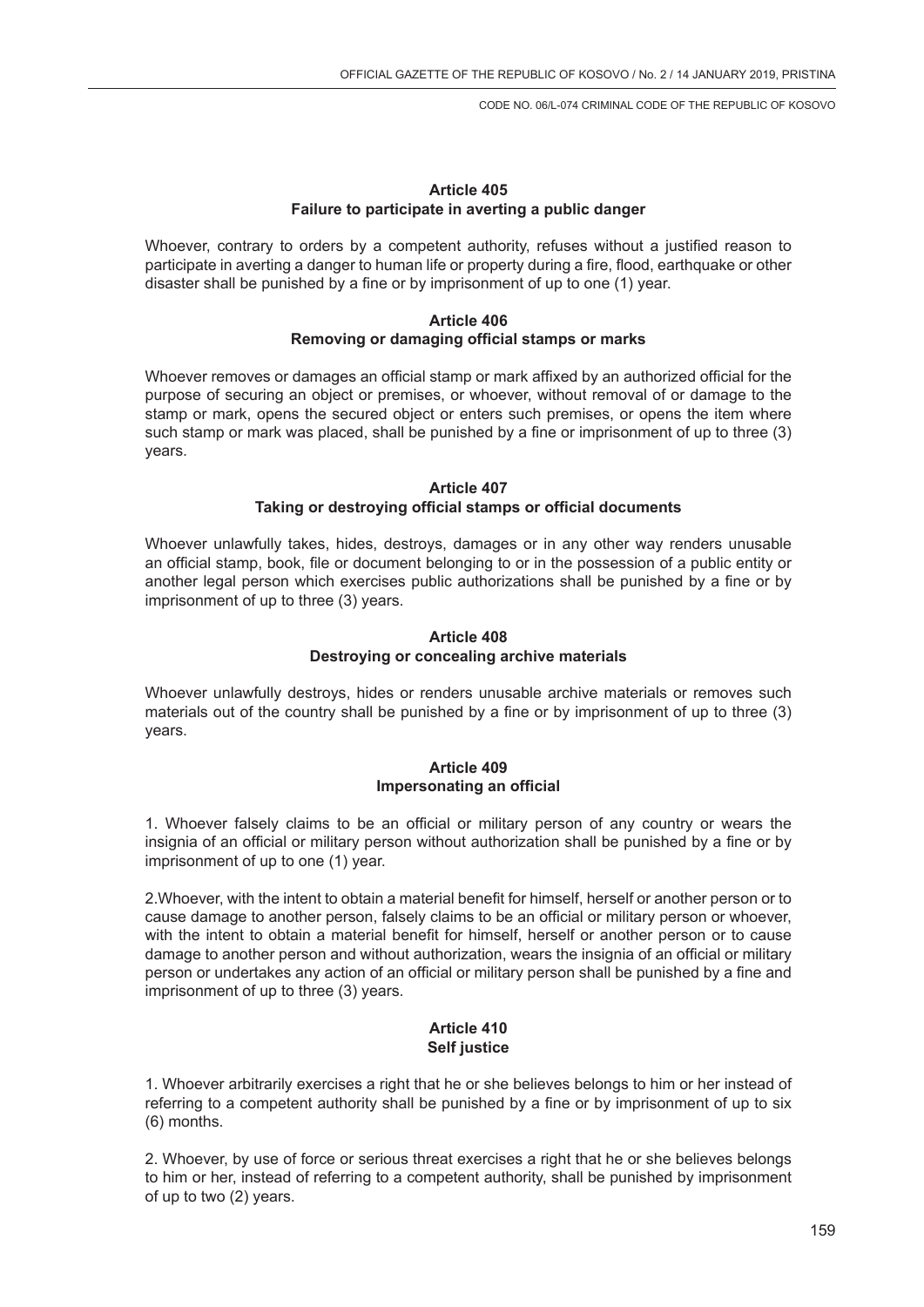3. When the offense provided for in paragraph 2. of this Article is committed by a perpetrator acting as a member of a group, the perpetrator shall be punished by imprisonment of six (6) months to three (3) years.

### **Article 411 Unlawful provision of legal assistance**

1. Whoever, without authorization from a client provides legal assistance shall be punished by a fine or by imprisonment of up to two (2) years.

2. Whoever provides legal assistance without qualifications, licensing or in any other manner contrary to law shall be punished by a fine or by imprisonment of up to three (3) years.

3. Whoever commits the offense in paragraphs 1. or 2. of this Article for remuneration shall be punished by a fine and by imprisonment of up to five (5) years.

4. For the purposes of this law "legal assistance" shall be defined as set forth in the Law on Bar.

### **Article 412 Disrupting religious ceremonies**

1. Whoever unlawfully disrupts or prevents a religious ceremony from taking place shall be punished by a fine or by imprisonment of up to one (1) year.

2. When the offense provided for in paragraph 1. of this Article is committed by the use of force or serious threat, the perpetrator shall be punished by imprisonment of three (3) months to three (3) years.

#### **Article 413 Damaging graves or corpses**

1. Whoever without authorization excavates, digs, demolishes, removes, damages, destroys or violates a grave or some other place of burial shall be punished by a fine or by imprisonment of up to one (1) year.

2. Whoever, without authorization removes, damages, destroys or hides a corpse, part of a corpse or the ashes of the deceased shall be punished by a fine or by imprisonment of up to three (3) years.

#### **CHAPTER XXXIII**

# **OFFICIAL CORRUPTION AND CRIMINAL OFFENSES AGAINST OFFICIAL DUTY**

#### **Article 414 Abusing official position or authority**

1. An official person, who, by taking advantage of his office or official authority, exceeds the limits of his or her authorizations or does not execute his or her official duties with the intent to acquire any benefit for himself or another person or to cause damage to another person or to seriously violates the rights of another person, shall be punished by imprisonment of one (1) to eight (8) years.

2. An official person who commits the offense in paragraphs 1. of this Article and the actual benefit or damage exceeds five thousand (5000) Euros, shall be punished by a fine and by imprisonment of three (3) to ten (10) years.

3. For purposes of this Article, the abuse of official position includes, but is not limited to: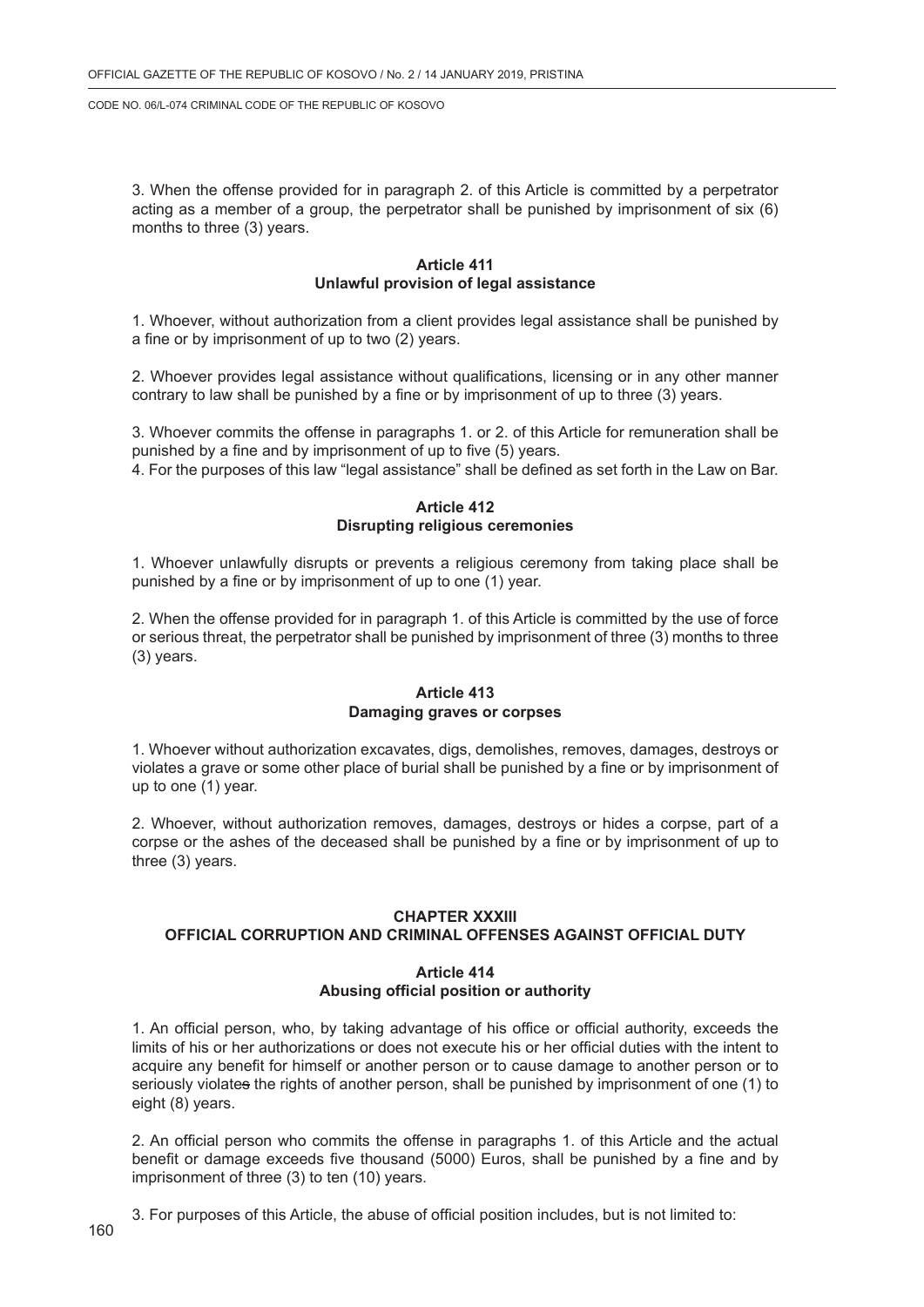3.1. intentionally or knowingly violating a law relating to the official's office, duties or employment;

3.2. intentionally failing to perform any mandatory duty as required by law;

3.3. accepting any gift, fee or advantage of any kind as a result of the performance of an official duty unless the acceptance of the gift, fee or advantage is permitted by law;

3.4.misusing government property, services, personnel, or any other thing of value belonging to the government that has come into the official's custody or possession by virtue of the official's office or employment;

3.5. intentionally subjecting another person to mistreatment or to arrest, detention, search, seizure, dispossession, assessment, or lien that he knows is unlawful; or 3.6. intentionally denying or impeding another in the exercise or enjoyment of any legal right, privilege, power, or immunity.

### **Article 415 The abuse and the fraud in public procurement**

1. Whoever intentionally violates the public procurement rules during a bid for awarding a public procurement contract, presenting false documentation, illegal secrecy agreement or undertakes any other illegal action for the purpose of fraud in public procurement procedures and for purpose of influencing the decision of a contracting authority in the public procurement procedure, shall be punished by a fine and by imprisonment of up to five (5) years.

2. Responsible persons or whoever deliberately and in breach of public procurement procedures and rules, does not apply the obligations arising out of the public procurement contract for purpose of benefits for themselves or causing budgetary damage, if the characteristics of other criminal offenses are not met, shall be punished by a fine or by imprisonment of up to five (5) years.

3. If the perpetrators of the criminal offenses referred to in paragraphs 1. and 2. of this Article, acquire or cause substantial property damage, in values over five thousand (5,000) euro, then the perpetrator shall be punished by a fine and imprisonment of one (1) to eight (8) years.

4. In cases when the perpetrator is found guilty, in addition to the punishment, the court shall impose on the perpetrator the prohibition on taking part in the procedures for awarding public procurement contracts.

### **Article 416 Misusing official information**

1. An official person who misuses official information with the intent to acquire any undue gain or advantage for himself or herself or another person shall be punished by a fine and imprisonment of six (6) months to five (5) years.

2. When the official information relates to any procurement action or public auction, the perpetrator shall be punished by a fine and imprisonment of two (2) to eight (8) years.

3. When the offense provided for in paragraph 1. of this Article results in a material benefit or loss exceeding five thousand (5,000) EUR, the perpetrator shall be punished by a fine and imprisonment of one (1) to eight (8) years.

4. When the offense provided for in paragraph 1. of this Article results in a material benefit or loss exceeding fifty thousand (50,000) EUR, the perpetrator shall be punished by a fine and imprisonment of three (3) to twelve (12) years.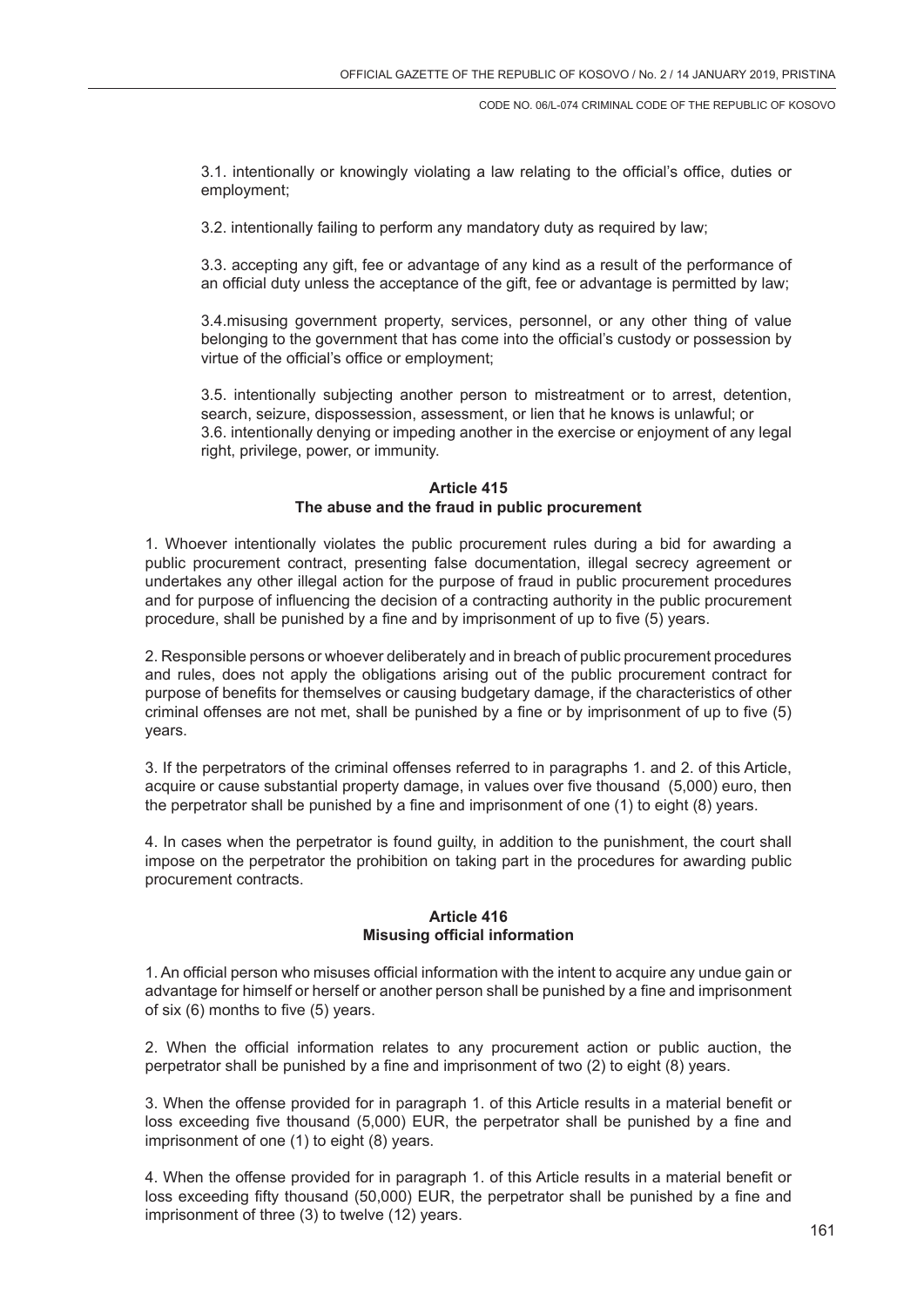5.For purposes of this Article "official information" means information that he or she has access to by means of his office or employment and which has not been made public.

# **Article 417 Conflict of interest**

1.An official person who participates personally in any official matter in which he or she, knew or reasonably should have known, that he or she, a member of his or her family, or any related legal person, has a financial interest shall be punished by a fine and imprisonment up to three (3) years.

2. When the official matter is a procurement action or public auction, the perpetrator shall be punished by imprisonment of one (1) to five (5) years.

3. For purposes of this Article, "participates" means exercising official authority through decision, approval, disapproval, recommendation, rendering advice, investigation, supervision, administration, liquidation, payment, or otherwise exercising undue influence over an official matter.

4. For purposes of this Article, "official matter" means a judicial or other official proceeding; an application, request for a ruling or other official determination; a contract or claim; a public auction or other procurement action; or, another matter affecting the financial interests of the official person, his or her family members, or any related legal person.

5. For purposes of this Article, "related legal person" means any legal person in which the official person or a member of the family has a current or future financial relationship, including contractual or employment relations or financial benefits of any nature.

6. For the purpose of this Article a member of the family means a spouse, parent, adoptive parent, child, adopted child, sibling, grandparent, grandchild, aunt, niece, nephew, uncle, stepparent, stepchild, stepsibling, a blood relative living in the same home, or a person with whom the perpetrator lives in an extra-marital communion.

# **Article 418 Misappropriation in office**

1. An official person, who, with the intent to obtain an unlawful material benefit for himself, herself or another person, appropriates property entrusted to him or her because of his or her duty or position shall be punished by a fine and imprisonment of six (6) months to five (5) years.

2. When the offense provided for in paragraph 1. of this Article results in a material benefit or loss exceeding five thousand (5,000) EUR, the perpetrator shall be punished by a fine and imprisonment of one (1) to eight (8) years.

3. When the offense provided for in paragraph 1. of this Article results in a material benefit or loss exceeding fifty thousand (50,000) EUR, the perpetrator shall be punished by a fine and imprisonment of three (3) to twelve (12) years.

### **Article 419 Fraud in office**

1. An official person who, with the intent to obtain an unlawful material benefit for himself, herself or another person, by creating, using or presenting a false statement of an account or in any other way deceives an authorized person into making an unlawful disbursement of money or transfer of property, or other rights, shall be punished by a fine and imprisonment of six (6) months to five (5) years.

2. Whoever, with the intent to commit, conceal or disguise an offence under Articles 309, 310,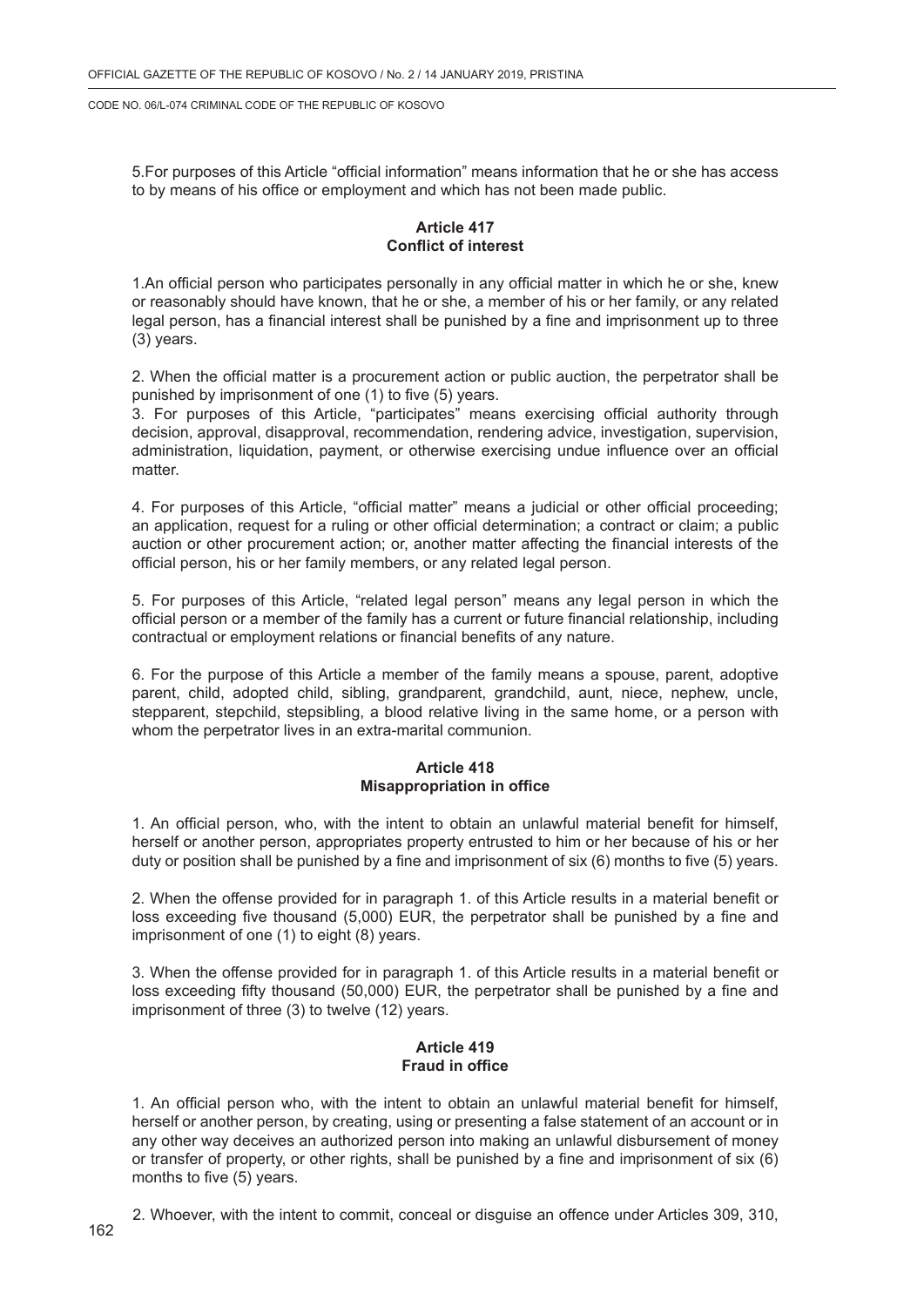421, 422, 423 or 424 of this Code, creates or uses an invoice or any other accounting document or record containing false or incomplete information, or omits to make a record of a payment, shall be punished by a fine and imprisonment of one (1) to eight (8) years.

3. When the offense provided for in paragraph 1. of this Article results in a material benefit exceeding five thousand (5,000) EUR, the perpetrator shall be punished by a fine and imprisonment of one (1) to eight (8) years.

4. When the offense provided for in paragraph 1. of this Article results in a material benefit exceeding fifty thousand (50,000) EUR, the perpetrator shall be punished by a fine and imprisonment of three (3) to twelve (12) years.

### **Article 420 Unauthorised use of property**

Whoever, without authorization, uses money, securities or other movable property which has been entrusted to him or her in his or her duty or generally in his or her workplace or which has been made accessible to him or her because of his or her service or work or whoever confers such property on another person for unauthorized use shall be punished by a fine or by imprisonment of up to three (3) years.

### **Article 421 Accepting bribes**

1. An official person, foreign official person or foreign public official, who requests or receives, directly or indirectly, any undue gift or advantage, for himself, herself or for another person, or who accepts an offer or promise of such gift or advantage, so that the official person, foreign public official, or foreign public person acts or refrains from acting in accordance with his or her official duties, shall be punished by fine and imprisonment of one (1) to eight (8) years.

2. An official person, foreign official person or foreign public official who requests or receives, directly or indirectly, any undue gift or advantage, for himself or herself or for another person, or accepts an offer or promise of such gift or advantage, so that the official person, foreign official person or foreign public official acts or refrains from acting, in violation of his or her official duties, shall be punished by fine and imprisonment of three (3) to twelve (12) years.

3. When the offense under paragraph 1. of this Article results in a material benefit exceeding fifteen thousand (15,000) EUR, the perpetrator shall be punished by fine and imprisonment of five (5) to fifteen (15) years.

### **Article 422 Giving bribes**

1. Whoever promises, offers or gives, directly or indirectly, any undue gift or advantage to an official person, for himself or herself or for another person, so that the official person acts or refrains from acting in accordance with his or her official duties, shall be punished by a fine and imprisonment of up to five (5) years.

2. Whoever promises, offers or gives, directly or indirectly, any undue gift or advantage to an official person, for himself or herself or for another person, so that the official person acts or refrains from acting, in violation of his or her official duties, shall be punished by a fine and imprisonment of six (6) months to five (5) years.

3. When the offense under paragraph 1. of this Article results in a benefit exceeding fifteen thousand (15,000) EUR, the perpetrator shall be punished by fine and imprisonment of one (1) to eight (8) years.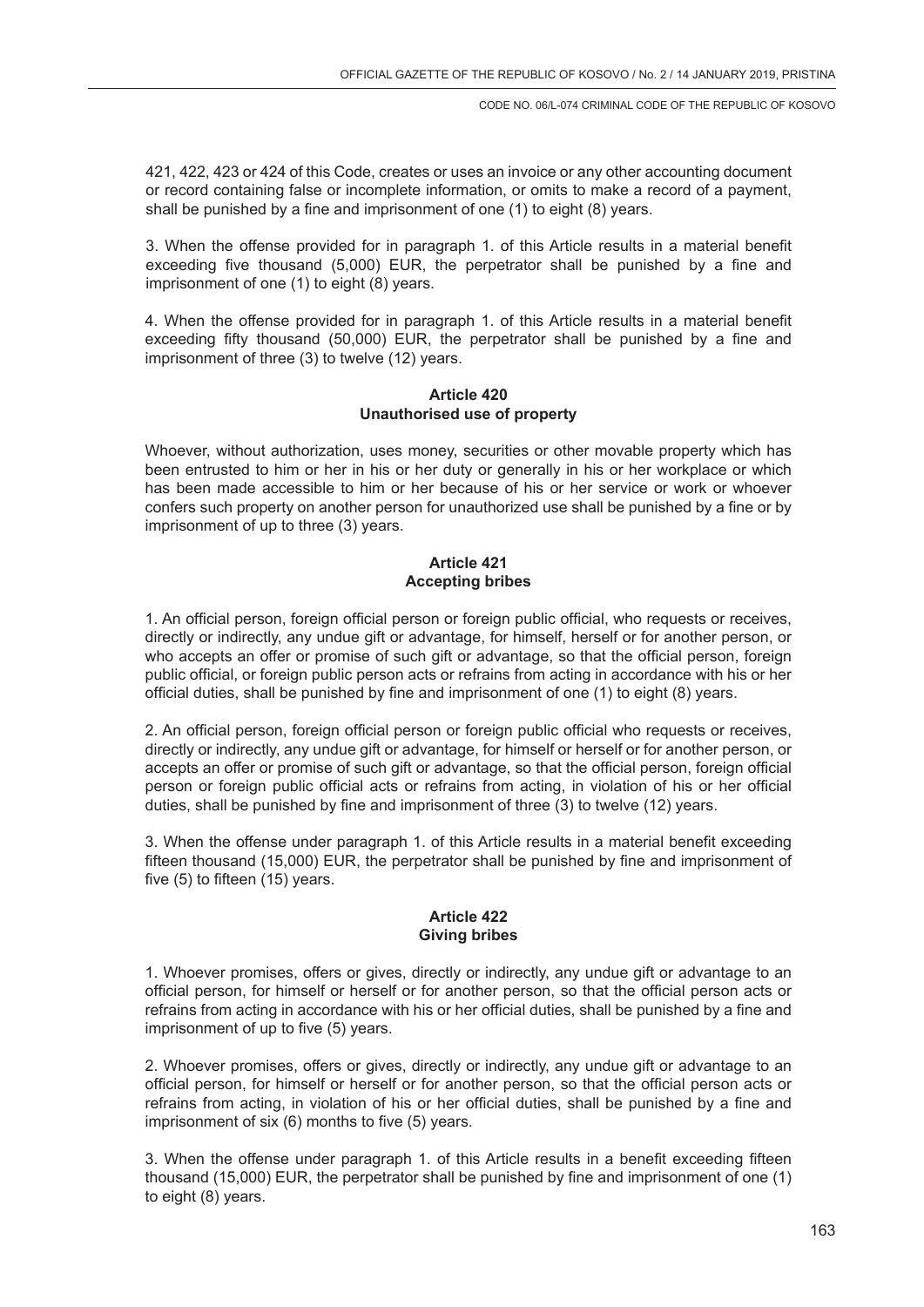4. When the perpetrator of the offense provided for in paragraph 1. or 2. of this Article gave the undue gift or advantage at the request of an official person or responsible person and reported the offense voluntarily before the formal initiation of the investigation or before knowing that the investigation of the offence was formally initiated, the court may waive the punishment.

#### **Article 423**

#### **Giving bribes to foreign public official or foreign official persons**

1. Whoever promises, offers or gives, directly or indirectly, any undue gift or advantage to a foreign official person or foreign public official, for himself herself or for another person, so that the foreign official person or the foreign public official or another person, acts or refrains from acting in the exercise of his or her official duties, shall be punished by a fine and imprisonment of one (1) to eight (8) years.

2. Whoever promises, offers or gives, directly or indirectly, any undue gift or advantage to a foreign official person or foreign public official, for himself herself or for another person, so that the foreign official person or the foreign public official or another person, acts or refrains from acting in violation of his or her official duties, shall be punished by a fine and imprisonment of three (3) to twelve (12) years.

3. When the offense under paragraph 1. of this Article results in a benefit exceeding fifteen thousand (15,000) EUR, the perpetrator shall be punished by fine and imprisonment of three (3) to twelve (12) years.

4. The gift or benefit offered or received contrary to this Article shall be confiscated.

# **Article 424 Trading in influence**

1. Whoever requests or receives, directly or indirectly, any undue gift or advantage, for himself or herself or for another person, or accepts an offer or promise of such gift or advantage, claiming that he or she is able to exert an improper influence over the decision making of an official person, foreign official person or foreign public official, whether or not the influence is exerted and whether or not the supposed influence leads to the intended result, shall be punished by a fine and by imprisonment of one (1) to eight (8) years.

2. Whoever promises, offers or gives, directly or indirectly, any undue gift or advantage to another person, for himself or herself or another person, in order that this person exert an improper influence over the decision making of an official person, foreign official person or foreign public official, whether or not the influence is exerted or not and whether or not the supposed influence leads to the intended result, shall be punished by a fine and by imprisonment of six (6) months to eight (8) years.

3. The gift or benefit received or offered contrary to this Article shall be confiscated.

# **Article 425 Issuing unlawful judicial decisions**

A judge who, with the intent to obtain any unlawful benefit for himself, herself or another person or cause damage to another person, issues an unlawful decision shall be punished by a fine and imprisonment of six (6) months to five (5) years.

#### **Article 426 Disclosing official secrets**

1. An official person who, without authorization, communicates, sends, or in some other way makes available to another person information which constitutes an official secret or obtains such information with the intent to convey it to an unauthorized person shall be punished by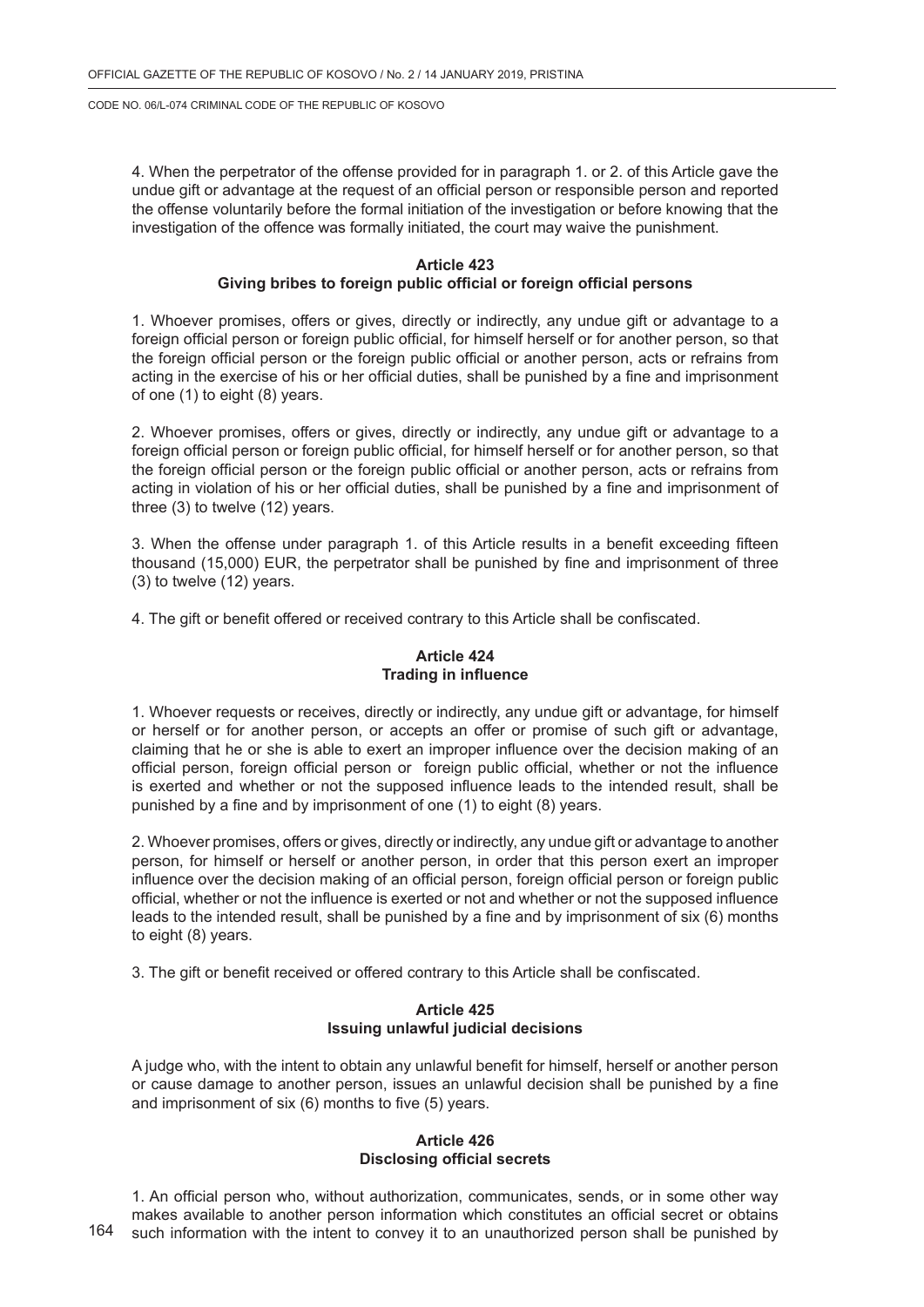imprisonment of six (6) months to three (3) years.

2. When the offense provided for in paragraph 1. of this Article is committed for personal gain or for the purpose of publishing or using the information outside of the Republic of Kosovo, the perpetrator shall be punished by a fine and imprisonment of one (1) to ten (10) years.

3. When the offense provided for in paragraph 1. of this Article is committed by negligence, the perpetrator shall be punished by a fine or by imprisonment of up to three (3) years.

4. The provisions of this Article shall apply to a person who discloses an official secret after his or her official status has ceased.

5. For the purposes of this Article, the term "official secret" means information or documents proclaimed by law, other provisions, or by a decision by the competent authority issued on the basis of law to be an official secret and whose disclosure has caused or might cause detrimental consequences. However, the following are not official secrets:

5.1. information or documents that pertain to grave violations of basic human rights or which the failure to disclose could endanger the constitutional order or security of the Republic of Kosovo; or,

5.2. information and documents that are intended to conceal the perpetrator of a criminal offense punishable by imprisonment of at least five (5) years.

#### **Article 427 Falsifying official document**

1. An official person who, in an official document, official register or file, enters false information or fails to enter essential information or with his or her signature or official stamp certifies a document, official register or file which contains false data or enables the compilation of such document, register or file with false contents shall be punished by imprisonment of six (6) months to five (5) years.

2. An official person who uses a false document, official register or file as if it were true in his or her duty or business activity or who destroys, hides, damages or in any other way renders unusable the document, official register or file shall be punished as provided for in paragraph 1. of this Article.

### **Article 428 Unlawful collection and disbursement**

1. An official person who collects from another something that such person is not bound to pay or collects more than such person is bound to pay or who, in a payment or delivery pays or delivers less than what is required shall be punished by a fine and by imprisonment of up to three (3) years.

2. If the value of the payments or delivery, provided for in paragraph 1. of this Article, exceeds fifteen thousand (15,000) EUR, the perpetrator shall be punishment buy imprisonment up to three (3) years.

3. An attempt to commit the offense provided for in paragraph 1. of this Article shall be punishable.

# **Article 429**

# **Unlawful appropriation of property during a search or execution of a court decision**

An official person who, during a search of premises or a person or during the execution of a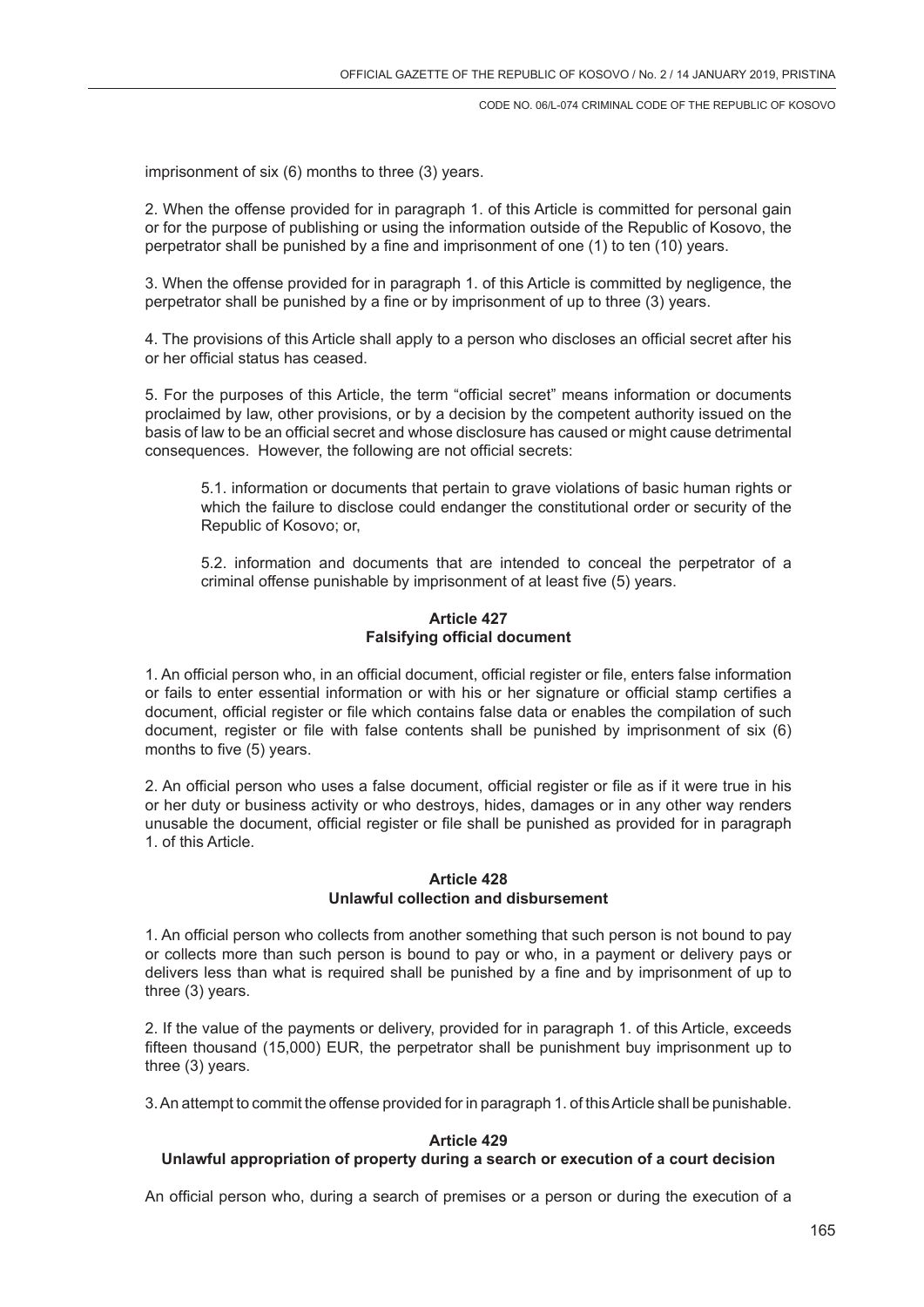court decision, takes movable property with the intent of obtaining an unlawful material benefit for himself, herself or another person shall be punished by imprisonment of six (6) months to five (5) years.

### **Article 430**

### **Failure to report or falsely reporting property, revenue/income, gifts, other material benefits or financial obligations**

1. Any person, obligated by law to file a declaration of property, income, gifts, other material benefits or financial obligations, who fails to do so, shall be punished by a fine or by imprisonment of up to three (3) years. The offense in paragraph 1. of this Article is deemed committed when the deadline for filing the declaration has passed and no report has been filed.

2. Any person, obligated by law to file a declaration of property, income, gifts, other material benefits or financial obligations, who falsifies or omits data or required information on the required declaration shall be punished by a fine and imprisonment of six (6) months to five (5) years. Fines imposed under this Article may be daily and may be imposed until the perpetrator complies with the final order, ruling, decision or judgment that is the subject of the action.

3. The value of the non-reported or the falsely reported property, income, gifts, or other material benefits shall be confiscated.

#### **CHAPTER XXXIV TRANSITIONAL AND FINAL PROVISIONS**

### **Article 431 Continuation of criminal sanctions**

All criminal sanctions for acts still criminalized by this Code and imposed by final judgments before the entry into force of this Code shall continue with the same duration or to the same extent.

### **Article 432 Harmonization of provisions which are not in accordance with this Code**

Provisions on criminal offences, which are not in accordance with this Code, shall be brought into compliance within one (1) year from the day when this Code enters into force.

#### **Article 433 Repeal of legal acts**

The Criminal Code no.04/L-082 of the Republic of Kosovo amended and supplemented with the Law no. 04/L-129 and the Law no.04/L-273 shall cease to have effect upon the entry into force of this Code.